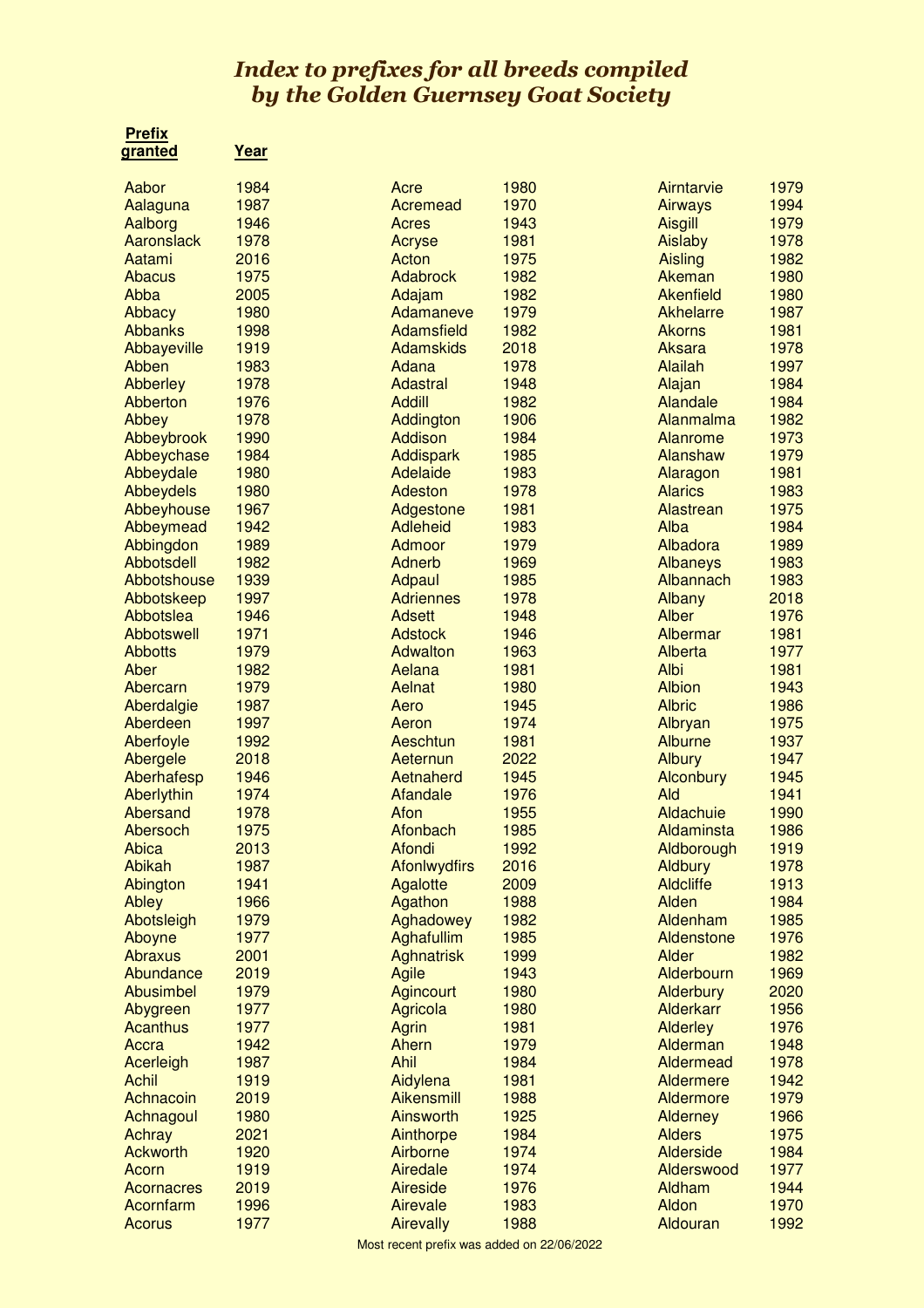| <b>Aldreth</b>    | 1978 | <b>Alphin</b>     | 1949 | Ambridge        | 1981 |
|-------------------|------|-------------------|------|-----------------|------|
| <b>Aldridge</b>   | 1982 | <b>Alphros</b>    | 1972 | Ambro           | 1957 |
| Aldringham        | 1947 | <b>Alpine</b>     | 1977 | Ambroise        | 1977 |
| Aldrington        | 1920 | Alpington         | 1939 | Ambromill       | 1950 |
| <b>Aldur</b>      | 1963 | <b>Alport</b>     | 1992 | Ambrosia        | 1975 |
| <b>Alduro</b>     | 1985 | <b>Alpow</b>      | 1992 | Amen            | 1974 |
| <b>Aldwick</b>    | 1933 | <b>Alray</b>      | 1985 | Amica           | 2020 |
| Aldwood           | 2018 | <b>Alresford</b>  | 1954 | Amisfield       | 1989 |
| Aled              | 1983 | Alsbach           | 1987 | Ammah           | 1976 |
| Alensbrook        | 1975 | <b>Alscot</b>     | 1977 | <b>Amos</b>     | 1973 |
| Aleoak            | 1995 | <b>Alsevear</b>   | 1984 | Ampertaine      | 1982 |
| Aletschorn        | 1943 | Alsia             | 1985 | <b>Ampthill</b> | 1906 |
| Alewater          | 2009 | <b>Alstem</b>     | 1986 | Amulet          | 1981 |
| Alexander         | 1977 | <b>Alstoe</b>     | 1982 | <b>Amundis</b>  | 1981 |
| <b>Alfreton</b>   | 1942 | <b>Alstone</b>    | 1985 | <b>Amwell</b>   | 1919 |
| Alham             | 1964 | <b>Altaire</b>    | 1981 | Amylee          | 1980 |
| <b>Alias</b>      | 1978 | Altan             | 1983 | <b>Amzells</b>  | 1980 |
| Alicebee          | 1982 | Altarnun          | 1980 | Anacrevy        | 1985 |
| Aligram           | 1989 | <b>Althis</b>     | 1978 | Anakim          | 1985 |
| <b>Alimal</b>     | 1985 | <b>Althorne</b>   | 1920 | Analliance      | 1987 |
| <b>Alisary</b>    | 1970 | Althorpe          | 1981 | Ananda          | 1978 |
| <b>Alkerton</b>   | 1943 | <b>Altilevely</b> | 1994 | Anandafreyja    | 2014 |
| Alkmaar           | 1982 | Altona            | 1983 | Ananta          | 1991 |
|                   |      |                   |      |                 |      |
| Allanbury         | 1967 | <b>Altonaire</b>  | 1978 | Anarwyn         | 2012 |
| Allandale         | 1984 | Altosa            | 1972 | Anasta          | 1984 |
| Allangood         | 2019 | <b>Altrest</b>    | 1976 | Anbehr          | 1984 |
| Allanmaur         | 1945 | <b>Altricia</b>   | 1978 | Anbrose         | 1983 |
| <b>Allanvale</b>  | 1985 | Alumbay           | 1965 | Ancholme        | 1991 |
| Alldon            | 1944 | Alunbrae          | 1920 | Anchor          | 1972 |
| <b>Allenby</b>    | 1954 | Alvecote          | 2001 | Anchorage       | 1989 |
| Allendale         | 1988 | <b>Alverton</b>   | 1981 | Anchorhold      | 1978 |
| Allengrove        | 1943 | <b>Alvic</b>      | 1985 | Ancona          | 1981 |
| <b>Allenrigg</b>  | 1992 | Alvington         | 1986 | Ancren          | 1921 |
| Allerbrook        | 2009 | Alwan             | 1982 | Ancton          | 1983 |
| Allerdale         | 1983 | <b>Alweards</b>   | 1979 | Andaff          | 1976 |
| <b>Allerton</b>   | 1938 | Alwena            | 2010 | Andeb           | 1990 |
| <b>Allesley</b>   | 1939 | <b>Alwin</b>      | 1920 | Andelain        | 1985 |
| <b>Allet</b>      | 2003 | Alybarsul         | 1973 | Andeline        | 1984 |
| <b>Allichar</b>   | 1992 | Alyn              | 1949 | Anden           | 1986 |
| <b>Allind</b>     | 1963 | <b>Alynross</b>   | 1979 | <b>Anders</b>   | 1984 |
| Allington         | 1919 | Amaca             | 1978 | Andersley       | 1956 |
| <b>Allnutt</b>    | 1979 | Amalthea          | 1980 | Anderton        | 1983 |
| <b>Allsaints</b>  | 1974 | Amaltheia         | 1968 | Andlau          | 1991 |
| <b>Allslee</b>    | 1986 | Amand             | 1977 | Andor           | 1949 |
| <b>Allspice</b>   | 2017 | Amaranton         | 1980 | Andrea          | 1981 |
| Alltgymbyd        | 1985 | Amarilla          | 1978 | Andreanus       | 1986 |
| Allwood           | 1986 | Amarna            | 1989 | Andreena        | 1950 |
| <b>Allws</b>      | 1954 | Amba              | 1978 | <b>Andros</b>   | 1973 |
| Alma              | 1950 | Ambari            | 1978 | Andson          | 1985 |
| Almaford          | 2022 | Ambella           | 1984 | Andyc           | 1973 |
| Almalactea        | 1975 | Amber             | 1951 | Aneleh          | 1984 |
| Almandy           | 1979 | Amberdale         | 1983 | Anfield         | 1986 |
| Almar             | 1978 | Amberheath        | 1969 | Angebern        | 1984 |
| <b>Almaric</b>    | 1982 | Amberle           | 1988 | Angelblyth      | 1989 |
| <b>Almath</b>     | 1989 | Amberley          | 1945 | Angelena        | 1980 |
| <b>Almeley</b>    | 1971 | Amberline         | 1982 | Angelica        | 1988 |
| Almond            | 1979 | Ambermill         | 1984 |                 | 1984 |
|                   | 2020 | Amberose          | 1988 | Angelton        | 1978 |
| Almondvalley      |      |                   |      | Anglesey        |      |
| Almonmarsh        | 1982 | Amberstar         | 2020 | Anglo           | 1988 |
| <b>Almsbury</b>   | 1981 | Ambervale         | 1982 | Anglocrest      | 2000 |
| <b>Almscliffe</b> | 1976 | Ambervalie        | 1978 | Animalbarn      | 2018 |
| Almshouse         | 1981 | Amberway          | 1985 | Animere         | 1981 |
| Alne              | 1969 | Amberwell         | 1995 | <b>Anins</b>    | 2004 |
| Aloha             | 1982 | Amblecote         | 1989 | Anise           | 1982 |
| Alpa              | 1971 | Ambledown         | 1964 | Anjo            | 1974 |
| Alpenvale         | 1980 | Ambleside         | 1978 | Anjou           | 1984 |
| Alpha             | 1974 | Amblestone        | 1975 | Ank             | 1943 |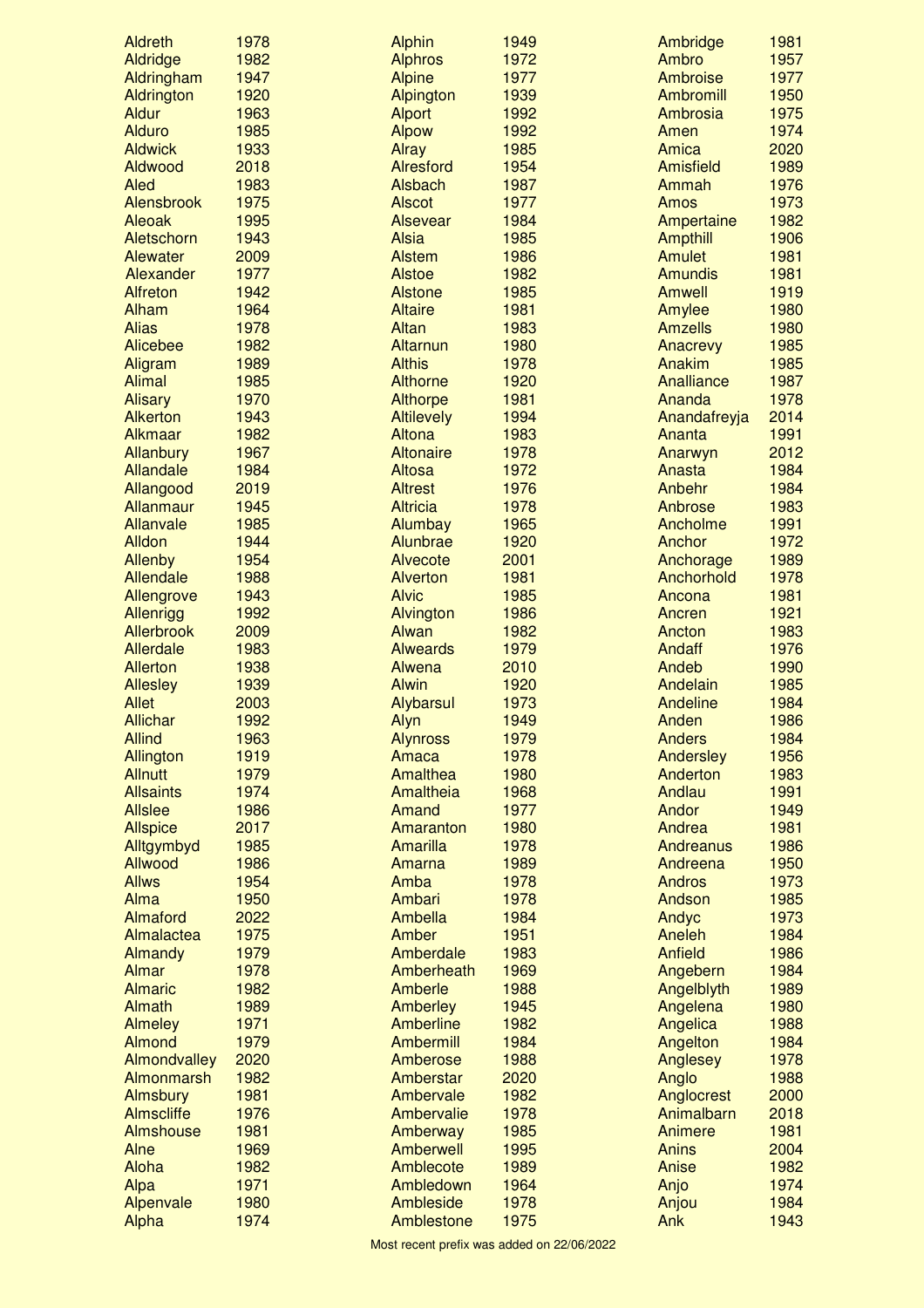| Ankervale        | 1972 | Applegarth       | 1981 | <b>Ardlair</b>     | 1981 |
|------------------|------|------------------|------|--------------------|------|
| Anmit            | 1983 | Applegate        | 1940 | <b>Ardley</b>      | 1949 |
| Annabelle        | 1976 | <b>Applehill</b> | 2001 | Ardmore            | 1930 |
| Annadale         | 1989 | Appleholt        | 1982 | <b>Ardnort</b>     | 1981 |
| Annadell         | 1974 | Applejack        | 1979 | Ardnurcher         | 1977 |
| Annagh           | 1984 | Applepie         | 1985 | <b>Ardoch</b>      | 1925 |
| Annaghroe        | 2008 | Applerose        | 1981 | <b>Ardrig</b>      | 1976 |
| Annalee          | 1980 | Appleton         | 1981 | <b>Ardross</b>     | 1984 |
| Annaryn          | 2021 | Appletree        | 1979 | <b>Ardrums</b>     | 1984 |
| Annas            | 2018 | Applevale        | 1984 | <b>Ards</b>        | 1920 |
| Annaside         | 1981 | <b>Applewick</b> | 1980 | Ardsallagh         | 1988 |
| Anncee           | 1976 | Applewood        | 1980 | Ardua              | 1981 |
| Annero           | 1978 | Appleyard        | 1983 | Ardwinton          | 1991 |
| <b>Annesley</b>  | 1944 | Apricot          | 1959 | Ardwyn             | 1984 |
| Annian           | 1989 | April            | 1931 | <b>Arendees</b>    | 1980 |
| Annibynnwr       | 1975 | Aprilmoon        | 1989 | Arev               | 1949 |
| Annith           | 1993 | Apriltime        | 1979 | <b>Arford</b>      | 1984 |
| Annroshill       | 1986 | <b>Apsley</b>    | 2002 | Argoed             | 2019 |
| Annsborough      | 1933 | Apul             | 1985 | Argote             | 1981 |
| Annsfarm         | 1995 | <b>Aquarius</b>  | 1978 | <b>Argus</b>       | 1920 |
| Annsgarth        | 1978 | <b>Aquifer</b>   | 2010 | Ariann             | 1984 |
| Anntony          | 1986 | Aquila           | 2017 | <b>Aries</b>       | 1981 |
| Annwyl           | 1981 | <b>Aquis</b>     | 1995 | <b>Aristaeus</b>   | 2012 |
|                  | 1975 |                  | 1976 | <b>Aristos</b>     | 1945 |
| Anor             | 1983 | Aquithie         |      |                    | 1961 |
| Anouha           |      | Arabesque        | 1978 | Arjan              |      |
| Anroshal         | 1948 | Arabian          | 1994 | Ark                | 1984 |
| Ansanaho         | 1986 | Arabique         | 1978 | Arkadia            | 2019 |
| Anser            | 1981 | Arabus           | 2013 | Arkden             | 1982 |
| <b>Ansfield</b>  | 1986 | Aradia           | 1981 | <b>Arkells</b>     | 1970 |
| Anson            | 1979 | Aragon           | 1971 | Arkesden           | 1950 |
| Anstey           | 1981 | Arakelvar        | 1983 | <b>Arklegold</b>   | 1989 |
| <b>Anstice</b>   | 1944 | Arandora         | 1970 | <b>Arkley</b>      | 1949 |
| Antdoro          | 1977 | Arathorn         | 1980 | <b>Arks</b>        | 1981 |
| <b>Anticross</b> | 1982 | <b>Aravis</b>    | 1984 | Arkwright          | 1978 |
| <b>Antlin</b>    | 2013 | Arayah           | 1999 | Arleigh            | 1948 |
| Anton            | 1978 | <b>Arbac</b>     | 1981 | Arleymine          | 1983 |
| Antonine         | 1984 | Arbalette        | 1990 | Arlingdon          | 1965 |
| Antor            | 1978 | Arbennig         | 1993 | Arlington          | 1977 |
| Antorum          | 1989 | Arbirdene        | 1952 | Arllwyn            | 2013 |
| Anura            | 2020 | Arbor            | 1980 | Arlyn              | 1956 |
| <b>Anvils</b>    | 2001 | Arborfield       | 1949 | Armadale           | 1991 |
| Anwin            | 1983 | Arborvitae       | 2021 | Armathwait         | 1983 |
| Anzarc           | 1997 | Arbour           | 1948 | <b>Armcott</b>     | 1978 |
| Anzwood          | 1995 | Arbridge         | 1983 | $\epsilon$         | 2009 |
| Anzy             | 1982 | <b>Arbrook</b>   | 1947 | Armondside         | 1976 |
| Aotearoa         | 1972 | Arcadia          | 1982 | Armshead           | 1975 |
| Apache           | 1981 | Arcadian         | 1946 | Arndale            | 1984 |
| Apcas            | 1981 | <b>Arcal</b>     | 1984 | Arne               | 1978 |
| Apedale          | 1980 | Archbold         | 1984 | Arnewood           | 1949 |
| <b>Aperfield</b> | 1931 | <b>Archers</b>   | 1984 | Arnleigh           | 1984 |
| Apesdale         | 1948 | Archmore         | 1947 | <b>Arnolds</b>     | 1977 |
| Aphrodite        | 1977 | Arcol            | 1980 | Arnopa             | 1985 |
| Apollo           | 1985 | <b>Arctic</b>    | 1941 | <b>Arolla</b>      | 1919 |
| Apothecary       | 1989 | $\epsilon$       | 1974 | <b>Aros</b>        | 1979 |
| Appalachian      | 2022 | Ardagh           | 1997 | Arran              | 1920 |
| Appenzell        | 1997 | Ardale           | 1979 | $\epsilon$         | 1977 |
| <b>Apperley</b>  | 1942 | Ardana           | 1977 | <b>Arranisle</b>   | 1995 |
| Apple            | 1980 | Ardchoille       | 1920 | Arrendene          | 1981 |
| Appleby          | 1981 | <b>Ardclinis</b> | 1981 | <b>Arrina</b>      | 1979 |
|                  | 1983 |                  | 2021 |                    | 1944 |
| Applecore        | 1977 | Arddyn<br>Arden  | 1920 | Arrington<br>Arrow | 1979 |
| Applecot         | 1983 | Ardenhow         | 1976 | Arrowdale          | 1987 |
| Appleday         |      |                  |      |                    |      |
| Appledee         | 1982 | Ardenrun         | 1972 | Arrowmoore         | 1991 |
| Appledene        | 1983 | Ardglen          | 1977 | Arrowvale          | 1943 |
| Appledore        | 1976 | Ardgour          | 1947 | <b>Artemis</b>     | 2008 |
| Appledown        | 1968 | Ardkeen          | 1984 | Artemistle         | 1987 |
| Appledram        | 1989 | <b>Ardkill</b>   | 1984 | Artington          | 1978 |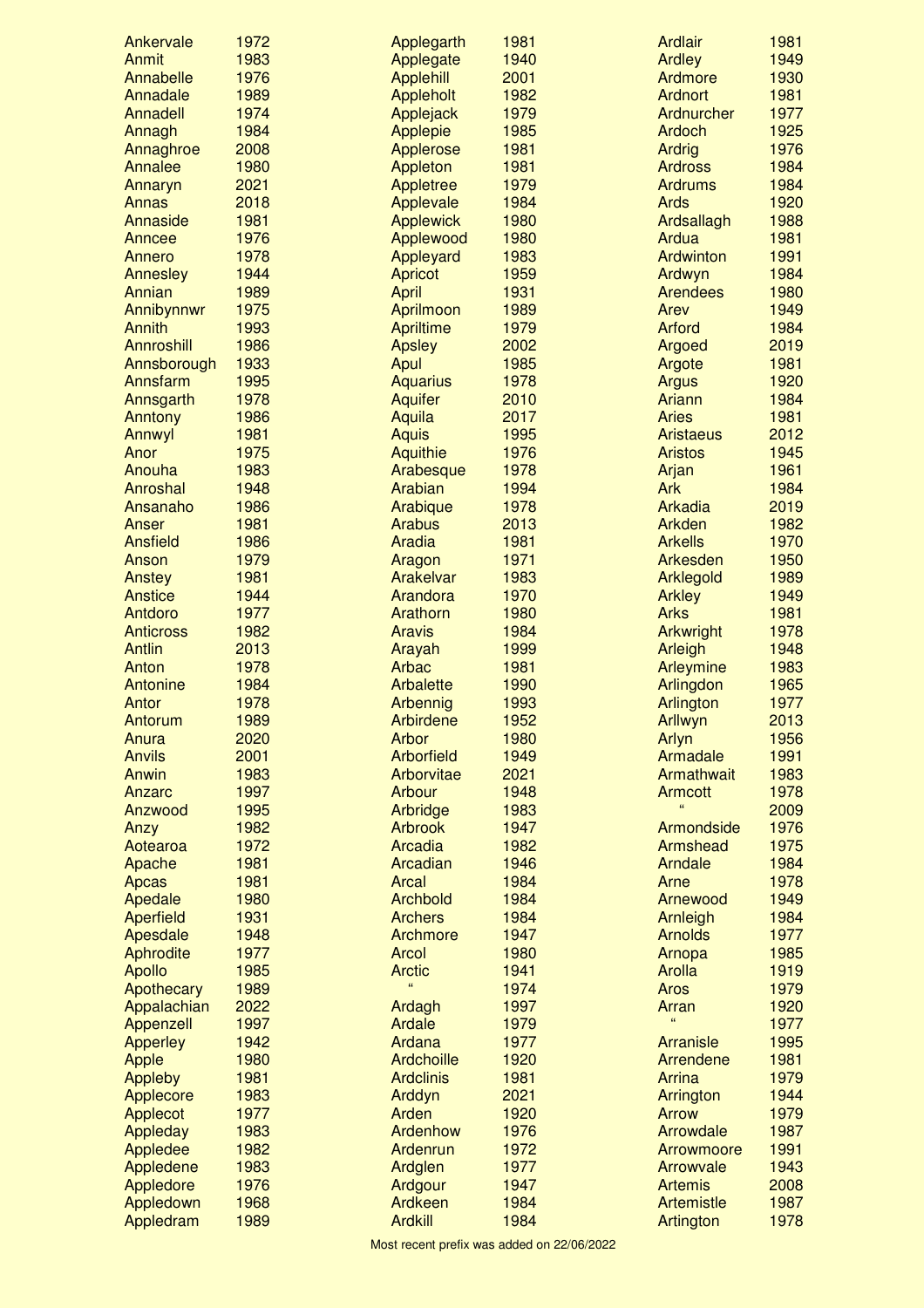| <b>Artists</b>             | 1973         | <b>Ashwick</b>                  | 1974         | Augustine                         | 1980         |
|----------------------------|--------------|---------------------------------|--------------|-----------------------------------|--------------|
| <b>Artorius</b>            | 1981         | Ashwood                         | 1979         | Aultmore                          | 1980         |
| <b>Arundel</b>             | 1947         | Askham                          | 1931         | Aurea                             | 1978         |
| Arundem                    | 1977         | Asmar                           | 2015         | Aurelia                           | 2022         |
| Arunvale                   | 1972         | Aspenfield                      | 1983         | Aureum                            | 1981         |
| Aryon                      | 1979         | Aspenlea                        | 1985         | Aureusaum                         | 2006         |
| Asahi                      | 1963         | <b>Aspley</b>                   | 1949         | <b>Aurigny</b>                    | 2014         |
| Asantasana                 | 1982         | <b>Asshmull</b>                 | 1982         | Aurorean                          | 2003         |
| Asante                     | 1980         | Assumpta                        | 1954         | <b>Austen</b>                     | 1951         |
| <b>Asby</b>                | 1976         | Asta                            | 2011         | <b>Auster</b>                     | 1961         |
| <b>Ascot</b>               | 1919         | Astanden                        | 1984         | Austerland                        | 1946         |
| <b>Ascotts</b>             | 1983<br>2018 | <b>Astek</b>                    | 1968         | Austerson                         | 1980         |
| Asgard<br><b>Ashbank</b>   | 2019         | Asterglen<br><b>Astern</b>      | 1979<br>1920 | <b>Austwick</b><br><b>Autherd</b> | 1981<br>1933 |
| Ashbar                     | 1981         | <b>Asteroid</b>                 | 1948         | Autumn                            | 1978         |
| Ashbarton                  | 1982         | Astleigh                        | 1944         | Avalon                            | 1975         |
| <b>Ashbeck</b>             | 1964         | <b>Astleys</b>                  | 1979         | Avebury                           | 1942         |
| Ashbee                     | 1977         | <b>Aston</b>                    | 1929         | Avec                              | 1980         |
| <b>Ashbourne</b>           | 1943         | <b>Astonhill</b>                | 1987         | Aveley                            | 1944         |
| <b>Ashbrook</b>            | 1920         | <b>Astonia</b>                  | 1953         | Aveleylake                        | 1987         |
| Ashburnham                 | 1978         | <b>Astonpark</b>                | 1985         | <b>Avelind</b>                    | 1981         |
| Ashby                      | 2006         | <b>Astonside</b>                | 1962         | Avenbury                          | 1978         |
| <b>Ashcroft</b>            | 1997         | Astra                           | 1983         | Avenden                           | 1989         |
| Ashcroftgold               | 2021         | Astraea                         | 1979         | <b>Avenels</b>                    | 1944         |
| <b>Ashcross</b>            | 1985         | Astragal                        | 1979         | Avenghat                          | 1921         |
| Ashdale                    | 1982         | <b>Astral</b>                   | 1942         | Avenue                            | 1999         |
| Ashday                     | 1982         | <b>Astralee</b>                 | 1981         | Averel                            | 1980         |
| Ashdene                    | 1967         | <b>Astwick</b>                  | 1974         | Avermal                           | 1969         |
| Ashdon                     | 1950         | <b>Astwith</b>                  | 1976         | Avery                             | 1980         |
| Ashdonne                   | 1983         | Astwood                         | 1942         | Avila                             | 1943         |
| Ashdown                    | 1971         | Ataunto                         | 1979         | Avon                              | 1922         |
| Ashenelm                   | 1978         | <b>Atcliffe</b>                 | 1952         | Avonbank                          | 1975         |
| Ashenough                  | 1984         | Aten                            | 1973         | Avonbeck                          | 1981         |
| Ashey                      | 1943         | Athelstan                       | 1979         | Avonbrook                         | 1946         |
| <b>Ashfield</b>            | 1941         | Athena                          | 1983         | Avondale                          | 1957         |
| <b>Ashford</b>             | 1948         | Atherstone                      | 1919         | <b>Avonhill</b>                   | 1981         |
| <b>Ashgill</b>             | 1979         | Atherton                        | 1980         | Avonlea                           | 1947         |
| Ashgreen                   | 1976         | <b>Atlanta</b>                  | 1948         | <b>Avonmill</b>                   | 1990         |
| Ashgrove<br><b>Ashhill</b> | 1943<br>1991 | <b>Atlantic</b><br><b>Atlas</b> | 1949<br>1980 | Avonmore<br>Avonside              | 1983<br>1979 |
| <b>Ashlea</b>              | 1981         | <b>Atlaw</b>                    | 1978         | Avonvale                          | 1982         |
| <b>Ashleigh</b>            | 1952         | <b>Atlow</b>                    | 1981         | Avonwood                          | 1980         |
| Ashley                     | 1973         | Atomera                         | 1945         | Avril                             | 1945         |
| <b>Ashley Wild</b>         | 1921         | <b>Atomic</b>                   | 1946         | Awakeri                           | 1984         |
| <b>Ashlock</b>             | 1980         | <b>Atropley</b>                 | 1979         | Awbridge                          | 1963         |
| Ashlyn                     | 1979         | <b>Atstan</b>                   | 1980         | Awekoola                          | 2015         |
| Ashmanhoo                  | 1971         | Atwood                          | 1979         | <b>Axe Vale</b>                   | 1922         |
| <b>Ashmead</b>             | 1913         | Aube                            | 1978         | Axholme                           | 1979         |
| Ashmeadow                  | 1958         | Aubergine                       | 1985         | <b>Axted</b>                      | 1980         |
| Ashmeadtwo                 | 1976         | Auberrow                        | 1983         | <b>Axwell</b>                     | 1944         |
| Ashmere                    | 1966         | Auburn                          | 1999         | Aybury                            | 1979         |
| <b>Ashmill</b>             | 1973         | Auchentarf                      | 1983         | Aycaramba                         | 2022         |
| <b>Ashness</b>             | 1991         | Auchinbee                       | 1980         | <b>Aycliffe</b>                   | 1930         |
| <b>Ashnook</b>             | 1983         | Auchingee                       | 1980         | Aydon                             | 1949         |
| <b>Ashnur</b>              | 1952         | <b>Auchlin</b>                  | 1960         | Ayil                              | 2020         |
| <b>Ashorne</b>             | 1938         | Auchnacree                      | 1958         | Aylwyn                            | 1977         |
| Ashover                    | 1980         | Auchnahyle                      | 1988         | Ayrian                            | 1983         |
| Ashram                     | 1984         | Auchnasaul                      | 1981         | Aysgarth                          | 1976         |
| Ashridge                   | 1981         | Auchnheath                      | 1982         | Aytoun                            | 1985         |
| <b>Ashrose</b>             | 1976         | Auchravie                       | 1981         | Azazel                            | 2011         |
| <b>Ashrust</b>             | 1974         | <b>Auckland</b>                 | 1949         | <b>Azelmere</b>                   | 1981         |
| Ashswan<br><b>Ashtead</b>  | 1984<br>1942 | <b>Audax</b>                    | 1960<br>1948 | <b>Aztec</b><br><b>Baalambs</b>   | 1980<br>1983 |
| <b>Ashton</b>              | 1946         | Audley<br>Audrian               | 1992         | <b>Babelake</b>                   | 1989         |
| <b>Ashtree</b>             | 2016         | Audruicq                        | 1980         | <b>Babell</b>                     | 1970         |
| <b>Ashurst</b>             | 1972         | Aughavey                        | 1992         | <b>Bablock</b>                    | 1953         |
| <b>Ashwell</b>             | 1983         | <b>Aughliss</b>                 | 1978         | <b>Babraham</b>                   | 1949         |
|                            |              |                                 |              |                                   |              |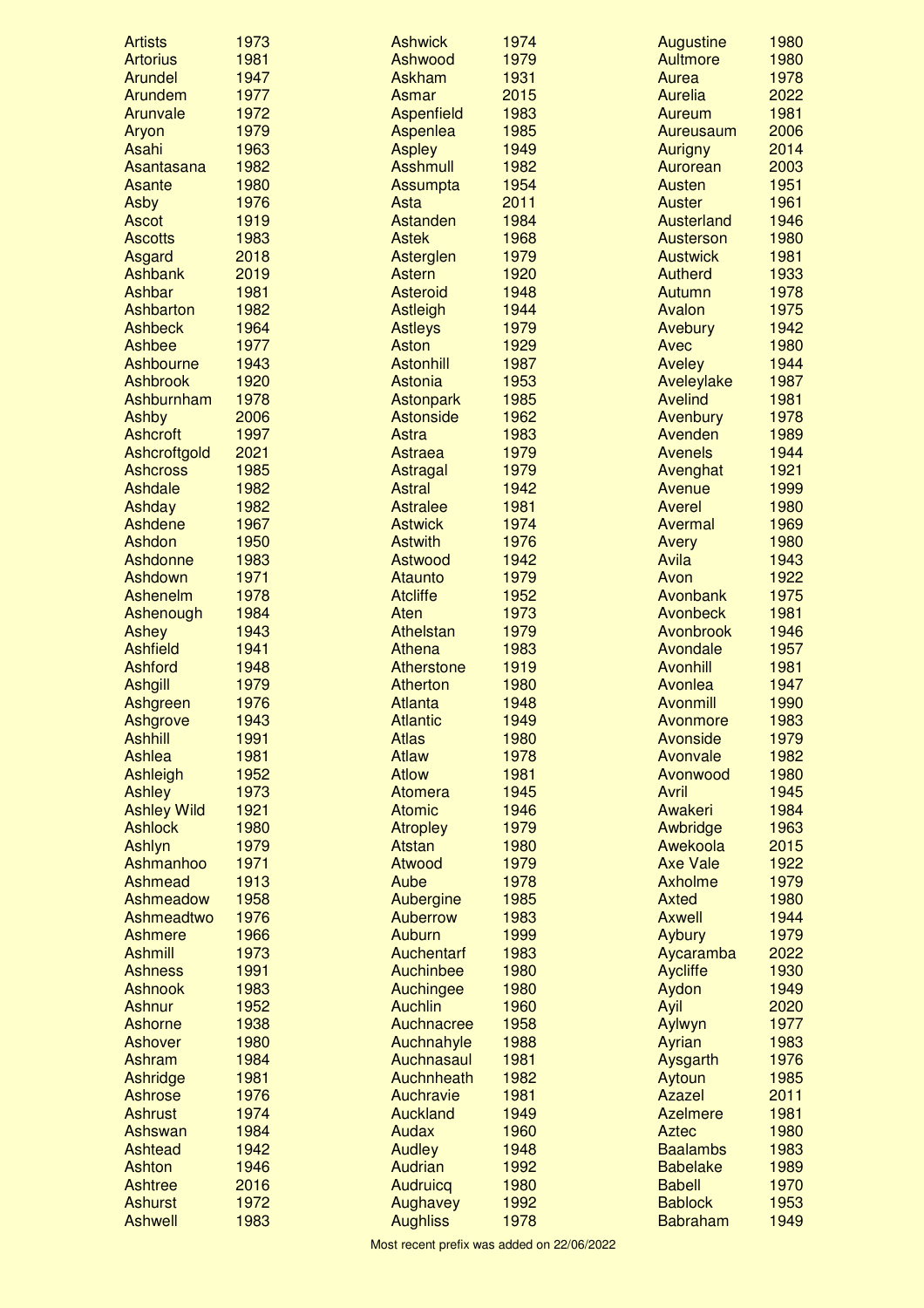| <b>Babs</b>        | 1979 | <b>Ballon</b>       | 1981 | <b>Barak</b>       | 2014 |
|--------------------|------|---------------------|------|--------------------|------|
| <b>Babsisle</b>    | 2008 | <b>Ballybay</b>     | 2016 | <b>Baran</b>       | 1981 |
| <b>Babthorpe</b>   | 2000 | <b>Ballycairn</b>   | 2013 | Barbajohn          | 1984 |
| Babyrabbit         | 2019 | <b>Ballycowan</b>   | 1982 | <b>Barbarela</b>   | 1982 |
| <b>Bachfferm</b>   | 1983 | <b>Ballydarrog</b>  | 2014 | <b>Barbary</b>     | 1981 |
| <b>Backbury</b>    | 1978 | <b>Ballyduff</b>    | 1944 | <b>Barbella</b>    | 1983 |
| <b>Backrough</b>   | 1966 | <b>Ballyglass</b>   | 2007 | <b>Barberry</b>    | 1985 |
| <b>Backwaird</b>   | 1968 | <b>Ballyhoe</b>     | 1957 | <b>Barbican</b>    | 1981 |
| <b>Backwater</b>   | 1983 | <b>Ballykeel</b>    | 1979 | <b>Barbondale</b>  | 1977 |
| <b>Backwood</b>    | 1980 | <b>Ballykelly</b>   |      | <b>Barbrethan</b>  | 1983 |
|                    |      |                     | 1977 | <b>Barbrook</b>    |      |
| <b>Bacroy</b>      | 1974 | <b>Ballylisk</b>    | 1987 |                    | 1983 |
| <b>Badbrook</b>    | 1979 | <b>Ballyloo</b>     | 1981 | <b>Barcam</b>      | 1984 |
| <b>Badbury</b>     | 1979 | <b>Ballymac</b>     | 1972 | <b>Barcroft</b>    | 1949 |
| <b>Badby</b>       | 1966 | <b>Ballymacad</b>   | 1973 | <b>Barde</b>       | 1976 |
| <b>Baddow</b>      | 1942 | <b>Ballynahin</b>   | 1993 | <b>Barden</b>      | 1980 |
| <b>Badenhill</b>   | 1981 | <b>Ballynahinch</b> | 2020 | <b>Bardenmill</b>  | 1947 |
| <b>Badgers</b>     | 1958 | <b>Ballynickle</b>  | 2013 | <b>Bardi</b>       | 1985 |
| Badgerwood         | 1977 | <b>Ballyree</b>     | 1983 | <b>Bardic</b>      | 1985 |
| <b>Badian</b>      | 1942 | <b>Ballyroney</b>   | 2016 | <b>Bardolph</b>    | 2009 |
| <b>Badnage</b>     | 1979 | <b>Ballyutoag</b>   | 1983 | <b>Bardon</b>      | 1927 |
| <b>Badox</b>       | 1943 | <b>Ballywalter</b>  | 1906 | <b>Bardwell</b>    | 2020 |
| <b>Bagecroft</b>   | 1979 | <b>Ballywiln</b>    | 1975 | <b>Baresfield</b>  | 1979 |
| <b>Baggator</b>    | 1948 | <b>Balmachree</b>   | 1987 | <b>Barfield</b>    | 1985 |
| <b>Baggerbush</b>  | 1998 | <b>Balmedie</b>     | 1951 | <b>Barford</b>     | 1934 |
| <b>Baggymoor</b>   | 1976 | <b>Balmoral</b>     | 1979 | <b>Barfords</b>    | 1984 |
| <b>Baglan</b>      | 1983 | <b>Balmullie</b>    | 1976 | <b>Barham</b>      | 1954 |
| <b>Bagley</b>      | 1923 | <b>Balmyre</b>      | 2005 | <b>Baric</b>       | 1940 |
| <b>Bailey</b>      | 1973 | <b>Balna</b>        | 1971 | <b>Barilau</b>     | 1978 |
| <b>Baileydrake</b> | 2021 | <b>Balnacree</b>    | 1981 |                    | 1975 |
|                    |      |                     |      | <b>Barjohn</b>     |      |
| <b>Baillin</b>     | 1980 | <b>Balnahard</b>    | 1997 | <b>Barjrub</b>     | 1977 |
| <b>Bailmhor</b>    | 1982 | <b>Balnamoon</b>    | 1983 | <b>Barkbeth</b>    | 1980 |
| <b>Bain</b>        | 1983 | <b>Balncrief</b>    | 1980 | <b>Barkby</b>      | 1926 |
| <b>Bainloch</b>    | 1945 | <b>Balquhain</b>    | 1989 | <b>Barkham</b>     | 1941 |
| <b>Bairstow</b>    | 1920 | <b>Balsheux</b>     | 1989 | <b>Barkhouse</b>   | 1980 |
| <b>Baisden</b>     | 1976 | <b>Baltinglass</b>  | 1920 | <b>Barkway</b>     | 1979 |
| <b>Bajan</b>       | 1986 | <b>Balvadock</b>    | 1980 | <b>Barkwith</b>    | 2000 |
| <b>Bakers</b>      | 1981 | <b>Balyatwood</b>   | 2007 | <b>Barlae</b>      | 1923 |
| <b>Bakstyx</b>     | 1977 | <b>Balymagiln</b>   | 1991 | <b>Barlaston</b>   | 1981 |
| <b>Balaams</b>     | 1972 | <b>Balymartin</b>   | 1988 | <b>Barleon</b>     | 1973 |
| <b>Balafark</b>    | 1980 | <b>Balyna</b>       | 1982 | <b>Barley</b>      | 1977 |
| <b>Balblair</b>    | 1990 | <b>Balyrussel</b>   | 1989 | Barleycorn         | 1982 |
| <b>Balcarras</b>   | 1978 | <b>Bamber</b>       | 1954 | <b>Barleylands</b> | 2020 |
| <b>Balcony</b>     | 1983 | <b>Bamford</b>      | 1945 | <b>Barleymow</b>   | 1979 |
| <b>Balcurvie</b>   | 1963 | <b>Banarach</b>     | 1988 | <b>Barlow</b>      | 2021 |
| <b>Baldersby</b>   | 1983 | <b>Bancombe</b>     | 1969 | <b>Barlynch</b>    | 1909 |
| <b>Balderston</b>  | 1979 | <b>Bancroft</b>     | 1946 | <b>Barlysplat</b>  | 1977 |
| <b>Baldinnes</b>   | 1941 | Bancyffynnon        | 2020 | <b>Barmeal</b>     | 1981 |
| <b>Baldslow</b>    | 1947 | <b>Bandobra</b>     | 1983 | <b>Barn</b>        | 2000 |
| <b>Bale</b>        | 1974 | <b>Bandon</b>       | 1985 | <b>Barnacle</b>    | 2017 |
| <b>Balema</b>      | 1983 | <b>Bandywine</b>    | 1979 |                    | 1926 |
|                    |      |                     |      | <b>Barnacre</b>    | 1983 |
| <b>Balgone</b>     | 1944 | <b>Bankfield</b>    | 1971 | <b>Barnaway</b>    |      |
| <b>Balihai</b>     | 1967 | <b>Bankfold</b>     | 1989 | <b>Barnbrook</b>   | 1956 |
| <b>Balihi</b>      | 1980 | <b>Bankfoot</b>     | 1980 | <b>Barnby</b>      | 1956 |
| <b>Balinare</b>    | 1988 | <b>Bankhead</b>     | 2006 | <b>Barncliffe</b>  | 1980 |
| <b>Balladubh</b>   | 2007 | <b>Bankshead</b>    | 1942 | <b>Barneham</b>    | 1974 |
| <b>Ballagh</b>     | 1978 | <b>Bankside</b>     | 1978 | <b>Barnfield</b>   | 1943 |
| <b>Ballard</b>     | 1971 | <b>Banktop</b>      | 1979 | <b>Barngill</b>    | 1934 |
| <b>Ballawrack</b>  | 1980 | <b>Bannau</b>       | 2016 | <b>Barnhill</b>    | 1949 |
| <b>Ballee</b>      | 1969 | <b>Bannbridge</b>   | 1980 | <b>Barnhorne</b>   | 1989 |
| <b>Ballentrae</b>  | 2015 | <b>Banneux</b>      | 1984 | <b>Barnhouse</b>   | 1943 |
| <b>Balleroy</b>    | 2021 | <b>Bannhill</b>     | 1986 | <b>Barningham</b>  | 1986 |
| <b>Ballinaske</b>  | 1986 | <b>Banouge</b>      | 1983 | <b>Barnleys</b>    | 1967 |
| <b>Ballinbarn</b>  | 1989 | <b>Banovale</b>     | 1948 | <b>Barnock</b>     | 2006 |
| <b>Ballindrum</b>  | 1987 | <b>Banovallum</b>   | 1982 | <b>Barnowl</b>     | 1982 |
| <b>Ballingall</b>  | 1989 | <b>Banstead</b>     | 1920 | <b>Barnrick</b>    | 1993 |
| <b>Ballinteer</b>  | 1973 | <b>Baoisglas</b>    | 2020 | <b>Barnridge</b>   | 1976 |
| <b>Balliol</b>     | 1912 | <b>Bapton</b>       | 1993 | <b>Barnsdale</b>   | 1991 |
|                    |      |                     |      |                    |      |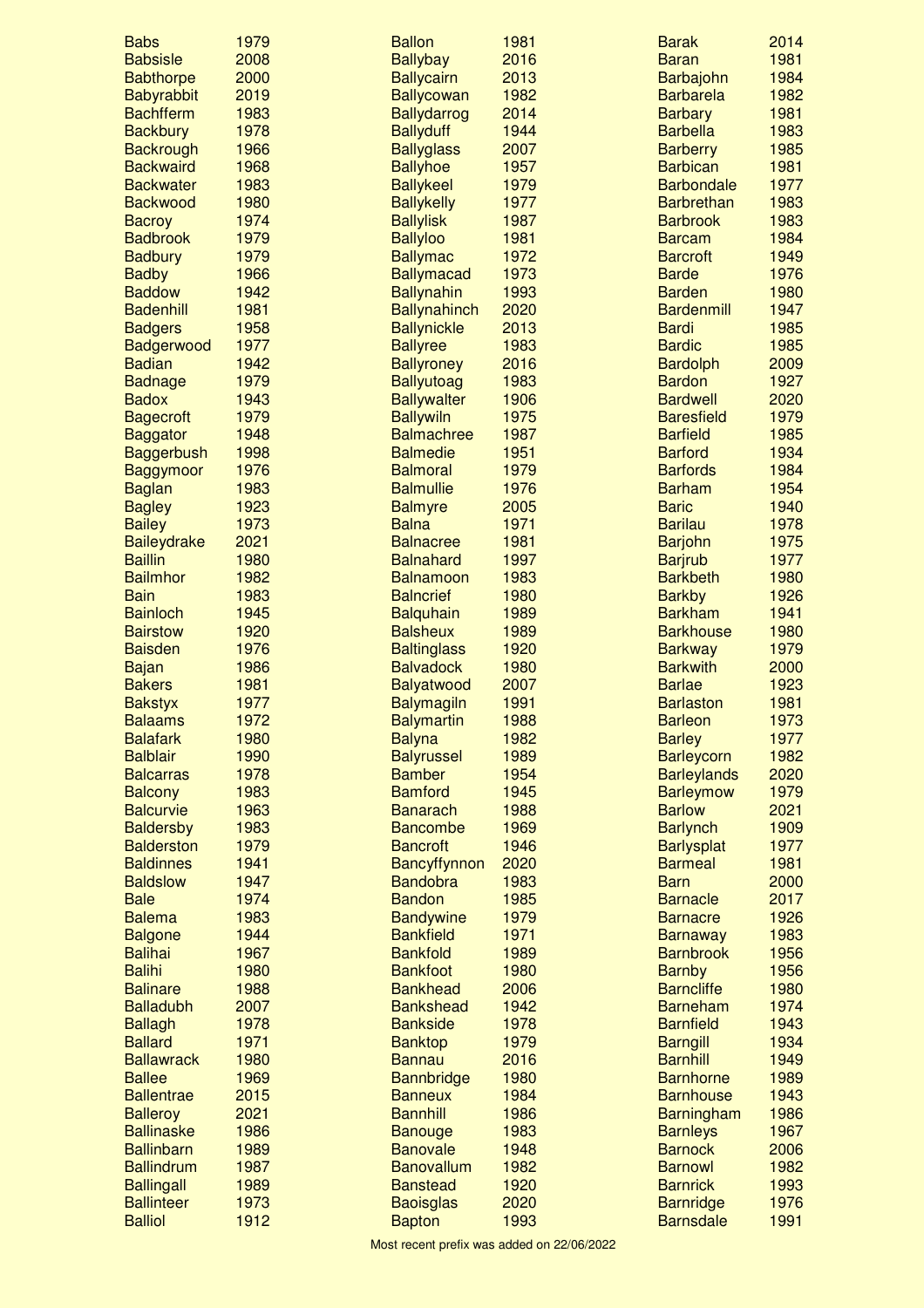| <b>Barnsford</b>  | 1977 | <b>Battlelaw</b>     | 1979 | <b>Beauxaires</b>  | 1979 |
|-------------------|------|----------------------|------|--------------------|------|
| <b>Barnshaw</b>   | 1941 | <b>Battleoaks</b>    | 1987 | <b>Beavervale</b>  | 1978 |
| <b>Barnsoul</b>   | 2003 | <b>Battlesbridge</b> | 1922 | <b>Becarley</b>    | 2001 |
| <b>Barnthwait</b> | 1985 | <b>Batworth</b>      | 1984 | <b>Becca</b>       | 1990 |
| <b>Barnwood</b>   | 1956 | <b>Baughurst</b>     | 1984 | <b>Beccles</b>     | 1947 |
| <b>Baroan</b>     | 1974 | Baurgorm             | 1982 | Bechanni           | 1986 |
| <b>Barob</b>      | 1973 | <b>Bauschard</b>     | 1983 | <b>Beckbrow</b>    | 1989 |
| <b>Baronbroc</b>  | 1974 | <b>Bavington</b>     | 1944 | <b>Beckdale</b>    | 1980 |
| <b>Baroness</b>   | 1981 | <b>Bawdeswell</b>    | 1941 | <b>Beckfield</b>   | 1984 |
| <b>Barongraff</b> | 1980 | Bawnowlaig           | 1982 | <b>Beckford</b>    | 1944 |
| <b>Baronshill</b> | 1982 | <b>Bawnrhu</b>       | 1989 | <b>Beckhams</b>    | 1945 |
| <b>Baroque</b>    | 1986 | <b>Bawses</b>        | 1946 | <b>Beckhirst</b>   | 1980 |
| <b>Barr</b>       | 1948 | <b>Bawsgate</b>      | 1978 | <b>Beckhouse</b>   | 1982 |
| $\epsilon$        | 1971 | <b>Baxden</b>        | 1985 | <b>Beckindale</b>  | 1976 |
| <b>Barrack</b>    | 1988 | <b>Bayeux</b>        | 1965 | <b>Beckley</b>     | 1943 |
| <b>Barragrin</b>  | 1981 | <b>Bayfield</b>      | 1986 | <b>Beckside</b>    | 1976 |
| <b>Barramar</b>   | 1974 | <b>Bayford</b>       | 1979 | <b>Beckton</b>     | 1978 |
| <b>Barrbridge</b> | 1987 | <b>Bayley</b>        | 2019 | <b>Beckwood</b>    | 1990 |
| <b>Barrette</b>   | 1984 | <b>Baylham</b>       | 2009 | <b>Beconase</b>    | 1998 |
| <b>Barri</b>      | 1946 | <b>Baynton</b>       | 1966 | <b>Bedburn</b>     | 1947 |
| <b>Barrick</b>    | 1980 | <b>Bayons</b>        | 1964 | <b>Bedeworth</b>   | 1978 |
| <b>Barrington</b> | 1954 | <b>Bayreuther</b>    | 1981 | <b>Bedfont</b>     | 1921 |
| <b>Barriston</b>  | 1979 | <b>Bayston</b>       | 1975 | <b>Bedford</b>     | 1970 |
| <b>Barrow</b>     | 1984 | <b>Baythorne</b>     | 1975 | <b>Bedmond</b>     | 1942 |
| <b>Barrowdale</b> | 1981 | <b>Baytree</b>       | 1980 | <b>Bedw</b>        | 1981 |
| <b>Barrowden</b>  | 1986 | <b>Beabe</b>         | 1974 | <b>Bedwell</b>     | 1980 |
| <b>Barrowdown</b> | 1996 | <b>Beachnut</b>      | 1980 | <b>Bedwhirion</b>  | 1990 |
| <b>Barrowhill</b> | 1984 | <b>Beachtree</b>     | 1959 | <b>Bee</b>         | 1976 |
| <b>Barrowin</b>   | 1980 | <b>Beacon</b>        | 1919 | <b>Beecee</b>      | 1989 |
| <b>Barrs</b>      | 1982 | <b>Beaconhil</b>     | 1958 | <b>Beech</b>       | 1978 |
| <b>Barruths</b>   | 1981 | <b>Beaconlea</b>     | 1990 | Beechanger         | 1987 |
| <b>Barsham</b>    | 1985 | <b>Beacons</b>       | 2021 | <b>Beechbank</b>   | 1979 |
| <b>Barstone</b>   | 1947 | Beaconview           | 1977 | <b>Beechburn</b>   | 1986 |
| <b>Bartez</b>     | 1991 | Beaconwood           | 2017 | <b>Beechcapel</b>  | 2017 |
| <b>Bartham</b>    | 1973 | <b>Beadoun</b>       | 1986 | <b>Beechcross</b>  | 1979 |
| <b>Bartley</b>    | 1955 | Beagletodn           | 1982 | <b>Beechdell</b>   | 1979 |
| <b>Barton</b>     | 1906 | Bealeswood           | 1949 | <b>Beechenlea</b>  | 1979 |
| <b>Bartonbury</b> | 1920 | <b>Bealings</b>      | 1953 | <b>Beeches</b>     | 1948 |
| <b>Bartonhill</b> | 1979 | <b>Bealsoak</b>      | 1978 | <b>Beechfall</b>   | 2017 |
| <b>Bartonvale</b> | 2017 | <b>Beambrook</b>     | 1999 | <b>Beechfield</b>  | 1944 |
| <b>Bartrams</b>   | 1982 | <b>Beamer</b>        | 1980 | <b>Beechgrove</b>  | 1975 |
| <b>Bartview</b>   | 2019 | <b>Beamish</b>       | 2018 | <b>Beechill</b>    | 1975 |
| <b>Barwick</b>    | 1961 | <b>Beanacre</b>      | 1979 | <b>Beechland</b>   | 1979 |
| <b>Barwickian</b> | 1979 | <b>Beancroft</b>     | 1984 | <b>Beechlea</b>    | 1979 |
| <b>Barwill</b>    | 1984 | <b>Bearess</b>       | 1989 | <b>Beechleaf</b>   | 1943 |
| <b>Barwyn</b>     | 1979 | Bearground           | 1951 | <b>Beechmast</b>   | 1978 |
| <b>Baryerrock</b> | 1983 | <b>Bearpark</b>      | 2016 | <b>Beechmead</b>   | 1919 |
| <b>Basford</b>    | 1953 | <b>Bearstakes</b>    | 1975 | <b>Beechmeadow</b> | 2020 |
| <b>Bashaan</b>    | 1983 | <b>Beatrix</b>       | 1979 | <b>Beechmont</b>   | 1943 |
| <b>Bashful</b>    | 1940 | <b>Beau</b>          | 1975 | <b>Beechnut</b>    | 1997 |
| <b>Bashley</b>    | 1942 | Beauchamp            | 2016 | <b>Beechoak</b>    | 1989 |
| <b>Basildon</b>   | 1921 | <b>Beaucroft</b>     | 1943 | <b>Beechscarf</b>  | 1982 |
| <b>Basing</b>     | 1949 | <b>Beaudeline</b>    | 1977 | <b>Beechtree</b>   | 1986 |
| <b>Basmar</b>     | 1988 | <b>Beaufaux</b>      | 1991 | <b>Beechvale</b>   | 1919 |
| <b>Bassendean</b> | 1945 | <b>Beaufort</b>      | 1942 | <b>Beechway</b>    | 1978 |
| <b>Bassets</b>    | 1920 | <b>Beaufront</b>     | 1916 | <b>Beechwood</b>   | 1976 |
| <b>Bassett</b>    | 1980 | <b>Beaulah</b>       | 1978 | <b>Beecon</b>      | 1979 |
| <b>Bastleford</b> | 1969 | <b>Beaulieu</b>      | 1920 | <b>Beecott</b>     | 1974 |
| <b>Baswen</b>     | 1981 | <b>Beaumaris</b>     | 1970 | <b>Beecroft</b>    | 1975 |
| <b>Batchcott</b>  | 1927 | <b>Beaumont</b>      | 1980 | <b>Beehive</b>     | 1983 |
| <b>Bateman</b>    | 2016 | <b>Beauport</b>      | 1948 | <b>Beejay</b>      | 1994 |
| <b>Bathampton</b> | 1954 | <b>Beaupre</b>       | 1949 | <b>Beeline</b>     | 1973 |
| <b>Batramsley</b> | 1978 | <b>Beaureper</b>     | 1952 | <b>Beepee</b>      | 1964 |
| <b>Batsa</b>      | 1979 | <b>Beaurpere</b>     | 1980 | <b>Beeson</b>      | 1982 |
| <b>Batsford</b>   | 1909 | <b>Beausale</b>      | 1948 | <b>Beeston</b>     | 1973 |
| <b>Battentogs</b> | 1983 | <b>Beauvais</b>      | 1989 | <b>Beestonlea</b>  | 1978 |
| <b>Batterhams</b> | 1950 | <b>Beauvale</b>      | 1982 | <b>Beeswing</b>    | 1948 |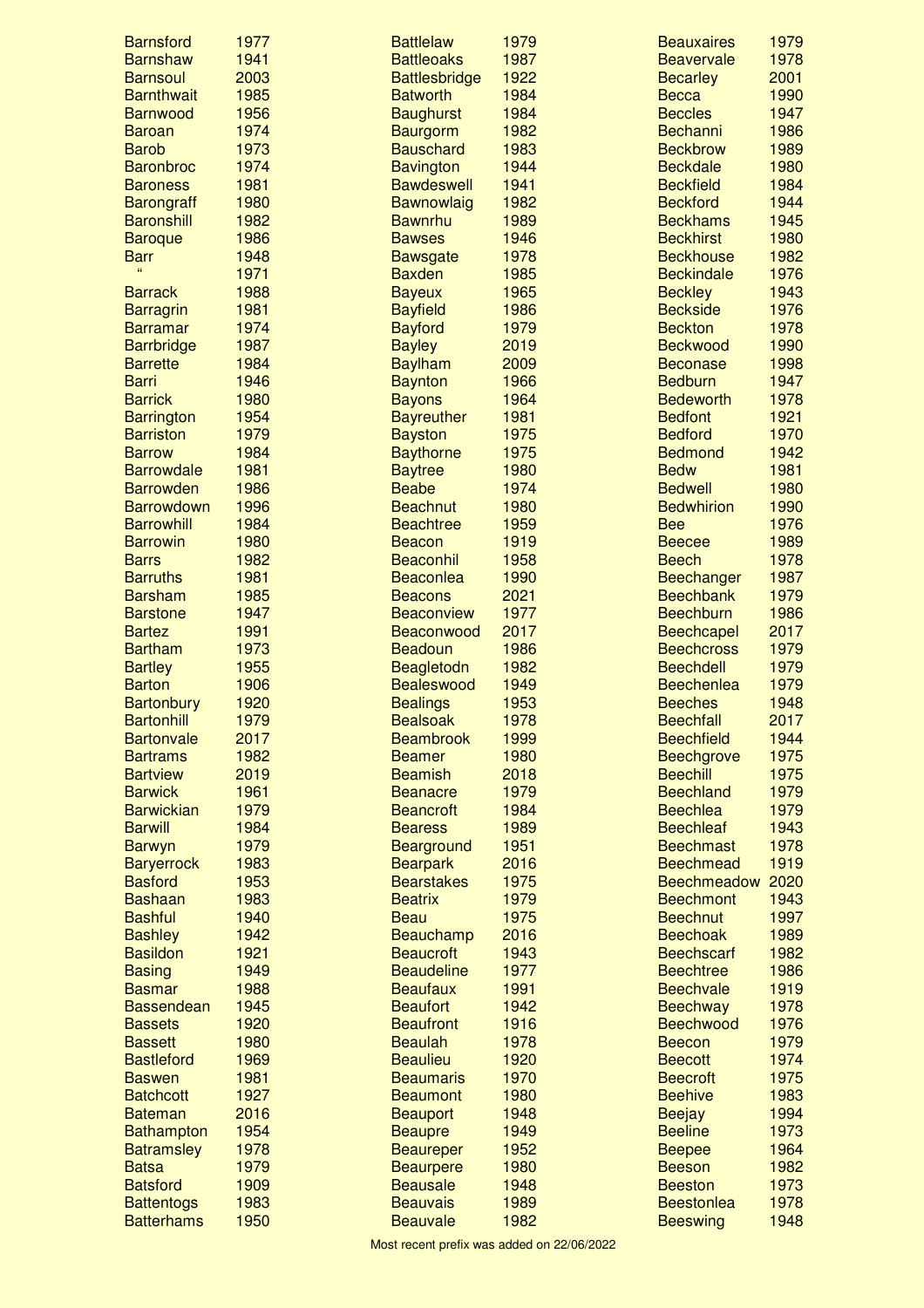| <b>Beetlewood</b> | 1989 | <b>Belstar</b>    | 1978 | <b>Berkley</b>    | 1983 |
|-------------------|------|-------------------|------|-------------------|------|
| <b>Beetley</b>    | 1987 | <b>Beltane</b>    | 1981 | <b>Berkswell</b>  | 1959 |
| <b>Beezm</b>      | 1978 | <b>Belthorn</b>   | 1984 | <b>Bermal</b>     | 1983 |
| Beggarbush        | 1986 | <b>Beltie</b>     | 1974 | <b>Bermol</b>     | 1981 |
| Beggarton         | 1980 | <b>Beltinge</b>   | 1921 | <b>Berna</b>      | 1976 |
| <b>Beguildy</b>   | 1989 | <b>Beltone</b>    | 1977 | <b>Berneray</b>   | 1978 |
| <b>Beighton</b>   | 1979 | <b>Belvoir</b>    | 1964 | <b>Berony</b>     | 1948 |
| <b>Beili</b>      | 1973 | <b>Belze</b>      | 1945 | <b>Berresford</b> | 1976 |
| <b>Beilidu</b>    | 1981 | Bemborough        | 1979 | <b>Berrestow</b>  | 1981 |
| <b>Beiliglas</b>  | 1981 | <b>Benacre</b>    | 1922 | <b>Berricot</b>   | 1982 |
| <b>Beiliton</b>   | 1979 | <b>Benarty</b>    | 1977 | <b>Berridge</b>   | 1942 |
| <b>Bejae</b>      | 1977 | <b>Bendaw</b>     | 1989 | <b>Berriedale</b> | 1978 |
| <b>Bejays</b>     | 1941 | <b>Bendean</b>    | 1946 | <b>Berry</b>      | 1953 |
| <b>Beke</b>       | 1948 | Bendenweyr        | 1982 | <b>Berrybrow</b>  | 1983 |
| <b>Bekford</b>    | 1982 | <b>Bendholm</b>   | 1998 | Berrydown         | 1964 |
| <b>Belan</b>      | 1980 | <b>Bendigo</b>    | 1943 | <b>Berryfield</b> | 1977 |
| <b>Belander</b>   | 1982 | <b>Bendikes</b>   | 1983 | <b>Berryhedge</b> | 1987 |
| <b>Belayr</b>     | 1967 | <b>Bendis</b>     | 2020 | <b>Berryhill</b>  | 1984 |
| <b>Belazeith</b>  | 1988 | <b>Benedict</b>   | 1974 | <b>Berswell</b>   | 1979 |
| <b>Belchamp</b>   | 1994 | <b>Benenden</b>   | 1922 | <b>Berts</b>      | 1938 |
| <b>Belfairs</b>   | 1942 | <b>Benetshill</b> | 1977 | <b>Bertson</b>    | 1982 |
| <b>Belfalas</b>   | 1978 | <b>Benfruin</b>   | 1991 | <b>Bervie</b>     | 1981 |
| <b>Belford</b>    | 1946 | Bengola           | 1987 | <b>Berwick</b>    | 1980 |
| <b>Belforte</b>   | 1986 | <b>Benhams</b>    | 1943 | <b>Berylen</b>    | 1981 |
| <b>Belgrave</b>   | 1975 | <b>Beniar</b>     | 1977 | <b>Beryls</b>     | 1976 |
| <b>Belgravia</b>  | 1954 | <b>Benidro</b>    | 1982 | <b>Bescar</b>     | 1968 |
| <b>Belhala</b>    | 1976 | <b>Benjamin</b>   | 2008 | <b>Besedar</b>    | 1976 |
| <b>Belhi</b>      | 1980 | <b>Benlen</b>     | 1988 | <b>Bespoke</b>    | 1969 |
| Beljanoi          | 1980 | <b>Benly</b>      | 1981 | <b>Bessalone</b>  | 1977 |
| <b>Bella</b>      | 1981 | <b>Benmore</b>    | 1989 | <b>Beta</b>       | 1913 |
| Bellacapra        | 1980 | <b>Bennachie</b>  | 1988 | <b>Betchworth</b> | 1919 |
| <b>Belladon</b>   | 1956 | <b>Bennay</b>     | 1983 | <b>Bethams</b>    | 1976 |
| Belladonna        | 1983 | <b>Bennetts</b>   | 1984 | <b>Bethania</b>   | 1973 |
| <b>Bellaire</b>   | 1913 | <b>Bennick</b>    | 1981 | <b>Bethden</b>    | 1989 |
| <b>Bellami</b>    | 1982 | <b>Bennils</b>    | 1984 | <b>Bethel</b>     | 1979 |
| <b>Bellamour</b>  | 1950 | <b>Bennville</b>  | 1983 | <b>Bethersden</b> | 1983 |
| <b>Bellcroft</b>  | 1942 | <b>Benoni</b>     | 1993 | <b>Bethlynn</b>   | 1988 |
| <b>Belle</b>      | 1979 | <b>Benroyd</b>    | 1982 | <b>Bethpatza</b>  | 1986 |
| <b>Bellekibb</b>  | 1977 | <b>Benseal</b>    | 1975 | <b>Bethrich</b>   | 1980 |
| <b>Bellendain</b> | 1982 | <b>Bensgate</b>   | 2011 | <b>Bethshan</b>   | 1984 |
| <b>Bellever</b>   | 1948 | <b>Benside</b>    | 1942 | <b>Bethson</b>    | 1985 |
| <b>Belleview</b>  | 1979 | <b>Bensington</b> | 1995 | <b>Betony</b>     | 1978 |
| <b>Bellevilla</b> | 1981 | <b>Benskins</b>   | 1970 | <b>Betula</b>     | 1980 |
| <b>Bellevue</b>   | 1916 | <b>Benskyns</b>   | 1996 | <b>Bevel</b>      | 1943 |
| <b>Bellewarde</b> | 1940 | <b>Bensruff</b>   | 1940 | <b>Beverlac</b>   | 1945 |
| <b>Bellfoot</b>   | 1978 | <b>Bentfield</b>  | 1949 | <b>Beverly</b>    | 1943 |
| <b>Bellhatch</b>  | 1953 | <b>Bentina</b>    | 1972 | <b>Bevington</b>  | 1951 |
| <b>Bellheath</b>  | 1987 | <b>Bento</b>      | 1969 | <b>Bevlen</b>     | 1969 |
| <b>Bellhouse</b>  | 1946 | <b>Benton</b>     | 1927 | <b>Bevon</b>      | 1948 |
| <b>Bellinda</b>   | 1982 | <b>Benzies</b>    | 1986 | <b>Bewcastle</b>  | 1974 |
| <b>Belljoy</b>    | 1978 | <b>Beoch</b>      | 1981 | <b>Bewick</b>     | 1982 |
| <b>Bellorum</b>   | 2019 | <b>Beoley</b>     | 1948 | <b>Bewitog</b>    | 1982 |
| <b>Bellpark</b>   | 1984 | <b>Berber</b>     | 1976 | <b>Bewkes</b>     | 1969 |
| <b>Bellsburn</b>  | 1982 | <b>Berdon</b>     | 1983 | <b>Bewley</b>     | 1977 |
| <b>Bellsfolly</b> | 1980 | <b>Bere</b>       | 1980 | <b>Bewmar</b>     | 1972 |
| <b>Bellshill</b>  | 1984 | <b>Berehaven</b>  | 1977 | <b>Bews</b>       | 1920 |
| <b>Bellstop</b>   | 1948 | <b>Beremills</b>  | 2020 | <b>Bexfield</b>   | 1952 |
| <b>Bellstyle</b>  | 1944 | <b>Beren</b>      | 2003 | <b>Bexley</b>     | 1947 |
| <b>Bellview</b>   | 2000 | <b>Berengrave</b> | 1982 | <b>Bexton</b>     | 1987 |
| <b>Bellwater</b>  | 1977 | <b>Berengreve</b> | 1972 | <b>Bhatasgeir</b> | 1980 |
| <b>Bellwether</b> | 1977 | <b>Bergahoms</b>  | 2000 | <b>Bhealaich</b>  | 1963 |
| <b>Bellwood</b>   | 1948 | <b>Bergray</b>    | 1978 | <b>Biawakoza</b>  | 2007 |
| <b>Bellybones</b> | 1979 | <b>Bericwood</b>  | 1987 | <b>Bibligoat</b>  | 1992 |
| <b>Belmar</b>     | 1980 | <b>Berisdale</b>  | 1977 | <b>Biblin</b>     | 1979 |
| <b>Belmill</b>    | 1983 | <b>Berkeley</b>   | 1924 | <b>Bibstone</b>   | 1975 |
| <b>Belmont</b>    | 1943 | <b>Berketex</b>   | 1976 | <b>Bickenhill</b> | 1972 |
| <b>Belpool</b>    | 1978 | <b>Berkham</b>    | 1941 | <b>Bickham</b>    | 1945 |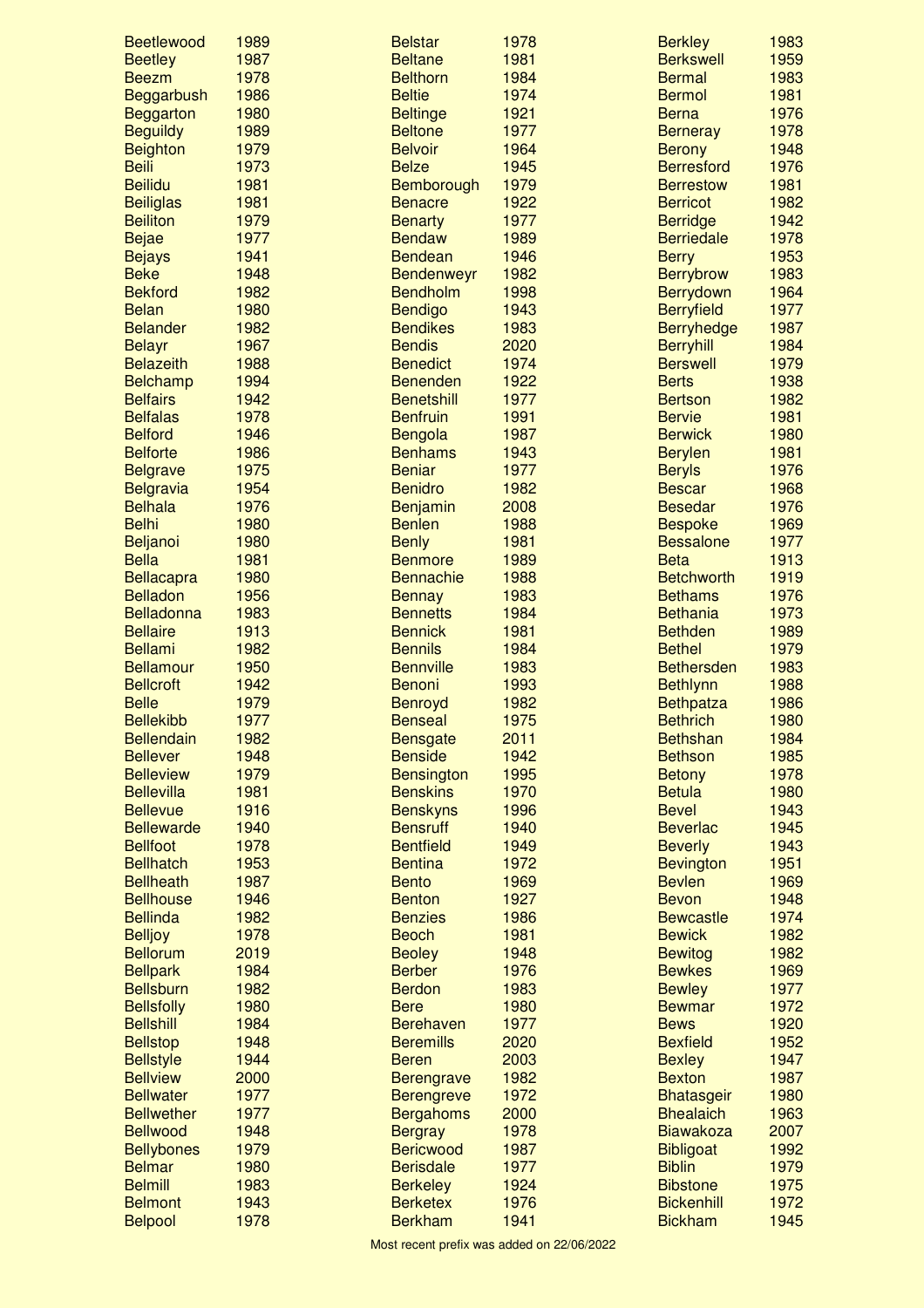| <b>Bickleigh</b>                     | 1976         | <b>Birdcage</b>                        | 1959         | <b>Blackrock</b>                      | 1973         |
|--------------------------------------|--------------|----------------------------------------|--------------|---------------------------------------|--------------|
| <b>Bickton</b>                       | 2019         | <b>Birdlip</b>                         | 1988         | <b>Blackrose</b>                      | 1967         |
| <b>Biddenden</b>                     | 2007         | <b>Birdshill</b>                       | 1944         | <b>Blackshaw</b>                      | 1960         |
| <b>Biddesden</b>                     | 1946         | <b>Birfield</b>                        | 1941         | <b>Blackstock</b>                     | 1989         |
| <b>Biddick</b>                       | 1942<br>1982 | <b>Birkenside</b>                      | 1979         | <b>Blackstone</b>                     | 1990<br>2003 |
| <b>Biddlesden</b><br><b>Biddulph</b> | 1969         | <b>Birketside</b><br><b>Birketwood</b> | 1919<br>1976 | <b>Blackswan</b><br><b>Blackthorn</b> | 1947         |
| <b>Bidmoor</b>                       | 1984         | <b>Birkhaw</b>                         | 1956         | <b>Blacktrey</b>                      | 1980         |
| <b>Bidwell</b>                       | 1978         | <b>Birkin</b>                          | 1940         | <b>Blackwater</b>                     | 1965         |
| <b>Bielska</b>                       | 1982         | <b>Birklyn</b>                         | 1989         | <b>Blackwell</b>                      | 1942         |
| <b>Bifrons</b>                       | 1943         | <b>Birkrigg</b>                        | 1947         | <b>Blackwood</b>                      | 1948         |
| <b>Bifroyle</b>                      | 1982         | <b>Birksfell</b>                       | 1984         | <b>Blacon</b>                         | 1977         |
| <b>Bigbury</b>                       | 1987         | <b>Birkshaws</b>                       | 1980         | <b>Blacott</b>                        | 1982         |
| <b>Biggin</b>                        | 1973         | <b>Birkshill</b>                       | 1946         | <b>Blacton</b>                        | 1938         |
| <b>Biglands</b>                      | 1979         | <b>Birkwood</b>                        | 1978         | <b>Blaen</b>                          | 1977         |
| <b>Bignallend</b>                    | 2011         | <b>Birlee</b>                          | 1966         | <b>Blaenau</b>                        | 1979         |
| <b>Bignor</b>                        | 1949         | <b>Birling</b>                         | 1933         | <b>Blaencile</b>                      | 1983         |
| <b>Bigsky</b>                        | 2013         | <b>Birthill</b>                        | 1979         | <b>Blaencwm</b>                       | 1984         |
| <b>Bigwood</b>                       | 1981         | <b>Birthorpe</b>                       | 1977         | <b>Blaenllyn</b>                      | 1988         |
| <b>Bijou</b>                         | 1975         | <b>Birtley</b>                         | 1973         | <b>Blaenor</b>                        | 1987         |
| <b>Bilberry</b>                      | 1938         | <b>Biscay</b>                          | 1965         | <b>Blagdon</b>                        | 1943         |
| <b>Bilbo</b>                         | 1979         | <b>Bisham</b>                          | 1979         | <b>Blair</b>                          | 1975         |
| <b>Bilbob</b>                        | 1983         | <b>Bishoper</b>                        | 2013         | <b>Blairacres</b>                     | 2021         |
| <b>Bilbos</b>                        | 1984         | <b>Bishophill</b>                      | 1973         | <b>Blairadam</b>                      | 1978         |
| <b>Bilchrist</b><br><b>Bilford</b>   | 1979<br>1976 | <b>Bishopmoor</b>                      | 1979         | <b>Blairathol</b>                     | 1973<br>1978 |
| <b>Billabong</b>                     | 1970         | <b>Bishops</b><br><b>Bishwood</b>      | 1976<br>1988 | <b>Blaircourt</b><br><b>Blairhill</b> | 1943         |
| <b>Billberry</b>                     | 1983         | <b>Bispham</b>                         | 1920         | <b>Blaisdon</b>                       | 1980         |
| <b>Billina</b>                       | 1975         | <b>Bitterne</b>                        | 1921         | <b>Blaise</b>                         | 1979         |
| <b>Billing</b>                       | 1943         | <b>Bittesby</b>                        | 1987         | <b>Blake</b>                          | 1966         |
| <b>Billys</b>                        | 1986         | <b>Bittons</b>                         | 1981         | <b>Blakeney</b>                       | 1993         |
| <b>Bilmur</b>                        | 2005         | <b>Bizon</b>                           | 2018         | <b>Blakesfarm</b>                     | 2018         |
| <b>Biloela</b>                       | 1979         | <b>Bjs</b>                             | 1983         | <b>Blakesley</b>                      | 1920         |
| <b>Bilsdale</b>                      | 1990         | <b>Blacfriars</b>                      | 1979         | <b>Blakfriars</b>                     | 1978         |
| <b>Bilton</b>                        | 1943         | <b>Blackacres</b>                      | 1976         | <b>Blancarry</b>                      | 1983         |
| <b>Binary</b>                        | 2006         | <b>Blackberry</b>                      | 2012         | <b>Blanco</b>                         | 1978         |
| <b>Binchester</b>                    | 1921         | <b>Blackbirch</b>                      | 1982         | <b>Blandford</b>                      | 1948         |
| <b>Binden</b>                        | 1979         | <b>Blackborne</b>                      | 1952         | <b>Blankney</b>                       | 1980         |
| <b>Bindley</b>                       | 1970         | <b>Blackbow</b>                        | 1985         | <b>Blantyre</b>                       | 1973         |
| <b>Bindon</b>                        | 1944         | <b>Blackboys</b>                       | 1982         | <b>Blarney</b>                        | 1997         |
| <b>Binfield</b>                      | 1919         | <b>Blackbrook</b>                      | 1981         | <b>Blatchbrig</b>                     | 1988         |
| <b>Bingham</b>                       | 1934         | <b>Blackdown</b>                       | 1920         | <b>Blaven</b>                         | 1957         |
| <b>Binley</b>                        | 1930         | <b>Blackdyke</b>                       | 1984         | <b>Blaza</b>                          | 1980         |
| <b>Binneford</b>                     | 2021         | <b>Blackfold</b>                       | 1978         | <b>Blazedale</b>                      | 1982         |
| <b>Binnroyd</b>                      | 1992         | <b>Blackfords</b>                      | 1979         | <b>Blazefield</b>                     | 1984         |
| <b>Binnsmill</b><br><b>Binti</b>     | 1989<br>1977 | <b>Blackham</b>                        | 1929         | <b>Bleak</b><br><b>Bleakdown</b>      | 1986         |
| <b>Binton</b>                        | 1973         | <b>Blackhill</b><br><b>Blackjack</b>   | 1953<br>1992 | <b>Bleakhill</b>                      | 1964<br>1978 |
| <b>Birch</b>                         | 1981         | <b>Blacklady</b>                       | 1979         | <b>Bleaklow</b>                       | 1993         |
| <b>Birchacre</b>                     | 1946         | <b>Blackland</b>                       | 1968         | <b>Bleard</b>                         | 1978         |
| <b>Birchbrook</b>                    | 1975         | <b>Blacklands</b>                      | 1944         | <b>Bleathwood</b>                     | 1979         |
| <b>Birchcot</b>                      | 1948         |                                        | 2001         | <b>Bleaton</b>                        | 1921         |
| <b>Birches</b>                       | 1966         | <b>Blacklane</b>                       | 1977         | <b>Blencarn</b>                       | 1957         |
| <b>Birchevres</b>                    | 1981         | <b>Blackloch</b>                       | 1980         | <b>Blencogo</b>                       | 1974         |
| <b>Birchfield</b>                    | 1980         | <b>Blacklocust</b>                     | 2015         | <b>Blendworth</b>                     | 1956         |
| <b>Birchill</b>                      | 2015         | <b>Blackmagic</b>                      | 1983         | <b>Blenheim</b>                       | 1944         |
| <b>Birchland</b>                     | 1975         | <b>Blackman</b>                        | 1981         | <b>Blerrick</b>                       | 1979         |
| <b>Birchlas</b>                      | 1950         | <b>Blackmires</b>                      | 1983         | <b>Blessings</b>                      | 2019         |
| <b>Birchlea</b>                      | 2019         | <b>Blackmoor</b>                       | 1947         | <b>Bletsoe</b>                        | 1985         |
| <b>Birchley</b>                      | 1982         | <b>Blackmore</b>                       | 1946         | <b>Blewbell</b>                       | 1981         |
| <b>Birchmarsh</b>                    | 2020         | <b>Blackmoss</b>                       | 2011         | <b>Blindcrake</b>                     | 1982         |
| <b>Birchtree</b>                     | 1994         | <b>Blackmuir</b>                       | 1982         | <b>Blinkbonny</b>                     | 1973         |
| <b>Birchway</b>                      | 1978         | <b>Blacknab</b>                        | 1977         | <b>Blizzard</b>                       | 1974         |
| <b>Birchwood</b>                     | 1920         | <b>Blacknite</b>                       | 1981         | <b>Blodwel</b>                        | 1985         |
| <b>Birchy</b>                        | 1973         | <b>Blackpearl</b>                      | 2013         | <b>Blondville</b>                     | 1980         |
| <b>Bircot</b>                        | 1983         | <b>Blackpool</b>                       | 1969         | <b>Bloomark</b>                       | 1977         |
| <b>Birdbeck</b>                      | 1980         | <b>Blackrobin</b>                      | 1985         | <b>Bloomfield</b>                     | 1979         |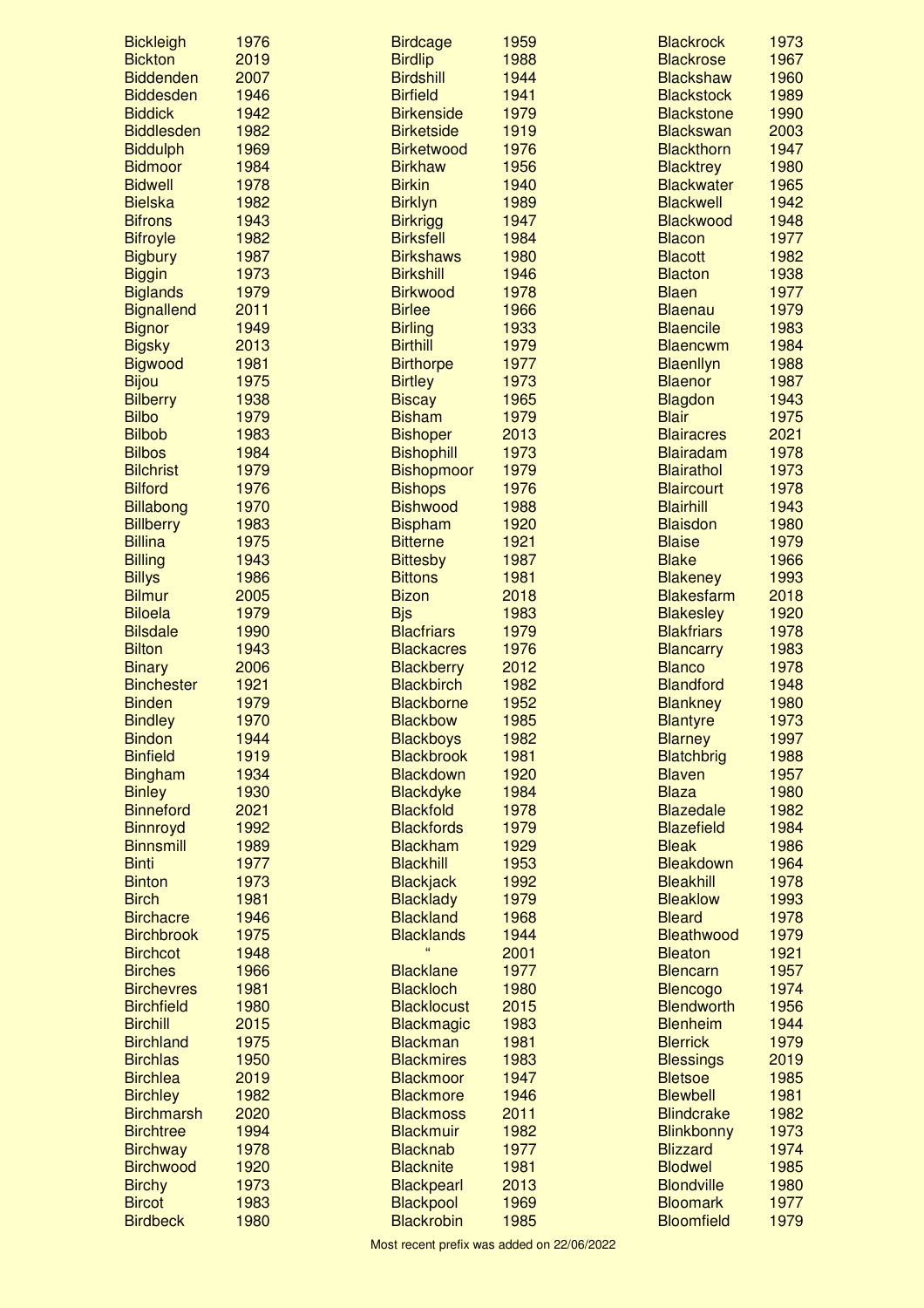| <b>Blossem</b>                       | 1987         | <b>Boleigh</b>                 | 1980         | <b>Boughsmill</b>                     | 1974         |
|--------------------------------------|--------------|--------------------------------|--------------|---------------------------------------|--------------|
| <b>Blossom</b>                       | 1981         | <b>Boleskine</b>               | 1975         | <b>Boughton</b>                       | 1983         |
| <b>Blossoms</b>                      | 1981         | <b>Bolgoed</b>                 | 1966         | <b>Bouldnor</b>                       | 1992         |
| <b>Blowbutta</b>                     | 1946         | <b>Bollogas</b>                | 1975         | <b>Boulevard</b>                      | 1988         |
| <b>Blowing</b>                       | 1977         | <b>Boltgate</b>                | 1989         | <b>Boulmer</b>                        | 1981         |
| <b>Bloxbarn</b>                      | 1981         | <b>Bona</b>                    | 1942         | <b>Boulsworth</b>                     | 2014         |
| <b>Bloxon</b>                        | 1976         | <b>Bonaby</b>                  | 1979         | <b>Bouncing</b>                       | 1926         |
| <b>Bluebay</b>                       | 1942         | <b>Bonacapro</b>               | 2005         | <b>Boundary</b>                       | 1975         |
| <b>Bluebell</b>                      | 1977         | <b>Bonaccord</b>               | 1982         | <b>Boundhay</b>                       | 1981         |
| <b>Bluebine</b>                      | 1989         | <b>Bonami</b>                  | 1977         | <b>Boundoak</b>                       | 1980         |
| <b>Bluebird</b>                      | 1926         | <b>Bonamy</b>                  | 1980         | <b>Boundry</b>                        | 1983         |
| <b>Bluebraes</b>                     | 1983         | <b>Bonawe</b>                  | 1920         | <b>Bountiful</b>                      | 1981         |
| <b>Bluecollar</b>                    | 2004         | <b>Bondleigh</b>               | 1987         | <b>Bouquet</b>                        | 2020         |
| <b>Bluecott</b>                      | 1947         | <b>Bonehill</b>                | 1978         | <b>Bourjones</b>                      | 1984         |
| <b>Blueflame</b>                     | 2011         | <b>Bonemill</b>                | 1980         | <b>Bournelle</b>                      | 1979<br>1980 |
| <b>Bluegrass</b><br><b>Bluehills</b> | 1978<br>2008 | <b>Bonfoy</b><br><b>Bonico</b> | 1948<br>1979 | <b>Bourneside</b>                     | 2000         |
| <b>Blueline</b>                      | 1983         | <b>Boniface</b>                | 1983         | <b>Bournevale</b><br><b>Bourstan</b>  | 1981         |
| <b>Bluemoon</b>                      | 1996         | Bonniebawbee 2018              |              | <b>Bourton</b>                        | 1944         |
| <b>Bluerock</b>                      | 1985         | Bonniegobhar                   | 2015         | <b>Bourtree</b>                       | 1976         |
| <b>Bluerose</b>                      | 1979         | <b>Bonny</b>                   | 1985         | <b>Bousley</b>                        | 1980         |
| <b>Bluestone</b>                     | 1964         | Bonnybay                       | 1976         | <b>Boveycombe</b>                     | 1945         |
| <b>Bluetile</b>                      | 1977         | <b>Bonnyisles</b>              | 1983         | <b>Bovingdon</b>                      | 1946         |
| <b>Bluevalley</b>                    | 2015         | <b>Bonnylands</b>              | 1978         | <b>Bovisand</b>                       | 1979         |
| <b>Bluewood</b>                      | 1937         | <b>Bonnyleigh</b>              | 1983         | <b>Bowbells</b>                       | 1976         |
| <b>Bluff</b>                         | 1944         | <b>Bonnyrigg</b>               | 1979         | <b>Bowbrook</b>                       | 1977         |
| <b>Blumberg</b>                      | 1974         | <b>Bonsai</b>                  | 1979         | <b>Bowbry</b>                         | 1977         |
| <b>Blunts</b>                        | 1934         | <b>Bonsey</b>                  | 1948         | <b>Bowburn</b>                        | 1982         |
| <b>Blythe</b>                        | 1981         | <b>Bontfelin</b>               | 1985         | <b>Bowcliffe</b>                      | 1951         |
| <b>Blythebank</b>                    | 1951         | <b>Bonwycks</b>                | 1947         | <b>Bowcombe</b>                       | 1969         |
| <b>Blythedale</b>                    | 1974         | <b>Boogaloo</b>                | 1988         | <b>Bowdell</b>                        | 1986         |
| <b>Blythevale</b>                    | 1978         | <b>Boothbank</b>               | 1985         | <b>Bowden</b>                         | 1959         |
| <b>Boarbridge</b>                    | 1984         | <b>Bootstown</b>               | 1991         | <b>Bowdenside</b>                     | 1983         |
| <b>Boarshead</b>                     | 1981         | <b>Bordeaux</b>                | 1931         | <b>Bowercombe</b>                     | 1942         |
| <b>Bobbinmill</b>                    | 2012         | <b>Border</b>                  | 1941         | <b>Bowerdon</b>                       | 1980         |
| <b>Bobbitts</b>                      | 1943         | <b>Borderex</b>                | 1979         | <b>Bowerheath</b>                     | 2004         |
| <b>Bobbydocks</b>                    | 1973         | <b>Bordhill</b>                | 1986         | Bowermaddn                            | 1996         |
| <b>Bochyme</b>                       | 1972         | <b>Boreatton</b>               | 1943         | <b>Bowesdiddly</b>                    | 2018         |
| <b>Bockton</b>                       | 1989         | <b>Borlum</b>                  | 1971         | <b>Bowfell</b>                        | 1946         |
| <b>Bocombe</b>                       | 2001         | <b>Bornfree</b>                | 1978         | <b>Bowfield</b>                       | 1979         |
| <b>Bodau</b>                         | 1982         | <b>Boro</b>                    | 1934         | <b>Bowgate</b>                        | 1977         |
| <b>Boddington</b>                    | 1930         | <b>Borora</b>                  | 1985         | <b>Bowhay</b>                         | 1976         |
| <b>Bodfan</b>                        | 1973         | <b>Borowin</b>                 | 1983         | <b>Bowiy</b>                          | 1997         |
| <b>Bodkin</b>                        | 1949         | <b>Borrelli</b>                | 1967         | <b>Bowland</b>                        | 1973         |
| <b>Bodran</b>                        | 1943         | <b>Borrodale</b>               | 1981         | <b>Bowldridge</b>                     | 1968         |
| <b>Bodstone</b>                      | 1985         | <b>Borrowby</b>                | 1978         | <b>Bowley</b>                         | 1978         |
| <b>Boduel</b>                        | 1981         | <b>Bosavern</b>                | 1946         | <b>Bowlhead</b>                       | 1920         |
| <b>Bodwen</b>                        | 1983         | <b>Boscadjack</b>              | 2009         | <b>Bowlion</b>                        | 1986         |
| <b>Boganuran</b>                     | 1981         | <b>Boscarrek</b>               | 1980         | <b>Bowman</b>                         | 1996         |
| <b>Boggit</b>                        | 1992         | <b>Boscaswell</b>              | 1982         | <b>Bowmere</b>                        | 1953         |
| <b>Boghill</b>                       | 1980         | <b>Boscobel</b>                | 1946         | <b>Bowodo</b>                         | 1970         |
| <b>Boguestone</b>                    | 1999         | <b>Boscourt</b>                | 1980         | <b>Bowshott</b>                       | 1959         |
| <b>Bogyards</b>                      | 1952         | <b>Bosgever</b>                | 2018         | <b>Bowskamps</b>                      | 1978         |
| <b>Bohemian</b>                      | 1982         | <b>Bosham</b>                  | 1978         | <b>Bowstone</b>                       | 1982         |
| <b>Boileau</b>                       | 1949         | <b>Bosneives</b>               | 1985         | <b>Bowyers</b>                        | 1982         |
| <b>Bojewyan</b>                      | 1981         | <b>Bosoha</b>                  | 2009         | <b>Box</b>                            | 1979         |
| <b>Bojo</b>                          | 1976         | <b>Boston</b>                  | 1979         | <b>Boxbush</b>                        | 1978         |
| <b>Bolaine</b>                       | 1974         | <b>Bostonian</b>               | 1984         | <b>Boxford</b>                        | 1940         |
| <b>Bolands</b>                       | 1986         | <b>Boswal</b>                  | 1966         | <b>Boxhedge</b>                       | 1982         |
| <b>Bolbec</b>                        | 1972         | <b>Boswin</b>                  | 1984         | <b>Boxo</b>                           | 1986         |
| <b>Boldarch</b>                      | 1945<br>1996 | <b>Bothkennar</b>              | 1949         | <b>Boxrranch</b>                      | 2020<br>1979 |
| <b>Boldmic</b><br><b>Boldre</b>      | 1949         | <b>Botley</b><br><b>Botrea</b> | 1942<br>1946 | <b>Boxted</b>                         | 1944         |
| <b>Boldrewood</b>                    | 1982         | <b>Bottleford</b>              | 1991         | <b>Boxwood</b>                        | 1981         |
| <b>Boldwyr</b>                       | 1963         | <b>Botuna</b>                  | 1980         | <b>Boydbeauty</b><br><b>Boydbrook</b> | 1946         |
| <b>Bolehall</b>                      | 1982         | <b>Bouch</b>                   | 1949         | <b>Boyden</b>                         | 1986         |
| <b>Bolehill</b>                      | 2006         | <b>Boudica</b>                 | 2020         | <b>Boyford</b>                        | 1987         |
|                                      |              |                                |              |                                       |              |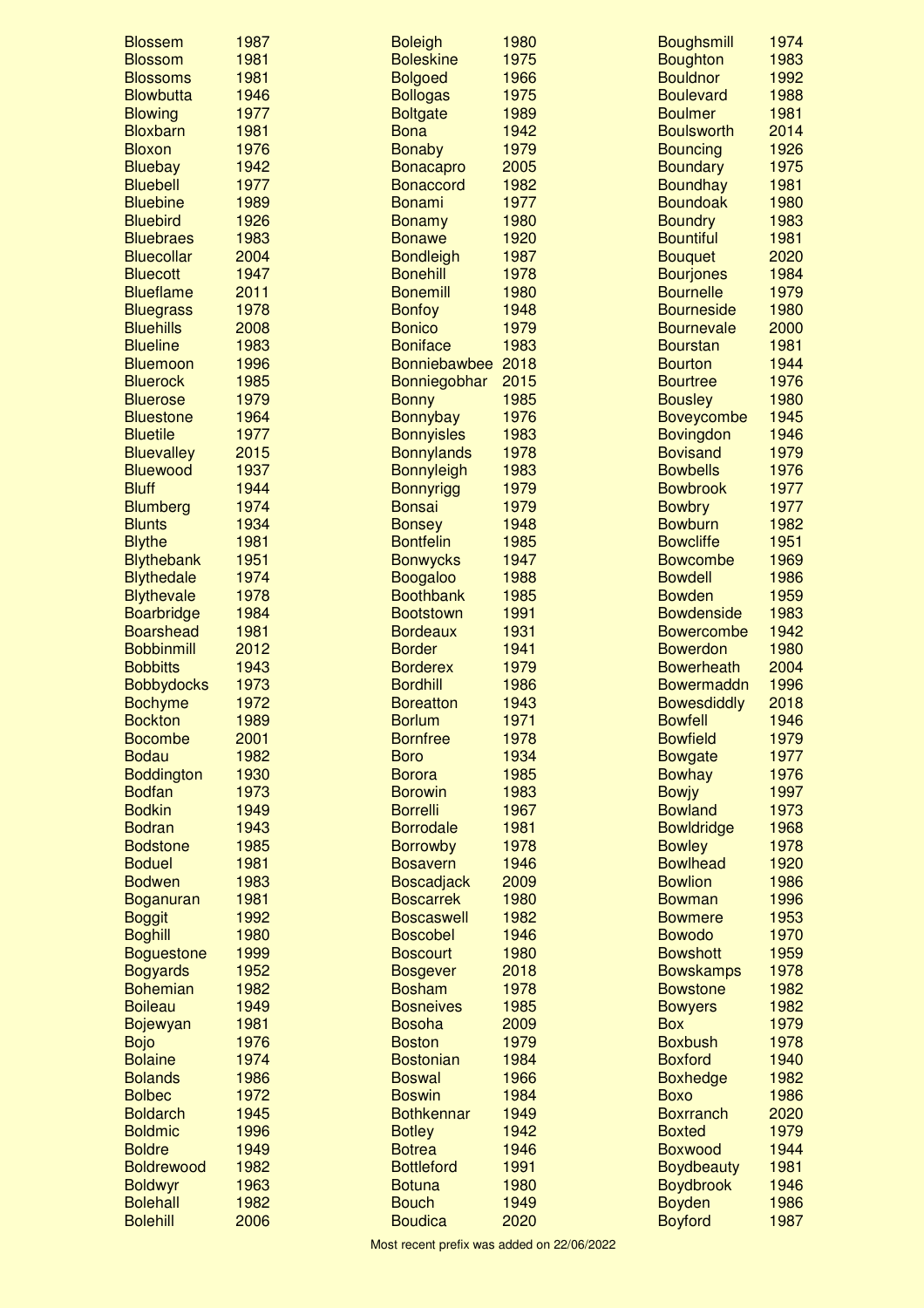| <b>Boykett</b>     | 1979 | <b>Bramerton</b>  | 1952 | <b>Breffni</b>      | 1985 |
|--------------------|------|-------------------|------|---------------------|------|
| <b>Boyneswood</b>  | 1943 | <b>Bramfield</b>  | 1982 | <b>Breken</b>       | 1978 |
| <b>Boyranch</b>    | 1961 | <b>Bramham</b>    | 1945 | <b>Bremhill</b>     | 1983 |
| <b>Boyton</b>      | 1944 | <b>Bramley</b>    | 1956 | <b>Brendadean</b>   | 1958 |
| <b>Bozsline</b>    | 2021 | <b>Bramlywood</b> | 1978 | <b>Brendon</b>      | 1912 |
| <b>Brabourne</b>   | 1922 | <b>Bramor</b>     | 1984 | <b>Brenfield</b>    | 1984 |
| <b>Bracewell</b>   | 2018 | <b>Brampton</b>   | 1945 | <b>Brenhines</b>    | 1977 |
| <b>Brackagh</b>    | 1973 | <b>Bramshaw</b>   | 1986 | <b>Brenig</b>       | 1987 |
| <b>Brackanee</b>   | 1982 | <b>Bramshot</b>   | 1982 | <b>Brenley</b>      | 1941 |
| <b>Bracken</b>     | 1946 | <b>Bramtree</b>   | 1965 | <b>Brenneil</b>     | 1985 |
| <b>Brackendale</b> | 1942 | <b>Bramwell</b>   | 1946 | <b>Brenroy</b>      | 1978 |
| <b>Brackendel</b>  | 1977 | <b>Brandhall</b>  | 1969 | <b>Brensted</b>     | 1973 |
| <b>Brackenlea</b>  | 1948 | <b>Brandheath</b> | 1981 | <b>Brentknoll</b>   | 1976 |
| <b>Brackley</b>    | 1982 | <b>Brandon</b>    | 1943 | <b>Brentmoor</b>    | 1919 |
| <b>Bracknbank</b>  | 1980 | <b>Brandram</b>   | 1947 | <b>Brentville</b>   | 1982 |
| <b>Bracknell</b>   | 1947 | <b>Brandside</b>  | 1946 | <b>Brentwood</b>    | 1977 |
| <b>Braco</b>       | 1981 | <b>Brandsmead</b> | 1945 | <b>Brenwin</b>      | 1982 |
| <b>Bradcot</b>     | 1981 | <b>Brandy</b>     | 1994 | <b>Brereworde</b>   | 1979 |
| <b>Braddon</b>     | 1979 | <b>Brandylode</b> | 2018 | <b>Bresagh</b>      | 1984 |
| <b>Braden</b>      | 1975 | <b>Brandywine</b> | 1978 | <b>Breslin</b>      | 1980 |
| <b>Bradenham</b>   | 1933 | <b>Brangwen</b>   | 1944 | <b>Bretby</b>       | 1975 |
| <b>Bradestone</b>  | 1943 | <b>Branham</b>    | 2014 | <b>Breton</b>       | 1946 |
| <b>Bradestune</b>  | 1980 | <b>Brannell</b>   | 1985 | <b>Brewer</b>       | 1979 |
| <b>Bradfield</b>   | 1979 | <b>Branskey</b>   | 1978 | <b>Brewhurst</b>    | 1974 |
|                    |      |                   |      |                     |      |
| <b>Bradford</b>    | 1920 | <b>Bransky</b>    | 1988 | <b>Brexdale</b>     | 1942 |
| <b>Bradgate</b>    | 1951 | <b>Bransley</b>   | 1957 | <b>Breydon</b>      | 1988 |
| <b>Bradham</b>     | 1940 | <b>Brantoff</b>   | 1963 | <b>Briagha</b>      | 1977 |
| <b>Bradley</b>     | 1946 | <b>Brantris</b>   | 1983 | <b>Brianne</b>      | 1980 |
| <b>Bradney</b>     | 1972 | <b>Brantwood</b>  | 1978 | <b>Briar</b>        | 1954 |
| <b>Bradnick</b>    | 1943 | <b>Brasenose</b>  | 1978 | <b>Briarbank</b>    | 1976 |
| <b>Bradshaw</b>    | 1937 | <b>Brasgyll</b>   | 1979 | <b>Briarbeck</b>    | 1984 |
| <b>Bradshean</b>   | 1978 | <b>Brashton</b>   | 1987 | <b>Briarfield</b>   | 1948 |
| <b>Bradstock</b>   | 1981 | <b>Brassknoll</b> | 1944 | <b>Briarhill</b>    | 1989 |
| <b>Bradwick</b>    | 1981 | <b>Bratch</b>     | 1989 | <b>Briarlea</b>     | 1982 |
| <b>Bradwin</b>     | 1949 | <b>Brattleby</b>  | 1978 | <b>Briarlee</b>     | 1972 |
| <b>Bradworth</b>   | 2001 | <b>Bratton</b>    | 1982 | <b>Briarmead</b>    | 1977 |
| <b>Brae</b>        | 1975 | <b>Braunston</b>  | 1983 | <b>Briarose</b>     | 1980 |
| <b>Braeburn</b>    | 1990 | <b>Braxburn</b>   | 1964 | <b>Briarwood</b>    | 1963 |
| <b>Braelyn</b>     | 1976 | <b>Braxted</b>    | 1981 | <b>Bricehamon</b>   | 1990 |
| <b>Braeman</b>     | 1980 | <b>Brayford</b>   | 2007 | <b>Bricket</b>      | 1906 |
| <b>Braemar</b>     | 1982 | <b>Braynusen</b>  | 2002 | <b>Brickhill</b>    | 1974 |
| <b>Braemare</b>    | 1987 | <b>Braysland</b>  | 2013 | <b>Brickhouse</b>   | 1983 |
| <b>Braemere</b>    | 1944 | <b>Brayton</b>    | 1921 | <b>Brickiln</b>     | 1980 |
| <b>Braemore</b>    | 1983 | <b>Braziers</b>   | 1938 | <b>Brickpits</b>    | 1977 |
| <b>Braepine</b>    | 1977 | <b>Breachfarm</b> | 1975 | <b>Brickyard</b>    | 1989 |
| <b>Braeside</b>    | 1972 | <b>Breachside</b> | 1948 | <b>Bricstansway</b> | 2021 |
| <b>Braetor</b>     | 1976 | <b>Breakmills</b> | 1983 | <b>Bridawn</b>      | 1981 |
| <b>Braeview</b>    | 1979 | <b>Breamish</b>   | 1982 | <b>Bridevale</b>    | 1988 |
| <b>Braggs</b>      | 1971 | <b>Breandown</b>  | 1945 | <b>Bridford</b>     | 1992 |
| <b>Braidwood</b>   | 1958 | <b>Breaston</b>   | 1949 | <b>Bridge</b>       | 1943 |
| <b>Braighberg</b>  | 1964 | <b>Brebber</b>    | 1969 | <b>Bridgeart</b>    | 1966 |
| <b>Braiswick</b>   | 1922 | <b>Breck</b>      | 1941 | <b>Bridgecott</b>   | 1943 |
| <b>Braiton</b>     | 1981 | <b>Breckan</b>    | 2009 | <b>Bridgefarm</b>   | 1987 |
| <b>Brakehill</b>   | 1977 | <b>Breckland</b>  | 1977 | <b>Bridgefield</b>  | 1942 |
| <b>Bramar</b>      | 1978 | <b>Brecklands</b> | 1940 | <b>Bridgeland</b>   | 1984 |
| <b>Brambell</b>    | 1986 | <b>Breckley</b>   | 1988 | <b>Bridgend</b>     | 1975 |
| <b>Brambldown</b>  | 1982 | <b>Breco</b>      | 1982 | <b>Bridgewey</b>    | 1943 |
| <b>Bramble</b>     | 1941 | <b>Breda</b>      | 1906 | <b>Bridgewood</b>   | 1985 |
| <b>Brambledel</b>  | 1992 | <b>Bredaig</b>    | 1974 | <b>Bridgfoot</b>    | 1919 |
| <b>Bramblehil</b>  | 2011 | <b>Bredebeck</b>  | 1983 | <b>Bridgleigh</b>   | 1979 |
| <b>Brambles</b>    | 1985 | <b>Bredel</b>     | 1982 | <b>Bridithan</b>    | 1994 |
| <b>Brambletye</b>  | 1979 | <b>Bredon</b>     | 1923 | <b>Bridiwell</b>    | 1963 |
| <b>Bramblill</b>   | 1983 | <b>Bredonhill</b> | 1978 | <b>Bridlea</b>      | 1978 |
| <b>Bramblings</b>  | 1942 | <b>Breedene</b>   | 1981 | <b>Bridshire</b>    | 1984 |
| <b>Bramblwood</b>  | 1981 | <b>Breedling</b>  | 1981 | <b>Brielle</b>      | 1971 |
| <b>Bramcote</b>    | 1983 | <b>Breehwin</b>   | 1982 | <b>Brier</b>        | 1979 |
|                    |      |                   |      |                     |      |
| <b>Bramdean</b>    | 1948 | <b>Breezmount</b> | 1988 | <b>Briercroft</b>   | 1945 |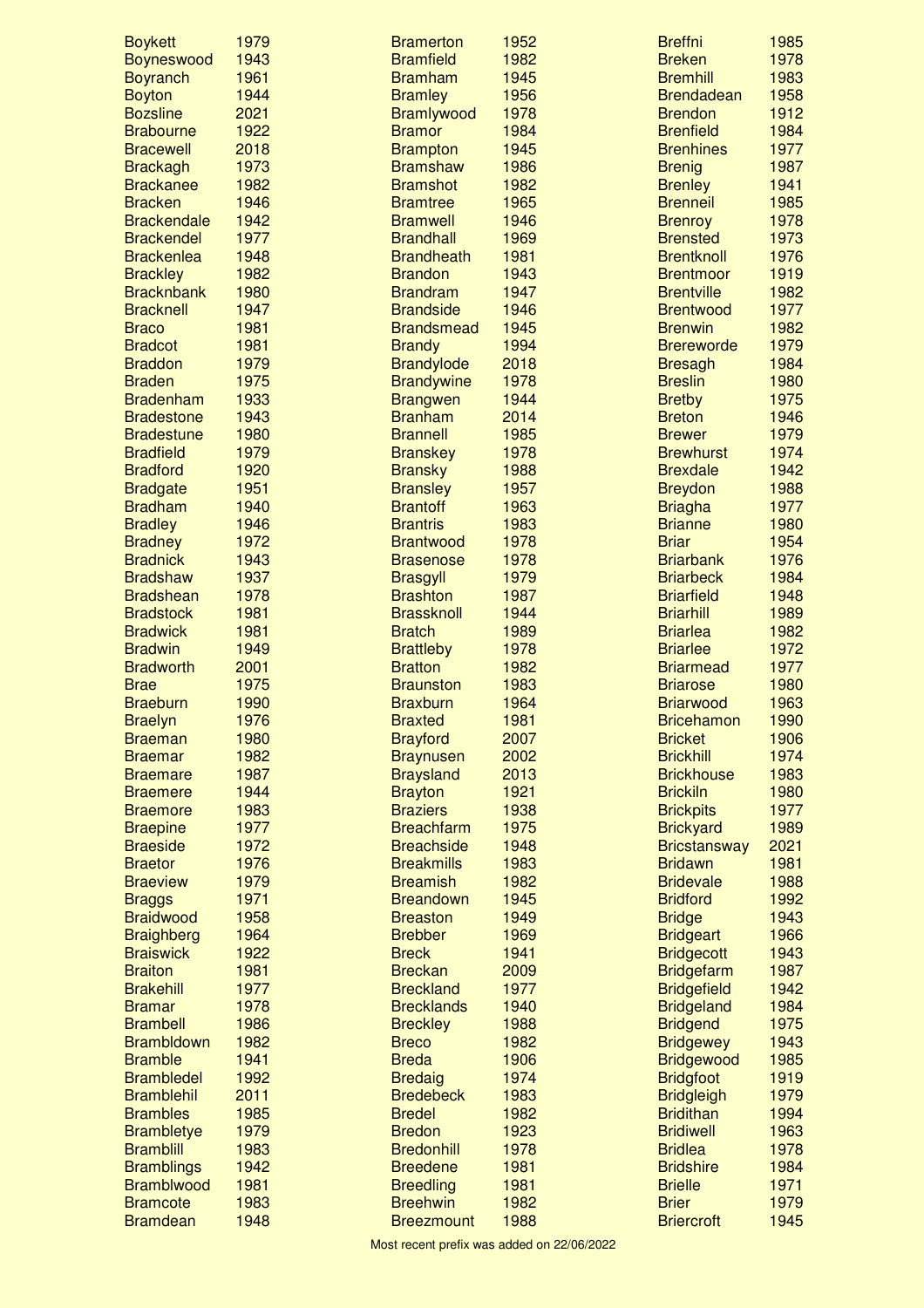| <b>Brierfield</b> | 1942 | <b>Broadley</b>     | 1948 | <b>Brookland</b>    | 1984 |
|-------------------|------|---------------------|------|---------------------|------|
| <b>Brierford</b>  | 1980 | <b>Broadloke</b>    | 1976 | <b>Brooklands</b>   | 1920 |
| <b>Brierley</b>   | 1928 | <b>Broadmead</b>    | 1954 | <b>Brooklea</b>     | 1951 |
| <b>Brierlyn</b>   | 1963 | <b>Broadoak</b>     | 1953 | <b>Brookleigh</b>   | 2020 |
| <b>Brierton</b>   | 1977 | <b>Broadroyde</b>   | 1972 | <b>Brooklime</b>    | 1986 |
| <b>Brigante</b>   | 1987 | <b>Broadside</b>    | 1981 | <b>Brooklyn</b>     | 1919 |
| <b>Briggsbury</b> | 1978 | <b>Broadstone</b>   | 1984 | <b>Brookman</b>     | 1978 |
| <b>Briggshill</b> | 1980 | <b>Broadtown</b>    | 1979 | <b>Brookmeadow</b>  | 2021 |
| <b>Brighoose</b>  | 1972 | <b>Broadwater</b>   | 1980 | <b>Brookory</b>     | 1984 |
| <b>Brightclan</b> | 2018 | <b>Broadway</b>     | 1943 | <b>Brooks</b>       | 2010 |
| <b>Brighteyes</b> | 1979 | <b>Broadwood</b>    | 1926 | <b>Brooksbank</b>   | 1976 |
| <b>Brightmoon</b> | 2006 | <b>Broats</b>       | 2021 | <b>Brooksby</b>     | 1944 |
| <b>Brightside</b> | 1948 | <b>Brobury</b>      | 1971 | <b>Brookside</b>    | 1942 |
| <b>Brightwell</b> | 1934 | <b>Brocade</b>      | 1998 | <b>Brookvale</b>    | 1949 |
| <b>Brigsteer</b>  | 1984 | <b>Brochwel</b>     | 1985 | <b>Brookwood</b>    | 1947 |
| <b>Brigstone</b>  | 1949 | <b>Brocken</b>      | 1981 | <b>Broom</b>        | 1985 |
| <b>Brijoy</b>     | 1971 | <b>Brockhall</b>    | 1913 | <b>Broomall</b>     | 1982 |
| <b>Briksdal</b>   | 1969 | <b>Brockhampton</b> | 1919 | <b>Broombank</b>    | 1979 |
| <b>Brilin</b>     | 1986 | <b>Brockhill</b>    | 1976 | <b>Broomcottage</b> | 2017 |
| <b>Brimar</b>     | 1976 | <b>Brockhurst</b>   | 1978 | <b>Broomcroft</b>   | 1976 |
| <b>Brimball</b>   | 1983 | <b>Brockley</b>     | 1948 | <b>Broomdown</b>    | 1976 |
| <b>Brimble</b>    | 1983 | <b>Brockstarr</b>   | 1988 | <b>Broomdykes</b>   | 1951 |
| <b>Brimbridge</b> | 1982 | <b>Brockton</b>     | 1981 | <b>Broomfield</b>   | 1942 |
| <b>Brimley</b>    | 1945 | <b>Brockway</b>     | 1949 | <b>Broomhall</b>    | 1920 |
| <b>Brimstone</b>  | 1978 | <b>Brockweirs</b>   | 1982 | <b>Broomhaugh</b>   | 1978 |
| <b>Brimwood</b>   | 2021 | <b>Brocstone</b>    | 1985 | <b>Broomhead</b>    | 1940 |
| <b>Brindale</b>   | 1979 | <b>Brodawel</b>     | 1980 | <b>Broomhill</b>    | 1946 |
| <b>Brindiwell</b> | 1963 | <b>Brodick</b>      | 1949 | $\alpha$            | 1976 |
| <b>Brindle</b>    | 1947 | <b>Brodie</b>       | 1976 | <b>Broomlands</b>   | 1912 |
| <b>Brindles</b>   | 1979 | <b>Brodiesord</b>   | 1977 | <b>Broomley</b>     | 1988 |
| <b>Brindy</b>     | 1977 | <b>Brodnyx</b>      | 1987 | <b>Broomsmead</b>   | 1943 |
| <b>Brinell</b>    | 1984 | <b>Broeklander</b>  | 2018 | <b>Broomwater</b>   | 1981 |
| <b>Brinessy</b>   | 1985 | <b>Broggin</b>      | 1978 | <b>Broomwood</b>    | 1988 |
| <b>Brington</b>   | 1978 | <b>Brokesbie</b>    | 1988 | <b>Broseam</b>      | 1982 |
| <b>Brinkburn</b>  | 1984 | <b>Brombank</b>     | 1976 | <b>Brosta</b>       | 1984 |
| <b>Brinkley</b>   | 1923 | <b>Bromham</b>      | 1948 | <b>Brough</b>       | 1983 |
| <b>Brinkworth</b> | 1982 | <b>Bromleah</b>     | 1978 | <b>Broughby</b>     | 1976 |
| <b>Brinscall</b>  | 1950 | <b>Bromley</b>      | 1978 | <b>Broughton</b>    | 1920 |
| <b>Brinsea</b>    | 1978 | <b>Brompton</b>     | 1980 | <b>Brow</b>         | 1980 |
| <b>Brinsley</b>   | 1949 | <b>Bronaeron</b>    | 1988 | <b>Browgate</b>     | 1976 |
| <b>Brinton</b>    | 1954 | <b>Broneithin</b>   | 1976 | <b>Brownclee</b>    | 1978 |
| <b>Brinzemore</b> | 2020 | <b>Bronel</b>       | 1988 | <b>Browndod</b>     | 1984 |
| <b>Briony</b>     | 1978 | <b>Brongarth</b>    | 1948 | <b>Browneclif</b>   | 1939 |
| <b>Bripat</b>     | 1985 | <b>Bronia</b>       | 1997 | <b>Brownhill</b>    | 2011 |
| <b>Bririch</b>    | 1982 | <b>Bronipel</b>     | 1973 | <b>Brownings</b>    | 1926 |
| <b>Brisand</b>    | 1983 | <b>Bronllys</b>     | 1981 | <b>Browniside</b>   | 1991 |
| <b>Briseamar</b>  | 1978 | <b>Bronte</b>       | 1977 | <b>Brownmoor</b>    | 1983 |
| <b>Briska</b>     | 1981 | <b>Brontebell</b>   | 1988 | <b>Brownowl</b>     | 1988 |
| <b>Brister</b>    | 1998 | <b>Brontegold</b>   | 2021 | <b>Brownslade</b>   | 1913 |
| <b>Briston</b>    | 1986 | <b>Bronteyre</b>    | 2005 | <b>Brownwich</b>    | 1954 |
| <b>Briteside</b>  | 1978 | <b>Bronwylfa</b>    | 1983 | <b>Browsers</b>     | 1979 |
| <b>Brithdirs</b>  | 1980 | <b>Bronzewood</b>   | 2004 | <b>Browsholme</b>   | 1921 |
| <b>Britiffe</b>   | 1977 | <b>Brook</b>        | 1984 | <b>Browside</b>     | 1950 |
| <b>Britmans</b>   | 1990 | <b>Brookana</b>     | 1988 | <b>Browston</b>     | 1964 |
| <b>Brittas</b>    | 1943 | <b>Brookcroft</b>   | 1976 | <b>Browtop</b>      | 1982 |
| <b>Britts</b>     | 1959 | <b>Brooke</b>       | 1947 | <b>Brox</b>         | 1967 |
| <b>Britwell</b>   | 1921 | <b>Brookedge</b>    | 1959 | <b>Broxbourne</b>   | 1906 |
| <b>Brizby</b>     | 1985 | <b>Brookend</b>     | 1982 | <b>Broxhead</b>     | 1976 |
| <b>Broadbelt</b>  | 1941 | <b>Brooker</b>      | 1978 | <b>Broxholme</b>    | 1975 |
| <b>Broadfield</b> | 1945 | <b>Brookfield</b>   | 1941 | <b>Bruce</b>        | 1982 |
| <b>Broadhart</b>  | 2009 | <b>Brookfoot</b>    | 1981 | <b>Bruin</b>        | 1945 |
| <b>Broadheath</b> | 1970 | <b>Brookford</b>    | 1985 | <b>Brule</b>        | 1977 |
| <b>Broadhey</b>   | 1993 | <b>Brookham</b>     | 1984 | <b>Brundall</b>     | 1920 |
| <b>Broadhurst</b> | 1969 | <b>Brookhaven</b>   | 1986 | <b>Brundish</b>     | 1953 |
| <b>Broadland</b>  | 1930 | <b>Brookhead</b>    | 1989 | <b>Brunswick</b>    | 1946 |
| <b>Broadleas</b>  | 1980 | <b>Brookhill</b>    | 1981 | <b>Bruntcliff</b>   | 1981 |
| <b>Broadleigh</b> | 1977 | <b>Brookhouse</b>   | 1957 | <b>Bruntlands</b>   | 1984 |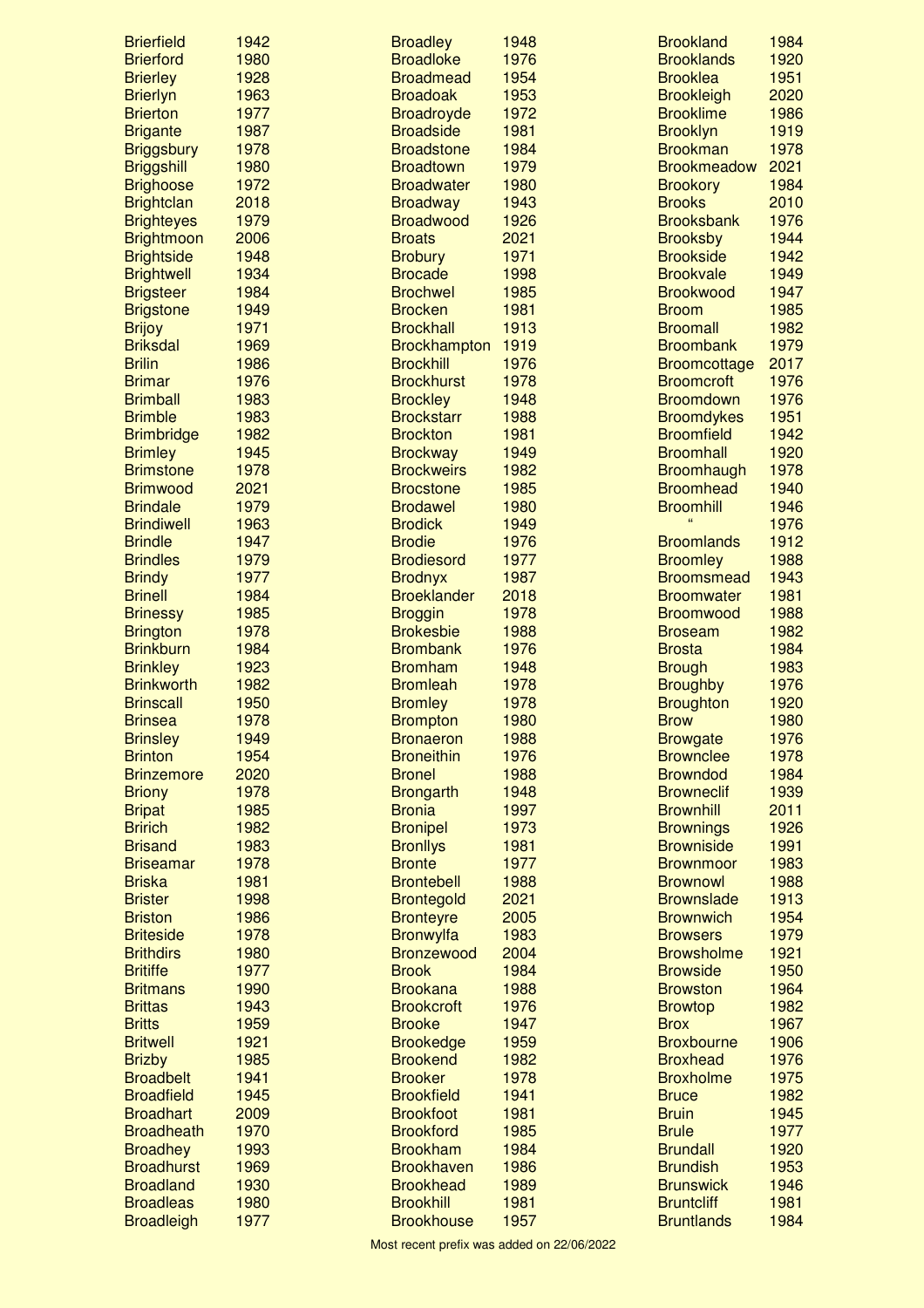| <b>Brunton</b>                      | 1978         | <b>Buckland</b>                      | 1920         | <b>Burlorne</b>                      | 1985         |
|-------------------------------------|--------------|--------------------------------------|--------------|--------------------------------------|--------------|
| <b>Brushcreek</b>                   | 2004         | <b>Bucklands</b>                     | 2014         | <b>Burmeadow</b>                     | 1948         |
| <b>Brushford</b>                    | 1982         | <b>Bucklewood</b>                    | 1979         | <b>Burmington</b>                    | 1980         |
| <b>Brushwood</b>                    | 1978         | <b>Bucklow</b>                       | 1987         | <b>Burnaby</b>                       | 1919         |
| <b>Bruslee</b>                      | 1972         | <b>Buckmoon</b>                      | 2022         | <b>Burnaston</b>                     | 1957         |
| <b>Bruval</b>                       | 1984         | <b>Buckover</b>                      | 1981         | <b>Burnbank</b>                      | 1982         |
| <b>Bruxie</b>                       | 1978         | <b>Buckree</b>                       | 1982         | <b>Burnbrae</b>                      | 1988         |
| <b>Bryanmere</b>                    | 1984         | <b>Buckrose</b>                      | 1978         | <b>Burndell</b>                      | 1980         |
| <b>Bryar</b>                        | 1978         | <b>Bucksfell</b>                     | 1976         | <b>Burnedge</b>                      | 1980         |
| <b>Bryason</b>                      | 1958         | <b>Buckshott</b>                     | 1942         | <b>Burnetts</b>                      | 1976         |
| <b>Brybil</b>                       | 1974         | <b>Bucksread</b>                     | 1979         | <b>Burnfield</b>                     | 1980         |
| <b>Bryceon</b>                      | 1978         | <b>Bucksvale</b>                     | 1989         | <b>Burnfoot</b>                      | 1986         |
| <b>Bryces</b>                       | 2022         | <b>Buckswight</b>                    | 2018         | <b>Burnhead</b>                      | 1979         |
| <b>Bryher</b>                       | 1968         | <b>Buckswood</b>                     | 1969         | <b>Burnheath</b>                     | 1982         |
|                                     | 1989         | <b>Buckthorn</b>                     | 1980         | <b>Burnheys</b>                      | 1943         |
| <b>Brylin</b>                       | 1983         | <b>Buckwood</b>                      | 1945         | <b>Burnie</b>                        | 1979         |
| <b>Bryn</b>                         | 1949         | <b>Buckwyns</b>                      | 1930         | <b>Burnlaw</b>                       | 1983         |
| <b>Brynadar</b>                     | 1982         | <b>Budden</b><br><b>Budiforde</b>    | 1944<br>1972 | <b>Burnleigh</b>                     | 1983<br>1953 |
| <b>Brynarvey</b>                    | 1959         | <b>Budletts</b>                      | 1935         | <b>Burnopside</b><br><b>Burnside</b> | 1933         |
| <b>Brynatine</b>                    | 1999         | <b>Budore</b>                        |              | <b>Burntfold</b>                     | 1948         |
| <b>Brynbach</b>                     | 1982<br>1974 | <b>Budzdal</b>                       | 1991<br>1949 |                                      | 1958         |
| <b>Bryncoch</b>                     | 1984         | <b>Bueths</b>                        | 1978         | <b>Burnton</b><br><b>Burntwood</b>   | 1943         |
| <b>Bryncroes</b><br><b>Brynderi</b> | 1993         | <b>Buffcoats</b>                     | 1964         | <b>Burnvale</b>                      | 1958         |
| <b>Brynderwen</b>                   | 1979         | <b>Buffham</b>                       | 1956         | <b>Burpham</b>                       | 1995         |
| <b>Bryneithin</b>                   | 1977         | <b>Buffs</b>                         | 1984         | <b>Burquin</b>                       | 1982         |
| <b>Bryngarden</b>                   | 1986         | <b>Bufton</b>                        | 1976         | <b>Burra</b>                         | 1956         |
| <b>Bryngarth</b>                    | 1976         | <b>Bugle</b>                         | 1965         | <b>Burras</b>                        | 2001         |
| <b>Brynglas</b>                     | 1972         | <b>Buingea</b>                       | 1980         | <b>Burren</b>                        | 1972         |
| <b>Bryngwyn</b>                     | 1978         | <b>Bulbeck</b>                       | 1982         | <b>Burrow</b>                        | 1948         |
| <b>Brynhadd</b>                     | 1984         | <b>Bullaford</b>                     | 2021         | <b>Burrowhill</b>                    | 1978         |
| <b>Brynhedydd</b>                   | 1979         | <b>Bullands</b>                      | 1984         | <b>Burston</b>                       | 1947         |
| <b>Brynheulog</b>                   | 1976         | <b>Bullbar</b>                       | 2015         | <b>Burstow</b>                       | 2021         |
| <b>Brynhill</b>                     | 1979         | <b>Bullen</b>                        | 1978         | <b>Burton</b>                        | 1946         |
| <b>Brynhir</b>                      | 1979         | <b>Bullers</b>                       | 1960         | <b>Burtons</b>                       | 1985         |
| <b>Brynhoward</b>                   | 1974         | <b>Bullington</b>                    | 1948         | <b>Burtonwood</b>                    | 1977         |
| <b>Bryniau</b>                      | 1973         | <b>Bullion</b>                       | 1948         | <b>Burtree</b>                       | 1979         |
| <b>Brynisaf</b>                     | 1988         | <b>Bullister</b>                     | 1988         | <b>Burwain</b>                       | 1954         |
| <b>Brynmawr</b>                     | 1976         | <b>Bullos</b>                        | 1978         | <b>Burwell</b>                       | 1977         |
| <b>Brynonnen</b>                    | 1982         | <b>Bulno</b>                         | 2007         | <b>Burwood</b>                       | 1983         |
| <b>Brynrhosyn</b>                   | 1990         | <b>Bulwardine</b>                    | 1982         | <b>Burycott</b>                      | 1943         |
| <b>Brynrhydd</b>                    |              |                                      |              |                                      |              |
|                                     |              |                                      |              |                                      |              |
|                                     | 1981         | <b>Bumble</b>                        | 1989         | <b>Burymanor</b>                     | 1942         |
| <b>Brynrodyn</b>                    | 1978         | <b>Bunbury</b>                       | 1980         | <b>Busbridge</b><br><b>Bushall</b>   | 2001         |
| <b>Brynsadler</b>                   | 1982         | <b>Bunces</b>                        | 2004         |                                      | 1975         |
| <b>Brynsiwan</b>                    | 1980         | <b>Buncton</b>                       | 1941         | <b>Bushberry</b>                     | 1986         |
| <b>Brynteg</b><br><b>Bryntirion</b> | 1942<br>1982 | <b>Bunkle</b>                        | 1972<br>1986 | <b>Bushby</b><br><b>Busheyhill</b>   | 1972<br>1950 |
| <b>Brynworthy</b>                   | 1978         | <b>Bunratty</b><br><b>Bunville</b>   | 1983         | <b>Bushton</b>                       | 1927         |
| <b>Bryona</b>                       | 1984         | <b>Burashcoe</b>                     | 1982         | <b>Bushwood</b>                      | 1948         |
| <b>Bryony</b>                       | 1977         | <b>Burberry</b>                      | 2013         | <b>Buskinburn</b>                    | 1970         |
| <b>Brysons</b>                      | 1979         | <b>Burchetts</b>                     | 1983         | <b>Bustard</b>                       | 1949         |
| <b>Bryston</b>                      | 1984         | <b>Burcholmes</b>                    | 1974         | <b>Bustling</b>                      | 1969         |
| <b>Bryvern</b>                      | 1979         | <b>Burdock</b>                       | 1977         | <b>Butafurlon</b>                    | 1982         |
| <b>Bubblbrook</b>                   | 1980         | <b>Burdon</b>                        | 1983         | <b>Butlers</b>                       | 1983         |
| <b>Bubnell</b>                      | 1994         | <b>Bure</b>                          | 1997         | <b>Butser</b>                        | 1976         |
| <b>Buc</b>                          | 1964         | <b>Burecourt</b>                     | 1965         | <b>Buttacake</b>                     | 1985         |
| <b>Bucal</b>                        | 1942         | <b>Burfield</b>                      | 1941         | <b>Buttemarke</b>                    | 1972         |
| <b>Buccaneer</b>                    | 1977         | <b>Burgaman</b>                      | 1980         | <b>Butterbank</b>                    | 1986         |
| <b>Buchanan</b>                     | 2018         | <b>Burgate</b>                       | 1985         | <b>Butterbox</b>                     | 1977         |
| <b>Buckator</b>                     | 1986         | <b>Burghfield</b>                    | 1948         | <b>Buttercram</b>                    | 1981         |
| <b>Buckbys</b>                      | 1972         | <b>Burghwood</b>                     | 1941         | <b>Buttercup</b>                     | 1981         |
| <b>Buckden</b>                      | 1992         | <b>Burgundy</b>                      | 1944         | <b>Butterford</b>                    | 1975         |
| <b>Buckenham</b>                    | 1978         | <b>Burhunt</b>                       | 1954         | <b>Butterley</b>                     | 1982         |
| <b>Buckenhill</b>                   | 1986         | <b>Burkells</b>                      | 1979         | <b>Buttermere</b>                    | 1922         |
| <b>Buckfold</b>                     | 1990         | <b>Burlees</b>                       | 1981         | <b>Buttermilk</b>                    | 1950         |
| <b>Buckholt</b><br><b>Buckhurst</b> | 1916<br>1945 | <b>Burleigh</b><br><b>Burlington</b> | 1954<br>1945 | <b>Butternut</b><br><b>Buttersea</b> | 1981<br>1946 |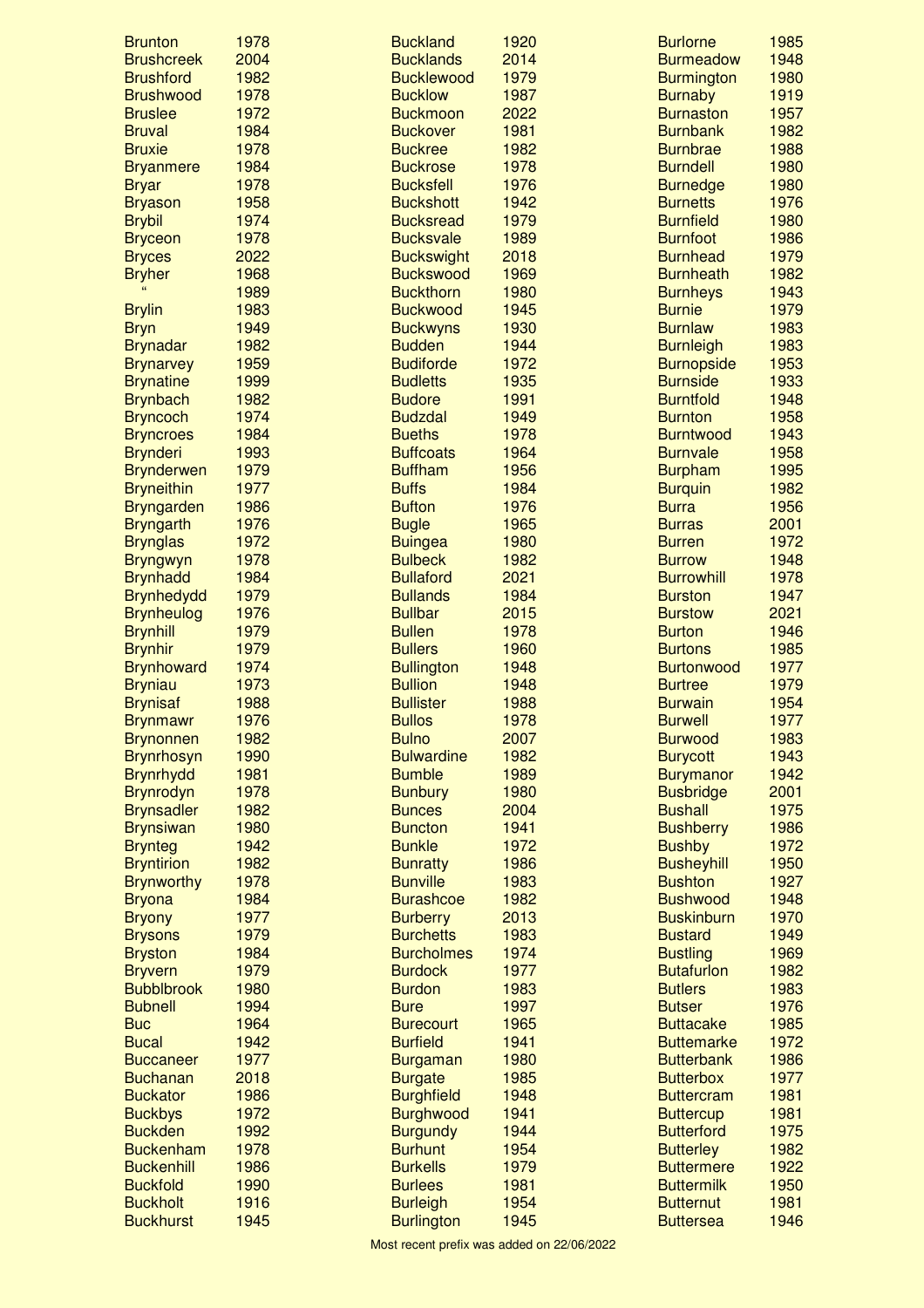| <b>Butterton</b>  | 1977 | Caenant           | 1978 | Calstone          | 1946 |
|-------------------|------|-------------------|------|-------------------|------|
| <b>Buttertubs</b> | 1975 | Caenhill          | 2017 | Calthorpe         | 1978 |
| <b>Butterview</b> | 1980 | Caenog            | 1977 | <b>Caltonlees</b> | 1977 |
| <b>Butterwyk</b>  | 1997 | Caenwood          | 1978 | <b>Caltura</b>    | 1921 |
| <b>Buttlane</b>   | 1981 | Caerau            | 1978 | Calvadnack        | 1984 |
| <b>Button</b>     | 1986 | Caerdar           | 1983 | Calver            | 1942 |
| <b>Buttsbury</b>  | 1944 | Caerddraig        | 1987 | <b>Calverley</b>  | 1944 |
| <b>Buttsfarm</b>  | 1992 | Caerdeon          | 1944 | Calversam         | 1980 |
| <b>Buttsfield</b> | 1976 | Caerdydd          | 1984 | <b>Calverton</b>  | 1909 |
| <b>Buttsmead</b>  | 1983 | Caeredin          | 1986 | Calway            | 1949 |
| <b>Buttstones</b> | 1981 | Caereuni          | 1981 | Calypso           | 1979 |
| <b>Buxhall</b>    | 1955 | Caergors          | 1991 | Camanlot          | 1980 |
| <b>Buxlow</b>     | 1977 | Caerleon          | 1989 | Cambelton         | 1986 |
| <b>Bwlch</b>      | 1980 | Caermoel          | 1939 | Cambercastle      | 2019 |
| <b>Bwlchblaen</b> | 1981 | Caesar            | 1984 | Camberly          | 1978 |
| <b>Byams</b>      | 1979 | Caestar           | 1959 | <b>Cambers</b>    | 1978 |
| <b>Bychecka</b>   | 1984 | Caher             | 1977 | <b>Camberwell</b> | 1984 |
| <b>Bycross</b>    | 1975 | <b>Cahoots</b>    | 1985 | Cambev            | 1976 |
| <b>Bycullah</b>   | 1949 | <b>Caigers</b>    | 1993 | Cambourne         | 1952 |
| <b>Bydand</b>     | 1958 | Cain              | 2018 | Cambrian          | 1928 |
| <b>Byecroft</b>   | 1974 | Cainham           | 1921 | Cambridge         | 1921 |
| <b>Byhoe</b>      | 1982 | Caio              | 1983 | Camden            | 1941 |
| <b>Byker</b>      | 2010 | Caiplich          | 1983 | Camela            | 2013 |
| <b>Byletts</b>    | 1980 | Cairlie           | 1949 | <b>Camellia</b>   | 1981 |
| <b>Byloo</b>      | 1981 | Cairncroft        | 1982 | <b>Camelot</b>    | 1975 |
| <b>Byndes</b>     | 1949 | Cairndovie        | 1980 | Cameo             | 1984 |
| <b>Byne</b>       | 1943 | Cairneburn        | 1974 | Cameogold         | 2005 |
|                   | 1956 | Cairnfield        | 2004 | Cameron           | 1980 |
| <b>Byram</b>      |      |                   |      |                   |      |
| <b>Byrampark</b>  | 1951 | Cairnie           | 1989 | Camjen            | 1989 |
| <b>Byrgisey</b>   | 1982 | <b>Cairnleith</b> | 1922 | <b>Camlet</b>     | 1931 |
| <b>Byron</b>      | 1966 | Cairnorrie        | 1991 | Camoge            | 1979 |
| <b>Bysor</b>      | 1984 | Cairnside         | 1985 | Camolin           | 1954 |
| <b>Bythorn</b>    | 1979 | Cairnsmore        | 1944 | Camoquhill        | 1943 |
| <b>Byways</b>     | 1942 | Cairntoul         | 1971 | Campbell          | 1948 |
| <b>Bywell</b>     | 1943 | Caistead          | 1985 | Campeachy         | 1977 |
| <b>Byzantine</b>  | 1974 | <b>Caithness</b>  | 1944 | <b>Campity</b>    | 1961 |
|                   |      | <b>Calais</b>     | 1983 | Campsard          | 1949 |
| <b>Cabaret</b>    | 1941 | Calamity          | 1975 | Campsea           | 1942 |
| Cabarfeidh        | 1988 | Calcaria          | 2019 | Campsie           | 1987 |
| Caben             | 1987 | <b>Calcott</b>    | 1956 | Camptoun          | 1980 |
| Caboc             | 1983 | Caldecote         | 1938 | Campwell          | 1956 |
| Cabra             | 1980 | Calderdale        | 1981 | Campwood          | 1986 |
| Cabrach           | 1980 | Caldervale        | 1982 | Camrock           | 1987 |
| Cabragh           | 1981 | Caldewell         | 1976 | Camrose           | 1987 |
| <b>Cabread</b>    | 1994 | Caldy             | 1942 | Camshron          | 1981 |
| <b>Cabritas</b>   | 1975 | Caledonia         | 1979 | Canaan            | 1978 |
| Cabros            | 1972 | Caledonian        | 2015 | Canada            | 1979 |
| <b>Cacketts</b>   | 1978 | <b>Calenick</b>   | 1980 | Canaird           | 1985 |
| Cadalac           | 1980 | <b>Calfstock</b>  | 1962 | Canbara           | 1987 |
| Cadarn            | 1983 | Calgary           | 1980 | Candida           | 1977 |
| Cadbury           | 1969 | Calian            | 2011 | Candkorcor        | 1978 |
| Cadbyhall         | 1948 | Calico            | 1980 | Candleford        | 1992 |
| Cadellin          | 1983 | Caliga            | 1978 | Candleland        | 1995 |
| Cadenham          | 1978 | Calisto           | 1980 | <b>Candlemass</b> | 2011 |
| Cadenza           | 1985 | Callaly           | 1977 | Candleshoe        | 1984 |
| Cadishead         | 1919 | Callan            | 1984 | <b>Candlestar</b> | 1980 |
|                   | 1976 | <b>Callands</b>   | 1985 | <b>Candletree</b> | 1982 |
| Cadwell           |      |                   |      |                   |      |
| Caecrwn           | 1980 | Callcut           | 1989 | Candlewyck        | 1980 |
| Caecwm            | 1977 | Callerton         | 1978 | Candor            | 1977 |
| Caedafydd         | 1986 | <b>Callisto</b>   | 1984 | Candy             | 1955 |
| Caedmon           | 1974 | Callow            | 1978 | Candybank         | 1986 |
| <b>Caedwr</b>     | 1981 | Callum            | 1995 | Candymill         | 1980 |
| Caegarw           | 1983 | Calluna           | 1977 | Candytuft         | 1982 |
| Caegwerlas        | 1984 | Calmara           | 1989 | Canfield          | 1938 |
| Caegwyllt         | 1980 | Calmelford        | 2019 | Canna             | 1986 |
| Caegwyrdd         | 1984 | Cals              | 1982 | <b>Cannards</b>   | 2007 |
| Caemaen           | 1963 | <b>Calstock</b>   | 1980 | Cannings          | 1986 |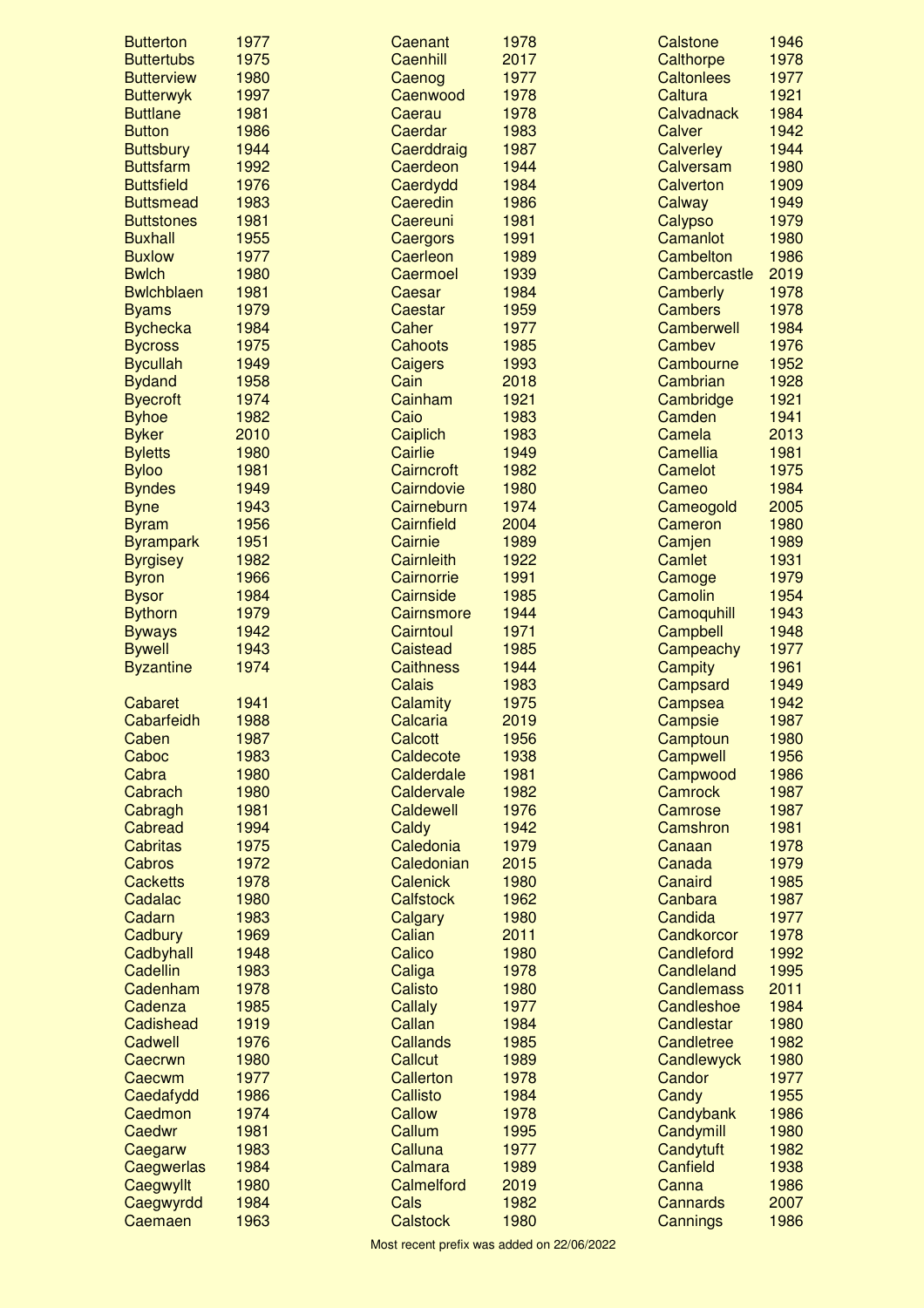| Cannonmead          | 2012         | Caradun                    | 1975         | Carnboy                           | 1980         |
|---------------------|--------------|----------------------------|--------------|-----------------------------------|--------------|
| Canon               | 1972         | Carannog                   | 2012         | Carnbrea                          | 1969         |
| Canonleghe          | 1975         | Carbar                     | 1983         | Carne                             | 1983         |
| Canrithian          | 1983         | <b>Carbis</b>              | 1977         | Carneddi                          | 1981         |
| Canrost             | 1985         | Carcutt                    | 1979         | Carnegie                          | 1980         |
| Cansiron            | 1972         | Cardalinsy                 | 1980         | Carnelian                         | 1997         |
| Cantab              | 1950         | <b>Cardew</b>              | 1984         | Carnethy                          | 1948         |
| Canterbury          | 1933         | <b>Cardewlees</b>          | 1941         | Carngordon                        | 1984         |
| Cantley             | 1946         | Cardo                      | 1980         | Carnmarth                         | 1988         |
| Cantobre            | 1987         | <b>Carduelis</b>           | 1989         | Carnoch                           | 1978         |
| Canton              | 1980<br>1980 | Cardyke                    | 1982         | Carnousie                         | 1981         |
| Cantorum<br>Canwell | 1985         | Carean<br>Caredig          | 1991<br>1989 | Carntall<br>Carnward              | 1984<br>1987 |
| Capability          | 1985         | <b>Carefield</b>           | 1978         | Carobian                          | 1983         |
| Capache             | 1985         | Careful                    | 1949         | Caroday                           | 1990         |
| Capcoch             | 1982         | Carela                     | 1984         | Carojon                           | 1982         |
| Capeca              | 1986         | Careston                   | 1982         | Carolan                           | 1982         |
| Capel               | 1942         | Careysbrook                | 2022         | <b>Carolanns</b>                  | 1979         |
| Capelcote           | 1981         | Cargenwen                  | 1977         | Carols                            | 1982         |
| Capella             | 1960         | Carginagh                  | 1983         | Caroma                            | 1985         |
|                     | 1982         | Cargos                     | 1976         | Caron                             | 1976         |
| Capenor             | 1980         | Cariad                     | 1977         | Carosel                           | 1979         |
| Caper               | 1955         | Cariadfach                 | 2007         | Caroy                             | 1984         |
| Capercroft          | 1974         | Cariadlawn                 | 1998         | Carpathian                        | 1978         |
| Caperton            | 1978         | Carian                     | 1983         | Carperston                        | 1983         |
| Capes               | 1981         | Carillon                   | 1948         | Carpoquoy                         | 1974         |
| Capesentry          | 2011         | Carim                      | 1984         | Carrabawn                         | 1982         |
| Capitol             | 2013         | Carina                     | 1989         | Carraig                           | 1987         |
| Caplaw              | 1979         | Caring                     | 1981         | Carranne                          | 1981         |
| Cappanuke           | 2003         | Carinthia                  | 1973         | Carrapitt                         | 1975         |
| Capps               | 1985         | Carioca                    | 1974         | Carrara                           | 1971         |
| Capra               | 1949         | Carisbrook                 | 1975         | Carreg                            | 1981         |
| Caprabella          | 2016         | Carivia                    | 1974         | Carregwen                         | 1973         |
| Capracorn           | 1984         | Cark                       | 1981         | <b>Carrfields</b>                 | 1978         |
| Capradeva           | 1977         | <b>Carknowe</b>            | 1985         | Carrgate                          | 1982         |
| Capramea            | 1978         | <b>Carland</b>             | 1977         | Carrhill                          | 2004         |
| Capramont           | 1981<br>1984 | Carlbay<br><b>Carlbeck</b> | 1976<br>1987 | <b>Carriber</b><br><b>Carrick</b> | 1981<br>1980 |
| Capraria            | 1978         | Carldale                   | 1983         | Carrimar                          | 1978         |
| Caprea<br>Capretta  | 1990         | Carleton                   | 1978         | <b>Carrolls</b>                   | 1986         |
| Capriamo            | 1977         | Carlewan                   | 1980         | Carron                            | 1986         |
| Capric              | 1951         | Carlie                     | 1981         | Carronhill                        | 1984         |
| Caprice             | 1976         | Carligford                 | 1986         | Carronside                        | 1981         |
| Capricious          | 1980         | Carlin                     | 1978         | Carrousel                         | 1982         |
| Capricorn           | 1941         | Carlinford                 | 1943         | Carrowkeel                        | 1982         |
|                     | 1975         | Carling                    | 1984         | Carrside                          | 2018         |
| Caprid              | 1979         | Carlofold                  | 1979         | Carrson                           | 1980         |
| Capridae            | 1978         | Carloggas                  | 1986         | <b>Carryheys</b>                  | 1984         |
| Capridor            | 1979         | Carlos                     | 1949         | Carsehead                         | 1967         |
| Caprifole           | 1982         | Carlowrie                  | 1942         | Carselin                          | 1991         |
| Caprimondo          | 2012         | Carlscroop                 | 1986         | Carstan                           | 1978         |
| Caprimoor           | 1977         | <b>Carlton</b>             | 2017         | Carstl                            | 1982         |
| Caprina             | 1981         | Carltun                    | 1982         | Carstoke                          | 1986         |
| Caprine             | 1942         | Carly                      | 1979         | Cartbridge                        | 1943         |
| Caprino             | 1985         | Carman                     | 1981         | Carthorpe                         | 1985         |
| Caprinus            | 1982         | Carmanjomi                 | 1984         | Cartledge                         | 1978         |
| Capriole            | 1969         | Carmaroy                   | 1978         | Cartmel                           | 1979         |
| Caprisarnian        | 1921         | Carmary                    | 1980         | Cartomie                          | 1983<br>2021 |
| Capriscott          | 1988<br>2014 | Carmel<br>Carmine          | 1982<br>1980 | Cartoncroft<br>Cartref            | 1979         |
| Caprisun            | 1983         |                            | 1979         |                                   | 1980         |
| Capsella<br>Cara    | 1984         | Carmore<br>Carnac          | 1981         | Cartrergof<br><b>Cartross</b>     | 1982         |
| Carabprow           | 1944         | Carnagie                   | 1978         | Carumwood                         | 1983         |
| Caradoc             | 1948         | Carnak                     | 1966         | Carvannel                         | 1987         |
| Caradog             | 1982         | <b>Carnaross</b>           | 1989         | <b>Carvedras</b>                  | 1959         |
| Caradon             | 1938         | Carnbeg                    | 1981         | Carwinian                         | 1936         |
| Caradow             | 1949         | Carnbo                     | 1986         | Carwood                           | 1976         |
|                     |              |                            |              |                                   |              |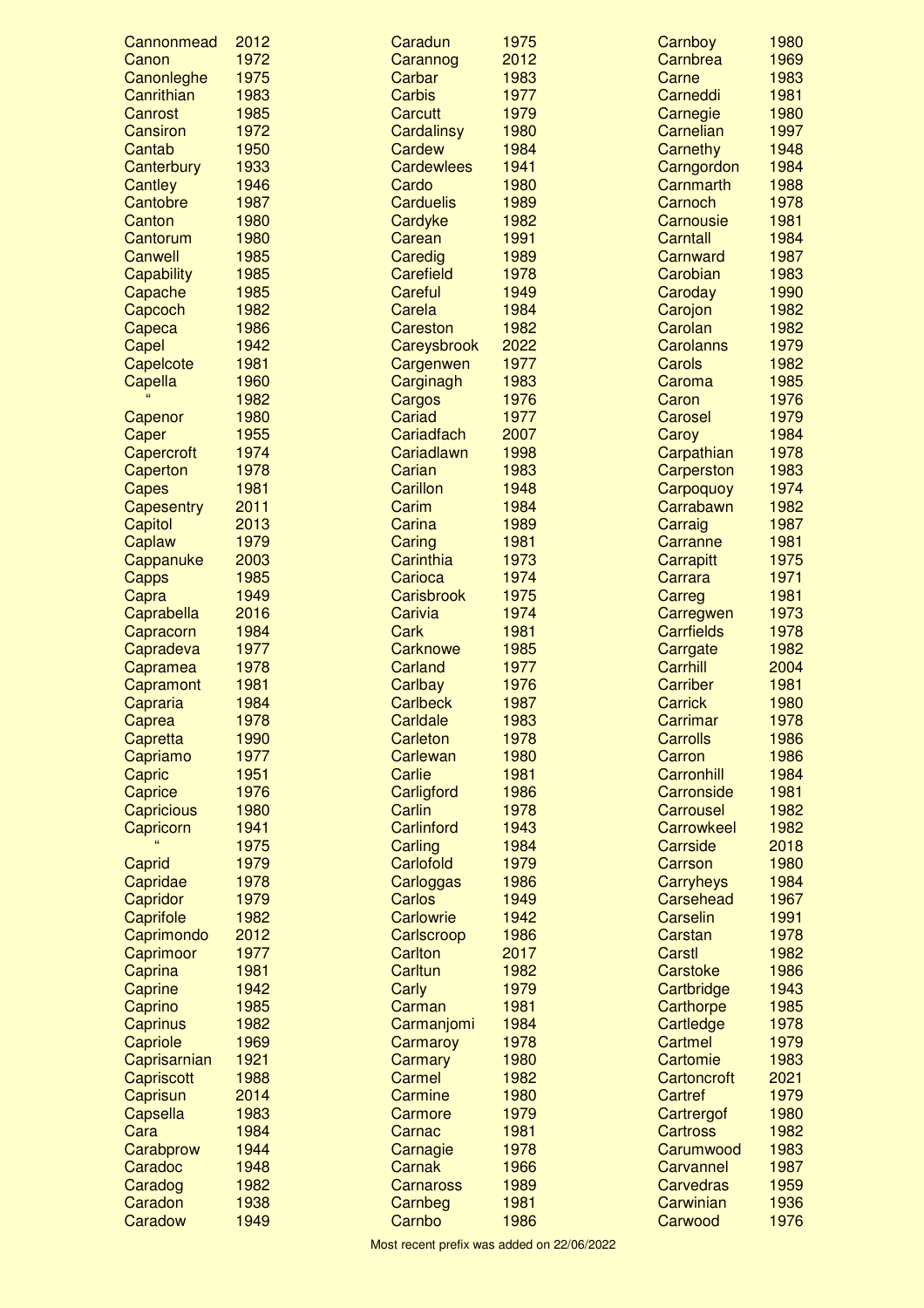| Carwynnen               | 1971         | Cavanapole             | 1987         | <b>Chadsall</b>              | 1945         |
|-------------------------|--------------|------------------------|--------------|------------------------------|--------------|
| Cascum                  | 1982         | <b>Cavehill</b>        | 1949         | Chadwell                     | 1947         |
| Cashel                  | 1987         | Cavendish              | 1982         | <b>Chadwick</b>              | 1944         |
| Casimir                 | 1984         | <b>Caverns</b>         | 1947         | Chaetura                     | 1981         |
| Casma                   | 1980         | Cavok                  | 1979         | Chafeymoor                   | 1976         |
| Caspar                  | 1985         | Cawdor                 | 1960         | <b>Chaffcroft</b>            | 1976         |
| Cassheba                | 1980         | <b>Cawleys</b>         | 1980         | <b>Chaffe</b>                | 1999         |
| Cassia                  | 1990         | Cawston                | 1946         | <b>Chaffort</b>              | 1985         |
| Cassidy                 | 1977         | Caytam                 | 1978         | Chagfarm                     | 2013         |
| <b>Cassley</b>          | 1981         | Cayuga                 | 2017         | <b>Chailey</b>               | 1921         |
| Castanea                | 1968         | Ceannmor               | 1980         | Chain                        | 1945         |
| Castarian               | 1981<br>1984 | Ceasar                 | 1977         | <b>Chakras</b><br>Chalabrook | 1983         |
| Castell<br>Castella     | 2010         | Cedardene<br>Cedarhall | 1980<br>1959 | Chalcot                      | 1987<br>1947 |
| Castellana              | 1981         | Cedaridge              | 1981         | Chaldon                      | 1919         |
| Castellddu              | 1944         | Cedarlan               | 1982         | <b>Chalet</b>                | 1949         |
| Casterton               | 1980         | <b>Cedars</b>          | 1942         | <b>Chalfont</b>              | 1924         |
| Castle                  | 1944         | $\alpha$               | 1983         | Chaling                      | 1988         |
| <b>Castleacre</b>       | 1976         | Cedarside              | 1981         | Chalkdown                    | 1995         |
| Castlebarn              | 1980         | Cedarwood              | 1980         | <b>Chalkwell</b>             | 1926         |
| Castlecary              | 1974         | Cedric                 | 1946         | Challamoor                   | 1982         |
| Castlecor               | 1942         | Cedrych                | 1985         | <b>Challcote</b>             | 1982         |
| Castledene              | 1988         | Cefn                   | 1986         | <b>Challoners</b>            | 1983         |
| <b>Castleend</b>        | 1948         | Cefnbryn               | 1986         | Chalvington                  | 1927         |
| Castlefarm              | 1985         | Cefneinion             | 2022         | Chalybeate                   | 1976         |
| Castlegate              | 1974         | Cefnhir                | 1980         | Chama                        | 1979         |
| Castlehill              | 1920         | Cefnisa                | 2021         | Chamal                       | 1978         |
| Castlemain              | 1991         | <b>Cefnisaf</b>        | 2008         | <b>Chamness</b>              | 1977         |
| Castlerain              | 1982         | <b>Cefnrofft</b>       | 1976         | <b>Chamois</b>               | 1967         |
| Castlerainey            | 2015         | Cefnywern              | 1983         | Champagne                    | 1980         |
| Castleshaw              | 2019         | Ceianda                | 1979         | Champeneys                   | 1984         |
| Castleton               | 1984         | Ceidio                 | 1984         | Chamuska                     | 1975         |
| Castletown              | 1965         | <b>Ceilidh</b>         | 1980         | Chancehall                   | 1978         |
| <b>Castleview</b>       | 1948         | Ceiriog                | 1976         | Chancfield                   | 1982         |
| Castlewood              | 1977         | Ceirwbach              | 1976         | Chancton                     | 1982         |
| Caston                  | 1962         | Celbridge              | 1981         | <b>Chandlers</b>             | 1977         |
| Castor                  | 1913         | Celdar                 | 1992         | <b>Chandos</b>               | 1983         |
| Caswell                 | 1987         | Celdon                 | 1987         | <b>Chanelle</b>              | 1982         |
| Catcraig                | 1979         | Celemon                | 1982         | Chanelview                   | 1988         |
| Caterham                | 1942         | <b>Celerity</b>        | 1969         | Channdene                    | 1979         |
| Catford                 | 2021         | <b>Celestial</b>       | 1972         | Chanom                       | 1999         |
| Cathabrear              | 1980         | <b>Celestine</b>       | 1983         | Chanson                      | 1991         |
| Cathael                 | 1985         | Celladore              | 1969         | <b>Chant</b>                 | 1982         |
| Cathcar                 | 1944         | Celt                   | 2009         | <b>Chantel</b>               | 1978         |
| <b>Catherines</b>       | 1983         | <b>Celtic</b>          | 1974         | <b>Chantilly</b>             | 1977         |
| Catherton               | 1988<br>1983 | Celyn<br>Celyncariad   | 1982<br>2022 | Chantoc<br><b>Chantry</b>    | 1985<br>1986 |
| Cathryns<br>Catina      | 1969         | Cenac                  | 1981         | Chaparral                    | 1978         |
| <b>Catkins</b>          | 1985         | Centaur                | 1987         | Chapel                       | 1977         |
| Catley                  | 1965         | <b>Cephalus</b>        | 1951         | Chapelbarn                   | 2006         |
| Catlowdy                | 1981         | <b>Cerberus</b>        | 2020         | <b>Chapelcross</b>           | 2020         |
| Catric                  | 1986         | Cerdic                 | 1981         | Chapelfoot                   | 1980         |
| Catriona                | 1990         | <b>Ceres</b>           | 1983         | <b>Chapelhill</b>            | 1979         |
| <b>Catshill</b>         | 1980         | Cerin                  | 1985         | Chapelrose                   | 1992         |
| <b>Catsley</b>          | 1980         | Cerrig                 | 1988         | Chapelside                   | 1982         |
| Cattstock               | 1972         | Cerulean               | 1998         | Chapman                      | 1989         |
| Catworth                | 1984         | Cerwyn                 | 1982         | Chappelle                    | 1980         |
| Caubinside              | 1953         | Cesgo                  | 1983         | Charade                      | 1981         |
| Caulan                  | 1996         | Cestrian               | 1930         | Charcombe                    | 2003         |
| Cauldhame               | 1981         | Cethlan                | 1949         | Chard                        | 1983         |
| Causenay                |              | Chadacre               | 1977         | Chardela                     | 1973         |
|                         | 1987         |                        |              |                              |              |
| Causeway                | 1976         | Chadbury               | 1981         | Chardelle                    | 1971         |
| Causeyhead              | 1965         | Chaddesden             | 1981         | <b>Charelle</b>              | 1980         |
| <b>Cavalier</b>         | 1981         | $\epsilon\epsilon$     | 2001         | <b>Charfield</b>             | 1977         |
| Cavalry                 | 1977         | <b>Chadley</b>         | 1977         | Charing                      | 1948         |
| Cavalstone<br>Cavanacaw | 1975<br>1984 | Chadmar<br>Chado       | 1966<br>1984 | Charisma<br><b>Charity</b>   | 1982<br>1979 |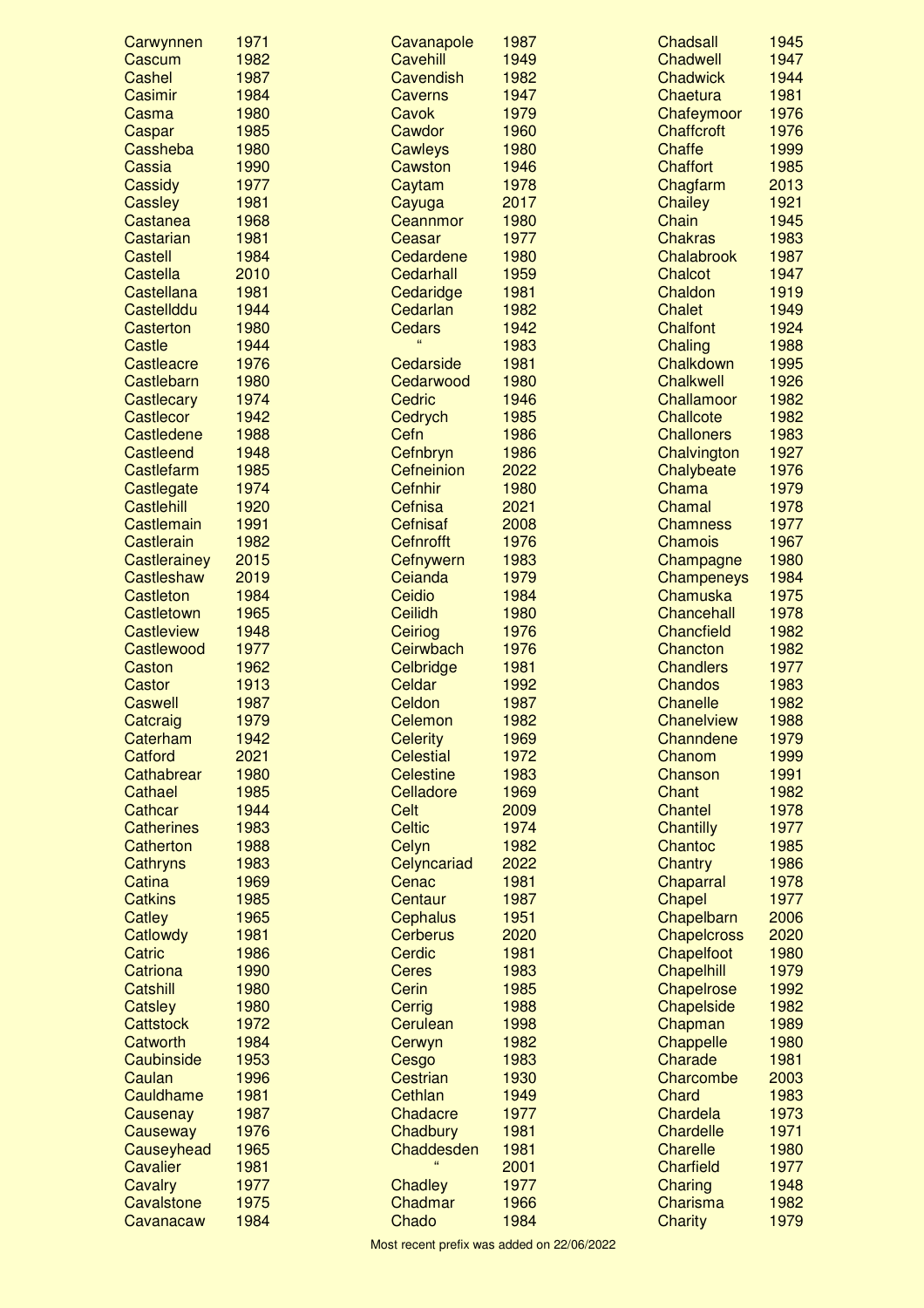| <b>Charkel</b>    | 1980 | Chenaie            | 1984 | Chilsham          | 1973 |
|-------------------|------|--------------------|------|-------------------|------|
| Charlbury         | 1976 | <b>Chenevix</b>    | 1978 | <b>Chilstour</b>  | 1983 |
| Charlcombe        | 1947 | <b>Cheney</b>      | 1948 | <b>Chiltern</b>   | 1947 |
| <b>Charlcutt</b>  | 1952 | Chenonceau         | 1986 | <b>Chilton</b>    | 1943 |
| Charleshay        | 1985 | Chenvil            | 1979 | Chimaira          | 1992 |
| <b>Charleston</b> | 1933 | <b>Chepping</b>    | 1920 | <b>Chimes</b>     | 1971 |
| Charlgrove        | 1981 | <b>Chequers</b>    | 1986 | <b>Chimneys</b>   | 1983 |
| <b>Charlhill</b>  | 1972 | Cherbury           | 1919 | Chimpeni          | 1982 |
| <b>Charlten</b>   | 1969 | <b>Chercot</b>     | 1982 | <b>Chinewrde</b>  | 1984 |
| <b>Charlton</b>   | 1920 | <b>Cherdere</b>    | 1985 | <b>Chinnor</b>    | 1959 |
| Charlwood         | 1943 | <b>Cheriblack</b>  | 1986 | <b>Chint</b>      | 1982 |
| Charmaine         | 1983 | <b>Cherith</b>     | 1976 | <b>Chintz</b>     | 1982 |
| Charminton        | 1983 | <b>Cheriton</b>    | 1946 | Chiphall          | 1988 |
| Charnach          | 1976 | Cherokee           | 1976 | <b>Chipley</b>    | 1983 |
| Charnia           | 1978 | Cherque            | 1949 | Chipnal           | 1984 |
| Charnian          | 1985 | Cherrol            | 1943 | Chipping          | 1937 |
| Charnjise         | 1987 | <b>Cherry</b>      | 1947 | Chisenbury        | 1987 |
| <b>Charnocks</b>  | 1979 | Cherrybow          | 1984 | Chisigo           | 1965 |
| Charnwood         | 1919 | Cherrydown         | 1975 | <b>Chittering</b> | 1949 |
| Charny            | 1989 | Cherryfarm         | 2022 | <b>Chittle</b>    | 2017 |
| <b>Charos</b>     | 1978 | Cherryhall         | 2010 | <b>Chivery</b>    | 1947 |
| Charsonmoor       | 2019 | Cherrylane         | 1950 | Chlodale          | 1983 |
| Chartridge        | 1944 | Cherryoak          | 2013 | <b>Chloris</b>    | 1983 |
| Chartway          | 1977 | Cherrytree         | 1943 | Choakford         | 1982 |
| Chartwood         | 1980 | Cherrywood         | 1958 | Chobuce           | 1984 |
| Charvon           | 1980 | <b>Cherwell</b>    | 1919 | Chocablok         | 1990 |
| Charwelton        | 1922 | <b>Ches</b>        | 1946 | Chocomara         | 1979 |
| Chasebakri        | 1980 | <b>Chessetts</b>   | 1943 | Cholder           | 1993 |
| Chaseforge        | 1984 | <b>Chesshyre</b>   | 2016 | Cholderton        | 1940 |
| <b>Chaseside</b>  | 1973 | Chesswood          | 1986 | Cholesbury        | 1978 |
| Chataigne         | 1989 | <b>Chestaff</b>    | 1970 | Cholla            | 1977 |
| Chatburn          | 1973 | Chestahope         | 1989 | <b>Chollard</b>   | 1946 |
| <b>Chatcull</b>   | 1983 | <b>Chester</b>     | 1977 | <b>Chorley</b>    | 1973 |
| Chatelaine        | 1978 | <b>Chesterhill</b> | 1919 | <b>Chorlton</b>   | 1912 |
| Chater            | 1981 | <b>Chesterton</b>  | 1921 | <b>Choseley</b>   | 1920 |
| <b>Chatfield</b>  | 2018 | <b>Chestnut</b>    | 2010 | Chrisanna         | 1978 |
| Chatlea           | 1947 | <b>Chestnuts</b>   | 1978 | Chrisbern         | 1979 |
| Chatsworth        | 1977 | <b>Cheswadine</b>  | 1961 | <b>Chrislie</b>   | 1972 |
| Chatterbox        | 1980 | <b>Cheswell</b>    | 1981 | <b>Chrisling</b>  | 1983 |
| <b>Chatterley</b> | 1994 | <b>Chetroft</b>    | 1987 | Chrispak          | 1981 |
| Chatychien        | 1972 | <b>Chettle</b>     | 1978 | <b>Chrissies</b>  | 1995 |
| Chauvina          | 1979 | Chetwynd           | 1979 | Christabel        | 1980 |
| Chawton           | 1920 | <b>Chevelward</b>  | 1976 | <b>Christel</b>   | 1978 |
| Chayfell          | 1949 | <b>Cheveral</b>    | 1958 | <b>Christenes</b> | 1985 |
| Chayne            | 1987 | <b>Cheverton</b>   | 1983 | Christiann        | 1981 |
| <b>Chebsey</b>    | 1984 | <b>Cheverul</b>    | 1979 | <b>Christians</b> | 1983 |
| Cheddarrose       | 2017 | <b>Chevin</b>      | 1983 | <b>Christies</b>  | 1982 |
| Chedgrave         | 1945 | Chevinbrae         | 1974 | <b>Christmas</b>  | 1976 |
| Chediston         | 1922 | <b>Cheviot</b>     | 1969 | Christon          | 1986 |
| Chedworth         | 1948 | <b>Chevre</b>      | 1946 | Christony         | 1989 |
| Cheekykid         | 2020 | <b>Chevrolais</b>  | 1979 | <b>Christy</b>    | 1985 |
| <b>Cheerful</b>   | 1982 | <b>Chewlake</b>    | 2019 | Chuckhatch        | 1965 |
| <b>Cheerwater</b> | 1941 | <b>Chewstoke</b>   | 1945 | Chumalhari        | 1947 |
| Chellaston        | 1956 | Chewton            | 1943 | Churcham          | 2010 |
| <b>Chelliford</b> | 1980 |                    | 1955 | Churchfarm        | 1985 |
| <b>Chellow</b>    | 1942 | <b>Chewvalley</b>  | 1942 | Churchfeld        | 1985 |
|                   |      | Cheyham            |      |                   |      |
| <b>Chellwin</b>   | 1960 | Chicago            | 1977 | Churchford        | 1980 |
| Chelmarsh         | 1982 | <b>Chickering</b>  | 1973 | Churchgate        | 1988 |
| <b>Chelmer</b>    | 1945 | Chicklade          | 1976 | Churchhead        | 1985 |
| Chelmo            | 1982 | <b>Chieveley</b>   | 1949 | Churchill         | 1981 |
| <b>Chelmsford</b> | 1976 | <b>Chilamust</b>   | 1976 | Churchland        | 1987 |
| <b>Chelmsine</b>  | 1987 | <b>Chilcott</b>    | 1978 | Churchmead        | 1996 |
| Chelsea           | 1919 | <b>Chillies</b>    | 2014 | <b>Churchmews</b> | 1986 |
| <b>Chelsely</b>   | 1946 | <b>Chillwinds</b>  | 1980 | Churchtown        | 1986 |
| <b>Chelston</b>   | 1941 | <b>Chilmark</b>    | 1920 | Churchview        | 1996 |
| <b>Chelvey</b>    | 1978 | Chilsdown          | 1984 | Churchwood        | 1950 |
| Chelwood          | 1976 | <b>Chilsfold</b>   | 1985 | Churnpiece        | 1984 |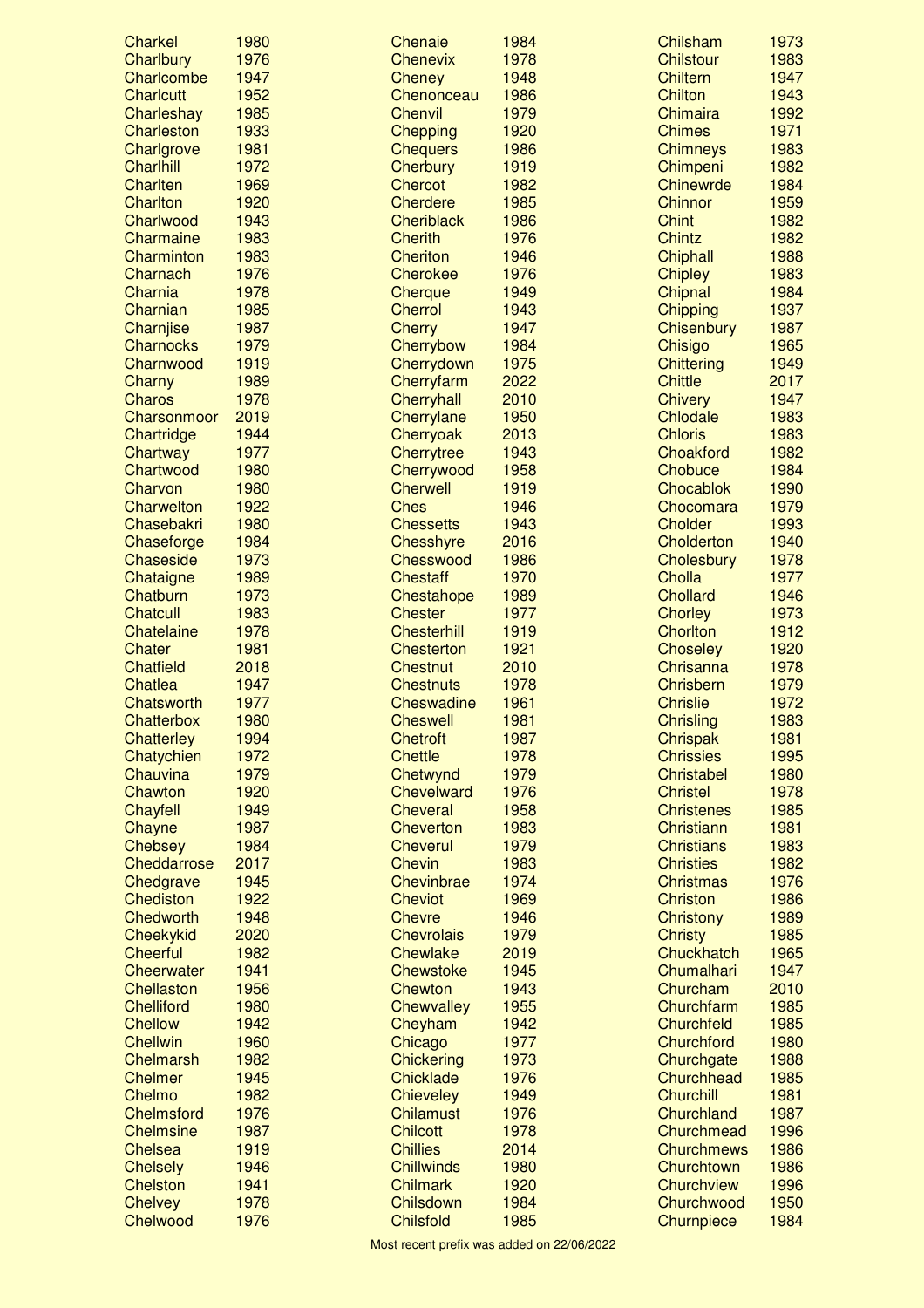| Chy                                 | 1982         | <b>Clarkhill</b>                  | 1983         | <b>Cloisters</b>                      | 1979         |
|-------------------------------------|--------------|-----------------------------------|--------------|---------------------------------------|--------------|
| Chycarne                            | 2020         | <b>Clarrig</b>                    | 1971         | <b>Clonarl</b>                        | 1987         |
| Chydyok                             | 1941         | Clashdoran                        | 1986         | <b>Clonkeen</b>                       | 1958         |
| <b>Chyknell</b>                     | 1983         | <b>Claspers</b>                   | 1981         | Clonmakane                            | 2000         |
| Chyngton                            | 1947         | <b>Classic</b>                    | 1921         | <b>Clonny</b>                         | 1970         |
| <b>Chysegers</b>                    | 1985         | Claudette                         | 1976         | <b>Clonroot</b>                       | 1983         |
| Chyvounder                          | 1984         | Claughan                          | 1985         | Clontigora                            | 1988         |
| Chywarton                           | 1981         | Claverdon                         | 1955         | Clotherholme                          | 1939         |
| <b>Ciceter</b>                      | 1916         | Clavering                         | 1944         | <b>Clouds</b>                         | 1978         |
| Ciderapple                          | 1982         | <b>Claxton</b>                    | 1982         | <b>Cloudshill</b>                     | 1977         |
| Ciderhouse                          | 1945         | Claybeck                          | 1981         | <b>Cloudside</b>                      | 1985         |
| Cidermill                           | 1974<br>1976 | Clayberry<br>Claycroft            | 1975<br>1990 | <b>Cloudsley</b><br><b>Cloudsmere</b> | 1982<br>1979 |
| Cigfran<br><b>Cilcennin</b>         | 1987         | Claydon                           | 1944         | Clough                                | 1977         |
| <b>Cilfforest</b>                   | 2015         | Claydonhill                       | 2013         | Cloughfin                             | 2003         |
| Cilgattw                            | 2006         | Clayfaulds                        | 1977         | Cloughfold                            | 1981         |
| <b>Cilgeraint</b>                   | 1973         | Clayfield                         | 1981         | Cloughmore                            | 1968         |
| Cillbhrtde                          | 1988         | Claygate                          | 1977         | Clova                                 | 1949         |
| Cillmheain                          | 2006         | Clayhill                          | 1964         | Clovaqueen                            | 1984         |
| Cilmyn                              | 1920         | Clayhouse                         | 1985         | <b>Clover</b>                         | 1977         |
| Cilrhedyn                           | 1975         | Claymar                           | 1981         | Cloverdale                            | 1976         |
| <b>Cilver</b>                       | 1977         | <b>Claypits</b>                   | 1986         | <b>Cloverhill</b>                     | 1944         |
| <b>Cilwr</b>                        | 2006         | Clayspring                        | 1986         | Cloverlea                             | 1948         |
| Cilybebyll                          | 1984         | Clayton                           | 1981         | <b>Cloverleaf</b>                     | 1984         |
| <b>Cilycerrig</b>                   | 1997         | Claytoner                         | 1962         | <b>Cloverlee</b>                      | 1984         |
| Cinderdale                          | 1978         | Clayworth                         | 1981         | Clovermead                            | 1956         |
| <b>Cinderhill</b>                   | 1987         | Cleadon                           | 1916         | Clovertop                             | 1981         |
| <b>Cinderius</b>                    | 1986         | Clearburn                         | 1949         | Cloyfin                               | 1976         |
| <b>Cinders</b>                      | 1988         | Cleave                            | 1947         | Cloyna                                | 1942         |
| Cindymin                            | 1977         | <b>Cleavers</b>                   | 1962         | $\epsilon$                            | 1943         |
| Cinnabar                            | 1981         | Cleddar                           | 1979         | Clumpcottage                          | 2021         |
| Cinnamon                            | 2000         | Cleddau                           | 1982         | Clunkamoor                            | 1978         |
| Cinquante                           | 1942         | <b>Cledwen</b>                    | 1975         | Cluntagh                              | 1982         |
| Cintra                              | 1920         | Cleen                             | 1985         | <b>Clunton</b>                        | 1973         |
| <b>Circe</b>                        | 1948<br>1909 | <b>Cleeve</b>                     | 1987<br>1982 | Cluny                                 | 1973<br>1978 |
| <b>Cirencester</b><br><b>Cirrus</b> | 1984         | <b>Cleeview</b><br><b>Cleire</b>  | 1979         | Clwyd<br>Clwydian                     | 1980         |
| <b>City</b>                         | 1974         | <b>Clenbars</b>                   | 1983         | Clydach                               | 1973         |
| Clada                               | 1981         | Clennon                           | 1948         | Clydacrock                            | 1974         |
| Claerwen                            | 1978         | <b>Clent</b>                      | 1977         | Clydebrig                             | 1980         |
| Clagganroad                         | 2017         | Cleo                              | 1943         | <b>Clydelands</b>                     | 1984         |
| <b>Clairant</b>                     | 1977         | Cleobury                          | 1977         | Clydesdale                            | 1979         |
| <b>Clairbois</b>                    | 1979         | <b>Cleomack</b>                   | 1979         | <b>Clyffet</b>                        | 1977         |
| <b>Clairly</b>                      | 1943         | Cleopatra                         | 1979         | Clyn                                  | 2003         |
| <b>Clamerkin</b>                    | 1965         | Cleughead                         | 1976         | <b>Clynmris</b>                       | 1990         |
| Clampett                            | 1989         | <b>Cleveland</b>                  | 1943         | <b>Clyro</b>                          | 1986         |
| Clanad                              | 1979         | Cliandore                         | 1981         | <b>Clystland</b>                      | 1981         |
| Clanalpine                          | 1950         | <b>Cliath</b>                     | 1956         | <b>Clystwilme</b>                     | 1976         |
| Clancy                              | 1978         | <b>Cliffe</b>                     | 1947         | Clytha                                | 1909         |
| Clandale                            | 1978         | <b>Cliffholme</b>                 | 1976         | Clyvedon                              | 1977         |
| Clandee                             | 1945         | <b>Clifford</b>                   | 1964         | Coaches                               | 2020         |
| Clandew                             | 1978         | <b>Clifton</b>                    | 1909         | Coachouse                             | 1979         |
| Clanne                              | 1944         | <b>Cliftonvil</b>                 | 1980         | Coakham                               | 1981         |
| Clapgate                            | 1980         | <b>Climatic</b>                   | 1978         | Coalburn                              | 1979         |
| Claras                              | 1989         | <b>Climsland</b>                  | 1985         | Coalpit                               | 1970         |
| Clare<br>Clarefield                 | 1948         | <b>Clinton</b><br><b>Clinuith</b> | 1962         | Coalport                              | 1979<br>1978 |
| Clareleigh                          | 1984<br>1978 | <b>Clippesby</b>                  | 2013<br>1982 | <b>Coates</b><br>Coatham              | 1985         |
| <b>Clarelle</b>                     | 1985         | <b>Clipston</b>                   | 1979         | Cobalt                                | 1921         |
| Claremont                           | 1973         | <b>Clirual</b>                    | 1985         | <b>Cobbetts</b>                       | 1977         |
| Claremoy                            | 1955         | Clobemon                          | 1944         | Cobbinend                             | 1951         |
| <b>Clares</b>                       | 1981         | <b>Clobred</b>                    | 1969         | <b>Cobbs</b>                          | 1981         |
| <b>Clareview</b>                    | 1985         | Clockhouse                        | 1980         | Cobbsrace                             | 1980         |
| <b>Claribee</b>                     | 1975         | <b>Clocktower</b>                 | 2020         | Cobbswood                             | 1983         |
| <b>Clarich</b>                      | 1985         | Clodaigh                          | 1985         | Cobden                                | 1943         |
| <b>Clarinnis</b>                    | 1978         | Clogher                           | 1984         | Cobidale                              | 1955         |
| <b>Clarior</b>                      | 1995         | Clohernagh                        | 1980         | Cobnut                                | 1976         |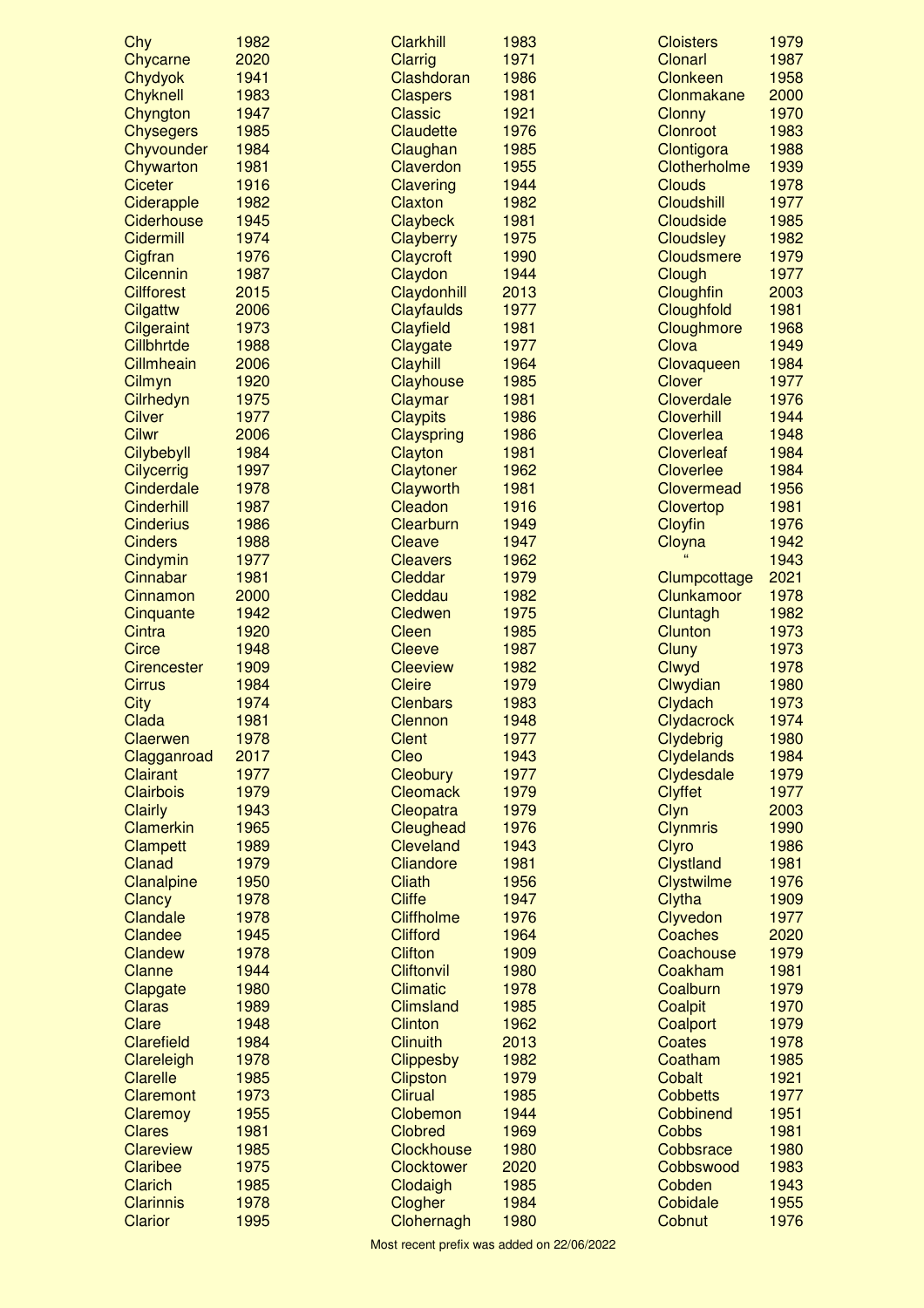| Cobshall          | 1945 | Coligny           | 1983 | Coneygrey             | 1981 |
|-------------------|------|-------------------|------|-----------------------|------|
| Cobwood           | 1983 | Colinian          | 1982 | Coneyhall             | 1984 |
| Cochno            | 1977 | Colinsdown        | 1969 | Congelton             | 1979 |
| Cochwillan        | 1982 | Colintye          | 1942 | <b>Conhess</b>        | 1983 |
| Cockabourn        | 1974 | Colinwood         | 1982 | <b>Conicotts</b>      | 1979 |
| Cockaigne         | 1958 | <b>Colislinn</b>  | 1956 | Coniston              | 1966 |
| Cockairney        | 1984 | <b>Colkirk</b>    | 1982 | Connage               | 1977 |
| Cockerham         | 1979 | Colla             | 1944 | Connaught             | 1972 |
| <b>Cockerline</b> | 1981 | <b>Colled</b>     | 1966 | Conquest              | 1980 |
| Cockeymoor        | 1947 | <b>Colleen</b>    | 1979 | Conranch              | 1985 |
| Cockhagg          | 1934 | College           | 1927 | Conrig                | 2020 |
| Cocklake          | 1981 | Colleylake        | 1980 | <b>Consall</b>        | 1983 |
| Cocklemoor        | 1968 | Colligreen        | 2018 | Constable             | 1946 |
| <b>Cockleroy</b>  | 1980 | Collingham        | 1919 | Constablee            | 1981 |
| <b>Cockley</b>    | 1979 | <b>Collins</b>    | 1976 | Constance             | 1978 |
| Cockshot          | 1967 | <b>Collinsi</b>   | 1979 | Constant              | 1989 |
| Cockyolly         | 1977 | Collinsway        | 1988 | Conway                | 1942 |
| Cocoa             | 2020 | <b>Collisters</b> | 1974 | Conwell               | 1949 |
| Coconut           | 1982 | <b>Colliston</b>  | 1992 | Conyboro              | 1979 |
| Cocos             | 1976 | Collycroft        | 1973 | Conygre               | 1974 |
| <b>Codbeck</b>    | 1975 | Collywell         | 1979 | Cooildhary            | 1981 |
| Coddington        | 1942 | Colmain           | 1987 | Cookham               | 1948 |
| Codham            | 1941 | <b>Colmaris</b>   | 1983 | <b>Cookhill</b>       | 1978 |
| Codicote          | 1986 | Colmay            | 1983 | Cookney               | 1976 |
| Codsall           | 1955 | <b>Colmer</b>     | 1977 |                       | 1983 |
| Codwinn           | 1979 | Colne             | 1943 | Coolafig<br>Coolattin | 1991 |
|                   |      |                   |      |                       |      |
| Coed              | 1982 | Colnebourne       | 2017 | Coolehill             | 1981 |
| Coedarian         | 1988 | Colnequeen        | 1983 | Coolfin               | 1982 |
| Coedcae           | 1985 | <b>Colney</b>     | 1966 | Coolgrena             | 1948 |
| Coedcendl         | 1977 | Colomendy         | 1981 | Cooloorta             | 1982 |
| Coedengellyg      | 2020 | Colseggin         | 1977 | Coolvale              | 1979 |
| Coedglan          | 1984 | Colshaw           | 1944 | Coombe                | 1942 |
| <b>Coedllaith</b> | 1977 | Colstan           | 1978 | Coombedell            | 1975 |
| Coedpandy         | 1984 | <b>Coltfield</b>  | 1996 | Coombegay             | 1981 |
| Coedtalwrn        | 1979 | Colton            | 1983 | Coombeland            | 1999 |
| Coedwig           | 2010 | <b>Coltsmore</b>  | 1992 | Coombevale            | 1978 |
| Coety             | 1974 | Coltstaple        | 1980 | Coombeview            | 2004 |
| Coever            | 1976 | Colunio           | 1965 | Coombewood            | 1980 |
| Cofton            | 1996 | Colval            | 1982 | Coombleigh            | 1989 |
| Cogges            | 1986 | Colville          | 1973 | Coomspring            | 1948 |
| Cogmill           | 1980 | <b>Colwil</b>     | 1986 | Coopersale            | 1942 |
| Coilswood         | 1989 | Colworth          | 1920 | Coosheen              | 1989 |
| Cokehole          | 1975 | Coly              | 1981 | Copclod               | 1963 |
| <b>Coker</b>      | 1979 | Colyaxe           | 1967 | Copdock               | 1948 |
| <b>Colcomfort</b> | 1984 | Combe             | 1974 | Copenhagen            | 1978 |
| Coldedge          | 1987 | Combebarn         | 1978 | Copford               | 1972 |
| <b>Coldfield</b>  | 1962 | Combelea          | 1984 | Cophill               | 1981 |
| Coldham           | 1941 | Combeleigh        | 1986 | Coplow                | 1947 |
| Coldharbor        | 1945 | Combemoor         | 2013 | Copo                  | 1980 |
| Coldnewton        | 1966 | Combepark         | 1985 | Coppaden              | 1980 |
| Coldnose          | 1991 | Comberbach        | 1970 | Copper                | 1977 |
| Coldon            | 1974 | Combermere        | 1962 | Copperdown            | 1975 |
| Coldshaw          | 1941 | Comberton         | 1941 | Coppergait            | 1990 |
| Coldstream        | 1949 | <b>Comberwell</b> | 2017 | Coppergon             | 2010 |
| Colebrook         | 1975 | Combewater        | 1975 | Copperkins            | 1945 |
| Colegeloke        | 1950 | Combewood         | 1981 | Coppernut             | 1983 |
| <b>Colehurst</b>  | 1975 | Combpyne          | 2018 | Copperpot             | 1985 |
| <b>Colemans</b>   | 1980 | Combsford         | 1984 | <b>Coppers</b>        | 1975 |
| <b>Colemere</b>   | 1981 | <b>Combwell</b>   | 1922 | Coppershel            | 1983 |
|                   |      |                   |      |                       |      |
| Coleraine         | 1922 | Comet             | 1979 | Coppertop             | 1997 |
| Colerne           | 1931 | Commondown        | 1942 | Coppice               | 1948 |
| <b>Coles</b>      | 1961 | <b>Commons</b>    | 1982 | Coppidthorne          | 2016 |
| Colesgreen        | 1982 | Compton           | 1944 | Coppinwell            | 1982 |
| Colesmill         | 1978 | Conachra          | 1976 | Copsbridge            | 1986 |
| Colestump         | 2020 | Concorde          | 1977 | Copse                 | 1977 |
| <b>Coleswick</b>  | 1965 | Condor            | 1978 | Copsewood             | 1978 |
| <b>Colewick</b>   | 1968 | Conestoga         | 1957 | Copsleigh             | 1980 |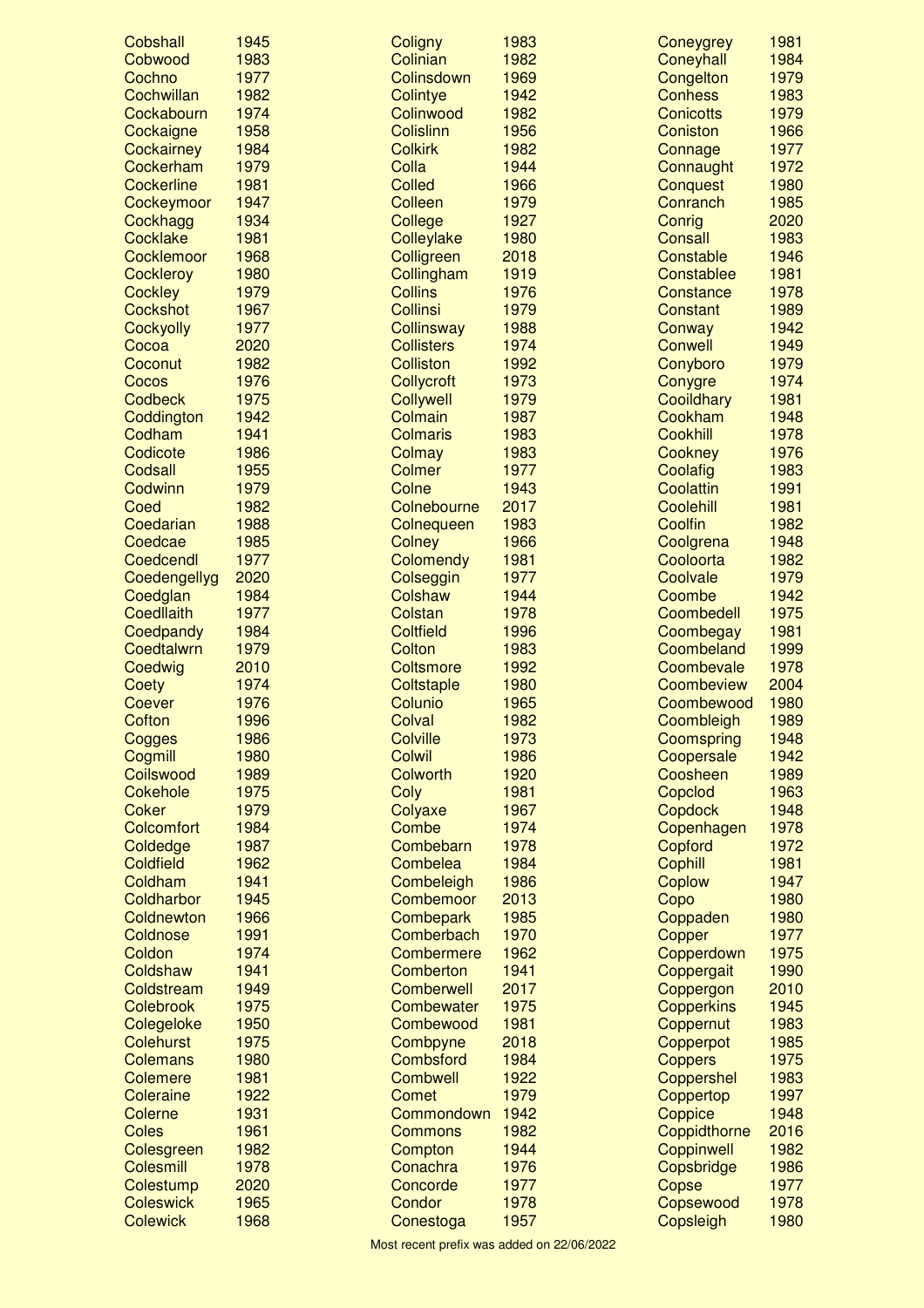| Copthorne         | 1909 | Corralcreek       | 2018 | Courtstone            | 1982 |
|-------------------|------|-------------------|------|-----------------------|------|
| Copyhold          | 1955 | Correze           | 1991 | Cousin                | 1975 |
| Copynook          | 1981 | Corrie            | 1979 | Covehithe             | 1990 |
| Copythorne        | 1988 | Corrinsheg        | 2006 | Coveland              | 1980 |
| Coquetdine        | 1972 | Corrinshego       | 2016 | Covenbarn             | 1983 |
| Corab             | 1978 | Corroboree        | 1977 | Covenham              | 1919 |
| Coral             | 1944 | Corrour           | 1981 | Coverdale             | 1978 |
| Coraleehan        | 1984 | Corrysalia        | 2007 | Covert                | 1969 |
| Coralstown        | 1989 | <b>Corsehill</b>  | 1999 | Covobay               | 2002 |
| Corantyn          | 1979 | Corsencon         | 1990 | Cowburn               | 1992 |
| Corbally          | 1978 | <b>Corsock</b>    | 1989 | Cowcombe              | 1990 |
| <b>Corbets</b>    | 1943 | Corsydd           | 1998 | Cowden                | 1976 |
| Corbie            | 1978 | Cortenhall        | 1986 | Cowin                 | 1985 |
| Corbiehill        | 1982 | <b>Cortes</b>     | 1978 | Cowley                | 1913 |
| <b>Corbiere</b>   | 1981 | Cortober          | 1978 | Cowpasture            | 1980 |
| <b>Corbinets</b>  | 1980 | Corton            | 1977 | Cowper                | 1944 |
| Corbylea          | 1946 | Corvedale         | 1954 | Cowperlane            | 1975 |
| Corcra            | 2008 | Corven            | 1982 | <b>Cowslip</b>        | 1976 |
| Cordonuth         | 1983 | Corylus           | 1919 | <b>Cowtons</b>        | 1985 |
| Cordova           | 1986 | Cosagach          | 2021 | Coxfour               | 1979 |
| Cordwainer        | 1977 | Cosmic            | 1985 | <b>Coxhall</b>        | 1983 |
| <b>Cordwents</b>  | 1976 | Cosmore           | 1990 | Coxhill               | 1909 |
| Corfedale         | 1943 | Cosmos            | 1981 | Coxhorne              | 1998 |
| Corglass          | 1980 | <b>Cossack</b>    | 1943 | Coxley                | 1964 |
| <b>Corindelle</b> | 1975 | Cossin            | 1973 | Coxpark               | 1982 |
| Corinium          | 1983 | Cossington        | 1921 | Coxsole               | 1982 |
| Coriolanus        | 1974 | Costa             | 1942 | <b>Coxtie</b>         | 1969 |
| Coritani          | 1942 | Costone           | 1970 | Coylum                | 1980 |
| <b>Corkhill</b>   | 1989 | Cotagefarm        | 1980 | Coyt                  | 1981 |
| Corleggy          | 1989 | <b>Cotehill</b>   | 1975 | Crabapple             | 2005 |
| <b>Corluddy</b>   | 1984 | <b>Coteswick</b>  | 1983 | Crabble               | 1948 |
| Cornaa            | 1987 | Cotewood          | 1944 | <b>Crabhill</b>       | 1974 |
| Cornahouse        | 1980 | <b>Cotfield</b>   | 1950 | Crabtree              | 1980 |
| Cornash           | 1982 | Cothland          | 1947 | Crackington           | 2012 |
| Cornavray         | 1989 | <b>Cotlin</b>     | 1978 | <b>Cracklin</b>       | 1980 |
| Corncockle        | 1978 | Coton             | 1920 | <b>Craddocks</b>      | 1977 |
| Corncott          | 1990 | ££                | 1979 | Craen                 | 1975 |
| Corndance         | 1993 | Cotoneasta        | 1949 | Cragfell              | 1983 |
| Corndean          | 1944 | Cotswold          | 1916 | Craggwell             | 1946 |
| Corndon           | 1974 | Cottage           | 1955 | Craggwood             | 1975 |
| Corndon           | 1981 | Cottagefrm        | 1992 | Cragisle              | 1962 |
| Cornele           | 1977 | <b>Cottagers</b>  | 1977 | Crags                 | 1981 |
| <b>Cornelly</b>   | 1987 | <b>Cottcrafts</b> | 1980 | Craich                | 1990 |
| Corngafr          | 1981 | Cottenden         | 2021 | Craigard              | 1996 |
| Cornhead          | 1992 | Cottesmore        | 1942 | Craigdam              | 1976 |
| Cornhill          | 1947 | Cottingate        | 1981 | Craigends             | 1978 |
| Cornima           | 1981 | <b>Cottingley</b> | 1944 | Craigentor            | 1967 |
| Cornish           | 1920 | Cottonian         | 1979 | Craigerne             | 1981 |
|                   | 1941 | Cottontail        | 1979 |                       | 2006 |
| Cornland          | 1982 | Cottonwood        | 1980 | Craighouse<br>Craigie | 1942 |
| Cornmill          | 1977 |                   | 1981 | Craigland             | 1987 |
|                   | 1988 | Cottway           | 1979 |                       | 1967 |
| Cornonagh         |      | <b>Cotwallend</b> | 1973 | Craigleith            | 1983 |
| <b>Cornpitts</b>  | 1985 | Cougie            |      | Craiglich             | 1981 |
| Cornrose          | 1978 | Coulderton        | 1989 | Craigmaron            |      |
| Cornrstone        | 1980 | Coulin            | 1983 | Craigmere             | 1972 |
| Cornubia          | 2001 | Coundbrook        | 1988 | Craigmin              | 1979 |
| Cornucopia        | 1980 | <b>Countess</b>   | 1971 | Craigmore             | 1980 |
| Cornwood          | 1984 | <b>Country</b>    | 1992 | Craigmyle             | 1981 |
| Cornyhaugh        | 1977 | Countryways       | 2019 | Craignish             | 1982 |
| Coromead          | 1981 | Court             | 1982 | Craigs                | 1984 |
| Coron             | 1973 | <b>Courtfield</b> | 1978 | Crailyn               | 1954 |
| Corona            | 1984 | Courthouse        | 1982 | <b>Craimoss</b>       | 1992 |
| Coronach          | 1983 | <b>Courtlands</b> | 1991 | Crakevale             | 1987 |
| Coronet           | 1980 | Courtlea          | 1984 | Cramden               | 1976 |
| Corpet            | 1971 | Courtlodge        | 1978 | Cramner               | 1982 |
| Corradova         | 1977 | Courtney          | 1984 | Cranage               | 1979 |
| Corrags           | 1984 | Courtrobin        | 1980 | Cranbrook             | 1943 |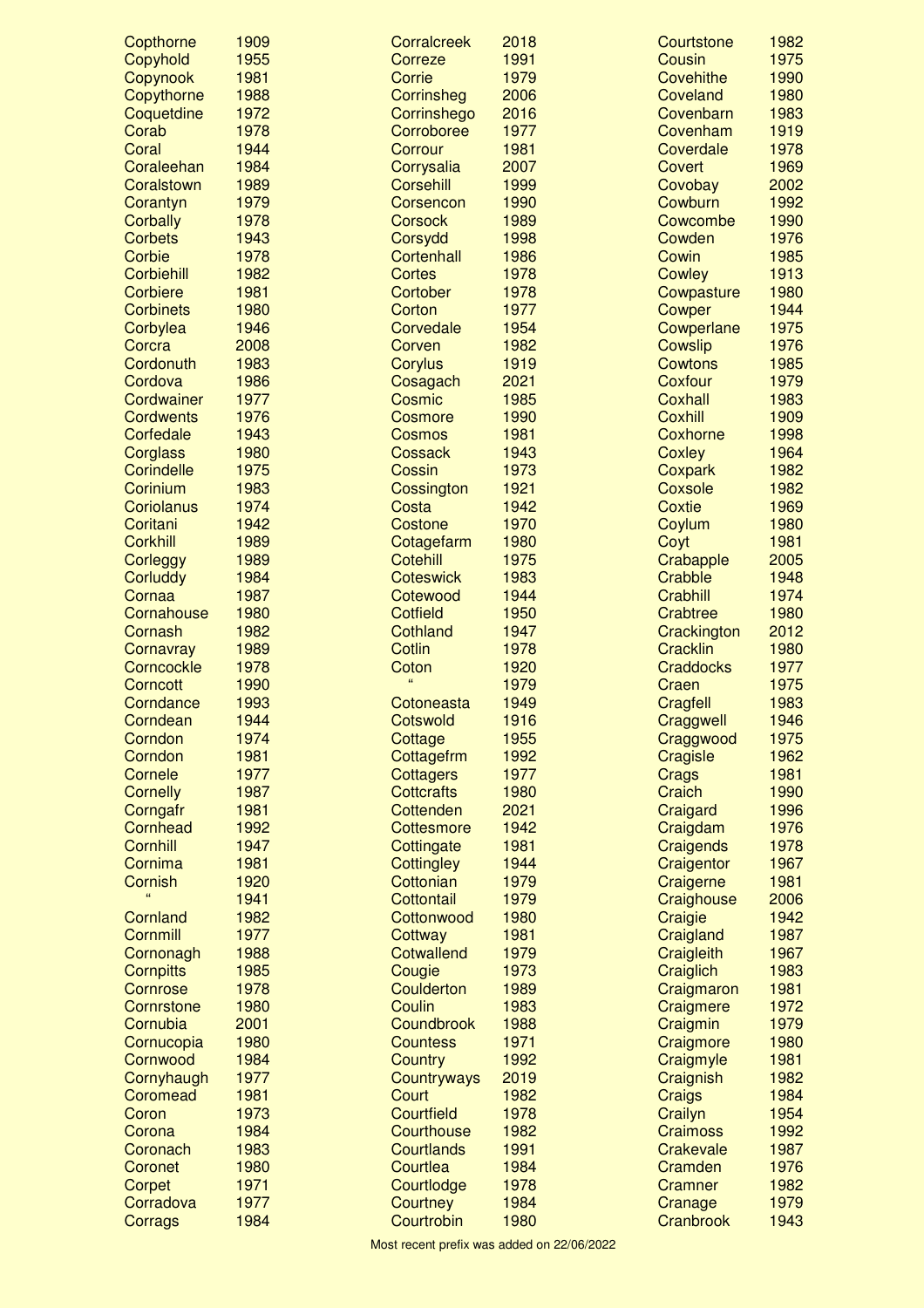| Crane                  | 1978         | Croeso                       | 1979         | <b>Crowther</b>            | 1984         |
|------------------------|--------------|------------------------------|--------------|----------------------------|--------------|
| Cranfield              | 1948         | Croft                        | 1942         | Crowvalley                 | 2010         |
| Cranford               | 1982         | Croftan                      | 1980         | Croxley                    | 1949         |
| Cranham                | 1948         | Croftbain                    | 1991         | Croxton                    | 1977         |
| Cranleigh              | 1979         | <b>Croftcott</b>             | 1949         | Croxwood                   | 1981         |
| Cranley                | 1941         | <b>Crofter</b>               | 1983         | Croyde                     | 1969         |
| Cranmere               | 1979         | <b>Croftfields</b>           | 2017         | Croydon                    | 1936         |
| Cranmore               | 1919         | <b>Croftlands</b>            | 1947         | Cruadal                    | 1980         |
| Crannaig               | 1979         | Croftmede                    | 1944         | Cruan                      | 1983         |
| Cranston               | 1983         | <b>Crofton</b>               | 1926         | Crucorney                  | 1982         |
| Cransworth             | 1979         | <b>Croftrose</b>             | 1991         | Cruden                     | 1980         |
| Cranwell               | 1980         | <b>Crofts</b>                | 1983         | <b>Crugfack</b>            | 1974         |
| Craster                | 1984         | Croggan                      | 1945         | Crugybeudy                 | 2018         |
| <b>Cratfield</b>       | 1978         | Crogham                      | 1987         | Cruisehill                 | 1951         |
| Cratloe                | 1938         | <b>Cromer</b>                | 1975         | Crumstone                  | 1949         |
| Craucestre             | 1948         | Cromington                   | 1948         | Crusader                   | 1983         |
| Craven                 | 1976         | <b>Cromlet</b>               | 1979<br>1946 | Cryla                      | 1978<br>1981 |
| Crawfold<br>Crawford   | 1980<br>1975 | Crommelin                    | 1977         | <b>Crystal</b><br>Cuan     | 1974         |
| Crawley                | 1980         | Crompton<br>Cromwelian       | 1965         | Cuby                       | 1973         |
| Crawshaw               | 1987         | <b>Cromwell</b>              | 1920         | Cuckoobush                 | 1985         |
| <b>Crawter</b>         | 1972         | Croneybank                   | 1969         | <b>Cuckooston</b>          | 1979         |
| Crayshill              | 1981         | Cronstown                    | 1984         | Cuckootrip                 | 2010         |
| Crayvalley             | 1971         | Croob                        | 1983         | <b>Cuckstool</b>           | 1981         |
| Creagdhu               | 1978         | <b>Crookabeck</b>            | 1984         | Cudham                     | 1926         |
| <b>Creake</b>          | 1943         | Crookandhu                   | 1980         | Cudington                  | 1984         |
| <b>Crealy</b>          | 1997         | <b>Crooklands</b>            | 1985         | <b>Cudscroft</b>           | 1988         |
| Creedywood             | 1988         | Crooksbury                   | 1920         | <b>Cudworth</b>            | 1942         |
| Creenagh               | 1986         | Crookshane                   | 1989         | Cuerden                    | 1974         |
| <b>Cregny</b>          | 1989         | Crosbar                      | 1978         | <b>Cuescot</b>             | 1983         |
| <b>Creich</b>          | 1983         | Crosby                       | 1912         | <b>Cuffley</b>             | 1923         |
| Creigiau               | 1975         | <b>Crossbeck</b>             | 1980         | <b>Cuffnells</b>           | 1968         |
| Crendon                | 1948         | <b>Crossbrook</b>            | 1978         | Cuil                       | 1978         |
| <b>Cresswell</b>       | 1943         | Crossburn                    | 1947         | <b>Culbin</b>              | 1945         |
| Cresta                 | 1972         | Crossdale                    | 1982         | <b>Culbokie</b>            | 1982         |
| <b>Cresthill</b>       | 1986         | <b>Crossfell</b>             | 1920         | <b>Culduthel</b>           | 1943         |
| <b>Cretins</b>         | 1951         | <b>Crossfield</b>            | 1981         | <b>Culford</b>             | 2015         |
| <b>Cretyng</b>         | 1982         | Crossgate                    | 1993         | <b>Cullen</b>              | 1983         |
| Crich                  | 1919         | Crossheath                   | 1949         | <b>Culloden</b>            | 1978         |
| Crickleigh             | 1944         | <b>Crosside</b>              | 1979         | <b>Culls</b>               | 1979         |
| <b>Crickley</b>        | 1981         | Crossingay                   | 1984         | Culm                       | 1977         |
| <b>Crickview</b>       | 2018         | <b>Crosslanes</b>            | 1949         | <b>Culmpark</b>            | 1993         |
| Criddon                | 1972         | Crosslang                    | 1978         | Culmvale                   | 1966         |
| <b>Criffel</b>         | 1947         | Crosslea                     | 1976         | <b>Culpeper</b>            | 1980         |
| ££                     | 1982         | <b>Crossley</b>              | 1983         | <b>Culsh</b>               | 1978         |
| <b>Criftin</b>         | 1984         | Crossoak                     | 1948         | Culteuchar                 | 1995         |
| Criggan                | 1982         | Crosspark                    | 1979         | <b>Cultullich</b>          | 1982         |
| Crimdon                | 2018         | Crossrigg                    | 1978         | <b>Culverine</b>           | 1983         |
| Crimea                 | 1985         | <b>Crossroads</b>            | 1997         | <b>Culverwell</b>          | 1981         |
| Crimsworth             | 1987         | <b>Crosstimbers</b>          | 2016         | Culverwood                 | 1942         |
| <b>Cringles</b>        | 1982         | <b>Crosswater</b>            | 1964         | <b>Cumber</b>              | 1926         |
| Crinna                 | 1982         | <b>Crossways</b>             | 1923         | Cumberland                 | 1939         |
| <b>Cripsey</b>         | 1948         | Croswolla                    | 1983         | Cumbrian                   | 1955         |
| Crisco                 | 1981         | Croughan                     | 1983         | <b>Cumbys</b>              | 1985         |
| Crismaspie             | 1985         | Croughery                    | 1983         | <b>Cumnor</b>              | 1944         |
| Crispian               | 1972         | Crowbrough                   | 1982         | <b>Cupshill</b>            | 1986         |
| <b>Crissyfell</b>      | 1977         | Crowdleham                   | 1977         | Curborough                 | 1991         |
| <b>Cristofers</b>      | 1989         | <b>Crowfield</b>             | 1976         |                            | 1992         |
| <b>Criston</b>         | 1980         | Crowgey                      | 1987         | Curdleigh                  | 1977         |
| <b>Critchel</b>        | 1984         | <b>Crowhill</b>              | 1980         | Curdow                     | 1978         |
| Criterium              | 1983         | <b>Crowhurst</b>             | 1938         | Curdridge                  | 1981         |
| <b>Critters</b>        | 2003         | Crowmarsh                    | 1922         | Curin                      | 1955         |
| <b>Critum</b>          | 1969         | Crown                        | 1979<br>1981 | Curly                      | 2022<br>1974 |
| Croaddalla<br>Crochail | 1979<br>1976 | <b>Crownest</b><br>Crownhead | 1976         | Curmon                     | 2007         |
| <b>Crockfords</b>      | 1987         | Crowsland                    | 1943         | Curragh<br><b>Curriers</b> | 1977         |
| Crocus                 | 1984         | Crowswood                    | 2003         | <b>Currish</b>             | 1980         |
|                        |              |                              |              |                            |              |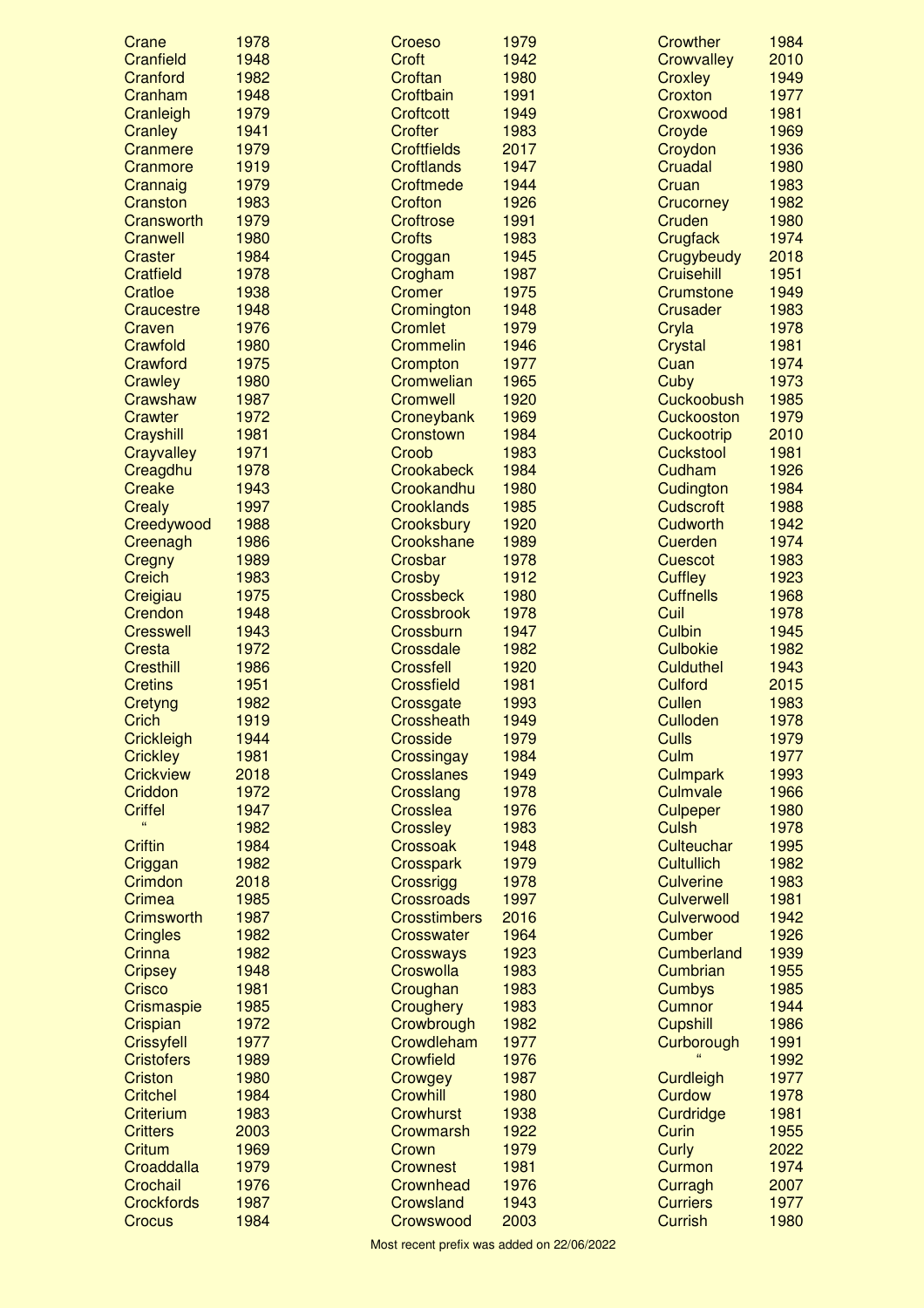| <b>Curtismill</b>        | 1978 | <b>Daisybank</b>   | 1941 | <b>Danedale</b>   | 1944 |
|--------------------------|------|--------------------|------|-------------------|------|
| Curwin                   | 1981 | Daisychain         | 1981 | <b>Danefield</b>  | 2020 |
| Curzon                   | 1948 | <b>Daisyhill</b>   | 1987 | <b>Danehill</b>   | 1982 |
| Custance                 | 1977 | <b>Daisylee</b>    | 1979 | <b>Danehurst</b>  | 1948 |
| Cutmadoc                 | 1984 | Daisyray           | 1992 | Daneon            | 1981 |
| <b>Cuttshill</b>         | 1978 | <b>Dak</b>         | 1967 | <b>Danesfield</b> | 1952 |
| <b>Cuvilly</b>           | 1980 | <b>Dakini</b>      | 1976 | <b>Daneshill</b>  | 1983 |
| Cwm                      | 1945 | <b>Dakins</b>      | 1926 | <b>Daness</b>     | 1984 |
| Cwmand                   | 1978 | <b>Daladin</b>     | 1981 | <b>Danesville</b> | 1978 |
| Cwmbach                  | 1982 | <b>Dalbian</b>     | 1979 | <b>Danetree</b>   | 1974 |
| Cwmbran                  | 1976 | <b>Dalbury</b>     | 2007 | <b>Danmill</b>    | 1964 |
| Cwmcanol                 | 1981 | <b>Dalby</b>       | 1919 | Danroc            | 1986 |
| Cwmclydan                | 2003 | <b>Dalcrombie</b>  | 1979 | Danropa           | 1982 |
| <b>Cwmcoile</b>          | 1982 | Dale               | 1944 | <b>Danthorpe</b>  | 1949 |
| Cwmcynin                 | 1971 | <b>Dalehead</b>    | 1977 | Dantri            | 1977 |
| Cwmdwr                   | 1983 | <b>Dalehill</b>    | 1980 | Danum             | 1971 |
| <b>Cwmfelin</b>          | 1964 | <b>Dalehouse</b>   | 1984 | Danvale           | 1980 |
| Cwmgeifr                 | 1979 | <b>Dalehurst</b>   | 1973 | Danwood           | 1950 |
| Cwmgwaun                 | 1981 | <b>Dalenmafon</b>  | 1985 | Danybryn          | 1986 |
| Cwmsannan                | 1985 | <b>Dales</b>       | 1981 | <b>Danyells</b>   | 1947 |
| Cwmscawen                | 1979 | <b>Daleside</b>    | 1948 | Dao               | 1981 |
| Cwmshidie                | 1944 | <b>Dalesman</b>    | 1980 | <b>Darenden</b>   | 1985 |
| <b>Cwmtaff</b>           | 1979 | <b>Dalesmoor</b>   | 1987 | <b>Darenth</b>    | 1957 |
| Cwmtawel                 | 1976 | <b>Dalespride</b>  | 1977 | <b>Dargle</b>     | 1927 |
| Cwrtybella               | 1986 | <b>Dalestaff</b>   | 1986 | <b>Dargues</b>    | 1982 |
|                          | 1980 |                    | 2014 | <b>Dark</b>       | 1985 |
| Cwrtycadno               |      | <b>Dalestone</b>   |      |                   |      |
| Cwrywern                 | 1971 | <b>Dalesway</b>    | 1979 | <b>Darkthorn</b>  | 2000 |
| Cydremill                | 1980 | <b>Daleview</b>    | 1989 | <b>Darlands</b>   | 1986 |
| Cyfeiliog                | 2020 | <b>Daleway</b>     | 1986 | Darling           | 2010 |
| Cyffdy                   | 1965 | <b>Dalgliesh</b>   | 1984 | <b>Darnall</b>    | 1984 |
| Cyfie                    | 2020 | <b>Dalguise</b>    | 1967 | <b>Darnhall</b>   | 1929 |
| Cyfronydd                | 1984 | <b>Dalingridge</b> | 1920 | <b>Darnicle</b>   | 1949 |
| <b>Cykewell</b>          | 1989 | <b>Dallan</b>      | 1982 | Darowby           | 1984 |
| Cymbal                   | 1980 | <b>Dallandor</b>   | 2002 | <b>Darracott</b>  | 1950 |
| Cymbelline               | 1982 | <b>Dallas</b>      | 1955 | <b>Darrall</b>    | 1934 |
| Cymric                   | 1945 | <b>Dallier</b>     | 1991 | Darren            | 1967 |
| Cymro                    | 1986 | <b>Dallimore</b>   | 1981 | <b>Darris</b>     | 1929 |
| Cynaetha                 | 1944 | <b>Dallwood</b>    | 1983 | Darsham           | 1921 |
| Cynfelin                 | 1990 | <b>Dalmore</b>     | 1979 | <b>Dartbank</b>   | 1962 |
| Cynrae                   | 1981 | <b>Dalnanby</b>    | 1948 | <b>Dartmeet</b>   | 1981 |
| Cynter                   | 1977 | <b>Dalrannoch</b>  | 1983 | <b>Dartmist</b>   | 1982 |
| <b>Cyprus</b>            | 1951 | <b>Dalreoch</b>    | 1980 | Dartmoor          | 1912 |
| <b>Cyres</b>             | 1920 | <b>Dalriada</b>    | 1984 | <b>Dartridge</b>  | 1943 |
| Cyrilton                 | 1979 | <b>Dalton</b>      | 1936 | <b>Dartvale</b>   | 1945 |
| Czar                     | 1983 | <b>Dalvean</b>     | 1954 | Daru              | 1945 |
|                          |      | Dalwyn             | 1972 | <b>Darwil</b>     | 2020 |
| D'Abernon                | 1920 | Dam                | 1979 | Darwood           | 1980 |
| Dacorum                  | 1973 | <b>Damark</b>      | 1978 | <b>Dashelbi</b>   | 1982 |
| Dacra                    | 1982 | <b>Damases</b>     | 1974 | <b>Dasheldown</b> | 1981 |
| Dacre                    | 1984 | <b>Dambridge</b>   | 1985 | Dashing           | 1950 |
| Daehneka                 | 1944 | Dameli             | 1983 | Dashwood          | 1988 |
| <b>Dafad</b>             | 1980 | Damgate            | 1982 | <b>Dasilva</b>    | 1981 |
| Daffygreen               | 1996 | Damhead            | 1981 | <b>Dassett</b>    | 1949 |
| <b>Dafne</b>             | 1982 | Damkani            | 2011 | <b>Dassetts</b>   | 2005 |
| Dagin                    | 1946 | Damman             | 1984 | <b>Dassia</b>     | 1977 |
| Dagro                    | 1979 | Damson             | 1988 | <b>Dasues</b>     | 1984 |
| Dagwood                  | 1920 | Damyns             | 1977 | <b>Datchet</b>    | 1922 |
|                          | 1949 | Dancerwood         | 1976 | <b>Datchworth</b> | 1941 |
| Dagworth<br><b>Daies</b> | 1970 |                    | 1947 | <b>Dattins</b>    | 1982 |
|                          |      | Dancing            |      |                   |      |
| <b>Daimella</b>          | 1977 | <b>Dandeb</b>      | 1972 | <b>Daugill</b>    | 1978 |
| <b>Dainty</b>            | 1976 | <b>Dandee</b>      | 1978 | <b>Dauntsey</b>   | 2021 |
| Daintymaid               | 1979 | <b>Dandora</b>     | 1982 | Davann            | 1980 |
| <b>Dairy</b>             | 2012 | Dandyhow           | 1957 | Davanna           | 2021 |
| Dairydale                | 1985 | <b>Daneby</b>      | 1980 | <b>Davard</b>     | 1976 |
| Dairymaid                | 1954 | <b>Danebydell</b>  | 1948 | Davatmoor         | 1987 |
| Dairyworld               | 1992 | <b>Danecroft</b>   | 1927 | Davden            | 1979 |
| <b>Daisy</b>             | 1975 | $\epsilon\epsilon$ | 1930 | Daveen            | 1983 |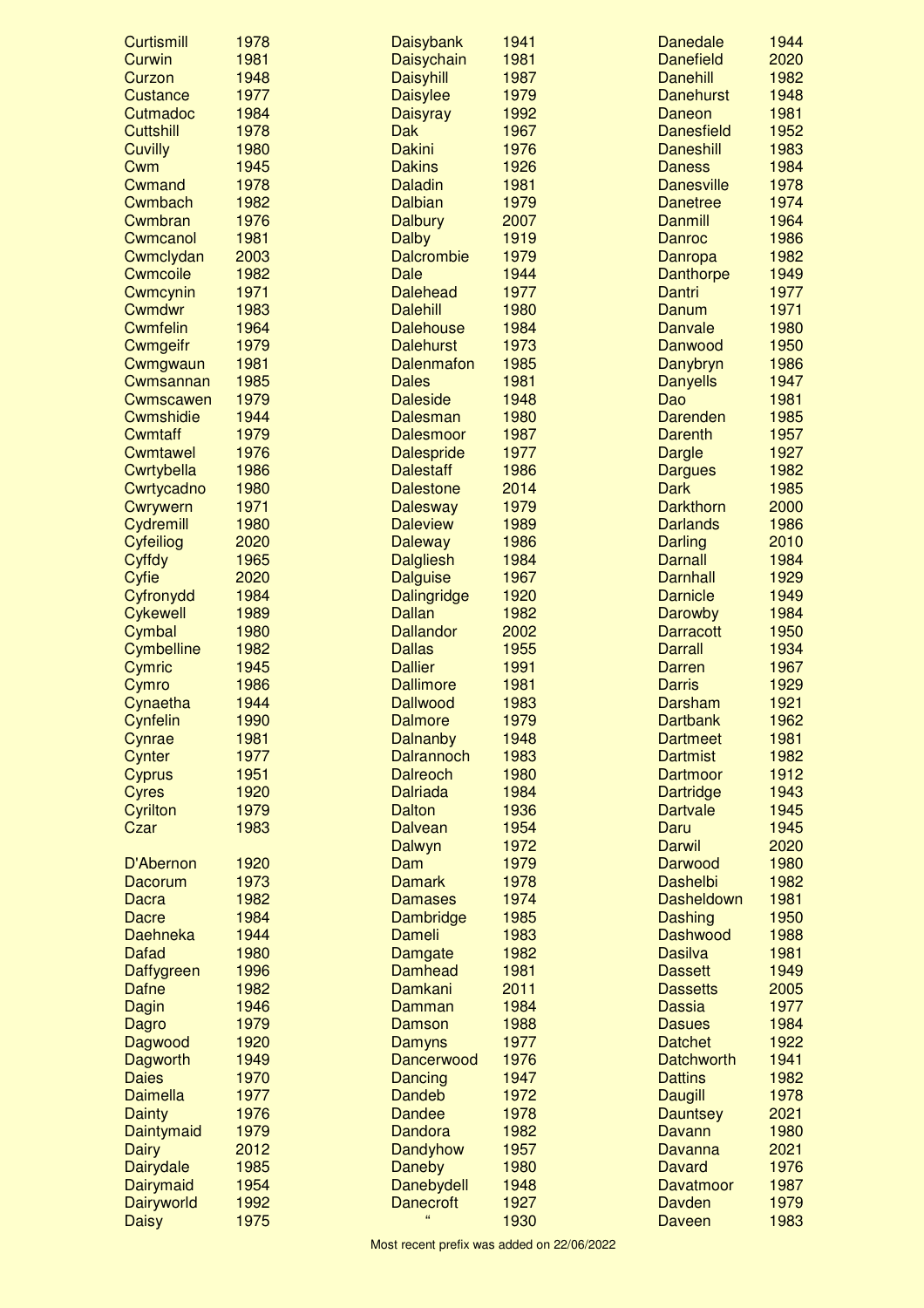| <b>Davefield</b>                   | 1972         | <b>Deaves</b>                     | 1980         | <b>Delloveil</b>                | 1984         |
|------------------------------------|--------------|-----------------------------------|--------------|---------------------------------|--------------|
| <b>Davejulee</b>                   | 1977         | <b>Deaward</b>                    | 1978         | <b>Dellrose</b>                 | 1973         |
| <b>Daveli</b>                      | 1975         | <b>Debbies</b>                    | 1978         | <b>Deliwell</b>                 | 1975         |
| Davelyn                            | 1976         | <b>Debdale</b>                    | 1986         | <b>Dellwood</b>                 | 1949         |
| Daven                              | 1982         | Deben                             | 1951         | <b>Dellyend</b>                 | 2011         |
| Davena                             | 1987         | <b>Debenaire</b>                  | 1978         | <b>Delmar</b>                   | 1976         |
| Davenham                           | 1973         | Debenvale                         | 2008         | <b>Delmonte</b>                 | 1978         |
| Davenport                          | 1919         | <b>Debenview</b>                  | 2021         | <b>Delorne</b>                  | 1961         |
| <b>Daventry</b>                    | 1944         | <b>Debrich</b>                    | 1977         | <b>Delos</b>                    | 1978         |
| Daveon                             | 1985         | <b>Debro</b>                      | 1975         | <b>Delph</b>                    | 1980         |
| <b>Davernic</b>                    | 1980         | <b>Debster</b>                    | 1979         | <b>Delphbeck</b>                | 1978         |
| <b>Davey</b>                       | 1975         | <b>Debvic</b>                     | 1980         | <b>Delphfield</b>               | 1950<br>1941 |
| <b>Davgill</b>                     | 1982<br>1977 | <b>Declair</b>                    | 1960<br>1990 | Delphian                        | 1954         |
| <b>Davidia</b><br><b>Davivy</b>    | 1986         | <b>Declancy</b><br><b>Decreke</b> | 1969         | <b>Delphstone</b><br>Delroyd    | 1942         |
| <b>Davleens</b>                    | 1976         | <b>Decrysie</b>                   | 2015         | <b>Delshay</b>                  | 1990         |
| Davmar                             | 1977         | Dedham                            | 1938         | <b>Delta</b>                    | 1982         |
| <b>Davmark</b>                     | 1981         | <b>Deebs</b>                      | 1981         | Delwyn                          | 1977         |
| <b>Davnet</b>                      | 1978         | <b>Deeds</b>                      | 1951         | Demaine                         | 1996         |
| <b>Davoine</b>                     | 1986         | Deehope                           | 1989         | Demalliam                       | 1981         |
| Davstu                             | 1984         | <b>Deejaye</b>                    | 1983         | <b>Demaree</b>                  | 1981         |
| Davyhulme                          | 1986         | <b>Deeken</b>                     | 1980         | Demaru                          | 1980         |
| Dawn                               | 1949         | <b>Deeland</b>                    | 1980         | Demaymic                        | 1991         |
| <b>Dawnary</b>                     | 1977         | Deen                              | 1986         | Demdyke                         | 1986         |
| <b>Dawndew</b>                     | 2022         | <b>Deenlay</b>                    | 1977         | <b>Demelwek</b>                 | 1984         |
| Dawngate                           | 1985         | Deepdale                          | 1983         | <b>Demelza</b>                  | 1978         |
| Dawning                            | 1978         | Deepdene                          | 1942         | <b>Demerara</b>                 | 1978         |
| <b>Dawnor</b>                      | 1987         | <b>Deeping</b>                    | 1932         | <b>Demeter</b>                  | 1938         |
| Dawnsmaple                         | 2009         | Deepland                          | 1978         | <b>Demeznay</b>                 | 1982         |
| <b>Dawnus</b>                      | 1991         | Deepwater                         | 1976         | <b>Demidoff</b>                 | 1977         |
| <b>Dawnway</b>                     | 1964         | Deepwood                          | 1969         | <b>Demlock</b>                  | 1981         |
| <b>Dawscroft</b>                   | 1942         | <b>Deerfold</b>                   | 1976         | <b>Dempsey</b>                  | 2005         |
| <b>Dawsmere</b>                    | 1994         | <b>Deerhill</b>                   | 1965         | Dena                            | 1983         |
| <b>Dawson</b>                      | 1944         | <b>Deerhurst</b>                  | 1980         | Denali                          | 1986         |
| <b>Dawthorne</b>                   | 1995         | <b>Deerleap</b>                   | 1925         | Denann                          | 1978         |
| Daxon                              | 1980         | <b>Deerness</b>                   | 1983         | Denaquila                       | 1977         |
| <b>Daybreak</b>                    | 1966         | <b>Deerpark</b>                   | 1981         | <b>Denarius</b>                 | 1981         |
|                                    | 1992         | <b>Deerstone</b>                  | 1980         | Denbar                          | 1981         |
| <b>Daycroft</b><br><b>Dayhurst</b> | 1983<br>1982 | <b>Deeside</b>                    | 1953<br>1988 | Denbrae                         | 1978<br>1985 |
|                                    | 2005         | <b>Deespin</b><br><b>Defenton</b> | 1985         | <b>Denby</b><br><b>Dencross</b> | 1993         |
| <b>Daylight</b><br><b>Daylin</b>   | 1982         | <b>Defrance</b>                   | 1981         | Dendron                         | 1993         |
| <b>Dayncourt</b>                   | 1981         | Degeen                            | 1982         | Deneb                           | 1977         |
| Days                               | 2000         | <b>Dehersey</b>                   | 1979         | <b>Denecot</b>                  | 1979         |
| <b>Dayshir</b>                     | 1980         | Deirawood                         | 1952         | <b>Denefield</b>                | 1924         |
| Dayton                             | 1976         | <b>Deise</b>                      | 1981         | <b>Denelas</b>                  | 1984         |
| Daytonia                           | 1995         | <b>Delacthon</b>                  | 2000         | <b>Denems</b>                   | 1996         |
| Dazo                               | 1981         | <b>Delaheys</b>                   | 1978         | <b>Denes</b>                    | 1982         |
| <b>Dbomdal</b>                     | 2019         | Delamancha                        | 1987         | <b>Deneside</b>                 | 1950         |
| <b>Ddupat</b>                      | 1986         | <b>Delanc</b>                     | 1980         | <b>Dengay</b>                   | 1978         |
| <b>Deakin</b>                      | 1985         | <b>Delanoy</b>                    | 1948         | Dengie                          | 1950         |
| <b>Dealers</b>                     | 1981         | <b>Delasalm</b>                   | 1971         | Denham                          | 2022         |
| Dean                               | 1975         | <b>Delassus</b>                   | 1989         | <b>Denhams</b>                  | 1981         |
| Deana                              | 1943         | <b>Delaval</b>                    | 1978         | <b>Denhead</b>                  | 1975         |
| <b>Deanbridge</b>                  | 1984         | <b>Delaware</b>                   | 1958         | Denholm                         | 1942         |
| <b>Deancliffe</b>                  | 1962         | <b>Delaweal</b>                   | 1944         | Denholmedg                      | 1981         |
| <b>Deandale</b>                    | 1977         | <b>Delberry</b>                   | 1984         | Deniro                          | 1985         |
| Deanden                            | 1942         | <b>Delbrook</b>                   | 1984         | Denja                           | 1978         |
| <b>Deanery</b>                     | 1986         | <b>Delcielo</b>                   | 2019         | <b>Denkmar</b>                  | 1981         |
| <b>Deanforest</b>                  | 1966         | Delebreyal                        | 2013         | <b>Denlec</b>                   | 1983         |
| Deanhead                           | 1964         | <b>Delfar</b>                     | 1980         | Denmar                          | 1943         |
| <b>Deanland</b>                    | 1982<br>1979 | <b>Delfryn</b>                    | 1983<br>1967 | Denmara                         | 1978<br>1980 |
| Deanpool<br>Deansford              | 1984         | <b>Delgatie</b>                   | 1967         | Denmaur                         | 1985         |
| <b>Deanvalley</b>                  | 2005         | <b>Delgaty</b><br>Delgonn         | 1986         | Dennington<br><b>Denreg</b>     | 1980         |
| Dearden                            | 1926         | <b>Delilah</b>                    | 1948         | <b>Dens</b>                     | 1942         |
| <b>Deardorff</b>                   | 2022         | <b>Dellcroft</b>                  | 1981         | <b>Densark</b>                  | 1973         |
|                                    |              |                                   |              |                                 |              |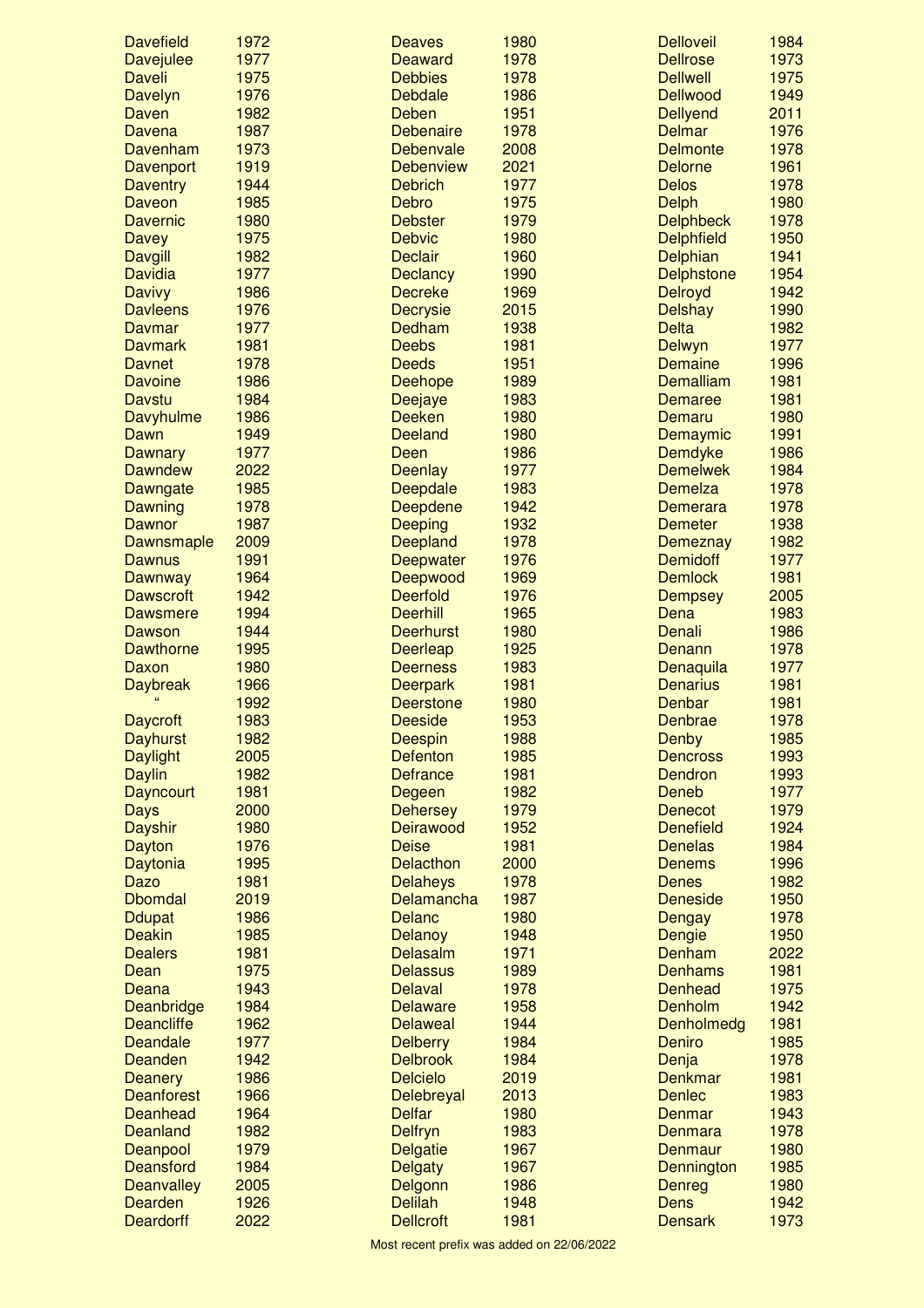| <b>Densdale</b>            | 1979         | Dewventon                           | 2016         | <b>Dodsworth</b>                 | 1953         |
|----------------------------|--------------|-------------------------------------|--------------|----------------------------------|--------------|
| Denshaw                    | 1975         | Deynewood                           | 1975         | <b>Dodwell</b>                   | 1946         |
| <b>Denspur</b>             | 1982         | <b>Dhahab</b>                       | 1995         | <b>Doehill</b>                   | 2021         |
| <b>Denstroude</b>          | 1949         | <b>Dhunan</b>                       | 1951         | <b>Doesmead</b>                  | 1940         |
| Dentdale                   | 1986         | <b>Diablo</b>                       | 1981         | <b>Doffcocker</b>                | 1975         |
| Denton                     | 1976         | <b>Diamba</b>                       | 1981         | <b>Dogflud</b>                   | 1922         |
| <b>Dentville</b>           | 1988         | <b>Diamond</b>                      | 1979         | <b>Dogsthorpe</b>                | 1923         |
| <b>Denver</b>              | 1991         | <b>Dianthus</b>                     | 1997         | Dojava                           | 1979         |
| <b>Denwick</b>             | 1989         | <b>Dibden</b>                       | 1946         | <b>Doleen</b>                    | 1984         |
| <b>Denworth</b>            | 1980         | <b>Diblock</b>                      | 1982         | <b>Dolemoor</b>                  | 1986         |
| Denzamar                   | 1977         | <b>Dibolds</b>                      | 1975         | <b>Dolfinch</b>                  | 1980         |
| <b>Denzeus</b>             | 1984         | <b>Dictune</b>                      | 1950         | Dolfrwynog                       | 1988         |
| Depaul                     | 1980         | <b>Didgemere</b>                    | 1920         | <b>Dolfus</b>                    | 1977         |
| <b>Depoggs</b>             | 1976         | <b>Dido</b>                         | 1978         | <b>Dolgafyr</b>                  | 1978         |
| Deragh                     | 1981         | <b>Dightons</b>                     | 1976         | <b>Dolgair</b>                   | 1980         |
| <b>Derby</b>               | 1980         | <b>Digswell</b>                     | 1943<br>1993 | <b>Dolhir</b>                    | 1983         |
| Dereham<br><b>Derelene</b> | 1942<br>1980 | <b>Dilken</b>                       |              | <b>Dolina</b>                    | 1946         |
| <b>Derenzy</b>             | 1978         | <b>Dilkhoosh</b><br><b>Dillanco</b> | 1924<br>1983 | <b>Dolittle</b><br><b>Dolken</b> | 2000<br>1983 |
| Derfla                     | 1955         | <b>Dilton</b>                       | 1984         | <b>Dollarbeg</b>                 | 1984         |
| <b>Derhahler</b>           | 1969         | <b>Diltwm</b>                       | 1988         | <b>Dollis</b>                    | 1948         |
| Deri                       | 1978         | <b>Dilwel</b>                       | 1977         | <b>Dolmara</b>                   | 1972         |
| Deribong                   | 1984         | <b>Dilz</b>                         | 1987         | <b>Dolpfin</b>                   | 1984         |
| <b>Dering</b>              | 1982         | <b>Dimar</b>                        | 1970         | <b>Dolphin</b>                   | 1951         |
| <b>Derlie</b>              | 1989         | <b>Dimples</b>                      | 1923         | <b>Dolstan</b>                   | 1982         |
| Derlwynflo                 | 2007         | <b>Dimrill</b>                      | 1972         | <b>Dolwen</b>                    | 1979         |
| Dermar                     | 1980         | <b>Dinbych</b>                      | 1985         | <b>Dolwyd</b>                    | 1977         |
| <b>Dermott</b>             | 1980         | <b>Dineador</b>                     | 1982         | Domino                           | 1969         |
| Derneneach                 | 1978         | <b>Dinedor</b>                      | 1963         | Domonic                          | 1946         |
| <b>Dernford</b>            | 1942         | <b>Dinesway</b>                     | 1988         | Donagains                        | 1985         |
| <b>Derril</b>              | 1997         | <b>Dingestow</b>                    | 1950         | Donalbain                        | 1985         |
| Derrydown                  | 1978         | <b>Dingle</b>                       | 1949         | <b>Donarosa</b>                  | 1978         |
| Derryleon                  | 1976         | <b>Dingledale</b>                   | 1976         | Donbayn                          | 1985         |
| <b>Derrylin</b>            | 1978         | <b>Dingledell</b>                   | 1984         | <b>Doncere</b>                   | 1977         |
| <b>Derryvale</b>           | 1984         | <b>Dingleford</b>                   | 1984         | Donkeywood                       | 1992         |
| Derrywen                   | 1976         | <b>Dinglers</b>                     | 1980         | <b>Donleys</b>                   | 1943         |
| <b>Derseevee</b>           | 1984         | Dinglewood                          | 1979         | <b>Donna</b>                     | 1973         |
| Dervaig                    | 1977         | <b>Dingley</b>                      | 1944         | <b>Donnas</b>                    | 1985         |
| Derval                     | 1955         | <b>Dinkiedown</b>                   | 2003         | <b>Donnithorne</b>               | 1913         |
| <b>Derwen</b>              | 1977         | <b>Dinmont</b>                      | 1977         | <b>Donview</b>                   | 1942         |
| Derwengam                  | 1978         | <b>Dinorwic</b>                     | 1984         | <b>Donyatt</b>                   | 1984         |
| <b>Derwenside</b>          | 1976         | <b>Dinton</b>                       | 1943         | <b>Donyland</b>                  | 1977         |
| <b>Derwent</b>             | 1916         | <b>Dionysian</b>                    | 1973         | <b>Doodhin</b>                   | 1977         |
| Derwyn                     | 1987         | <b>Diptonmill</b>                   | 1983         | Doonbeg                          | 1978         |
| <b>Desart</b>              | 1974         | <b>Dirogilad</b>                    | 1976         | <b>Dooneen</b>                   | 1972         |
| <b>Desertgold</b>          | 2011         | <b>Disilo</b>                       | 1978         | <b>Doonies</b>                   | 2018         |
| <b>Deshurland</b>          | 1978         | <b>Dissington</b>                   | 1926         | Doonwig                          | 1981         |
| <b>Desik</b>               | 1989         | <b>Ditchley</b>                     | 1986         | Doozledown                       | 2003         |
| <b>Desir</b>               | 1948         | <b>Dittany</b>                      | 1987         | <b>Doranns</b>                   | 1980         |
| <b>Desoleil</b>            | 1975         | <b>Ditton</b>                       | 1920         | Dorard                           | 1983         |
| <b>Desoreos</b>            | 1979         | <b>Diura</b>                        | 1980         | <b>Dorcas</b>                    | 1942         |
| <b>Destoffel</b>           | 1947         | <b>Divad</b>                        | 1990         | Dori                             | 1977         |
| Deucharman                 | 1992         | <b>Dixie</b>                        | 1977         | Dorian                           | 1944         |
| Devana                     | 1943         | <b>Dixil</b>                        | 1970         | <b>Doric</b>                     | 1979         |
| Devecomore                 | 1980         | <b>Dixylee</b>                      | 1982         | <b>Dorimare</b>                  | 1979         |
| <b>Deverill</b>            | 1975         | <b>Djebel</b>                       | 1997         | <b>Dorkin</b>                    | 1979         |
| <b>Deveron</b>             | 1984         | <b>Dobbing</b>                      | 1974         | <b>Dorlea</b>                    | 1989         |
| <b>Devese</b>              | 1993         | <b>Dobinsbush</b>                   | 1985         | <b>Dorlinford</b>                | 1979         |
| <b>Deviock</b>             | 2015         | <b>Dobleleigh</b>                   | 1976         | <b>Dormans</b>                   | 1944         |
| Devon                      | 1987         | Dobraniva                           | 2018         | <b>Dormay</b>                    | 1953         |
| Devonberry                 | 1969         | <b>Dochfour</b>                     | 1919         | Dormivecti                       | 1948         |
| <b>Devonshire</b>          | 1989         | <b>Dockens</b>                      | 1942         | <b>Dorney</b>                    | 1981         |
| <b>Devonvalley</b>         | 2014         | <b>Dockland</b>                     | 1984         | Dorrington                       | 1978         |
| Devonway                   | 1981         | <b>Docklow</b>                      | 1949         | <b>Dorscott</b>                  | 1978         |
| Devoran                    | 1982         | Doddington                          | 1940         | <b>Dorsea</b>                    | 1945         |
| <b>Dew</b><br>Dewdrop      | 2022         | Doddman                             | 1977         | <b>Dorstone</b>                  | 1981         |
|                            | 1976         | <b>Dodford</b>                      | 1942         | <b>Dorver</b>                    | 2005         |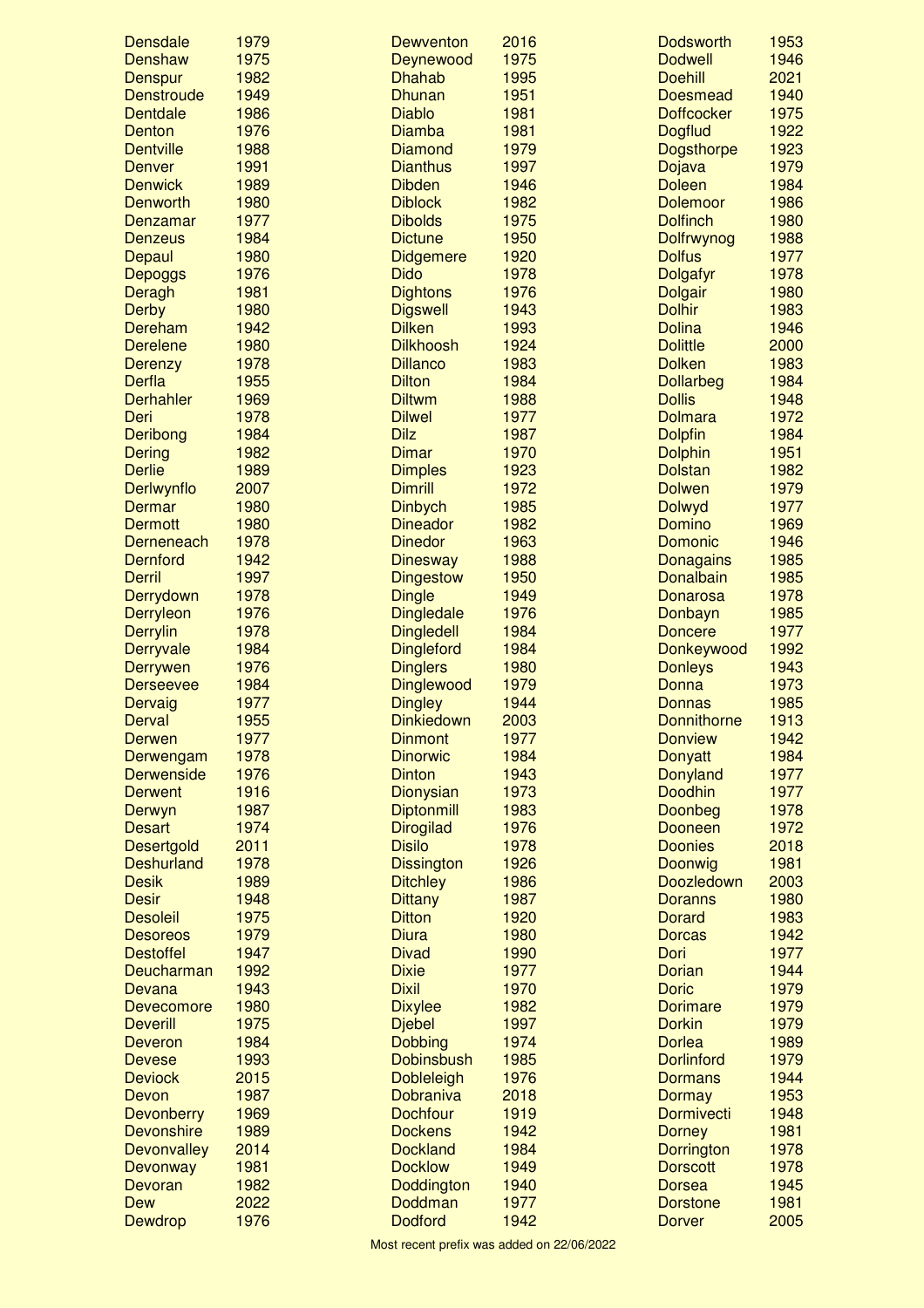| <b>Dorwill</b>      | 1956 | <b>Dromlara</b>   | 1988 | <b>Dukeries</b>   | 1976 |
|---------------------|------|-------------------|------|-------------------|------|
| Dorwin              | 1975 | <b>Dromore</b>    | 1948 | <b>Dukes</b>      | 1990 |
| <b>Dorwinion</b>    | 1980 | <b>Drovers</b>    | 1974 | <b>Dukesmead</b>  | 1985 |
| Dorwood             | 1980 | <b>Droveside</b>  | 1960 | <b>Dulais</b>     | 2010 |
| <b>Dotsjoy</b>      | 1988 | <b>Drubhall</b>   | 1982 | <b>Dulas</b>      | 1983 |
| <b>Dotties</b>      | 1981 | <b>Drucella</b>   | 1979 | <b>Dulford</b>    | 2011 |
| <b>Doublefranch</b> | 2022 | <b>Druid</b>      | 1943 | <b>Dulnain</b>    | 1968 |
| Doublejays          | 1994 | <b>Druidhall</b>  | 2011 | <b>Dulverne</b>   | 1947 |
| Dougal              | 1976 | <b>Druidsmere</b> | 1964 | <b>Dulyn</b>      | 1997 |
| Douglea             | 1960 | <b>Druidston</b>  | 1982 | <b>Dumbrock</b>   | 1985 |
| <b>Doulting</b>     | 1975 | <b>Druidstone</b> | 1909 | <b>Dumfin</b>     | 1985 |
| <b>Dounduff</b>     | 1986 | Drum              | 1981 | Dumgoyne          | 1982 |
| Dourhu              | 1989 | <b>Drumacre</b>   | 1952 | <b>Dumont</b>     | 1987 |
| <b>Dove</b>         | 2020 | <b>Drumahoe</b>   | 1968 | <b>Dumpling</b>   | 1988 |
| <b>Dovecott</b>     | 1978 | <b>Drumbawn</b>   | 1993 | Dumplington       | 1922 |
| <b>Dovedale</b>     | 1964 | Drumbo            | 1983 | Dumyat            | 1983 |
| <b>Dovelea</b>      | 1949 | Drumboory         | 1982 | Dun               | 1990 |
| <b>Doveleys</b>     | 1978 | <b>Drumbulkin</b> | 1981 | <b>Dunaree</b>    | 1984 |
| Dovepingle          | 1977 | <b>Drumcarne</b>  | 2007 | <b>Dunbar</b>     | 1981 |
| <b>Dovesco</b>      | 1984 | <b>Drumcork</b>   | 2017 | <b>Dunboe</b>     | 1999 |
| <b>Dovewell</b>     | 2014 | <b>Drumcrow</b>   | 2020 | Duncaan           | 1982 |
| <b>Dovey</b>        | 1959 | <b>Drumcudden</b> | 1977 | <b>Duncans</b>    | 1987 |
| <b>Doward</b>       | 1986 | <b>Drumduan</b>   | 1988 | <b>Dunchurch</b>  | 1966 |
| <b>Dowarie</b>      | 1979 | Drumgarva         | 1982 | <b>Duncop</b>     | 1988 |
| <b>Dowdales</b>     | 1972 | Drumgaw           | 1984 | <b>Duncylmar</b>  | 2012 |
| <b>Dowles</b>       | 1946 | <b>Drumheriff</b> | 1983 | <b>Dundarg</b>    | 1982 |
| Downe               | 1919 | <b>Drumhilton</b> | 1986 | <b>Dundarroch</b> | 1984 |
| <b>Downeland</b>    | 1983 | <b>Drumhirk</b>   | 1984 | <b>Dundas</b>     | 1935 |
| Downend             | 1948 | <b>Drumlaire</b>  | 1990 | <b>Dunderhole</b> | 1983 |
| <b>Downfield</b>    | 1949 | <b>Drumlin</b>    | 1974 | <b>Dunedain</b>   | 1981 |
| Downham             | 1966 | <b>Drummond</b>   | 1964 | <b>Dunelm</b>     | 1940 |
| Downholme           | 1980 | <b>Drummonds</b>  | 1948 | <b>Dunfell</b>    | 1979 |
|                     |      |                   |      |                   |      |
| <b>Downland</b>     | 1924 | <b>Drumnahare</b> | 2018 | <b>Dunford</b>    | 1952 |
| Downmead            | 1986 | Drumnevan         | 1976 | Dungoyne          | 1942 |
| <b>Downsend</b>     | 1948 | <b>Drumoor</b>    | 1978 | <b>Dunicher</b>   | 1992 |
| <b>Downside</b>     | 1949 | <b>Drumquin</b>   | 1989 | <b>Dunkeld</b>    | 1919 |
| Downstream          | 2021 | <b>Drumrossie</b> | 1974 | <b>Dunkerton</b>  | 1949 |
| <b>Downsview</b>    | 1948 | <b>Drumturk</b>   | 1980 | <b>Dunkery</b>    | 1944 |
| Downtown            | 1968 | Drumvaich         | 1979 | <b>Dunley</b>     | 1921 |
| <b>Doxford</b>      | 1973 | Drumwaring        | 2002 | <b>Dunlin</b>     | 1989 |
| <b>Doyles</b>       | 1978 | <b>Drungewick</b> | 1981 | <b>Dunmore</b>    | 1977 |
| <b>Doylesfort</b>   | 1984 | <b>Dryad</b>      | 1988 | <b>Dunnerdale</b> | 1979 |
| Doyson              | 1971 | <b>Dryfesdale</b> | 1978 | <b>Dunnsacre</b>  | 1979 |
| <b>Dozmary</b>      | 1990 | <b>Drym</b>       | 1979 | <b>Dunrose</b>    | 1982 |
| Draenenwen          | 1979 | <b>Drymere</b>    | 1941 | <b>Dunrovin</b>   | 1986 |
| <b>Draethen</b>     | 1978 | <b>Drystone</b>   | 1976 | <b>Dunscore</b>   | 1950 |
| <b>Dragonfly</b>    | 1973 | Duaig             | 1983 | <b>Dunsdale</b>   | 1943 |
| Dragonstooth        | 2019 | <b>Dubai</b>      | 1980 | <b>Dunse</b>      | 1991 |
| <b>Drakesland</b>   | 1943 | Dubhenova         | 1985 | <b>Dunsfold</b>   | 1970 |
| <b>Drallats</b>     | 1978 | <b>Dubois</b>     | 1982 | Dunshay           | 1928 |
| <b>Dranden</b>      | 1946 | Ducharnan         | 1983 | <b>Dunsheugh</b>  | 1979 |
| <b>Drawdek</b>      | 1988 | <b>Duchy</b>      | 1995 | <b>Dunsmore</b>   | 1948 |
| <b>Drawdykes</b>    | 1949 | Duchyrag          | 1991 | <b>Dunstall</b>   | 1978 |
| <b>Draybrook</b>    | 1980 | <b>Ducklinton</b> | 1982 | Dunston           | 1979 |
| <b>Draycott</b>     | 1979 | <b>Duddo</b>      | 1988 | <b>Dunstone</b>   | 1978 |
| <b>Drayton</b>      | 1979 | <b>Dudhope</b>    | 1954 | <b>Dunton</b>     | 1950 |
| <b>Dreamers</b>     | 2003 | <b>Dudleston</b>  | 1940 | <b>Dunturkey</b>  | 1979 |
| <b>Dreamlands</b>   | 1985 | <b>Duelstone</b>  | 1983 | <b>Dunvalion</b>  | 1983 |
| <b>Dreamsend</b>    | 2004 | <b>Duesquene</b>  | 1976 | <b>Dunwich</b>    | 1920 |
| Dreghorn            | 1951 | <b>Dufdawn</b>    | 1980 | Dunwood           | 1979 |
| <b>Dresden</b>      | 1981 | <b>Duffield</b>   | 1976 | <b>Dupplin</b>    | 1920 |
| <b>Drewdale</b>     | 1985 | <b>Duffran</b>    | 1971 | Durboro           | 1979 |
| <b>Drifford</b>     | 1995 | Duffryn           | 1962 | <b>Durfold</b>    | 1982 |
| <b>Driftwoode</b>   | 1977 | <b>Dugdale</b>    | 1984 | <b>Durford</b>    | 1981 |
| <b>Dripshill</b>    | 1992 | Duhogan           | 2006 | Durham            | 1980 |
| <b>Droflim</b>      | 1983 | <b>Duiletter</b>  | 1981 | <b>Durlee</b>     | 1981 |
| <b>Drombeg</b>      | 1948 | <b>Dukeland</b>   | 1982 | <b>Durley</b>     | 1919 |
|                     |      |                   |      |                   |      |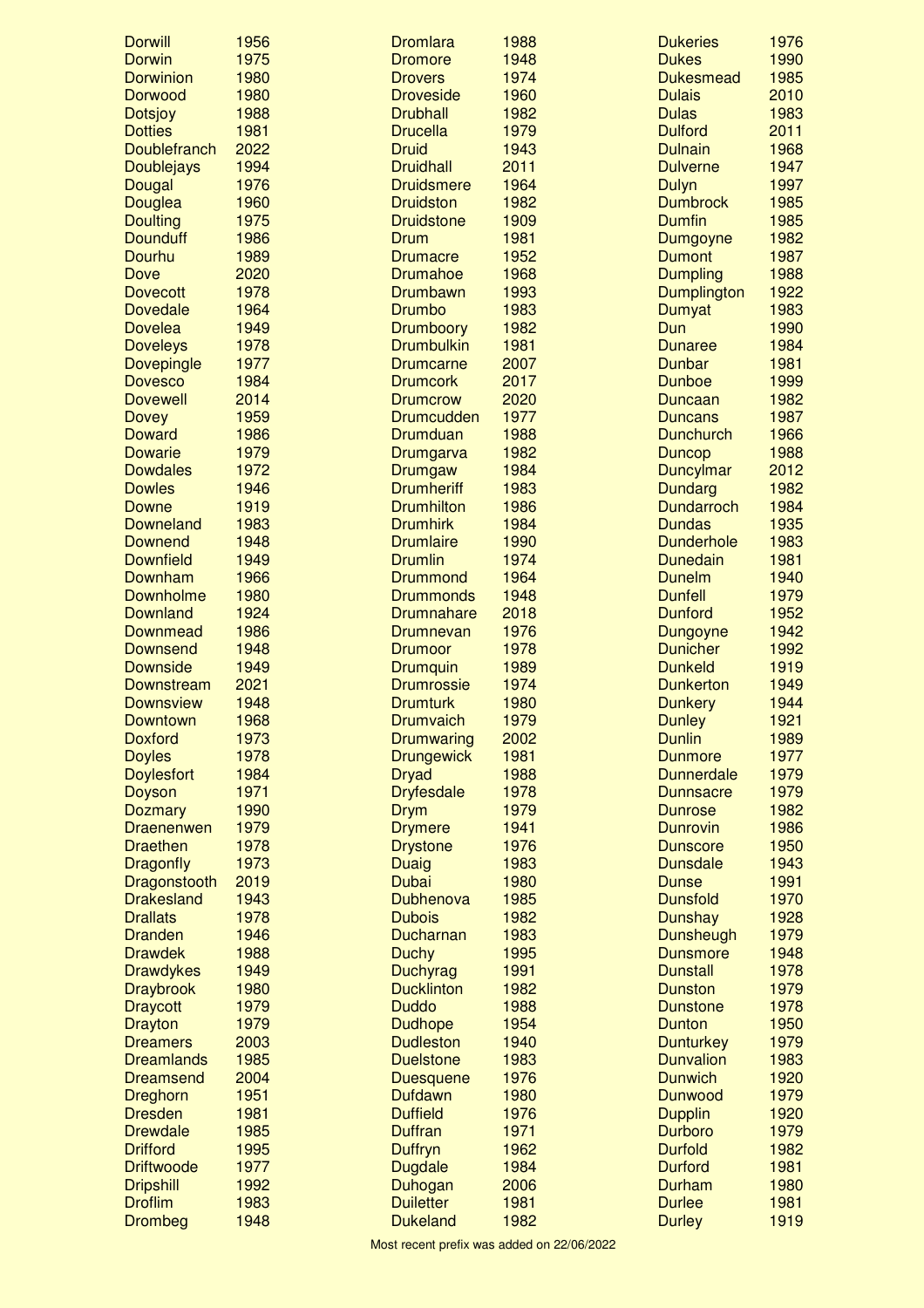| Durobrivae                         | 1987         | <b>Eastfield</b>                 | 1970         | Edgewood                  | 1987         |
|------------------------------------|--------------|----------------------------------|--------------|---------------------------|--------------|
| <b>Durvall</b>                     | 2005         | <b>Eastford</b>                  | 1949         | Edial                     | 2019         |
| <b>Dustin</b>                      | 1981         | Eastgate                         | 1979         | <b>Edible</b>             | 1981         |
| <b>Dutch</b>                       | 1984         | <b>Easthorpe</b>                 | 1983         | <b>Edingight</b>          | 1975         |
| <b>Duvallon</b>                    | 1980         | <b>Eastlands</b>                 | 1942         | <b>Edistone</b>           | 1949         |
| <b>Duvaux</b>                      | 1970         | <b>Eastmains</b>                 | 1934         | Edleston                  | 1982         |
| <b>Duxbury</b>                     | 1939         | Eastmayo                         | 2013         | Ednam                     | 1928         |
| <b>Duxmere</b>                     | 1992         | <b>Eastoft</b>                   | 1983         | Ednaston                  | 1920         |
| <b>Dwimordene</b>                  | 1983         | <b>Easton</b>                    | 1945         | <b>Edney</b>              | 1976         |
| <b>Dwyfor</b>                      | 1985         | <b>Eastpark</b>                  | 1979         | <b>Ednic</b>              | 1922         |
| <b>Dyer</b>                        | 2013         | <b>Eastra</b>                    | 1948         | <b>Edwards</b>            | 1985         |
| <b>Dyerton</b>                     | 1983<br>2012 | <b>Eastross</b><br><b>Eastry</b> | 1980<br>1944 | Edzell<br><b>Efford</b>   | 1948<br>2016 |
| <b>Dyfor</b><br><b>Dykehead</b>    | 1984         | <b>Eastview</b>                  | 1969         | Egard                     | 1979         |
| <b>Dykehurst</b>                   | 1979         | <b>Eastways</b>                  | 1981         | Egerden                   | 1979         |
| <b>Dylan</b>                       | 1976         | <b>Eastwell</b>                  | 1970         | Eggington                 | 1948         |
| <b>Dylanel</b>                     | 1979         | <b>Eastwick</b>                  | 1981         | Eglaroose                 | 1977         |
| <b>Dylfryd</b>                     | 1979         | Eastwood                         | 1920         | Egmont                    | 1979         |
| Dymanmbuzi                         | 2004         | Eastwyke                         | 1981         | Egoji                     | 1983         |
| <b>Dymock</b>                      | 1978         | Eaton                            | 1970         | Eidhar                    | 1973         |
| <b>Dymoke</b>                      | 1950         | Eatongail                        | 1979         | Eildon                    | 1945         |
| <b>Dynastys</b>                    | 1984         | Eatonheidi                       | 1989         | Eilean                    | 1975         |
| Dyon                               | 1980         | Eatonia                          | 1980         | Eileanacheo               | 2013         |
| Dyrham                             | 1984         | <b>Eavestone</b>                 | 1976         | <b>Eilveis</b>            | 2018         |
| <b>Dysbrook</b>                    | 1942         | Ebbesborne                       | 1942         | <b>Eirian</b>             | 1980         |
| <b>Dytach</b>                      | 1983         | Ebbisham                         | 1983         | Eithinbach                | 1975         |
|                                    |              | Eben                             | 1982         | <b>Elaine</b>             | 1975         |
| Eagland                            | 1985         | <b>Ebenezers</b>                 | 1980         | <b>Elak</b>               | 1990         |
| Eagle                              | 1975         | Ebernoe                          | 1981         | Elan                      | 1985         |
| Eaglemead                          | 1987         | Ebor                             | 1960         | Eland                     | 1948         |
| Eaglescrag                         | 1962         | Ebreywoods                       | 2016         | <b>Elandy</b>             | 2011         |
| Eagleswood                         | 1969         | <b>Ebrill</b>                    | 1984         | <b>Elanesse</b>           | 2017         |
| <b>Ealetters</b>                   | 1984         | Ebrington                        | 1976         | Elatora                   | 1986         |
| Eardington                         | 1952         | <b>Ebro</b>                      | 1981         | <b>Elaves</b>             | 1982         |
| Eardiston                          | 1983         | <b>Eccles</b>                    | 1982         | <b>Elbee</b>              | 1983         |
| <b>Eardley</b><br><b>Earls</b>     | 2021<br>1984 | Eccleston<br>Echin               | 1988<br>1983 | Elberner<br><b>Elbin</b>  | 1989<br>1946 |
| <b>Earlscourt</b>                  | 1977         | <b>Ecogypsy</b>                  | 2014         | Elbridge                  | 1985         |
| Earlscraig                         | 1977         | <b>Ecosse</b>                    | 1978         | Elburton                  | 1944         |
| <b>Earlsferry</b>                  | 1919         | <b>Edale</b>                     | 1957         | Elcabra                   | 1977         |
| <b>Earlsmere</b>                   | 1979         | Edan                             | 1982         | <b>Elchies</b>            | 2021         |
| <b>Earlston</b>                    | 1975         | Eddieston                        | 1985         | Elcho                     | 1964         |
| ££                                 | 1988         | <b>Eddisbury</b>                 | 1944         | Elcombe                   | 1964         |
| Earlswood                          | 1921         | <b>Edelweiss</b>                 | 1981         | <b>Elcur</b>              | 1985         |
| Earsdon                            | 1943         | Eden                             | 1909         | <b>Eldave</b>             | 1990         |
| Earth                              | 1975         | Edenberry                        | 1987         | <b>Elderberry</b>         | 1941         |
| <b>Earthchild</b>                  | 1994         | <b>Edenbreck</b>                 | 1913         | Elderbrook                | 1982         |
| Earthsong                          | 1983         | Edenbridge                       | 1987         | Eldergleve                | 1982         |
| <b>Earthways</b>                   | 2004         | Edenbrow                         | 1980         | Eldergreve                | 1988         |
| Easington                          | 1955         | Edencroft                        | 1961         | <b>Eldertree</b>          | 1953         |
| <b>Easneye</b>                     | 1985         | <b>Edendale</b>                  | 1985         | <b>Eldus</b>              | 2013         |
| <b>East Castle</b>                 | 1920         | Edendariff                       | 2005         | Elecampane                | 1978         |
| <b>Eastacres</b>                   | 1979         | <b>Edendork</b>                  | 2011         | Eleda                     | 1995         |
| Eastbroad                          | 1965         | Edenhall                         | 1944         | <b>Elendil</b>            | 1975         |
| Eastbrookg                         | 1984         | Edenray                          | 1976         | <b>Elessar</b>            | 1980         |
| <b>Eastcliffe</b>                  | 1978         | <b>Edens</b><br><b>Edenstead</b> | 2019         | Eley<br><b>Elfin</b>      | 1947         |
| <b>Eastcote</b>                    | 1966         |                                  | 1916         |                           | 1975         |
| <b>Eastcott</b><br><b>Eastdale</b> | 1979<br>1967 | Edenvalley<br><b>Edenview</b>    | 1994<br>1980 | Elfinglen<br><b>Elgar</b> | 1988<br>1994 |
| <b>Easter</b>                      | 1943         | Edenwall                         | 1984         | <b>Elgin</b>              | 1980         |
| ££                                 | 1989         | Edeva                            | 2016         | Elgon                     | 1977         |
| Easterdawn                         | 1985         | Edgecombe                        | 1947         | <b>Elishaw</b>            | 1971         |
| Easterfield                        | 1942         | <b>Edgefields</b>                | 1982         | <b>Elissian</b>           | 2021         |
| Eastergate                         | 1933         | Edgehill                         | 1981         | Elizabeth                 | 1980         |
| <b>Eastern</b>                     | 1906         | Edgemoor                         | 1961         | Eljat                     | 1979         |
| Easterton                          | 1983         | Edgeware                         | 1981         | Elkanah                   | 1985         |
| <b>Eastfen</b>                     | 1978         | Edgewell                         | 1975         | <b>Elkdene</b>            | 1942         |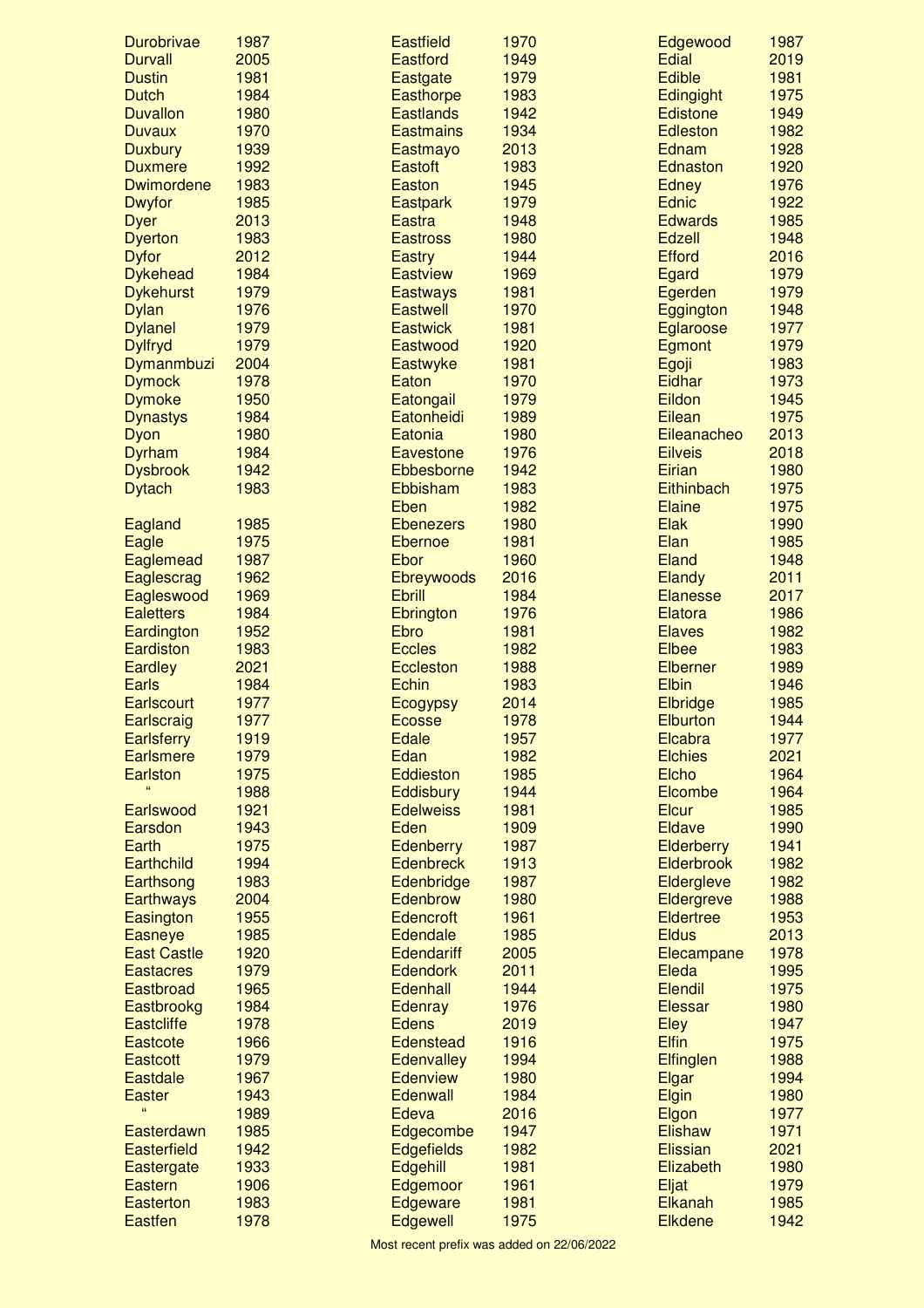| <b>Elkesley</b>             | 1967         | <b>Elvyne</b>                   | 1950         | <b>Erimus</b>               | 1945         |
|-----------------------------|--------------|---------------------------------|--------------|-----------------------------|--------------|
| Elkington                   | 1989         | <b>Elwill</b>                   | 1989         | <b>Erinvale</b>             | 1997         |
| <b>Elkra</b>                | 1977         | Elwood                          | 1981         | Eriphylson                  | 1962         |
| Ellabank                    | 1977         | <b>Elworthy</b>                 | 1977         | <b>Eriskay</b>              | 1987         |
| <b>Ellarcarr</b>            | 1977         | Elwyn                           | 1950         | <b>Eriswell</b>             | 1942         |
| Ellemford                   | 1992         | <b>Elysian</b>                  | 1983         | Erleigh                     | 1944         |
| Ellenboro                   | 1982         | <b>Elysium</b>                  | 1999         | <b>Erlestoke</b>            | 2016         |
| Ellerburn                   | 1983         | Elzerka                         | 1976         | Ermin                       | 1986         |
| <b>Ellerby</b>              | 1974         | <b>Emanuel</b>                  | 1912         | Ermyn                       | 1948         |
| Ellergill                   | 1948         | <b>Emares</b>                   | 1980         | Eromdor                     | 2020         |
| <b>Ellerhowe</b>            | 1978         | <b>Embee</b>                    | 1985         | Eromleh                     | 1949         |
| <b>Ellerslie</b>            | 1945         | <b>Emberbrook</b>               | 1972         | Erpingham                   | 1975         |
| <b>Ellesmere</b>            | 1946         | Embern                          | 1957         | <b>Erraid</b>               | 1976         |
| Ellibancke                  | 1984         | <b>Embree</b>                   | 1964         | <b>Errichel</b>             | 2012         |
| <b>Ellicar</b>              | 2015         | <b>Emdene</b>                   | 1982         | <b>Errland</b>              | 1975         |
| <b>Ellinge</b>              | 1957         | Emerald                         | 1980         | Errogie                     | 1975         |
| <b>Elliotts</b>             | 1976         | Emercher                        | 1980         | <b>Erskine</b>              | 1978         |
| <b>Ellishill</b><br>Ellonby | 1978<br>2011 | Emerdale                        | 1985<br>2021 | Ervi<br>Erw                 | 1992<br>1952 |
| Ellwood                     | 1984         | Emgee                           | 1978         | <b>Erwin</b>                | 1978         |
| Elmatra                     | 1979         | <b>Emily</b>                    |              |                             | 1974         |
| <b>Elmbank</b>              | 1980         | Emjay<br>Emlyn                  | 1989<br>1989 | Eryri<br><b>Escafeld</b>    | 1982         |
| <b>Elmcliffe</b>            | 1982         | Emmadell                        | 1998         |                             | 2021         |
| <b>Elmcor</b>               | 1982         | Emmafield                       | 1979         | Escapegoat<br><b>Esgair</b> | 1978         |
| <b>Elmcots</b>              | 1983         | <b>Emmaretta</b>                | 1976         | <b>Eshlaude</b>             | 1980         |
| <b>Elmcroft</b>             | 1944         | <b>Emmas</b>                    | 1991         | <b>Eshtop</b>               | 1983         |
| Elmdale                     | 1979         | <b>Emmetten</b>                 | 1980         | <b>Eskamere</b>             | 1979         |
| Elmdon                      | 1978         | <b>Emmfourre</b>                | 1990         | <b>Eskbank</b>              | 1980         |
| Elmdown                     | 1949         | Emmjay                          | 1984         | <b>Eskdale</b>              | 1971         |
| Elmfarm                     | 1991         | <b>Emmsmoor</b>                 | 1982         | <b>Eskill</b>               | 1973         |
| Elmgrove                    | 1983         | <b>Emneth</b>                   | 1973         | <b>Eskleydale</b>           | 1985         |
| Elmham                      | 1978         | <b>Empress</b>                  | 1948         | <b>Eskvalley</b>            | 2010         |
| <b>Elmhill</b>              | 1976         | <b>Emprise</b>                  | 1977         | <b>Esperley</b>             | 1981         |
| <b>Elmlea</b>               | 1989         | Emroyd                          | 1965         | <b>Essex</b>                | 1976         |
| <b>Elmley</b>               | 1975         | <b>Emsanco</b>                  | 1983         | <b>Esslinburn</b>           | 1976         |
| <b>Elmore</b>               | 1981         | <b>Emsworth</b>                 | 1971         | <b>Esthann</b>              | 1975         |
| <b>Elmrow</b>               | 1997         | Enbury                          | 1977         | <b>Estus</b>                | 1969         |
| <b>Elms</b>                 | 1982         | Enchmarsh                       | 1983         | <b>Estyn</b>                | 1986         |
| <b>Elms Court</b>           | 1925         | Enderby                         | 1987         | <b>Etcetera</b>             | 1949         |
| <b>Elmsdale</b>             | 1971         | Endmoor                         | 1983         | Etheldreda                  | 1942         |
| <b>Elmshott</b>             | 1988         | Endon                           | 1946         | <b>Ethelida</b>             | 1981         |
| Elmsleigh                   | 1979         | <b>Endrick</b>                  | 1949         | <b>Etherley</b>             | 1922         |
| <b>Elmsley</b>              | 1948         | Endricvale                      | 1978         | <b>Etherow</b>              | 2004         |
| Elmsqueen                   | 1980         | Endsleigh                       | 1971         | Ethmar                      | 1994         |
| <b>Elmstone</b>             | 2019         | <b>Enfin</b>                    | 1989         | <b>Etsell</b>               | 1980         |
| <b>Elmview</b>              | 1988         | Enford                          | 1983         | <b>Etterick</b>             | 1985         |
| Elmwood                     | 1982         | <b>Enfys</b>                    | 1982         | <b>Etwall</b>               | 1969         |
| <b>Elnside</b>              | 1984         | Engedi                          | 1977         | Eucher                      | 1980         |
| Elounda                     | 1979         | <b>Englemere</b>                | 1940         | <b>Eureka</b>               | 1972         |
| Elowen                      | 1988         | Engsetter                       | 1988         | Eurfron                     | 1984         |
| <b>Elphins</b>              | 1980         | Enigma                          | 1975         | Euryn                       | 1991         |
| <b>Elrig</b>                | 1984         | <b>Ennislare</b>                | 1983         | <b>Evac</b>                 | 1942         |
| <b>Elrita</b>               | 1970         | Ensign                          | 1983         | <b>Evangillis</b>           | 1990         |
| <b>Elron</b>                | 1989         | <b>Enstone</b>                  | 1946         | <b>Eveley</b>               | 1975         |
| <b>Elsdale</b>              | 1924         | <b>Enterprise</b>               | 1980         | <b>Evellen</b>              | 1982         |
| Elseawood                   | 1989         | Enton                           | 1920         | <b>Evenclames</b>           | 1980         |
| <b>Elsom</b>                | 1982         | Enzian                          | 1983         | <b>Evendine</b>             | 1949         |
| <b>Elstree</b>              | 1978         | <b>Eostre</b>                   | 1984         | Evensong                    | 1962         |
| <b>Elterwater</b>           | 1952         | Eowyn                           | 1983         | Evenstar                    | 1977         |
| <b>Eltome</b>               | 1971         | Epiton                          | 1977         | <b>Eventide</b>             | 1985         |
| Elton                       | 1924         | Equator                         | 1983         | <b>Everd</b>                | 1983         |
| <b>Eltrym</b>               | 1978         | Era                             | 1962         | <b>Everdene</b>             | 1978         |
| Elvan                       | 1973         | <b>Erchfont</b>                 | 1936         | Everdon                     | 1981         |
| <b>Elvee</b>                | 1979         | Ercildoune                      | 1974         | <b>Everest</b>              | 1975         |
| Elvenholme<br>Elvenian      | 1977<br>1997 | <b>Erica</b><br><b>Erichris</b> | 1978<br>2017 | <b>Everett</b>              | 1976<br>1973 |
| <b>Elvet</b>                | 1962         | <b>Eriene</b>                   | 1976         | Everglade                   | 1977         |
|                             |              |                                 |              | Evergreen                   |              |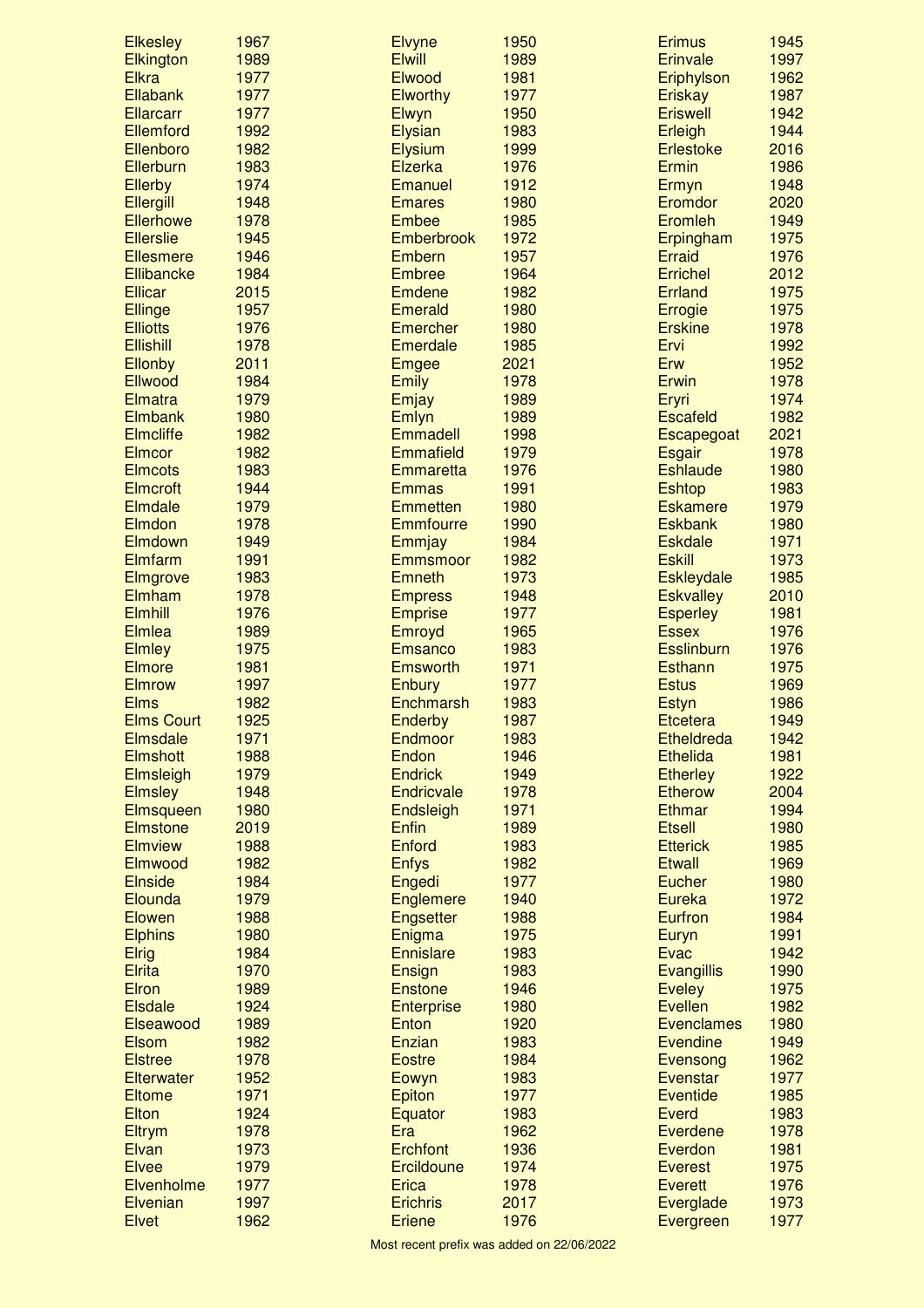| Everhat           | 1981         | <b>Fairstead</b>           | 1985         | Farway                            | 1949         |
|-------------------|--------------|----------------------------|--------------|-----------------------------------|--------------|
| <b>Evers</b>      | 1977         | <b>Fairview</b>            | 1975         | Fasach                            | 1978         |
| <b>Evershed</b>   | 1972         | <b>Fairwater</b>           | 1971         | <b>Faslane</b>                    | 1958         |
| <b>Eversley</b>   | 1980         | <b>Fairway</b>             | 1950         | <b>Fatfield</b>                   | 1942         |
| Evington          | 1955         | Fairwood                   | 1977         | Faughan                           | 1970         |
| Evion             | 1979         | Fairyglen                  | 1969         | Faughanvale                       | 2022         |
| <b>Ewecote</b>    | 1936         | Fairyland                  | 1983         | Fauld                             | 1988         |
| <b>Ewekenes</b>   | 1987         | <b>Fairymoss</b>           | 1987         | <b>Faulken</b>                    | 1981         |
| <b>Eweleaze</b>   | 1988         | Fairywater                 | 1997         | <b>Faunus</b>                     | 1978         |
| <b>Ewelme</b>     | 1978         | Faith                      | 1980         | <b>Favell</b>                     | 1969         |
| Ewen              | 1977         | <b>Faithful</b>            | 1983         | <b>Faxton</b>                     | 2022         |
| <b>Ewyas</b>      | 1983         | <b>Faithmead</b>           | 2009         | Fayland                           | 1984         |
| <b>Exceldo</b>    | 1947         | Fajara                     | 2017         | Fayre                             | 1982         |
| <b>Excelsior</b>  | 1979         | Fala                       | 1975         | Fayreview                         | 1977         |
| <b>Exelby</b>     | 1977         | Falcon                     | 1946         | Fearnach                          | 1984         |
| <b>Exevalley</b>  | 1981         | <b>Falconers</b>           | 1919         | Fearndale                         | 1983         |
| <b>Exford</b>     | 1981         | <b>Falconston</b>          | 1975         | Fearnview                         | 1985         |
| <b>Exley</b>      | 2014         | <b>Falfield</b>            | 1946         | Featherbed                        | 1982         |
| <b>Exmoor</b>     | 1984         | Falinge                    | 1922         | <b>Feathers</b>                   | 1990         |
| Exonbury          | 1945         | <b>Falkenurst</b>          | 1978         | Fechan                            | 1979         |
| <b>Exton</b>      | 1954         | <b>Fallas</b>              | 1948         | <b>Fedrick</b>                    | 1979         |
| <b>Extonmill</b>  | 1963         | Fallodon                   | 1944         | Fedw                              | 1978         |
| <b>Exvale</b>     | 1944         | Fallowburn                 | 1985         | Feiashill                         | 1988         |
| <b>Exvalley</b>   | 1987         | Fallowdale                 | 1980         | <b>Feilw</b>                      | 1982         |
| Eydon             | 1976         | Fallowdene                 | 1982         | Felbridge<br>Feldon               | 1920         |
| Eye               | 1946<br>1977 | <b>Fallowfield</b>         | 1943<br>1947 |                                   | 1946         |
| Eyebright         | 1984         | <b>Falstone</b>            | 1978         | <b>Felgates</b><br><b>Felicia</b> | 1959<br>1982 |
| <b>Eyeside</b>    | 1953         | <b>Fancott</b>             | 2017         | <b>Felicitii</b>                  | 1978         |
| Eynon             |              | <b>Fancyfarms</b>          | 1986         | Felin                             | 1981         |
| Fabiana           | 1979         | Fandango<br><b>Fanners</b> | 1959         | <b>Felisclife</b>                 | 1976         |
| <b>Fabis</b>      | 1975         | Fanshaw                    | 1986         | Felix                             | 1912         |
| Faceby            | 1981         | Fantasia                   | 1989         | <b>Felixkirk</b>                  | 1983         |
| Faentun           | 1988         | Faraway                    | 1942         | <b>Fellbeck</b>                   | 1981         |
| Faerdre           | 1984         | <b>Farcroft</b>            | 1990         | Felldyke                          | 1976         |
| Faeryhill         | 1948         | <b>Fardells</b>            | 1989         | <b>Fellfoot</b>                   | 1950         |
| Fahdah            | 1983         | Fardon                     | 1944         | Fellgate                          | 1982         |
| Faiburn           | 1958         | Fareham                    | 1943         | Fellgold                          | 1994         |
| Faicigne          | 1978         | Farheath                   | 1986         | Fellhaydon                        | 1980         |
| <b>Failinge</b>   | 1951         | Farheight                  | 1989         | Fellside                          | 1948         |
| <b>Failsworth</b> | 1945         | Faringdon                  | 1922         | <b>Fellview</b>                   | 1979         |
| <b>Fairacre</b>   | 1982         | Farleigh                   | 1976         | <b>Fellworth</b>                  | 1984         |
| Fairaquir         | 1958         | <b>Farleton</b>            | 1946         | Felsen                            | 1987         |
| Fairban           | 1982         | <b>Farley</b>              | 1944         | Felsenberg                        | 1980         |
| <b>Fairchilds</b> | 1957         | Farleycot                  | 1982         | Felsgarth                         | 1948         |
| Fairclough        | 1979         | <b>Farlow</b>              | 1979         | <b>Felstead</b>                   | 1942         |
| <b>Faircroft</b>  | 1920         | Farmclub                   | 1978         | <b>Felsted</b>                    | 1980         |
| Faireen           | 1955         | Farmcote                   | 1977         | Feltham                           | 1919         |
| Fairella          | 1989         | <b>Farmcraft</b>           | 2009         | Felthorpe                         | 1952         |
| <b>Fairey</b>     | 1948         | Farmdale                   | 1995         | Felton                            | 1999         |
| <b>Fairfax</b>    | 1970         | <b>Farmead</b>             | 1977         | <b>Feltwell</b>                   | 1946         |
| <b>Fairfield</b>  | 1947         | <b>Farmers</b>             | 1983         | Fenacre                           | 1986         |
| Fairfoot          | 1984         | Farmgate                   | 1986         | Fenbourn                          | 1976         |
| <b>Fairhaven</b>  | 1955         | <b>Farmpiece</b>           | 1997         | Fencewood                         | 1989         |
| Fairhazel         | 1944         | Farmwaye                   | 1982         | <b>Fenchurch</b>                  | 1912         |
| Fairhill          | 1978         | Farnah                     | 1978         | Fencroft                          | 1948         |
| <b>Fairisle</b>   | 1979         | Farndon                    | 1979         | Fendyke                           | 1985         |
| <b>Fairlands</b>  | 1946         | Farnham                    | 1912         | Fenend                            | 1982         |
| <b>Fairlane</b>   | 1978         | Farnhame                   | 1968         | Fenholme                          | 1943         |
| Fairlawn          | 1948         | <b>Farnleaze</b>           | 1986         | <b>Fenhouses</b>                  | 1978         |
| <b>Fairlea</b>    | 1961         | Farrah                     | 1987         | Fenimore                          | 1983         |
| <b>Fairlie</b>    | 1984         | Farran                     | 1980         | Fenland                           | 1944         |
| Fairlight         | 1948         | <b>Farriers</b>            | 1976         | Fenlander                         | 1977         |
| Fairlyodd         | 2019         | Farrington                 | 1977         | Fenlane                           | 1974         |
| Fairmile          | 1948         | <b>Farroaks</b>            | 1949         | Fenlea                            | 1977         |
| Fairmyle          | 1983         | <b>Farview</b>             | 2017         | Fenlee                            | 1985         |
| Fairoak           | 1949         | <b>Farwater</b>            | 1987         | Fenlore                           | 1983         |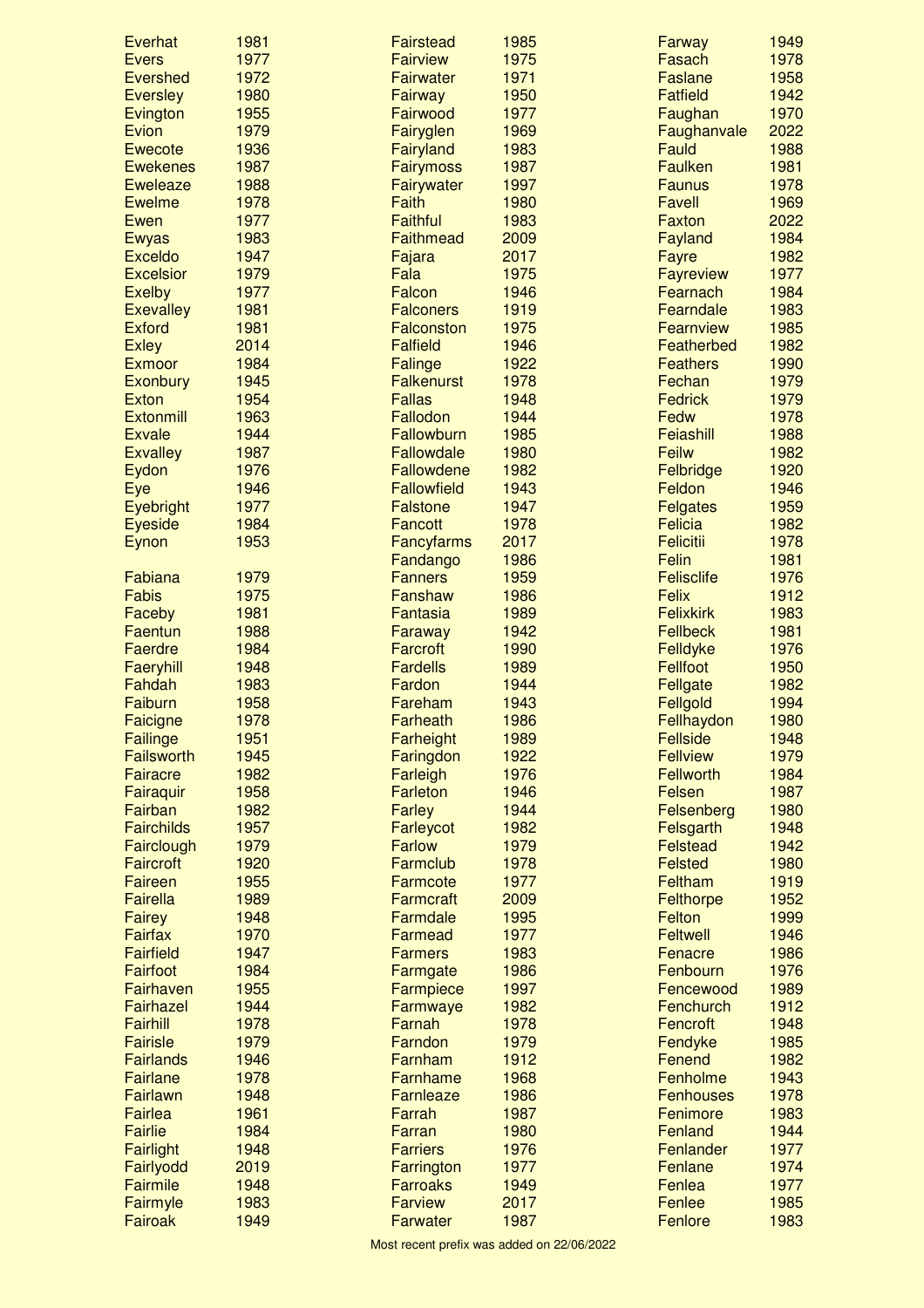| Fenmore                      | 1978         | Fieldgate                           | 1980         | Flamewood                      | 1975         |
|------------------------------|--------------|-------------------------------------|--------------|--------------------------------|--------------|
| Fenn                         | 1946         | <b>Fieldhead</b>                    | 1985         | <b>Flamingos</b>               | 1984         |
| Fennel                       | 1962         | Fieldhome                           | 1984         | <b>Flamstead</b>               | 1922         |
| Fenny                        | 1996         | <b>Fieldhouse</b>                   | 1958         | Flan                           | 2010         |
| Fenside                      | 1974         | Fieldlane                           | 1974         | Flash                          | 1945         |
| Fenstar                      | 1978         | Fieldtown                           | 1981         | <b>Flatt</b>                   | 1976         |
| Fenton                       | 1975         | <b>Fieldview</b>                    | 1964         | <b>Flattscot</b>               | 1989         |
| <b>Fenview</b>               | 1988         | Fieldway                            | 1977         | Flawford                       | 1921         |
| <b>Fenwinds</b>              | 1992         | <b>Fiesta</b>                       | 1947         | <b>Flax</b>                    | 1949         |
| Fenwood                      | 1981         | <b>Fifield</b>                      | 1976         | Flaxdraton                     | 1978         |
| Feoffee                      | 2002         | <b>Figtree</b>                      | 1972         | Flaxendale                     | 1982         |
| Feral                        | 1982         | Filigreefarm                        | 2022         | <b>Flaxley</b>                 | 1957         |
| Ferald                       | 1975         | Filleigh                            | 1920         | Flaxtan                        | 1985         |
| Ferdre                       | 1986         | <b>Fillette</b>                     | 1985         | Flaxton                        | 1981         |
| Fergus                       | 1943         | <b>Fillpail</b>                     | 1982         | Flecknoe                       | 1980         |
| Ferintosh                    | 1976         | Fillybrook                          | 1999         | <b>Fleetfield</b>              | 1975         |
| Ferleia                      | 1989         | Fincham                             | 1947         | Fleetfoot                      | 1944         |
| Fermi                        | 1974         | <b>Finchcroft</b><br><b>Finches</b> | 1952         | Fleetgate                      | 1985         |
| Fermoy                       | 1976         | Finchmoor                           | 1979<br>1977 | Fleetham<br><b>Fleetline</b>   | 1980         |
| Fern                         | 1972         |                                     |              |                                | 1982         |
| Fernale                      | 1988<br>1983 | <b>Fingertips</b>                   | 1980<br>1981 | <b>Fleets</b><br>Fleetside     | 1982<br>1983 |
| Fernavy<br>Fernbank          | 1978         | <b>Fingest</b>                      | 1944         | Fleetwood                      | 1978         |
| Fernbrake                    | 1982         | Fingle<br><b>Finholme</b>           | 1960         |                                | 1993         |
| <b>Ferncliffe</b>            | 1956         | <b>Finisklin</b>                    | 1983         | Flegg                          | 1929         |
| Ferncroft                    | 1932         | Finlagan                            | 1970         | Fleggburgh<br><b>Fletchers</b> | 1977         |
| Ferndale                     | 1979         | <b>Finlarig</b>                     | 1966         | Fletchwood                     | 1959         |
| Fernden                      | 1976         | <b>Finnamore</b>                    | 1988         | <b>Flete</b>                   | 1982         |
| Ferne                        | 1948         | Finpad                              | 1958         | <b>Flichas</b>                 | 1988         |
| Fernfrond                    | 1978         | <b>Finstall</b>                     | 1963         | <b>Flicka</b>                  | 1989         |
| Ferngate                     | 1986         | <b>Finstock</b>                     | 2016         | <b>Flight</b>                  | 2016         |
| Ferngrove                    | 1961         | Finwood                             | 1943         | <b>Flikand</b>                 | 1985         |
| Fernhill                     | 1945         | Fionn                               | 1951         | <b>Flinders</b>                | 1984         |
| Fernholme                    | 1950         | Fippenny                            | 1983         | <b>Flint</b>                   | 1987         |
| Fernie                       | 1948         | <b>Firbank</b>                      | 1964         | <b>Flintridge</b>              | 1974         |
| Fernilea                     | 1976         | <b>Firbeck</b>                      | 1985         | <b>Flintstone</b>              | 1987         |
| Fernland                     | 1948         | <b>Fircot</b>                       | 1982         | Flintwood                      | 1980         |
| Fernlea                      | 1974         | <b>Fircrest</b>                     | 1948         | <b>Flittonbury</b>             | 1938         |
| Fernleigh                    | 1979         | <b>Fircroft</b>                     | 1944         | Flixboro                       | 1979         |
| Fernside                     | 1973         | <b>Firebird</b>                     | 1981         | <b>Flixton</b>                 | 1981         |
| Fernwood                     | 1952         | <b>Firebrand</b>                    | 1945         | <b>Flobbets</b>                | 2021         |
| Fernyhalgh                   | 1981         | <b>Firecrest</b>                    | 2021         | Flockmill                      | 1980         |
| <b>Ferrers</b>               | 1986         | Firedance                           | 1983         | <b>Flora</b>                   | 1985         |
| Ferring                      | 1946         | <b>Firefly</b>                      | 2015         | Floradale                      | 1978         |
| Ferrocrete                   | 1986         | Firethorn                           | 1978         | Floradene                      | 1952         |
| <b>Ferrous</b>               | 1981         | <b>Fireweed</b>                     | 1981         | <b>Floreat</b>                 | 1944         |
| Ferryhill                    | 1961         | Firgrove                            | 2010         | <b>Florentine</b>              | 1989         |
| Ferrywhite                   | 1985         | <b>Firhill</b>                      | 1943         | <b>Flores</b>                  | 1980         |
| Fetcham                      | 1942         | <b>Firiel</b>                       | 1978         | <b>Floriedale</b>              | 1985         |
| <b>Feverfew</b>              | 1946         | <b>Firleaze</b>                     | 1979         | Floriquin                      | 1989         |
| <b>Fewster</b>               | 1977         | Firmayne                            | 1989         | Floron                         | 1990         |
| Ffawydden                    | 2012         | <b>Firsbeech</b>                    | 1981         | <b>Flovern</b>                 | 1947         |
| <b>Fforden</b>               | 1976         | <b>Firscroft</b>                    | 1979         | Flowerfarm                     | 2008         |
| <b>Fforrest</b>              | 2000         | <b>Firstmoor</b>                    | 1968         | Flowerghyl                     | 1987         |
| Ffossana                     | 1976         | <b>Firtree</b>                      | 1969         | <b>Flowerland</b>              | 1945         |
| <b>Ffrith</b>                | 1979         | <b>Firview</b>                      | 1975         | <b>Flowerlily</b>              | 1986         |
| Ffrydlan                     | 1978         | <b>Fishacre</b>                     | 1978         | <b>Flowerpots</b>              | 1965         |
| Ffynnon                      | 1970         | <b>Fitchet</b>                      | 1950         | <b>Floyds</b>                  | 1942         |
| <b>Fhuarain</b>              | 1985         | Fitzhugh                            | 1988         | <b>Flume</b>                   | 1967         |
| <b>Fibrex</b>                | 1977         | <b>Fiveacres</b>                    | 1980         | Flurichean                     | 1985         |
| <b>Fiddlers</b>              | 1977         | <b>Fiveaitch</b>                    | 1937         | <b>Flying</b>                  | 1981         |
| <b>Fidelis</b><br>Fieldbrook | 1979<br>1988 | Fiveoaken                           | 1981         | <b>Flyingcolors</b>            | 2018<br>1985 |
| Fieldburcote                 | 1941         | Fivepenny                           | 2010<br>1983 | Flyntwood                      | 1979         |
| Fieldend                     | 1984         | <b>Flagg</b><br>Flaggwood           | 1982         | Fogden<br>Foghanger            | 1980         |
| <b>Fielders</b>              | 1976         | Flagstaff                           | 1981         | <b>Foley</b>                   | 1948         |
| <b>Fieldfare</b>             | 1981         | <b>Flambards</b>                    | 1982         | Folicopse                      | 1981         |
|                              |              |                                     |              |                                |              |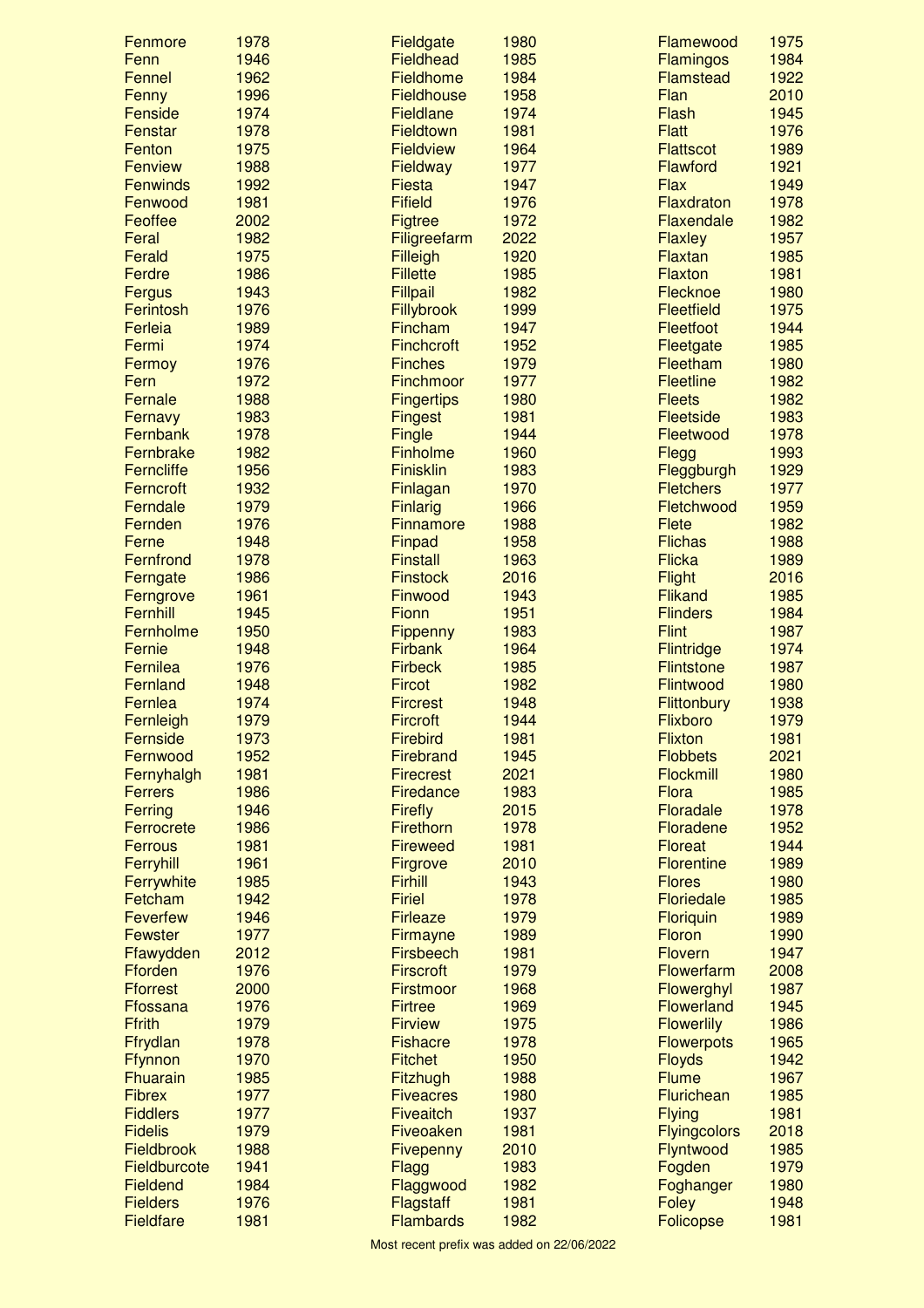| Follycroft              | 1980         | Fotheringhay                     | 2019         | Freasley                     | 1983         |
|-------------------------|--------------|----------------------------------|--------------|------------------------------|--------------|
| Follyfarm               | 1996         | Foulden                          | 1927         | Freckleton                   | 1979         |
| Follyfaunt              | 1979         | <b>Foulds</b>                    | 1976         | Fredeena                     | 1976         |
| <b>Follyfield</b>       | 1985         | <b>Fountains</b>                 | 1949         | Freebird                     | 1982         |
| Follygate               | 1981         | <b>Fountall</b>                  | 1978         | Freedom                      | 1974         |
| Follyhatch              | 1981         | <b>Fouracres</b>                 | 1977         | Freedomfarm                  | 2014         |
| Follyhill               | 1977         | <b>Fourashes</b>                 | 1977         | <b>Freefolk</b>              | 1952         |
| Follywood               | 1983         | <b>Fourbears</b>                 | 2019         | <b>Freehills</b>             | 1983         |
| Fondbrigg               | 1982         | <b>Fourfields</b>                | 1981         | <b>Freelands</b>             | 1926         |
| <b>Fontmell</b>         | 1979         | <b>Fourfirs</b>                  | 1943         | Freeman                      | 1975         |
| <b>Fontwell</b><br>Fonz | 1944<br>1979 | <b>Fourkids</b><br>Fourteen      | 2004<br>1977 | <b>Freemans</b><br>Freesande | 1982<br>1982 |
| Foolsnook               | 1986         | <b>Fourways</b>                  | 1978         | <b>Freespirit</b>            | 1982         |
| Foothill                | 1979         | <b>Fourwinds</b>                 | 1981         | Freewaye                     | 1986         |
| <b>Footlands</b>        | 1944         | <b>Fowlcotes</b>                 | 1969         | <b>Freeways</b>              | 1949         |
| Footle                  | 2001         | Foxbank                          | 1977         | Frefry                       | 1980         |
| Forasmile               | 2014         | Foxbar                           | 1969         | Freight                      | 2001         |
| Fordham                 | 1944         | Foxbeare                         | 1951         | Freightliner                 | 2015         |
| <b>Fordhouse</b>        | 1983         | <b>Foxbeck</b>                   | 1979         | Fremal                       | 1977         |
| <b>Fordoaks</b>         | 1988         | Foxbridge                        | 1974         | Frenchall                    | 1978         |
| Fordshall               | 1984         | Foxbury                          | 1981         | <b>Frenches</b>              | 1958         |
| Foreden                 | 2022         | <b>Foxcote</b>                   | 1977         | Frenchmoor                   | 1953         |
| <b>Foreland</b>         | 1976         | Foxdale                          | 1986         | Frenlee                      | 1982         |
| Forescon                | 1985         | <b>Foxfield</b>                  | 1984         | Frensham                     | 1980         |
| Forest                  | 1909         | Foxglove                         | 1945         | Frenze                       | 1945         |
| <b>Forest Green</b>     | 1920         | <b>Foxhall</b>                   | 1926         | Freon                        | 1979         |
| Forestbrook             | 2020         | Foxheath                         | 1942         | Freshfarm                    | 1983         |
| <b>Foresters</b>        | 1980         | <b>Foxhill</b>                   | 1945         | <b>Freshfield</b>            | 1946         |
| Forestfern              | 1981         | <b>Foxholes</b>                  | 1946         | $\epsilon$                   | 1976         |
| <b>Forestiers</b>       | 1974         | <b>Foxhollow</b>                 | 1983         | Freshford                    | 1967         |
| Forestoak               | 2012         | <b>Foxhunter</b>                 | 1980         | Freshmill                    | 1970         |
| Forestpine              | 1985         | <b>Foxket</b>                    | 1986         | Fretwell                     | 1970         |
| <b>Forestview</b>       | 1982         | <b>Foxley</b>                    | 1944         | Friarhill                    | 1994         |
| Forestwode              | 1987         | <b>Foxlow</b>                    | 1997         | Friarland                    | 1981         |
| Forestwood              | 1977         | Foxmeadow                        | 1988         | Friarlea<br><b>Friarmere</b> | 1986<br>1957 |
| Forever<br>Forgan       | 1990<br>1962 | <b>Foxmore</b><br><b>Foxoaks</b> | 1987<br>1985 | <b>Friary</b>                | 1979         |
| Forge                   | 1976         | <b>Foxstar</b>                   | 1978         | <b>Fricker</b>               | 1977         |
| Forgefield              | 1977         | <b>Foxstones</b>                 | 1991         | Fridayhill                   | 1984         |
| Forgepark               | 1985         | <b>Foxton</b>                    | 1921         | <b>Friesland</b>             | 1969         |
| Forgetmenot             | 2019         | <b>Foxtrot</b>                   | 1977         | Fringwood                    | 1985         |
| Forgeway                | 1990         | <b>Foxwarren</b>                 | 1979         | Friochan                     | 1941         |
| Forima                  | 1982         | <b>Foxwell</b>                   | 1989         | Frisby                       | 1980         |
| Forleigh                | 1977         | Foxwood                          | 1981         | <b>Friscky</b>               | 1980         |
| Forli                   | 1972         | <b>Foyfield</b>                  | 1977         | <b>Frisian</b>               | 2016         |
| Formakin                | 1941         | <b>Fradswelly</b>                | 1981         | <b>Friskney</b>              | 1968         |
| <b>Forresters</b>       | 1976         | Fraithwen                        | 2016         | <b>Fristhorpe</b>            | 1944         |
| Forrestway              | 1986         | Frambix                          | 1984         | <b>Fritillary</b>            | 1981         |
| Forsbrook               | 1945         | Framewood                        | 1970         | <b>Frochas</b>               | 1981         |
| <b>Forthview</b>        | 1988         | Framilode                        | 1971         | <b>Frodesley</b>             | 1977         |
| <b>Fortress</b>         | 1953         | Frampton                         | 1948         | Frogholt                     | 2022         |
| <b>Fortune</b>          | 1983         | Framsden                         | 1988         | Frogmore                     | 1973         |
| <b>Fortview</b>         | 1981         | <b>Franbass</b>                  | 1980         | <b>Frolic</b>                | 1979         |
| Forvie                  | 1942         | Franby                           | 1942         | Frome                        | 1980         |
| <b>Forward</b>          | 1981         | <b>Francis</b>                   | 1982         | Fron                         | 1980         |
| <b>Foss</b>             | 1974<br>1980 | Francisco                        | 1973<br>1980 | Frondeg<br>Fronfraith        | 1989<br>1992 |
| Fossa<br>Fosse          | 1928         | <b>Francois</b><br>Frandoll      | 1943         | <b>Fronfrys</b>              | 1989         |
| Fossebank               | 1944         | <b>Franfin</b>                   | 1952         | Fronolau                     | 1979         |
| Fossehouse              | 2007         | Franju                           | 1977         | <b>Frosted</b>               | 1982         |
| Fossway                 | 1957         | Frankbar                         | 1983         | <b>Frosterley</b>            | 1978         |
| Fostahouse              | 1982         | <b>Frankkirby</b>                | 1969         | <b>Frowick</b>               | 1984         |
| Foster                  | 1974         | <b>Franklins</b>                 | 1973         | <b>Froxfield</b>             | 1941         |
| $\epsilon\epsilon$      | 1991         | Franmar                          | 1978         | Froyle                       | 1949         |
| Fosterdown              | 1988         | Fransham                         | 1927         | <b>Frumetty</b>              | 2013         |
| Foston                  | 1980         | Franwel                          | 1978         | Frypan                       | 1944         |
| Fothergill              | 1980         | Frasama                          | 2022         | Fryston                      | 1912         |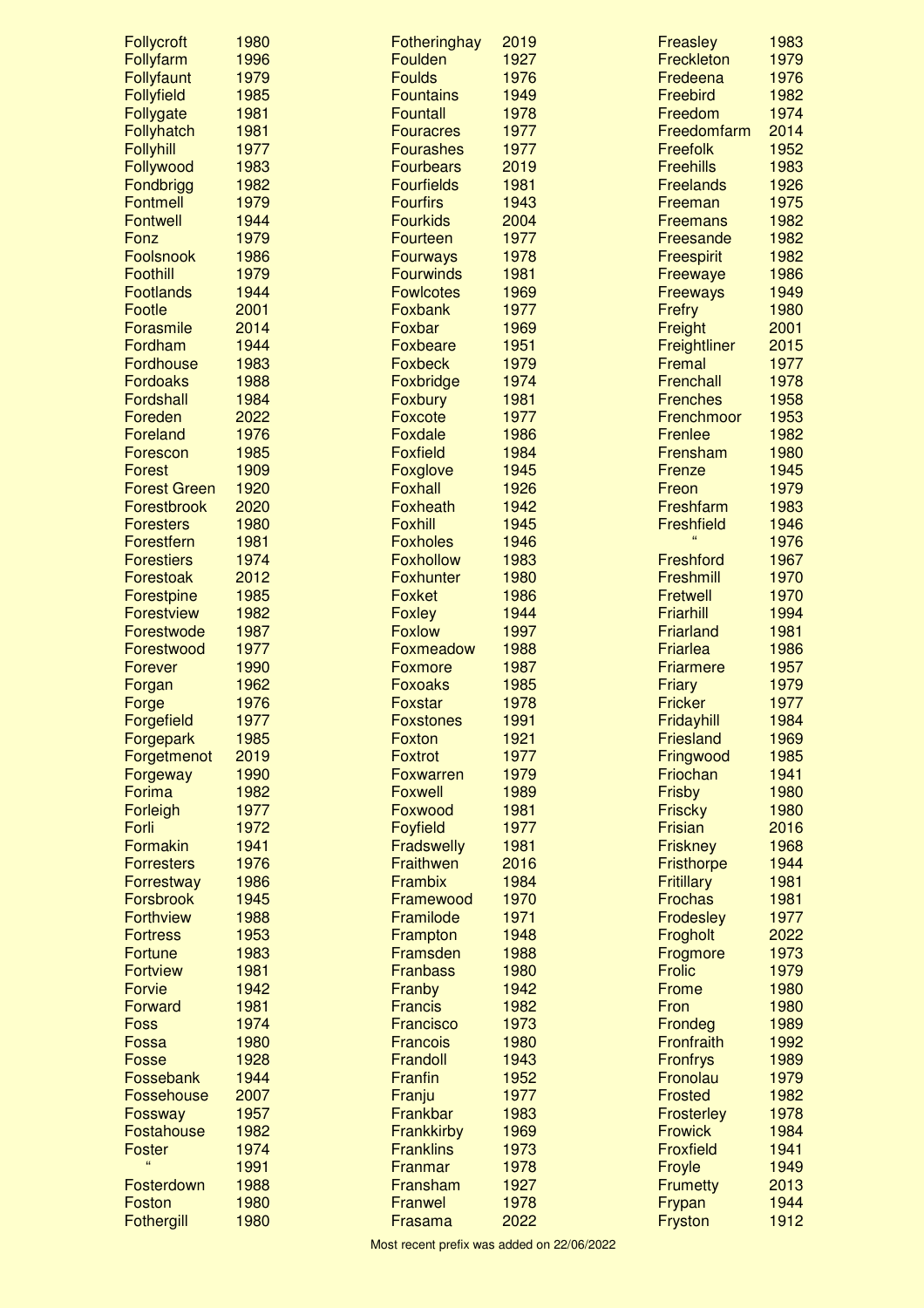| <b>Fryup</b>       | 1945 | Galacantra       | 1992 | Garstone          | 1984 |
|--------------------|------|------------------|------|-------------------|------|
| <b>Fucheswen</b>   | 1984 | Galante          | 1948 | Garstonian        | 1948 |
| <b>Fuchsia</b>     | 1982 | Galanthus        | 1977 | Garth             | 1972 |
| <b>Fudlebrook</b>  | 1978 | $\epsilon$       | 1990 | Garthann          | 1977 |
| Fuge               | 1979 | Galaxy           | 1950 | Garthaven         | 1984 |
| Fuglemaere         | 1983 | Galega           | 1974 | Garthdale         | 1986 |
| Fuinseoige         | 2016 | Galeshill        | 2006 | Garthmaelan       | 1921 |
| <b>Fulbourne</b>   | 1936 | Galewood         | 1977 | Garthmore         | 1965 |
| <b>Fulford</b>     | 1988 | Galgorm          | 1921 | Garthside         | 1985 |
| <b>Fulibroch</b>   | 2013 | Galium           | 1980 | Gartmorn          | 1969 |
| <b>Fullabrook</b>  | 2000 | Gallant          | 2015 | <b>Gartomars</b>  | 1978 |
| <b>Fullerton</b>   | 1983 | Galleon          | 1944 | <b>Gartons</b>    | 1920 |
| <b>Fullscott</b>   | 1988 | Galleywood       | 1941 | Garvard           | 1981 |
| <b>Fulshaw</b>     | 1987 | Galloway         | 1945 | Garvault          | 1973 |
| <b>Fulstone</b>    | 1979 | Galtrim          | 1996 | Gastard           | 1980 |
| <b>Fulwell</b>     | 1984 | <b>Gambles</b>   | 1964 | Gatacre           | 1934 |
| <b>Funtings</b>    | 1985 | Gamblesmire      | 2013 | Gatefoot          | 1938 |
| <b>Furken</b>      | 1983 | Gamespur         | 1979 | Gateford          | 1948 |
| <b>Furlong</b>     | 1986 | Gamon            | 1976 | Gatehouse         | 1988 |
| <b>Furners</b>     | 1980 | Gamson           | 1984 | Gatesheath        | 1948 |
| <b>Furness</b>     | 1909 | Gandee           | 1977 | Gatethorpe        | 1979 |
| <b>Furrinrig</b>   | 1977 | Gandria          | 1967 | Gateway           | 1985 |
| <b>Furryhill</b>   | 1978 | Gannah           | 2017 | Gattonside        | 1973 |
| <b>Fursden</b>     | 1984 | Gannaway         | 1992 | Gatwud            | 1984 |
| Fursdon            | 1978 | Gannow           | 1984 | Gavar             | 1985 |
| <b>Furtherwyk</b>  | 1979 | Gantry           | 1981 | Gavargil          | 1988 |
| <b>Furzeclift</b>  | 1964 | Gara             | 1950 | Gavervean         | 2016 |
| Furzehill          | 1962 | Garalapin        | 1976 | Gawthorpe         | 1930 |
| <b>Furzeleys</b>   | 1974 | Garbhalt         | 1948 | Gay               | 1969 |
| <b>Furzeline</b>   | 1987 | Garchrie         | 1980 | <b>Gayacres</b>   | 1957 |
| <b>Furzen</b>      | 1971 | <b>Garcourt</b>  | 1971 | Gayadam           | 1973 |
| <b>Furzequarry</b> | 2019 | Garden           | 1979 | Gaybrook          | 1978 |
| <b>Future</b>      | 1978 | Gardenfarm       | 1995 | Gaycombe          | 1982 |
| <b>Fuzbrake</b>    | 1982 | Gardenland       | 1989 | Gaycot            | 1976 |
| <b>Fuzzbuzz</b>    | 2016 | Gardhurst        | 1949 | Gaygirl           | 1983 |
| <b>Fyfield</b>     | 1943 | Gareloch         | 1957 | Gayhill           | 1977 |
| <b>Fylingdale</b>  | 1950 | Gareth           | 1948 | Gaylaby           | 1975 |
| Fynebourne         | 1948 | Garey            | 1974 | Gayly             | 1957 |
| <b>Fynods</b>      | 1974 | <b>Garfields</b> | 1985 | Gaylynn           | 1973 |
| <b>Fyrness</b>     | 1975 | Garforth         | 1975 | Gaymeade          | 1976 |
|                    |      | Garhwal          | 1957 | <b>Gaymers</b>    | 1999 |
| Gabhar             | 1948 | Garic            | 1981 | Gaynor            | 1976 |
| Gabharach          | 1975 | Garlain          | 1992 | Gays              | 1940 |
| Gablegoat          | 2011 | <b>Garlands</b>  | 1949 | Gaysam            | 1981 |
| Gabriel            | 1975 | Garliford        | 1977 | Gaysylvan         | 1976 |
| Gabrielle          | 1978 | Garlin           | 1999 | Gaytime           | 1972 |
| Gaddon             | 1969 | Garlinge         | 1987 | Gayton            | 1944 |
| Gaddsbie           | 1998 | Garlogie         | 1969 | Gaywood           | 1943 |
| Gade               | 1976 | Garnault         | 1962 | Gaywyn            | 1981 |
| Gadfa              | 1984 | Garnedd          | 1976 | Gazala            | 1981 |
| Gadsbury           | 1945 | <b>Garness</b>   | 1983 | <b>Gazeley</b>    | 1943 |
| Gaedi              | 1987 | Garngoch         | 1975 | Geargold          | 1972 |
| <b>Gaewill</b>     | 1985 | Garnock          | 1986 | Gedney            | 1989 |
| Gafr               | 1976 | Garnons          | 1919 | Geemjay           | 1980 |
| Gafrwen            | 1975 | Garnsgate        | 1977 | Geevor            | 1989 |
| Gafrygraig         | 1991 | Garreg           | 1983 | Geifr             | 1985 |
| Gagewell           | 1985 | <b>Garretty</b>  | 1977 | Geifrelian        | 1989 |
| Gagie              | 1981 | Garrion          | 1978 | Geldard           | 1961 |
| Gaia               | 1986 | Garrochead       | 1948 | Geldeston         | 1972 |
| Gaibhre            | 1983 | Garrochty        | 1919 | Gelestan          | 1992 |
| Gaider             | 1948 | Garryduff        | 1983 | Gelham            | 1977 |
| Gailen             | 1977 | Garryfine        | 1980 | Gelli             | 1977 |
| Gainhope           | 1982 | Garryteige       | 1980 | Gellideg          | 1979 |
| Gaisberg           | 2000 | Garscapela       | 2000 | <b>Gellifelin</b> | 1978 |
| Gaisgill           | 1988 | Garsdale         | 1980 | <b>Gellihir</b>   | 1984 |
| Gaisland           | 1978 | Garsden          | 1984 | <b>Gellisaf</b>   | 1998 |
| Gala               | 1944 | Garston          | 1971 | Gellypysty        | 1980 |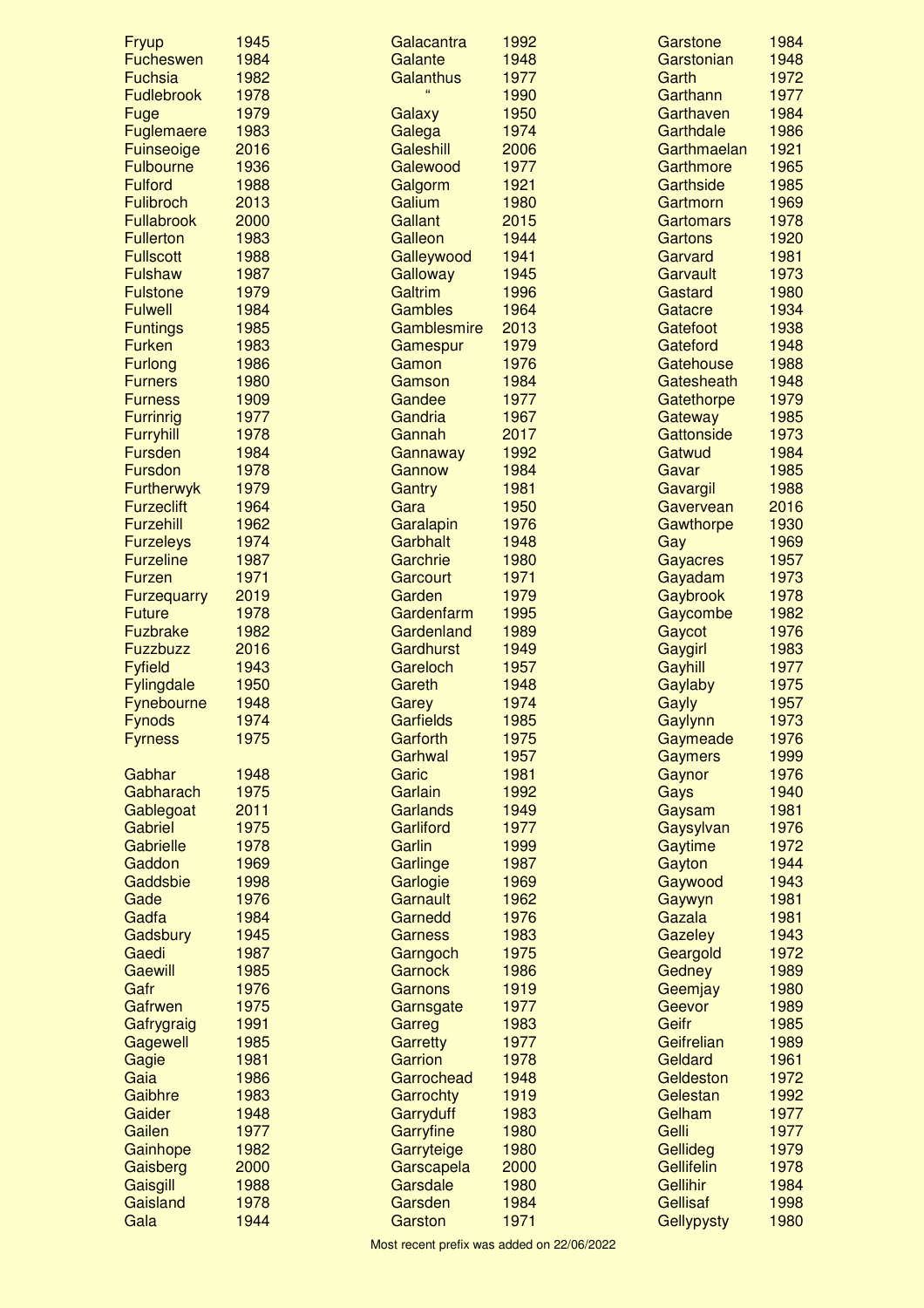| Gelman            | 1981         | Gilmo                         | 1973         | Glenaire                       | 1942         |
|-------------------|--------------|-------------------------------|--------------|--------------------------------|--------------|
| Gelsmoor          | 1981         | Gilspar                       | 1976         | Glenalty                       | 1994         |
| Geltru            | 1982         | <b>Gilston</b>                | 1977         | Glenangus                      | 2012         |
| Gem               | 1974         | Giltedge                      | 1975         | Glenarm                        | 1974         |
| Gemini            | 1972         | Gilthwaite                    | 1979         | Glenash                        | 1984         |
| Gemmanie          | 1982         | Gilton                        | 1981         | Glenavon                       | 1954         |
| Gemmar            | 1978         | Gilward                       | 1948         | Glenbar                        | 1976         |
| Gemsa             | 1985         | <b>Gilwell</b>                | 1983         | Glenboy                        | 1988         |
| Gemsel            | 1978         | Ginevan                       | 1985         | Glenburn                       | 1947         |
| Gemstone          | 1987         | Gingebread                    | 1990         | Glenbury                       | 1976         |
| Genclog           | 1980         | Gingergal                     | 1991         | Glencairn                      | 1980         |
| <b>Genesis</b>    | 1981         | Gingernut                     | 2004         | Glencannie                     | 1941         |
| Genesta           | 1984         | Ginryith                      | 1978         | Glenco                         | 1987         |
| Gennel            | 2018         | Giorgio                       | 1962         | Glencora                       | 1977         |
| Genteel           | 1946         | Gipping                       | 1975         | Glencoyne                      | 1954         |
| Gentleshaw        | 1979         | <b>Gipsy</b>                  | 1945         | Glencroft                      | 1982         |
| Geordie           | 1972         | Gipsynan                      | 1945         | Glendai                        | 1981         |
| Georgina          | 1980         | Girasol                       | 1981         | Glendale                       | 1931<br>1979 |
| Ger<br>Geralton   | 1983         | Girondole<br>Girthon          | 1985         | Glendara<br>Glendene           | 1946         |
|                   | 1978         |                               | 1948         |                                | 1977         |
| Gerar<br>Gereine  | 1981         | <b>Girton</b><br>Gisborne     | 1969         | Glenderry<br>Glendon           |              |
| <b>Germains</b>   | 1982         |                               | 1982<br>2002 |                                | 2002<br>1982 |
|                   | 1930         | Givendale                     | 1949         | Glendonan                      | 1948         |
| Gerrig            | 1953<br>1980 | <b>Givons</b>                 | 1998         | Glendower                      | 1983         |
| Gertcha           | 1981         | <b>Glaceletts</b><br>Gladacre | 1983         | <b>Glendrick</b><br>Glendullan | 1980         |
| Gerway<br>Geufron | 1943         | Gladalan                      | 1980         | Glendun                        | 1991         |
| Geverpenty        | 1995         | Gladhern                      | 1978         | Glenelg                        | 1974         |
| Ghaistryls        | 1988         | Gladsmuir                     | 1984         | <b>Glenelliot</b>              | 1994         |
| Ghaxia            | 1971         | Gladvar                       | 2021         | <b>Glenevis</b>                | 1982         |
| Ghenty            | 2005         | Glamaur                       | 1949         | Glenfaba                       | 2014         |
| Ghezirah          | 1980         | Glamlach                      | 1991         | Glenfall                       | 2011         |
| Ghillean          | 1949         | Glandwr                       | 1930         | Glenford                       | 1975         |
| Ghylendale        | 1972         | Glanford                      | 1973         | Glenfyne                       | 1943         |
| Ghyllmead         | 1979         | <b>Glanvilles</b>             | 1983         | Glengarw                       | 1992         |
| <b>Ghyllside</b>  | 1981         | Glanwye                       | 2012         | Glengary                       | 1973         |
| <b>Gibbons</b>    | 1987         | Glanyrafon                    | 1989         | Glengean                       | 1978         |
| Gibbridge         | 1980         | Glascoed                      | 1977         | Glengordon                     | 1949         |
| Gibfield          | 2009         | Glasfryn                      | 1977         | Glenhead                       | 1980         |
| Gibraltar         | 1974         | Glaslough                     | 2016         | Glenhether                     | 1983         |
| Gibsmere          | 1942         | Glassford                     | 1981         | Glenholm                       | 1978         |
| Gidleigh          | 1944         | Glasshill                     | 1983         | Glenhowan                      | 1993         |
| <b>Giffoine</b>   | 1994         | <b>Glassmoss</b>              | 1982         | Glenhurst                      | 1982         |
| Gigglinggoat      | 2012         | Glasson                       | 2010         | Glenie                         | 1982         |
| Gigha             | 1985         | Glassonby                     | 1948         | Glenifer                       | 1946         |
| <b>Gilchrist</b>  | 1979         | Glastnbury                    | 2004         | <b>Glenkens</b>                | 1985         |
| Gilden            | 1982         | Glasygors                     | 1982         | Glenkinchi                     | 1991         |
| Gildenwood        | 1988         | Glatfelden                    | 1978         | Glenlea                        | 1949         |
| Gilder            | 1977         | Glaven                        | 1941         | <b>Glenlivet</b>               | 1982         |
| Gilderdale        | 2001         | Glavenside                    | 1982         | Glenlough                      | 1989         |
| Gildr             | 2015         | Glayva                        | 1981         | Glenmore                       | 1942         |
| Gilelle           | 1977         | Gleadthorp                    | 1978         | <b>Glenn Manor</b>             | 1919         |
| Gilfach           | 1983         | Gleann                        | 1947         | Glenny                         | 1920         |
| Gilfoyle          | 2014         | Glebe                         | 1979         | Glenoak                        | 1980         |
| Gilgad            | 1961         | Glebedale                     | 1981         | Glenorkney                     | 1976         |
| Gilgamesh         | 1985         | Glebefarm                     | 2020         | Glenover                       | 1980         |
| Giljo             | 1983         | Glebefield                    | 1975         | Glenree                        | 2021         |
| <b>Gillat</b>     | 1985         | Glebefold                     | 1942         | Glenrig                        | 1983         |
| <b>Gillbeck</b>   | 1995         | Glebeland                     | 1942         | Glenrocky                      | 1965         |
| Gillfield         | 1980         | Glebemead                     | 2003         | Glenroy                        | 1945         |
| <b>Gillies</b>    | 1981         | Glebeside                     | 1977         | Glenroyd                       | 1986         |
| Gillimax          | 1982         | Gledhill                      | 1950         | Glenshee                       | 1916         |
| Gillinor          | 1981         | Gledville                     | 1979         | <b>Glenshesk</b>               | 1984         |
| Gillridge         | 1912         | Glemham                       | 1979         | Glenside                       | 1960         |
| <b>Gillwards</b>  | 1948         | Glen                          | 1943         | Glentaisie                     | 1983         |
| Gillyfleur        | 1995         | Glenace                       | 2016         | Glentarbor                     | 1989         |
| Gilmary           | 1948         | Glenade                       | 1944         | Glenthorne                     | 1977         |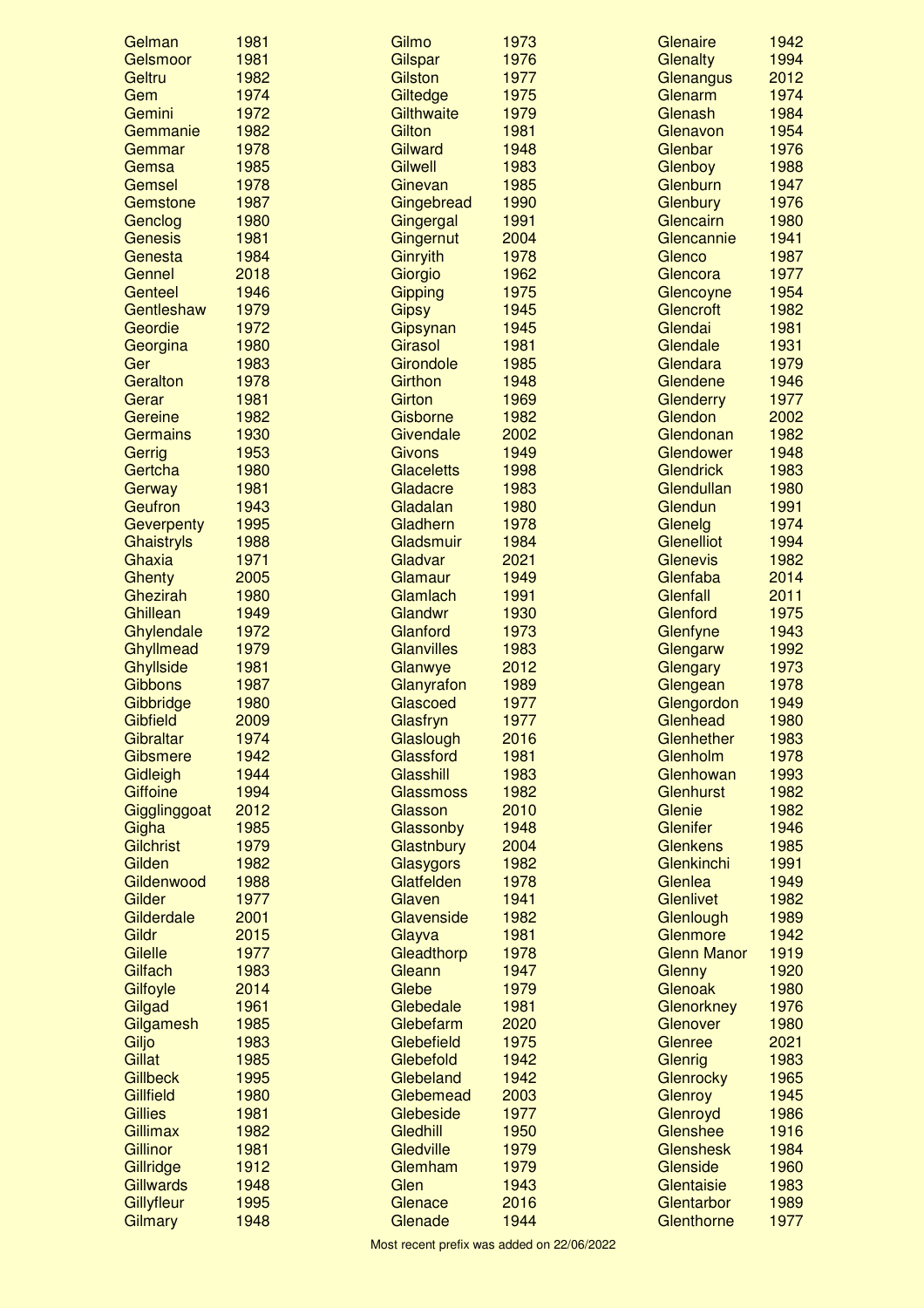| Glentig           | 1992 | Goldsbro          | 1933 | Gossipgate      | 1985 |
|-------------------|------|-------------------|------|-----------------|------|
| Glenvale          | 1954 | Goldseal          | 1983 | Gosston         | 1982 |
| Glenview          | 1981 | Goldsmiths        | 2018 | Gotham          | 1985 |
| Glenville         | 1975 | Goldspin          | 2012 | Gothic          | 2000 |
| Glenwhelt         | 1976 | Goldspring        | 1974 | Gougane         | 1983 |
| Glenwood          | 1982 | Goldstaff         | 1983 | Gouveia         | 1979 |
| Gleston           | 1987 | <b>Goldstock</b>  | 1977 | Govilon         | 1974 |
| Glesyrch          | 1981 | Goldstone         | 1984 | Gowanbrae       | 1982 |
| Gletwen           | 1978 | <b>Goldwillow</b> | 2021 | Gowanlea        | 1944 |
| Glevum            | 1985 | Gongoozler        | 1972 | Gowdella        | 1981 |
| <b>Gliddons</b>   | 1953 | Goodemoore        | 1981 | Gower           | 1951 |
| Glimmemere        | 1989 | Goodenough        | 1982 | Gowlaren        | 1979 |
| Gline             | 1947 | Goodhaven         | 1980 | Gowrie          | 1921 |
| Globbens          | 1987 | Goodie            | 2019 | <b>Goxhill</b>  | 1993 |
| Globe             | 1978 | Goodleigh         | 1991 | Goyt            | 1948 |
| Gloriana          | 1988 | Goodlife          | 1977 | Goza            | 1989 |
| <b>Glovers</b>    | 1948 | Goodlove          | 1978 | <b>Grabeck</b>  | 1983 |
| Glowrie           | 1979 | Goodmanham        | 1960 | Grace           | 1956 |
| Glynderwen        | 1983 | Goodson           | 1944 | Gracedieu       | 1967 |
| Glyndwr           | 2018 | Goodwood          | 1988 | Gracefield      | 2009 |
| Glynestone        | 1987 | Goodwren          | 1986 | Gracing         | 1948 |
| Glynmelyn         | 1987 | Goodygrane        | 1970 | Grador          | 1987 |
| Glynmorlas        | 1944 | Gooneybush        | 2008 | Graffham        | 1980 |
| Glynwood          | 1944 | <b>Goonhilly</b>  | 1967 | Graffoge        | 2006 |
| Goatacre          | 1946 | Goonrawe          | 1984 | Grafton         | 1922 |
| Goatee            | 1985 | Goonrose          | 1990 | $\epsilon$      | 1983 |
| Goatfell          | 1974 | Goosecroft        | 1940 | Gragareth       | 1979 |
| Goathland         | 1939 | Goosegreen        | 1985 | Graianrhyd      | 1980 |
| Goatsview         | 1990 | Goosemead         | 1987 | Graig           | 1980 |
| Goatwood          | 2011 | Goosemire         | 1986 | Grainedge       | 1987 |
| Gobhar            | 1984 | Goosemoor         | 1949 | Grainel         | 1985 |
| Gobion            | 1977 | Goosnargh         | 2017 | Grainsash       | 2018 |
| <b>Goddess</b>    | 1986 | Goramsmill        | 1985 | Graiseley       | 1945 |
| Godfreys          | 1945 | Gorbett           | 1970 | Graken          | 1942 |
| Godraevy          | 1984 | Gorcott           | 1962 | Gralam          | 1958 |
| Godrevy           | 1948 | Gord              | 1980 | Gralla          | 1986 |
| Godsacre          | 1978 | Gordano           | 1942 | Gralyn          | 1980 |
| Godspiece         | 1945 | Gordonian         | 1979 | Gramarye        | 1994 |
| Godstone          | 2020 | Gorefield         | 1987 | <b>Gramercy</b> | 1979 |
| Goitre            | 1978 | Goreway           | 1944 | Gramons         | 1977 |
| Goitrefach        | 2015 | Gorfenna          | 2019 | Granby          | 1984 |
| Golborne          | 1984 | Gorgeous          | 2010 | Grandboro       | 1983 |
| Golconda          | 1958 | Gorgetop          | 2013 | Grange          | 1916 |
| Goldacre          | 1955 | Gorgie            | 2013 | Grangeburgh     | 2012 |
| Goldberry         | 1976 | Gorings           | 1953 | Grangecott      | 1988 |
| Goldbrook         | 1988 | Gorlake           | 1982 | Grangefarm      | 2020 |
| Goldcloud         | 1981 | Gorran            | 1958 | Grangeholm      | 1991 |
| <b>Goldcrest</b>  | 1992 | Gors              | 1983 | Grangend        | 2019 |
| Golden            | 1944 | Gorsebloom        | 1978 | Grangewood      | 1985 |
| Goldenacre        | 2020 | <b>Gorsebrook</b> | 1976 | Grangeworth     | 1920 |
| Goldenclea        | 1976 | Gorsefield        | 1979 | Gransden        | 1942 |
| Goldencott        | 1988 | Gorsehill         | 2011 | Granston        | 1972 |
| Goldengirl        | 2012 | Gorseland         | 1945 | Granta          | 1935 |
| Goldenhill        | 1984 | Gorsewood         | 1987 | Grantaa         | 1979 |
| Goldenmaid        | 2019 | Gorstage          | 1946 | Granville       | 1949 |
| Goldenwick        | 1982 | Gorstyhill        | 1985 | Grapevine       | 1980 |
| Goldex            | 1975 | Gorsyreira        | 1999 | Graser          | 1983 |
| Goldhay           | 1981 | Gortconny         | 1978 | Graslawn        | 1979 |
| Goldhill          | 1950 | Gortfad           | 2019 | Grasmere        | 1980 |
| Goldicroft        | 1985 | Gorton            | 1942 | Grassheys       | 1977 |
| <b>Goldilocks</b> | 1980 | Gorwell           | 1924 | Grassmoor       | 1952 |
| Goldings          | 1983 | Gosey             | 1972 | Grasspark       | 1978 |
| Goldington        | 1945 | Goshen            | 1980 | Gravelhill      | 2014 |
| Goldleaf          | 2017 | Goshenfarm        | 2014 | <b>Gravitt</b>  | 1978 |
| Goldmatt          | 2017 | Gosmore           | 1921 | Graybeck        | 1981 |
| Goldquelle        | 1994 | <b>Gospelhill</b> | 1981 | Graylands       | 2021 |
| Goldring          | 1980 | Gossamer          | 1982 | Graylip         | 1977 |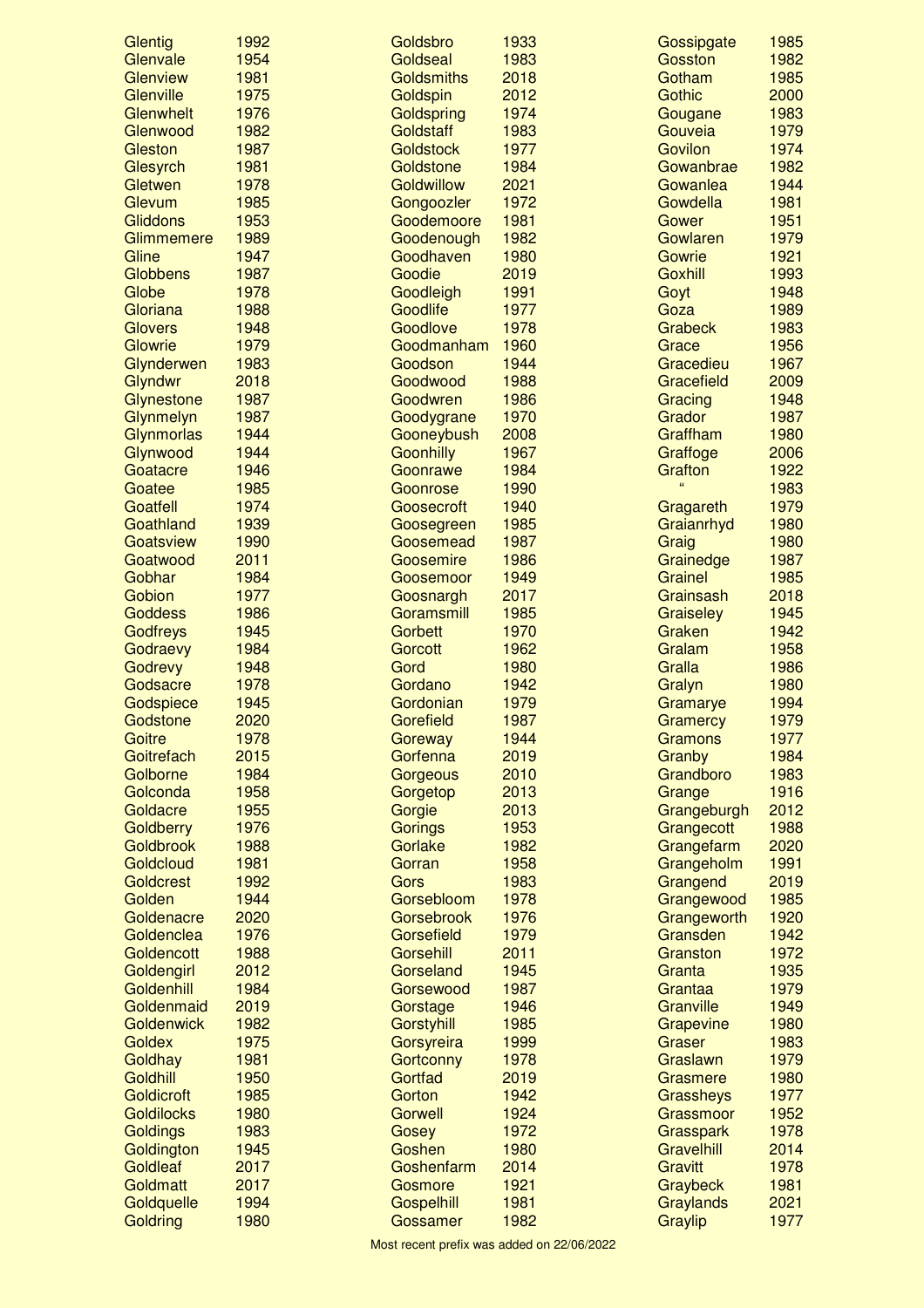| Graynen           | 1986 | Greetham          | 1987 | Gruff             | 1976 |
|-------------------|------|-------------------|------|-------------------|------|
| Grayrigg          | 1981 | Greetvale         | 1956 | Grug              | 1978 |
| Graystone         | 1970 | Gregale           | 1960 | Grwyne            | 1978 |
| Grayswood         | 1989 | Gregholt          | 1981 | Guarlford         | 1977 |
| Graythwait        | 1980 | Greglaze          | 1979 | Guella            | 1982 |
| Greand            | 2014 | Grelanfar         | 1982 | Guenevere         | 1972 |
| Greasby           | 1944 | Gremlin           | 1944 | Guilden           | 1971 |
| Greatcrag         | 1993 | Gremp             | 1980 | <b>Guiliben</b>   | 1976 |
| Greateaves        | 2012 | Grenada           | 1980 | <b>Gullen</b>     | 1978 |
| Greatham          | 1948 | Grenadier         | 1980 | <b>Gullion</b>    | 1981 |
| Greatoak          | 1996 | Grenadine         | 1985 | <b>Gulliver</b>   | 1994 |
| Greatwood         | 1976 | Grendon           | 1984 | Gullwing          | 1975 |
| Greave            | 1920 | Grendonne         | 1944 | <b>Gumley</b>     | 1981 |
| Greavesyke        | 1992 | Grenfell          | 1978 | Guneryhite        | 1998 |
| Grebri            | 1984 | Grenhil           | 1982 | Gunthorpe         | 1983 |
| Greeknight        | 1986 | Grenville         | 1948 | Gunthwaite        | 1976 |
| Green             | 1983 | Gresford          | 1926 | Gunton            | 1929 |
| Greenacre         | 1948 | <b>Gresty</b>     | 1948 | <b>Gurneys</b>    | 1982 |
| Greenan           | 1983 | Gretna            | 1942 | <b>Gushmere</b>   | 1978 |
| Greenarden        | 1950 | Gretton           | 1949 | Guthrum           | 1975 |
| Greenbank         | 1977 | <b>Grevel</b>     | 1940 | <b>Guyscliffe</b> | 1944 |
| Greenbarn         | 2006 | Greybird          | 2014 | Gwaelod           | 1952 |
| Greenborda        | 1958 | <b>Greycliff</b>  | 1985 | Gwalia            | 1942 |
| Greenbraes        | 1964 | Greydawn          | 1958 | Gwanwyn           | 1987 |
| Greencroft        | 1982 | Greyfallow        | 1969 | Gwarcoed          | 1989 |
| Greendale         | 1964 | Greyford          | 1946 | Gwenar            | 1979 |
| Greendams         | 1980 | <b>Greyfriars</b> | 1944 | <b>Gwendas</b>    | 1985 |
| Greendene         | 1976 | Greygables        | 1987 | Gwendraeth        | 1972 |
| Greendown         | 1990 | Greyhammond 2015  |      | Gwenfro           | 1984 |
| Greenend          | 1979 | Greyhill          | 1982 | Gwennap           | 1948 |
| Greenfell         | 1975 | <b>Greyroofs</b>  | 1977 | Gwent             | 1949 |
| Greenfield        | 1920 | Greyrow           | 1980 | Gwentland         | 1974 |
| Greengates        | 1948 | Greys             | 1950 | <b>Gwern</b>      | 1982 |
| Greengrass        | 1985 | Greysands         | 1981 | Gwernen           | 1982 |
| Greenhalgh        | 1979 | Greysbrook        | 1979 | Gwernvale         | 1985 |
| Greenhamgold      | 2016 | Greysfield        | 1948 | <b>Gwesty</b>     | 1978 |
| Greenhaugh        | 1967 | Greystone         | 1952 | Gwingo            | 1984 |
| Greenhayes        | 1994 | <b>Greytiles</b>  | 1985 | Gwlroda           | 1943 |
| Greenhead         | 1978 | Greywacke         | 1980 | Gwna              | 1921 |
| Greenhill         | 1948 | <b>Greywalls</b>  | 1947 | Gwndwn            | 1980 |
| Greenhoe          | 1942 | Greywether        | 2010 | Gwreiddyn         | 2011 |
| Greenkeld         | 1977 | Greywood          | 1930 | Gwyddior          | 1981 |
| Greenknowe        | 1980 | Gribb             | 1988 | Gwyddon           | 1979 |
| Greenlands        | 1974 | Griff             | 1924 | Gwyddyl           | 1975 |
| Greenlane         | 1984 | <b>Griffin</b>    | 1969 | Gwyder            | 1948 |
| <b>Greenlanes</b> | 1948 | Griffvan          | 2019 | Gwydyr            | 1989 |
| Greenleaf         | 2003 | <b>Grimpeur</b>   | 1976 | <b>Gwyers</b>     | 1942 |
| Greenleigh        | 1948 | Grimsdyke         | 1942 | Gwyfol            | 2015 |
| Greenman          | 2012 | Grimstuna         | 2004 | Gwylfa            | 1979 |
| Greenmeads        | 1942 | Grindon           | 1975 | Gwyllog           | 1985 |
| Greenoaks         | 2020 | Grinigogs         | 1989 | Gwyn              | 1969 |
| Greenparc         | 1980 | Grinshill         | 1976 | Gwynant           | 1980 |
| Greenpark         | 1980 | Grintongoats      | 2012 | Gwyndu            | 1997 |
| Greenpeace        | 1978 | Grisedale         | 1941 | Gwyndy            | 1979 |
| Greenrake         | 1950 | Groaten           | 2013 | Gwynfelin         | 1983 |
| Greenshaw         | 1977 | <b>Grobeck</b>    | 1973 | Gwynfil           | 1976 |
| Greenside         | 1985 | Groome            | 1985 | Gwynfryn          | 1983 |
| Greenstone        | 1987 | Grosvenor         | 1942 | Gwyngavin         | 1980 |
| Greensward        | 1953 | Groundwell        | 1978 | Gwyntlle          | 2000 |
| Greenthorn        | 1980 | <b>Grove</b>      | 1920 | Gwyntog           | 1975 |
| Greenvale         | 1946 | Groveash          | 1978 | Gwyr              | 1984 |
| Greenview         | 2012 | Grovefarm         | 1965 | Gwyrdd            | 1980 |
| Greenway          | 1980 | Groveland         | 1980 | Gyldene           | 2012 |
| Greenways         | 1944 | Grovenear         | 1973 | Gynsill           | 1984 |
| Greenwood         | 1935 | Groveside         | 1979 | Gypping           | 1947 |
| Greenyards        | 1983 | Growleabby        | 1980 | <b>Gypsy</b>      | 1977 |
| Greerstown        | 1954 | Grudds            | 1978 | Gypsyacre         | 1991 |
|                   |      |                   |      |                   |      |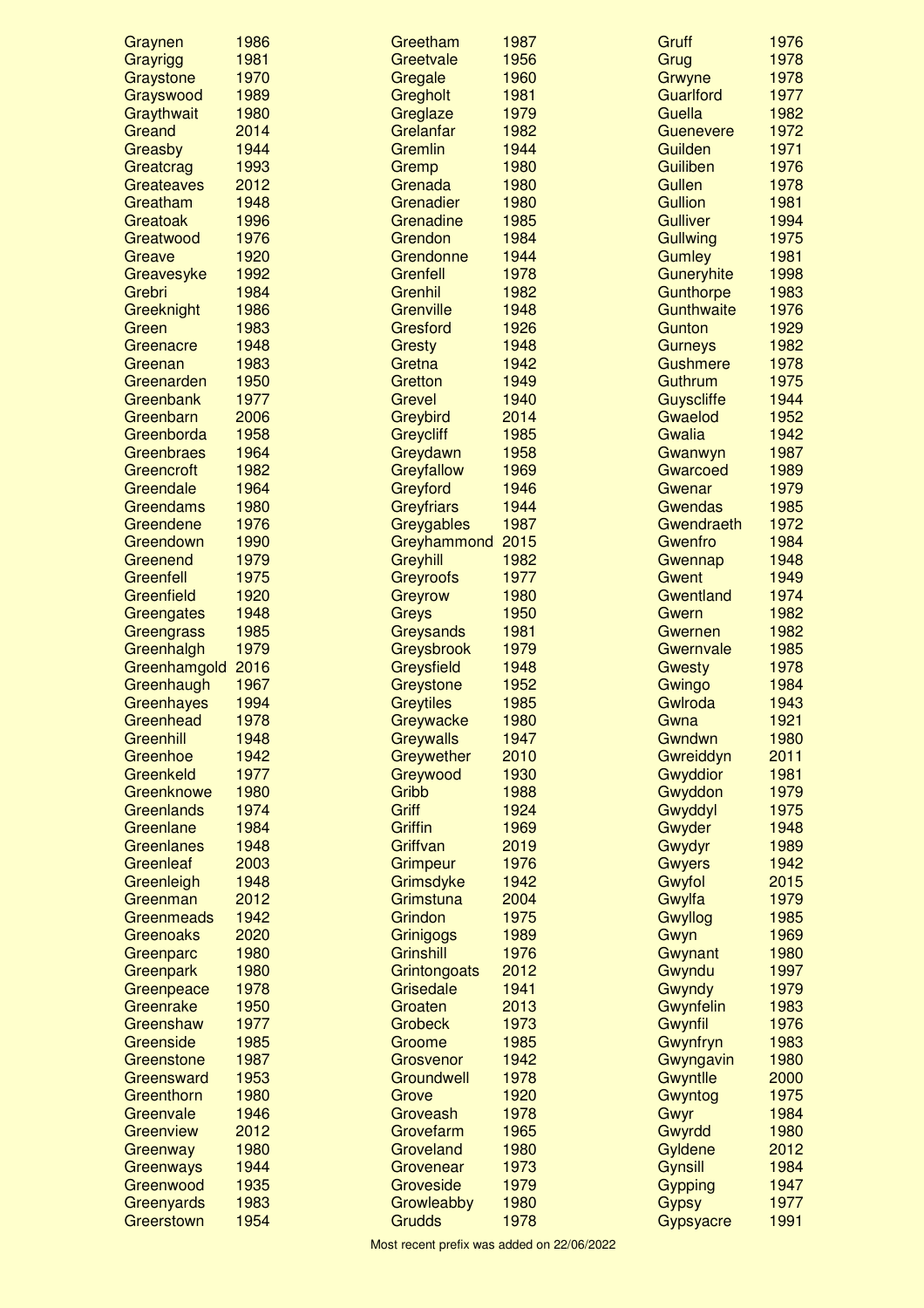| Gypsylodge         | 1976 | Hamara             | 1979 | <b>Hardcliffe</b>  | 1950 |
|--------------------|------|--------------------|------|--------------------|------|
|                    |      | <b>Hamari</b>      | 1984 | <b>Harden</b>      | 1978 |
| Habadee            | 1985 | Hamaromo           | 1964 | Hardmeadow         | 1982 |
| <b>Habberley</b>   | 1979 | Hamble             | 1928 | Hardnaze           | 1990 |
| Habergham          | 1946 | Hambledon          | 1980 | <b>Hardnbrook</b>  | 1947 |
| Hacconby           | 1974 | <b>Hambleton</b>   | 1946 | <b>Hardown</b>     | 1988 |
| <b>Hackleton</b>   | 1976 | <b>Hambling</b>    | 1981 | <b>Hardriding</b>  | 1980 |
| <b>Hackley</b>     | 1983 | <b>Hamdon</b>      | 1948 | <b>Hardwick</b>    | 1949 |
| Hackpen            | 1981 | <b>Hamel Down</b>  | 1922 | Hardwycke          | 1977 |
| <b>Hackwood</b>    | 1937 | Hameldonia         | 1966 | <b>Hardy</b>       | 2002 |
| <b>Haclin</b>      | 1979 | <b>Hamford</b>     | 1983 | <b>Hardymill</b>   | 1952 |
| Hadari             | 1976 | <b>Hamilton</b>    | 1946 | Hardynge           | 1993 |
| <b>Haddiscoe</b>   | 2020 | <b>Hamlet</b>      | 1976 | Hareapple          | 1923 |
| <b>Hadham</b>      | 1947 | <b>Hamlin</b>      | 1978 | <b>Harecroft</b>   | 1986 |
| <b>Hadleigh</b>    | 1985 | <b>Hammer</b>      | 2017 | <b>Harefield</b>   | 1980 |
| <b>Hadrian</b>     | 1938 | Hammerpond         | 1980 | <b>Harehills</b>   | 1983 |
| Hadspen            | 1992 | <b>Hammersley</b>  | 1976 |                    | 1988 |
| <b>Haedilia</b>    | 1980 | <b>Hammond</b>     | 1988 | <b>Hareholme</b>   | 1984 |
| Haegler            | 1987 | Hampden            | 1920 | Harehope           | 1980 |
| <b>Hafaidd</b>     | 2011 | Hamperden          | 1980 | <b>Hareoak</b>     | 1958 |
| <b>Hafren</b>      | 1983 | Hampole            | 2018 | <b>Harepark</b>    | 1973 |
| <b>Hagafilo</b>    | 1986 | Hampsdale          | 1955 | Harepath           | 1958 |
| <b>Hagnaby</b>     | 1975 | <b>Hampset</b>     | 1985 | <b>Harepie</b>     | 1987 |
| <b>Hague</b>       | 1997 | <b>Hampsfield</b>  | 1980 | <b>Harescombe</b>  | 1980 |
| Haia               | 1978 | <b>Hamsteels</b>   | 1952 | <b>Haresfoot</b>   | 1986 |
| <b>Hailey</b>      | 1950 | <b>Hamswell</b>    | 1978 | <b>Haresmead</b>   | 1984 |
| <b>Haileyview</b>  | 1981 | <b>Hamwih</b>      | 1981 | <b>Hareswith</b>   | 1982 |
| Hajia              | 1983 | Hamwood            | 1922 | <b>Harewarren</b>  | 1974 |
|                    | 1968 | <b>Hanabelle</b>   | 1981 | Harewood           | 1942 |
| <b>Halcion</b>     |      |                    | 1941 |                    | 1976 |
| <b>Halcyon</b>     | 1948 | <b>Hanchurch</b>   |      | <b>Harfield</b>    |      |
| Hale               | 1913 | <b>Hancress</b>    | 1956 | <b>Harford</b>     | 1985 |
| Halebourne<br>66   | 1926 | <b>Handford</b>    | 1948 | <b>Hargrave</b>    | 1929 |
|                    | 1982 | Handleywood        | 2016 | <b>Hargreave</b>   | 1988 |
| <b>Haleparva</b>   | 1942 | <b>Handyside</b>   | 1992 | <b>Harlaxton</b>   | 1938 |
| <b>Halesacre</b>   | 1942 | <b>Hangmans</b>    | 1985 | <b>Harlech</b>     | 1922 |
| <b>Halesbrook</b>  | 1978 | Hanigefeld         | 1970 | Harlequin          | 1975 |
| Halesgarth         | 1944 | <b>Hankinsons</b>  | 1983 | <b>Harling</b>     | 1986 |
| <b>Haleshead</b>   | 1989 | <b>Hanlibill</b>   | 2007 | <b>Harlings</b>    | 1942 |
| <b>Halfacre</b>    | 1969 | <b>Hanmor</b>      | 1979 | <b>Harlow</b>      | 1944 |
| <b>Halfaya</b>     | 1973 | Hannaford          | 1980 | <b>Harlowcarr</b>  | 1945 |
| <b>Halfcreek</b>   | 2012 | Hannah             | 1969 | <b>Harmas</b>      | 1980 |
| <b>Halfmoon</b>    | 1981 | <b>Hannibal</b>    | 1978 | <b>Harmby</b>      | 1984 |
| <b>Halftown</b>    | 1984 | <b>Hansekerri</b>  | 1964 | Harmondsworth 1922 |      |
| <b>Halfway</b>     | 1982 | <b>Hansel</b>      | 1976 | <b>Harmony</b>     | 1949 |
| <b>Halgreen</b>    | 1989 | <b>Hansus</b>      | 1999 | <b>Harmston</b>    | 1981 |
| Hall               | 1949 | <b>Hanworth</b>    | 1946 | Harnage            | 1974 |
| <b>Hall Leys</b>   | 1926 | <b>Happy</b>       | 1941 | <b>Haroldene</b>   | 1947 |
| <b>Hallands</b>    | 1999 | <b>Happylands</b>  | 1963 | <b>Haronzil</b>    | 1947 |
| <b>Hallaze</b>     | 1953 | <b>Happyvalley</b> | 2018 | <b>Harpfield</b>   | 2017 |
| Hallelujah         | 1978 | <b>Hapsford</b>    | 1965 | <b>Harphill</b>    | 1981 |
| <b>Hallen</b>      | 1982 | <b>Hapus</b>       | 1987 | <b>Harptree</b>    | 1943 |
| <b>Halley</b>      | 1986 | <b>Harambee</b>    | 1978 | <b>Harquejas</b>   | 1983 |
| <b>Hallfield</b>   | 1975 | <b>Harbins</b>     | 1946 | <b>Harranby</b>    | 1945 |
| <b>Halliford</b>   | 1946 | <b>Harbolets</b>   | 1943 | <b>Harratons</b>   | 1966 |
| <b>Hallingbury</b> | 1920 | Harborough         | 1916 | <b>Harriann</b>    | 1995 |
| <b>Hallmoss</b>    | 1950 |                    | 1977 | <b>Harrington</b>  | 1985 |
| <b>Halloon</b>     | 1993 | <b>Harbour</b>     | 1968 | <b>Harris</b>      | 1981 |
| <b>Hallstone</b>   | 1940 | <b>Harbourne</b>   | 1979 | <b>Harristown</b>  | 1980 |
| Halmergate         | 1972 | <b>Harbrook</b>    | 1979 | <b>Harritay</b>    | 1989 |
| <b>Halmore</b>     | 1978 | <b>Harbury</b>     | 1978 | <b>Harrock</b>     | 1968 |
| Haloughton         | 1979 | <b>Harcombe</b>    | 1954 | <b>Harron</b>      | 1986 |
| <b>Halsepark</b>   | 1976 | <b>Harcourt</b>    | 1948 | <b>Harrow</b>      | 1948 |
| <b>Halsinger</b>   | 1944 | <b>Harcroft</b>    | 1980 | <b>Harroway</b>    | 1949 |
| <b>Halstead</b>    | 1920 | <b>Harcross</b>    | 1973 | <b>Harrowby</b>    | 1974 |
| <b>Halton</b>      | 1909 | <b>Hard</b>        | 1942 | <b>Harrowmead</b>  | 1993 |
| <b>Halvergate</b>  | 1982 | Hardacre           | 1965 | <b>Harryville</b>  | 1978 |
| Hamadema           | 2013 | <b>Hardale</b>     | 1976 | <b>Harsett</b>     | 1982 |
|                    |      |                    |      |                    |      |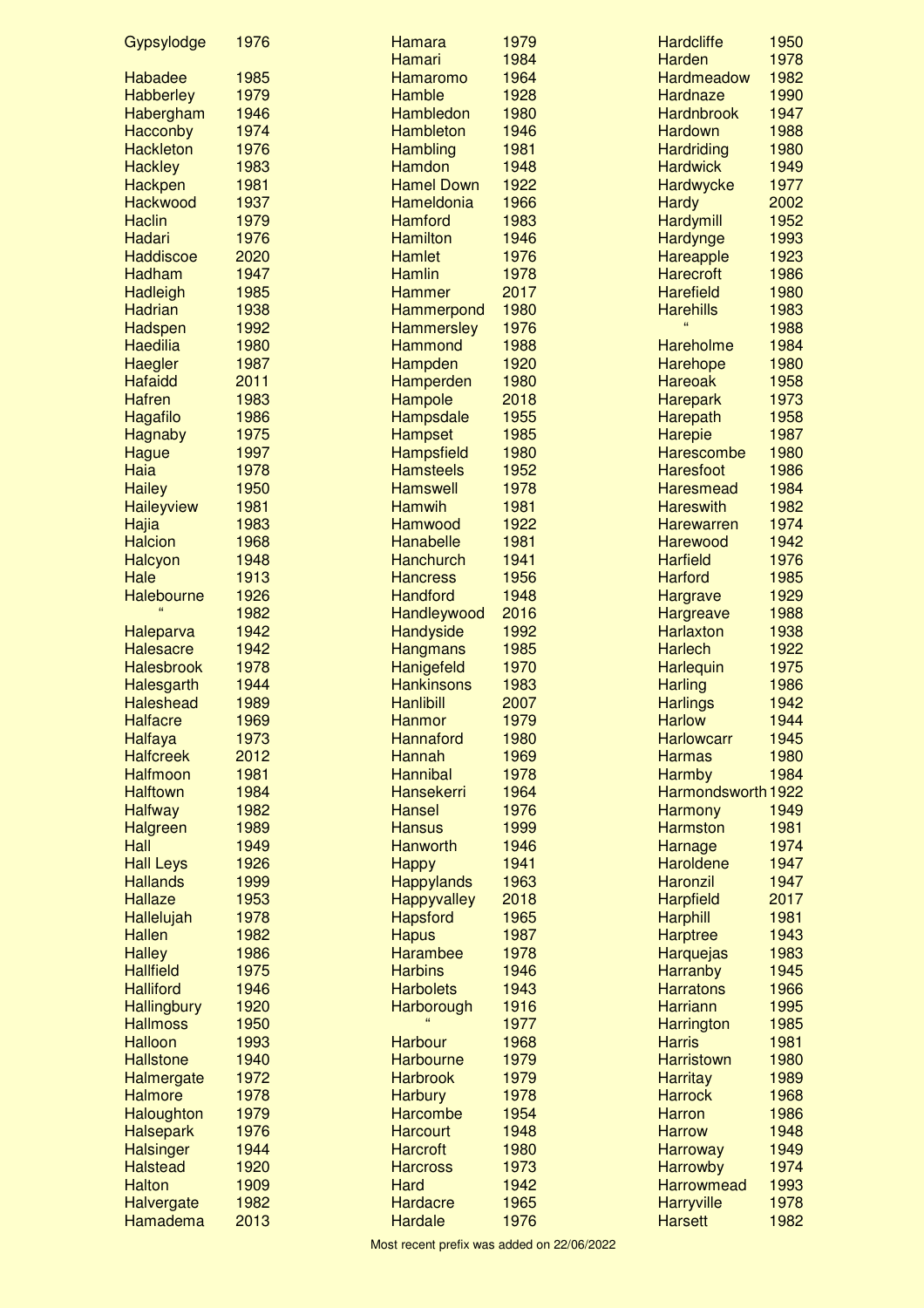| Hart                | 1919 | Hawkesyard        | 1934 | <b>Hazion</b>       | 1981 |
|---------------------|------|-------------------|------|---------------------|------|
| <b>Hartcliff</b>    | 1984 | <b>Hawkeye</b>    | 1984 | <b>Hazlebuck</b>    | 1964 |
| <b>Hartdale</b>     | 1970 | <b>Hawkray</b>    | 1981 | Headboro            | 1987 |
| <b>Hartdam</b>      | 1981 | <b>Hawkshead</b>  | 1928 | Headington          | 1985 |
| <b>Hartfield</b>    | 1947 | <b>Hawkshouse</b> | 1981 | <b>Headlands</b>    | 1985 |
| <b>Hartford</b>     | 1977 | <b>Hawkside</b>   | 1989 | <b>Headley</b>      | 1921 |
| <b>Hartgan</b>      | 1992 | <b>Hawkstone</b>  | 1980 | <b>Headnook</b>     | 1977 |
| <b>Hartgrove</b>    | 1943 | <b>Hawkswood</b>  | 1958 | <b>Headstone</b>    | 1981 |
| <b>Harting</b>      | 1979 | <b>Hawksworth</b> | 1943 | <b>Headswell</b>    | 1944 |
| <b>Hartington</b>   | 1987 | <b>Hawkwell</b>   | 1971 | <b>Headway</b>      | 1967 |
| <b>Hartismere</b>   | 1922 | <b>Hawleys</b>    | 1964 | <b>Heale</b>        | 1972 |
| <b>Hartley</b>      | 1947 | <b>Hawnelands</b> | 2014 | <b>Healey</b>       | 1924 |
| <b>Hartlinton</b>   | 1982 | Hawridge          | 1948 | <b>Heartsease</b>   | 1985 |
| <b>Hartoft</b>      | 1978 | <b>Hawside</b>    | 1938 | <b>Heartwood</b>    | 2019 |
| Hartplain           | 1984 | <b>Hawson</b>     | 1949 | <b>Heasley</b>      | 1949 |
| <b>Hartridge</b>    | 1980 | <b>Hawthorn</b>   | 1922 | Heath               | 1947 |
| <b>Harts</b>        | 1977 | <b>Hawthorns</b>  | 2017 | <b>Heathaland</b>   | 1983 |
| <b>Hartsdale</b>    | 1980 | <b>Hawton</b>     | 1973 | <b>Heathcott</b>    | 1988 |
| <b>Hartshill</b>    | 1922 | <b>Haybury</b>    | 1944 | <b>Heathdene</b>    | 1981 |
| <b>Hartside</b>     | 1977 | <b>Haycroft</b>   | 1998 | <b>Heather</b>      | 1921 |
| <b>Hartslock</b>    | 2003 | <b>Haydales</b>   | 1990 | <b>Heatherbel</b>   | 1989 |
| <b>Hartswood</b>    | 1944 | Hayefarm          | 1985 | <b>Heatherbri</b>   | 1978 |
| <b>Hartwelian</b>   | 1974 | <b>Hayes</b>      | 1980 | <b>Heathercot</b>   | 1977 |
| Harva               | 1982 | <b>Hayescroft</b> | 1986 | <b>Heatherheath</b> | 2014 |
| <b>Harvels</b>      | 1944 | <b>Hayeshill</b>  | 1980 | <b>Heatherlea</b>   | 1945 |
| <b>Harvest</b>      | 1982 | <b>Hayfell</b>    | 1986 | <b>Heatherrow</b>   | 1984 |
| <b>Harvestime</b>   | 1992 | <b>Hayfield</b>   | 1979 | <b>Heathersly</b>   | 1946 |
|                     | 1985 |                   | 1984 |                     | 1979 |
| Harvestman          |      | <b>Haygrass</b>   |      | <b>Heatherway</b>   |      |
| <b>Harveys</b>      | 2020 | <b>Hayhill</b>    | 1978 | <b>Heathery</b>     | 1987 |
| <b>Harward</b>      | 1984 | Hayhoe            | 1982 | <b>Heathfell</b>    | 1947 |
| <b>Harwell</b>      | 1980 | <b>Hayley</b>     | 1980 | <b>Heathfarm</b>    | 2020 |
| Harwood             | 1949 | Hayleymoor        | 1984 | <b>Heathfield</b>   | 1922 |
| Harwoodhouse 2017   |      | <b>Hayling</b>    | 1943 | <b>Heathhill</b>    | 1984 |
| <b>Haslams</b>      | 1986 | <b>Haymere</b>    | 1978 | <b>Heathking</b>    | 1982 |
| <b>Haslemere</b>    | 1912 | <b>Hayne</b>      | 1981 | <b>Heathkot</b>     | 1979 |
| Haslingden          | 1983 | <b>Hayrick</b>    | 1976 | <b>Heathlake</b>    | 1980 |
| <b>Haslingfield</b> | 2018 | <b>Hayshead</b>   | 1980 | <b>Heathlands</b>   | 1975 |
| Haslynfeld          | 1943 | <b>Hayside</b>    | 2013 | Heathlane           | 1980 |
| <b>Hassle</b>       | 1983 | <b>Hayslope</b>   | 1976 | <b>Heathlea</b>     | 1984 |
| Hastinwood          | 1968 | Hayton            | 1975 | <b>Heathley</b>     | 1979 |
| <b>Hatchetts</b>    | 1943 | Haytop            | 1946 | <b>Heathli</b>      | 1980 |
| <b>Hatchfarm</b>    | 1982 | <b>Haytor</b>     | 1985 | <b>Heathlow</b>     | 1974 |
| <b>Hatchpatch</b>   | 2013 | <b>Hayward</b>    | 1943 | Heathmoor           | 1974 |
| <b>Hatfield</b>     | 1943 | <b>Haywill</b>    | 1984 | <b>Heathmore</b>    | 1986 |
| Hathaway            | 1974 | <b>Haywire</b>    | 2020 | <b>Heathmount</b>   | 1981 |
| <b>Hatherop</b>     | 1912 | Haywood           | 1978 | <b>Heathrow</b>     | 1941 |
| <b>Hatherton</b>    | 1972 | <b>Hazel</b>      | 1921 | Heathwood           | 1977 |
| Haughton            | 1981 | <b>Hazelbank</b>  | 1942 | Heathybrow          | 1981 |
| Hausmona            | 1950 | Hazelbeech        | 1954 | <b>Heaton</b>       | 1931 |
| <b>Hauxwell</b>     | 2015 | <b>Hazelbroke</b> | 1983 | <b>Heavitree</b>    | 1942 |
| <b>Havbreday</b>    | 1992 | <b>Hazelbury</b>  | 1969 | <b>Hebblebeck</b>   | 1984 |
| <b>Havelock</b>     | 1971 | <b>Hazelcombe</b> | 2003 | <b>Hebdene</b>      | 1950 |
| Haven               | 1944 | <b>Hazelcroft</b> | 1983 | <b>Hebdige</b>      | 1981 |
| <b>Havenfield</b>   | 1990 | <b>Hazeldale</b>  | 1938 | Hebridean           | 1990 |
| Havengore           | 1941 | <b>Hazeldene</b>  | 1916 | <b>Hebron</b>       | 1973 |
| Havenlea            | 1977 | <b>Hazeleigh</b>  | 1948 | <b>Hecklake</b>     | 2015 |
|                     | 1950 |                   | 1979 | <b>Heddfan</b>      | 2007 |
| <b>Havenpark</b>    |      | <b>Hazeley</b>    |      |                     |      |
| <b>Havens</b>       | 1978 | Hazelgrove        | 1991 | <b>Heddon</b>       | 1920 |
| <b>Havenview</b>    | 1985 | <b>Hazelhill</b>  | 1980 | Hedera              | 2018 |
| Havergate           | 2010 | <b>Hazelhurst</b> | 1981 | Hedgecourt          | 1977 |
| <b>Haverstoe</b>    | 1980 | <b>Hazelmead</b>  | 1982 | Hedgend             | 1984 |
| <b>Havukal</b>      | 1954 | <b>Hazelmere</b>  | 1972 | <b>Hedgenest</b>    | 1961 |
| <b>Hawk</b>         | 1979 | <b>Hazelmorn</b>  | 1978 | <b>Hedgerow</b>     | 1983 |
| Hawkclough          | 1984 | <b>Hazelnut</b>   | 1986 | <b>Hedhegre</b>     | 1979 |
| Hawkcraig           | 1985 | Hazelnutfarm      | 2017 | <b>Hedleigh</b>     | 1983 |
| <b>Hawkers</b>      | 1984 | <b>Hazeltons</b>  | 1984 | <b>Hedley</b>       | 1980 |
| <b>Hawkeswell</b>   | 1982 | <b>Hazelwood</b>  | 1946 | <b>Heeley</b>       | 1983 |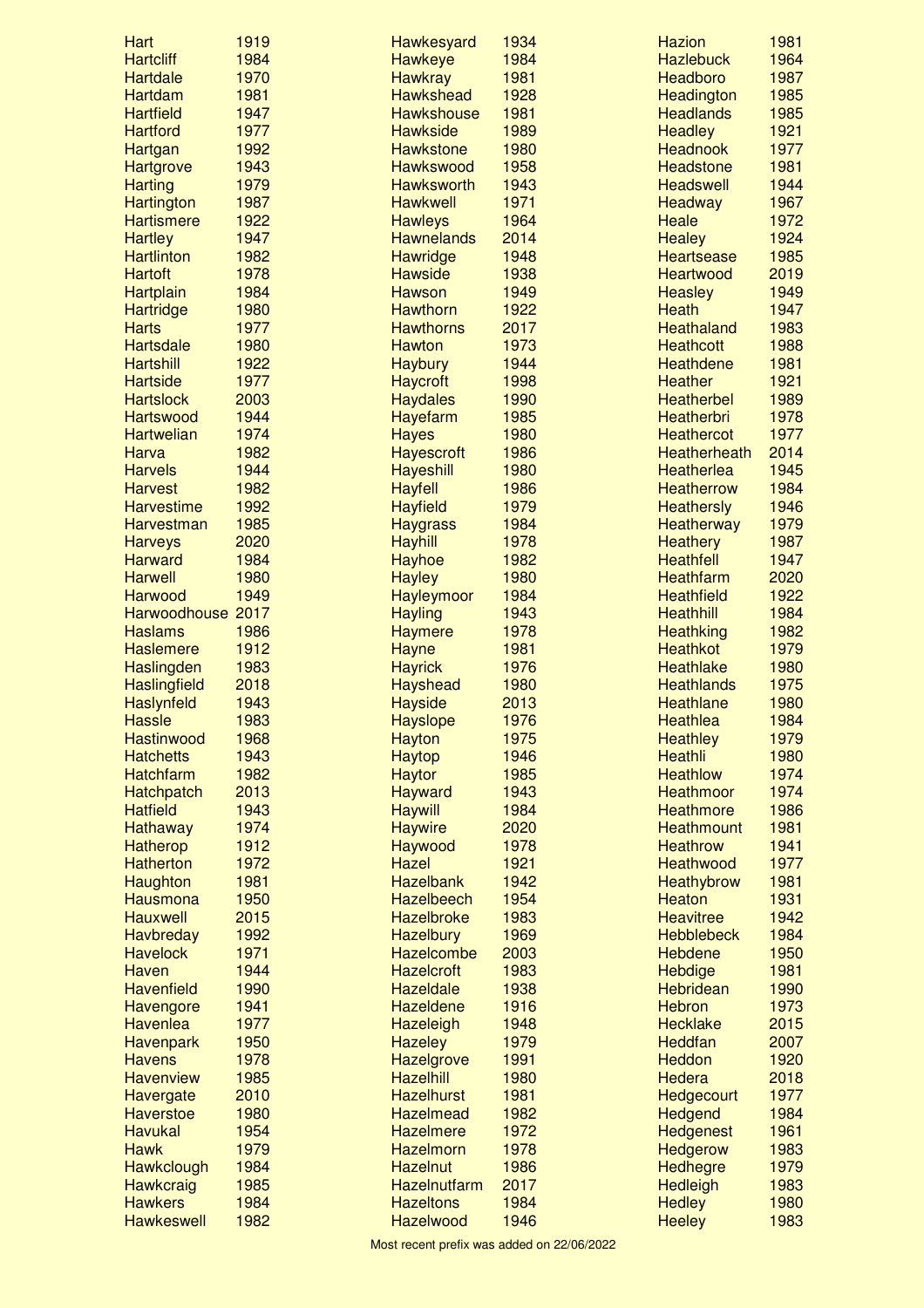| <b>Heesom</b>                   | 1979         | <b>Henlloy</b>                    | 1985         | <b>Hicksfield</b>                   | 1994         |
|---------------------------------|--------------|-----------------------------------|--------------|-------------------------------------|--------------|
| Heidaway                        | 1978         | <b>Hennerton</b>                  | 1995         | <b>Hicock</b>                       | 1976         |
| Heidi                           | 1977         | <b>Hennikers</b>                  | 2009         | <b>Hicroft</b>                      | 1979         |
| <b>Heidn</b>                    | 1982         | <b>Henorsaf</b>                   | 1985         | <b>Hidden</b>                       | 2021         |
| <b>Heidrum</b>                  | 1996         | <b>Henreth</b>                    | 1981         | Hideaway                            | 1979         |
| <b>Heidrun</b>                  | 1998         | <b>Hensell</b>                    | 2018         | Higham                              | 1979         |
| <b>Heighley</b>                 | 1943         | Hensleigh                         | 1983         | <b>Highbank</b>                     | 1976         |
| <b>Heindley</b>                 | 1978         | <b>Henstead</b>                   | 1964         | <b>Highbench</b>                    | 1977         |
| <b>Heineken</b>                 | 1973         | <b>Henton</b>                     | 1984         | <b>Highbirch</b>                    | 1963         |
| Heinzland                       | 1993         | <b>Hentrup</b>                    | 1987         | Highborn                            | 1978         |
| Hejsan                          | 1977         | <b>Henwick</b>                    | 1979         | <b>Highbridge</b>                   | 1978         |
| Heldenbuch                      | 1984         | <b>Heolddu</b>                    | 1983         | <b>Highbury</b>                     | 1972         |
| <b>Heldess</b>                  | 1978         | <b>Hepton</b>                     | 1943         | <b>Highclere</b>                    | 1978         |
| <b>Heldon</b>                   | 1984         | <b>Heraldic</b>                   | 1989         | <b>Highcliffe</b>                   | 1961         |
| <b>Heldre</b>                   | 1981         | <b>Herbal</b>                     | 1962         | <b>Highclose</b>                    | 1974         |
| <b>Heldrew</b><br>Hele          | 1980<br>1986 | <b>Herdwick</b>                   | 1979<br>1951 | <b>Highcorney</b>                   | 1980<br>1981 |
| <b>Helenian</b>                 | 1983         | <b>Hereward</b>                   | 1944         | <b>Highcray</b><br><b>Highcroft</b> | 1969         |
| <b>Helex</b>                    | 1981         | <b>Hergest</b><br><b>Heriphon</b> | 1977         | <b>Highcross</b>                    | 1955         |
| <b>Helgary</b>                  | 1983         | <b>Heritage</b>                   | 1981         | <b>Highcurley</b>                   | 1941         |
| Helhoughton                     | 2022         | <b>Hermes</b>                     | 1949         | <b>Highdene</b>                     | 1948         |
| Heligan                         | 2018         | <b>Hermiston</b>                  | 1942         | Highdown                            | 1982         |
| Helizann                        | 1975         | Hermitage                         | 1945         | <b>Highdyke</b>                     | 1978         |
| <b>Hellebore</b>                | 1986         | <b>Hermon</b>                     | 1981         | <b>Highehome</b>                    | 1981         |
| <b>Hellenge</b>                 | 1983         | <b>Hern</b>                       | 1975         | <b>Highelms</b>                     | 1979         |
| <b>Hellgill</b>                 | 1987         | <b>Herne Bay</b>                  | 1920         | Higherground                        | 2018         |
| <b>Hellingly</b>                | 1929         | <b>Hernehouse</b>                 | 1978         | <b>Higherpark</b>                   | 1986         |
| <b>Helme</b>                    | 1980         | <b>Heronfield</b>                 | 1974         | <b>Highfield</b>                    | 1921         |
| <b>Helmsley</b>                 | 1981         | <b>Herons</b>                     | 1952         | <b>Highfields</b>                   | 1984         |
| <b>Heloushir</b>                | 1978         | Heronspond                        | 1946         | <b>Highflyer</b>                    | 1998         |
| <b>Helsington</b>               | 1976         | <b>Heronswood</b>                 | 1978         | <b>Highgate</b>                     | 1956         |
| <b>Helvechia</b>                | 1981         | <b>Herric</b>                     | 1981         | <b>Highgreave</b>                   | 1989         |
| <b>Helvetia</b>                 | 1985         | <b>Herrington</b>                 | 1934         | <b>Highhall</b>                     | 1996         |
| <b>Helvic</b>                   | 1980         | <b>Hershef</b>                    | 1922         | <b>Highhouse</b>                    | 1983         |
| <b>Helward</b>                  | 1980         | <b>Hertford</b>                   | 1981         | <b>Highland</b>                     | 1920         |
| <b>Helwith</b>                  | 2015         | <b>Hesketh</b>                    | 1979         | <b>Highlander</b>                   | 1996         |
| <b>Helygen</b>                  | 2016         | <b>Heskitts</b>                   | 1962         | <b>Highlawn</b>                     | 1980         |
| <b>Hemblion</b>                 | 1984         | <b>Hesley</b>                     | 1968         | <b>Highlee</b>                      | 1984         |
| <b>Hembury</b>                  | 1920         | <b>Hessle</b>                     | 1942         | <b>Highleigh</b>                    | 1977         |
| Hemdun                          | 2002         | <b>Hesterhaze</b>                 | 1972         | <b>Highlight</b>                    | 1977         |
| <b>Hemelspeth</b>               | 1982         | <b>Heston</b>                     | 1978         | <b>Highmarch</b>                    | 1978         |
| Hemingford                      | 1946         | <b>Hethermoss</b>                 | 1946         | Highmistal                          | 1982         |
| <b>Hempstead</b>                | 1932         | <b>Hetherton</b>                  | 1972         | <b>Highmoor</b>                     | 1960         |
| Hempton                         | 1944         | <b>Heulog</b>                     | 1943         | <b>Highneen</b>                     | 1976         |
| <b>Hemsby</b>                   | 1949         | <b>Heulwen</b>                    | 1982         | <b>Highnests</b>                    | 1994         |
| <b>Hemswell</b>                 | 1978         | Hevarswood                        | 1987         | <b>Highnoons</b>                    | 1978         |
| <b>Henbury</b>                  | 1984         | <b>Hever</b>                      | 1959         | <b>Highpeak</b>                     | 1952         |
| <b>Henchard</b>                 | 1981         | Heversham                         | 1945         | <b>Highplain</b>                    | 1980         |
| <b>Hencliffe</b>                | 1987         | <b>Hewar</b>                      | 1980         | <b>Highpoint</b>                    | 1955         |
| <b>Henclose</b>                 | 1982         | <b>Heward</b>                     | 1950         | <b>Highpoles</b>                    | 1982         |
| Hendeam                         | 1990         | <b>Hewelswell</b>                 | 1992         | Highridge                           | 1978         |
| <b>Hendell</b>                  | 1973         | <b>Hewenhall</b>                  | 1979         | <b>Highschool</b>                   | 1980         |
| <b>Henderland</b>               | 1973         | <b>Hewid</b>                      | 1979         | <b>Highstones</b>                   | 1971         |
| <b>Hendra</b><br><b>Hendred</b> | 1982<br>1921 | <b>Hewlett</b>                    | 1985<br>1978 | Highthorn                           | 1984<br>2020 |
| <b>Hendy</b>                    | 1978         | <b>Hexworthy</b><br><b>Hey</b>    | 1976         | <b>Hightilt</b><br><b>Hightop</b>   | 1981         |
| Hendylaine                      | 1982         | <b>Heybridge</b>                  | 1944         | <b>Hightown</b>                     | 1966         |
| <b>Henfel</b>                   | 1998         | <b>Heybrook</b>                   | 1984         | <b>Hightrees</b>                    | 1935         |
| <b>Hengest</b>                  | 1950         | <b>Heydene</b>                    | 1947         | <b>Highview</b>                     | 1978         |
| <b>Hengist</b>                  | 1972         | Heydon                            | 1982         | <b>Highway</b>                      | 1943         |
| <b>Hengoed</b>                  | 2004         | Heysham                           | 1944         | <b>Highwinds</b>                    | 1986         |
| <b>Hengrove</b>                 | 1996         | <b>Heytesbury</b>                 | 1963         | <b>Highwold</b>                     | 1975         |
| <b>Henhurst</b>                 | 1976         | <b>Heyward</b>                    | 1980         | Highwood                            | 1942         |
| Henisuan                        | 1983         | <b>Hholdings</b>                  | 2004         | <b>Hilandia</b>                     | 1983         |
| Henlega                         | 1979         | <b>Hibernian</b>                  | 1935         | <b>Hilar</b>                        | 1981         |
| <b>Henley</b>                   | 1978         | <b>Hibrow</b>                     | 1983         | <b>Hilawyn</b>                      | 1949         |
| Henllan                         | 1982         | <b>Hickling</b>                   | 2013         | <b>Hilbery</b>                      | 1967         |
|                                 |              |                                   |              |                                     |              |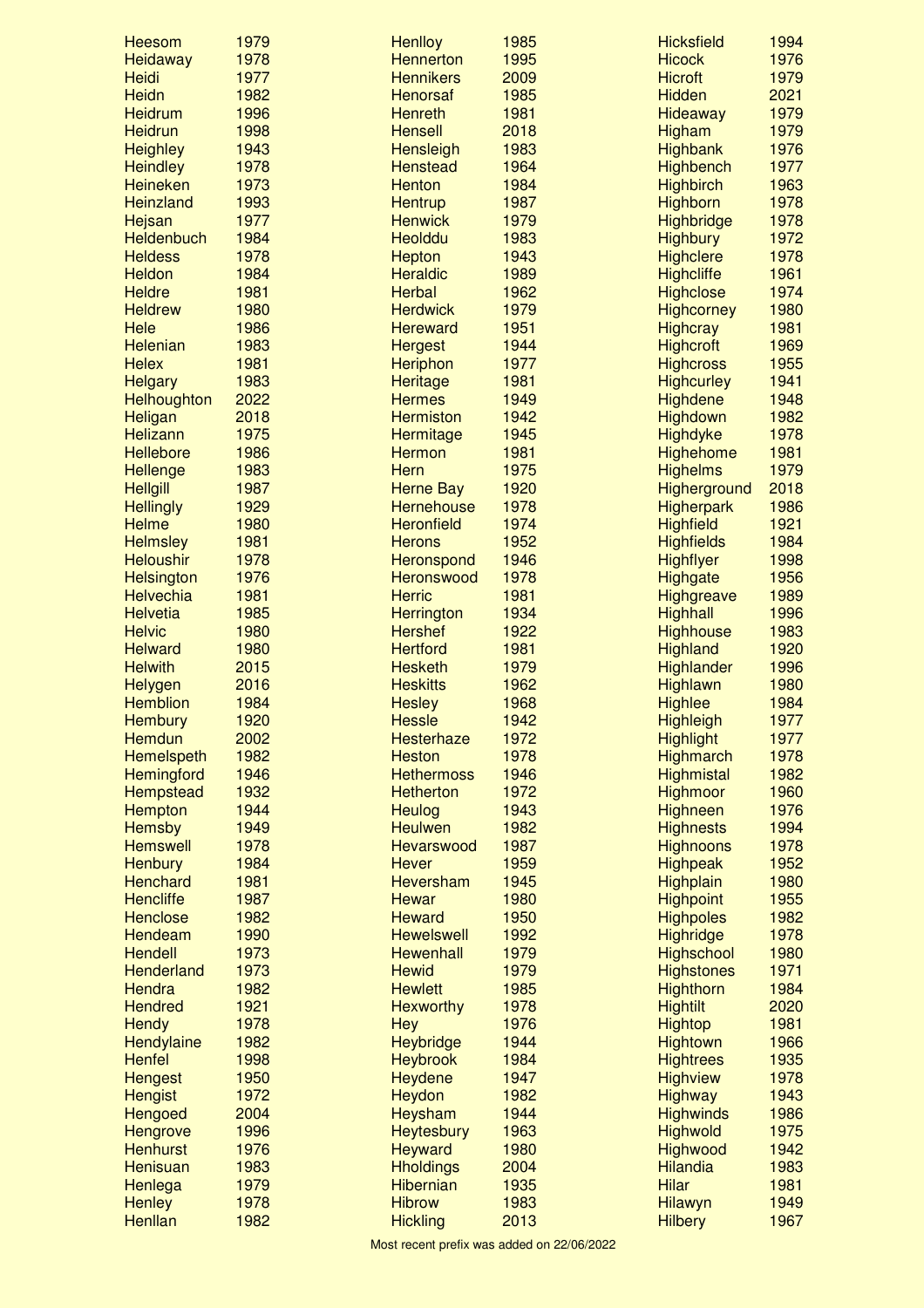| <b>Hilbre</b>     | 1972 | <b>Hirquin</b>    | 1979 | <b>Holly</b>       | 1947 |
|-------------------|------|-------------------|------|--------------------|------|
| <b>Hildamarg</b>  | 1982 | <b>Hisgrace</b>   | 2021 | <b>Holly Lodge</b> | 1906 |
| <b>Hildersham</b> | 1946 | <b>Hispania</b>   | 1970 | <b>Hollyait</b>    | 1983 |
| <b>Hildrian</b>   | 1984 | <b>Histon</b>     | 1939 | <b>Hollybank</b>   | 1981 |
| Hill              | 1944 | <b>Hitcham</b>    | 1919 | <b>Hollyberry</b>  | 1977 |
| <b>Hillacre</b>   | 1979 | <b>Hoadview</b>   | 1983 | <b>Hollybrook</b>  | 1994 |
| <b>Hillam</b>     | 1940 | Hoardspark        | 1977 | <b>Hollybush</b>   | 1976 |
| <b>Hillbilly</b>  | 1971 | <b>Hobbit</b>     | 1980 | <b>Hollycott</b>   | 1960 |
| <b>Hillbright</b> | 1982 | <b>Hobbiton</b>   | 1979 | <b>Hollycroft</b>  | 1981 |
| <b>Hillbrow</b>   | 1950 | <b>Hobbsfield</b> | 1977 | Hollydale          | 1977 |
| Hillburgh         | 1982 | <b>Hobcote</b>    | 1965 | Hollydean          | 1982 |
| <b>Hillburn</b>   | 1982 | <b>Hobhouse</b>   | 1983 | Hollydown          | 1982 |
| <b>Hillcairn</b>  | 1964 | <b>Hobnock</b>    | 1987 | <b>Hollyfield</b>  | 1969 |
| <b>Hillco</b>     | 1980 | <b>Hockerill</b>  | 1951 | Hollyford          | 1980 |
| <b>Hillcott</b>   | 1984 | Hockinwood        | 1983 | <b>Hollygrove</b>  | 1981 |
| <b>Hillcrest</b>  | 1945 | <b>Hockley</b>    | 1924 | Hollyhaven         | 1986 |
| <b>Hillcroft</b>  | 1981 | Hoddington        | 1958 | <b>Hollyhill</b>   | 1947 |
| <b>Hilldale</b>   | 1980 | Hodgkinson        | 2006 | <b>Hollyhock</b>   | 1982 |
| <b>Hillfarm</b>   | 1975 | <b>Hodsock</b>    | 1981 | <b>Hollyking</b>   | 1982 |
| <b>Hillfen</b>    | 1972 | Hofalpbach        | 1981 | <b>Hollymin</b>    | 1981 |
| <b>Hillfield</b>  | 1950 | <b>Hoffnant</b>   | 2010 | Hollymoor          | 1972 |
| <b>Hillford</b>   | 1973 | Hogholme          | 1979 | <b>Hollyns</b>     | 1984 |
| <b>Hillgrove</b>  | 1981 |                   | 2008 | <b>Hollyoak</b>    | 1983 |
| <b>Hillhead</b>   | 1942 | Hogmoor           | 1980 | <b>Hollypark</b>   | 1992 |
|                   |      | Hognaston         |      |                    |      |
| <b>Hillhouse</b>  | 1912 | <b>Hogsback</b>   | 1958 | <b>Hollysnow</b>   | 1982 |
| <b>Hilliard</b>   | 1994 | Hogshaw           | 2021 | <b>Hollytor</b>    | 1989 |
| <b>Hillmoor</b>   | 1976 | Hojan             | 1984 | Hollytree          | 1948 |
| <b>Hillock</b>    | 1980 | Hojfjeld          | 1943 | <b>Hollytuft</b>   | 1985 |
| <b>Hillpark</b>   | 1921 | Holaze            | 1992 | <b>Hollyville</b>  | 1978 |
| <b>Hillrise</b>   | 1978 | <b>Holbank</b>    | 1978 | <b>Hollywater</b>  | 1973 |
| Hillsborough      | 1941 | <b>Holbatch</b>   | 1986 | Hollywood          | 1980 |
| <b>Hillside</b>   | 1920 | <b>Holbrooks</b>  | 1982 | <b>Holmbury</b>    | 1976 |
| <b>Hillstar</b>   | 1954 | Holburgh          | 1982 | <b>Holme</b>       | 1977 |
| <b>Hillstoway</b> | 1966 | <b>Holbury</b>    | 1945 | <b>Holmedale</b>   | 2006 |
| <b>Hillsway</b>   | 1985 | <b>Holcombe</b>   | 1969 | Holmefarm          | 1984 |
| <b>Hillswood</b>  | 1985 | <b>Holcott</b>    | 1981 | <b>Holmefield</b>  | 1979 |
| <b>Hilltone</b>   | 1980 | <b>Holdaness</b>  | 1950 | <b>Holmehurst</b>  | 1979 |
| <b>Hilltop</b>    | 1920 | <b>Holdbrook</b>  | 1995 | <b>Holmepride</b>  | 1982 |
| <b>Hillview</b>   | 1943 | <b>Holders</b>    | 1981 | <b>Holmer</b>      | 1983 |
| <b>Hillwell</b>   | 1981 | <b>Holdfast</b>   | 1969 | <b>Holmfirth</b>   | 1928 |
| <b>Hillwood</b>   | 1923 | Holdgate          | 1983 | <b>Holmhills</b>   | 1983 |
| <b>Hillyfield</b> | 1980 | Holdorbur         | 1990 | <b>Holmley</b>     | 1984 |
| <b>Hilperton</b>  | 2014 | Hole              | 1949 | <b>Holmpton</b>    | 1945 |
| <b>Hilroi</b>     | 1976 | <b>Holefarm</b>   | 1979 | Holmroyd           | 1974 |
| <b>Hilstone</b>   | 1983 | <b>Holewood</b>   | 1987 | Holmsburn          | 1989 |
| <b>Hilton</b>     | 1936 | Holeyn            | 1959 | <b>Holmshaw</b>    | 1979 |
| <b>Hiltons</b>    | 2021 | Holgate           | 1981 | Holmsleigh         | 1959 |
| Himalayan         | 1983 | <b>Holifield</b>  | 1979 | <b>Holmvalley</b>  | 1982 |
| <b>Himeddow</b>   | 1962 | <b>Holker</b>     | 1944 | Holmwood           | 2014 |
| <b>Hindelbank</b> | 1964 | <b>Hollacott</b>  | 1987 | <b>Holne</b>       | 1922 |
| <b>Hindhead</b>   | 1990 | <b>Holland</b>    | 1978 | <b>Holnest</b>     | 1959 |
| <b>Hindleap</b>   | 2004 | Hollandene        | 1944 | <b>Holtlaith</b>   | 1978 |
| <b>Hindmarch</b>  | 2009 | <b>Hollebeke</b>  | 1973 | <b>Holton</b>      | 1947 |
| <b>Hindmarsh</b>  | 1972 | <b>Hollickers</b> | 1978 | <b>Holtvale</b>    | 1985 |
| <b>Hindol</b>     | 1996 | <b>Hollies</b>    | 1980 | Holtwood           | 1945 |
| <b>Hindon</b>     | 1979 | <b>Hollin</b>     | 1974 | <b>Holvans</b>     | 1978 |
| <b>Hingston</b>   | 1978 | <b>Hollinberi</b> | 1978 | <b>Holway</b>      | 1920 |
| <b>Hinksey</b>    | 1944 | <b>Hollings</b>   | 1969 | <b>Holworth</b>    | 1984 |
| <b>Hinksford</b>  | 1973 | <b>Hollinhow</b>  | 1973 | <b>Holycity</b>    | 1973 |
| <b>Hinton</b>     | 1947 | <b>Hollins</b>    | 1984 | Holyoake           | 1982 |
| <b>Hinxhill</b>   | 1921 | <b>Hollis</b>     | 1977 | Holywych           | 1947 |
| Ġ                 | 1960 | <b>Hollistan</b>  | 1976 | <b>Homeacres</b>   | 1984 |
| <b>Hippisley</b>  | 1945 | <b>Hollmoor</b>   | 1942 | Homecharm          | 1981 |
| <b>Hiptoft</b>    | 1987 | Hollovali         | 1982 | <b>Homecroft</b>   | 1942 |
| <b>Hiraeth</b>    | 1979 | <b>Hollow</b>     | 1982 | <b>Homefield</b>   | 2005 |
|                   | 1981 | <b>Hollowford</b> | 1987 | <b>Homefields</b>  | 1977 |
| <b>Hireathog</b>  | 1980 |                   | 1988 | <b>Homehall</b>    | 2022 |
| <b>Hirnant</b>    |      | Hollowgate        |      |                    |      |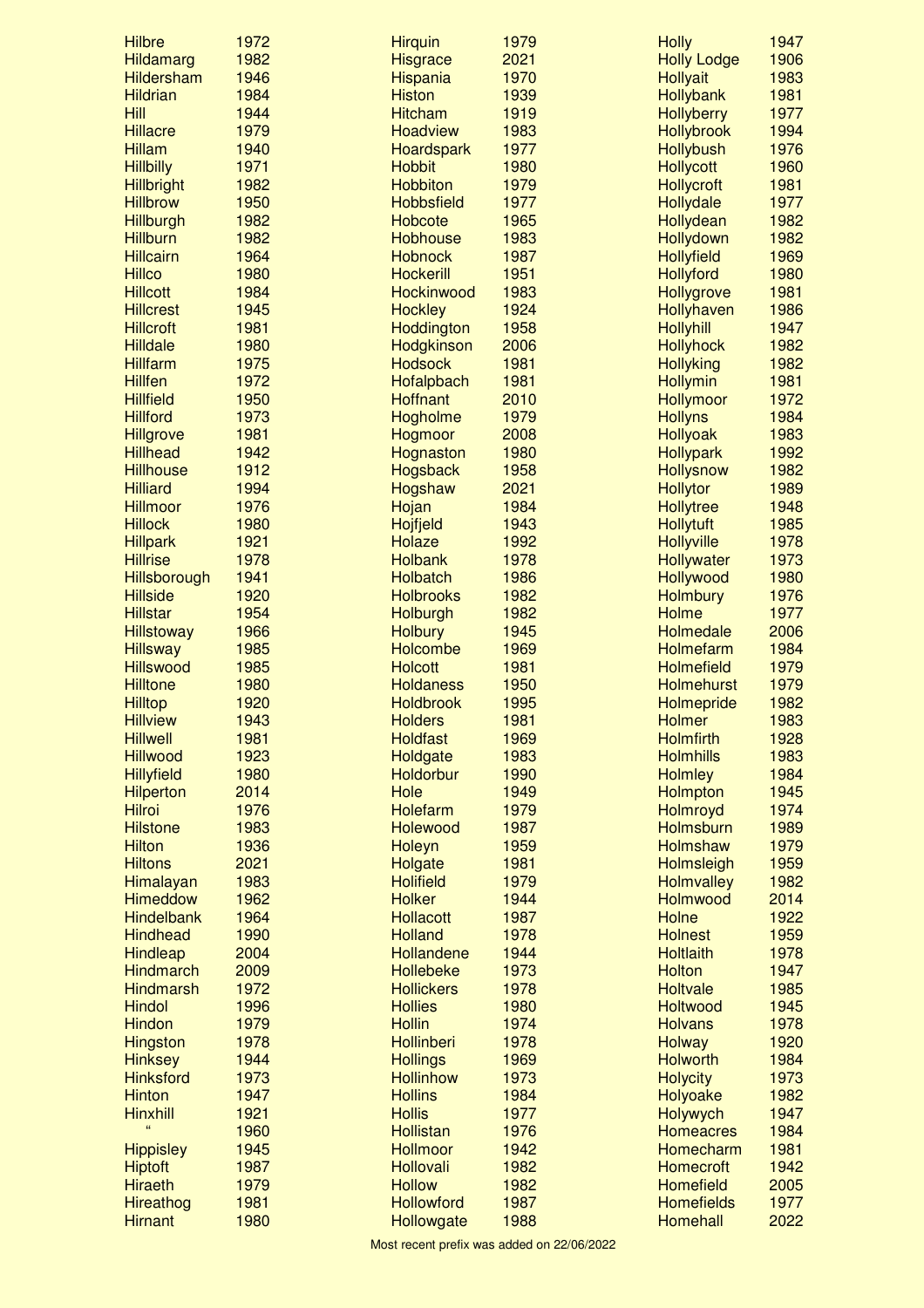| <b>Homeland</b>   | 1946 | <b>Horebeech</b>  | 1978 | <b>Hughsla</b>    | 1982 |
|-------------------|------|-------------------|------|-------------------|------|
| Homelea           | 1980 | Horeham           | 1978 | <b>Huish</b>      | 1967 |
| Homeleigh         | 1982 | Horham            | 2007 | Hullbridge        | 1977 |
| Homeplace         | 1994 | Horizon           | 1977 | <b>Hulmsbridg</b> | 1984 |
| <b>Homer</b>      | 1972 | <b>Horkesley</b>  | 1969 | <b>Humber</b>     | 1935 |
| <b>Homerfield</b> | 1943 | <b>Hornacott</b>  | 1980 | <b>Humberdale</b> | 1979 |
| <b>Homeric</b>    | 1941 | <b>Hornbeams</b>  | 1974 | <b>Humble</b>     | 1973 |
| <b>Homerrixey</b> | 1982 | <b>Hornbys</b>    | 1947 | Humbleyard        | 1983 |
| <b>Homestall</b>  | 1919 | Hornchurch        | 1944 | <b>Hummel</b>     | 1980 |
| <b>Homestead</b>  | 1977 | Horndon           | 1991 | <b>Humulus</b>    | 1942 |
| <b>Homewood</b>   | 1978 | <b>Horneck</b>    | 1985 | <b>Hundalee</b>   | 1991 |
| <b>Homrie</b>     | 1971 | <b>Hornets</b>    | 2013 | Hunday            | 1966 |
| <b>Honey</b>      | 1946 | <b>Hornett</b>    | 1979 | <b>Hundhill</b>   | 1982 |
| Honeybags         | 1986 | <b>Hornfels</b>   | 1978 | <b>Huney</b>      | 1976 |
| Honeybank         | 1979 | Hornpipe          | 1981 | Hungerford        | 1925 |
| Honeybee          | 1974 | Hornsborn         | 1976 | Hungerhatch       | 2012 |
| Honeybine         | 1982 | <b>Hornsea</b>    | 1980 | <b>Hungerhill</b> | 1973 |
| Honeyborn         | 2003 | <b>Hornswell</b>  | 1981 | <b>Hunisuckle</b> | 1978 |
| Honeycomb         | 1984 | <b>Horsebrook</b> | 1942 | <b>Hunnicombe</b> | 1982 |
| Honeycott         | 1979 | <b>Horseford</b>  | 1988 | <b>Hunningley</b> | 1978 |
| Honeycroft        | 1978 | <b>Horsehay</b>   | 1988 | Hunnington        | 1981 |
| Honeydew          | 1973 |                   | 2019 | <b>Hunshelf</b>   | 2018 |
| Honeydown         | 1981 | Horseheath        | 1981 | <b>Hunsley</b>    | 1956 |
| <b>Honeydukes</b> | 2018 | <b>Horseshoes</b> | 1979 | <b>Hunspow</b>    | 1982 |
| Honeyglo          | 1983 | <b>Horseye</b>    | 1981 | <b>Huntcliffe</b> | 1975 |
| Honeygold         | 1986 | Horsington        | 1983 | <b>Hunterhill</b> | 1973 |
| Honeygreen        | 1978 | <b>Horstead</b>   | 1919 | <b>Hunters</b>    | 1954 |
| Honeyhole         | 1992 | <b>Horton</b>     | 1969 | <b>Hunting</b>    | 1985 |
|                   | 1971 |                   | 1982 |                   | 1999 |
| Honeylands        | 1984 | Hortswood         | 1974 | Huntinghal        |      |
| Honeylane         |      | Horwood           |      | <b>Huntonbury</b> | 1980 |
| <b>Honeylin</b>   | 1979 | <b>Hoscar</b>     | 1980 | <b>Huntsham</b>   | 1991 |
| Honeymead         | 1913 | Hot               | 1985 | <b>Huntshaw</b>   | 1983 |
| <b>Honeymill</b>  | 1978 | <b>Hothfield</b>  | 1920 | <b>Huntsland</b>  | 1945 |
| Honeymist         | 1985 | Hotspur           | 1981 | <b>Huntsmans</b>  | 1987 |
| Honeypot          | 1948 | Houdini           | 1977 | <b>Huntspill</b>  | 1978 |
| Honeysukle        | 1969 | Hougham           | 1980 | <b>Huntsville</b> | 1984 |
| Honeyway          | 1983 | Houghton          | 1978 | <b>Hurley</b>     | 1985 |
| Honeywell         | 1978 | <b>Houmet</b>     | 1921 | Hurleyfarm        | 1999 |
| <b>Honeywells</b> | 1942 | Houndgate         | 1969 | Hurn              | 1943 |
| Honeywood         | 1980 | Houndswood        | 1972 | <b>Hursley</b>    | 1921 |
| Honington         | 1954 | <b>Hounslow</b>   | 1991 | <b>Hurst</b>      | 1981 |
| <b>Honiton</b>    | 1942 | <b>Houselop</b>   | 1981 | <b>Hurstley</b>   | 1947 |
| Hoo               | 1978 | <b>Houston</b>    | 1976 | <b>Hurstleywd</b> | 1999 |
| <b>Hooend</b>     | 1938 | <b>Hoveton</b>    | 1916 | <b>Hurston</b>    | 1932 |
| <b>Hook</b>       | 1941 | Howardian         | 1982 | <b>Hurstpier</b>  | 1980 |
| <b>Hookstone</b>  | 1952 | <b>Howards</b>    | 1959 | <b>Hurstwood</b>  | 1943 |
| Hookwood          | 1945 | <b>Howcroft</b>   | 1972 | <b>Hurthill</b>   | 1977 |
| Hooligan          | 2019 | Howden            | 1942 | Hurtwood          | 1982 |
| Hooper            | 1988 | <b>Howecot</b>    | 1981 | <b>Hurworth</b>   | 1944 |
| Hooton            | 1943 | <b>Howfens</b>    | 1981 | Hurwyn            | 1979 |
| Hop               | 1976 | <b>Howgill</b>    | 1975 | <b>Husphins</b>   | 2018 |
| Hopalong          | 1981 | Howietoun         | 1984 | <b>Husthwaite</b> | 1982 |
| <b>Hopbines</b>   | 1997 | <b>Howley</b>     | 1976 | <b>Hutch</b>      | 1949 |
| <b>Hopcroft</b>   | 1980 | <b>Howlish</b>    | 1994 | <b>Hutchings</b>  | 1988 |
| Hopeacre          | 1973 | Howsham           | 1977 | Hutchroyd         | 1979 |
| Hopefarm          | 2021 | <b>Hubert</b>     | 1986 | <b>Hutton</b>     | 1946 |
| <b>Hopend</b>     | 1979 | <b>Huckford</b>   | 2016 | Huttonroof        | 1975 |
| <b>Hopespring</b> | 1985 | <b>Hucklebuck</b> | 2019 | <b>Huxvale</b>    | 1978 |
| <b>Hopevalley</b> | 1951 | <b>Hudcom</b>     | 1981 | <b>Hy</b>         | 1976 |
|                   |      |                   |      |                   |      |
| <b>Hopewell</b>   | 1999 | <b>Hudds</b>      | 1985 | <b>Hybadore</b>   | 1985 |
| Hopewood          | 1951 | <b>Hudgill</b>    | 1974 | Hybernian         | 1978 |
| <b>Hophouse</b>   | 1979 | <b>Hudsons</b>    | 1983 | <b>Hybracken</b>  | 1978 |
| Hopton            | 1919 | <b>Hudworth</b>   | 1956 | <b>Hycliff</b>    | 1987 |
| <b>Hopwas</b>     | 2003 | <b>Huesca</b>     | 1949 | <b>Hydale</b>     | 1977 |
| <b>Hopwood</b>    | 1987 | <b>Hughcroft</b>  | 1978 | <b>Hydatum</b>    | 1978 |
| <b>Hopworthy</b>  | 2010 | Hughendon         | 1942 | <b>Hydaway</b>    | 1976 |
| <b>Hordle</b>     | 1949 | <b>Hughlands</b>  | 2016 | <b>Hyde</b>       | 1981 |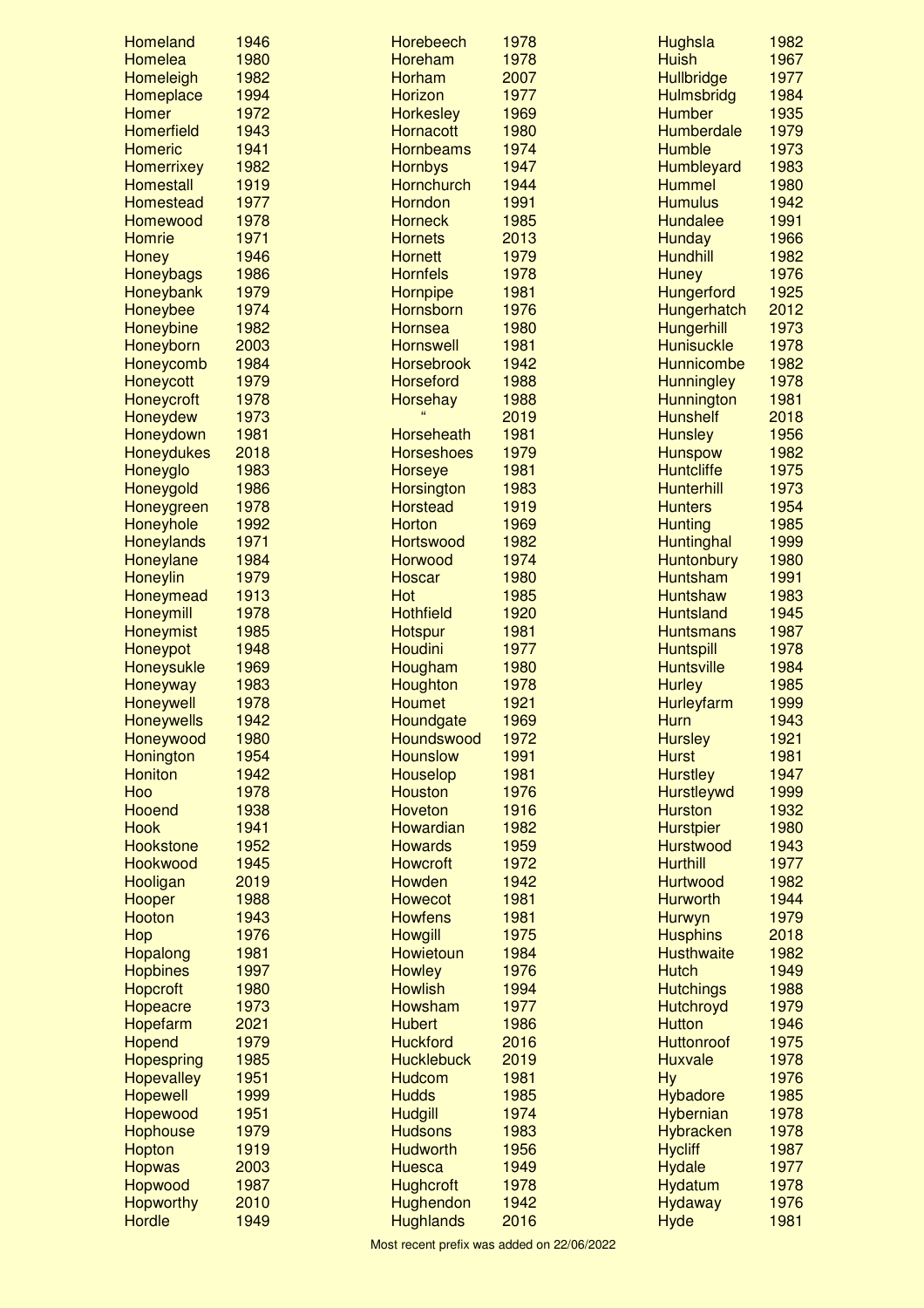| Hydebourne         | 1981 | Ingelow             | 1948 | <b>Ivans</b>       | 1982 |
|--------------------|------|---------------------|------|--------------------|------|
| <b>Hydecrest</b>   | 1978 | Ingham              | 1938 | <b>Ivansfield</b>  | 1969 |
| <b>Hydend</b>      | 1972 | Ingleboro           | 1950 | <b>Ivel</b>        | 1986 |
| <b>Hyders</b>      | 1943 | Ingledene           | 1985 | <b>Iver</b>        | 1920 |
| Hydeshaven         | 1983 | Inglemill           | 1971 | <b>Ivestan</b>     | 1958 |
| <b>Hyhouse</b>     | 1984 | Inglewood           | 1980 | <b>Iveston</b>     | 1980 |
| <b>Hykeham</b>     | 1981 | Ingolfield          | 1979 | <b>lvetsey</b>     | 1980 |
| <b>Hyland</b>      | 1968 | Ingscroft           | 1987 | <b>Ivo</b>         | 1952 |
| <b>Hyndburn</b>    | 1948 | Ingspark            | 2011 | <b>lvy</b>         | 2021 |
| <b>Hyndshaw</b>    | 1980 | <b>Inhurst</b>      | 1981 | <b>lvybank</b>     | 1977 |
| <b>Hyning</b>      | 1973 | Inigo               | 2009 | <b>lvybeck</b>     | 1994 |
| <b>Hypatia</b>     | 2010 | <b>Inirev</b>       | 1943 | <b>lvybrook</b>    | 1988 |
| <b>Hyrddod</b>     | 1977 | <b>Inisglas</b>     | 1982 | <b>lvycling</b>    | 1946 |
| <b>Hytall</b>      | 1944 | Injebreck           | 1971 | <b>lvyhatch</b>    | 1943 |
| <b>Hyview</b>      | 1979 | <b>Inkberrow</b>    | 1950 | <b>lvyleaf</b>     | 1974 |
| <b>Hyway</b>       | 1985 | <b>Inkford</b>      | 1943 | <b>lvymay</b>      | 2017 |
| Hywood             | 1979 | Innerleith          | 1986 | <b>Iwerne</b>      | 1985 |
|                    |      | Innisfree           | 1944 | <b>lwood</b>       | 1980 |
| lago               | 1976 | Innishmore          | 1954 | <b>Izbec</b>       | 2004 |
| lal                | 1978 | Innisvath           | 1970 |                    |      |
| lasgair            | 1974 | Innovation          | 2021 | <b>Jabbok</b>      | 2010 |
| Ibis               | 1979 | <b>Innox</b>        | 1978 | Jabbouk            | 1984 |
| <b>Ibstock</b>     | 1973 | Innyside            | 2016 | Jabopema           | 1981 |
| Ice                | 2010 | <b>Intake</b>       | 1971 | Jacabren           | 1977 |
|                    | 1998 | Intakelane          | 1982 | Jacamar            | 1982 |
| Icegold            | 1981 | Inverdoid           | 1981 | Jacanell           | 1981 |
| Icelager           |      |                     |      |                    |      |
| Iceni              | 1984 | Invicta             | 1974 | Jacaranda          | 1979 |
| <b>Icenton</b>     | 1943 | Invincible          | 1954 | Jacenta            | 1983 |
| Icepol             | 1995 | Inwood              | 1913 | Jaceromyn          | 1979 |
| <b>Icewell</b>     | 1949 | lona                | 1980 | Jachen             | 1980 |
| <b>Ichthys</b>     | 1978 | <b>lonic</b>        | 1978 | <b>Jacims</b>      | 1983 |
| <b>Ickelton</b>    | 1965 | losdan              | 1980 | Jackadandy         | 1985 |
| <b>Icknield</b>    | 1935 | Iping               | 1977 | <b>Jackarhiw</b>   | 1998 |
| Iclebean           | 2016 | <b>IRa</b>          | 1913 | <b>Jackfield</b>   | 1977 |
| <b>Iderone</b>     | 1982 | Iredale             | 1986 | <b>Jackindabox</b> | 2011 |
| Idle               | 1982 | <b>Ireleth</b>      | 1925 | <b>Jackmart</b>    | 1954 |
| <b>Idlebeck</b>    | 1981 | <b>Ireson</b>       | 1976 | <b>Jackron</b>     | 1984 |
| Idleigh            | 1947 | <b>Ireton</b>       | 1979 | <b>Jackson</b>     | 1977 |
| Idon               | 1985 | <b>Irisca</b>       | 1982 | Jacmar             | 1979 |
| <b>Idsworth</b>    | 1943 | <b>Irishharmony</b> | 2016 | Jacmure            | 1961 |
| lerne              | 1998 | Iron                | 1983 | <b>Jacobcroft</b>  | 1996 |
| <b>Iford</b>       | 1943 | <b>Ironbeck</b>     | 1982 | Jacobean           | 1980 |
| <b>Ileden</b>      | 1922 | Ironbridge          | 1983 | Jacqmar            | 1984 |
| <b>Ilex</b>        | 1976 | <b>Ironcastle</b>   | 1980 | <b>Jacslaw</b>     | 1978 |
| <b>Ilkebaye</b>    | 1978 | Irongate            | 1977 | Jade               | 1985 |
| <b>Ilketshall</b>  | 1980 | <b>Ironside</b>     | 1982 | <b>Jadeandnats</b> | 2015 |
| <b>Illaries</b>    | 1967 | Irthingspa          | 1985 | <b>Jadek</b>       | 1981 |
| <b>Illshaw</b>     | 1961 | <b>Irthling</b>     | 1943 | Jadian             | 2011 |
| <b>Ilmer</b>       | 1979 | <b>Isaacs</b>       | 1980 | <b>Jafandor</b>    | 1984 |
| <b>Ilsham</b>      | 1945 | <b>Isaacwood</b>    | 1985 | Jagler             | 1993 |
| <b>Ilsley</b>      | 1976 | <b>Isbecc</b>       | 2017 | Jagleys            | 1984 |
| <b>Ilson</b>       | 1998 | <b>Isbury</b>       | 1981 | Jago               | 1978 |
| Imaal              | 1980 | <b>Isca</b>         | 1951 | Jaiphas            | 1941 |
| Imachelsea         | 2000 | Isedayl             | 1981 | Jaise              | 1978 |
| <b>Imperial</b>    | 1977 | <b>Isel</b>         | 1984 | Jaiz               | 1982 |
| <b>Impetus</b>     | 1973 | Isengard            | 1981 | Jajo               | 1998 |
| Imported           | 1998 | <b>Isfryn</b>       | 1989 | <b>Jaklen</b>      | 1994 |
| Inca               | 1990 | Isla                | 1976 | <b>Jalex</b>       | 1977 |
| Incefield          | 1946 | <b>Island</b>       | 1913 | Jaling             | 1977 |
| Inchberry          | 1978 | Islandmaid          | 1994 | Jalro              | 1981 |
| Inchkeneth         | 1952 | <b>Islandview</b>   | 2021 | Jamar              | 1965 |
| Inchnavie          | 1985 | Isle                | 1981 | Jambo              | 1947 |
| <b>Inchneuk</b>    | 1980 | <b>Islebeck</b>     | 2019 | <b>Jameks</b>      | 2019 |
| Inchyra            | 1979 | <b>Isleofrhee</b>   | 1977 | James              | 1981 |
|                    | 1996 |                     | 1978 | Jamesco            | 1978 |
| Incognito<br>Indio | 1959 | <b>Islwyn</b>       | 1977 |                    | 1949 |
| <b>Ingarsby</b>    | 1980 | <b>Islyn</b>        |      | Jameson            | 1978 |
|                    |      | Ithon               | 1949 | Jamian             |      |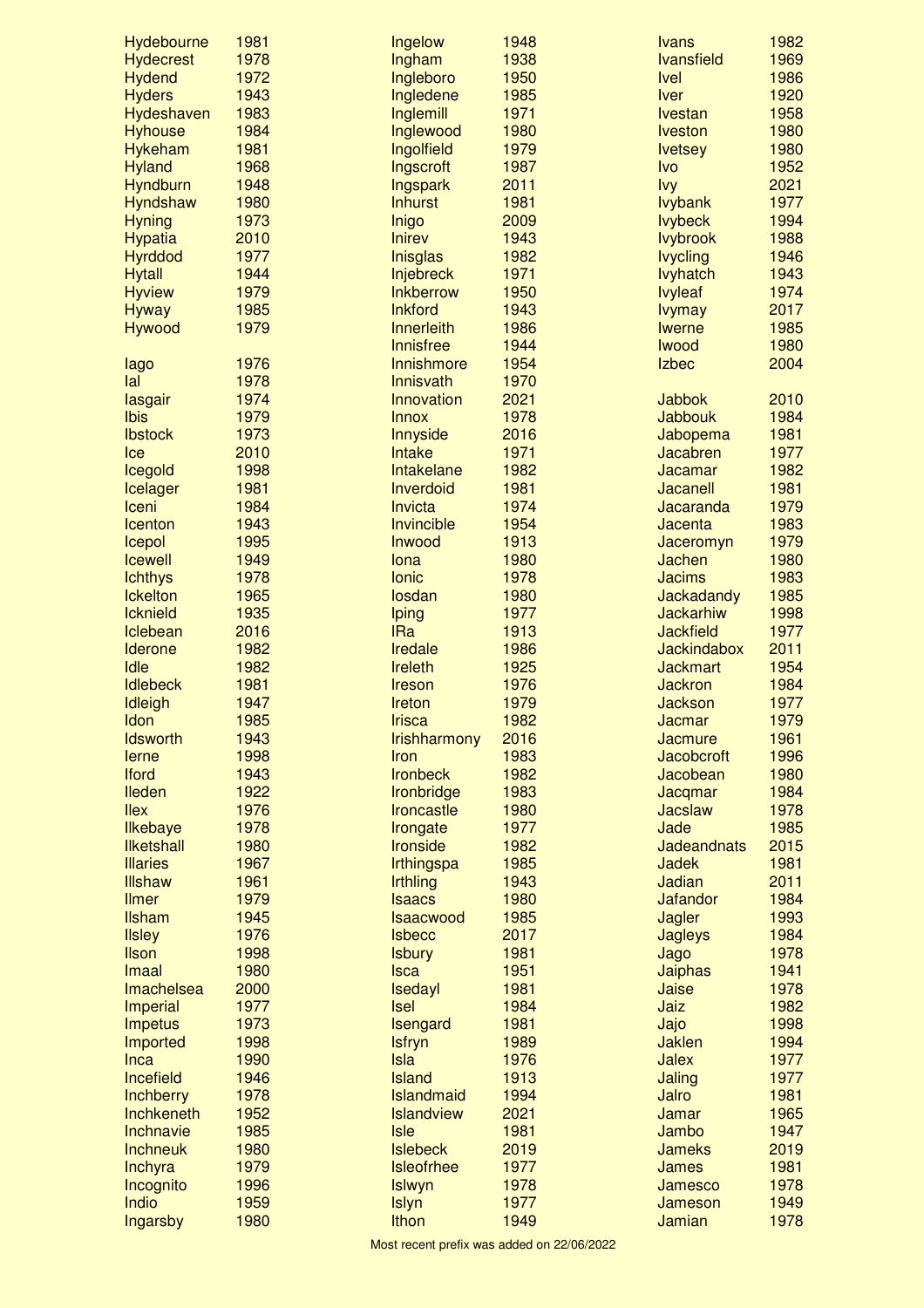| <b>Jamish</b>    | 1994 | Jeda              | 1980 | <b>Jogill</b>     | 1973 |
|------------------|------|-------------------|------|-------------------|------|
| Janarth          | 1943 | <b>Jedrim</b>     | 1979 | Jogo              | 1987 |
| Janas            | 1998 | Jeep              | 1951 | Johnjo            | 1981 |
| Janbar           | 1978 | <b>Jeffland</b>   | 1977 | <b>Johnlee</b>    | 1985 |
| <b>Janchris</b>  | 1986 | Jellybean         | 1991 | Johnpippin        | 1954 |
| <b>Jancoates</b> | 1971 | Jemacy            | 1987 | Johnstone         | 1951 |
| Jancol           | 1978 | <b>Jemaly</b>     | 1990 | Jolean            | 1984 |
| Jandar           | 1981 | <b>Jemecs</b>     | 1976 | Jolidan           | 1980 |
| Jandel           | 1976 | Jemsward          | 1984 | Jolin             | 1989 |
| Jandi            | 2006 | Jena              | 2009 | <b>Jollie</b>     | 1983 |
| Jandon           | 1944 | Jenaire           | 1979 | Jollion           | 1982 |
| Janeau           | 1974 | Jenboys           | 1968 | <b>Jollity</b>    | 1983 |
| Jangee           | 1980 | Jencolm           | 1975 | Jollybody         | 2017 |
| Janig            | 1987 | Jendi             | 1983 | Jolsco            | 1981 |
| <b>Janik</b>     | 1985 | Jeneve            | 1982 | <b>Jomast</b>     | 1981 |
| Janil            | 1987 | <b>Jenilin</b>    | 1979 | Jomel             | 1982 |
| <b>Janiveer</b>  | 1989 | Jenimi            | 1993 | Jomi              | 1985 |
| Janlee           | 1980 | <b>Jennings</b>   | 1996 | Jomian            | 1993 |
| Janneton         | 1977 | <b>Jennyfield</b> | 1980 | Jomik             | 1984 |
| Jannmar          | 1982 | Jennywren         | 1971 | Jomil             | 1976 |
| <b>Janric</b>    | 1977 | <b>Jenton</b>     | 1984 | Jondra            | 1992 |
| Jansel           | 1967 | <b>Jericho</b>    | 1946 | Jonela            | 1984 |
| Jansgal          | 1990 | <b>Jerpoint</b>   | 1984 | <b>Jonett</b>     | 1945 |
|                  | 1958 | <b>Jervaulx</b>   | 1978 | Jonlize           | 1980 |
| Janson           |      |                   |      |                   |      |
| Janstan          | 1983 | Jesaka            | 2008 | <b>Jonquilles</b> | 2016 |
| Janste           | 1986 | <b>Jesline</b>    | 1983 | Jonroy            | 1980 |
| Jansway          | 1994 | Jesmond           | 1942 | <b>Jonsforest</b> | 1995 |
| Janvil           | 1975 | <b>Jessel</b>     | 1975 | Jonstene          | 1985 |
| Janvrin          | 1986 | <b>Jester</b>     | 1979 | Jonsu             | 1979 |
| Jaoniere         | 1991 | <b>Jestons</b>    | 1982 | Jonte             | 1981 |
| Japaya           | 1979 | Jevelyn           | 1947 | Jordan            | 1942 |
| Japhon           | 1979 | <b>Jiema</b>      | 1984 | <b>Jordans</b>    | 1971 |
| Japonica         | 1985 | <b>Jigalls</b>    | 2017 | Jorgansen         | 1947 |
| Jarah            | 1987 | <b>Jillhurst</b>  | 1945 | <b>Jorrocks</b>   | 1981 |
| <b>Jaratak</b>   | 1975 | <b>Jilliard</b>   | 1980 | Jorvik            | 1984 |
| Jari             | 1986 | <b>Jillinore</b>  | 1981 | Jorynsha          | 1986 |
| <b>Jaris</b>     | 1979 | Jills             | 1977 | Josden            | 1979 |
| Jarred           | 1976 | <b>Jilsue</b>     | 1984 | Josiah            | 1982 |
| Jasmine          | 1937 | <b>Jiltokkom</b>  | 1981 | Josselyns         | 1937 |
| Jason            | 1984 | Jimal             | 1986 | Jote              | 1982 |
| Jasp             | 1975 | <b>Jimbles</b>    | 1951 | Jovewell          | 1982 |
| Jaspat           | 1981 | <b>Jimhill</b>    | 1971 | Jovial            | 1955 |
| Jaton            | 1980 | <b>Jimpies</b>    | 1974 | Joybel            | 1967 |
| Javlynn          | 1988 | <b>Jinglejoys</b> | 1971 | Joybrook          | 1977 |
| Jaxon            | 1938 | Jinjajoy          | 1980 | <b>Joycrest</b>   | 1988 |
| Jayanell         | 1984 | <b>Jinks</b>      | 1949 | Joydun            | 1945 |
| Jaybar           | 1987 | <b>Jireh</b>      | 1991 | Joyern            | 1952 |
| Jaybee           | 1979 | <b>Jitali</b>     | 1975 | Joyfull           | 1975 |
| Jaybelene        | 1983 | Jiwel             | 1983 | Joymar            | 1981 |
| Jaycee           | 1977 | <b>Jjfarms</b>    | 2019 | Joyous            | 1941 |
| Jaydee           | 1963 | Joac              | 1992 | Joypet            | 1977 |
| Jayeamtee        | 1976 | Jobar             | 1977 | Joys              | 1983 |
| Jaygreen         | 1972 | Jobeki            | 1984 | Joystone          | 1976 |
| Jaykay           | 1986 | Jobelene          | 1977 | Joywood           | 1985 |
| <b>Jayknight</b> | 1987 | <b>Jobett</b>     | 1948 | Jozeig            | 1979 |
| <b>Jaymark</b>   | 1973 | Jobilena          | 1981 | Jozilla           | 1984 |
| Jaynene          | 1980 | Jobre             | 2001 | Jr                | 1986 |
| Jaysanbo         | 1980 | Jocat             | 1982 | <b>Jraph</b>      | 1991 |
| Jaysar           | 1981 | Jocelyn           | 1979 | Jual              | 1986 |
| Jayscee          | 1983 | Jocolin           | 1981 | Juall             | 2003 |
| Jayseas          | 1977 | Jocon             | 1977 | <b>Jubilee</b>    | 1942 |
| Jaywalker        | 1983 | Jodi              | 1982 | <b>Jubilees</b>   | 1986 |
| Jeanagairn       | 1979 | Joebanwynn        | 1998 | Judann            | 1978 |
| Jeavons          | 1980 | Joed              | 1972 |                   | 1988 |
| Jebada           | 1986 | Joelle            | 1991 | Juga<br>Jugoland  | 1973 |
|                  | 1983 | Jofal             | 1979 |                   | 1993 |
| <b>Jecamarst</b> |      |                   |      | Jujo              |      |
| Jecma            | 1981 | Jogger            | 1950 | Julan             | 1980 |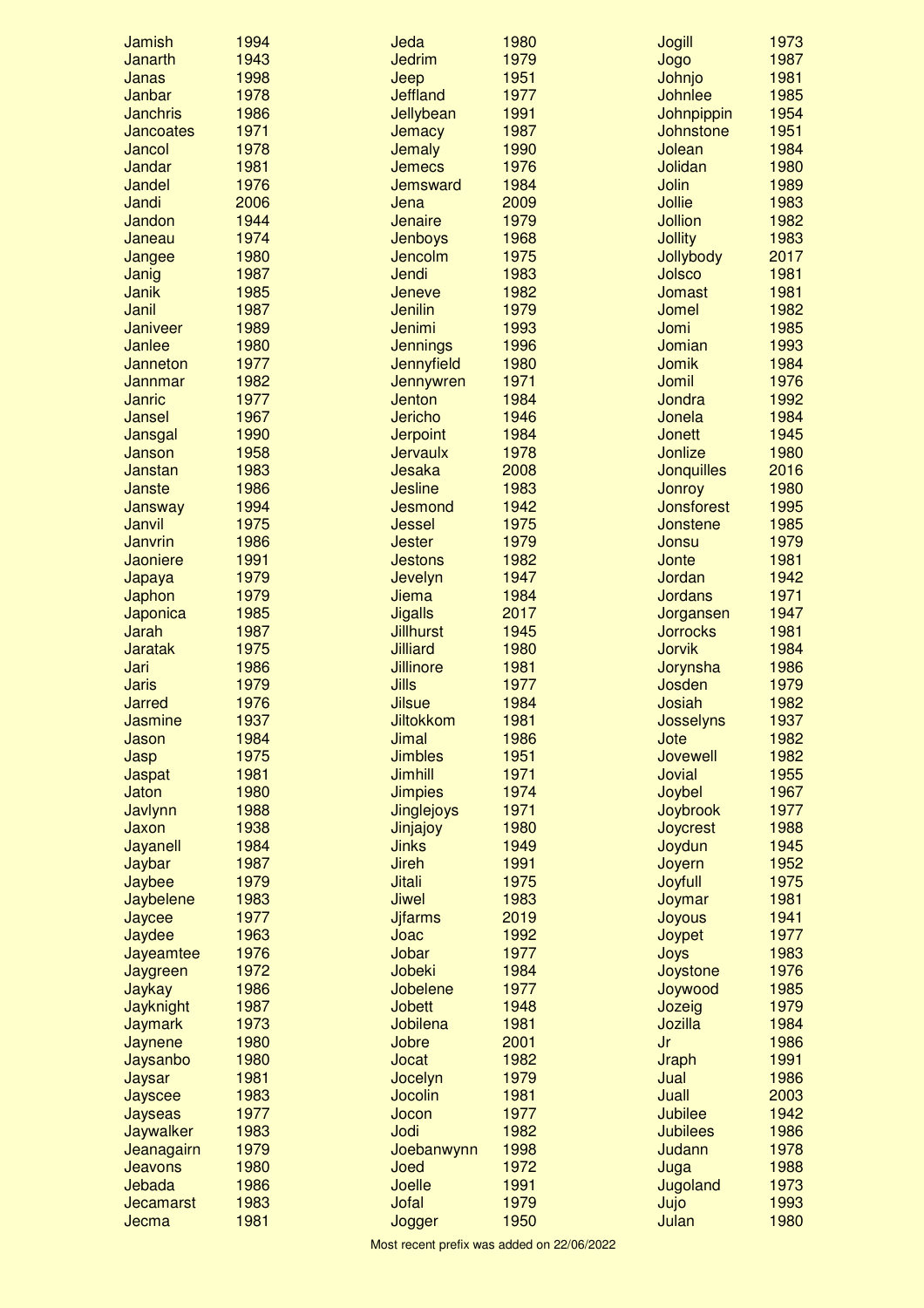| <b>Julant</b>      | 1986         | <b>Karidale</b>   | 1985 | Kelama            | 1977 |
|--------------------|--------------|-------------------|------|-------------------|------|
| Juler              | 1985         | <b>Karlene</b>    | 1991 | Kelani            | 1949 |
| <b>Juliesfield</b> | 2018         | <b>Karmel</b>     | 1972 | <b>Kelcliffe</b>  | 1971 |
| Julimar            | 1984         | <b>Karne</b>      | 1965 | Kelda             | 1975 |
| Jumar              | 1976         | <b>Karniewicz</b> | 1978 | Keldan            | 2018 |
| Jumat              | 1981         | Karo              | 1980 | <b>Keldheads</b>  | 1979 |
| Jumay              | 1989         | Karoo             | 2021 | <b>Keldra</b>     | 1958 |
| Jumblie            | 2020         | Karpthorn         | 1993 | <b>Kelfield</b>   | 1979 |
| <b>Jumieges</b>    | 1948         | <b>Karrabaek</b>  | 1984 | Kelinda           | 1979 |
| <b>Juneric</b>     | 1963         | <b>Karrick</b>    | 2014 | Kella             | 1949 |
| Junessa            | 1980         | <b>Karsa</b>      | 1999 | Kellacott         | 2006 |
| Junglemarc         | 1998         | Karsdale          | 1989 | <b>Kellas</b>     | 1975 |
| Juniper            | 1965         | <b>Kasove</b>     | 1980 | <b>Kellet</b>     | 1950 |
| Juno               | 1981         | <b>Kassalic</b>   | 2021 | <b>Kelling</b>    | 1948 |
| Junroy             | 1976         | <b>Kastana</b>    | 1982 | Kellistown        | 1982 |
| Jupa               | 1983         | Katandra          | 1982 | <b>Kellock</b>    | 1991 |
| Jupeter            | 1987         | Kate              | 1982 | <b>Kelltessa</b>  | 1981 |
| <b>Jupiter</b>     | 1981         | Kateshill         | 1989 | Kelmcot           | 1961 |
| Juschau            | 1981         | <b>Katewell</b>   | 2009 | Kelmscot          | 1979 |
| Just               | 1986         | Kathmar           | 1999 | Kelmscott         | 1980 |
| Justbecause        | 2019         | Kathsown          | 1943 | <b>Kelmstone</b>  | 1981 |
| Justmaro           | 1978         | Kathyden          | 1981 | <b>Kelpdene</b>   | 1990 |
| <b>Jusumluk</b>    | 1979         | Katmar            | 1984 | <b>Kelsey</b>     | 1981 |
| Juxta              | 1984         | <b>Katsika</b>    | 1981 | <b>Kelseylee</b>  | 1990 |
|                    |              | <b>Katsikaki</b>  |      |                   | 1978 |
| Jynwell            | 1975         |                   | 2018 | Kelsham           |      |
|                    |              | <b>Kattern</b>    | 1967 | <b>Kelso</b>      | 1943 |
| Kaahu              | 1969         | <b>Kaur</b>       | 1976 | Kelstedge         | 1981 |
| Kaanen             | 1988         | Kaverquil         | 2015 | <b>Kelsto</b>     | 1981 |
| <b>Kadama</b>      | 1986         | <b>Kawimbe</b>    | 1976 | <b>Kelston</b>    | 1986 |
| <b>Kadima</b>      | 1977         | <b>Kaybee</b>     | 1981 | <b>Kelvar</b>     | 1981 |
| Kai                | 1979         | Kaydee            | 1985 | <b>Kelvedon</b>   | 1981 |
| <b>Kailzie</b>     | 1980         | <b>Kaye</b>       | 1944 | <b>Kelvindale</b> | 1984 |
| Kaimana            | 1982         | Kaygor            | 1980 | Kembing           | 1979 |
| Kaimknowe          | 2021         | Kayjay            | 1985 | Kemble            | 1981 |
| <b>Kairos</b>      | 1980         | Kaylynwood        | 1980 | <b>Kembry</b>     | 1984 |
| Kairouan           | 1977         | <b>Kaymar</b>     | 1983 | <b>Kemeys</b>     | 1987 |
| <b>Kaithness</b>   | 1984         | <b>Kays</b>       | 1980 | Kemnay            | 1976 |
| Kala               | 1947         | <b>Kaysha</b>     | 2012 | Kendalian         | 1986 |
| Kalamity           | 1984         | <b>Kayson</b>     | 1970 | <b>Kendlshire</b> | 1985 |
| Kalandra           | 1976         | Kaza              | 1986 | <b>Kendorros</b>  | 1943 |
| <b>Kalkee</b>      | 1983         | Keal              | 1976 | Kendra            | 1982 |
| <b>Kalos</b>       | 1989         | <b>Kealey</b>     | 1972 | Kenella           | 1990 |
| <b>Kalva</b>       | 1982         | <b>Kearby</b>     | 1979 | Kenelm            | 1942 |
| Kambing            | 1977         | <b>Kearsney</b>   | 1944 | $\epsilon$        | 1972 |
| Kamdale            | 1984         | <b>Keasbeck</b>   | 1981 | Kenfig            | 1964 |
| Kamilla            | 1979         | <b>Keble</b>      | 2015 | Kenilworth        | 1980 |
| <b>Kamina</b>      | 1982         | Kebsfair          | 2000 | <b>Kenive</b>     | 1978 |
| <b>Kamis</b>       | 1994         | Kedar             | 1980 | Kenmar            | 1980 |
| <b>Kandarak</b>    | 1980         | <b>Keecee</b>     | 1980 | Kenmaur           | 1972 |
| Kandida            | 1986         | <b>Keelham</b>    | 1980 | Kenmuir           | 1981 |
| Kandy              | 1982         | Keenan            | 2000 | Kennedy           | 1989 |
| Kanehythe          | 1972         | <b>Keepers</b>    | 1979 | <b>Kennelea</b>   | 1978 |
| Kantara            | 1979         | Keeprsgate        | 1983 | Kennely           | 1984 |
| Kanzan             | 1987         | Keerbye           | 1991 | <b>Kennet</b>     | 1981 |
| Kapechane          | 1979         | <b>Keetops</b>    | 1976 | <b>Kennett</b>    | 1930 |
| Kapiti             | 1977         | <b>Keevil</b>     | 1978 | Kennington        | 1952 |
| Kapricorn          | 1981         | Keewaydin         | 1943 | Kennmoor          | 1985 |
| <b>Kaprikate</b>   | 2001         | Keha              | 1943 | Kenpolo           | 1982 |
| <b>Kaprikel</b>    | 1997         | Kehilan           | 1973 | Kenroy            | 1979 |
|                    |              |                   |      |                   |      |
| Kapriol            | 1977<br>1943 | <b>Keighley</b>   | 1916 | Kensheil          | 1978 |
| <b>Kara</b>        |              | Keigwin           | 2016 | <b>Kenside</b>    | 1996 |
| Karahigh           | 1979         | Keinton           | 1979 | Kensington        | 1919 |
| <b>Karalex</b>     | 1973         | Keir              | 1923 | Kenstaff          | 1981 |
| Karathon           | 1982         | <b>Keirmains</b>  | 1984 | Kentchurch        | 2015 |
| Kardrian           | 1982         | Keiruth           | 1983 | Kentish           | 1923 |
| <b>Karensa</b>     | 1979         | <b>Keithills</b>  | 1970 | <b>Kentlands</b>  | 1979 |
| <b>Karenza</b>     | 2019         | Keladale          | 1980 | Kentona           | 1979 |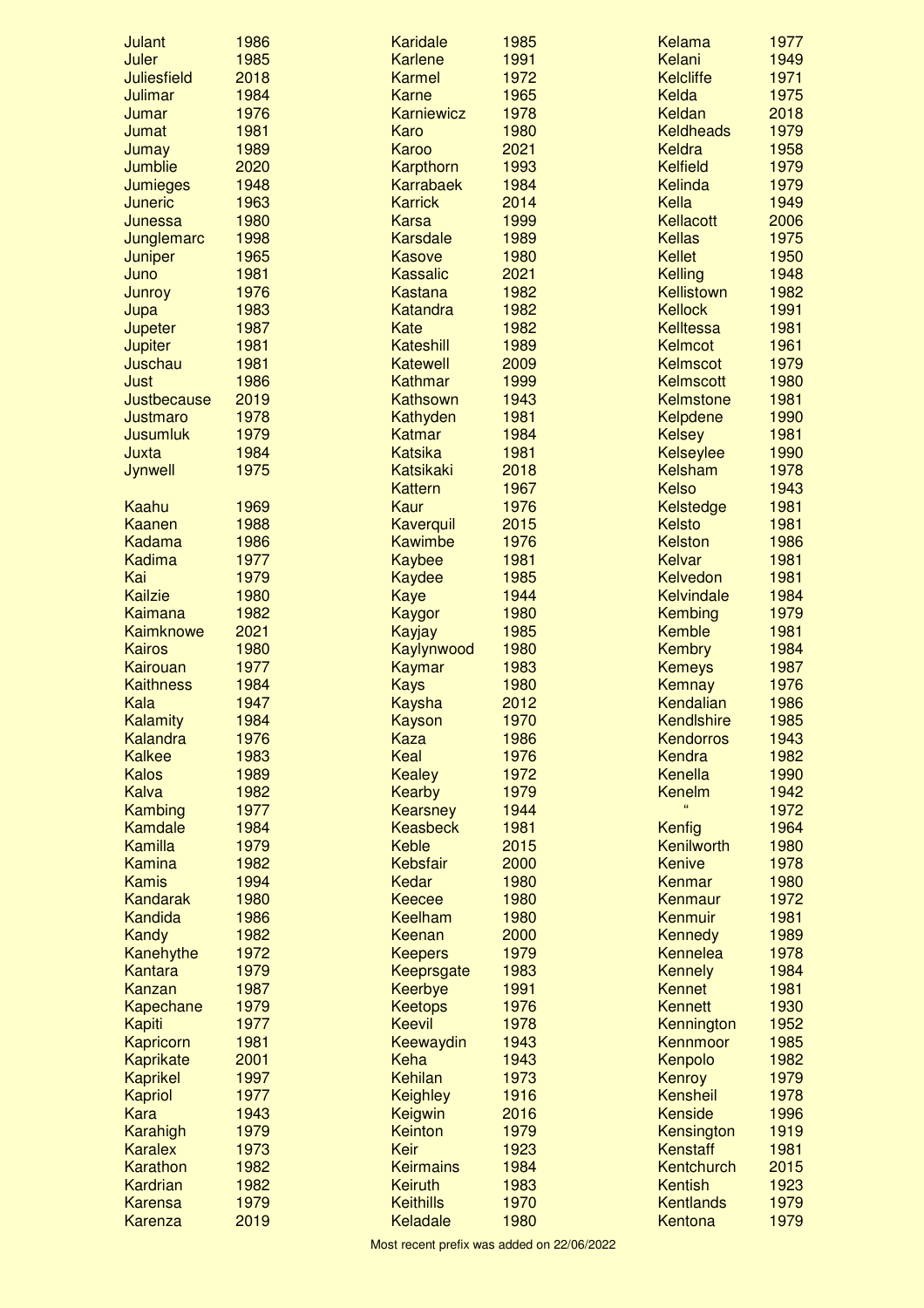| <b>Kentons</b>                   | 1978         | Kilbarchan                           | 1987         | <b>Kinder</b>                | 1944         |
|----------------------------------|--------------|--------------------------------------|--------------|------------------------------|--------------|
| Kentucky                         | 1952         | <b>Kilbreece</b>                     | 1977         | Kindervale                   | 1990         |
| <b>Kentwells</b>                 | 1982         | <b>Kilbreedy</b>                     | 1980         | Kindur                       | 1980         |
| Kentwood                         | 1941         | Kilbride                             | 1980         | <b>Kineilmill</b>            | 1979         |
| <b>Kenwick</b>                   | 1985         | <b>Kilcandra</b>                     | 1979         | <b>Kinelarty</b>             | 1996         |
| Kenyon                           | 1939         | Kilchoan                             | 2014         | Kineton                      | 1921         |
| Keoni                            | 1992         | Kilchoman                            | 1986         | <b>Kineweald</b>             | 1967         |
| Kerborne                         | 1989         | Kilcoobin                            | 1982         | <b>Kinfield</b>              | 1985         |
| <b>Kerensa</b>                   | 1979         | Kilcoona                             | 1981         | <b>King</b>                  | 1982         |
| Keresforth                       | 1941         | <b>Kilcot</b>                        | 1949         | <b>Kingberry</b>             | 1978         |
| Kergohan                         | 2016         | <b>Kildale</b>                       | 1942         | <b>Kingcup</b>               | 1985         |
| <b>Kerima</b>                    | 1984         | <b>Kildermot</b>                     | 1986         | Kingdom                      | 1966         |
| Kerlogue                         | 1985         | Kildrought                           | 1958         | Kingfisher                   | 1973         |
| Kernborough                      | 1941         | Kilgwrrwg                            | 1980         | Kingmaker                    | 2011         |
| <b>Kerney</b>                    | 1981         | <b>Kilherd</b>                       | 1942         | Kingrove                     | 1971         |
| <b>Kernick</b>                   | 1975         | <b>Kilknock</b>                      | 1983         | <b>Kings</b>                 | 1944         |
| Kernot                           | 1987         | Killaglush                           | 1981         | Kingsalter                   | 1981         |
| <b>Kerow</b>                     | 1977         | <b>Killakee</b><br>Killala           | 1985         | Kingsbank                    | 1977         |
| <b>Kerr</b>                      | 2022<br>1982 | <b>Killara</b>                       | 1981<br>1991 | Kingsbroom                   | 1935         |
| Kerridge                         |              |                                      |              | Kingsbury                    | 1977         |
| <b>Kerrier</b><br>Kerrimoor      | 1988<br>1976 | Killargue                            | 1996         | Kingscourt                   | 1987         |
|                                  | 2011         | <b>Killdroud</b>                     | 1981         | Kingscroft                   | 1982<br>1941 |
| <b>Kerrine</b>                   |              | <b>Killenard</b><br><b>Killerton</b> | 1980         | Kingsdown                    | 1980         |
| <b>Kerrith</b>                   | 2017         |                                      | 1906         | Kingsfarm                    |              |
| <b>Kerry</b>                     | 1986<br>2008 | Killilan                             | 1946<br>2012 | Kingsgrove                   | 1982<br>1976 |
| Kerryjo<br><b>Kersebrock</b>     | 1984         | Killymaddy                           | 1980         | Kingshall                    | 1978         |
| <b>Kersewell</b>                 | 1980         | Kilmaluag<br>Kilmany                 | 1973         | Kingshill<br><b>Kingsley</b> | 1923         |
|                                  | 1985         | <b>Kilmar</b>                        | 1984         | Kingslodge                   | 1984         |
| <b>Kersey</b><br><b>Kersfell</b> | 1983         | Kilmardint                           | 1999         | Kingsmead                    | 1980         |
| <b>Kershaw</b>                   | 1944         | Kilmarna                             | 1948         | Kingsmill                    | 1980         |
| <b>Kessock</b>                   | 1969         | <b>Kilmeston</b>                     | 1954         | <b>Kingsmills</b>            | 2008         |
| <b>Kesters</b>                   | 1977         | Kilmuir                              | 1974         | Kingsmoor                    | 1987         |
| Kesteven                         | 1965         | Kiln                                 | 1949         | Kingsmount                   | 1946         |
| Keston                           | 1912         | Kilnahera                            | 2017         | Kingstone                    | 1926         |
| <b>Keswy</b>                     | 1942         | <b>Kilncleuch</b>                    | 1997         | <b>Kingstons</b>             | 1977         |
| <b>Ketlam</b>                    | 1979         | <b>Kilncot</b>                       | 1980         | Kingsway                     | 1942         |
| Ketlebrook                       | 1977         | <b>Kilnpot</b>                       | 1984         | <b>Kingswells</b>            | 1980         |
| <b>Ketleys</b>                   | 1977         | Kilnyard                             | 2018         | <b>Kingswick</b>             | 1982         |
| <b>Kettelby</b>                  | 1943         | Kilowen                              | 1985         | Kingswood                    | 1913         |
| Kettle                           | 1946         | <b>Kilree</b>                        | 1925         | Kingsworth                   | 1978         |
| Kettleston                       | 1953         | <b>Kilrene</b>                       | 1985         | Kingwood                     | 1978         |
| Ketton                           | 1921         | <b>Kilrush</b>                       | 1987         | Kinloch                      | 1945         |
|                                  | 1983         | <b>Kilsall</b>                       | 1987         | Kinloid                      | 1962         |
| <b>Keveral</b>                   | 1978         | Kilsallagh                           | 1985         | <b>Kinmea</b>                | 1978         |
| Kevmor                           | 1982         | <b>Kilskyre</b>                      | 1990         | <b>Kinmount</b>              | 1950         |
| <b>Kewill</b>                    | 1952         | <b>Kilstay</b>                       | 1998         | Kinmundy                     | 1988         |
| Keyday                           | 1981         | <b>Kilton</b>                        | 1976         | <b>Kinnabus</b>              | 1985         |
| Keyethern                        | 1985         | <b>Kiltrock</b>                      | 1979         | Kinnachan                    | 2002         |
| Keyjohn                          | 1974         | <b>Kilvey</b>                        | 1985         | Kinnaird                     | 1982         |
| <b>Keyline</b>                   | 1980         | Kilvington                           | 1980         | <b>Kinnard</b>               | 2017         |
| <b>Keynas</b>                    | 1972         | Kilycoghan                           | 1982         | Kinnear                      | 1979         |
| <b>Keystone</b>                  | 1980         | Kimberlea                            | 1962         | Kinneddar                    | 1934         |
| Keyworth                         | 1912         | Kimberley                            | 1942         | Kinnego                      | 1984         |
| <b>Khalam</b>                    | 1979         | <b>Kimbilly</b>                      | 1983         | <b>Kinnernies</b>            | 1981         |
| <b>Khamil</b>                    | 1980         | Kimbla                               | 1985         | <b>Kinnersley</b>            | 1949         |
| <b>Khamis</b>                    | 1978         | Kimbleacre                           | 1980         | Kinninvie                    | 1943         |
| Khormaksar                       | 1949         | Kimbolton                            | 1947         | <b>Kinniside</b>             | 1978         |
| Khulna                           | 1963         | <b>Kimbra</b>                        | 1951         | Kinnoir                      | 1988         |
| <b>Kiaora</b>                    | 1959         | <b>Kimric</b>                        | 1984         | <b>Kinrara</b>               | 1978         |
| Kiddann                          | 1998         | <b>Kims</b>                          | 1995         | <b>Kinroy</b>                | 1977         |
| <b>Kidland</b>                   | 2009         | Kimsbury                             | 1978         | Kinshana                     | 2020         |
| <b>Kidlaw</b>                    | 1943         | Kinauld                              | 1966         | <b>Kinsmore</b>              | 1986         |
| Kidmore                          | 1946         | <b>Kinchley</b>                      | 1942         | <b>Kinson</b>                | 1949         |
| Kiel                             | 1977         | Kincraig                             | 1981         | <b>Kinswood</b>              | 1953         |
| Kiftsgate                        | 1984         | <b>Kindar</b>                        | 1982         | <b>Kinta</b>                 | 1980         |
| Kilbaha                          | 1976         | Kindeace                             | 1980         | Kintail                      | 1976         |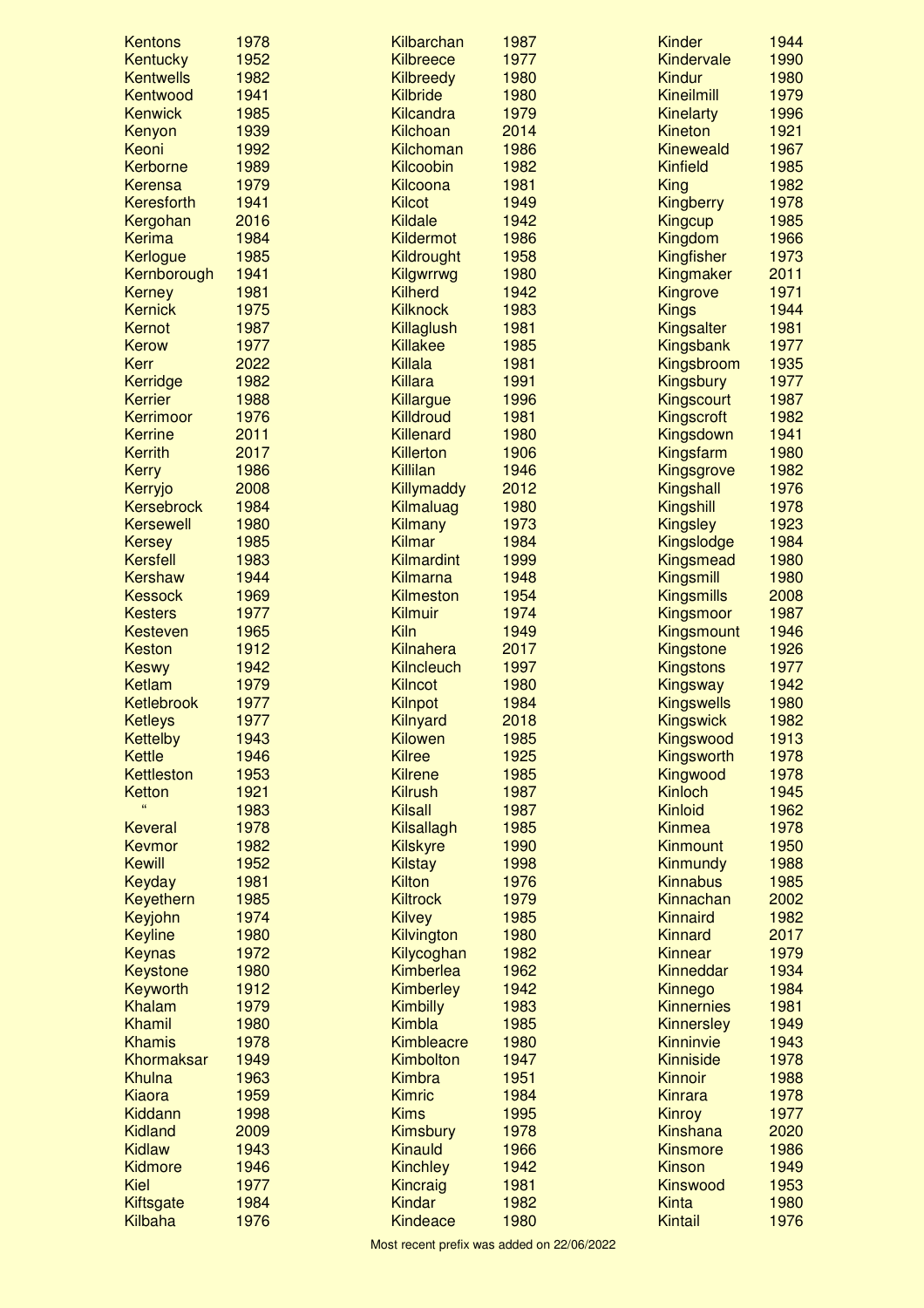| <b>Kintaline</b>                  | 1993 | Knightwick               | 1944 | <b>Kush</b>      | 1977 |
|-----------------------------------|------|--------------------------|------|------------------|------|
| <b>Kinton</b>                     | 1977 | Knipescar                | 1980 | <b>Kushtibok</b> | 2012 |
| <b>Kinvara</b>                    | 2008 | <b>Kniveton</b>          | 1964 | <b>Kuska</b>     | 1987 |
| <b>Kinwil</b>                     | 1976 | Knocjarder               | 1987 | <b>Kybec</b>     | 1979 |
| Kippeen                           | 1978 | <b>Knock</b>             | 1981 | Kyber            | 1948 |
| Kippington                        | 1920 | Knockabbey               | 1993 | Kybo             | 1978 |
| <b>Kirbwell</b>                   | 1948 | Knockalla                | 1979 | Kyle             | 1988 |
| <b>Kirdford</b>                   | 1943 | <b>Knockalls</b>         | 1981 | <b>Kym</b>       | 1959 |
| <b>Kirena</b>                     | 1978 | <b>Knockan</b>           | 1997 | Kymar            | 1982 |
| Kirkabbey                         | 1957 | <b>Knockbucle</b>        | 1942 | Kymber           | 1973 |
| <b>Kirkash</b>                    | 1979 | <b>Knockburn</b>         | 1984 | Kymbrook         | 2011 |
| <b>Kirkby</b>                     | 1948 | Knockcroon               | 1952 | <b>Kymin</b>     | 1920 |
| <b>Kirkdale</b>                   | 1975 | <b>Knockeen</b>          | 1981 | Kymina           | 1981 |
| <b>Kirkden</b>                    | 1982 | <b>Knockglass</b>        | 2009 | Kymoor           | 1986 |
| <b>Kirkdor</b>                    | 1977 | Knockinhar               | 1967 | Kynance          | 1979 |
| <b>Kirkella</b>                   | 1979 | <b>Knockmara</b>         | 1973 | Kynaston         | 1999 |
| <b>Kirkfield</b>                  | 1946 | <b>Knocknalling</b>      | 1933 | Kynderton        | 1977 |
| <b>Kirkham</b>                    | 1949 | Knockrome                | 1985 | Kyngswell        | 1983 |
| <b>Kirkheaton</b>                 | 1942 | Knockrose                | 1980 | Kypehall         | 2000 |
| <b>Kirkhope</b>                   | 1945 | <b>Knockvale</b>         | 1983 | Kyrenia          | 1992 |
| <b>Kirkhouse</b>                  | 1981 | <b>Knogley</b>           | 1984 | <b>Kyrle</b>     | 1943 |
| <b>Kirkisle</b>                   | 1977 | Knollander               | 1980 | Kyte             | 1986 |
| <b>Kirkland</b>                   | 1979 | <b>Knollette</b>         | 1976 |                  |      |
| <b>Kirkleigh</b>                  | 1947 | Knotbury                 | 1991 | Laburnum         | 1977 |
| <b>Kirkless</b>                   | 1988 | Knottmor                 | 1985 | Lac              | 1985 |
| <b>Kirkley</b>                    | 1976 | Knotwood                 | 1984 | Lacache          | 1978 |
|                                   | 1939 | <b>Knoweheed</b>         | 1950 |                  | 1984 |
| Kirkmerrington<br><b>Kirkness</b> |      |                          | 1920 | Lacesston        | 1974 |
|                                   | 1945 | Knowle                   |      | Laceylea         |      |
| <b>Kirkstall</b>                  | 1920 | Knowlehill<br>$\epsilon$ | 1970 | Lachevre         | 1976 |
| <b>Kirksyde</b>                   | 1986 |                          | 2013 | Lackan           | 1985 |
| <b>Kirkurd</b>                    | 1972 | <b>Knucklehil</b>        | 1977 | Lackenlake       | 2012 |
| <b>Kirmar</b>                     | 1996 | <b>Knuston</b>           | 1976 | Ladbroke         | 1978 |
| <b>Kiroy</b>                      | 1985 | <b>Knuzden</b>           | 1984 | Ladden           | 1977 |
| <b>Kirren</b>                     | 1979 | Knyghton                 | 2014 | Laddinford       | 1976 |
| <b>Kirsar</b>                     | 1981 | <b>Knypersley</b>        | 1983 | Ladee            | 1974 |
| <b>Kirschner</b>                  | 1955 | <b>Kobbits</b>           | 1988 | Ladeside         | 1969 |
| <b>Kirsoke</b>                    | 1980 | Kobola                   | 1980 | Ladieswell       | 1978 |
| <b>Kirstead</b>                   | 1977 | Kohima                   | 1974 | Ladram           | 1979 |
| Kirthom                           | 1978 | <b>Kolaba</b>            | 1967 | Lady             | 1966 |
| <b>Kirtlands</b>                  | 1977 | Kolding                  | 1966 | Ladybird         | 1967 |
| <b>Kirtlwater</b>                 | 1980 | Kollmore                 | 1976 | Ladybrook        | 1974 |
| <b>Kismet</b>                     | 1982 | Konkoba                  | 2012 | Ladycroft        | 1945 |
| <b>Kitlands</b>                   | 1977 | <b>Koptill</b>           | 2013 | Ladydale         | 1950 |
| <b>Kitscoty</b>                   | 1979 | Korjum                   | 1978 | Ladygate         | 1981 |
| <b>Kittisford</b>                 | 1920 | Korlanding               | 1964 | Ladyings         | 1964 |
| Kittywake                         | 1982 | <b>Kotare</b>            | 1976 | Ladylace         | 1983 |
| Kitwood                           | 1949 | Kottmar                  | 1976 | Ladyland         | 1980 |
| Kizhonokie                        | 1995 | Kowai                    | 1975 | Ladylovely       | 1977 |
| <b>Kizwiz</b>                     | 1984 | Koza                     | 1979 | Ladypitt         | 1989 |
| Kleinbach                         | 1974 | <b>Kozal</b>             | 1978 | Ladysmith        | 1981 |
| <b>Klessia</b>                    | 1983 | Kozan                    | 1982 | Ladysmock        | 1976 |
| <b>Kliener</b>                    | 1982 | Kozlov                   | 1971 | Ladyswood        | 1942 |
| Klimova                           | 1991 | <b>Kracken</b>           | 1972 | Ladywash         | 1981 |
| Klondyke                          | 1958 | <b>Krallis</b>           | 1980 | Ladywell         | 1977 |
| Klonkeen                          | 1980 | <b>Kralova</b>           | 1979 | Ladywood         | 1988 |
| <b>Knapley</b>                    | 1965 | Kramatten                | 1982 | Lafalaise        | 2014 |
| Knapp                             | 1976 | Krembrulay               | 2014 | Lafeld           | 1982 |
| Knappagh                          | 1981 | <b>Krishna</b>           | 1972 | Lagavar          | 1981 |
| Knapton                           | 1982 | <b>Kroyshire</b>         | 1944 | Lagrae           | 1981 |
| Knavbye                           | 1985 | <b>Krysalis</b>          | 1983 | Lahara           | 1980 |
| <b>Kneebrook</b>                  | 2013 | <b>Krystal</b>           | 1999 | Laighhall        | 2019 |
| <b>Kneesall</b>                   | 1966 | Krystalyne               | 1978 | Laighook         | 1982 |
| <b>Knight</b>                     | 2021 | Kudoba                   | 2019 | Lairobell        | 1990 |
| Knightcote                        | 1984 | <b>Kumsi</b>             | 1977 | Laithebarn       | 1999 |
| Knighthawk                        | 2015 | Kurnool                  | 1943 | Laithedine       | 1977 |
| Knightlow                         | 1975 | Kurrajong                | 1958 | Laitiere         | 1982 |
| Knighton                          | 1949 | <b>Kurtlee</b>           | 1974 | Laity            | 2000 |
|                                   |      |                          |      |                  |      |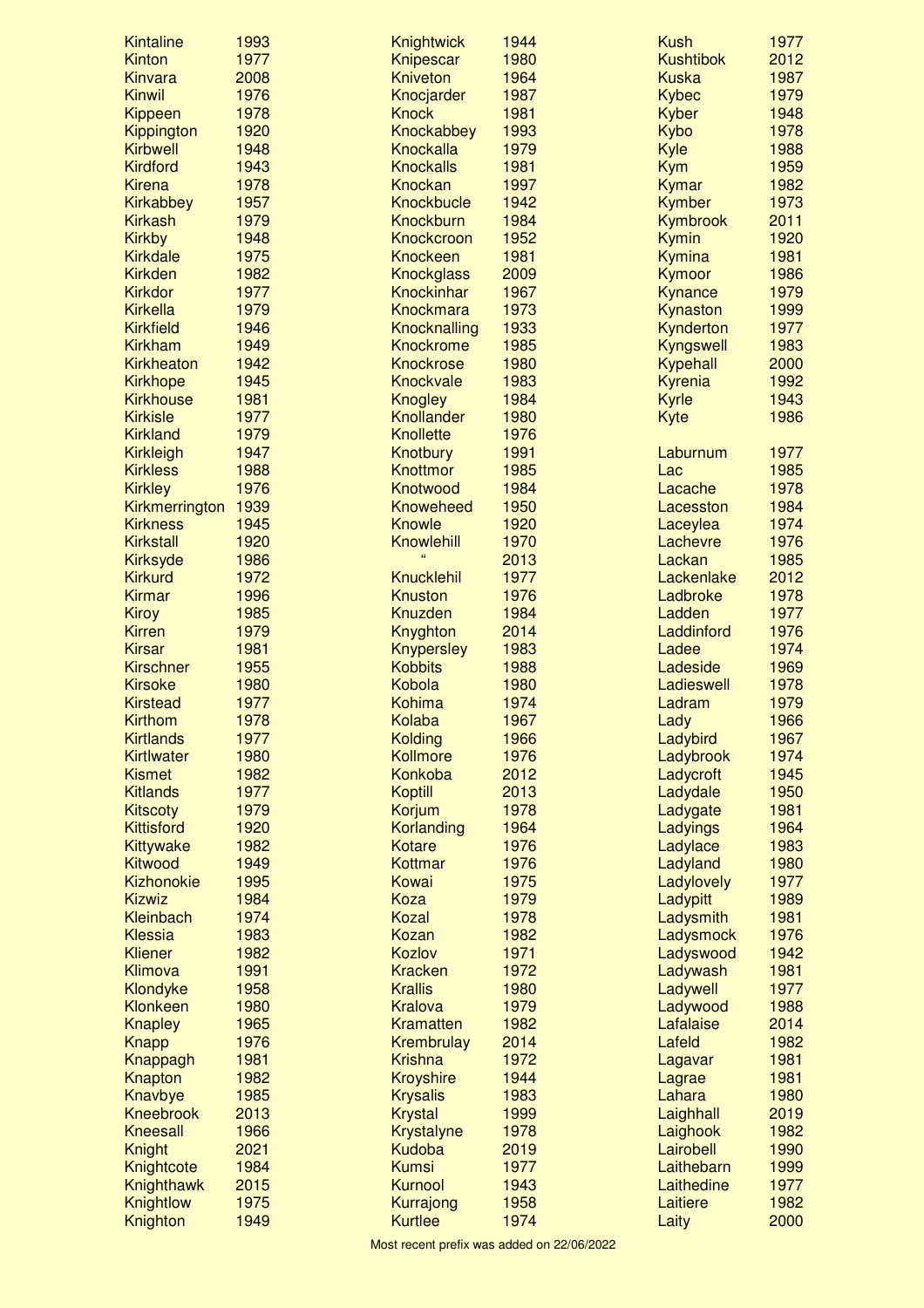| Lake                  | 1993         | Langdon               | 1964         | Lathkill              | 1979         |
|-----------------------|--------------|-----------------------|--------------|-----------------------|--------------|
| Lakedell              | 1968         | Langford              | 1971         | Lathom                | 1940         |
| Lakeland              | 1948         | Langham               | 1940         | Laudamere             | 1970         |
| Lakemore              | 1994         | Langhill              | 1981         | Lauderdale            | 1992         |
| Lakeside              | 1960         | Langhome              | 1998         | Laufield              | 1966         |
| Lakestreet            | 1954         | Langley               | 1919         | Laugherne             | 2020         |
| Laketana              | 1983         | Langmere              | 1986         | Laughton              | 1991         |
| Lakewood              | 1987         | Langmoor              | 1946         | Laujaney              | 1997         |
| Lalage                | 1943         | Langore               | 1948         | Lauralie              | 1979         |
| Lamancha              | 1953         | Langot                | 1985         | Laurelash             | 1985         |
| Lamarcin              | 1985         | Langridges            | 1961         | Laurelbank            | 2004         |
| Lamarsh<br>Lamba      | 1927<br>1976 | Langs<br>Langshaws    | 1959<br>1973 | Laurels<br>Laurelvale | 1975<br>1984 |
| Lambclough            | 1981         | Langstone             | 1982         | Laurene               | 1983         |
| Lambert               | 1960         | Langthorns            | 1945         | Laurian               | 1982         |
| Lamblea               | 1975         | Langton               | 1943         | Laurien               | 1980         |
| Lambley               | 1980         |                       | 1987         | Lauriston             | 1943         |
| Lambourne             | 1969         | Langtrees             | 1934         | Lauro                 | 1909         |
| Lambridge             | 1977         | Langweath             | 1994         | Lavant                | 1934         |
| Lambrigg              | 1985         | Langwood              | 1973         | Lavender              | 1944         |
| Lambroe               | 2009         | Langyards             | 1946         | Lavenderblue          | 2019         |
| Lambton               | 1968         | Lanivet               | 1980         | Lavengro              | 1974         |
| Lamcote               | 1942         | Lankestria            | 1949         | Lavenham              | 1949         |
| Lamellion             | 1977         | Lanmore               | 1981         | Laverock              | 1979         |
| Lammas                | 1954         | Lansdowne             | 1979         | Laverton              | 1975         |
| Lammermoor            | 1984         | Lantern               | 1991         | Lavinder              | 1983         |
| Lamonica              | 1979         | Lantoc                | 1975         | Lavington             | 2019         |
| Lamorna               | 1944         | Lanton                | 1981         | Lavistown             | 1980         |
| Lamoura               | 1980         | Lants                 | 1984         | Lawford               | 1942         |
| Lampeter              | 1982         | Lanyon                | 1984         | Lawling               | 1979         |
| Lamplugh              | 1978         | Lapsana               | 1978         | Lawmuir               | 1936         |
| Lan                   | 1942         | Lapwing               | 1978         | Lawnhill              | 1978         |
| Lanada                | 1981         | Lapworth              | 1909         | Lawns                 | 1963         |
| Lancers               | 1988         | Laragh                | 1974         | Lawnswood             | 1975         |
| Lancombe              | 1983         | Laraghgon<br>Larch    | 1989<br>1974 | Lawood<br>Lawsbrook   | 1985<br>1961 |
| Lancresse<br>Landene  | 1981<br>1947 | Larchcroft            | 1964         | Lawson                | 1981         |
| Lander                | 1950         | Larchfield            | 1980         | Laxfield              | 2005         |
| Landes                | 1986         | Larchlynn             | 1979         | Laxton                | 1977         |
| Landford              | 1983         | Larchrise             | 1983         | Layer                 | 1991         |
| Landhol               | 1979         | Larchtrees            | 1984         | Layfield              | 1966         |
| Landlea               | 1947         | Larchwood             | 1920         | Layland               | 1926         |
| Landmark              | 1976         | Lares                 | 1960         | Lazikay               | 1976         |
| Landmoth              | 1985         | Largo                 | 1922         | Lazyem                | 1978         |
| Landowne              | 1937         | Largy                 | 1983         | Ldfarms               | 2019         |
| Landray               | 1955         | Larjay                | 1985         | Lea                   | 1979         |
| Landscove             | 1948         | Larke                 | 1981         | Leabrock              | 1974         |
| Landseer              | 1998         | Larkhall              | 2006         | Leabrooks             | 1989         |
| Landsend              | 1972         | Larkhill              | 1985         | <b>Leaders</b>        | 1987         |
| Landsker              | 1977         | Larkin                | 1998         | Leadown               | 1982         |
| Landslong             | 1984         | Larkland              | 1942         | Leafield              | 1954         |
| Landsmead             | 1979         | Larkrise              | 1981         | Leah                  | 1986         |
| Landswell             | 1984         | Larksfield            | 1985         | Leam                  | 1985         |
| Landwade              | 1942         | Larkshill             | 1984         | Leamaka               | 1977         |
| Landywood             | 1977         | Larkside              | 1982         | Leander               | 1982         |
| Lanefarm              | 1986         | Larksmede             | 1977         | Leanjo                | 1988         |
| Lanercost<br>Laneside | 1954         | Larkspur<br>Larkswood | 1976<br>1980 | Learney               | 1944<br>1972 |
| Lanfedigid            | 1978<br>2005 | Larkwell              | 1980         | Leaserigg<br>Leases   | 1980         |
| Lanfine               | 1982         | Larling               | 1971         | Leaside               | 1974         |
| Lanford               | 1983         | Laross                | 1985         | Leatland              | 1973         |
| Lanfranc              | 1980         | Lasgarn               | 1979         | Leatside              | 1978         |
| Langafel              | 1976         | Latchetts             | 1961         | Leavening             | 1966         |
| Langaford             | 1948         | Latchford             | 1978         | Leaveslake            | 1981         |
| Langbar               | 1946         | Latchmere             | 1942         | Leaway                | 1979         |
| Langbrook             | 1987         | Latchwick             | 1978         | Leawood               | 1978         |
| Langdale              | 1947         | Lathinian             | 1985         | Leazes                | 1906         |
|                       |              |                       |              |                       |              |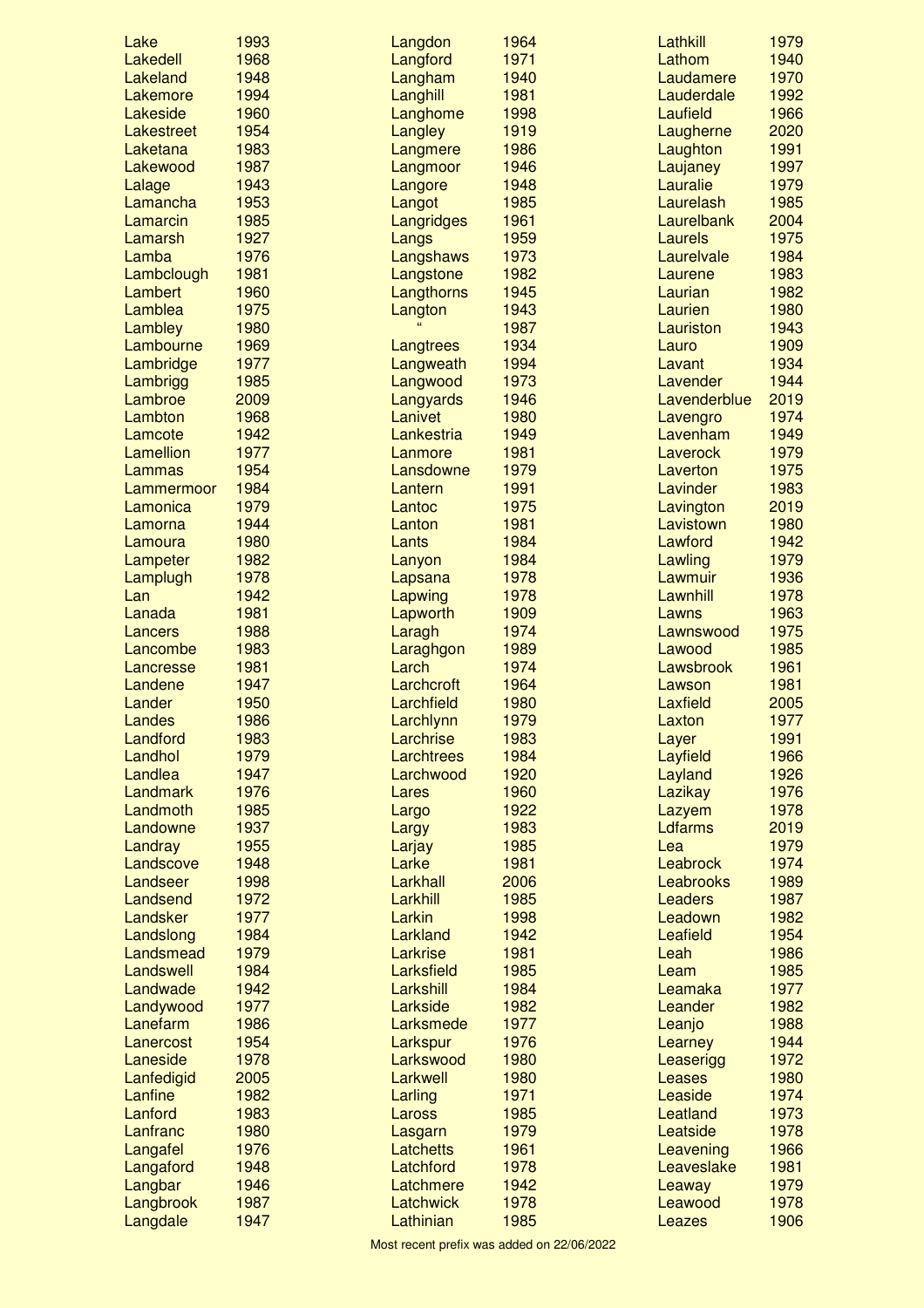| Leba           | 1980 | Leschangie       | 1957 | Lilimay                 | 1967 |
|----------------|------|------------------|------|-------------------------|------|
| Leban          | 1947 | Lescrow          | 1967 | Lilliput                | 1979 |
| <b>Lebecks</b> | 1989 | Lesita           | 1972 | Lillybet                | 1975 |
| Lebeth         | 1995 | Lesmar           | 1975 | Lillystone              | 1977 |
| Leck           | 1982 | Lesnewth         | 1950 | Lillywhite              | 1974 |
| Leckington     | 1947 | Lesnuages        | 2000 | Lillywoods              | 1991 |
| Leckstead      | 1985 | Lesoken          | 1980 | Lilongwe                | 1980 |
| Lecoudre       | 2014 | <b>Lestans</b>   | 1985 | Liluselle               | 1981 |
| Lectus         | 1920 | Lestellar        | 1969 | Lily                    | 2021 |
| Ledard         | 1986 | <b>Lesters</b>   | 1944 | Lilyhall                | 1965 |
| Ledbury        | 1926 | Letcha           | 1975 | Limbe                   | 1945 |
| Leddington     | 1944 | Letcliffe        | 1977 | Limberlost              | 1941 |
| Ledenhatch     | 1980 | Letham           | 1983 |                         | 1978 |
| Ledgemore      | 1994 | Lethington       | 1978 | Limekiln                | 1970 |
| Ledsham        | 1972 | Letter           | 1978 | Limelight               | 1998 |
| Ledston        | 1943 | Lettsmill        | 1979 | Limepotts               | 2018 |
| Ledwyche       | 1973 | Levelland        | 2022 | Limes                   | 1967 |
| Lee            | 1979 | Leven            | 1951 | Limestone               | 1981 |
| Leebeck        | 1971 | Leverton         | 1981 | Limetree                | 1985 |
| Leech          | 1950 | Levisham         | 1981 | Limevale                | 1951 |
| Leecroft       | 1957 | Lewbee           | 1983 | Limewood                | 1978 |
| Leekworth      | 1980 | Lewemcor         | 2017 | Linacre                 | 1988 |
| Leemarrs       | 1978 | Lewfurn          | 1966 | Linaden                 | 1981 |
| Leeming        | 1983 | <b>Lewillows</b> | 1981 | Linashca                | 1978 |
| Leemont        | 1978 | Leworthy         | 1981 | Linbrook                | 1980 |
| Leesmoor       | 1992 | Lewsley          | 1946 | Linc                    | 1972 |
| Leesview       | 1976 | Lewvalley        | 1978 | Lincarvin               | 1975 |
| Leethwaite     | 1977 | Lexden           | 1984 |                         | 1920 |
|                |      |                  |      | Lincoln<br>$\mathbf{G}$ |      |
| Leevalley      | 2011 | Lexington        | 1955 |                         | 1976 |
| Leewood        | 1949 | Ley              | 1949 | Lincombe                | 1981 |
| Legendairy     | 2017 | Leyara           | 1996 | Lincott                 | 1984 |
| Legende        | 1989 | Leybourne        | 1920 | Lincwold                | 2011 |
| Leggsfield     | 1942 | Leygro           | 1972 | Lindale                 | 1973 |
| Leicester      | 1947 | Leyhay           | 1977 | Lindanford              | 1979 |
| Leicstone      | 1988 | Leyland          | 1947 | Lindave                 | 2009 |
| Leigh          | 1989 | Leyman           | 1985 | Lindbrook               | 1983 |
| Leighandra     | 1980 | Leys             | 1982 | Lindean                 | 1985 |
| Leighgreen     | 1977 | Leziate          | 1973 | Linden                  | 1920 |
| Leighlands     | 1975 | Liana            | 1973 | Lindenhall              | 1978 |
| Leighs         | 1939 | Liancolm         | 1985 | <b>Lindens</b>          | 1981 |
| Leighton       | 1976 | Lias             | 1980 | Lindesege               | 2013 |
| Leighvale      | 1976 | Liberty          | 1973 | Lindis                  | 1978 |
| Leijnse        | 2021 | Libra            | 1992 | Lindley                 | 1978 |
| Leinad         | 1948 | Libralee         | 1975 | Lindmull                | 1988 |
| Leinthall      | 1987 | Librana          | 1980 | Lindow                  | 1982 |
| Leithrigg      | 1947 | <b>Libuck</b>    | 1978 | Lindsey                 | 1965 |
| Lejusano       | 1969 | Lickey           | 1942 | Lindseylea              | 1980 |
| Lemnos         | 1982 | <b>Lickhurst</b> | 1980 | Lindstream              | 1982 |
| Lemons         | 1960 | Liddaton         | 1982 | Lindum                  | 1979 |
| Lenbar         | 1973 | Liddesdale       | 1976 | Lindway                 | 1981 |
| Lenches        | 1967 | Liddington       | 1947 | Lineside                | 1981 |
| Lendora        | 1969 | Lidsey           | 1977 | <b>Linfit</b>           | 1950 |
| Lenjoy         | 1976 | Lieann           | 1989 | Linford                 | 1942 |
| Lenmar         | 1975 | Lieblings        | 1976 | Ling                    | 1945 |
| Lenmor         | 1988 | Lifewood         | 1945 | Lingards                | 1982 |
| Lennon         | 1985 | Lifton           | 1980 | Lingdow                 | 1980 |
| Lennox         | 1920 | Lighthouse       | 1976 | Lingens                 | 1983 |
| Lenton         | 1978 | Lightning        | 1985 |                         | 1949 |
|                | 1996 |                  | 1921 | Lingey                  | 1947 |
| Lenvel         |      | Lightwater       |      | Lingfield               |      |
| Leny           | 1984 | Lightwood        | 1946 | Lingham                 | 1983 |
| Leodride       | 1948 | Lihtan           | 1988 | Linghill                | 1973 |
| Leonora        | 1962 | Lilac            | 1948 | Lingley                 | 1978 |
| Leopis         | 1986 | Lilachouse       | 2020 | Lingmoor                | 1983 |
| Leppington     | 1980 | Lilactime        | 1997 | Lingsoo                 | 1987 |
| Lepton         | 1978 | Lilamos          | 1978 | Lingwood                | 1998 |
| Lerchens       | 1993 | Lilbourne        | 1947 | Linhar                  | 1958 |
| Lesanor        | 1994 | Lilford          | 1975 | Linhay                  | 2004 |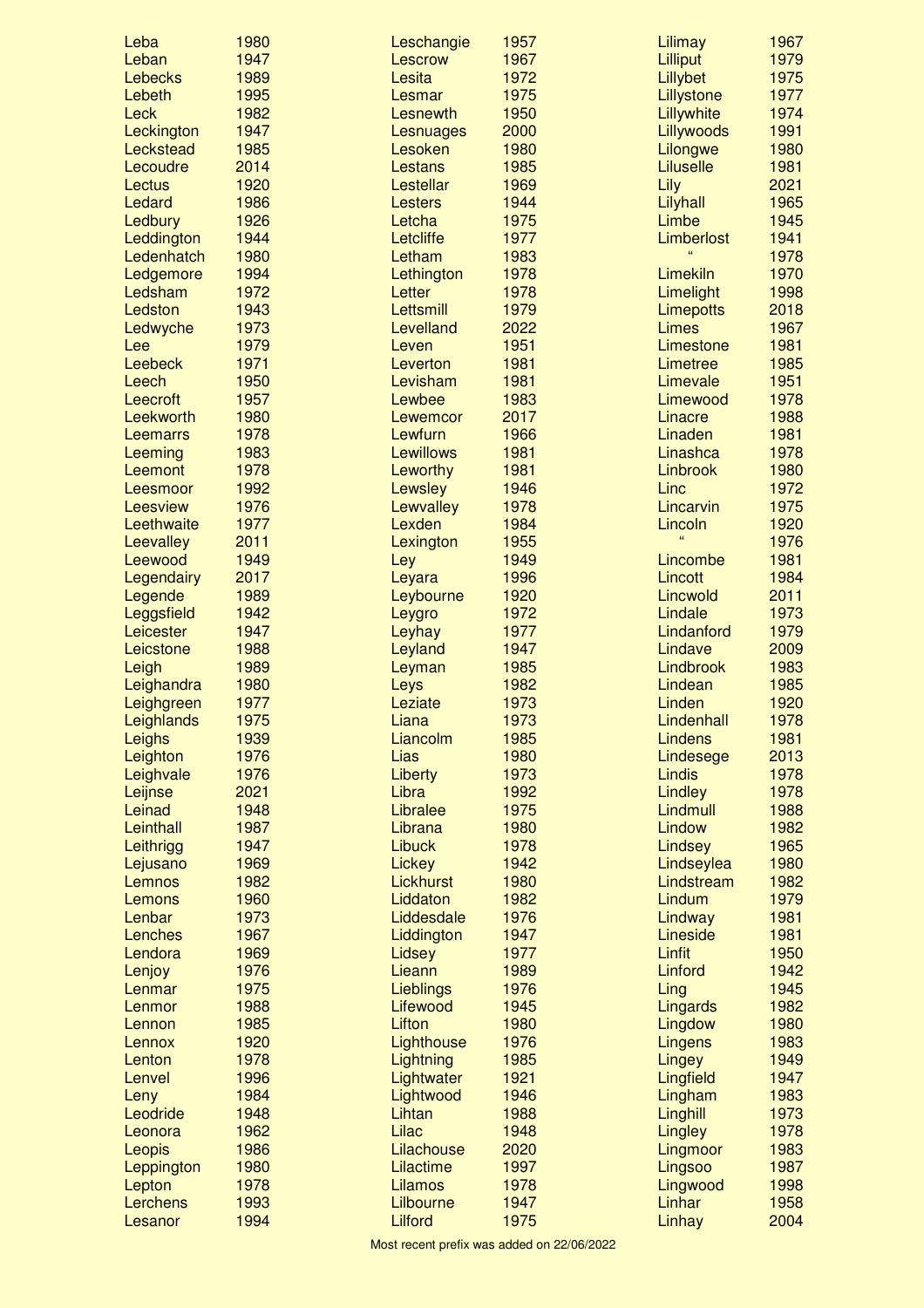| Linian                | 1983         | Littleowls                | 2011         | Lochabor              | 2019         |
|-----------------------|--------------|---------------------------|--------------|-----------------------|--------------|
| Linjoy                | 1972         | Littleton                 | 1942         | Lochanhill            | 2012         |
| Linktoun              | 1944         | Littletown                | 1979         | Lochbay               | 1979         |
| Linkz                 | 1981         | Littlewell                | 1985         | Lochbrowan            | 1994         |
| Linmaur               | 1980         | Littlewood                | 1981         | Lochcreran            | 1981         |
| Linmoor               | 1984         | Litton                    | 1982         | Lochiel               | 1982         |
| Linnavon              | 2011         | Livecultur                | 1971         | Lochinch              | 1988         |
| <b>Linnett</b>        | 1977         | Liverton                  | 1979         | Lochindaal            | 1985         |
| Linnhe                | 1994         | Livetown                  | 1984         | Lochinvar             | 1991         |
| Linray                | 1979         | Livetside                 | 1987         | Lochpark              | 1996         |
| Linsdell              | 1986         | Livingston                | 1966         | Lochussie             | 1956         |
| Linsey                | 1979         | Livinproof                | 2003         | Lochview              | 1962         |
| Linson<br>Linsowne    | 1967<br>1978 | Liz<br>Lizter             | 2002<br>1982 | Lockertarn<br>Locket  | 1983<br>1982 |
| Linstway              | 1985         | Ljubljana                 | 1986         | Lockfield             | 1949         |
| Lintmill              | 1972         | <b>Llados</b>             | 1979         | Lockharts             | 1980         |
| Linton                | 1952         | Llahnimrow                | 1983         | Lockie                | 1979         |
| Lintone               | 1972         | Llain                     | 1988         | Lockinge              | 1932         |
| Lintonian             | 1956         | Llamarch                  | 1985         | Lockside              | 1976         |
| Lintridge             | 1941         | <b>Llambrays</b>          | 1984         | Locksley              | 1977         |
| Lintz                 | 1982         | <b>Llamedos</b>           | 2000         | Lockwood              | 1981         |
| <b>Linvers</b>        | 1982         | <b>Llanbedr</b>           | 1980         | Loco                  | 1991         |
| Linway                | 1985         | Llanbeilin                | 1975         | Lode                  | 1944         |
| Linwell               | 1949         | Llanbeulan                | 1975         | Lodehill              | 1981         |
| Linwold               | 1986         | <b>Llanbister</b>         | 1978         | Loeknoll              | 2001         |
| Linwood               | 1947         | <b>Llanbrink</b>          | 2000         | Loganbank             | 1982         |
| Lionhart              | 2007         | Llandavel                 | 2010         | Logaston              | 1984         |
| Lionsgate             | 2016         | Llandishty                | 1976         | Logmore               | 1943         |
| Lipwood               | 1979         | Llandogo                  | 1929         | Lolass                | 1949         |
| Liquenda              | 1978         | Llandos                   | 1979         | Lollipops             | 2021         |
| Lirevas               | 1978         | <b>Llandulas</b>          | 1997         | Lollover              | 1984         |
| Lisblanc              | 1980         | <b>Llanelly</b>           | 1945         | Lombardy              | 1957         |
| Lisbun                | 1982         | <b>Llanerch</b>           | 1980         | Lomond                | 1968         |
| Liscone               | 1988         | Llanfair                  | 1976         | Loneoak               | 1945         |
| Lisdalgen             | 1919         | Llanfawr                  | 1978         | Loner                 | 1985         |
| Lisean                | 2006         | Llanfilo                  | 2019         | Lonesome              | 1978         |
| Lisgormal             | 1967         | Llanfynydd                | 1981         | Longacre              | 1985         |
| Lisheen               | 1977         | Llangybi                  | 1976         | Longacres             | 1947         |
| Liska                 | 1983         | Llanigon                  | 1972         | Longbarn              | 1980         |
| Lislecombe            | 1991         | Llanishen                 | 1982         | Longbeech             | 1975         |
| Lisna                 | 1941         | Llantarnam                | 1985         | Longbid               | 1949         |
| Lisnagore             | 1985         | Llantilio                 | 1982         | Longbourn             | 2017         |
| Lisnavagh             | 1985         | Llanwern                  | 1975         | Longbow               | 1977         |
| Lisnoe                | 1978         | Llefrith                  | 1982         | Longbrook             | 1942         |
| Liss                  | 1920         | Llewor                    | 1979         | Longclose             | 1959         |
| Lissadell<br>Lisselan | 1996<br>1982 | Lleyn<br><b>Llidiarty</b> | 1975<br>1976 | Longclough            | 1981<br>1969 |
| Lissom                | 1974         | Lloydstone                | 1948         | Longcroft<br>Longdale | 1971         |
| Lister                | 1940         | <b>Lluest</b>             | 1972         | Longdene              | 1943         |
| Listratos             | 1984         | Llwynbedw                 | 1981         | Longdown              | 2013         |
| Listymore             | 2014         | Llwynbeili                | 2004         | Longears              | 1974         |
| Lithywood             | 1982         | Llwynffynnon              | 2019         | Longfield             | 1949         |
| Litlaston             | 1988         | Llwyngoleu                | 1985         | Longham               | 1962         |
| LitIthatch            | 1976         | Llwyngrwn                 | 2007         | Longhoeton            | 1987         |
| Little                | 1980         | Llwyngwern                | 1978         | Longhoughton          | 1912         |
| <b>Littleacres</b>    | 2017         | Llwyngwyn                 | 1975         | Longhouse             | 1987         |
| Littleann             | 1981         | Llwynhelig                | 1982         | Longlandi             | 1983         |
| Littleardo            | 1987         | Llwynygo                  | 1982         | Longlands             | 1969         |
| Littlebeck            | 1980         | Llyngoats                 | 1985         | Longlane              | 1986         |
| Littlebrook           | 2013         | Loamhythe                 | 1981         | Longmarsh             | 1976         |
| Littlecote            | 1979         | Loan                      | 1981         | Longmead              | 1975         |
| Littledale            | 1985         | Loanachiem                | 1986         | Longmeadow            | 1979         |
| Littledorf            | 1976         | Loanfoot                  | 1972         | Longmills             | 1952         |
| Littlehaie            | 1985         | Loanside                  | 1980         | Longnewton            | 2014         |
| Littlemabel           | 2018         | Lobden                    | 1971         | Longoak               | 1981         |
| <b>Littlemiss</b>     | 2004         | Lobthorpe                 | 1976         | Longreach             | 1962         |
| Littleoak             | 1979         | Lochaber                  | 1988         | Longrove              | 1990         |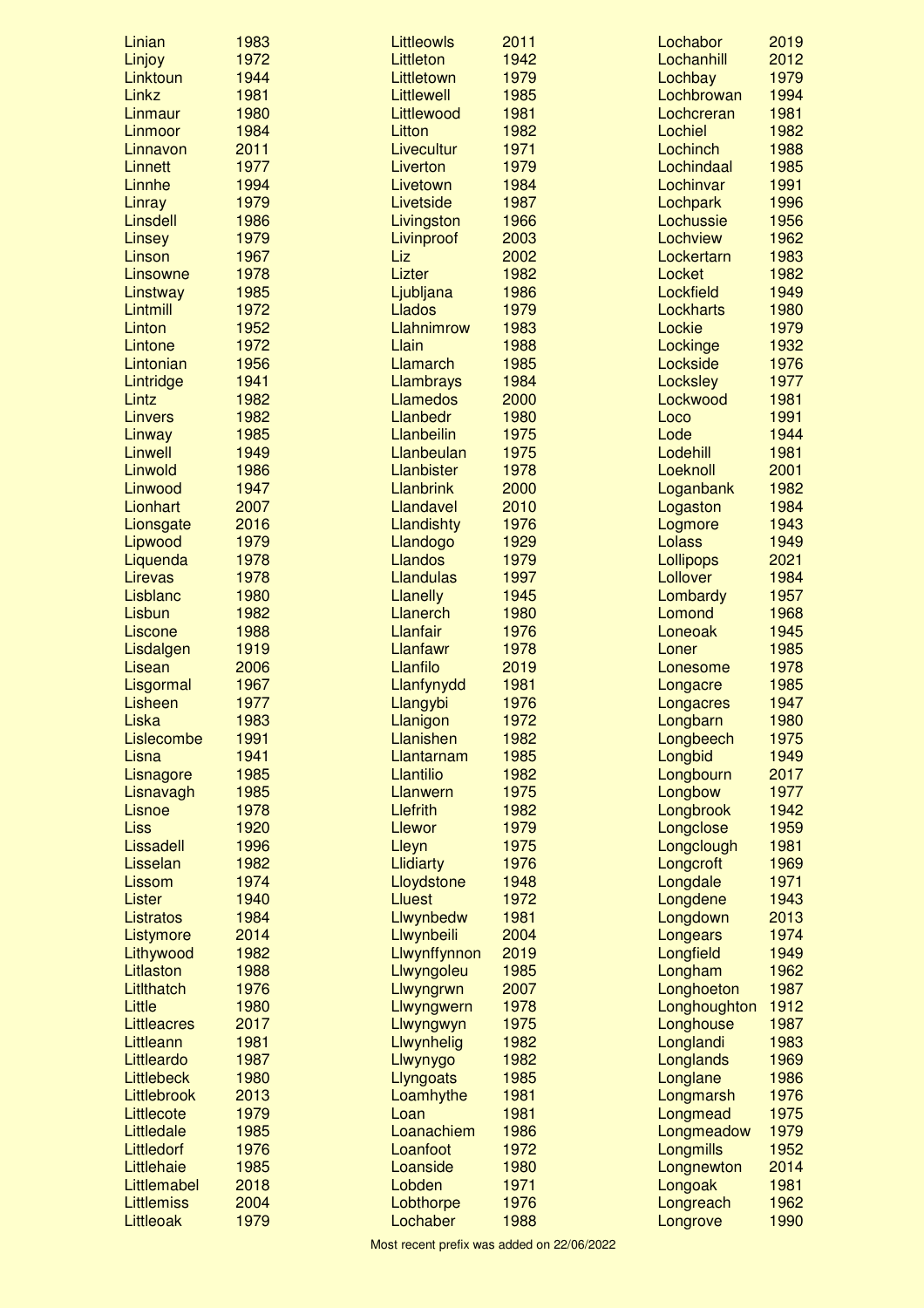| Longstone       | 1982         | Lowna              | 1974         | Lylacridge                  | 2010         |
|-----------------|--------------|--------------------|--------------|-----------------------------|--------------|
| Longthorne      | 1963         | Lowood             | 1948         | Lymden                      | 1979         |
| Longtor         | 1949         | Lowther            | 1974         | Lyme                        | 1958         |
| Longwick        | 1958         | Lowton             | 1947         | Lymehurst                   | 1949         |
| Longwood        | 1980         | Lowtown            | 1970         | Lympsham                    | 1978         |
| Lonicera        | 1983         | Loxley             | 1967         | Lynal                       | 1985         |
| Lonlas          | 1992         | Loxton             | 1981         | Lynch                       | 1941         |
| Lonscale        | 1919         | Loxwood            | 1906         | Lyncol                      | 1978         |
| Lonsdale        | 1922         | Loynton            | 1982         | Lyncombe                    | 1947         |
| Lopcombe        | 2006         | Luan               | 1978         | Lyncroft                    | 1966         |
| Loppylugs       | 1976         | Luanne             | 1982         | Lyndaff                     | 2002         |
| Loquhariot      | 1986         | Lucada             | 1981         | Lyndale                     | 1920         |
| Lorann          | 1982         | Lucas              | 1981         |                             | 1946         |
| Lordam          | 1978         | Lucastes           | 1943         | Lyndales                    | 1981         |
| Lordryn         | 1979         | Luccy              | 1984         | Lyndan                      | 1978         |
| Lordside        | 1981         | Lucifer            | 1979         | Lyndara                     | 1980         |
| Lordslot        | 1981         | Luckay             | 1951         | Lyndeen                     | 1979         |
| Loreli          | 1980         | Luckdon            | 2019         | Lynden                      | 1983         |
| Lorese          | 1980         | <b>Luckhurst</b>   | 1977         | Lyndene                     | 1946         |
| Lorien          | 1971         | Luckington         | 1951         | Lyndham                     | 1959         |
| Lormatrea       | 1973         | Luckshall          | 1984         | Lyndhurst                   | 1947         |
| Lorncliff       | 1979         | Luckys             | 1985         | Lyndon                      | 1976         |
| Lornlady        | 1984         | Lucyleigh          | 1982         | Lyndor                      | 1983         |
| Lornsweene      | 1982         | Ludbrook           | 1948         | Lyndridge                   | 1947         |
| Loshaw          | 1981         | Luddesdown         | 1944         | Lynebank                    | 1977         |
| Lossie          | 1946         | Ludee              | 1978         | Lynehouse                   | 1977         |
| Lostock         | 1967         | Ludford            | 1948         | Lyneve                      | 1980         |
| Lothlorien      | 1974         | Ludhill            | 1982         | Lynfield                    | 1945         |
| Lottes          | 1988         | Ludlow             | 1942         | Lynford                     | 2010         |
| Lotus           | 1975         | Ludstone           | 1977         | Lyngate                     | 1950         |
| Louanda         | 1978         | Ludworth           | 1976         | Lyngor                      | 1975         |
| Loudoun         | 1996         | Lufferton          | 1989         | Lynnthorne                  | 1983         |
| Loudwater       | 1921         | Luffincott         | 1997         | Lynntom                     | 1982         |
| Loughans        | 1980         | Lukefield          | 1944         | Lynnwood                    | 1960         |
| Loughlan        | 1983         | Lullenden          | 1953         | Lynpat                      | 1950         |
| Loughloon       | 1980         | Lumbennie          | 1974         | Lynrick                     | 1987         |
| Loughries       | 1981         | Lumpcloon          | 1977         | Lynrose                     | 1978         |
| Loughshore      | 2013         | Lunarglow          | 1978         | Lyns                        | 1982         |
| Loughton        | 1949         | Lundhaugh          | 1983         | Lynside                     | 1987         |
| Loughview       | 1983         | Lundinn            | 1984         | Lynsum                      | 1997         |
| Loulika         | 1994         | Lunesdale          | 1922         | Lynthorpe                   | 1985         |
| Louryn          | 1989         | Luneside           | 1966         | Lyntony                     | 1985         |
| Loveday         | 1945         | Lunetta            | 1980         | Lynvars                     | 1985         |
| Loveden         | 1975         | Lunnon             | 1981         | Lynwell                     | 1976         |
| Lovelace        | 1952         | Lupin              | 1992         | Lynwood                     | 1982         |
| Lovelock        | 1976         | Lupton             | 1987         | Lyonesse                    | 1979         |
| Lovelsglen      | 2003         | Lurgashall         | 1950         | Lypiathill                  | 1983         |
| Lovengroe       | 1981         | Lusaka             | 1981         | Lypstoe                     | 1988         |
| Loviathon       | 1983         | Luskentyre         | 1977         | Lyrawa                      | 1992         |
| <b>Low Fell</b> | 1922         | <b>Lusteds</b>     | 1974         | Lyric                       | 1979         |
| Lowahare        | 1980         | Lusty              | 2020         | Lysbradwen                  | 1980         |
| Lowbridge       | 1978<br>1944 | Luthers<br>Luthien | 1984<br>1978 | Lythwon                     | 1982<br>1982 |
| Lowdale         |              |                    |              | Lyvennet                    |              |
| Lowena          | 1984         | Lutton             | 1981         | Lywood                      | 1983         |
| Lowerbank       | 2021<br>1986 | Luxford            | 1948         | Lyzall                      | 1980         |
| Lowerhall       | 1983         | Luxor              | 1912         |                             |              |
| Lowermill       |              | Luxton             | 1982<br>1982 | <b>Maaz</b><br>Mabbittshorn | 1979         |
| Lowermoor       | 2019         | Lyckebo            |              |                             | 1928         |
| Lowerpesco      | 1983<br>1998 | Lydcott            | 1989         | <b>Mabelle</b>              | 1984<br>1977 |
| Lowesh          | 1984         | Lydeard            | 1943         | Mabonnen                    | 1985         |
| Lowfarm         | 1980         | Lydens             | 1982<br>1978 | <b>Mabrouk</b>              | 1974         |
| Lowgill         | 2021         | Lydmarsh           |              | Mabryn                      | 1982         |
| Lowgrange       |              | Lydon              | 1950         | <b>Macbee</b>               |              |
| Lowland         | 1944<br>1981 | Lyecomm            | 1976         | Maceanruig                  | 1988<br>1988 |
| Lowlyng         | 1980         | Lyefield           | 1984         | Macgraig<br><b>Macness</b>  | 1964         |
| Lowmeadow       |              | Lyestar            | 1987         |                             |              |
| Lowmoor         | 1986         | Lyewood            | 1978         | <b>Macriloda</b>            | 1982         |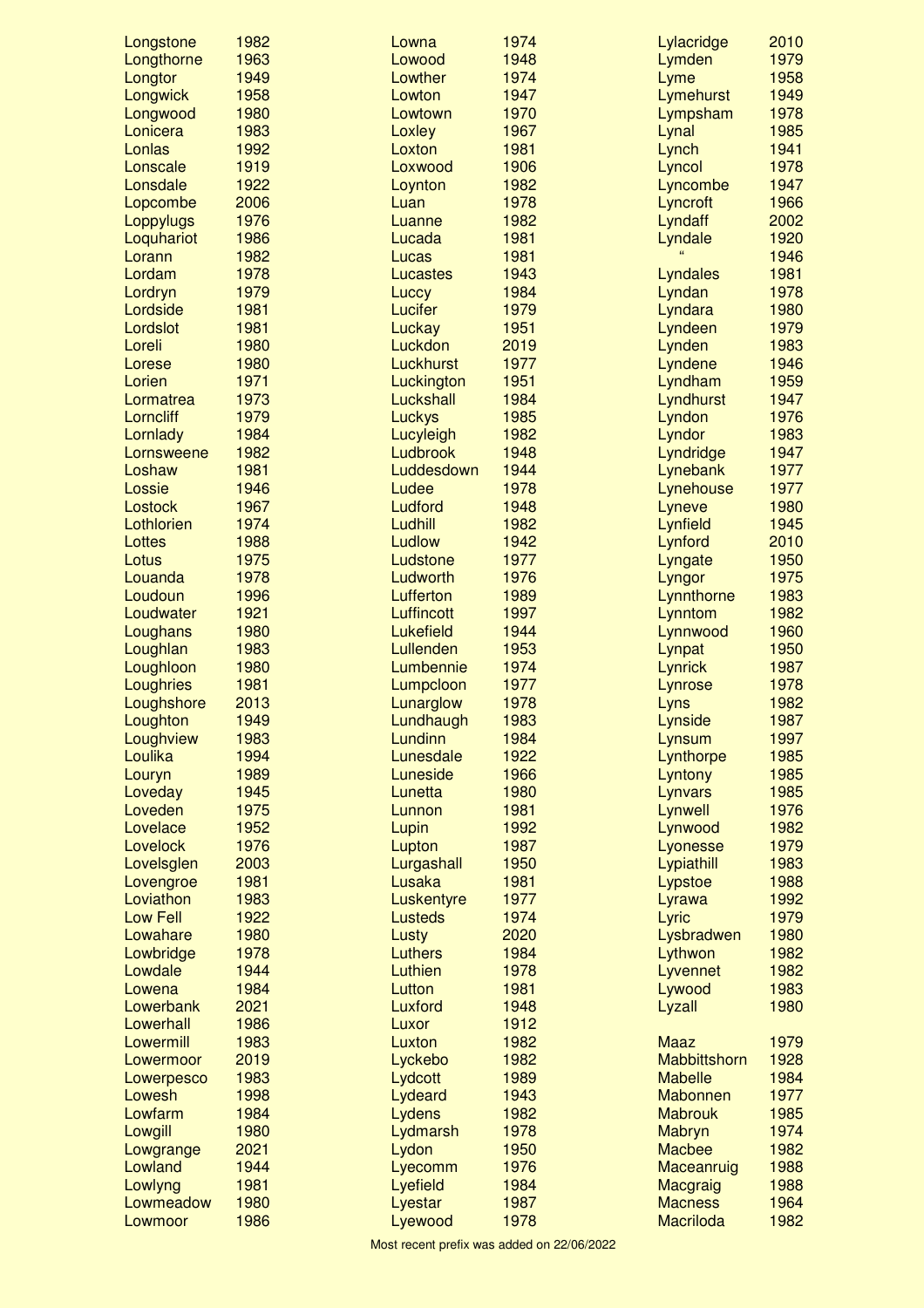| <b>Macs</b>                        | 1984         | <b>Maldon</b>               | 1952         | <b>Manorial</b>   | 1977         |
|------------------------------------|--------------|-----------------------------|--------------|-------------------|--------------|
| Macspoffle                         | 1988         | Malgreta                    | 1948         | Manorleigh        | 1954         |
| Mactoggen                          | 1985         | <b>Malherbe</b>             | 1982         | <b>Manorley</b>   | 1982         |
| Madav                              | 1977         | <b>Malinka</b>              | 1986         | Mansbridge        | 1983         |
| Maddaford                          | 1948         | Maljoy                      | 1979         | <b>Mansel</b>     | 1982         |
| Madden                             | 1978         | <b>Malkay</b>               | 1966         | Mansergh          | 1975         |
| Maddington                         | 1979         | <b>Mallaboo</b>             | 1983         | <b>Mansfield</b>  | 1977         |
| <b>Madeley</b>                     | 1949         | Mallacleave                 | 1920         | <b>Manslow</b>    | 1995         |
| Madgeon                            | 1997         | <b>Mallaen</b>              | 1981         | <b>Mansmire</b>   | 1953         |
| <b>Madmacs</b>                     | 1982         | <b>Mallard</b>              | 1975         | <b>Manston</b>    | 1970         |
| Madrigal                           | 1983         | Malletwood                  | 1976         | <b>Manthas</b>    | 1979         |
| Madrym                             | 1942         | <b>Mallins</b>              | 1990         | <b>Mantle</b>     | 1964         |
| <b>Maeldune</b>                    | 1943         | <b>Mallon</b>               | 1979         | <b>Manton</b>     | 1946         |
| <b>Maeli</b>                       | 1981         | <b>Mallow</b>               | 1961         | <b>Mantra</b>     | 1977         |
| <b>Maelor</b>                      | 1985         | <b>Mallyboo</b>             | 1985         | <b>Manyrocks</b>  | 2007         |
| <b>Maelys</b>                      | 1977         | <b>Mallyn</b>               | 1988         | <b>Maoriha</b>    | 1969         |
| <b>Maenan</b>                      | 1977         | <b>Malmar</b>               | 1980         | <b>Maoriland</b>  | 1944         |
| Maenllwyd                          | 1997         | <b>Malonelee</b>            | 1984         | <b>Maperton</b>   | 2003         |
| Maer                               | 1942         | <b>Malpas</b>               | 1928         | <b>Maple</b>      | 1942         |
| <b>Maes</b>                        | 1981         | <b>Malpen</b>               | 1981         | <b>Mapledene</b>  | 1946         |
| Maesbury                           | 1975         | Malplaquet                  | 1968         | <b>Mapleleaf</b>  | 1982         |
| Maesllyn                           | 2014         | <b>Malthouse</b>            | 1982         | Maplemoor         | 1979         |
| <b>Maesmawr</b>                    | 2018         | <b>Malting</b>              | 1979         | <b>Maples</b>     | 1936         |
| Maesnewydd                         | 1980         | <b>Maltmans</b>             | 2010         | Maplesden         | 1979         |
| Maesydd                            | 1949         | <b>Malvern</b>              | 1948         | Maplestead        | 1986         |
| Maesyfelin                         | 1988         | <b>Malvin</b>               | 1947         | <b>Maplestone</b> | 1948         |
| Maesyfynon                         | 1981         | <b>Malvina</b>              | 1977         | <b>Mapperley</b>  | 1964         |
| Mafeking                           | 1989         | <b>Malvourn</b>             | 1971         | Mappowder         | 1954         |
| Magdal                             | 1988         | Malwood                     | 1964         | <b>Mapstone</b>   | 1984         |
| Magdala                            | 1942         | Mamiedale                   | 1974         | Mar               | 1989         |
| Magdalen                           | 1942         | <b>Mamre</b>                | 1982         | <b>Marabell</b>   | 1984         |
| <b>Magee</b>                       | 1984         | <b>Mamselle</b>             | 1980         | <b>Marais</b>     | 1974         |
| <b>Maggwitt</b>                    | 1998         | Manadon                     | 1978         | Maranatha         | 1992         |
| <b>Maghill</b>                     | 1979         | <b>Manare</b>               | 1970         | <b>Marathon</b>   | 1972         |
| Magicborn                          | 1978         | <b>Manaton</b>              | 1981         | <b>Marayne</b>    | 1980         |
| <b>Magnet</b>                      | 1941         | <b>Manchris</b>             | 1973         | <b>Marbilguoy</b> | 1988         |
| Magnolia                           | 1984         | <b>Mancot</b>               | 1977         | <b>Marboro</b>    | 1950         |
| Magnova                            | 1977         | <b>Mancroft</b>             | 1975         | <b>Marbrae</b>    | 1990         |
| <b>Magnum</b>                      | 1949         | Mandabillo                  | 1978         | <b>Marbren</b>    | 1973         |
| <b>Magpie</b>                      | 1935         | <b>Mandalay</b>             | 1976         | <b>March</b>      | 1973         |
| <b>Magrob</b>                      | 1991         | Mandalea                    | 1984         | <b>Marchael</b>   | 1970         |
| <b>Magwell</b>                     | 2004         | <b>Mandalise</b>            | 1978         | <b>Marchaled</b>  | 1973         |
| <b>Mahlep</b>                      | 1958         | <b>Manderley</b>            | 1981         | <b>Marcham</b>    | 1987         |
| <b>Mahulas</b>                     | 1979         | <b>Manderston</b>           | 1971         | <b>Marchelle</b>  | 1995         |
|                                    | 1948         | <b>Mandeville</b>           | 1942         | <b>Marchend</b>   | 1982         |
| Maibridge<br><b>Maichen</b>        | 1944         | <b>Mandinka</b>             |              | <b>Marchland</b>  | 1987         |
| Maidendale                         | 1989         | <b>Mandrake</b>             | 1979<br>1983 | <b>Marchmont</b>  | 1944         |
| <b>Maidenlees</b>                  |              |                             |              | <b>Marchurst</b>  | 1913         |
|                                    | 1981         | <b>Manex</b>                | 1981         | <b>Marchvane</b>  | 1984         |
| <b>Maidenwell</b><br><b>Maidun</b> | 1949<br>1986 | <b>Manfree</b><br>Mangerton | 1948<br>1975 | <b>Marcliffe</b>  | 1948         |
| <b>Maidwell</b>                    | 1985         |                             | 1982         | <b>Marcon</b>     | 1982         |
|                                    |              | Mangle                      |              |                   |              |
| <b>Mailands</b>                    | 1983         | Mangymini                   | 1982         | Marcoombe         | 1978<br>1957 |
| <b>Mairton</b>                     | 1974         | Manhyfryd                   | 1983         | <b>Marcroft</b>   |              |
| <b>Majek</b>                       | 1984         | Manifold                    | 1980         | <b>Mardenhill</b> | 1979         |
| Majella                            | 1919         | Manitoba                    | 1965         | <b>Mardle</b>     | 1981         |
| <b>Majest</b>                      | 1978         | <b>Mannan</b>               | 1981         | <b>Mardon</b>     | 1944         |
| <b>Majestic</b>                    | 1984         | <b>Mannerston</b>           | 1948         | <b>Mardown</b>    | 1982         |
| Major                              | 1988         | <b>Mannin</b>               | 1931         | <b>Mardray</b>    | 1967         |
| Makanna                            | 1980         | <b>Mannoch</b>              | 1981         | <b>Mardrew</b>    | 1988         |
| Makepeace                          | 1979         | <b>Manoir</b>               | 1985         | <b>Mareham</b>    | 1978         |
| <b>Malabar</b>                     | 1979         | <b>Manor</b>                | 1920         | <b>Marem</b>      | 1985         |
| <b>Malagan</b>                     | 1979         | Manorborn                   | 1981         | <b>Marettes</b>   | 1984         |
| <b>Malaika</b>                     | 1984         | <b>Manorcot</b>             | 1990         | <b>Marfield</b>   | 1947         |
| <b>Malar</b>                       | 1987         | <b>Manorcourt</b>           | 2011         | Margal            | 1989         |
| <b>Malber</b>                      | 1981         | <b>Manorcroft</b>           | 1981         | <b>Margam</b>     | 1944         |
| <b>Malcar</b>                      | 1987         | Manorfarm                   | 1981         | Margandy          | 1982         |
| <b>Malcoff</b>                     | 1988         | Manorhouse                  | 2020         | <b>Margaterr</b>  | 1981         |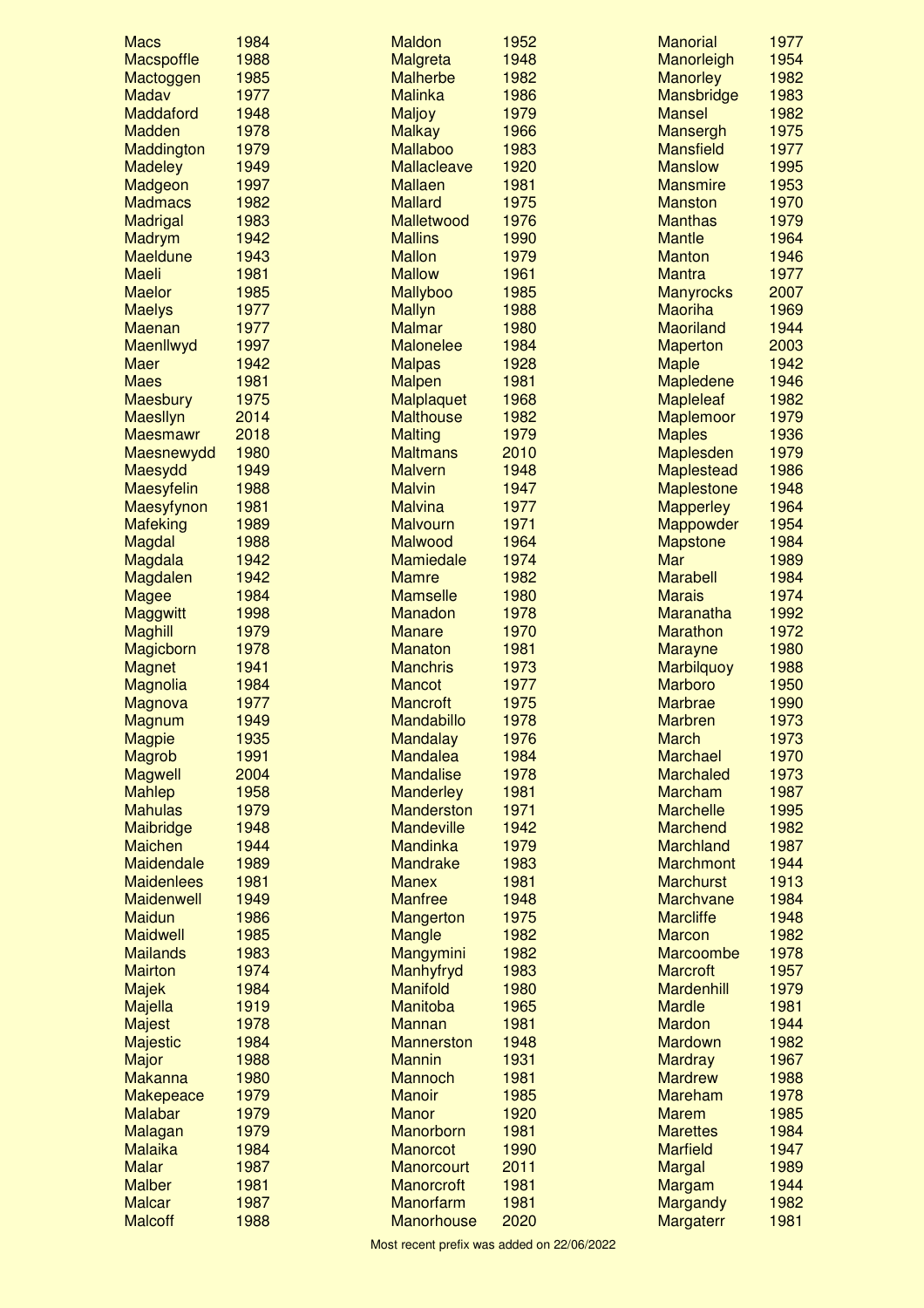| <b>Margery</b>                      | 1962         | <b>Marriotts</b>                    | 1981         | <b>Marylands</b>        | 1942         |
|-------------------------------------|--------------|-------------------------------------|--------------|-------------------------|--------------|
| Margo                               | 1951         | <b>Marris</b>                       | 1989         | <b>Marypark</b>         | 1982         |
| <b>Marhill</b>                      | 1973         | <b>Marroll</b>                      | 1980         | <b>Maryville</b>        | 1981         |
| <b>Marian</b>                       | 1941         | <b>Marron</b>                       | 1978         | <b>Marywell</b>         | 1982         |
| Marianglas                          | 1977         | <b>Marsall</b>                      | 1980         | Marywood                | 1969         |
| <b>Maricks</b>                      | 1984         | <b>Marsden</b>                      | 1922         | <b>Marzine</b>          | 1984         |
| Maricopa                            | 1977         | <b>Marsh</b>                        | 2007         | <b>Masai</b>            | 1986         |
| <b>Marie</b>                        | 1979         | <b>Marshalls</b>                    | 2021         | <b>Masaram</b>          | 1988         |
| <b>Marielew</b>                     | 1972         | <b>Marsham</b>                      | 1976         | <b>Masarka</b>          | 1984         |
| <b>Marietta</b>                     | 1988         | <b>Marshbrook</b>                   | 1986         | <b>Mascot</b>           | 1980         |
| Marigold                            | 1979         | <b>Marshcourt</b>                   | 1979         | <b>Masham</b>           | 1988         |
| <b>Marilan</b>                      | 1972         | Marshdown                           | 1964         | <b>Mashbury</b>         | 1983         |
| <b>Maris</b>                        | 1978         | <b>Marshend</b>                     | 1980         | <b>Masmanamar</b>       | 1972         |
| <b>Marisha</b>                      | 1983         | <b>Marshfield</b>                   | 1980         | <b>Masonhouse</b>       | 1964         |
| <b>Marisma</b>                      | 1980         | <b>Marshfoot</b>                    | 1977         | <b>Massey</b>           | 1986         |
| <b>Marith</b>                       | 1988         | <b>Marshford</b>                    | 1980         | <b>Mastertown</b>       | 1985         |
| <b>Maritima</b>                     | 1976         | <b>Marshland</b>                    | 1987         | <b>Matapo</b>           | 1943         |
| <b>Marjack</b>                      | 1987         | <b>Marshlands</b>                   | 1922         | <b>Matchem</b>          | 1948         |
| Marjalan                            | 1963         | <b>Marshlea</b>                     | 1969         | <b>Mateus</b>           | 1979         |
| Marjaq                              | 1983         | <b>Marshments</b>                   | 1996         | <b>Matherdorn</b>       | 1981         |
| <b>Marjay</b>                       | 1980         | <b>Marshvalley</b>                  | 2017         | <b>Mathilden</b>        | 1981         |
| Marjian                             | 1977         | <b>Marshview</b>                    | 1982         | <b>Matkarli</b>         | 1976         |
| <b>Marjim</b>                       | 1981         | <b>Marshway</b>                     | 1979         | <b>Matrix</b>           | 1986         |
| Marjimrum                           | 1984         | <b>Marsland</b>                     | 1972         | <b>Matson</b>           | 1972         |
| <b>Marjon</b>                       | 1963         | <b>Marstan</b>                      | 1982         | <b>Mattandy</b>         | 1984         |
| Marjonian                           | 1980         | <b>Marstancot</b>                   | 1945         | <b>Matthieu</b>         | 1975         |
| Marjul                              | 1977         | <b>Marston</b>                      | 1941         | <b>Mattwell</b>         | 1948         |
| <b>Mark</b>                         | 1983         | <b>Marted</b>                       | 1980         | Mattwood                | 1943         |
| <b>Markad</b>                       | 1979         | <b>Martello</b>                     | 1988         | <b>Maubern</b>          | 1986         |
| <b>Markbeech</b>                    | 1919         | <b>Marthels</b>                     | 1980         | <b>Maudelaine</b>       | 1984         |
| <b>Markby</b>                       | 1980         | <b>Martholme</b>                    | 1938         | <b>Maultway</b>         | 1942         |
| <b>Marken</b>                       | 1961         | <b>Marthwaite</b>                   | 1979         | <b>Maunby</b>           | 1981         |
| <b>Market</b>                       | 1947         | <b>Marthys</b>                      | 1989         | Maundowne               | 1984         |
| <b>Marketvale</b>                   | 1953         | <b>Martian</b>                      | 1976         | <b>Maundy</b>           | 1965         |
| <b>Markey</b>                       | 1985         | <b>Martin</b>                       | 1946         | <b>Maur</b>             | 1947         |
| <b>Markham</b>                      | 1975         | <b>Martina</b>                      | 1983         | <b>Maurike</b>          | 1988         |
| <b>Markhouse</b>                    | 1909         | <b>Martinax</b>                     | 1977         | <b>Maurstar</b>         | 1983         |
| <b>Marklye</b>                      | 1942         | <b>Martindale</b>                   | 1983         | <b>Mawdsley</b>         | 1938         |
| <b>Markree</b>                      | 1984         | <b>Martinds</b>                     | 1982         | <b>Mawdys</b>           | 2021         |
| <b>Markstakes</b>                   | 1949<br>1916 | <b>Martinsell</b><br><b>Martlet</b> | 1968<br>1949 | <b>Mawee</b>            | 1986<br>1978 |
| <b>Markyate</b><br><b>Marl Bank</b> | 1925         | <b>Martlette</b>                    | 1976         | Mawgan<br><b>Mawgri</b> | 1944         |
| <b>Marlacre</b>                     | 1948         |                                     | 1947         | <b>Mawley</b>           | 2022         |
| <b>Marlaines</b>                    | 1980         | <b>Martley</b><br><b>Martlin</b>    | 1984         | <b>Mawrcwm</b>          | 1969         |
| <b>Marlais</b>                      |              | <b>Martom</b>                       | 1987         | <b>Maxfield</b>         |              |
|                                     | 1926         |                                     |              | <b>Maxima</b>           | 1945         |
| <b>Marlands</b><br><b>Marlaw</b>    | 1983<br>1982 | <b>Marton</b><br><b>Martoncroft</b> | 1953<br>2019 | <b>Maxline</b>          | 1990<br>1989 |
| <b>Marlbury</b>                     | 2008         | <b>Martonian</b>                    | 1942         | <b>Maxson</b>           | 1975         |
| <b>Marlea</b>                       | 1978         | <b>Martonmere</b>                   | 1972         | <b>Maxwell</b>          | 1946         |
| <b>Marlehills</b>                   | 1983         | <b>Martreb</b>                      | 1972         | Maxwood                 | 1984         |
| <b>Marles</b>                       | 1981         | <b>Martrose</b>                     | 1987         | <b>Maybank</b>          | 1964         |
| <b>Marley</b>                       | 1929         | Maruschi                            | 1983         | <b>Maybell</b>          | 2021         |
| Marleyhaze                          | 1982         | Marvcombe                           | 2021         | Mayblossom              | 1990         |
| Marlod                              | 1989         | <b>Marvic</b>                       | 1976         | Maybourne               | 1982         |
| <b>Marlpit</b>                      | 1944         | <b>Marvin</b>                       | 1978         | <b>Maybrook</b>         | 1964         |
| <b>Marlyns</b>                      | 1950         | <b>Marwen</b>                       | 1982         | Maybrough               | 1976         |
| <b>Marmeco</b>                      | 1980         | <b>Marwinta</b>                     | 1985         | <b>Maybury</b>          | 1988         |
| <b>Marne</b>                        | 1988         | <b>Mary</b>                         | 1980         | <b>Maycott</b>          | 1963         |
| <b>Marnistan</b>                    | 1953         | Maryburgh                           | 2003         | Maycottage              | 2010         |
| <b>Marob</b>                        | 1982         | <b>Maryclyst</b>                    | 1987         | <b>Maycroft</b>         | 1982         |
| <b>Maroba</b>                       | 1985         | <b>Maryfield</b>                    | 1943         | <b>Mayday</b>           | 1948         |
| <b>Marog</b>                        | 1969         | Marygate                            | 1984         | <b>Maydell</b>          | 1978         |
| <b>Maronda</b>                      | 1948         | Maryglen                            | 1968         | Maydon                  | 1943         |
| <b>Marpet</b>                       | 1990         | Marygolde                           | 1994         | Mayenfeld               | 1982         |
| <b>Marple</b>                       | 1954         | <b>Marygoldes</b>                   | 1984         | <b>Mayerling</b>        | 1978         |
| <b>Marquis</b>                      | 1972         | <b>Maryholme</b>                    | 1966         | <b>Mayes</b>            | 1921         |
| Marridge                            | 1982         | <b>Marykehome</b>                   | 1983         | <b>Mayfair</b>          | 1943         |
|                                     |              |                                     |              |                         |              |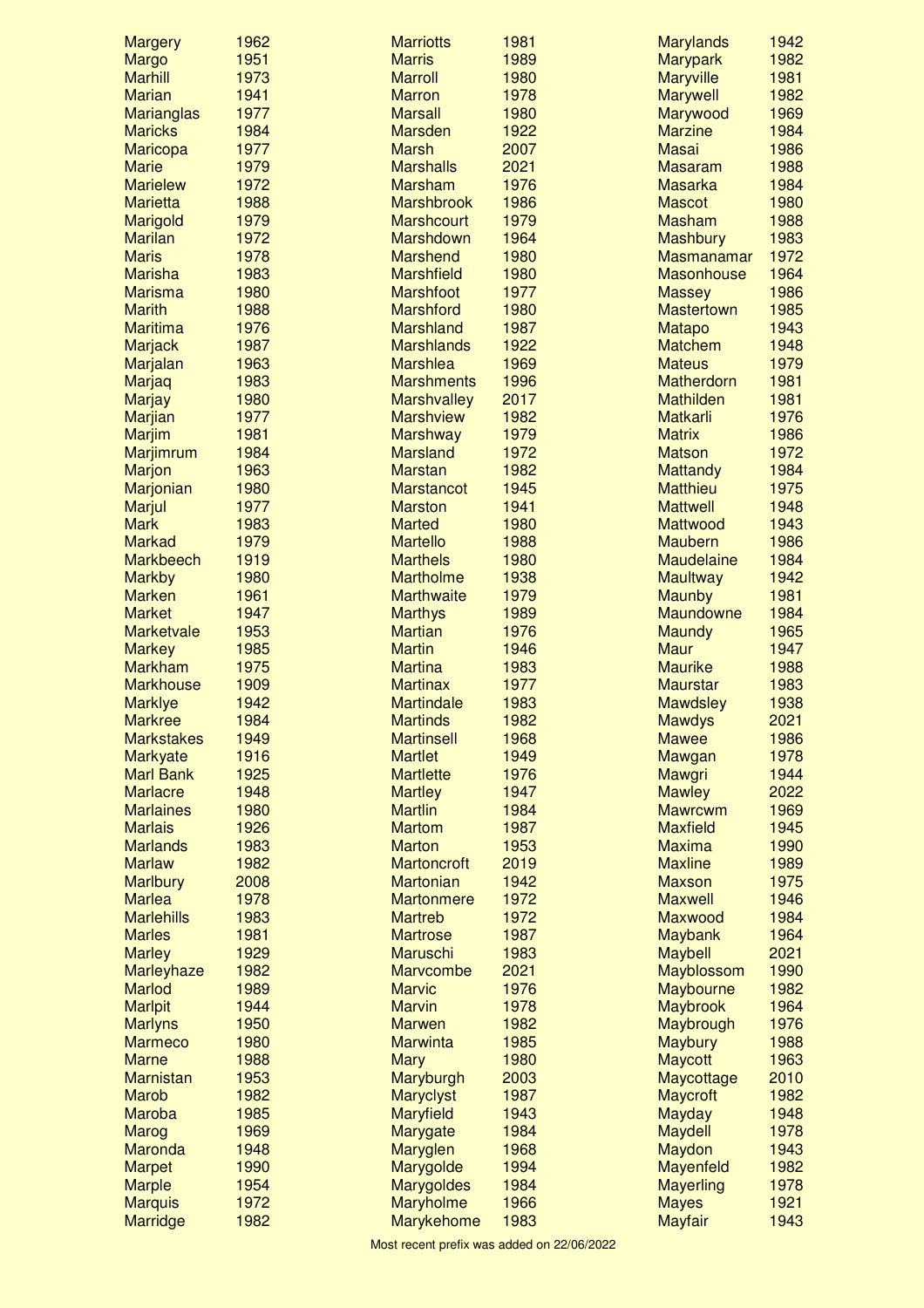| <b>Mayfield</b>    | 1916 | <b>Meadowlark</b> | 1976 | <b>Melek</b>      | 1970 |
|--------------------|------|-------------------|------|-------------------|------|
| <b>Mayflower</b>   | 1955 | Meadowlawn        | 1997 | <b>Meleve</b>     | 1982 |
| Mayford            | 1982 | <b>Meadowley</b>  | 1947 | <b>Melfed</b>     | 1985 |
| <b>Mayhems</b>     | 2018 | Meadowlodg        | 1987 | <b>Melfort</b>    | 1979 |
| <b>Mayhill</b>     | 1954 | Meadowmaid        | 1978 | <b>Melhall</b>    | 1978 |
| <b>Mayhouse</b>    | 1981 | <b>Meadowmist</b> | 1981 | <b>Melilot</b>    | 1974 |
| <b>Maylands</b>    | 1975 | Meadowmyst        | 1984 | <b>Melin</b>      | 1978 |
| <b>Maylark</b>     | 2011 | <b>Meadowpark</b> | 1980 | Melingarth        | 1978 |
| <b>Maymore</b>     | 1984 | <b>Meadows</b>    | 1943 | <b>Melissa</b>    | 1978 |
| <b>Maynwin</b>     | 1960 | Meadowside        | 1948 | <b>Melission</b>  | 1977 |
| <b>Mayortorne</b>  | 1946 | Meadowsong        | 1981 | <b>Meliton</b>    | 2008 |
| <b>Maypole</b>     | 1977 | Meadowtop         | 1988 | Meljade           | 2009 |
| Mayroyd            | 1979 | Meadowview        | 1965 | <b>Mellan</b>     | 1967 |
| <b>Mays</b>        | 2010 | Meadowwood        | 1981 | <b>Mellfell</b>   | 1983 |
| <b>Mayslake</b>    | 1932 | <b>Meadvale</b>   | 1984 | <b>Mellifera</b>  | 1978 |
| <b>Mayslands</b>   | 1986 | Meagram           | 1974 | <b>Mellifica</b>  | 1977 |
| <b>Maystar</b>     | 1982 | Meanwood          | 1982 | <b>Mellis</b>     | 1969 |
| <b>Maysted</b>     | 1960 | Mearsghyll        | 1946 | <b>Melmerby</b>   | 1942 |
| <b>Maythorn</b>    | 2022 | <b>Meathop</b>    | 2016 | <b>Melody</b>     | 1992 |
| <b>Maythorne</b>   | 1959 | <b>Medallion</b>  | 1984 | <b>Melpas</b>     | 2005 |
| Maythyme           | 1980 | Medantha          | 1978 | <b>Melrose</b>    | 1948 |
| <b>Maytime</b>     | 1947 | <b>Medas</b>      | 1982 | <b>Melsha</b>     | 1980 |
| <b>Mayville</b>    | 1981 | Medborne          | 1978 | <b>Melside</b>    | 1985 |
| <b>Maywater</b>    | 1976 | Medburn           | 1980 | <b>Melton</b>     | 1959 |
| <b>Maywick</b>     | 1972 | <b>Medcot</b>     | 1983 | <b>Melverley</b>  | 1927 |
| Maywood            | 1942 | Medham            | 1971 | <b>Melville</b>   | 1919 |
| Maywynn            | 1986 | <b>Medhurst</b>   | 1953 | <b>Melwell</b>    | 1978 |
| <b>Maze</b>        | 1978 | <b>Median</b>     | 1987 | <b>Melys</b>      | 1982 |
| <b>Maziwa</b>      | 1964 | <b>Medina</b>     | 1985 | <b>Memoirs</b>    | 2002 |
| <b>Mazurka</b>     | 1961 | <b>Medlans</b>    | 1980 | <b>Memphis</b>    | 1948 |
| Mbudzi             | 2014 | <b>Medlar</b>     | 1986 | Menadarva         | 1991 |
| <b>Mbuzi</b>       | 1976 | Medlarmeadow 2014 |      | Menai             | 1948 |
| <b>Mcalonan</b>    | 1983 | Medlodge          | 1990 | Mendham           | 1948 |
| <b>Mcalpine</b>    | 1982 | Medobank          | 1980 | <b>Mendip</b>     | 1920 |
| <b>Mcbrides</b>    | 1978 | Medowbrook        | 1987 | Mengleth          | 1982 |
| <b>Mccallista</b>  | 1980 | <b>Medowcroft</b> | 1982 | <b>Menie</b>      | 1962 |
| <b>Mccoll</b>      | 1977 | <b>Medowfresh</b> | 1995 | <b>Menlo</b>      | 1934 |
| <b>Mccormack</b>   | 1951 | Medowland         | 1977 | Mennockian        | 1981 |
| <b>McIntyres</b>   | 1999 | Medown            | 1976 | <b>Menwiths</b>   | 1985 |
| <b>Mckee</b>       | 1965 | Medvale           | 1985 | Menzelacom        | 1982 |
| <b>Mckinsey</b>    | 2012 | <b>Medway</b>     | 1947 | <b>Meols</b>      | 2019 |
| <b>Mclaren</b>     | 1984 | Medwyn            | 2022 | Meon              | 1921 |
| <b>Mclarens</b>    | 2010 | <b>Meeching</b>   | 1971 | Meonwara          | 1949 |
| Mcmahon            | 1982 | Meg               | 1978 | <b>Merbach</b>    | 1982 |
| Mea                | 1906 | <b>Megans</b>     | 1977 | <b>Mercharies</b> | 2022 |
| <b>Mead</b>        | 1949 | Meggal            | 1988 | <b>Mercia</b>     | 1982 |
| Meadacre           | 1984 | <b>Meghel</b>     | 1978 | <b>Mercks</b>     | 1993 |
| <b>Meadcrest</b>   | 1939 | Megwood           | 1980 | <b>Mercott</b>    | 1978 |
| <b>Meade</b>       | 1980 | <b>Meifod</b>     | 1982 | <b>Mercury</b>    | 1943 |
| <b>Meadhurst</b>   | 1992 | <b>Meiklehill</b> | 2014 | <b>Mere</b>       | 1943 |
| <b>Meadlands</b>   | 1967 | Mejjor            | 1985 | Merebarn          | 1985 |
| <b>Meadnall</b>    | 1977 | <b>Mektowers</b>  | 1986 | <b>Merebeck</b>   | 1984 |
| <b>Meadoak</b>     | 1981 | Mel               | 1977 | <b>Meredith</b>   | 2006 |
| <b>Meadocross</b>  | 1988 | <b>Melander</b>   | 1985 | Meredydd          | 1979 |
| Meadostone         | 2005 | <b>Melazil</b>    | 1985 | Meredyke          | 1973 |
| Meadosweet         | 1965 | Melba             | 1977 | <b>Mereland</b>   | 1978 |
| <b>Meadow</b>      | 1978 | <b>Melbank</b>    | 1980 | <b>Mereslane</b>  | 1978 |
| <b>Meadowbrook</b> | 1939 | <b>Melbar</b>     | 1984 | <b>Merevale</b>   | 1978 |
| Meadowdale         | 1982 | Melbourne         | 1938 | Merewood          | 1977 |
| Meadowdeen         | 2007 | <b>Melbray</b>    | 1963 | Merganza          | 1991 |
| Meadowdown         | 1981 | <b>Melbrook</b>   | 1983 | Mergate           | 1981 |
| Meadowfarm         | 1980 | <b>Melbury</b>    | 1980 | <b>Meridean</b>   | 1985 |
| Meadowford         | 1984 | <b>Melcette</b>   | 1981 | <b>Merilyn</b>    | 1948 |
| Meadowhead         | 2014 | <b>Melchris</b>   | 1979 | <b>Merivale</b>   | 1984 |
| Meadowherb         | 1990 | <b>Melcot</b>     | 1975 | <b>Merizel</b>    | 1965 |
| Meadowland         | 1978 | <b>Melcriche</b>  | 1982 | <b>Merjoy</b>     | 1975 |
| Meadowlane         | 2017 | Meldyke           | 1974 | <b>Merlen</b>     | 1973 |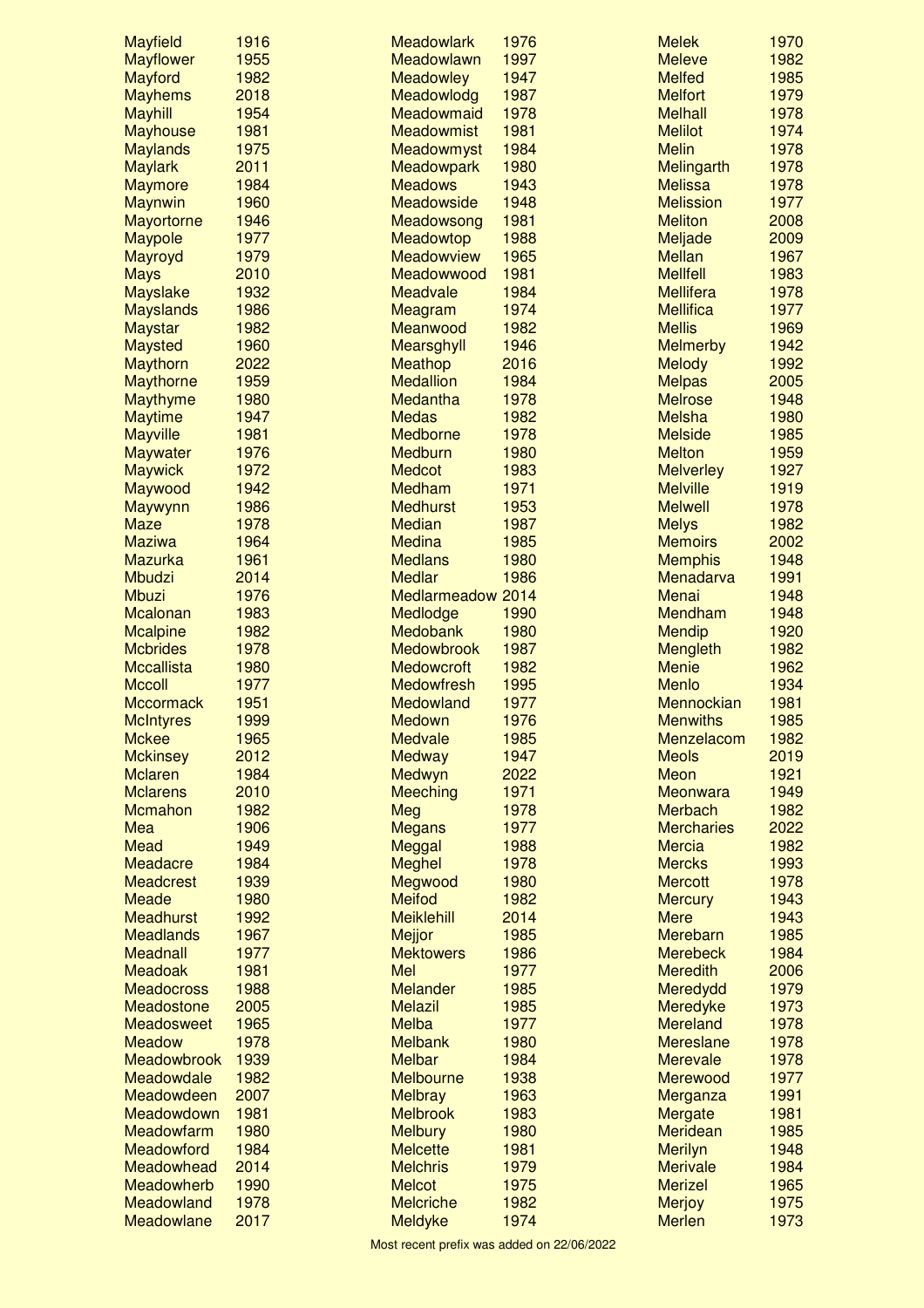| <b>Merlin</b>                 | 1942 | <b>Micawber</b>                  | 1975         | <b>Milkwood</b>                      | 1983         |
|-------------------------------|------|----------------------------------|--------------|--------------------------------------|--------------|
| <b>Merlington</b>             | 1996 | <b>Micean</b>                    | 1967         | <b>Milkywhey</b>                     | 1947         |
| <b>Merlinsark</b>             | 1989 | <b>Michaelmas</b>                | 1967         | <b>Mill</b>                          | 1962         |
| Merodane                      | 1950 | <b>Michaels</b>                  | 1998         | <b>Millard</b>                       | 1970         |
| <b>Merog</b>                  | 1978 | <b>Michele</b>                   | 1947         | <b>Millbank</b>                      | 1974         |
| Merondonah                    | 1984 | <b>Michifer</b>                  | 1949         | <b>Millbarrow</b>                    | 1981         |
| <b>Merrett</b>                | 1979 | <b>Michsica</b>                  | 1997         | <b>Millbatch</b>                     | 1978         |
| Merribrown                    | 1979 | Mickeyg                          | 2012         | <b>Millbeck</b>                      | 1988         |
| <b>Merrick</b>                | 1980 | <b>Mickle</b>                    | 1982         | <b>Millbrook</b>                     | 1980         |
| <b>Merridale</b>              | 1982 | <b>Mickleboro</b>                | 1952         | Millcoombe                           | 1976         |
| Merridean                     | 1983 | <b>Mickletown</b>                | 1953         | <b>Millcroft</b>                     | 1977         |
| <b>Merriden</b>               | 1947 | Micklewood                       | 1976         | <b>Milldawn</b>                      | 1974         |
| <b>Merridoc</b>               | 1980 | <b>Mickley</b>                   | 1942         | <b>Milldean</b>                      | 1958         |
| <b>Merrigale</b>              | 1978 | <b>Miclyn</b>                    | 1982         | <b>Milldene</b>                      | 1986         |
| <b>Merrigle</b>               | 1979 | <b>Micro</b>                     | 1982         | <b>Milldown</b>                      | 1977         |
| <b>Merrihay</b>               | 1985 | <b>Midas</b>                     | 1978         | Milldyke                             | 1984         |
| <b>Merrilen</b>               | 1934 | Middlebank                       | 1963         | <b>Milleigh</b>                      | 1987         |
| <b>Merring</b>                | 1982 | <b>Middlecoul</b>                | 1981         | <b>Millend</b>                       | 1981         |
| Merristwood                   | 2020 | Middleford                       | 1973         | <b>Millennium</b>                    | 1994         |
| <b>Merrow</b>                 | 1946 | Middleham                        | 1979         | <b>Milleton</b>                      | 1971         |
| <b>Merry</b>                  | 1979 | <b>Middlehill</b>                | 1977         | <b>Millfarm</b>                      | 1994         |
| Merrycroft                    | 1971 | Middlemoor                       | 1987         | <b>Millfield</b>                     | 1943         |
| Merrydene                     | 1981 | Middlemore                       | 1985         | <b>Millgarth</b>                     | 1984         |
| Merrydown                     | 1967 | Middleshaw                       | 1984         | <b>Millglen</b>                      | 1982         |
| Merryfield                    | 1946 | <b>Middleton</b>                 | 1934         | <b>Millhall</b>                      | 1978         |
| Merryglebe                    | 1976 | Middwood                         | 1985         | <b>Millhams</b>                      | 1946         |
| Merryglen                     | 1979 | <b>Midfen</b>                    | 1978         | Millhaven                            | 1978         |
| <b>Merryhill</b>              | 1944 | Midgard                          | 1983         | <b>Millhill</b>                      | 1977         |
| Merryknowe                    | 1980 | Midholme                         | 1971         | <b>Millholme</b>                     | 1979         |
| Merryland                     | 1989 | <b>Midhope</b>                   | 1991         | <b>Millhouse</b>                     | 1952         |
| <b>Merrylees</b>              | 1973 | <b>Midhouse</b>                  | 1976         | <b>Millhurst</b>                     | 1978         |
| <b>Merrylegs</b>              | 1978 | <b>Midhurst</b>                  | 1997         | Millington                           | 1942         |
| Merrymaid                     | 1972 | Midnight                         | 1977         | <b>Millmount</b>                     | 1982         |
| Merrymanse                    | 1991 | <b>Midpeebles</b>                | 2006         | <b>Millo</b>                         | 1947         |
| <b>Merrymark</b>              | 1979 | <b>Midsummer</b>                 | 1957         | <b>Millos</b>                        | 2012         |
| Merrymead                     | 1983 | <b>Midway</b>                    | 1976         | Millpond                             | 1981         |
| Merrymount                    | 1944 | <b>Miesque</b>                   | 1994         | <b>Millrace</b>                      | 1978         |
| <b>Merryone</b>               | 1978 | <b>Migalle</b>                   | 1985         | <b>Millrick</b>                      | 1980         |
| Merryvale                     | 1973 | Mijala                           | 1985         | <b>Millrush</b>                      | 1979         |
| <b>Merrywell</b>              | 1984 | <b>Mijanes</b>                   | 1988         | <b>Millside</b>                      | 1977         |
| <b>Merrywinds</b>             | 1976 | <b>Mijuael</b>                   | 1986         | <b>Millson</b>                       | 1978         |
| Merrywood                     | 1985 | <b>Mikeda</b>                    | 1983         | <b>Millstone</b>                     | 1972         |
| <b>Mersea</b>                 | 1948 | <b>Mikes</b>                     | 2021         | <b>Millstream</b>                    | 1975         |
|                               | 1923 | <b>Miklebrook</b>                | 1973         | <b>Millsyke</b>                      | 1978         |
| <b>Mersey</b><br><b>Mersh</b> | 1977 | <b>Miklebuffe</b>                | 1939         | <b>Millthorn</b>                     | 1995         |
|                               |      |                                  |              | <b>Milltown</b>                      |              |
| <b>Mersham</b>                | 1922 | <b>Milady</b><br><b>Milbaise</b> | 1945         |                                      | 1981<br>1977 |
| <b>Merstfield</b>             | 2008 |                                  | 1944<br>1941 | <b>Milltrauts</b>                    | 1982         |
| <b>Merton</b>                 | 1949 | <b>Milberry</b>                  |              | <b>Millvalley</b><br><b>Millview</b> |              |
| Mervyn                        | 1953 | <b>Milborne</b>                  | 1946         | <b>Millville</b>                     | 1989<br>1979 |
| <b>Mesengrose</b>             | 1987 | <b>Milbourne</b>                 | 1985         |                                      | 1976         |
| <b>Messenger</b>              | 1978 | <b>Milburn</b>                   | 1979         | <b>Millway</b>                       |              |
| <b>Metcalfe</b>               | 1979 | <b>Milby</b>                     | 1987         | <b>Millwell</b>                      | 1977         |
| <b>Meteor</b>                 | 1946 | <b>Milcott</b>                   | 1982         | <b>Millwind</b>                      | 1985         |
| <b>Metfield</b>               | 1943 | <b>Milcwel</b>                   | 1981         | <b>Millwire</b>                      | 1977         |
| <b>Metford</b>                | 1993 | <b>Mildenhall</b>                | 1944         | <b>Millwood</b>                      | 1982         |
| <b>Metland</b>                | 1995 | <b>Mileham</b>                   | 2007         | Milneholm                            | 1988         |
| Mettingham                    | 1943 | <b>Milesmay</b>                  | 1981         | <b>Milo</b>                          | 1980         |
| <b>Metwell</b>                | 1991 | <b>Milespit</b>                  | 1950         | <b>Milori</b>                        | 1971         |
| <b>Meurig</b>                 | 1981 | <b>Milestone</b>                 | 1970         | <b>Milstad</b>                       | 1982         |
| <b>Mewdy</b>                  | 1966 | <b>Milford</b>                   | 1985         | <b>Miltawn</b>                       | 1973         |
| <b>Mewsbank</b>               | 1981 | <b>Milibeanos</b>                | 2007         | <b>Milton</b>                        | 1937         |
| <b>Mewstone</b>               | 1982 | <b>Milkapra</b>                  | 1982         | <b>Miltonconey</b>                   | 2018         |
| <b>Meylans</b>                | 1986 | <b>Milkmaid</b>                  | 1979         | <b>Miltonmead</b>                    | 2019         |
| <b>Meyric</b>                 | 1974 | <b>Milkmaker</b>                 | 1994         | <b>Miltonian</b>                     | 1965         |
| <b>Mezereon</b>               | 1985 | <b>Milknock</b>                  | 1977         | <b>Milwarn</b>                       | 1982         |
| <b>Mezeto</b>                 | 1982 | <b>Milkstream</b>                | 1946         | <b>Mindenstud</b>                    | 1980         |
| <b>Micarah</b>                | 1980 | <b>Milkwell</b>                  | 1978         | <b>Mindrum</b>                       | 1982         |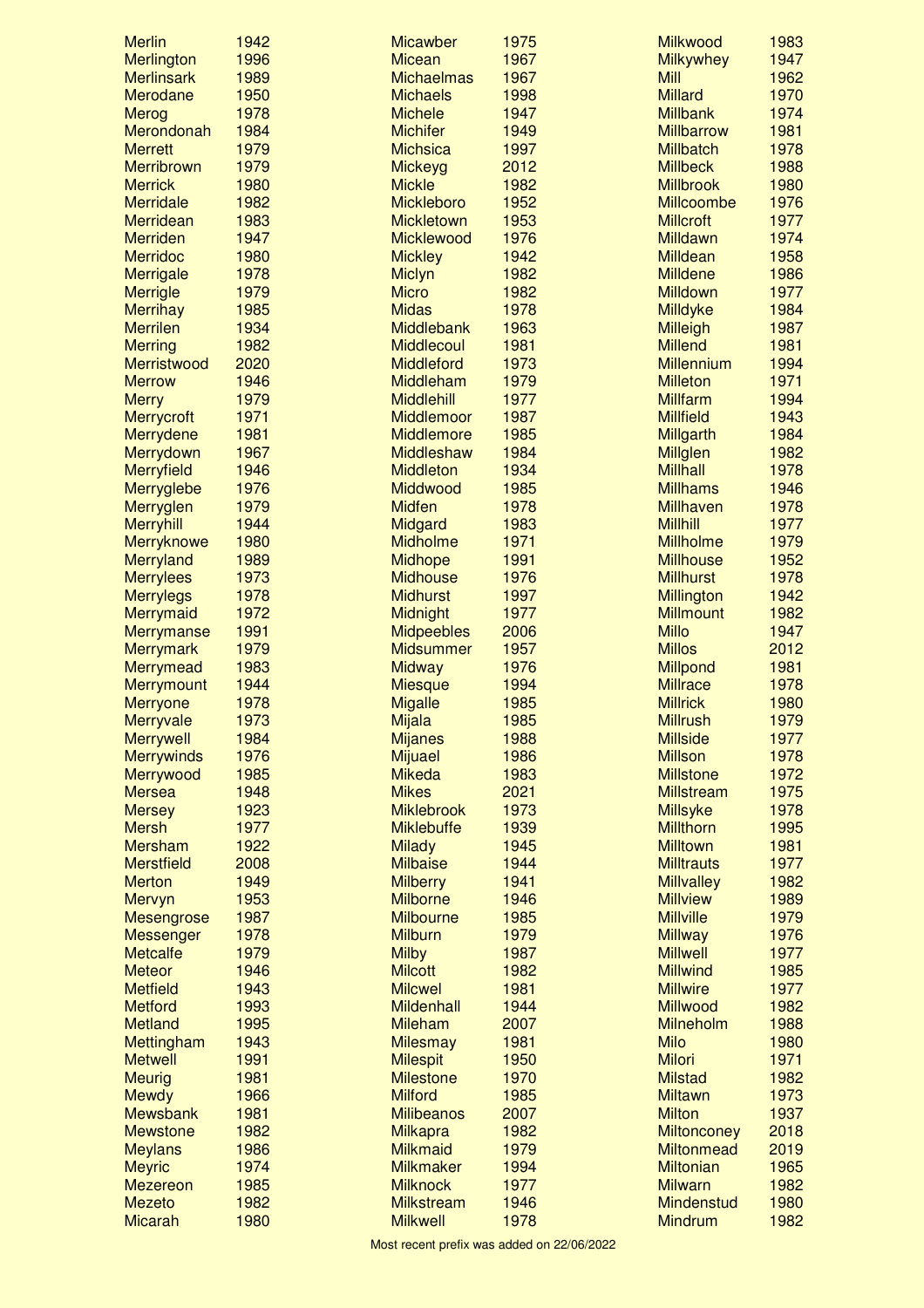| <b>Minehead</b>     | 1949 | <b>Moatlands</b>  | 1979 | <b>Monksvill</b>   | 1991 |
|---------------------|------|-------------------|------|--------------------|------|
| <b>Minerva</b>      | 1980 | <b>Moatmill</b>   | 1944 | Monkswood          | 1942 |
| <b>Mineshop</b>     | 1976 | <b>Moatside</b>   | 1980 | <b>Monkton</b>     | 1940 |
| <b>Mingalay</b>     | 1981 | <b>Mobberley</b>  | 1964 | Monkwood           | 1987 |
| Mingshang           | 1940 | <b>Mobbsbury</b>  | 1942 | <b>Monlin</b>      | 1983 |
| Mingwyn             | 1982 | <b>Moben</b>      | 1985 | Monochrome         | 1986 |
| <b>Minibeck</b>     | 1979 | <b>Mobred</b>     | 1981 | <b>Monrovia</b>    | 1992 |
| Minickfold          | 1947 | <b>Moc</b>        | 1999 | <b>Monsauret</b>   | 2003 |
| <b>Minihatch</b>    | 1986 | Mockbeggar        | 1954 | <b>Monsieur</b>    | 1981 |
| <b>Minik</b>        | 1990 | Mockbridge        | 1949 | <b>Monstone</b>    | 1979 |
| <b>Miniott</b>      | 1988 | <b>Mockham</b>    | 1979 | <b>Mont</b>        | 1982 |
| <b>Minitog</b>      | 1990 | <b>Modh</b>       | 1977 | Montabbey          | 1986 |
| <b>Miniturvey</b>   | 1981 | <b>Moedry</b>     | 1987 | <b>Montana</b>     | 1963 |
| <b>Minmore</b>      | 1976 | Moelfamau         | 1979 | Montanya           | 1984 |
| <b>Minna</b>        | 1967 | Moelgilau         | 1982 | Montbeau           | 1966 |
| <b>Minnesota</b>    | 1976 | <b>Moenchia</b>   | 1979 | <b>Montbelle</b>   | 1984 |
| <b>Minshull</b>     | 1982 | <b>Moffat</b>     | 1983 | Montcalm           | 1980 |
| <b>Minstead</b>     | 1946 | Moghzqa           | 1980 | <b>Monte</b>       | 1958 |
| <b>Minster</b>      | 1979 | <b>Mogul</b>      | 1943 | Montego            | 1985 |
| <b>Minsterworth</b> | 1922 | <b>Mohaut</b>     | 1943 | <b>Montlehoy</b>   | 1979 |
| <b>Minsthorpe</b>   | 1970 | <b>Mohope</b>     | 1978 | <b>Montream</b>    | 1948 |
| <b>Minstrels</b>    | 1979 | <b>Mohun</b>      | 1980 | <b>Montrose</b>    | 1972 |
| <b>Minting</b>      | 1977 | <b>Moidart</b>    | 1976 | <b>Montrue</b>     | 1997 |
| Mintlyn             | 1986 | <b>Moitoi</b>     | 1989 | <b>Monty</b>       | 2017 |
| <b>Minto</b>        | 1984 | Mojo              | 1985 | <b>Monument</b>    | 1949 |
| <b>Mintok</b>       | 1984 | <b>Mole</b>       | 1949 | <b>Monymusk</b>    | 1939 |
| <b>Minver</b>       | 1941 | <b>Molead</b>     | 1989 | <b>Moodlaw</b>     | 1981 |
| Minyffrwd           | 1985 | <b>Molearun</b>   | 1988 | Moona              | 1979 |
| Minyrafon           | 1975 | Molebridge        | 1944 | Moonbeam           | 1999 |
| <b>Miracle</b>      | 1973 | <b>Molemarsh</b>  | 1950 | <b>Mooncoin</b>    | 1975 |
| <b>Mirage</b>       | 2003 | <b>Molenan</b>    | 1979 | <b>Mooncreek</b>   | 2016 |
| Mirageacre          | 2004 | <b>Moles</b>      | 2010 | Moondance          | 1989 |
| <b>Miram</b>        | 1980 | Molesden          | 1982 | <b>Moondell</b>    | 1977 |
| <b>Miramar</b>      | 1983 | <b>Molfre</b>     | 1981 | <b>Moondust</b>    | 2022 |
| <b>Miraval</b>      | 1973 | <b>Moliere</b>    | 1984 | Moondyke           | 1974 |
| <b>Mireda</b>       | 1943 | <b>Molineux</b>   | 1992 | <b>Moonfleet</b>   | 1971 |
| <b>Mirfield</b>     | 1967 | <b>Molinos</b>    | 1974 | <b>Moonhouse</b>   | 1972 |
| <b>Mirkwood</b>     | 1978 | <b>Molleston</b>  | 1982 | Moonlarch          | 1944 |
| Mirmod              | 1971 | <b>Mollfol</b>    | 2015 | Moonlight          | 1983 |
| <b>Mirra</b>        | 1945 | <b>Mollicar</b>   | 1958 | <b>Moonlin</b>     | 2000 |
| <b>Misbourne</b>    | 1948 | <b>Mollymeg</b>   | 2017 | <b>Moonlit</b>     | 1985 |
| <b>Miskhill</b>     | 1968 | <b>Mollymoor</b>  | 2010 | <b>Moonraker</b>   | 1950 |
| <b>Mislinford</b>   | 1981 | Mologhroe         | 1988 | <b>Moonrise</b>    | 1982 |
| <b>Mismazal</b>     | 1982 | <b>Mona</b>       | 2012 | <b>Moons</b>       | 1979 |
| <b>Missirick</b>    | 2017 | Monabren          | 1989 | <b>Moon's Mill</b> | 1922 |
| <b>Mistletoe</b>    | 1942 | <b>Monach</b>     | 1977 | <b>Moonseal</b>    | 1981 |
| <b>Mistley</b>      | 1949 | Moncoeur          | 2019 | <b>Moonshine</b>   | 1964 |
|                     | 1987 | <b>Moncrieff</b>  | 1990 | Moonstone          | 1944 |
| Mistra              | 1945 | <b>Mondeor</b>    | 1980 | Moonvale           | 1948 |
| <b>Mistral</b>      | 1996 | Moneydie          | 1974 | <b>Moonveen</b>    | 1978 |
| <b>Mistress</b>     | 1976 | Moneygold         | 1985 | <b>Moonwind</b>    | 1988 |
| <b>Misty</b>        | 1957 | <b>Moneyhills</b> | 1980 | Moonwood           | 1986 |
| Mistyblue           | 1980 | Moneymaka         | 1948 | <b>Moor</b>        | 1927 |
| <b>Mistymoor</b>    | 1983 | Moneyrea          | 1998 | <b>Moorcott</b>    | 1990 |
| Mistytona           | 1995 | Moneystone        | 1979 | <b>Moorcrest</b>   | 1984 |
| <b>Misusiti</b>     | 1982 | Mongibello        | 1979 | <b>Moorcroft</b>   | 1962 |
| <b>Mithian</b>      | 1979 | Monglenish        | 1977 | Moordale           | 1980 |
| <b>Mithras</b>      | 1980 | Moni              | 1979 | Moordown           | 1978 |
| <b>Mitmoy</b>       | 1970 | <b>Moniaive</b>   | 1952 | Mooredge           | 1982 |
| <b>Mivbecks</b>     | 1980 | Monjo             | 1953 | <b>Moorend</b>     | 2005 |
| <b>Miwell</b>       | 1983 | <b>Monkhall</b>   | 1985 | <b>Moores</b>      | 1979 |
| <b>Mixon</b>        | 1991 | <b>Monks</b>      | 1949 | <b>Moorfield</b>   | 1958 |
| <b>Mizbrook</b>     | 1979 | <b>Monksfield</b> | 2021 | Moorfoot           | 1983 |
| <b>Mizpah</b>       | 1981 | Monksgold         | 1988 | Moorgate           | 1942 |
| <b>Moacre</b>       | 1970 | <b>Monkshatch</b> | 1986 | <b>Moorhall</b>    | 1976 |
| <b>Moatfarm</b>     | 2009 | <b>Monksman</b>   | 1947 | <b>Moorhouse</b>   | 1979 |
| Moathouse           | 1980 | <b>Monkstown</b>  | 1987 | <b>Moorings</b>    | 1972 |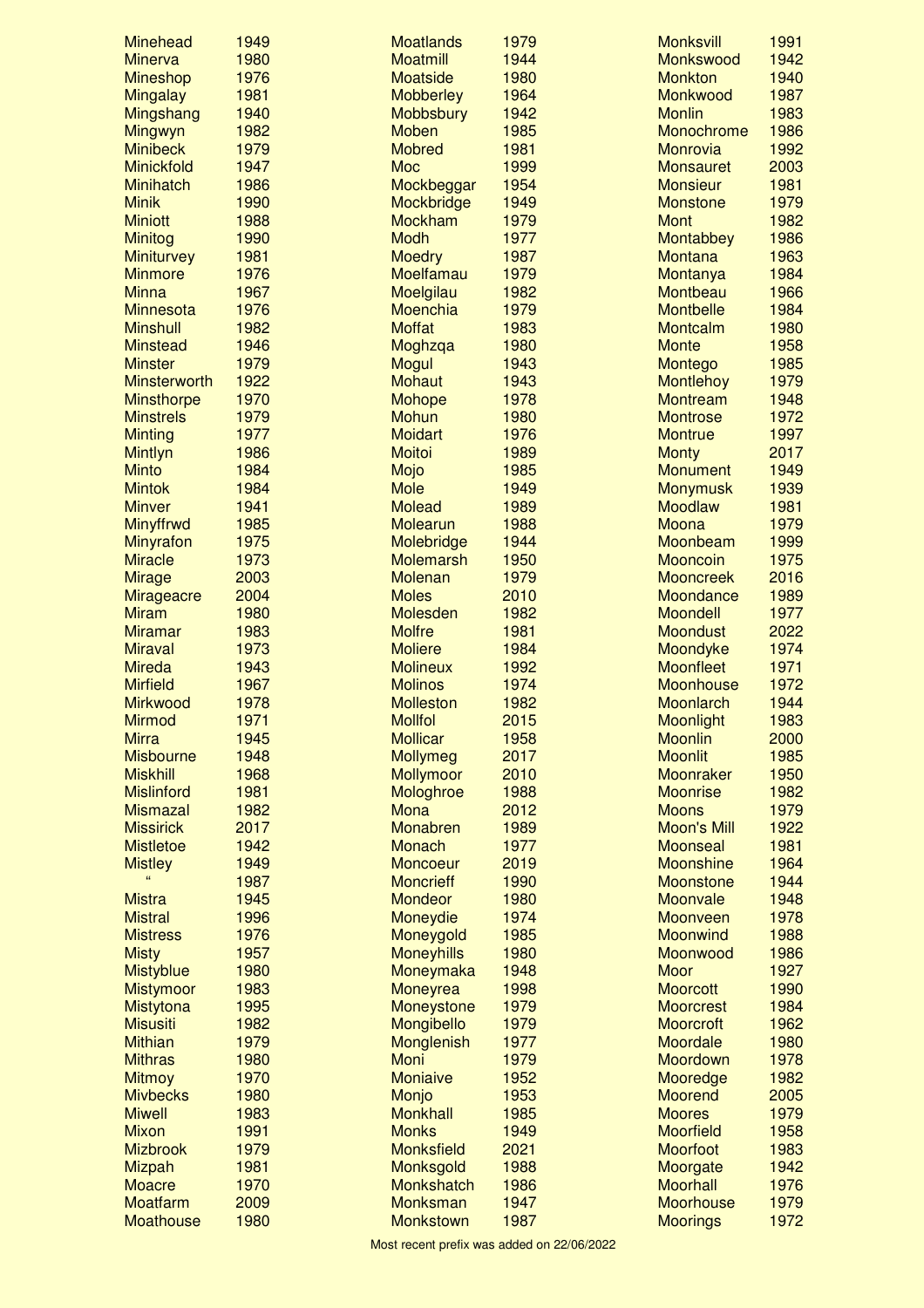| Moorland          | 1920 | <b>Moschatel</b>  | 1975 | Mulaghdrin        | 1976 |
|-------------------|------|-------------------|------|-------------------|------|
| <b>Moorlands</b>  | 1977 | <b>Moselden</b>   | 1957 | <b>Mulalelish</b> | 1983 |
| <b>Moorlea</b>    | 1979 | <b>Moselle</b>    | 1972 | <b>Mulberry</b>   | 1976 |
| <b>Moormill</b>   | 1952 | <b>Mosern</b>     | 1955 | <b>Mulderrie</b>  | 1997 |
| <b>Moorpark</b>   | 1949 | <b>Moses</b>      | 1991 | <b>Mullagarry</b> | 1984 |
| Moorroyd          | 1979 | <b>Moss</b>       | 1978 | <b>Mullahead</b>  | 1985 |
| <b>Moorshalls</b> | 1983 | <b>Mossbank</b>   | 1976 | <b>Mullanfad</b>  | 1985 |
| <b>Moorsholme</b> | 1943 | <b>Mossbrook</b>  | 1972 | <b>Mullartown</b> | 2009 |
| <b>Moorside</b>   | 1943 | <b>Mossburn</b>   | 1982 | <b>Mullens</b>    | 1968 |
| <b>Moorsley</b>   | 1951 | <b>Mossdale</b>   | 1986 | <b>Mullinahon</b> | 1994 |
| Moortown          | 1984 | Mosseylea         | 1988 | <b>Mullinarry</b> | 1981 |
| <b>Moorview</b>   | 1949 | <b>Mossfield</b>  | 1947 | <b>Mullion</b>    | 1952 |
| Moorwood          | 1981 | <b>Mosshead</b>   | 1978 | <b>Mullybrook</b> | 1975 |
| <b>Moral</b>      | 1968 | <b>Mosside</b>    | 1980 | <b>Mumbleys</b>   | 2013 |
| Morando           | 1984 | <b>Mossisland</b> | 1987 | Mumshayne         | 1981 |
| Morannedd         | 1993 | <b>Mosslands</b>  | 1979 | <b>Munchkin</b>   | 1981 |
| <b>Moravian</b>   | 1976 | <b>Mossleask</b>  | 1980 | <b>Mundham</b>    | 1964 |
| <b>Morcar</b>     | 1980 | <b>Mosslee</b>    | 1981 | <b>Mundi</b>      | 1978 |
| Morchard          | 1981 | <b>Mossley</b>    | 1983 | <b>Mundrose</b>   | 1980 |
| Morcombe          | 1949 | <b>Mossleyhil</b> | 1983 | <b>Mundulla</b>   | 1935 |
| <b>Morden</b>     | 1922 | <b>Mossmyrtle</b> | 1978 | <b>Mundy</b>      | 1985 |
| <b>Mordore</b>    | 1975 | <b>Mossthorn</b>  | 1976 | <b>Muneshine</b>  | 1982 |
| Mordyke           | 1984 | <b>Mossvale</b>   | 1985 | <b>Munette</b>    | 1948 |
| <b>Moreau</b>     | 1979 | <b>Mossview</b>   | 1975 | <b>Munfin</b>     | 1981 |
| <b>Moreby</b>     | 1993 | <b>Mossvilla</b>  | 1982 | <b>Mungo</b>      | 1953 |
| Morecambe         | 1954 | Mossyoak          | 2012 | <b>Munlochy</b>   | 1944 |
| <b>Morehouse</b>  | 1985 | <b>Mostyn</b>     | 1925 | <b>Munro</b>      | 1981 |
| <b>Morelhirst</b> | 1979 | $\alpha$          | 1928 | <b>Munsley</b>    | 1978 |
| <b>Morella</b>    | 1978 | <b>Motown</b>     | 1993 | <b>Munstead</b>   | 1919 |
| <b>Moreside</b>   | 1980 | <b>Mottram</b>    | 1925 | <b>Muntham</b>    | 1959 |
| <b>Moretaine</b>  | 1984 | <b>Motts</b>      | 1989 | <b>Munvor</b>     | 1984 |
| <b>Moreton</b>    | 1919 | <b>Mottstyle</b>  | 1987 | <b>Muppet</b>     | 1979 |
| Moretonbarn       | 2017 | <b>Motuels</b>    | 1988 | <b>Murama</b>     | 1968 |
| <b>Morfa</b>      | 1982 | <b>Moulton</b>    | 1949 | <b>Mureyfield</b> | 1980 |
| Morgan            | 1984 | <b>Mount</b>      | 1942 | <b>Murloch</b>    | 1979 |
| Morgang           | 2020 | <b>Mountain</b>   | 1919 | <b>Murrage</b>    | 1980 |
| Morgansong        | 2009 | <b>Mountbures</b> | 1980 | <b>Murray</b>     | 1977 |
| Morganwatch       | 2019 | <b>Mountclere</b> | 1981 | <b>Murrays</b>    | 1977 |
| <b>Moriah</b>     | 1984 | <b>Mountcross</b> | 1977 | <b>Murrayston</b> | 1927 |
| <b>Morincroft</b> | 1979 | <b>Mountfield</b> | 1975 | <b>Murrow</b>     | 1984 |
| <b>Morlais</b>    | 2010 | Mountford         | 1988 | <b>Murtwell</b>   | 1992 |
| <b>Morland</b>    | 1983 | Mountgrove        | 1980 | <b>Musbury</b>    | 1947 |
| <b>Morley</b>     | 1949 | <b>Mounthawke</b> | 1983 | <b>Muscari</b>    | 2013 |
| <b>Mornby</b>     | 1981 | <b>Mountjoy</b>   | 1983 | <b>Muscosa</b>    | 1977 |
| <b>Mornhill</b>   | 1975 | <b>Mountrice</b>  | 1980 | <b>Musgrave</b>   | 1950 |
| <b>Mornick</b>    | 1983 | <b>Moushill</b>   | 1979 | <b>Mushroom</b>   | 1986 |
| <b>Morning</b>    | 1970 | <b>Mow</b>        | 1978 | <b>Muskett</b>    | 1978 |
| <b>Morphie</b>    | 1988 | Mowbray           | 1934 | <b>Mustang</b>    | 1984 |
| <b>Morrett</b>    | 1980 | Mowhan            | 1982 | <b>Mutlow</b>     | 1986 |
| <b>Morrice</b>    | 1982 | Moyadam           | 1983 | <b>Mutty</b>      | 1998 |
| Morridge          | 1942 | Moyhastin         | 1984 | <b>Muxton</b>     | 1972 |
| <b>Morrison</b>   | 1983 | Moyola            | 1981 | <b>Muzzletov</b>  | 1984 |
| Morrwood          | 1985 | <b>Moyse</b>      | 1955 | <b>Muzzyhill</b>  | 2009 |
| <b>Morse</b>      | 1983 | <b>Mriony</b>     | 1985 | <b>Mychevre</b>   | 1978 |
| Morthana          | 1998 | <b>Mtoto</b>      | 1981 | <b>Mycort</b>     | 1987 |
| <b>Morthen</b>    | 1976 | <b>Much</b>       | 1978 | <b>Mycrest</b>    | 1965 |
| <b>Mortimer</b>   | 1933 | <b>Muckersie</b>  | 1988 | <b>Myddleacre</b> | 1984 |
| <b>Mortlock</b>   | 1947 | <b>Mudchute</b>   | 2017 | Myddlewood        | 1978 |
| <b>Morton</b>     | 1975 | <b>Muffets</b>    | 1977 | <b>Myfanwy</b>    | 1982 |
| Morvah            | 1973 | <b>Muffs</b>      | 1978 | <b>Mygilly</b>    | 1982 |
| <b>Morville</b>   | 1965 | <b>Muileach</b>   | 1983 | <b>Myhaven</b>    | 1951 |
| Morwellham        | 2016 | <b>Muiravon</b>   | 1971 | <b>Mylerstow</b>  | 1990 |
| <b>Morwenna</b>   | 1973 | <b>Muircock</b>   | 1966 | <b>Myllin</b>     | 1957 |
| <b>Morwick</b>    | 1979 | <b>Muirend</b>    | 1949 | <b>Mylney</b>     | 1949 |
| <b>Mosaic</b>     | 1979 | <b>Muirfield</b>  | 1956 | <b>Mylor</b>      | 1942 |
| <b>Mosbro</b>     | 1946 | <b>Muirhouse</b>  | 1975 | <b>Mylorian</b>   | 1982 |
| <b>Moscastle</b>  | 1987 | <b>Muirside</b>   | 1952 | <b>Mylton</b>     | 1943 |
|                   |      |                   |      |                   |      |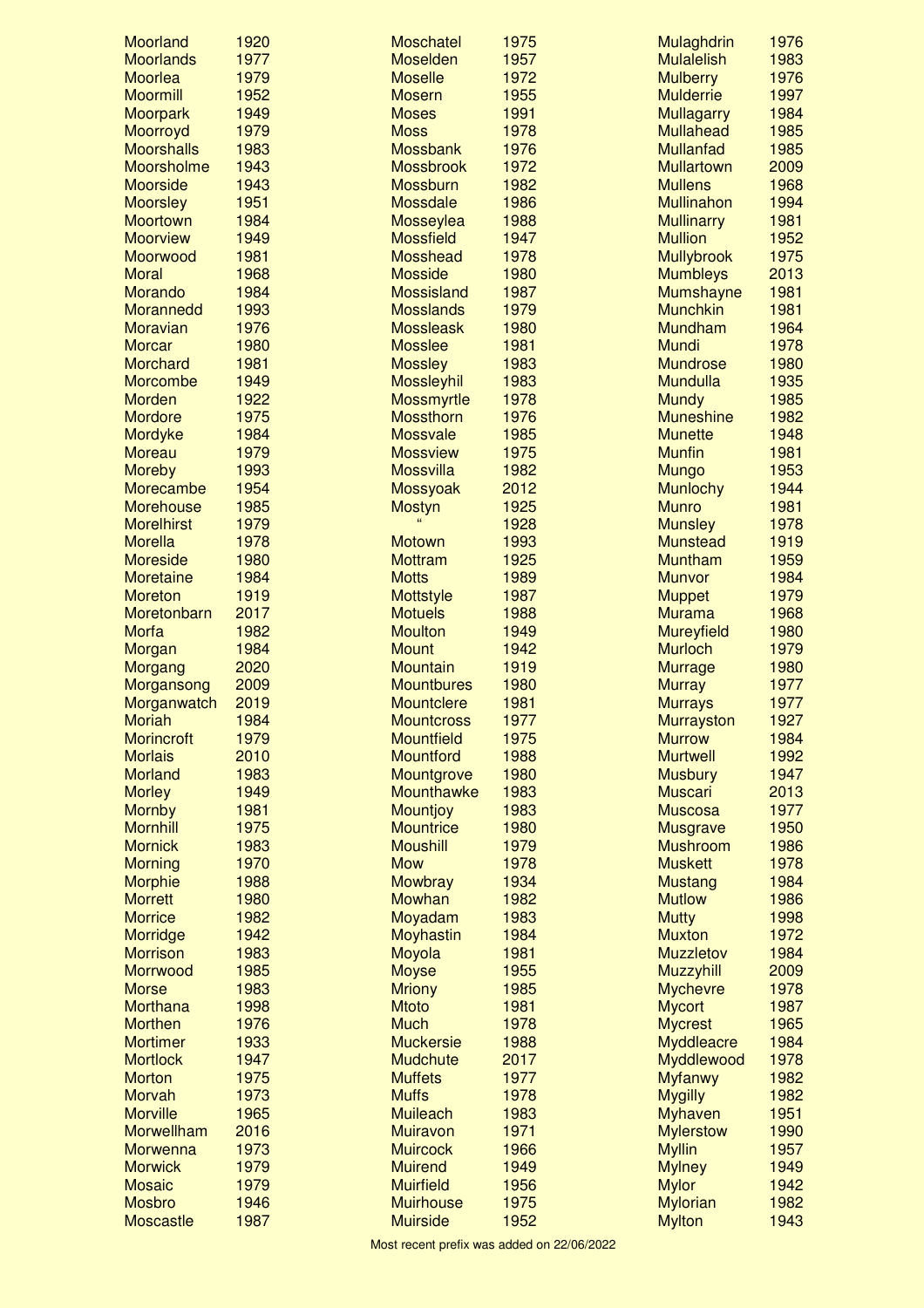| <b>Mynach</b>                    | 1981 | <b>Narro Moru</b> | 1925 | <b>Netley</b>      | 1944 |
|----------------------------------|------|-------------------|------|--------------------|------|
| Mynachddu                        | 1984 | <b>Narrowent</b>  | 1981 | <b>Nettledale</b>  | 2006 |
| <b>Myndd</b>                     | 1978 | <b>Nash</b>       | 1919 | <b>Nettleham</b>   | 1951 |
| <b>Mynirila</b>                  | 2003 | <b>Nashcam</b>    | 2018 | <b>Nettlestead</b> | 1941 |
| <b>Mynwy</b>                     | 1986 | <b>Nashhill</b>   | 1942 | <b>Nettleton</b>   | 1979 |
| Mynydd                           | 1958 | Nashleigh         | 1983 | <b>Nettlewood</b>  | 1949 |
|                                  | 1979 | <b>Nashmoor</b>   | 1993 | <b>Nettys</b>      | 1980 |
| Mynyddwen                        | 1979 | <b>Nashville</b>  | 1986 | <b>Neuadd</b>      | 1965 |
| <b>Mynytho</b>                   | 1980 | <b>Nasroc</b>     | 1978 | <b>Neustift</b>    | 1990 |
| <b>Myosotis</b>                  | 1977 | <b>Nasus</b>      | 1988 | Nevendon           | 1942 |
| <b>Myothill</b>                  | 1978 | <b>Natalia</b>    | 1989 | <b>Nevison</b>     | 1953 |
| <b>Myrddin</b>                   | 1949 | <b>Natmankat</b>  | 2019 | <b>Nevorn</b>      | 1981 |
| <b>Myrica</b>                    | 1981 | <b>Natsam</b>     | 1980 | <b>New Place</b>   | 1916 |
| <b>Myrozmy</b>                   | 1988 | <b>Nattys</b>     | 2000 | <b>Newberry</b>    | 1943 |
| <b>Myrtle</b>                    | 1976 | Naturemade        | 1974 | Newbridge          | 1920 |
| <b>Myrtlebery</b>                | 1983 | <b>Naunbeach</b>  | 1969 |                    | 1980 |
| Myrtwydd                         | 1988 | <b>Navan</b>      | 1949 | <b>Newbrook</b>    | 1996 |
| <b>Mystic</b>                    | 1983 | <b>Navarino</b>   | 1980 | <b>Newburch</b>    | 1918 |
| <b>Mystical</b>                  | 1999 | <b>Navershaw</b>  | 1980 | Newburg            | 1979 |
| <b>Mystole</b>                   | 2016 | <b>Navidale</b>   | 1980 | Newburgh           | 1935 |
| <b>Mystrals</b>                  | 1990 | <b>Nawton</b>     | 1977 | <b>Newby</b>       | 1976 |
| <b>Mysun</b>                     | 1974 | <b>Naygill</b>    | 1977 | <b>Newcairn</b>    | 1998 |
| <b>Mythical</b>                  | 1997 | <b>Nayland</b>    | 1987 | <b>Newchapel</b>   | 1976 |
| <b>Mytholme</b>                  | 1919 | <b>Naypauls</b>   | 1989 | <b>Newchurch</b>   | 1920 |
| Mythonian                        | 1988 | <b>Naze</b>       | 1933 | <b>Newcombe</b>    | 1943 |
| <b>Myton</b>                     | 1921 | <b>Nazeing</b>    | 1948 | <b>Newcroft</b>    | 1988 |
| <b>Mytten</b>                    | 1960 | <b>Neacroft</b>   | 1988 | <b>Newcut</b>      | 1979 |
|                                  |      | <b>Nealma</b>     | 1975 | <b>Newdean</b>     | 1982 |
| <b>Nafford</b>                   | 1962 | <b>Neandli</b>    | 1995 | Newdelight         | 1983 |
| Nagonah                          | 1982 | Neathwood         | 1979 | <b>Newdykes</b>    | 1967 |
| <b>Nagraige</b>                  | 1984 | <b>Nebo</b>       | 1985 | <b>Newearswik</b>  | 1990 |
| <b>Nagrom</b>                    | 1983 | <b>Nedge</b>      | 1988 | <b>Newey</b>       | 1947 |
| <b>Nailsee</b>                   | 1979 | Nedrog            | 1985 | <b>Newfall</b>     | 1984 |
| <b>Nailsworth</b>                | 1920 | <b>Needlers</b>   | 1983 | <b>Newfield</b>    | 2020 |
| <b>Nairrayett</b>                | 1945 | Needwood          | 1989 | <b>Newfound</b>    | 1973 |
| <b>Naish</b>                     | 1944 | <b>Nefelli</b>    | 1984 | Newground          | 1997 |
| Naishcombe                       | 1942 | <b>Nelladale</b>  | 1943 | <b>Newhall</b>     | 1962 |
| <b>Naite</b>                     | 1980 | <b>Nelo</b>       | 1981 | <b>Newham</b>      | 1991 |
| <b>Nameer</b>                    | 1986 | <b>Nenado</b>     | 1980 | Newhaven           | 1984 |
| Namjim                           | 1999 | Neneholme         | 1979 | <b>Newholme</b>    | 1980 |
|                                  | 1981 | <b>Nenemead</b>   | 1979 | <b>Newhome</b>     | 1977 |
| <b>Nampara</b><br><b>Nanaimo</b> | 1981 | <b>Nenevale</b>   | 1944 | <b>Newhouse</b>    | 1972 |
|                                  | 1979 |                   | 1969 |                    | 1978 |
| <b>Nanchan</b>                   |      | <b>Nenevalley</b> |      | <b>Newjs</b>       |      |
| Nancragan                        | 1973 | <b>Neneview</b>   | 2013 | <b>Newland</b>     | 1920 |
| <b>Nancy</b>                     | 1981 | <b>Nentvalley</b> | 1978 | <b>Newlanside</b>  | 1990 |
| <b>Nandi</b>                     | 2018 | Nentydd           | 1985 | <b>Newleaf</b>     | 1992 |
| Nangreaves                       | 1976 | <b>Neroche</b>    | 1962 | <b>Newleake</b>    | 1981 |
| Nannycatch                       | 1986 | Neryswood         | 2019 | <b>Newlyn</b>      | 1953 |
| Nansgavar                        | 2005 | <b>Nesika</b>     | 1979 | <b>Newmarket</b>   | 1933 |
| Nansgeifr                        | 1977 | <b>Nestledown</b> | 1998 | <b>Newmill</b>     | 1977 |
| Nansilgin                        | 1986 | <b>Nestleton</b>  | 1978 | <b>Newmoor</b>     | 1966 |
| <b>Nansus</b>                    | 1988 | <b>Nethafield</b> | 1984 | <b>Newnham</b>     | 1944 |
| <b>Nant</b>                      | 1977 | <b>Nether</b>     | 1984 | <b>Newparc</b>     | 1978 |
| Nantceliog                       | 1984 | <b>Nethercote</b> | 1943 | Newpound           | 1979 |
| Nantclyd                         | 2008 | Netherdawn        | 1980 | <b>Newsam</b>      | 1945 |
| Nanthendre                       | 1980 | <b>Netherfeld</b> | 1972 | <b>Newshield</b>   | 1976 |
| <b>Nantwick</b>                  | 1978 | Nethergate        | 1978 | Newsholme          | 1995 |
| <b>Nantglir</b>                  | 2021 | <b>Netherhay</b>  | 1948 | <b>Newsley</b>     | 1964 |
| Nantymab                         | 1982 | Netherleigh       | 1931 | <b>Newstead</b>    | 1954 |
| <b>Nantyr</b>                    | 1985 | Netherling        | 1979 | <b>Newtoft</b>     | 1989 |
| Nanyuki                          | 1919 | Nethermead        | 1948 | <b>Newton</b>      | 1930 |
| <b>Naomi</b>                     | 1985 | <b>Netherton</b>  | 1969 | Newtonhall         | 1978 |
| <b>Naos</b>                      | 1981 | <b>Nethertree</b> | 1989 | <b>Newtonmay</b>   | 1983 |
| Napoleon                         | 1980 | <b>Netherways</b> | 1934 | <b>Newtons</b>     | 2008 |
| <b>Napulla</b>                   | 1984 | <b>Netherwite</b> | 1998 | <b>Newtown</b>     | 1922 |
| <b>Narnia</b>                    | 2005 | Netherwood        | 1953 | <b>Newville</b>    | 1978 |
| <b>Narnian</b>                   | 1978 | <b>Nethrscale</b> | 2000 | <b>Newwells</b>    | 1986 |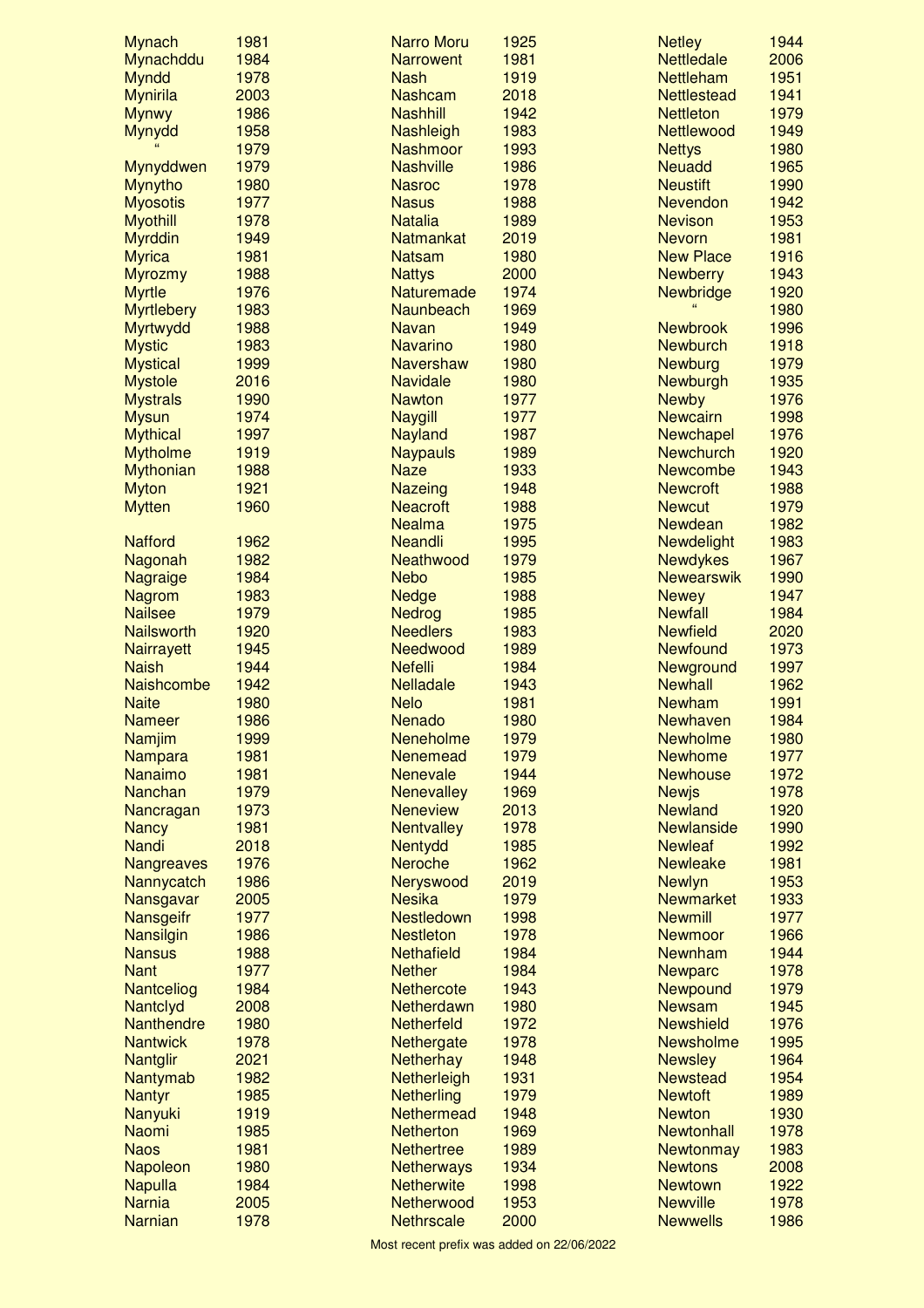| <b>Neysing</b>               | 1943         | <b>Norgail</b>                  | 1982         | <b>Nowell</b>                      | 1939         |
|------------------------------|--------------|---------------------------------|--------------|------------------------------------|--------------|
| <b>Nibbet</b>                | 1948         | Norharbour                      | 1981         | <b>Nowen</b>                       | 1983         |
| <b>Nicaloo</b>               | 1985         | <b>Norhurst</b>                 | 1949         | Noyna                              | 1964         |
| Nicholwood                   | 1994         | <b>Norkpark</b>                 | 1981         | Noyram                             | 1978         |
| Nickynook                    | 1965         | Norlington                      | 1948         | <b>Nubeck</b>                      | 1985         |
| Nickytwig                    | 1977         | <b>Norlyte</b>                  | 1944         | <b>Nubon</b>                       | 1979         |
| Niddbridge                   | 1970         | Norman                          | 1945         | <b>Nunans</b>                      | 1981         |
| Nidderdale                   | 1987         | Normanton                       | 1945         | <b>Nunnery</b>                     | 1950         |
| <b>Nidum</b>                 | 1976         | <b>Normara</b>                  | 1974         | Nunsgarth                          | 1978         |
| <b>Nieppe</b>                | 1954         | <b>Nornir</b>                   | 2016         | Nunwood                            | 1977         |
| <b>Niggly</b>                | 1980         | <b>Norrhill</b>                 | 1987         | <b>Nursery</b>                     | 1984         |
| <b>Nightcap</b>              | 1988         | <b>Norris</b>                   | 1961         | <b>Nutbrook</b>                    | 1980         |
| <b>Nightcott</b>             | 1999         | <b>Norrol</b>                   | 1950         | <b>Nutbush</b>                     | 1975         |
| Nightingale                  | 1935         | <b>Norscroft</b>                | 1975         | <b>Nutcracker</b>                  | 1967         |
| Nightmarsh                   | 1982         | Norseman                        | 2013         | <b>Nutfield</b>                    | 1957<br>1983 |
| Nightshaze<br><b>Nim</b>     | 1981<br>1982 | <b>Norsey</b><br><b>Norstan</b> | 1950<br>1948 | <b>Nuthatch</b><br><b>Nuthurst</b> | 1920         |
| <b>Nimac</b>                 | 1978         | <b>North Sea</b>                | 1922         | <b>Nutkin</b>                      | 1978         |
| <b>Nimble</b>                | 1943         | <b>Northaw</b>                  | 1949         | <b>Nutknowle</b>                   | 1980         |
| <b>Nimbus</b>                | 1985         | <b>Northbank</b>                | 1945         | <b>Nutley</b>                      | 1916         |
| <b>Nimos</b>                 | 1985         | <b>Northbox</b>                 | 2015         | <b>Nutmeg</b>                      | 1978         |
| <b>Nimrod</b>                | 1978         | <b>Northbrook</b>               | 1977         | <b>Nutnall</b>                     | 1980         |
| Nimrodel                     | 1986         | <b>Northclose</b>               | 1941         | <b>Nutshell</b>                    | 1986         |
| <b>Nind</b>                  | 1970         | <b>Northcote</b>                | 1981         | <b>Nutt</b>                        | 1972         |
| <b>Nineacres</b>             | 1949         | <b>Northcott</b>                | 1984         | <b>Nuttery</b>                     | 1945         |
| <b>Nineoaks</b>              | 1978         | <b>Northcourt</b>               | 1982         | <b>Nutwells</b>                    | 1987         |
| <b>Ninestones</b>            | 1992         | <b>Northcroft</b>               | 1981         | <b>Nutwith</b>                     | 1990         |
| <b>Niroco</b>                | 2012         | Northdale                       | 1967         | <b>Nutwood</b>                     | 1920         |
| <b>Nirvana</b>               | 1980         | <b>Northdown</b>                | 1954         | <b>Nyanza</b>                      | 1980         |
| <b>Nisbet</b>                | 1925         | <b>Northend</b>                 | 1993         | <b>Nyapur</b>                      | 1986         |
| <b>Nithsdale</b>             | 1947         | <b>Northfell</b>                | 2006         | Nyewood                            | 1990         |
| <b>Nitram</b>                | 1976         | <b>Northfen</b>                 | 2019         | <b>Nyingma</b>                     | 1974         |
| <b>Nivek</b>                 | 1982         | <b>Northfield</b>               | 1945         | <b>Nyjon</b>                       | 1989         |
| <b>Noanoa</b>                | 1982         | Northgate                       | 1997         | <b>Nylena</b>                      | 1983         |
| <b>Nobla</b>                 | 1982         | Northgrove                      | 1919         | <b>Nympsfield</b>                  | 1978         |
| Noblegrove                   | 1984         | <b>Northlands</b>               | 1942         | Nynwood                            | 1983         |
| Noblestone                   | 1978         | <b>Northlindsey</b>             | 2020         | Oadby                              | 1909         |
| <b>Nobold</b>                | 1958         | Northmoor                       | 1940         | Oak                                | 1983         |
| <b>Nocton</b>                | 1943         | <b>Northolt</b>                 | 1979         | Oakapple                           | 1977         |
| Nodishall                    | 2009         | <b>Northope</b>                 | 1949         | <b>Oakbank</b>                     | 1978         |
| <b>Nodles</b>                | 1976         | Northorpe                       | 1980         | Oakbeam                            | 1975         |
| <b>Noelhurst</b>             | 1979         | Northpool                       | 1950         | <b>Oakbeck</b>                     | 2019         |
| Nogram                       | 1982         | Northridge                      | 1980         | Oakbourne                          | 1973         |
| <b>Noiret</b>                | 1972         | Northroad                       | 1950         | Oakbroad                           | 1982         |
| Nomad                        | 1949         | <b>Northstar</b>                | 2005         | <b>Oakbrook</b>                    | 2014         |
| <b>Nomadic</b>               | 1980         | Northvilla                      | 1977         | <b>Oakcott</b>                     | 1946         |
| Nomoney                      | 1980         | <b>Northway</b>                 | 1989         | Oakcottage                         | 1982         |
| Nonington                    | 1948         | <b>Northwick</b>                | 1986         | <b>Oakcroft</b>                    | 1971         |
| <b>Nonsuch</b>               | 1978         | <b>Northwolds</b>               | 1978         | Oakdale                            | 1972         |
| <b>Nooms</b>                 | 1984         | Northwood                       | 1982         | Oakdean                            | 1920         |
| Noordwijk                    | 1980         | Northwyke                       | 1959         | Oakdene                            | 1983         |
| <b>Nooseville</b>            | 1983         | <b>Nortone</b>                  | 1979         | Oakeham                            | 1960         |
| <b>Noras</b>                 | 1981         | Nortonpine                      | 1982         | Oaken                              | 1959         |
| Norbarton                    | 1983         | <b>Norvic</b>                   | 1933         | Oakenshield                        | 2020         |
| <b>Norbrick</b>              | 1948         | <b>Norville</b>                 | 1943         | Oakenwood                          | 1948         |
| <b>Norbriggs</b>             | 1944         | <b>Norweald</b>                 | 1984         | <b>Oakerhill</b>                   | 1964         |
| <b>Norbroke</b>              | 1947         | <b>Norwethel</b>                | 1975         | Oakerydge                          | 1985         |
| <b>Norbrook</b>              | 1978         | <b>Norwill</b>                  | 1953         | Oakesbar                           | 1950         |
| <b>Norbury</b>               | 1983         | Norwood                         | 1941         | Oakfarm                            | 2021         |
| <b>Norcliffe</b>             | 1948         | <b>Notlaw</b>                   | 1979         | Oakfield                           | 1984         |
| <b>Norcott</b>               | 1943         | <b>Notlem</b>                   | 1978         | <b>Oakfields</b>                   | 1957         |
| <b>Nordale</b>               | 1981         | <b>Notts</b>                    | 1920<br>1979 | Oakhanger<br>Oakhill               | 1982<br>1975 |
| <b>Norden</b>                |              |                                 |              |                                    |              |
|                              | 1935         | <b>Nova</b>                     |              |                                    |              |
| <b>Nordic</b>                | 1977         | Novavitae                       | 2003         | <b>Oakhurst</b>                    | 1950         |
| Noredown                     | 1978         | <b>Noven</b>                    | 1982         | Oaking                             | 1980         |
| <b>Norehill</b><br>Noreleigh | 1984<br>1984 | <b>Noverings</b><br>Novington   | 1974<br>1969 | Oakland<br>Oaklandia               | 1919<br>1979 |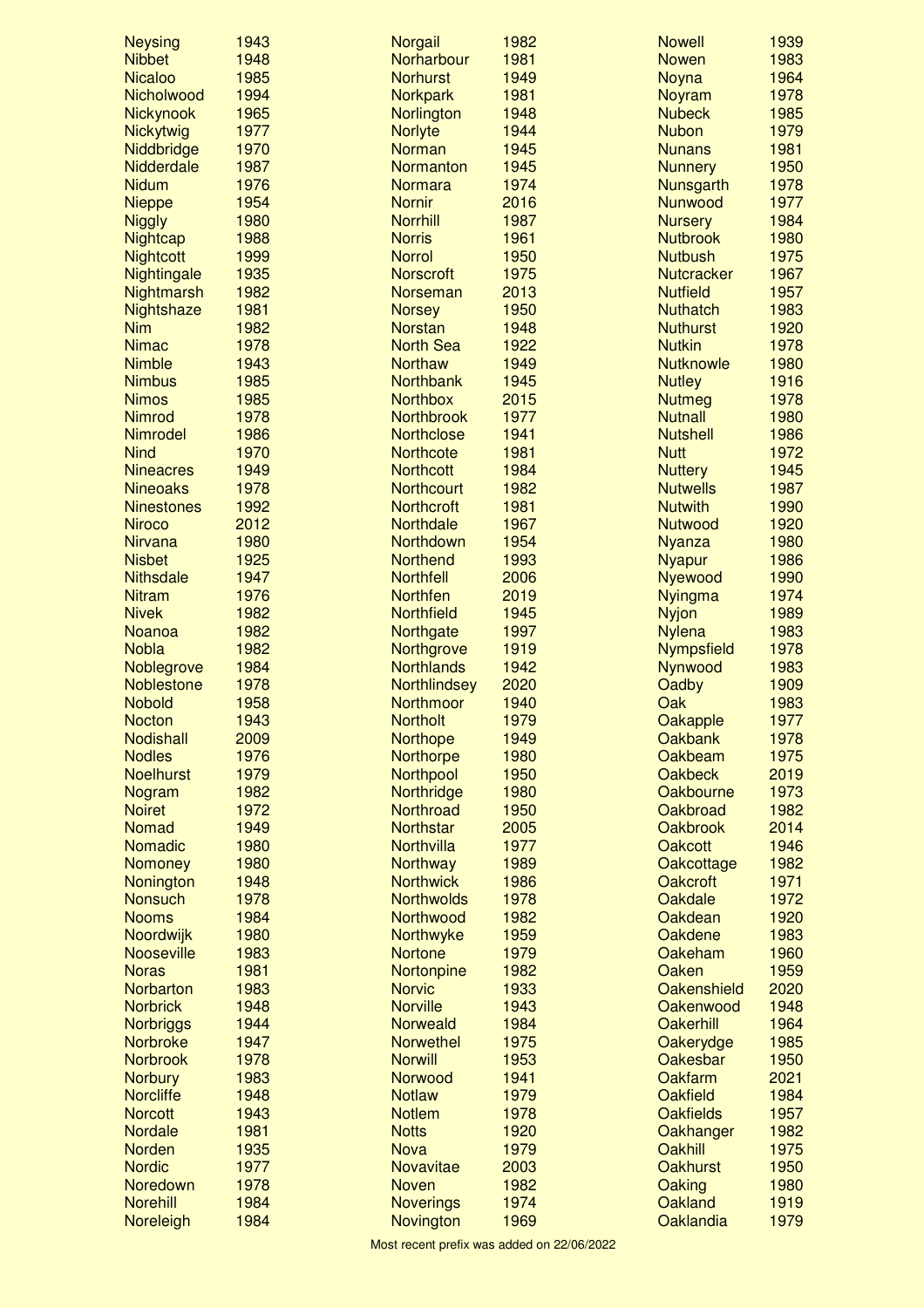| <b>Oaklands</b>                     | 1972         | Of Byways,                  | 1935         |
|-------------------------------------|--------------|-----------------------------|--------------|
|                                     | 1987         | Of Caldy,                   | 1940         |
| Oaklawn                             | 1984         | Of Cardonald,               | 1920         |
| Oaklea<br>$\epsilon$                | 1947         | Of Carlowrie,               | 1941         |
|                                     | 1984<br>1980 | Of Carlton,                 | 1913         |
| <b>Oakleaves</b><br>Oakleigh        | 1977         | Of Castle Combe,            | 1927         |
| Oakley                              | 1957         | Of Castlemilk,              | 1912         |
| <b>Oakmeadow</b>                    | 1981         | Of Castra,                  | 1932         |
| Oakmere                             | 1959         | Of Cedar,                   | 1938         |
| Oakmoor                             | 1982         | Of Charter Ley,             | 1923         |
| Oakmore                             | 1983         | Of Chevron,                 | 1938         |
| Oakmount                            | 2021         | Of Cintra,                  | 1921         |
| Oakride                             | 1944         | Of Cloyna,                  | 1934         |
| Oakridge                            | 1979         | Of Coltishall,              | 1929         |
| Oakrigg                             | 1980         | Of Combe Croft,             |              |
| Oakring                             | 1982         |                             | 1920         |
| <b>Oakscross</b>                    | 1942         | Of Conway,                  | 1941         |
| Oakside                             | 1974         | Of Cor,                     | 1941         |
| Oakstedge                           | 1985         | Of Cottesmore,              | 1941         |
| Oakton                              | 2011         | Of Craigie,                 | 1936         |
| <b>Oaktrees</b>                     | 1983         | Of Crickleigh,              | 1926         |
| Oakvale                             | 1972         | Of Delamere,                | 1931         |
| <b>Oakview</b>                      | 1979         | Of Delroyd,                 | 1937         |
| <b>Oakville</b>                     | 1921         | Of Dingley Dell, 1920       |              |
| Oakways                             | 1961         | Of Dockens,                 | 1932         |
| <b>Oakwell</b>                      | 1979         | Of Doone,                   | 1937         |
| Oakwood                             | 1974         | Of Downe,                   | 1916         |
| Oasis                               | 1986         | Of Eagle,                   | 1926         |
| Oathall                             | 1977         | Of Eastlands,               | 1939         |
| Oathill                             | 1972<br>1976 | Of Farnaby,<br>Of Fatfield, | 1926         |
| <b>Oatwilly</b><br><b>Oberland</b>  | 1979         | Of Fawkham,                 | 1936<br>1932 |
| <b>Obrien</b>                       | 1979         | Of Fenloe,                  | 1920         |
| Occleston                           | 1993         | Of Flore,                   | 1919         |
| Ocean                               | 2014         | Of Forvie,                  | 1929         |
| Oceanic                             | 1983         | Of Glebefold,               | 1941         |
| Ochil                               | 1968         | Of Glennistar,              | 1923         |
| Ockendon                            | 1984         | Of Gretna,                  | 1941         |
| Ockham                              | 1979         | Of Hadley,                  | 1920         |
| <b>Ockwells</b>                     | 1922         | Of Hatton,                  | 1929         |
| October                             | 1980         | Of Hautbois,                | 1933         |
| Octon                               | 1976         | Of Hessle,                  | 1929         |
| Oddacre                             | 1975         | Of Hilden,                  | 1934         |
| Oddrode                             | 1981         | Of Holt,                    | 1921         |
| Oddsfarm                            | 1994         | Of Homecroft,               | 1935         |
| Odill                               | 1998         | Of Honiton,                 | 1935         |
| <b>Odsey</b>                        | 1959         | Of Hoole,                   | 1921         |
| Oernant                             | 1978         | Of Horsley,                 | 1940         |
| Of Amour,                           | 1923         | Of Howgill,                 | 1919         |
| Of Annandale,                       | 1920         | Of Hughendon,               | 1939         |
| Of Assandune,                       | 1934         | Of Hurst,                   | 1920         |
| Of Auchindoir,                      | 1932         | Of Kennesbourne,            |              |
| Of Avebury,<br>Of Balguhidder, 1928 | 1930         | Of Kestrels,                | 1924<br>1922 |
| Of Bashley,                         | 1920         | Of Kimberley,               | 1940         |
| Of Beadon,                          | 1941         | Of Kippax,                  | 1930         |
| Of Belfairs,                        | 1940         | Of Lamcote,                 | 1941         |
| Of Bentley,                         | 1941         | Of Latimer,                 | 1921         |
| Of Bhairab,                         | 1920         | Of Little Woolton,          |              |
| Of Bona,                            | 1932         |                             | 1927         |
| Of Bramhall,                        | 1922         | Of Lochavich,               | 1922         |
| Of Brecqhou,                        | 1939         | Of Loddon,                  | 1939         |
| Of Broome,                          | 1922         | Of Lonmore,                 | 1926         |
| Of Buchanan,                        | 1919         | Of Lynton,                  | 1930         |
| Of Budds,                           | 1933         | Of Lythwood,                | 1923         |
| Of Bury,                            | 1920         | Of Maer,                    | 1930         |

| Of Maltmas,<br>Of Meadowbank,                   | 1926         |
|-------------------------------------------------|--------------|
|                                                 | 1936         |
| Melville,<br>Of                                 | 1919         |
| Merlewood,<br>Of                                | 1922         |
| Of<br>Merlin,                                   | 1938         |
| Of<br>Merston,                                  | 1922         |
| Of<br>Mickley,                                  | 1941         |
| Of<br>Moorgate,                                 | 1937         |
| Of<br>Morridge,<br>$\overline{Of}$<br>Munstead, | 1941<br>1922 |
| Of<br>Nevendon,                                 | 1928         |
| Of<br>Newark,                                   | 1923         |
| Of<br>Northlands,                               | 1939         |
| Of<br>Norton,                                   | 1930         |
| Of<br>Notts,                                    | 1920         |
| Ossett,<br>Of                                   | 1920         |
| Outhill,<br>Of                                  | 1916         |
| Padstow,<br>Of                                  | 1940         |
| Parbold,<br>Of                                  | 1940         |
| Of<br>Of<br>Parkmore,                           | 1927         |
| Patshull,<br>Of                                 | 1920         |
| Peebles,<br>Of                                  | 1924         |
| Pines,<br>Of<br>Postgrove,                      | 1922<br>1934 |
| Of<br>Rainhill,                                 | 1939         |
| Of<br>Redlington,                               | 1941         |
| Of<br>Rigton,                                   | 1938         |
| Of<br>Riverbank,                                | 1941         |
| Of<br>Roseholme,                                | 1921         |
| Of<br>Rosemead,                                 | 1940         |
| Ruckinge,<br>Of                                 | 1931         |
| Of<br>Of<br>Rushyford,                          | 1927         |
| Russbet,                                        | 1939         |
| Of<br>Ryde,<br>Of                               | 1932         |
| Schiehallion,<br>Of<br>Scotia,                  | 1938<br>1924 |
| Of<br>Sedgemere,                                | 1906         |
| Set Thorns,<br>Of                               | 1924         |
| Of Silvarno,                                    | 1938         |
| Of Soham,                                       | 1921         |
| Of Solitude,                                    | 1934         |
| Of Sotherton,                                   | 1932         |
| Of Southcoates, 1922                            |              |
| Of Spean,                                       | 1940         |
| Of Sporle,                                      | 1932         |
| Of St Briavels,                                 | 1920         |
| Of Streamhurst,                                 | 1941<br>1937 |
| Of Strumpshaw,<br>Of Struther,                  | 1920         |
| Of Sunbreak,                                    | 1928         |
| Of Sunnycroft,                                  | 1940         |
| Of Swanston,                                    | 1925         |
| Of Tally-Ho,                                    | 1912         |
| Of Tarmac,                                      | 1921         |
| Of Tekewn,                                      | 1940         |
| Of the Abbey,                                   | 1921         |
| Of The Lillies,                                 | 1926         |
| Of The Links,<br>Of The West,                   | 1921         |
| Of Thornbank,                                   | 1918<br>1939 |
| Of Throston,                                    | 1941         |
| Of Thurle,                                      | 1920         |
| Of Timbersbrook,                                |              |
|                                                 | 1920         |
| Of Toyse,                                       | 1938         |
| Of Trenance,                                    | 1920         |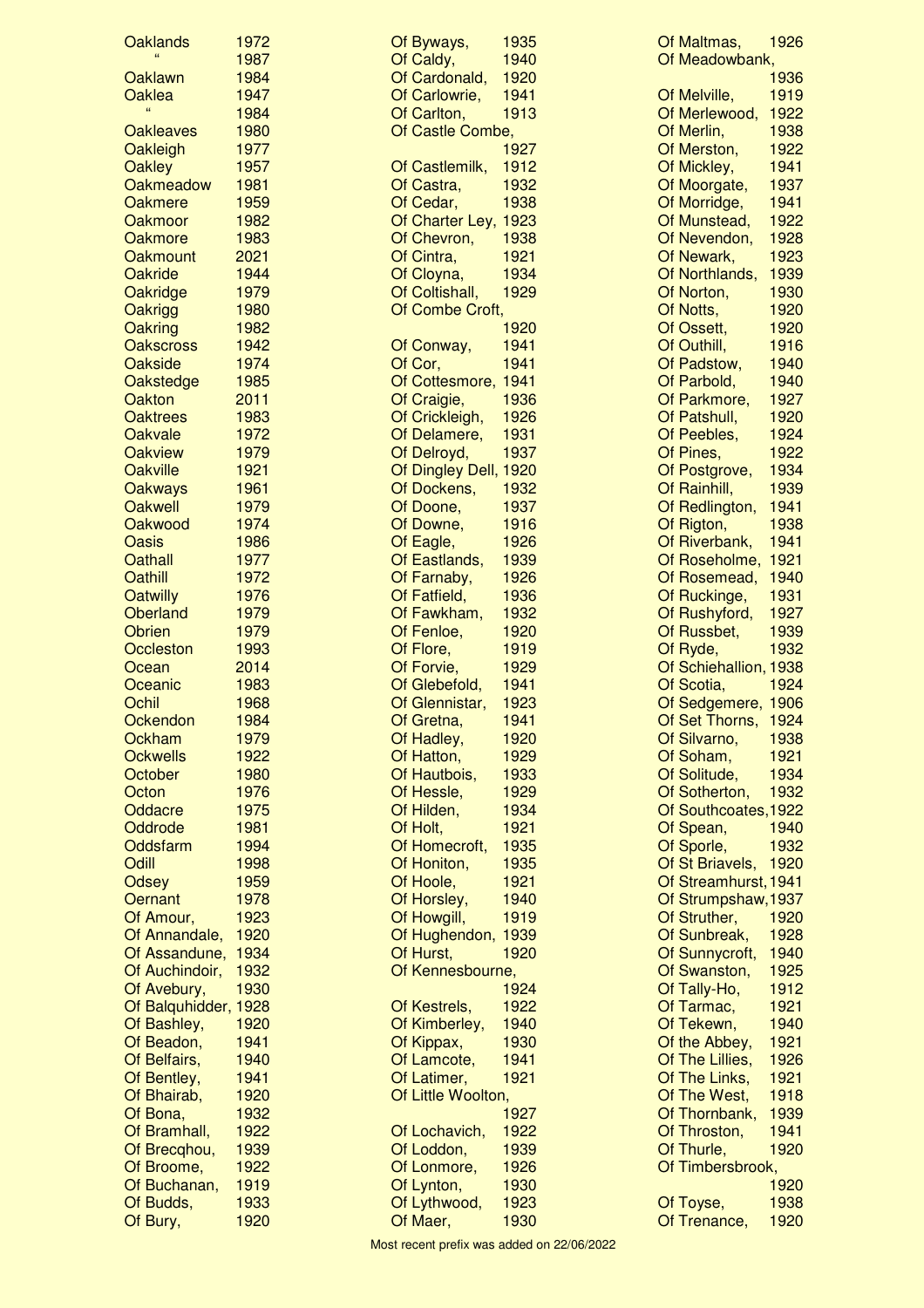| Of Trevenna,               | 1922         | <b>Om</b>                | 1977         | <b>Otterbank</b>  | 2020         |
|----------------------------|--------------|--------------------------|--------------|-------------------|--------------|
| Of Trevollard,             | 1920         | <b>Omars</b>             | 1976         | Otterbourne       | 1916         |
| Of Vernalls,               | 1941         | Onecliffe                | 1929         | <b>Otterbrook</b> | 1980         |
| Of Vosri,                  | 1922         | Onecote                  | 1982         | <b>Ottercreek</b> | 2002         |
| Of Waltham,                | 1936         | Onesacre                 | 1966         | <b>Otterden</b>   | 1978         |
| Of Warsash,                | 1938         | Ongar                    | 1944         | <b>Otterham</b>   | 1987         |
| Of Weald,                  | 1920         | Ongoldenfarm             | 2021         | <b>Ottershaw</b>  | 1980         |
| Of Wellpark,               | 1920         | Onny                     | 1984         | Oudenarde         | 1947         |
| Of Westons,                | 1920         | Onnyapple                | 1983         | Oudwhip           | 1949         |
| Of Westra,                 | 1941         | Onnyvale                 | 2010         | Oulton            | 1944         |
| Of Wilcot,                 | 1924         | <b>Onslow</b>            | 1950         | Ourengland        | 1982         |
| Of Winnall,                | 1921         | Onward                   | 1987         | Ourway            | 1982         |
| Of Woodbrook, 1932         |              | Onyx                     | 1942         | <b>Ousebank</b>   | 1987         |
| Of Woodford,               | 1937         | Opal                     | 1984         | <b>Ouseburn</b>   | 1941         |
| Of Wyncliffe,              | 1936         | Opalstone                | 1969         | <b>Ousevale</b>   | 1943         |
| Of Yekrood,                | 1937         | Opuha                    | 1976         | <b>Outdowns</b>   | 1946         |
| Ofcothi                    | 1981         | Orb                      | 2001         | Outgate           | 2004         |
| <b>Offley</b>              | 1981         | <b>Orbost</b>            | 1966         | <b>Outlook</b>    | 1949         |
| <b>Offwell</b>             | 1948         | Orcaroyd                 | 1980         | <b>Outwoods</b>   | 1983         |
| Ogwen                      | 1973         | Orchard                  | 1941         | <b>Ouzills</b>    | 1985         |
| <b>Okelly</b>              | 1983         | Orchardene               | 1942         | <b>Ouzlewell</b>  | 1944         |
| Okewood                    | 1985         | Orchardhill              | 2018         | Overacre          | 1948         |
| <b>Okneys</b>              | 1978         | Orchid                   | 1981         | Overash           | 1977         |
| Olchontop                  | 1980         | Orchmain                 | 1951         | <b>Overbeck</b>   | 1983         |
| Olcote                     | 1976         | Orchmar                  | 1987         | Overbore          | 2020         |
| <b>Old Dean</b>            | 1922         | Orcop                    | 1980         | <b>Overbrook</b>  | 1976         |
|                            |              |                          |              |                   |              |
| Oldberrow                  | 1959         | Ordiga                   | 1985         | <b>Overbury</b>   | 1944         |
| Oldborough                 | 1964         | Ordiquhill               | 1978         | <b>Overfrays</b>  | 1933         |
| Oldbury                    | 1943         | Oread                    | 1961         | Overland          | 1976         |
| Oldcroft                   | 1977         | Oregan                   | 1984         | Overock           | 1983         |
| Olddown                    | 1974         | Oreton                   | 1983         | Overscourt        | 1976         |
| Oldehouse                  | 2020         | Orford                   | 1969         | <b>Oversetts</b>  | 1950         |
| Olderhill                  | 1965         | Organford                | 1970         | Overslade         | 1947         |
| Oldfield                   | 1945         | Oriel                    | 1980         | Overstone         | 1944         |
| Oldfieldwood               | 2016         | Orielton                 | 1974         | Overstrand        | 1987         |
| Oldforge                   | 1941         | Origanum                 | 1948         | Overton           | 1944         |
| Oldhall                    | 1973         | Oristown                 | 1980         | Overwoods         | 1984         |
| Oldheath                   | 1987         | Orkney                   | 2009         | Ovidstown         | 1984         |
| Oldhills                   | 1987         | Orlaith                  | 2012         | <b>Ovinswell</b>  | 1987         |
| <b>Oldlands</b>            | 1970         | Orlando                  | 1946         | Owenbeg           | 1981         |
| Oldmarston                 | 1947         | <b>Orltons</b>           | 1943         | <b>Owenkillew</b> | 1980         |
| Oldmead                    | 1943         | Ormond                   | 1983         | <b>Owens</b>      | 1945         |
| <b>Oldmeadows</b>          | 1977         | Ornum                    | 1981         | Owensgardens 2020 |              |
| Oldmill                    | 1976         | Oropouche                | 1993         | Owenskerry        | 2015         |
| Oldpark                    | 1980         | Orphir                   | 1973         | Owensland         | 1968         |
| Oldpekin                   | 1983         | <b>Orpinsett</b>         | 1986         | Owersby           | 1981         |
| Oldrose                    | 1970         | Orra                     | 2006         | <b>Owlbury</b>    | 1978         |
| Oldsnape                   | 1981         | <b>Orrellfold</b>        | 1980         | Owlet             | 1971         |
| Oldtown                    | 1981         | Orsett                   | 1977         | Owlfarm           | 2018         |
| Oldwell                    | 1982         | <b>Orston</b>            | 1977         | Owlpen            | 1948         |
| Oldwhat                    | 1989         | Orton                    | 1975         | <b>Owlsend</b>    | 1980         |
| Oldwood                    | 1999         | Orwei                    | 1986         | Owlsgate          | 1969         |
|                            | 2020         | Orwell                   | 1947         | <b>Owstons</b>    | 1985         |
| Oleander                   | 1983         | Orwelpytle               | 1993         | Oxborough         | 1976         |
| <b>Olithson</b>            | 2022         | Osborne                  | 1986         | Oxcrof            | 1978         |
| Olivara                    | 1987         | Osier                    | 1978         | Oxcroft           | 1943         |
| <b>Olivers</b>             | 1983         | Oskaloosa                | 1981         | Oxenbatch         | 1978         |
| <b>Olivet</b>              | 1995         | <b>Ossemsley</b>         | 1944         | Oxendale          | 1942         |
| Olivia                     | 1979         | <b>Ossy</b>              | 1961         | Oxenfell          | 1976         |
| Olizar                     | 1978         | <b>Ostlers</b>           | 2019         | Oxenford          | 1945         |
| Ollerdene                  | 1982         | Oswin                    | 1976         |                   | 1982         |
|                            | 1944         |                          | 1919         | Oxentop           | 1944         |
| Ollerton                   |              | Ote                      |              | Oxenwood          |              |
| Ollituff                   | 1947<br>1978 | <b>Otford</b>            | 1948         | Oxfield           | 1978         |
| Olrig<br>Olton             |              | <b>Otley</b>             | 1943         | Oxford            | 1920         |
|                            |              |                          |              |                   |              |
|                            | 1931         | 66                       | 1987         | Oxgang            | 1976         |
| Olympian<br><b>Olympus</b> | 1949<br>1977 | Otmoor<br><b>Ottaway</b> | 1977<br>2020 | Oxhey<br>Oxley    | 1920<br>1978 |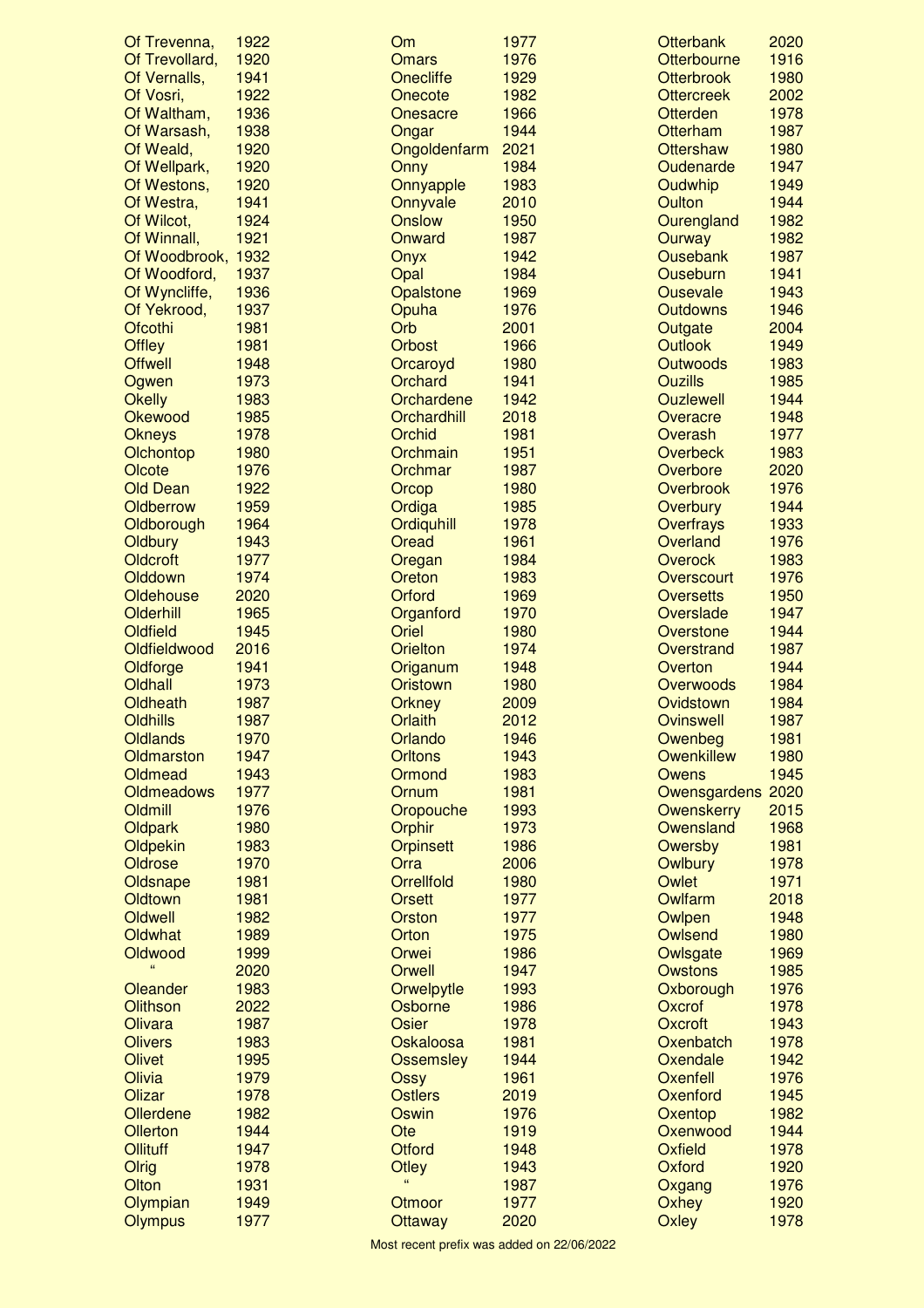| Oxlip            | 2017 | Pantgwyn         | 2020 | <b>Pastrow</b>    | 1943 |
|------------------|------|------------------|------|-------------------|------|
| Oxmoor           | 1983 | Pantheon         | 1942 | Patcham           | 1948 |
| Oxmountain       | 2009 | Pantiau          | 1980 | Pathelen          | 1982 |
| Oxshott          | 1943 | <b>Pantisa</b>   | 1971 | <b>Patient</b>    | 1948 |
| Oxton            | 1969 | Panton           | 1982 | Patricaken        | 1987 |
| <b>Oxwick</b>    | 1992 | Pantycelyn       | 1984 | Patrician         | 1983 |
| Oysterber        | 1976 | Pantycrug        | 1980 | Patrioona         | 1973 |
| <b>Ozark</b>     | 2012 | Pantygist        | 1979 | Pats              | 1982 |
| Ozleworth        | 1956 | Papaver          | 1980 | <b>Pattapans</b>  | 1980 |
| <b>Ozzings</b>   | 1981 | Paperchase       | 1992 | Pattingham        | 1976 |
| <b>Packhorse</b> | 1971 | Papermill        | 1983 | Pattypan          | 1960 |
| Packsaddle       | 1943 | Papillon         | 1982 | Paulan            | 1978 |
| Packwood         | 1912 | Papplewick       | 2000 | <b>Paulas</b>     | 1985 |
| Paco             | 1942 | Paradise         | 1988 | Paulden           | 1981 |
| Pacy             | 1968 | Parador          | 1990 | Paulmar           | 1967 |
| Padanaram        | 1986 | Paradwys         | 1979 | <b>Paulmerick</b> | 1980 |
| Padasia          | 1984 | Paragon          | 1948 | Paulton           | 1983 |
| Padbrook         | 1983 | Paramita         | 1981 | Paulynn           | 1979 |
| Paddants         | 1947 | Parbold          | 1942 | Pauncefoot        | 1976 |
| Paddiswood       | 1988 | Parcbach         | 1977 | Pavey             | 1975 |
| <b>Paddock</b>   | 1981 | Parcgwyn         | 1978 | Pavid             | 1976 |
| <b>Paddocks</b>  | 1943 | Parcmawr         | 1976 | Pavlova           | 1977 |
| Paddymac         | 1983 | Pardleston       | 1958 | Pavo              | 1982 |
|                  |      |                  |      |                   | 1979 |
| Padeswood        | 1966 | Parduvine        | 1983 | Pavonine          |      |
| <b>Padley</b>    | 1987 | Parford          | 1941 | Pax               | 1944 |
| Padstow          | 1942 | Pargeter         | 1947 | Peaceful          | 2016 |
| Pagan            | 1978 | <b>Parhams</b>   | 1989 | Peacehaven        | 1982 |
| Pagecroft        | 1965 | <b>Paris</b>     | 1976 | Peaclond          | 1978 |
| Pagewood         | 1981 | <b>Parkfield</b> | 1920 | Peacock           | 1984 |
| Paigle           | 1983 | Parkhall         | 1976 | Peakland          | 1949 |
| <b>Paithnick</b> | 1977 | Parkhead         | 1943 | Peakton           | 1981 |
| Paith            | 2021 | <b>Parkhill</b>  | 1952 | Peakvale          | 1987 |
| <b>Paizewell</b> | 1920 | Parkholme        | 1983 | Pearl             | 1987 |
| Pajeana          | 1946 | <b>Parkhouse</b> | 1990 | Pearldon          | 1978 |
| Palace           | 1982 | <b>Parklands</b> | 1972 | Pearlfarm         | 2015 |
| Palanquin        | 1980 | <b>Parklane</b>  | 1978 | <b>Peartree</b>   | 1945 |
| Palatine         | 1982 | <b>Parklea</b>   | 1966 | Peasbrook         | 1979 |
| <b>Paline</b>    | 1976 | <b>Parkley</b>   | 1983 | Peasebrook        | 2020 |
| Palinsburn       | 1981 | <b>Parknook</b>  | 1998 | Peasegood         | 1994 |
| Palkarra         | 1969 | Parkplace        | 1967 | Peasehill         | 1984 |
| Palmay           | 1982 | Parkroy          | 1985 | Peasenhall        | 1948 |
| <b>Palmers</b>   | 1948 | Parkside         | 1943 | Peatcourt         | 2003 |
| Palmerston       | 1948 | <b>Parkstone</b> | 1964 | Peatee            | 1945 |
| Palomino         | 2003 | Parktop          | 1986 | Peatgate          | 1978 |
| Pamart           | 1961 | Parkvale         | 1954 | Peatmoor          | 1943 |
| Pamlyn           | 1988 | <b>Parkview</b>  | 1977 | <b>Peats</b>      | 1982 |
| Pammar           | 1980 | Parkway          | 1982 | Pebbelbarn        | 1981 |
| Pampagejae       | 1981 | <b>Parley</b>    | 1943 | Pebble            | 1981 |
| <b>Pampas</b>    | 1978 | Parlicoot        | 1974 | Pebblehill        | 1977 |
| Pampered         | 2019 | Parma            | 1979 | Pedham            | 1954 |
| Pan              | 1954 | Parmasprings     | 2018 | <b>Pedlars</b>    | 1975 |
| Pandath          | 1983 | Parnham          | 1921 | Pedmore           | 1943 |
| Pandean          | 1980 | Parp             | 1944 | Peejays           | 1974 |
| Pandemonium      | 2013 | Parrona          | 1981 | Peeping           | 1942 |
| Pandora          | 1949 | Parsonage        | 1947 | <b>Peerless</b>   | 1945 |
| Pandy            | 1984 | Parsonhill       | 2021 | Pegasus           | 1977 |
| <b>Panfield</b>  | 1988 | Partridge        | 2015 | Pegbank           | 1983 |
| <b>Pankhurst</b> | 1943 | Partway          | 1978 | Peggotty          | 1981 |
| Panmure          | 1921 | Parva            | 1985 | Peggylands        | 1986 |
| Pannal           | 1936 | <b>Parys</b>     | 2007 | Peggysmill        | 1963 |
| Pannington       | 2020 | Pashley          | 1979 | Pegian            | 1984 |
| Panoramic        | 1986 | Pasout           | 1987 | Pegsdon           | 1984 |
| Pans             | 1920 | Passford         | 2007 | Pegtan            | 1994 |
| Pansgreen        | 1979 | Passingham       | 1981 | Pekedell          | 2005 |
| Pantcoed         | 2000 | <b>Pastiche</b>  | 1985 | Pelbeggar         | 1979 |
| Pantelwy         | 1982 | Paston           | 1922 | Pelham            | 1979 |
| Pantglas         | 1981 | Pastoral         | 1980 | Pelian            | 1986 |
|                  |      |                  |      |                   |      |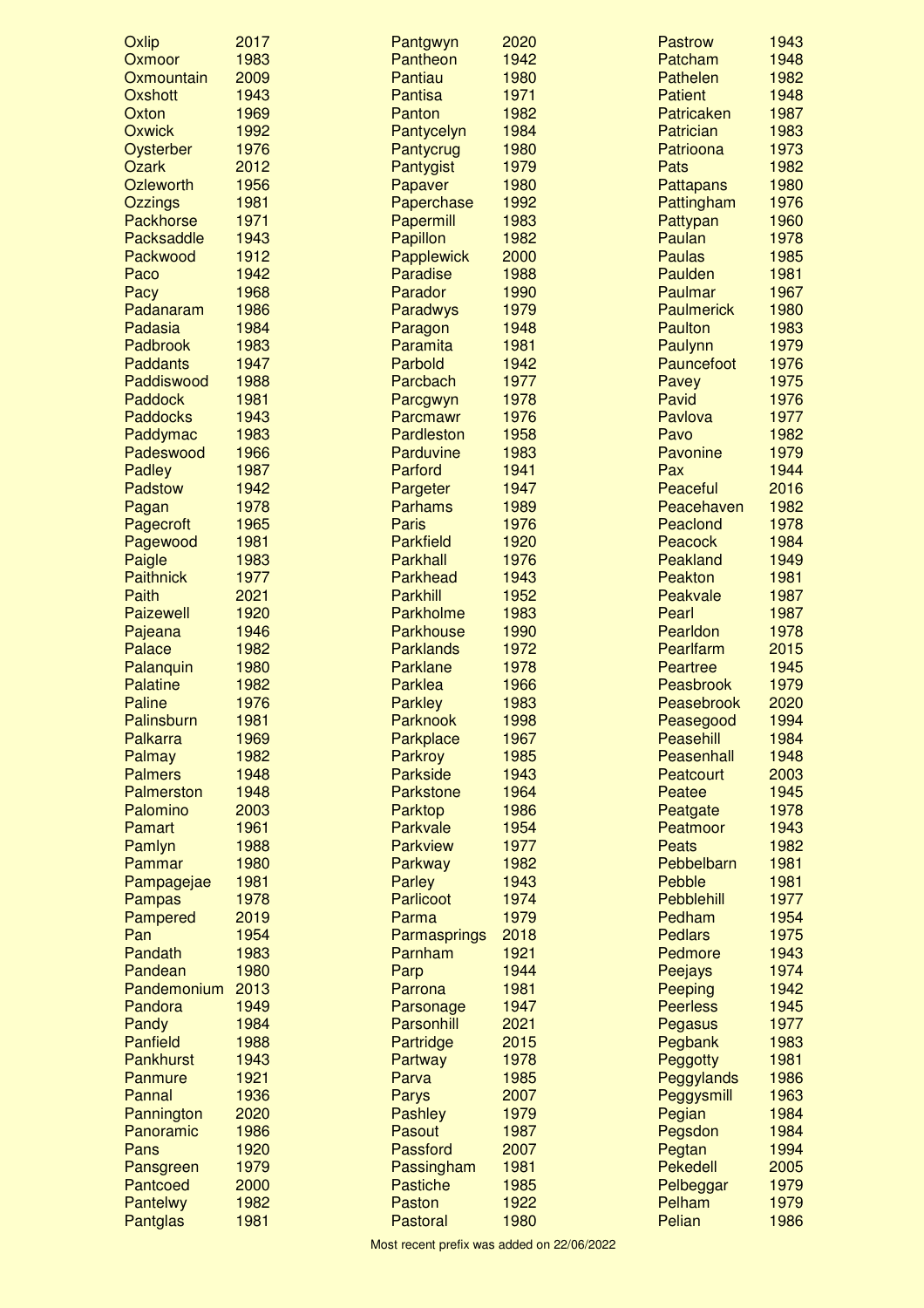| Peligean                 | 1992         | Penmaen                    | 1981         | Penybhynne              | 1977         |
|--------------------------|--------------|----------------------------|--------------|-------------------------|--------------|
| Pelodeloro               | 2004         | Penmarth                   | 1981         | Penybryn                | 1953         |
| Pelshale                 | 1949         | Penmayne                   | 1978         | Penycae                 | 1974         |
| Pemakandy                | 1978         | <b>Penmill</b>             | 1984         | Penyclawdd              | 1978         |
| Pemberley                | 1982         | Penmynydd                  | 1983         | Penydre                 | 1984         |
| Pembridge                | 1949         | Penn                       | 1981         | Penyfan                 | 1985         |
| Pembury                  | 1948         | Pennant                    | 1945         | Penygraig               | 2020         |
| Pemking                  | 1978         | Pennar                     | 1958         | Pen-y-lan               | 1913         |
| Penaber                  | 1980         | Pennbarr                   | 1980         | Penyrallt               | 1978         |
| Penaliclin               | 1984         | Penncommon                 | 1975         | Penyrheol               | 1981         |
| Penalyn                  | 1953         | Pennimo                    | 1983         | Penyvan                 | 1971<br>1981 |
| Penanvre<br>Penarth      | 1987<br>1981 | <b>Pennine</b>             | 1943<br>1942 | Penywain                | 1989         |
| Penborn                  | 1992         | Pennington<br>Pennivale    | 1984         | Penywern<br>Penzance    | 1973         |
| Penbryn                  | 1982         | Pennondale                 | 1980         | Peover                  | 1942         |
| Pencae                   | 1979         | <b>Pennvicus</b>           | 1978         | Pepoday                 | 1988         |
| Pencallow                | 2007         | Pennybrook                 | 1974         | Pepper                  | 1982         |
| Pencan                   | 1977         | Pennydee                   | 1986         | Pepperberry             | 2021         |
| Penclyn                  | 1973         | Pennyfield                 | 1983         | Pepperbox               | 2011         |
| Pencoyd                  | 1979         | Pennygrove                 | 1993         | Peppercorn              | 1977         |
| <b>Pencoys</b>           | 2014         | Pennyhill                  | 1976         | Pepperelle              | 1978         |
| Pencroft                 | 1961         | Pennyloaf                  | 1985         | Pepperhill              | 1969         |
| Pendal                   | 1981         | Pennymuir                  | 1979         | Peppermint              | 1981         |
| Pendane                  | 1980         | Pennyroyal                 | 1974         | Peppernut               | 1985         |
| Pendarren                | 1991         | <b>Pennys</b>              | 1983         | <b>Peppetts</b>         | 1978         |
| Pendean                  | 1922         | Pennywell                  | 1987         | Peradon                 | 1978         |
| <b>Pendell</b>           | 1983         | Penoria                    | 1988         | Peraingar               | 1986         |
| Pendene                  | 1973         | Penplas                    | 1995         | Peranos                 | 1978         |
| Penderry                 | 1979         | <b>Penprys</b>             | 2000         | <b>Perdrix</b>          | 1978         |
| Penderyn                 | 1983         | Penquit                    | 1982         | Peregrine               | 1962         |
| Pendle                   | 1946         | Penraine                   | 1978         | <b>Perelles</b>         | 1981         |
| Pendledown<br>Pendlemist | 1987<br>1982 | Penrallt<br><b>Penrhos</b> | 1983<br>1977 | Perfleetay<br>Periclean | 1993         |
| Pendleside               | 1973         | Penrhose                   | 1981         | <b>Periton</b>          | 1980<br>1919 |
| Pendlpindi               | 1973         | Penric                     | 1984         | Perivale                | 1946         |
| Pendo                    | 1983         | <b>Penrich</b>             | 1985         | <b>Periwig</b>          | 1941         |
| <b>Pendock</b>           | 1945         | <b>Penrose</b>             | 1964         | <b>Periwinkle</b>       | 1981         |
| Pendragon                | 1980         | Penscynor                  | 1943         | <b>Perkhill</b>         | 1963         |
| Pendwr                   | 1982         | <b>Pensdell</b>            | 1981         | Perllan                 | 1997         |
| Peneden                  | 1990         | Penslow                    | 1979         | Perotville              | 1984         |
| Peneglos                 | 1979         | Pensnett                   | 1943         | Perran                  | 1949         |
| Penelope                 | 1980         | Penson                     | 1978         | Perranrock              | 1983         |
| Penemma                  | 1986         | Penspring                  | 1992         | Perri                   | 1979         |
| Penfan                   | 1985         | Penstone                   | 1989         | <b>Perrigill</b>        | 1991         |
| Penfeidr                 | 1981         | Pensuval                   | 1948         | <b>Perriton</b>         | 1970         |
| Pengan                   | 1989         | Pentangle                  | 1987         | Perry                   | 1943         |
| Pengarn                  | 1949         | Pentash                    | 1995         | Perryelm                | 1976         |
| Pengarreg                | 1987         | <b>Penterry</b>            | 1981         | Perryfield              | 1971         |
| Pengeifr                 | 1981         | Pentewan<br><b>Pentire</b> | 1984         | Perryfoot               | 1977         |
| Pengersick               | 1946<br>1947 | Pentland                   | 1948<br>1950 | Perrygrove<br>Perryhill | 1981<br>1983 |
| Pengraig<br>Pengwern     | 1991         | <b>Pentlow</b>             | 1979         | Perrylea                | 1965         |
| Penhale                  | 1982         | Pentneyjay                 | 1979         | Perrymead               | 1976         |
| <b>Penhill</b>           | 1948         | Penton                     | 1989         | Perrymoor               | 1979         |
| Penhwnllys               | 1982         | Pentop                     | 2009         | Perrypear               | 1979         |
| Penistone                | 1984         | Pentowyn                   | 2021         | <b>Perrysans</b>        | 1983         |
| Penjodi                  | 1977         | <b>Pentre</b>              | 1976         | Perrywood               | 1962         |
| Penkilan                 | 1987         | Pentreath                  | 1984         | Perryzoe                | 1981         |
| Penkridge                | 1984         | <b>Pentrich</b>            | 1978         | Pertain                 | 1945         |
| Penlan                   | 1980         | Pentwyn                    | 1961         | Pertelote               | 1983         |
| <b>Penlands</b>          | 1943         | Pentyrch                   | 1975         | Pertenhall              | 1921         |
| <b>Penlas</b>            | 1975         | Penwern                    | 1980         | Perywinkle              | 1984         |
| Penlasgarn               | 1975         | <b>Penwerth</b>            | 1946         | Peshawar                | 1978         |
| <b>Penley</b>            | 1982         | <b>Penwethers</b>          | 1972         | Peta                    | 1979         |
| Penllain                 | 1985         | Penwood                    | 1994         | Petal                   | 1976         |
| Penllwybr                | 2012         | Penyard                    | 1980         | <b>Petalbet</b>         | 1985         |
| Penllynfi                | 1985         | Penybanc                   | 1985         | Petan                   | 1980         |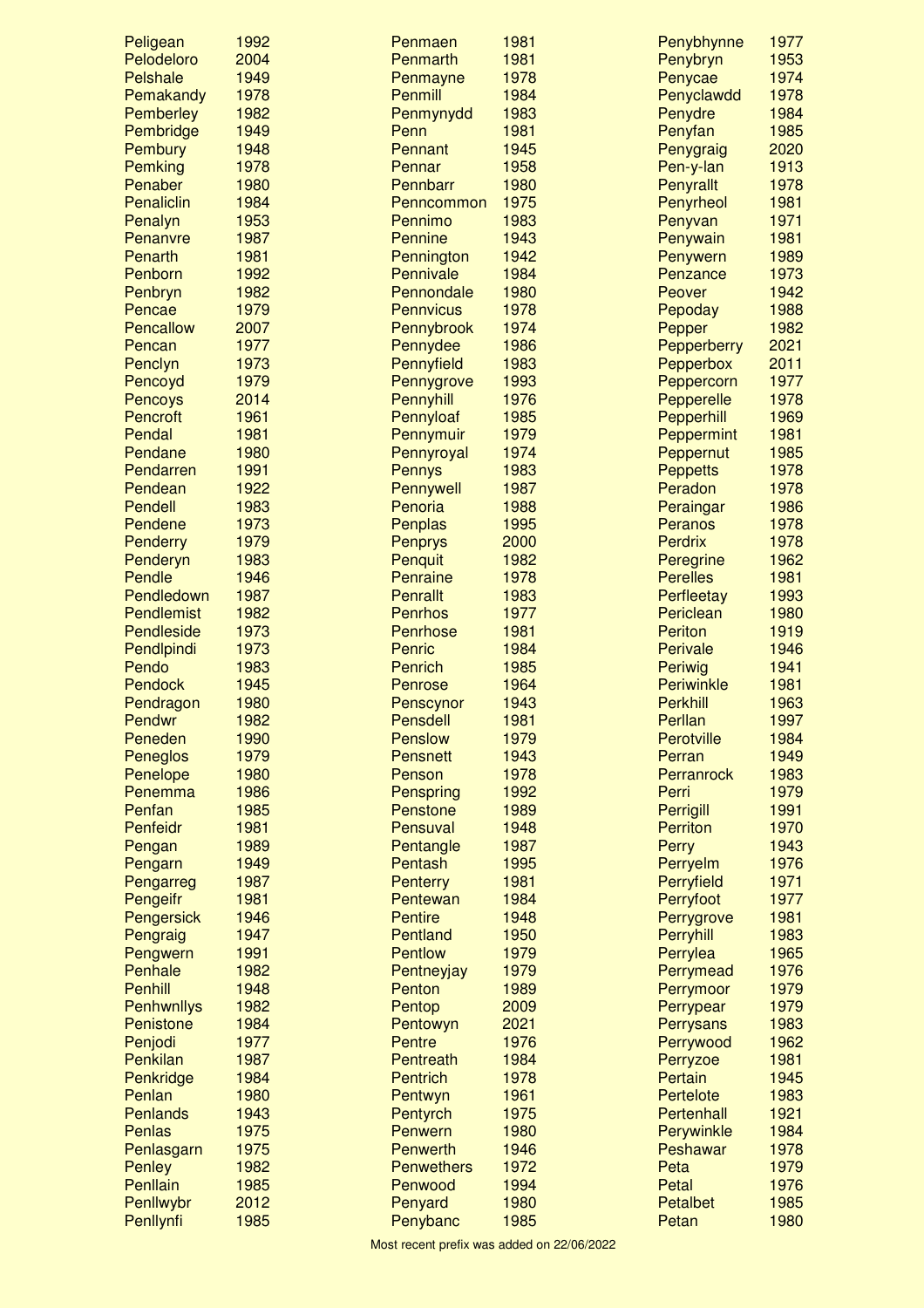| Petaphine         | 1966 | Pickeridge        | 1949 | <b>Pippins</b>     | 1967 |
|-------------------|------|-------------------|------|--------------------|------|
| Peteen            | 1984 | Pickhaven         | 1983 | <b>Pipscroft</b>   | 1944 |
| Petela            | 1978 | <b>Pickledene</b> | 1984 | Pipson             | 1976 |
| <b>Peterhaies</b> | 1974 | Pickledown        | 1941 | Pirbright          | 1949 |
| <b>Peterkin</b>   | 1977 | <b>Pickles</b>    | 1995 | <b>Pirnieline</b>  | 1985 |
| Petersfield       | 1935 | <b>Picknell</b>   | 1944 | <b>Pirucreek</b>   | 2012 |
|                   | 1980 | <b>Picktree</b>   | 1919 | <b>Pisceon</b>     | 1983 |
| Petersland        | 1988 | <b>Pictish</b>    | 1948 | Pitcombe           | 1999 |
| Petersmuir        | 1992 | Piddlevale        | 1977 | <b>Pitlochie</b>   | 1972 |
| <b>Pethurst</b>   | 1977 | <b>Pidley</b>     | 1982 | Pitmaston          | 1988 |
| Petianjo          | 1978 | Pierrepont        | 1986 | Pitmiddle          | 1957 |
| <b>Petit</b>      | 1985 | <b>Pietsch</b>    | 1987 | <b>Pitminster</b>  | 1977 |
| Petitefoin        | 1992 | <b>Pike</b>       | 1954 | Pitomy             | 1952 |
| <b>Petlin</b>     | 1987 | <b>Pikedhowe</b>  | 1998 | <b>Pitsea</b>      | 1926 |
| Petra             | 1979 | <b>Pikeview</b>   | 1977 | <b>Pitston</b>     | 1946 |
| <b>Petravel</b>   | 1977 | <b>Pilfolds</b>   | 1985 | <b>Pittards</b>    | 1976 |
| <b>Petrel</b>     | 1978 | Pilgrim           | 1944 | <b>Pixey</b>       | 1945 |
| Petroc            | 1979 | Pilgrimage        | 2017 | Pixham             | 1941 |
| Petrox            | 1979 | <b>Pilgrims</b>   | 1975 | <b>Pixhill</b>     | 1972 |
| Petsjane          | 1985 | <b>Pilhill</b>    | 1985 | <b>Pixies</b>      | 1947 |
| Petson            | 1978 | Pilhough          | 1989 | Plainstead         | 1977 |
| Pettigraft        | 1991 | Pilleydene        | 1979 | <b>Plaistow</b>    | 1984 |
| Petworth          | 1967 | Pillingway        | 1985 | <b>Planetrees</b>  | 1975 |
| <b>Peverell</b>   | 1948 | Pilot             | 1920 | Plantation         | 1980 |
| <b>Pewley</b>     | 1921 | <b>Pilsworth</b>  | 1945 | Plasbach           | 1977 |
| Pewsham           | 1985 | Piltdown          | 1977 | Plasdu             | 1984 |
| Pex               | 1965 | Pilton            | 1970 | <b>Plashett</b>    | 1955 |
| Peytonia          | 1980 | <b>Pilula</b>     | 1980 | Plashwood          | 1944 |
| Phaeland          | 1955 | <b>Pimlicose</b>  | 1950 | Plasnewydd         | 1979 |
| Phamvale          | 1971 | Pimpernel         | 1984 | Playden            | 1925 |
| Phenro            | 1981 | Pimperton         | 1953 | Playford           | 1947 |
| Pheonix           | 1980 | Pimpinella        | 1980 | Playton            | 1945 |
| <b>Philae</b>     | 1979 | Pinchaford        | 1964 | Pleasance          | 1986 |
| <b>Philbe</b>     | 1978 | <b>Pinchbeck</b>  | 1978 | Pleasant           | 1977 |
| Philber           | 1990 | Pinder            | 1981 | <b>Pleasures</b>   | 2019 |
| Philbrig          | 1979 | <b>Pine View</b>  | 1920 | <b>Pleiades</b>    | 1981 |
| Philbucket        | 1942 | <b>Pineacres</b>  | 1976 | Pleinheume         | 1983 |
| Philday           | 1975 | <b>Pinecot</b>    | 1967 | <b>Pleshey</b>     | 1970 |
| Philemon          | 1979 | <b>Pinecroft</b>  | 1978 | <b>Plonkette</b>   | 1980 |
| Philjac           | 1990 | Pinedance         | 1963 | Plotland           | 1981 |
| Philjohn          | 1979 | <b>Pinehurst</b>  | 1965 | Ploverfeld         | 1949 |
| <b>Phillack</b>   | 1979 | Pinemoor          | 1949 | <b>Plovers</b>     | 1950 |
| Philmar           | 1986 | Pineridge         | 1971 | <b>Plowcott</b>    | 1987 |
| <b>Philnor</b>    | 1980 | <b>Pineroost</b>  | 1950 | Plumstead          | 1943 |
| <b>Philo</b>      | 1947 | <b>Pineslane</b>  | 1982 | Plumstock          | 1985 |
| Philomel          | 1978 | <b>Pinetops</b>   | 1981 | Plumtree           | 1976 |
| Philomena         | 1979 | <b>Pinetrees</b>  | 1972 | Plutopian          | 1965 |
| Philora           | 1987 | Pinewood          | 1947 | Plymview           | 1984 |
| <b>Philpot</b>    | 1983 | Pinfold           | 1975 | Pobblesend         | 1985 |
| <b>Philrose</b>   | 1977 | Pinglewick        | 1983 | <b>Pockley</b>     | 1981 |
| Phippsholm        | 1968 | <b>Pinhall</b>    | 1934 | Podike             | 1980 |
| <b>Phoenix</b>    | 1912 | Pinhay            | 1920 | <b>Poincey</b>     | 1978 |
| <b>Phorrest</b>   | 1948 | <b>Pinkfields</b> | 2000 | Point              | 1977 |
| Phoxmoor          | 1988 | <b>Pinkmead</b>   | 1966 | <b>Pointers</b>    | 1985 |
| Phrsyphr          | 1983 | Pinkswood         | 1984 | <b>Poirot</b>      | 1982 |
| Phulbari          | 1979 | Pinkton           | 1980 | Polangeo           | 1976 |
| Phydalis          | 1983 | Pinkwood          | 1958 | Polar              | 1981 |
| Phyljo            | 1980 | Pinkybaa          | 2004 | Polarmist          | 1973 |
| <b>Phyllis</b>    | 2008 | Pinnin            | 1975 | Poldane            | 1981 |
| Piasharn          | 2001 | <b>Pinthos</b>    | 1963 | <b>Poldark</b>     | 1984 |
| <b>Pibwr</b>      | 1974 | <b>Pinwall</b>    | 1983 | Polden             | 1943 |
| Pica              | 1982 | Pioneer           | 1942 | Polehore           | 1984 |
| <b>Picadee</b>    | 1974 | Pipaix            | 1984 | Poleo              | 1987 |
| <b>Picadilly</b>  | 1999 | Pipanos           | 1977 | Polesden           | 1943 |
| <b>Piccards</b>   | 1946 | <b>Pipehouse</b>  | 1945 | Polgooth           | 1947 |
| Piccolo           | 1942 | <b>Pipits</b>     | 1978 | Polhendra          | 1973 |
| Picea             | 1976 | Pippinhill        | 1983 | $\epsilon\epsilon$ | 1999 |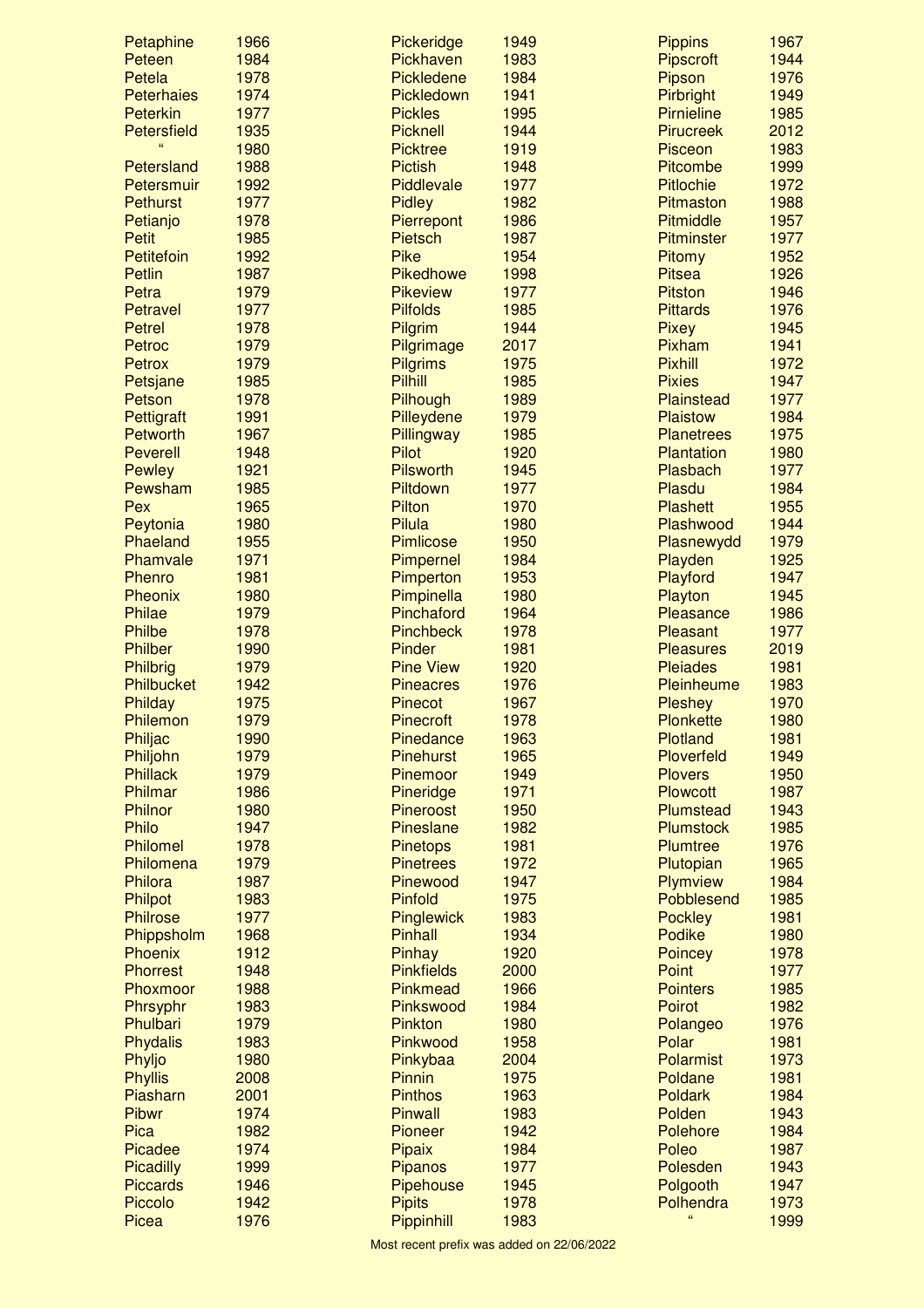| Poligymoor                     | 1983         | <b>Potblack</b>         | 1982         | <b>Puckpitts</b>        | 2020         |
|--------------------------------|--------------|-------------------------|--------------|-------------------------|--------------|
| Pollelm                        | 1988         | <b>Potkiln</b>          | 1949         | <b>Puckwell</b>         | 1989         |
| Pollyanna                      | 1974         | Potmere                 | 1978         | Puddingpie              | 1976         |
| Polmarkyn                      | 2015         | Potpourri               | 1979         | <b>Puddledock</b>       | 1978         |
| Polperro                       | 1991         | Potsford                | 1978         | Puerorum                | 1982         |
| Polquanity                     | 2005         | <b>Poulders</b>         | 1978         | <b>Puffin</b>           | 1956         |
| Polstain<br><b>Polstead</b>    | 1984<br>1950 | Pound<br>Poundbatch     | 1976<br>1982 | Pumpkinpie              | 1980<br>1982 |
| <b>Poltesco</b>                | 1950         | Poundroll               | 2002         | Pumplesyke<br>Punchbowl | 1943         |
| <b>Poltimore</b>               | 1947         | Powdermill              | 1979         | <b>Pundles</b>          | 1977         |
| <b>Poltross</b>                | 1974         | <b>Powis</b>            | 1982         | Puntala                 | 1985         |
| Polventon                      | 1983         | <b>Powntley</b>         | 1976         | <b>Purbeck</b>          | 1942         |
| Polygon                        | 1949         | Poyntz                  | 1981         | <b>Purcroft</b>         | 1982         |
| <b>Pomeroy</b>                 | 1979         | Prairie                 | 1949         | <b>Purdies</b>          | 1989         |
| Pond                           | 1952         | Prancing                | 2016         | Purdysburn              | 2003         |
| Pondacrea                      | 1983         | <b>Prastens</b>         | 1980         | Purland                 | 1971         |
| Pondale                        | 1985         | Praybrook               | 1949         | <b>Purleigh</b>         | 1965         |
| Ponden                         | 1978         | Prayersong              | 2019         | <b>Purls</b>            | 1948         |
| Pondicherry                    | 2020         | <b>Precious</b>         | 1987         | Purton                  | 1946         |
| Pondorosa                      | 1971         | Prem                    | 1983         | Pussyfoot               | 1921         |
| Ponsford                       | 1948         | <b>Prescott</b>         | 1982         | Puttenham               | 1977         |
| Ponstone                       | 1948         | Preseli                 | 1976         | <b>Puxley</b>           | 1980         |
| Pontac                         | 1954         | <b>Presmere</b>         | 1980         | Pwllan                  | 1989         |
| Pontfaen                       | 1974         | Prestarden              | 1948         | <b>Pwllceffyl</b>       | 1976         |
| Pontiago                       | 1976         | <b>Prestcott</b>        | 1961         | Pwllymarch              | 1986         |
| Pontop                         | 1983         | <b>Prestige</b>         | 1949         | Pyasen                  | 1982         |
| Pontreseli                     | 1980         | Preston                 | 1968         | Pydel                   | 1943         |
| Pontsian                       | 1988         | Prestonia               | 1937         | Pye                     | 1984         |
| Pookhill                       | 1971         | Prestwood               | 1935         | Pyebold                 | 1985         |
| Poolebatten                    | 2015         | Preyheath               | 1977         | Pyecroft                | 1983         |
| Poolemead                      | 1983         | Priddy                  | 1979         | Pyecrust                | 1986         |
| <b>Poolview</b>                | 1962         | Pridham                 | 1988         | Pyedale                 | 1978         |
| Poorlands                      | 1978         | Priestacot              | 2002         | Pyesboro                | 1949         |
| Popiesdairy                    | 2015         | Priestland              | 1973         | Pygall                  | 1978         |
| Poplar                         | 1912         | Prima                   | 1982         | <b>Pyklie</b>           | 1979<br>1977 |
| Poplartime<br><b>Poplicans</b> | 1971<br>1947 | Primabella<br>Primavera | 1985<br>1979 | Pylgrym<br>Pyrenean     | 1948         |
| <b>Popnuts</b>                 | 1981         | Primechoisas            | 2021         | <b>Pytchley</b>         | 1913         |
| <b>Poppies</b>                 | 2015         | Primero                 | 1978         | Pythorn                 | 1984         |
| Poppleford                     | 1943         | <b>Primmers</b>         | 1983         |                         |              |
| Poppyland                      | 1942         | <b>Primrose</b>         | 1944         | Qasid                   | 1978         |
| Poppypatch                     | 2012         | <b>Princelett</b>       | 1985         | Qua                     | 1972         |
| Poppysfarm                     | 2011         | <b>Princeps</b>         | 1987         | Quainton                | 1943         |
| Porcelain                      | 1974         | <b>Princess</b>         | 1983         | Quaish                  | 1982         |
| <b>Porfell</b>                 | 1977         | Princewood              | 1979         | Quaker                  | 1922         |
| Portadown                      | 1931         | <b>Prindos</b>          | 1977         | Qualval                 | 1976         |
| <b>Porters</b>                 | 1981         | Priorhouse              | 1983         | Quantock                | 1913         |
| <b>Portfield</b>               | 1976         | <b>Priorville</b>       | 1979         | Quantockhill            | 2016         |
| <b>Porthall</b>                | 1985         | <b>Priory</b>           | 1938         | Quarill                 | 1977         |
| <b>Porthrhiw</b>               | 1979         | Priorywood              | 1985         | Quarnford               | 1943         |
| <b>Portland</b>                | 1944         | <b>Privet</b>           | 1963         | Quarrs                  | 1979         |
| Portmansford                   | 2016         | Promise                 | 1985         | Quarry                  | 1920         |
| Portmead                       | 2020         | <b>Prospect</b>         | 1920         | Quarrybyre              | 1976         |
| Portmoak                       | 1979         | Prospero                | 1979         | Quarrydale              | 2011         |
| Portnall                       | 1942         | Proud                   | 1943         | Quarrydean              | 1947         |
| Portobello                     | 1982<br>1945 | Providence              | 1972<br>1981 | Quarrydown              | 1978<br>1981 |
| Portohey<br>Portroyal          | 1992         | Provident<br>Prozon     | 1984         | Quarryhill<br>Quasar    | 1974         |
| Portsdown                      | 1958         | Prune                   | 1949         | Quatroviento            | 2021         |
| Portway                        | 1982         | Prusbeauty              | 1974         | Quaytown                | 1984         |
| Poseidon                       | 1974         | Prussia                 | 1977         | Quebec                  | 1944         |
| Postdown                       | 1985         | Pryderi                 | 1983         | Queen                   | 1984         |
| <b>Postern</b>                 | 1944         | Prymwillough            | 2013         | Queendown               | 1993         |
| Postgrove                      | 1942         | Psilocybe               | 1981         | Queenhill               | 1969         |
| Postlebury                     | 1993         | Pubford                 | 1980         | Queensfleet             | 2013         |
| <b>Postling</b>                | 1934         | Puckden                 | 1978         | Queensmere              | 1927         |
| <b>Postlip</b>                 | 1975         | <b>Pucketty</b>         | 1945         | Queenygate              | 1981         |
|                                |              |                         |              |                         |              |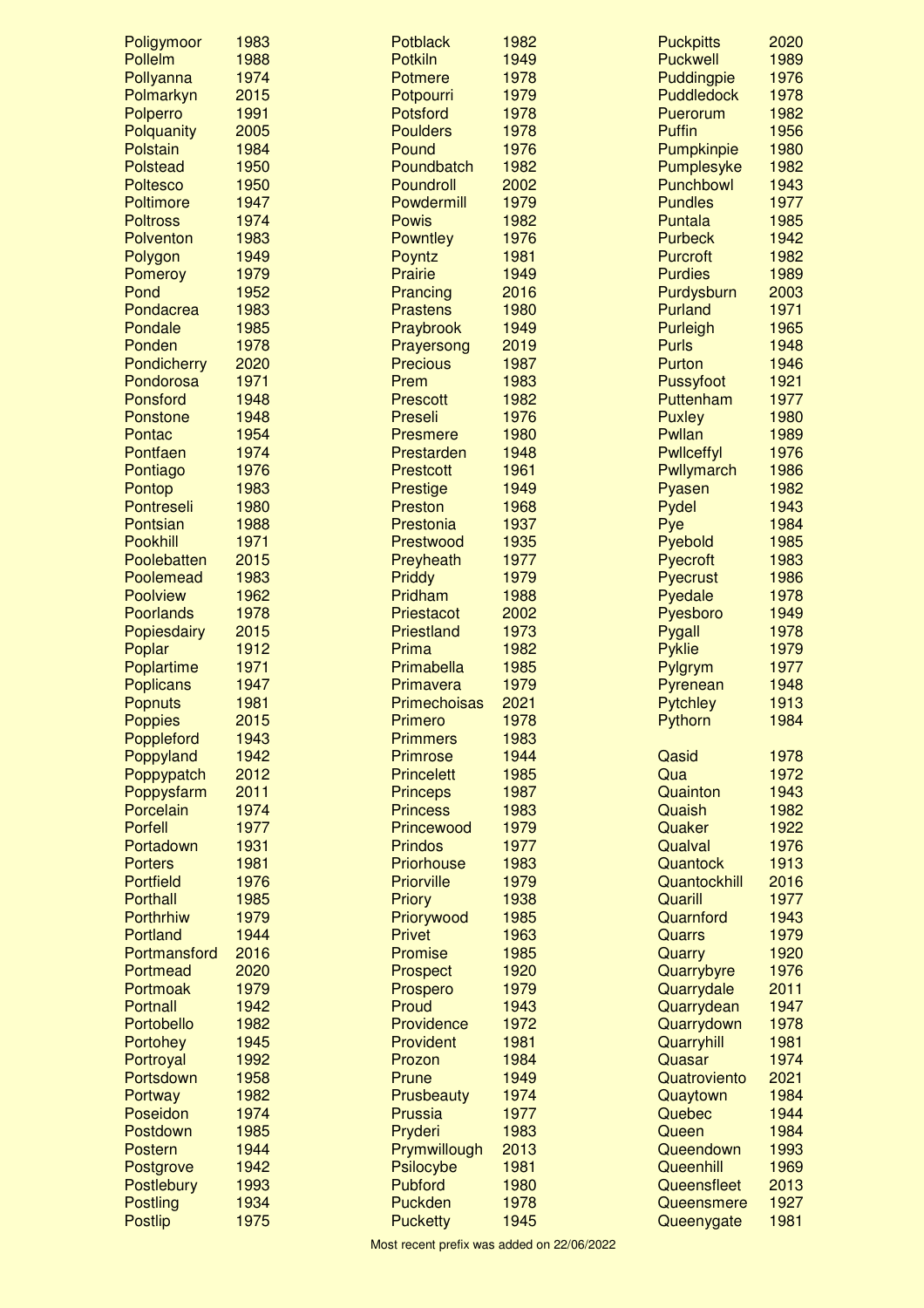| Quellwood      | 1983 | Rainbyrds        | 1978 | Rathmoon        | 1981 |
|----------------|------|------------------|------|-----------------|------|
| Quemerford     | 2012 | Raincliffe       | 1981 | Rathmore        | 2020 |
| Quenby         | 1984 | Raindale         | 1978 | Ratho           | 1951 |
| Quendale       | 1998 | Raineday         | 1984 | Rathvarrin      | 1990 |
| Quercus        | 1946 | Rainhill         | 1942 | Ratoma          | 1982 |
| Querida        | 1980 | Rainstorth       | 1942 | Rattenbury      | 2012 |
| Quernmore      | 1980 | Rainswood        | 1970 | Rattlesden      | 1920 |
| Queshel        | 1980 | Rainton          | 1981 | Rattray         | 1943 |
| Questant       | 1975 | Rainys           | 2002 | Ravara          | 1979 |
| Questing       | 1945 | Raisbeck         | 2001 | Ravelsaye       | 1949 |
| Questorme      | 1948 | <b>Raisdales</b> | 1980 | Ravelston       | 1920 |
| Quetta         | 1981 | Raithby          | 1924 | Ravendale       | 1979 |
| Quickbourn     | 1981 | Rake             | 1947 | <b>Raveness</b> | 1979 |
| Quickedge      | 1967 | Ralc             | 1942 | Ravenfield      | 1957 |
| Quidnunc       | 1981 | Raldon           | 1979 | Ravenhill       | 1922 |
| Quiksilver     | 1978 | Raldown          | 1997 | Ravenhurst      | 1965 |
| Quilisma       | 1986 | Raleigh          | 1988 | Ravens          | 1977 |
| Quilts         | 1984 | Ralesyde         | 1981 | Ravensbank      | 1981 |
| Quinbosca      | 2005 | Raloo            | 1981 | Ravensbury      | 1922 |
| Quinbury       | 1980 | Ralphs           | 1944 | Ravenscar       | 1943 |
| Quinmoor       | 1995 | Ram              | 1979 | Ravenscrag      | 1986 |
| Quintain       | 1985 | Rama             | 1978 | Ravensdell      | 1977 |
| Quinton        | 1965 | Ramanter         | 1977 | Ravensmoor      | 1947 |
| Quircus        | 1985 | Rambler          | 1920 | Ravensoak       | 1984 |
|                | 1912 |                  |      |                 | 2014 |
| Quobleigh      |      | <b>Ramblers</b>  | 1970 | Ravenstar       |      |
| Quoyloo        | 1981 | Rambleston       | 1988 | Ravenstone      | 1946 |
| Quy            | 1981 | Rambling         | 1976 | Ravenswest      | 1993 |
| Qwelain        | 1983 | Rame             | 1985 | Ravenswood      | 1945 |
|                |      | Ramhurst         | 1927 | Ravindola       | 1979 |
| Raabkarch      | 1985 | Raminova         | 2019 | <b>Rawlins</b>  | 1989 |
| Rabley         | 1976 | Ramlin           | 1983 | Rawlwood        | 1984 |
| Racecourse     | 1981 | Rampton          | 1980 | Rawthey         | 1966 |
| Racer          | 1979 | Ramsden          | 1919 | Ray             | 1912 |
| Rachelsie      | 2016 | Ramshee          | 1983 | Rayann          | 2005 |
| Rachley        | 1979 | Ramshill         | 1950 | Rayde           | 1966 |
| Rackele        | 1982 | Ramside          | 1949 | Raydon          | 1920 |
| Racton         | 1943 | Ramsirac         | 1986 | Rayela          | 1988 |
| Radbrook       | 1957 | Ramskir          | 1979 | Rayfield        | 1966 |
| Radcliffe      | 1944 | Ramswin          | 1978 | Rayfos          | 1982 |
| Radcommon      | 1949 | Rana             | 1983 | Rayleaze        | 1974 |
| Radec          | 1948 | Ranch            | 1980 | Rayleigh        | 1919 |
| Radford        | 1919 | Rancliffe        | 1975 | Rayma           | 1979 |
| Radio          | 1946 | Rancombe         | 1981 | Raymar          | 1979 |
| Radleigh       | 2020 | Randalla         | 1972 | Raymas          | 1987 |
| <b>Radlett</b> | 1946 | Randan           | 1975 | Raymond         | 1978 |
| Radley         | 1983 | <b>Randles</b>   | 1982 | Raymur          | 1988 |
| Radnor         | 2001 | Rands            | 2014 | Raynebow        | 2022 |
| Radstock       | 1996 | Rangecroft       | 1953 | Rayner          | 1973 |
| Radsyd         | 1979 | Rani             | 1985 | <b>Raynes</b>   | 1978 |
| Radway         | 1945 | Ranmore          | 1920 | Raynham         | 1981 |
| Radwinter      | 1932 | Ranna            | 1986 | Rayton          | 2003 |
| Radynden       | 1970 | Ransom           | 1981 | Reaghisle       | 1998 |
| Raeburn        | 1990 | Raonsiar         | 1976 | Reahope         | 1993 |
| Rafa           | 1949 | Raphaels         | 1984 | Real            | 1978 |
| <b>Rafford</b> | 1979 | Raphus           | 1985 | Rearsby         | 1977 |
|                | 1975 |                  | 1976 |                 | 2019 |
| Raggalds       |      | Raphyls          |      | Reauly          | 1974 |
| Raghill        | 1949 | Rarichie         | 1977 | Reavale         |      |
| Raglan         | 1946 | Rase             | 1979 | Rebeg           | 1956 |
| Raglands       | 1989 | Rashleigh        | 1972 | Rebel           | 1977 |
| Ragpath        | 1999 | Rashwood         | 1979 | <b>Reckless</b> | 1948 |
| Ragtime        | 1919 | <b>Ratcliffe</b> | 1982 | Rectory         | 1944 |
| Rah            | 1978 | Rathall          | 1975 |                 | 1979 |
| Rahere         | 1978 | Rathbran         | 1981 | Redacre         | 1942 |
| Rahoon         | 1981 | Rathbride        | 1981 | <b>Redbarns</b> | 1981 |
| Raiders        | 1920 | Rathbun          | 2018 | <b>Redbeck</b>  | 1980 |
| Rainbow        | 1960 | Rathcarbery      | 2016 | Redbeech        | 1976 |
| Rainbowend     | 1995 | Rathdowney       | 2005 | Redbox          | 1982 |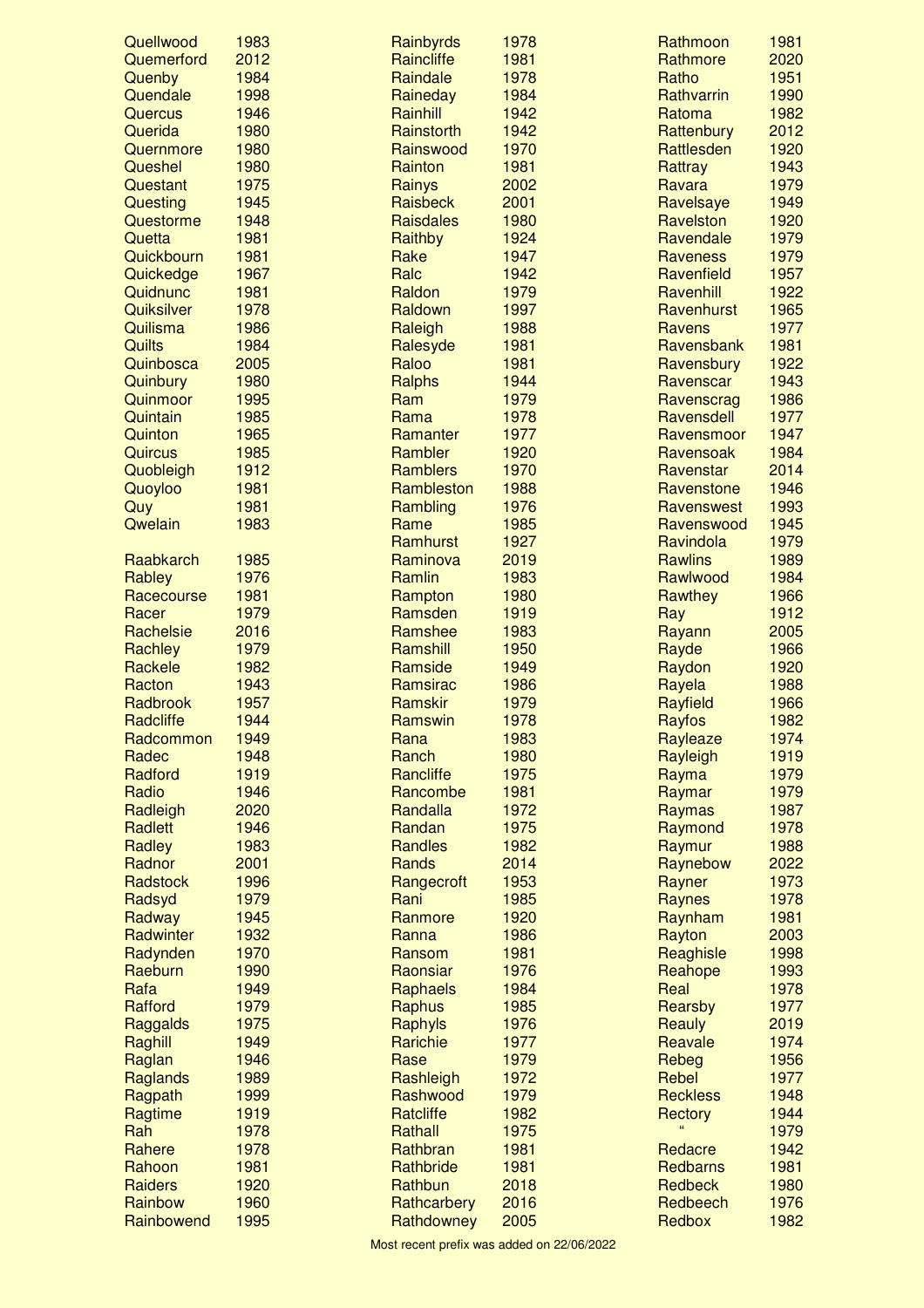| Redbriar                   | 1989         | Rejerrah                  | 1950         | Rhyd                  | 2015         |
|----------------------------|--------------|---------------------------|--------------|-----------------------|--------------|
| Redbridge                  | 1979         | Rekcurt                   | 1989         | Rhydafon              | 1980         |
| Redbrooke                  | 2021         | Reklaw                    | 1980         | <b>Rhydcroes</b>      | 1987         |
| Redburn                    | 1983         | Relando                   | 1976         | Rhydfarm              | 1979         |
| Redby                      | 1982         | Releath                   | 1989         | Rhydlydan             | 1986         |
| Redcastle                  | 1976         | Reliance                  | 1971         | Rhydyfen              | 1979         |
| Redcolina                  | 1987         | Rellim                    | 1979         | Rhydywernen           | 2022         |
| Redcombe                   | 1975         | Relsor                    | 1986         | Rhynegour             | 1943         |
| Reddawn                    | 2016         | Remigius                  | 1981         | <b>Ribble</b>         | 1960         |
| <b>Reddings</b>            | 1940         | Remnant                   | 2022         | Ribbledale            | 1981         |
| Redearth                   | 1988         | Remraf                    | 1983         | Ribbledene            | 1984         |
| Redenhall                  | 1943         | Renajex                   | 2013         | Ribbleton             | 1980         |
| Redesdale                  | 1983         | <b>Rencliffe</b>          | 1941         | Ribbyclose            | 1984         |
| Redewater                  | 1980         | Rendham                   | 1948         | Riber                 | 1976         |
| <b>Redfagus</b><br>Redfern | 1976<br>1972 | Renita                    | 1955<br>1962 | Ricelane<br>Ricercare | 1986<br>1977 |
| <b>Redfields</b>           | 1948         | Renmark<br><b>Rennick</b> | 1976         | Ricewood              | 1976         |
| Redford                    | 1978         |                           | 1980         | Richaldo              | 1995         |
| Redfurlong                 | 1982         | Renraw<br>Renroc          | 1987         | Richborne             | 1994         |
| Redgate                    | 1970         | Renroy                    | 1955         | Richleen              | 1944         |
| Redgeorge                  | 2021         | Repton                    | 1970         | <b>Richley</b>        | 1983         |
| Redgill                    | 1945         | Restharrow                | 1976         | <b>Richlin</b>        | 2007         |
| Redhall                    | 1988         | Resthivet                 | 1986         | <b>Richmas</b>        | 1940         |
| Redheugh                   | 1975         | Retcorp                   | 1946         | Richmay               | 1975         |
| Redhill                    | 1978         | Retlas                    | 1980         | Richmond              | 1948         |
| Redhouse                   | 1970         | Retnemrap                 | 1974         | Richmonhil            | 1949         |
| Redingwood                 | 1978         | Retrac                    | 1984         | Richmor               | 1979         |
| Redisham                   | 1975         | Rettendon                 | 1916         | Rickwood              | 1982         |
| Redland                    | 1945         | Rettop                    | 1983         | Rickyard              | 2005         |
| Redlea                     | 2020         | Revelway                  | 1983         | Ricol                 | 1981         |
| Redliegh                   | 1980         | Revelwood                 | 1985         | <b>Riddings</b>       | 1979         |
| Redlington                 | 1942         | Rewlea                    | 1982         | Riddledown            | 1983         |
| <b>Redmires</b>            | 1982         | Rewvan                    | 1980         | Ridge                 | 1982         |
| Redmoor                    | 1981         | Reyma                     | 1953         | Ridgebury             | 1973         |
| <b>Rednick</b>             | 1979         | Reywing                   | 1977         | Ridgefield            | 1936         |
| Redpine                    | 1969         | Rhaingoll                 | 1980         | Ridgely               | 1980         |
| <b>Redriver</b>            | 1992         | Rhapsody                  | 1981         | Ridgemount            | 1945         |
| Redrobin                   | 1980         | Rhee                      | 1946         | Ridgetop              | 1976         |
| Redsand                    | 1978         | Rheidol                   | 1920         | Ridgeway              | 1920         |
| Redshaw                    | 1981         | Rhemo                     | 2022         | Ridgewell             | 1980         |
| Redside                    | 1961         | Rhenelfa                  | 1977         | Ridgville             | 1977         |
| <b>Redvers</b>             | 1983         | <b>Rhenus</b>             | 1945         | Riding                | 1909         |
| Redville                   | 1973         | Rhiannon                  | 1978         | <b>Ridland</b>        | 1994         |
| Redwald                    | 1980         | <b>Rhidorroch</b>         | 1979         | <b>Ridley</b>         | 1983         |
| Redwell                    | 1977         | Rhinegold                 | 1942         | Ridleygill            | 1984         |
| Redwing                    | 1948         | <b>Rhiw</b>               | 1987         | <b>Riess</b>          | 1981         |
| Redwode                    | 1950         | Rhiwbren                  | 1980         | Rievaulx              | 1977         |
| Redwood                    | 1981         | Rhiwfawr                  | 1988         | <b>Riffel</b>         | 1920         |
| Redworth                   | 1970         | Rhiwvalley                | 1978         | <b>Riffhams</b>       | 1995         |
| Reecootor                  | 1983         | Rhoden                    | 1978         | <b>Riftswood</b>      | 1922         |
| <b>Reedness</b>            | 1969         | <b>Rhodes</b>             | 1979         | Rigthorn              | 1938         |
| Reedoak                    | 1987         | Rhodeswood                | 1953         | Rikadair              | 1979         |
| Reedsbeck                  | 1981         | Rhodyate                  | 1972         | Riland                | 1944         |
| Reedux                     | 1988         | <b>Rhos</b>               | 1942         | Rill                  | 1988         |
| Reedymoor                  | 1952         | Rhosdirion                | 1986         | Rimcarey              | 1978         |
| Regal                      | 1962         | Rhosfa                    | 1987         | Rimington             | 1985         |
| Regarbaro                  | 1982         | Rhosfawr                  | 1983         | Rimor                 | 1979         |
| Regency                    | 1985         | Rhoshall                  | 1987         | Rimside               | 1981         |
| Regent                     | 1970         | Rhoshill                  | 1979         | Rinansey              | 1975         |
| Regius                     | 1916         | Rhosnesney                | 1977         | Ringbarn              | 1983         |
| Regor                      | 1979         | <b>Rhostir</b>            | 1981         | Ringbeck              | 1985         |
| Regwyne                    | 1969         | Rhosyn                    | 2007         | Ringinglow            | 1980         |
| Rehoboth                   | 2002<br>1980 | Rhuarna                   | 1943<br>1989 | Ringley               | 1978<br>1919 |
| Rehovot<br><b>Reins</b>    | 1970         | Rhude<br><b>Rhufort</b>   | 1942         | Ringmore<br>Ringo     | 1949         |
| Reizarbs                   | 1984         | Rhulen                    | 1979         | Ringsfield            | 1976         |
| Rejass                     | 1976         | Rhuvid                    | 1975         | Ringsmarsh            | 1988         |
|                            |              |                           |              |                       |              |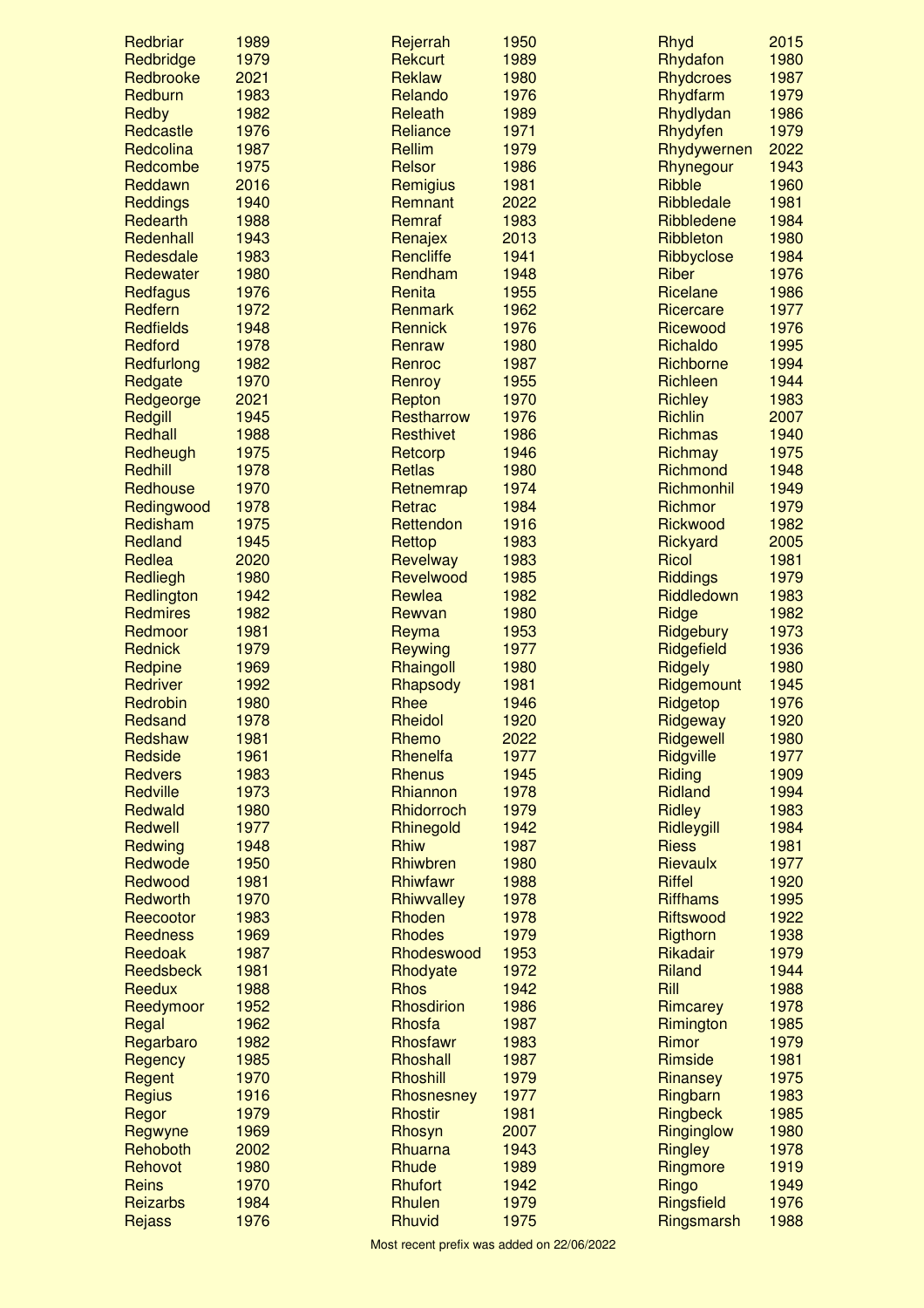| Ringstone                   | 1980         | Rochelle               | 1989         | Romantic         | 1981         |
|-----------------------------|--------------|------------------------|--------------|------------------|--------------|
| Ringstonedge                | 2019         | Rochford               | 1942         | Romany           | 1943         |
| Ringstrake                  | 1980         | Rochindan              | 1988         | Romar            | 1982         |
| Rinnaknock                  | 1982         | <b>Rock</b>            | 1950         | Romarc           | 1979         |
| Rinteln                     | 1980         | <b>Rock Crest</b>      | 1920         | <b>Rombolds</b>  | 1940         |
| Rio                         | 1984         | Rockabilly             | 1980         | Romeley          | 1973         |
| Riomhach                    | 1981         | Rockette               | 1981         | Romeo            | 1982         |
| Riona                       | 1984         | Rockface               | 2013         | Romesdal         | 1980         |
| Ripo                        | 1991         | Rockfield              | 1943         | Romford          | 1912         |
| <b>Ripple</b>               | 1920         | Rockforest             | 1981         | Romosco          | 1981         |
| Ripston                     | 1973         | Rockhaven              | 1988         | Romyn            | 1978         |
| Ripton                      | 1934         | <b>Rockhills</b>       | 1981         | Ronam            | 1981         |
| <b>Risca</b>                | 1982         | Rockingham             | 1981         | Ronan            | 1973         |
| <b>Risedene</b>             | 1977         | Rockisland             | 2016         | Ronanbar         | 1979         |
| Riseholme                   | 1984         | <b>Rocklands</b>       | 1961         | Ronda            | 1946         |
| Risendene                   | 1944         | Rockley                | 1921         | Rondo            | 1987         |
| <b>Riserocks</b>            | 1948         | <b>Rockliffe</b>       | 1977         | Rongla<br>Ronmar | 1979         |
| Rishka                      | 1993<br>1979 | Rockmeadow<br>Rocknell | 1970<br>1997 | Ronz             | 1973<br>1981 |
| Rishypride                  | 1961         | Rockshill              | 1978         | Roodhall         | 1983         |
| <b>Risley</b><br>Rissington | 1942         | Rockstar               | 1984         | <b>Rooftops</b>  | 1975         |
| <b>Riston</b>               | 1979         | Rockwell               | 1941         | Rookdale         | 1991         |
| Ritterburg                  | 1978         | Rocombe                | 1985         | Rookery          | 1946         |
| <b>Rivacre</b>              | 1982         | Rocquaines             | 2015         | Rookesfill       | 1942         |
| <b>Rivel</b>                | 1979         | Roda                   | 1970         | <b>Rooks</b>     | 1989         |
| <b>Rivelin</b>              | 1980         | Rodan                  | 1992         | Rooksnest        | 2020         |
| Rivendale                   | 1980         | <b>Roddens</b>         | 1927         | Rootbeer         | 2011         |
| Rivendell                   | 1968         | Rodenes                | 1980         | Roothams         | 2021         |
| <b>River</b>                | 1983         | Rodicia                | 1986         | Roothing         | 1944         |
| Riverbank                   | 1942         | Roding                 | 1976         | Ropery           | 2009         |
| <b>Riverfield</b>           | 1984         | Rodinvale              | 1944         | Rophine          | 1989         |
| Rivergrove                  | 1997         | <b>Rodley</b>          | 1967         | Roquille         | 1980         |
| Riverlea                    | 1983         | Rodmoor                | 1946         | Roraima          | 1983         |
| Riverlyn                    | 1986         | Roecot                 | 1981         | Rordale          | 1984         |
| Riveroak                    | 1976         | Roegreen               | 1920         | Rosag            | 1971         |
| <b>Riverside</b>            | 1942         | Roehampton             | 1942         | Rosaki           | 1979         |
| <b>Riverview</b>            | 1986         | Roepark                | 1982         | Rosarie          | 1981         |
| Riverway                    | 1943         | Roeside                | 1923         | Rosati           | 1979         |
| Rivington                   | 1941         | Rogate                 | 1947         | Rosay            | 1980         |
| <b>Rivock</b>               | 1984         | Rogerian               | 1993         | Rosdene          | 1984         |
| Roadem                      | 1961         | Rogers                 | 1980         | Rose             | 1949         |
| Roadrace                    | 1977         | Rogerswell             | 1983         | Roseacre         | 1983         |
| Roadside                    | 1982         | Roguski                | 1983         | Rosebank         | 1971         |
| Roak                        | 1977         | Rohan                  | 1977         | Rosebara         | 1945         |
| Roamani                     | 1980         | Rohilla                | 1986         | Rosebay          | 1977         |
| Roan                        | 1975         | Rohn                   | 1984         | Roseberry        | 1943         |
| Roando                      | 1978         | Roistonne              | 1978         | Rosebode         | 2020         |
| Robaithe                    | 1992         | Rojam                  | 1978         | Rosebonaj        | 1979         |
| Roband                      | 1979         | Rojill                 | 1977         | Rosebrae         | 1987         |
| Robdowie                    | 1982         | Rojo                   | 1979         | Rosebriar        | 1982         |
| Robelle                     | 1983         | Rokeby                 | 1913         | Rosebud          | 1961         |
| Robertson                   | 1984         | Rokedene               | 1979         | Rosecot          | 1942         |
| Robhurst                    | 1948         | <b>Rokhus</b>          | 1984         | Rosecote         | 1979         |
| Robiana                     | 1976         | Roland                 | 1971         | Rosecott         | 1980         |
| Robienne                    | 1989         | Rolandrea              | 1978         | Rosecroft        | 1982         |
| <b>Robins</b>               | 2021         | Roleene                | 1983         | Rosedale         | 1944         |
| Robinshed                   | 1982         | Rolleston              | 1954         | Rosedene         | 1938         |
| Robinsweet                  | 1975         | <b>Rollright</b>       | 1982         | Rosedge          | 1982         |
| Robinwood                   | 1943         | Rollston               | 2021         | Rosedown         | 1947         |
| Robjac                      | 1972         | Rolyan                 | 1985         | Rosefox          | 1980         |
| Roblyn                      | 1977         | Rolyat                 | 1949         | Rosegarden       | 1992         |
| <b>Robrock</b>              | 1984         | Roma                   | 1977         | Rosehall         | 1983         |
| Robrose                     | 1969         | Romac                  | 1973         | Rosehaven        | 1942         |
| Robyns                      | 1977         | Romana                 | 1975         | Rosehill         | 1987         |
| Roca                        | 1983         | Romanby                | 1920         | Rosehollow       | 2020         |
| Rochdale                    | 1923         | Romans                 | 1958         | Rosekandy        | 1980         |
| Roche                       | 1944         | Romansway              | 1979         | Roseladden       | 1989         |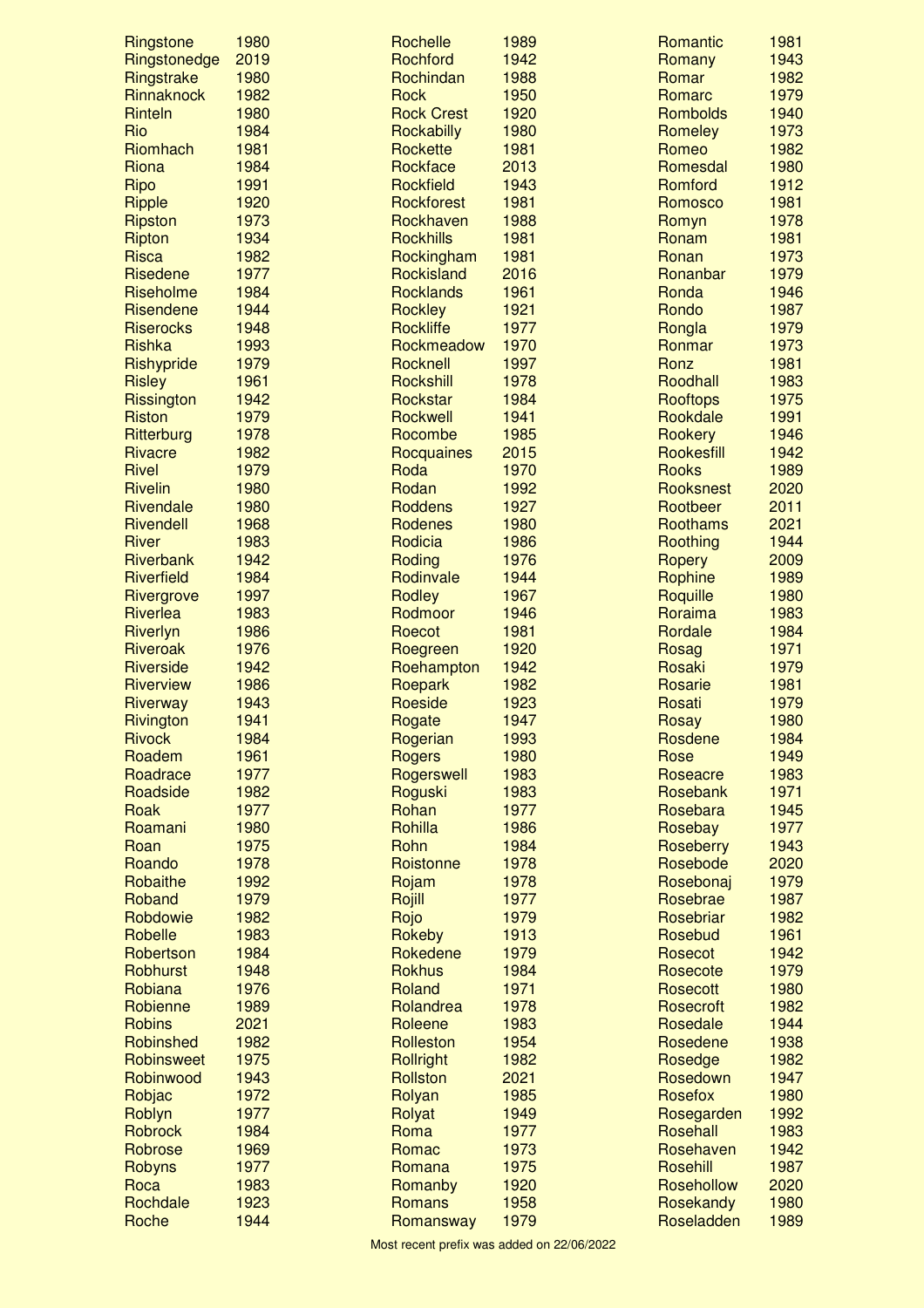| Roseland        | 1950 | Roughwood          | 1988 | Ruabonmoor                      | 2016 |
|-----------------|------|--------------------|------|---------------------------------|------|
| Roselands       | 1985 | <b>Round House</b> | 1919 | Ruadan                          | 1952 |
| Roselawn        | 1948 | Roundabout         | 1948 | Ruahihi                         | 1958 |
| Roselea         | 1944 | Roundhills         | 1979 | Ruann                           | 1978 |
| <b>Roseleas</b> | 1984 | Roundoak           | 1978 | Ruarbrook                       | 1977 |
| Roseleigh       | 1982 | Roundrobin         | 1978 | Rubbybanks                      | 1977 |
| Rosella         | 1949 | Roundswell         | 1997 | <b>Rubic</b>                    | 1981 |
| Roselle         | 1981 | Roundway           | 1949 | Rubicon                         | 1983 |
| Rosemary        | 1919 | Roundwood          | 1978 | Rubiquoy                        | 1981 |
| Rosemaude       | 1980 | Roundwyck          | 1979 | <b>Rubislaw</b>                 | 1948 |
| Rosemead        | 1942 | Rounton            | 1983 | <b>Rubus</b>                    | 1980 |
| Rosemeadow      | 1982 | Routhrosa          | 1987 | Rubystar                        | 2005 |
| Rosemellyn      | 1987 | Rouval             | 1980 | Rudge                           | 1969 |
| Rosemere        | 1979 | Roval              | 1979 | Rudgewick                       | 1983 |
| Rosemore        | 1982 | Roveeb             | 1948 | Rudram                          | 1972 |
| Rosemount       | 1980 | Roverlands         | 1982 | Ruffwood                        | 1980 |
| Roseneath       | 1983 | Rovert             | 1948 | Rufinsmoor                      | 1982 |
| <b>Rosenfos</b> | 1989 | Rowan              | 1942 | <b>Rufiver</b>                  | 1983 |
| Rosenkate       | 1977 | Rowanberry         | 1989 | <b>Ruftor</b>                   | 1980 |
| Rosenmenna      | 1977 | Rowandale          | 1985 | Ruindune                        | 1980 |
| Rosepie         | 1984 | Rowandell          | 1981 | Ruivard                         | 1976 |
| <b>Rosery</b>   | 1909 | Rowane             | 1977 | <b>Rumford</b>                  | 1978 |
| Rosetaw         | 2002 | Rowanesque         | 1981 | <b>Rumney</b>                   | 1977 |
| Rosethorn       | 1999 | Rowangate          | 1983 | Rumpole                         | 1992 |
| Rosetyne        | 1978 | Rowangold          | 1982 | <b>Rumwell</b>                  | 1949 |
| Rosevear        | 1943 | Rowanhill          | 1989 | Runfold                         | 1919 |
| Roseview        | 1977 | Rowantop           | 1989 | Rungerwall                      | 1978 |
| Rosewarne       | 1948 | Rowantree          | 1968 | Runnemede                       | 1973 |
| Rosewebb        | 1989 | Rowanvale          | 1979 | <b>Runningcrk</b>               | 2008 |
| <b>Rosewell</b> | 1977 | Rowarth            | 1970 | Runton                          | 1943 |
| Rosewood        | 1948 | Rowdown            | 1980 | Ruritania                       | 1916 |
| Rosfriar        | 1984 | <b>Rowell</b>      | 1977 | Rusanda                         | 1972 |
| <b>Roshill</b>  | 1981 | Rowenburn          | 1989 |                                 | 1981 |
|                 | 2017 |                    | 1952 | <b>Rusbur</b><br><b>Rushall</b> | 1983 |
| Rosieandlily    |      | Rowett             |      |                                 | 1976 |
| Rosieroy        | 1976 | Rowfant            | 1928 | Rushanne                        |      |
| <b>Rosilver</b> | 1995 | <b>Rowfields</b>   | 1988 | <b>Rushbury</b>                 | 1982 |
| Rosina          | 1976 | Rowhill            | 1959 | <b>Rushdene</b>                 | 1944 |
| Roskeen         | 1980 | Rowington          | 1948 | <b>Rushetts</b>                 | 1919 |
| Rosland         | 1964 | Rowland            | 1987 | <b>Rushleigh</b>                | 1949 |
| Roslau          | 1997 | Rowlandford        | 2016 | Rushmar                         | 1983 |
| Rosmor          | 1984 | <b>Rowlands</b>    | 1920 | <b>Rushmer</b>                  | 1985 |
| <b>Ross</b>     | 1976 | Rowlestone         | 1989 | <b>Rushmere</b>                 | 1920 |
| Rossgier        | 1985 | Rowley             | 1962 | Rushmoor                        | 1993 |
| Rossholme       | 1981 | Rowner             | 1954 | <b>Rushwick</b>                 | 1978 |
| Rosslea         | 1980 | Rownham            | 1976 | <b>Rushwing</b>                 | 1981 |
| <b>Rosslee</b>  | 1964 | Rowton             | 1945 | Rushyford                       | 1942 |
| Rosslyn         | 1949 | Rowtonia           | 1977 | Rushylea                        | 1985 |
| Rossmere        | 1983 | Rowwall            | 1979 | <b>Ruskin</b>                   | 1920 |
| <b>Rossmill</b> | 1977 | Roxane             | 1981 | <b>Rusland</b>                  | 1984 |
| Rossmore        | 1919 | Roxby              | 1983 | <b>Rusmark</b>                  | 1979 |
| Rosstyn         | 1981 | Roxton             | 1978 | <b>Russbet</b>                  | 1942 |
| <b>Rosswell</b> | 1979 | Royale             | 1965 | <b>Russells</b>                 | 1982 |
| Roston          | 1977 | Royall             | 1978 | <b>Russetone</b>                | 1942 |
| Rothay          | 1978 | Royaloak           | 1993 | <b>Russetts</b>                 | 1978 |
| Rothbury        | 1945 | Royan              | 1977 | <b>Russetways</b>               | 1948 |
| Rother          | 1976 | Roycroft           | 1982 | <b>Rusteve</b>                  | 1971 |
| Rotherfield     | 1942 | Royd               | 1976 | <b>Rustic</b>                   | 1973 |
| Rotherhill      | 1983 | <b>Roydans</b>     | 1979 | <b>Rustico</b>                  | 1949 |
| Rotherlea       | 1945 | Royle              | 1973 | <b>Rustik</b>                   | 2000 |
| Rotherwick      | 1909 | <b>Royles</b>      | 2016 | Rustington                      | 1920 |
| Rotherwood      | 1922 | Roysia             | 1945 | <b>Ruston</b>                   | 2012 |
| Rothesmith      | 1943 | Royston            | 1943 | Rustycoker                      | 1984 |
| Roudham         | 1980 | Roystone           | 1947 | <b>Rustys</b>                   | 1979 |
| Rougemont       | 1973 | Rozavel            | 1941 | <b>Ruswarp</b>                  | 1935 |
| Roughcote       | 1974 | <b>Rozbert</b>     | 1976 | Rusyl                           | 1983 |
| Roughets        | 1920 | Rozehill           | 1983 | Rutherglen                      | 1949 |
|                 | 1973 | Rozel              | 1979 | <b>Rutland</b>                  | 1923 |
| Roughpiece      |      |                    |      |                                 |      |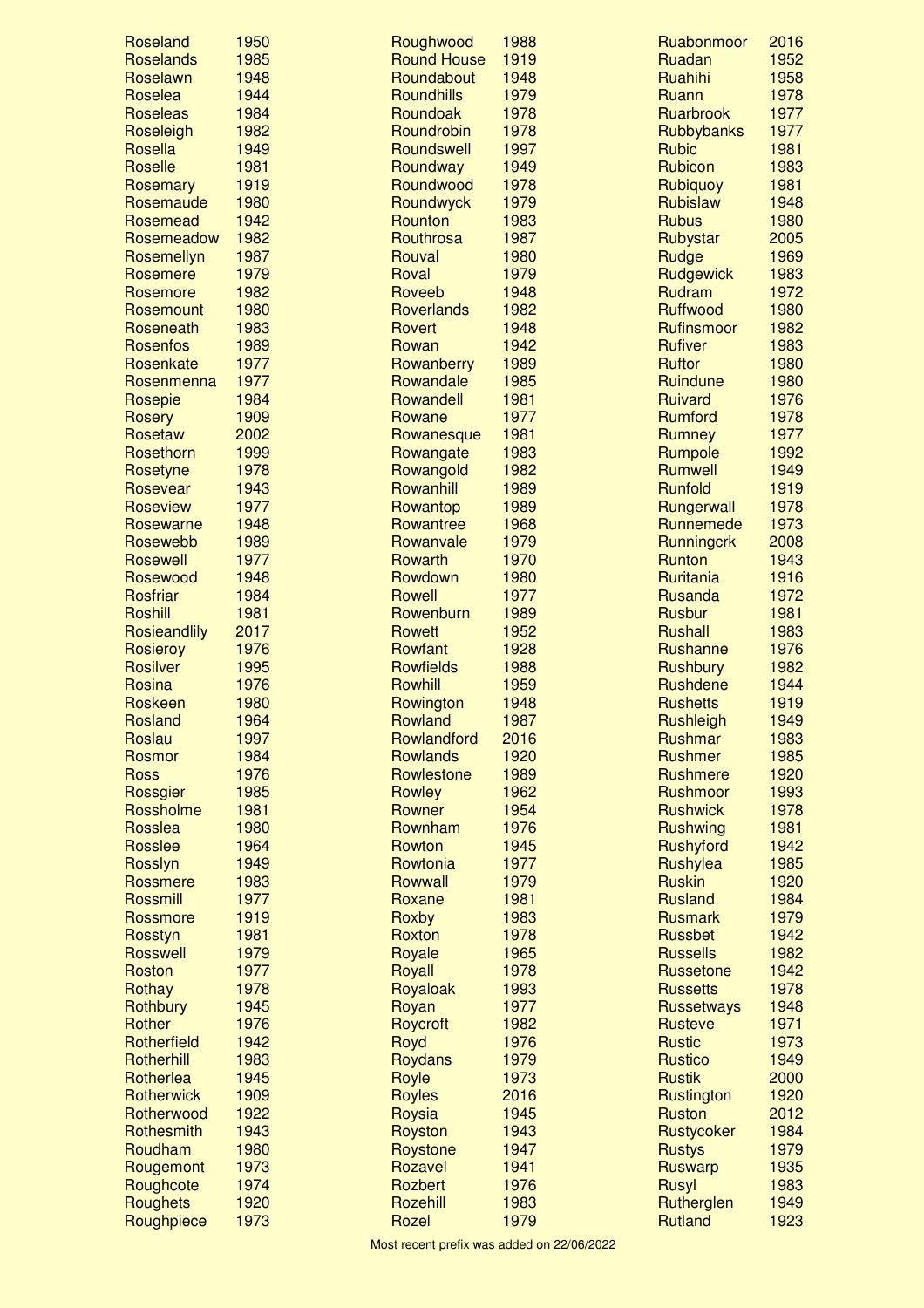| <b>Rutters</b>                  | 2010         | Salcony                           | 1978         | Sanderling                        | 1977         |
|---------------------------------|--------------|-----------------------------------|--------------|-----------------------------------|--------------|
| Rutzi                           | 1978         | <b>Saleby</b>                     | 1978         | Sanderson                         | 1980         |
| Ruvera                          | 1931         | <b>Salem</b>                      | 1974         | <b>Sandettie</b>                  | 1974         |
| <b>Ryburgh</b>                  | 1985         | <b>Salendine</b>                  | 1948         | Sandfield                         | 1987         |
| Ryburn                          | 1932         | <b>Sales</b>                      | 1947         | Sandford                          | 1974         |
| <b>Rycote</b>                   | 1976         | Salgar                            | 1979         | Sandhall                          | 1969         |
| <b>Rycroft</b>                  | 1978         | Salgara                           | 1980         | Sandhaven                         | 1943         |
| <b>Rydal</b>                    | 1988         | <b>Salhouse</b>                   | 1988         | Sandhigh                          | 1985         |
| Ryde                            | 1942         | <b>Salis</b>                      | 1979         | <b>Sandhill</b>                   | 1912         |
| <b>Rydece</b>                   | 1987         | Salisbury                         | 1981         | Sandhillfarm                      | 2012         |
| Rydon                           | 2004         | <b>Salix</b>                      | 1970         | <b>Sandhills</b>                  | 1980         |
| <b>Ryecroft</b>                 | 1987         | <b>Salkeld</b>                    | 1974         | <b>Sandholes</b>                  | 2003         |
| <b>Ryedale</b>                  | 1923         | <b>Sallen</b>                     | 1973         | Sandholme                         | 1995         |
| <b>Ryefield</b>                 | 1977         | <b>Sallina</b>                    | 1987         | <b>Sandhurst</b>                  | 1937         |
| <b>Ryeford</b>                  | 1976         | Sallowood                         | 1985         | Sandhutton                        | 1921         |
| Ryegold                         | 2004         | <b>Sallust</b>                    | 1984         | Sandiacre                         | 1987         |
| <b>Ryehills</b>                 | 1985         | Sallyanda                         | 1945         | <b>Sandies</b>                    | 2010         |
| Ryepiece                        | 1977         | <b>Sallybrook</b>                 | 1977         | <b>Sandiles</b>                   | 1948         |
| <b>Ryerigg</b>                  | 1989         | <b>Salmar</b>                     | 1980         | Sandleford                        | 1985         |
| <b>Ryfarm</b>                   | 1985         | <b>Salokin</b>                    | 1978         | Sandmore                          | 1980         |
| <b>Ryllaton</b>                 | 1941<br>1979 | <b>Salome</b>                     | 1982<br>1978 | Sandon<br>Sandown                 | 1979<br>1947 |
| <b>Rymoss</b>                   |              | Salopian                          |              |                                   |              |
| <b>Rysett</b>                   | 1946         | Salowepian                        | 1956         | Sandpiper                         | 1973         |
| <b>Ryson</b>                    | 1983<br>1919 | <b>Salrene</b><br><b>Saltaire</b> | 1979<br>1982 | <b>Sandpit</b><br><b>Sandrena</b> | 1981<br>1977 |
| <b>Ryston</b>                   | 1958         | <b>Saltato</b>                    | 1953         | <b>Sandrock</b>                   | 1943         |
| <b>Ryton</b>                    |              | <b>Saltbarn</b>                   | 1949         | <b>Sands</b>                      | 1983         |
| <b>Saadet</b>                   | 2021         | <b>Saltbay</b>                    | 1978         | Sandsacre                         | 1990         |
| <b>Saalach</b>                  | 1960         | <b>Saltcote</b>                   | 1949         | <b>Sandstones</b>                 | 1945         |
| <b>Saamis</b>                   | 1978         | <b>Saltford</b>                   | 1921         | <b>Sandswyck</b>                  | 1986         |
| Saasaig                         | 1978         | Saltham                           | 1924         | <b>Sandways</b>                   | 1977         |
| Sabbath                         | 1936         | <b>Salthouse</b>                  | 1968         | <b>Sandwell</b>                   | 1981         |
| <b>Sabina</b>                   | 1981         | <b>Saltimo</b>                    | 1980         | Sandwood                          | 1989         |
| <b>Sabine</b>                   | 1982         | <b>Saltmarsh</b>                  | 1948         | Sandy                             | 1921         |
| <b>Sabre</b>                    | 1979         | <b>Saltom</b>                     | 1990         | Sandybank                         | 1945         |
| Sabrimar                        | 1988         | Saluci                            | 1987         | <b>Sandybraes</b>                 | 1978         |
| <b>Sabrina</b>                  | 1977         | <b>Salvation</b>                  | 2011         | Sandye                            | 1981         |
| Sabuda                          | 1996         | <b>Salvin</b>                     | 1985         | Sandyfield                        | 1977         |
| Sacheverel                      | 1981         | Salvington                        | 1970         | Sandyhill                         | 1967         |
| <b>Sackville</b>                | 1943         | <b>Salwick</b>                    | 1979         | Sandyland                         | 2013         |
| Sadberge                        | 1909         | Samanor                           | 1988         | Sandylane                         | 1947         |
| Sadda                           | 1979         | <b>Samaras</b>                    | 1981         | <b>Sandyleas</b>                  | 1952         |
| <b>Sadlers</b>                  | 1949         | <b>Samarol</b>                    | 1982         | Sandymount                        | 1986         |
| <b>Saefern</b>                  | 1981         | <b>Samaru</b>                     | 1980         | Sandypath                         | 1984         |
| <b>Saepes</b>                   | 1987         | <b>Samarut</b>                    | 1980         | <b>Sandyriggs</b>                 | 1984         |
| Safari                          | 1981         | <b>Samavar</b>                    | 1964         | <b>Sandys</b>                     | 1980         |
| <b>Saffire</b>                  | 1981         | <b>Sambur</b>                     | 1983         | Sandyvale                         | 1989         |
| <b>Saffron</b>                  | 1978         | Samfud                            | 1973         | <b>Saneots</b>                    | 1983         |
| Saffronglo                      | 1984         | <b>Samgrea</b>                    | 1995         | Sanfairyan                        | 1978         |
| Saguenay                        | 1947         | Samhain                           | 2002         | <b>Sanfio</b>                     | 1979         |
| Sagumada                        | 1991         | <b>Samic</b>                      | 1978         | Sangerlee                         | 1979         |
| Saham                           | 1946         | <b>Sammar</b>                     | 1984         | Sangotel                          | 1977         |
| <b>Sahamhills</b>               | 1982         | <b>Sampen</b>                     | 1979         | <b>Sangray</b>                    | 1989         |
| <b>Sahara</b>                   | 1981         | Sampford                          | 1979         | <b>Sanikzo</b>                    | 1984         |
| <b>Saharo</b>                   | 1984         | <b>Samuel</b>                     | 1980         | Sanjay                            | 1984         |
| <b>Sainfoin</b>                 | 1985         | <b>Samwise</b>                    | 1985         | Sanjo                             | 1974         |
| Sainham                         | 1983         | San                               | 1962         | Sanmar                            | 1951         |
| Saintcloud                      | 1985         | <b>Sanber</b>                     | 1982         | <b>Sansara</b>                    | 2004         |
| <b>Saintgiles</b>               | 1976         | Sanchael                          | 1983         | <b>Sansterre</b>                  | 1977         |
| Saintjohns                      |              | <b>Sancroix</b>                   | 1982         | Santacruz                         | 1978         |
|                                 | 1973         |                                   |              |                                   |              |
| <b>Saintlou</b>                 | 1951         | Sandale                           | 1979         | <b>Santana</b>                    | 1979         |
| <b>Sakare</b>                   | 1978         | Sandalwood                        | 1954         | <b>Santhowels</b>                 | 1978         |
| <b>Salaan</b>                   | 1988         | Sandbarn                          | 1993         | Santoi                            | 1987         |
| Salacher                        | 1981         | <b>Sandbeck</b>                   | 1975         | <b>Santolina</b>                  | 1990         |
| Salador                         | 1979         | Sandbury                          | 1976         | <b>Santosa</b>                    | 1984         |
| <b>Salbron</b><br><b>Salcey</b> | 1979<br>1945 | Sandcroft<br>Sandell              | 1995<br>1980 | Santosha<br><b>Santroc</b>        | 1984<br>1949 |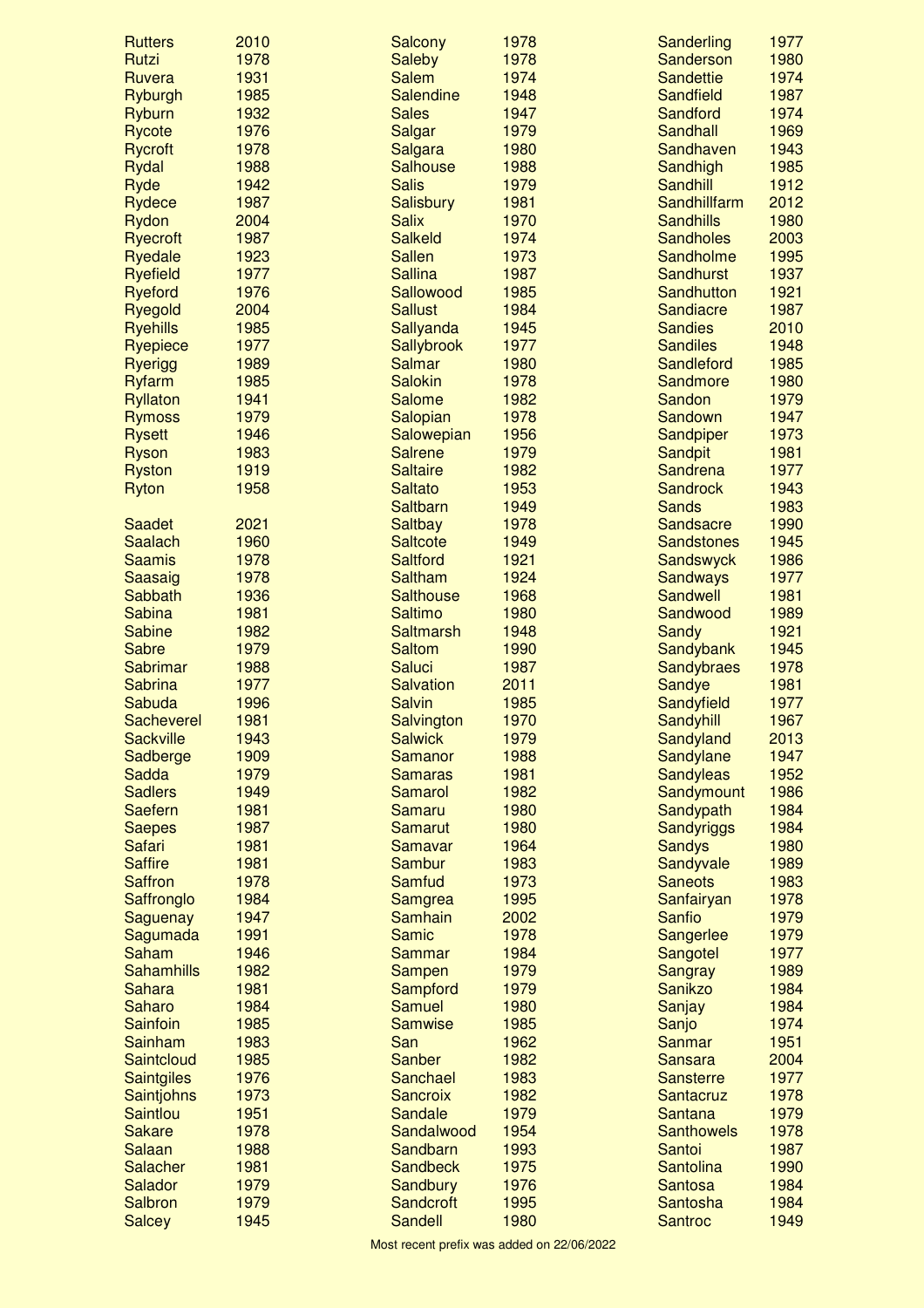| Sanyo                          | 1981         | <b>Scackleton</b>                     | 1979         | Seaham                          | 1946         |
|--------------------------------|--------------|---------------------------------------|--------------|---------------------------------|--------------|
| <b>Saoire</b>                  | 1973         | <b>Scairt</b>                         | 1985         | <b>Seahorses</b>                | 1948         |
| <b>Sara</b>                    | 1982         | <b>Scaldwells</b>                     | 1983         | <b>Seair</b>                    | 2003         |
| <b>Sarabec</b>                 | 1989         | <b>Scalebeck</b>                      | 1977         | <b>Seaisle</b>                  | 1964         |
| Saraccen                       | 1984         | Scaleridge                            | 2002         | Seal                            | 1962         |
| <b>Saracen</b>                 | 1919         | <b>Scaling</b>                        | 1939         | Sealand                         | 1934         |
| Saradori                       | 1983         | <b>Scallows</b>                       | 1941         | <b>Sealchart</b>                | 1978         |
| Saragay                        | 2002         | Scallywag                             | 2017         | <b>Seale</b>                    | 1943         |
| <b>Sarahlee</b>                | 1982         | Scallywebb                            | 2000         | Sealger                         | 1979         |
| Sarahna                        | 1979<br>2014 | Scammonden                            | 1988         | <b>Sealhollow</b>               | 1988<br>1948 |
| <b>Sarahs</b>                  |              | Scanacre                              | 1988         | <b>Seamer</b>                   | 1916         |
| <b>Saraig</b><br><b>Sarana</b> | 1980<br>1972 | <b>Scapa</b>                          | 1981<br>1997 | <b>Seamew</b>                   | 1972         |
| <b>Sarane</b>                  | 1981         | Scapegoat<br>Scapino                  | 1947         | <b>Seapier</b><br>Searlyn       | 1978         |
| <b>Saranne</b>                 | 1976         | Scaramoosh                            | 1989         | <b>Sears</b>                    | 1983         |
| Saratoga                       | 1971         | Scargrove                             | 1984         | <b>Searsons</b>                 | 1976         |
| <b>Saravic</b>                 | 1971         | <b>Scarisbrick</b>                    | 1942         | <b>Seasalter</b>                | 1978         |
| <b>Sarcocreek</b>              | 2005         | <b>Scarlets</b>                       | 1943         | <b>Seaspray</b>                 | 1978         |
| <b>Sarel</b>                   | 1985         | Scarning                              | 1943         | Seathorn                        | 1983         |
| <b>Sarich</b>                  | 1981         | <b>Scarrbeck</b>                      | 1979         | <b>Seaton</b>                   | 1971         |
| Sarikhani                      | 2007         | <b>Scarrobeck</b>                     | 1979         | <b>Seaview</b>                  | 1980         |
| <b>Sark</b>                    | 1973         | <b>Scarsdale</b>                      | 1945         | Seavington                      | 1943         |
| <b>Sarney</b>                  | 1979         | Scartaglen                            | 1984         | <b>Seaward</b>                  | 1978         |
| Sarnsfield                     | 1943         | <b>Scathwaite</b>                     | 1984         | <b>Sebdak</b>                   | 1978         |
| Saro                           | 1976         | <b>Scausby</b>                        | 1979         | Sebright                        | 1944         |
| Sarogan                        | 1985         | <b>Scawton</b>                        | 1980         | Sedbergh                        | 1991         |
| <b>Saron</b>                   | 1966         | <b>Schannets</b>                      | 1979         | Sedgbeer                        | 1988         |
| <b>Sarratt</b>                 | 1948         | <b>Scheltus</b>                       | 1981         | Sedge                           | 1977         |
| Sarrecourt                     | 1948         | <b>Scheming</b>                       | 1955         | Sedgebank                       | 1993         |
| <b>Sarsden</b>                 | 1984         | <b>Schiehallion</b>                   | 1942         | Sedgemere                       | 1906         |
| <b>Sarsen</b>                  | 1983         | <b>Schmiedt</b>                       | 2016         | Sedgemoor                       | 1982         |
| Sarumcote                      | 1941         | <b>Schooldale</b>                     | 1979         | Sedgeview                       | 1986         |
| Sarwood                        | 1984         | <b>Schoolhous</b>                     | 1982         | Sedouin                         | 1978         |
| Sasanataba                     | 1978         | Schopman                              | 1977         | <b>Seefield</b>                 | 1984         |
| Sassenheim                     | 1979         | <b>Schweizer</b>                      | 1993         | Seenandnot                      | 2014         |
| <b>Satanic</b>                 | 1980         | <b>Schwende</b>                       | 1975         | <b>Seeshill</b>                 | 1977         |
| Satchwood<br><b>Satin</b>      | 1984<br>1977 | <b>Scirburne</b><br><b>Scoble</b>     | 1979<br>1952 | <b>Sefton</b>                   | 1942<br>1979 |
| <b>Sativa</b>                  | 1980         | <b>Scolty</b>                         | 1978         | Segap                           | 1955         |
| <b>Satley</b>                  | 1932         | Sconco                                | 2015         | Seggimoor<br>Seglawi            | 1976         |
| <b>Satnall</b>                 | 1979         | Sconsa                                | 1983         | Selattyn                        | 1982         |
| <b>Satya</b>                   | 1940         | Scordale                              | 1983         | <b>Selaw</b>                    | 1982         |
|                                | 1945         | <b>Scorehill</b>                      | 1987         | <b>Selbleak</b>                 | 1979         |
| <b>Satyr</b>                   | 1993         | Scorpio                               | 1979         | Selborne                        | 1933         |
| <b>Sauchie</b>                 | 1925         | <b>Scorton</b>                        | 1982         | Selbrigg                        | 1944         |
| <b>Saudree</b>                 | 1983         | Scotshaven                            | 2009         | <b>Selhurst</b>                 | 1943         |
| <b>Saveock</b>                 | 1979         | <b>Scotston</b>                       | 1982         | <b>Selim</b>                    | 1943         |
| Savernake                      | 1948         | <b>Scotstown</b>                      | 2006         | Selscombe                       | 1947         |
| <b>Saville</b>                 | 1981         | <b>Scott</b>                          | 1969         | Selsdon                         | 1976         |
| <b>Savinhill</b>               | 1977         | <b>Scotton</b>                        | 1984         | <b>Selsey</b>                   | 1946         |
| Savoch                         | 2016         | <b>Scottrell</b>                      | 1977         | <b>Selside</b>                  | 1984         |
| <b>Sawston</b>                 | 1980         | <b>Scoulton</b>                       | 1976         | <b>Selva</b>                    | 1947         |
| <b>Sawter</b>                  | 1980         | Scourgreen                            | 1982         | <b>Selvey</b>                   | 1979         |
| <b>Sawyers</b>                 | 1978         | <b>Scrafield</b>                      | 1992         | Selwood                         | 1960         |
| Saxdolver                      | 1977         | Scraleigh                             | 1945         | <b>Selworthy</b>                | 1946         |
| Saxelbye                       | 1981         | <b>Scrases</b>                        | 1937         | Selwyn                          | 1943         |
| Saxon                          | 1970         | <b>Scriventon</b>                     | 1909         | <b>Semeil</b>                   | 1979         |
| Saxonbury<br>Saxondale         | 1973<br>1982 | <b>Scrumpshus</b><br><b>Scullamus</b> | 1977<br>1976 | Seminole<br><b>Semloh</b>       | 1974<br>1978 |
| Saxone                         | 1986         | <b>Scylla</b>                         | 1983         | <b>Semmens</b>                  | 1981         |
| Saxongate                      | 1976         | Seabright                             | 1979         | <b>Semmora</b>                  | 1985         |
| Saxonhall                      | 1981         | Seac                                  | 1972         | Senjust                         | 1979         |
| Saxonwood                      | 1977         | Seacol                                | 1981         | Senlac                          | 1986         |
| Saxony                         | 1980         | <b>Seacroft</b>                       | 1985         | Sennocke                        | 1947         |
| Sayama                         |              |                                       |              |                                 |              |
|                                |              |                                       |              |                                 |              |
|                                | 1982         | Seadale                               | 1988         | Senrab                          | 1982<br>1974 |
| Saydee<br>Sayescourt           | 1984<br>1947 | <b>Seafield</b><br><b>Seagry</b>      | 1978<br>1941 | <b>Sentry</b><br><b>Senwick</b> | 1976         |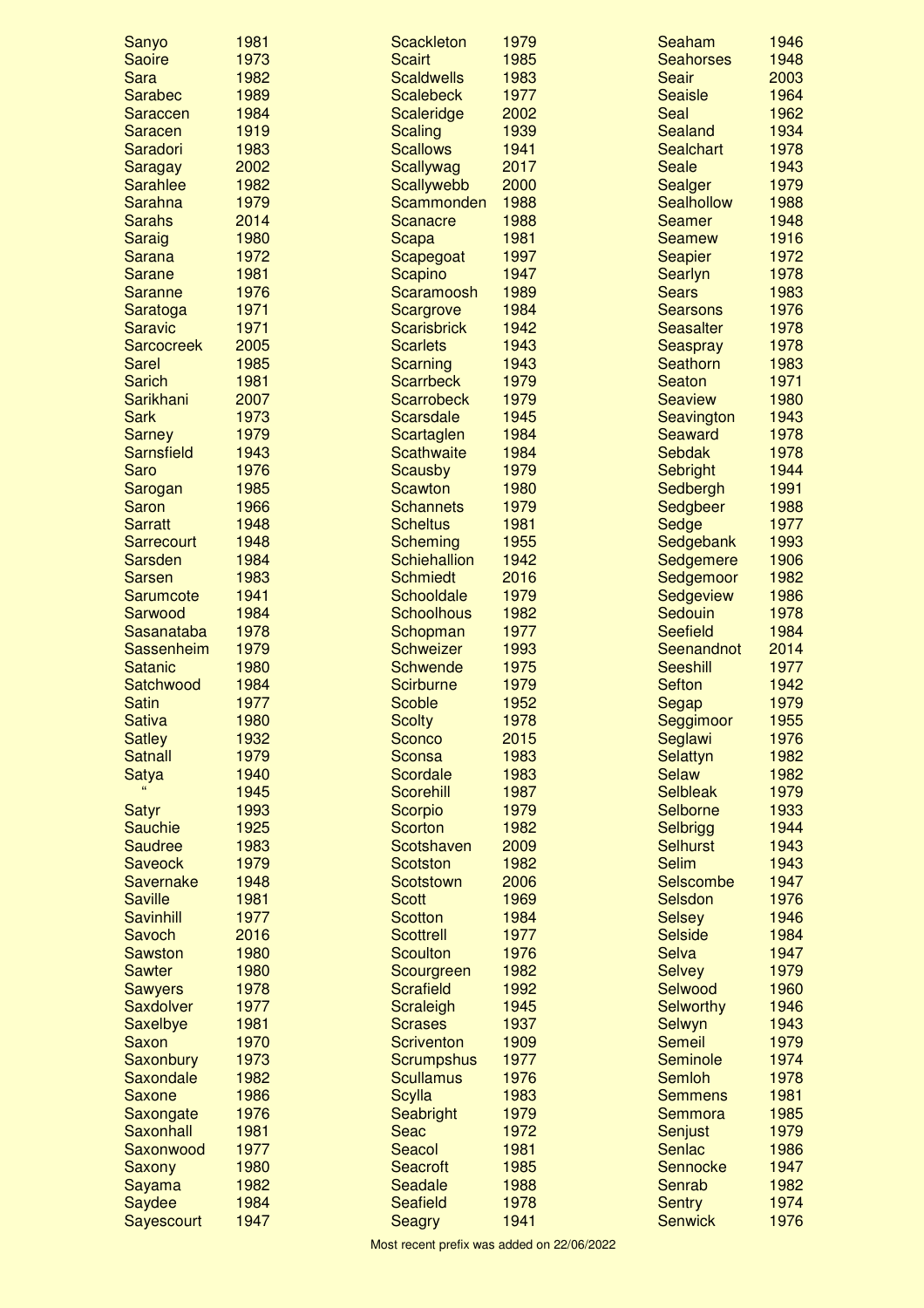| 1983<br>1987<br>Shanvern<br>2004<br><b>Shercroft</b><br>Serajea<br><b>Seren</b><br>1984<br>Shanvey<br>1980<br><b>Sherfield</b><br>1988<br>1994<br>Serena<br>2000<br><b>Shapwick</b><br>1980<br><b>Sherfor</b><br><b>Sharah</b><br>1985<br><b>Serenas</b><br>1978<br>1981<br><b>Sherford</b><br>1972<br>1983<br><b>Shergolds</b><br>1921<br>Serengetti<br><b>Shargue</b><br>1949<br>2008<br>Sharlan<br>1999<br><b>Sheridan</b><br><b>Serenity</b><br>1984<br><b>Sharlands</b><br><b>Sheriden</b><br>1982<br><b>Serestive</b><br>1996<br>Sharmar<br><b>Shero</b><br>1985<br>1980<br>1981<br>Sergeton<br><b>Sharon</b><br>1981<br>1978<br>1976<br><b>Sherrays</b><br><b>Sesame</b><br>1981<br><b>Sherren</b><br>1985<br>Sessana<br>Sharpeyed<br>1977<br>Sheruda<br><b>Setthorns</b><br>1942<br><b>Sharpitor</b><br>1948<br>1985<br>1971<br>Sevenash<br><b>Sharvells</b><br>1988<br>Sherwood<br>1913<br>1984<br>1954<br><b>Sevenhills</b><br><b>Shatterling</b><br>2020<br><b>Shessive</b><br>1971<br>1979<br><b>Shaun</b><br>1973<br>Shevelyn<br><b>Sevenscore</b><br><b>Shian</b><br>1988<br>Shaunbaye<br>1971<br>1975<br><b>Sevenwells</b><br>1979<br><b>Shibden</b><br>1988<br><b>Severn</b><br>1948<br><b>Shawcroft</b><br><b>Shiel</b><br>Severnlea<br>1981<br><b>Shawfax</b><br>1982<br>1948<br>1969<br><b>Shawfield</b><br>1979<br>1978<br>Severnside<br>Shieldaig<br><b>Shielhill</b><br>1985<br><b>Shawforth</b><br>1978<br>1986<br>Severnvale<br>1970<br>1979<br><b>Shawhill</b><br>1983<br><b>Shielings</b><br><b>Severnview</b><br>1976<br>1987<br><b>Shawlands</b><br>1978<br>Shielmar<br><b>Sevigny</b><br>1982<br><b>Shawn</b><br><b>Shifnal</b><br>1979<br>Sevorg<br>1949<br>1950<br>1982<br>1946<br>Shawood<br><b>Shilbrook</b><br>Sevorgan<br><b>Shilla</b><br>1959<br><b>Sewells</b><br>1984<br><b>Shay</b><br>1990<br>Shiloah<br>1971<br>1949<br>Shaygar<br>1987<br>Seyah<br>1979<br>1975<br>Shayla<br>1982<br><b>Shiloh</b><br><b>Seykoe</b><br>1978<br>1976<br><b>Shimshom</b><br>1977<br>Shaymoor<br>Seymour<br>2011<br>1977<br>Shayslaith<br>1979<br><b>Shinehill</b><br><b>Seyshell</b><br><b>Shinfield</b><br>1939<br>1983<br>Sheafdon<br>1958<br>Seyval<br>Shabden<br>1984<br><b>Shears</b><br>1974<br><b>Shinny</b><br>2020<br><b>Sheba</b><br>Shinrone<br>1980<br><b>Shackleton</b><br>1982<br>1963<br>1984<br>1942<br><b>Shebeg</b><br>1968<br>Shinshail<br>Shadmor<br>Shadowfax<br>1989<br><b>Sheepcotes</b><br>1948<br>Shinubi<br>1980<br>1972<br>Shadowmere<br>1987<br><b>Sheepcreek</b><br>2017<br><b>Shiplate</b><br>1979<br>1950<br><b>Shadrack</b><br><b>Sheepstor</b><br>1975<br>Shipleigh<br><b>Shadwell</b><br>1977<br>1984<br><b>Shipston</b><br>1944<br><b>Sheepswalk</b><br><b>Shirden</b><br>1948<br>1942<br>1976<br><b>Shadyacres</b><br>Sheepwalk<br>Shadyside<br>1982<br>Sheepwash<br>1920<br>Shirdleyhill<br>2016<br>1984<br><b>Sheercliff</b><br>1968<br><b>Shire</b><br>1942<br>Shadywood<br>1959<br>1981<br>1978<br><b>Shirefield</b><br>Shaguecara<br><b>Sheerjoy</b><br><b>Shirehill</b><br>1949<br>1983<br><b>Sheiken</b><br>1982<br><b>Shakerley</b><br>1919<br>2021<br><b>Sheiling</b><br>1948<br><b>Shiremark</b><br><b>Shakers</b><br>1959<br><b>Shirlett</b><br>Shakespear<br><b>Shekylie</b><br>1998<br>1948<br>2014<br><b>Shelan</b><br><b>Shirley</b><br>1937<br>1983<br>Shakespeare<br><b>Shalhen</b><br>1978<br><b>Shelbor</b><br>1977<br>Shirokhan<br>1978<br><b>Shalimar</b><br><b>Shirona</b><br>1967<br>1942<br><b>Shelcote</b><br>1946<br>1939<br>Sheldon<br><b>Shirron</b><br>1974<br><b>Shallon</b><br>1974<br>Shallowford<br>1942<br><b>Shelford</b><br>2011<br><b>Shmama</b><br>1983<br>1920<br>Shalom<br>1969<br><b>Shelley</b><br>1979<br>Shobnall<br>1981<br><b>Shaloulie</b><br>1993<br><b>Shellmore</b><br>1978<br>Shodah<br><b>Shalwen</b><br>1983<br><b>Shelton</b><br>1919<br>Shoemaker<br>1996<br>1991<br><b>Shamal</b><br>1948<br><b>Sheltone</b><br>1970<br>Shogun<br><b>Shona</b><br>1988<br><b>Shamba</b><br>2019<br>Shemari<br>1983<br>2004<br>1976<br><b>Shems</b><br>1978<br><b>Shoreditch</b><br><b>Shamgret</b><br>1976<br>1980<br>Shenandoah<br>1996<br>Shoregreen<br><b>Shamley</b><br>1980<br>1979<br><b>Shorehill</b><br>1975<br>Shamoia<br>Shenavail<br>1990<br><b>Shamrock</b><br>1993<br><b>Shendish</b><br>1943<br>Shoreswood<br>1987<br>Shamwal<br>1976<br>Shendon<br>1961<br><b>Shortacre</b><br>1983<br><b>Shenfue</b><br>1989<br>1948<br>Shanaclune<br><b>Shortheath</b><br>1986<br>1980<br><b>Shenstone</b><br>1943<br>Shorthorn<br>Shandydown<br><b>Shortland</b><br>1942<br><b>Shanec</b><br>1979<br>Shenwar<br>1983<br>1944<br>Shortthorn<br>1977<br>Shepden<br>1943<br>Shangra<br>1959<br>1982<br>Shortwood<br>1976<br>Shangrila<br><b>Sheperdus</b><br><b>Shotford</b><br>Shanid<br>1980<br>Shepherdcove<br>2017<br>1971<br><b>Shanklin</b><br>1979<br>1944<br><b>Shotley</b><br>1912<br><b>Sheppey</b> | September | 1974 | Shanmar       | 1978 | Shepton          | 1984 |
|-------------------------------------------------------------------------------------------------------------------------------------------------------------------------------------------------------------------------------------------------------------------------------------------------------------------------------------------------------------------------------------------------------------------------------------------------------------------------------------------------------------------------------------------------------------------------------------------------------------------------------------------------------------------------------------------------------------------------------------------------------------------------------------------------------------------------------------------------------------------------------------------------------------------------------------------------------------------------------------------------------------------------------------------------------------------------------------------------------------------------------------------------------------------------------------------------------------------------------------------------------------------------------------------------------------------------------------------------------------------------------------------------------------------------------------------------------------------------------------------------------------------------------------------------------------------------------------------------------------------------------------------------------------------------------------------------------------------------------------------------------------------------------------------------------------------------------------------------------------------------------------------------------------------------------------------------------------------------------------------------------------------------------------------------------------------------------------------------------------------------------------------------------------------------------------------------------------------------------------------------------------------------------------------------------------------------------------------------------------------------------------------------------------------------------------------------------------------------------------------------------------------------------------------------------------------------------------------------------------------------------------------------------------------------------------------------------------------------------------------------------------------------------------------------------------------------------------------------------------------------------------------------------------------------------------------------------------------------------------------------------------------------------------------------------------------------------------------------------------------------------------------------------------------------------------------------------------------------------------------------------------------------------------------------------------------------------------------------------------------------------------------------------------------------------------------------------------------------------------------------------------------------------------------------------------------------------------------------------------------------------------------------------------------------------------------------------------------------------------------------------------------------------------------------------------------------------------------------------------------------------------------------------------------------------------------------------------------------------------------------------------------------------------------------------------------------------------------------------------------------------------------------------------------------------------------------------------------------------------------------------------------------------------------------------------------------------------------------------------------------------------------------------------------------------------------------------------------------------------------------------------------------------------------------------------------------------------------------------------------------------------------------------------------------------------------------------------------------------------------------------------------------------------------------------------------------------------------------------------------------------------------------------------------|-----------|------|---------------|------|------------------|------|
|                                                                                                                                                                                                                                                                                                                                                                                                                                                                                                                                                                                                                                                                                                                                                                                                                                                                                                                                                                                                                                                                                                                                                                                                                                                                                                                                                                                                                                                                                                                                                                                                                                                                                                                                                                                                                                                                                                                                                                                                                                                                                                                                                                                                                                                                                                                                                                                                                                                                                                                                                                                                                                                                                                                                                                                                                                                                                                                                                                                                                                                                                                                                                                                                                                                                                                                                                                                                                                                                                                                                                                                                                                                                                                                                                                                                                                                                                                                                                                                                                                                                                                                                                                                                                                                                                                                                                                                                                                                                                                                                                                                                                                                                                                                                                                                                                                                                                                                   | Sequin    | 1978 | <b>Shanta</b> | 1980 | <b>Sherborne</b> | 1974 |
|                                                                                                                                                                                                                                                                                                                                                                                                                                                                                                                                                                                                                                                                                                                                                                                                                                                                                                                                                                                                                                                                                                                                                                                                                                                                                                                                                                                                                                                                                                                                                                                                                                                                                                                                                                                                                                                                                                                                                                                                                                                                                                                                                                                                                                                                                                                                                                                                                                                                                                                                                                                                                                                                                                                                                                                                                                                                                                                                                                                                                                                                                                                                                                                                                                                                                                                                                                                                                                                                                                                                                                                                                                                                                                                                                                                                                                                                                                                                                                                                                                                                                                                                                                                                                                                                                                                                                                                                                                                                                                                                                                                                                                                                                                                                                                                                                                                                                                                   |           |      |               |      |                  |      |
|                                                                                                                                                                                                                                                                                                                                                                                                                                                                                                                                                                                                                                                                                                                                                                                                                                                                                                                                                                                                                                                                                                                                                                                                                                                                                                                                                                                                                                                                                                                                                                                                                                                                                                                                                                                                                                                                                                                                                                                                                                                                                                                                                                                                                                                                                                                                                                                                                                                                                                                                                                                                                                                                                                                                                                                                                                                                                                                                                                                                                                                                                                                                                                                                                                                                                                                                                                                                                                                                                                                                                                                                                                                                                                                                                                                                                                                                                                                                                                                                                                                                                                                                                                                                                                                                                                                                                                                                                                                                                                                                                                                                                                                                                                                                                                                                                                                                                                                   |           |      |               |      |                  |      |
|                                                                                                                                                                                                                                                                                                                                                                                                                                                                                                                                                                                                                                                                                                                                                                                                                                                                                                                                                                                                                                                                                                                                                                                                                                                                                                                                                                                                                                                                                                                                                                                                                                                                                                                                                                                                                                                                                                                                                                                                                                                                                                                                                                                                                                                                                                                                                                                                                                                                                                                                                                                                                                                                                                                                                                                                                                                                                                                                                                                                                                                                                                                                                                                                                                                                                                                                                                                                                                                                                                                                                                                                                                                                                                                                                                                                                                                                                                                                                                                                                                                                                                                                                                                                                                                                                                                                                                                                                                                                                                                                                                                                                                                                                                                                                                                                                                                                                                                   |           |      |               |      |                  |      |
|                                                                                                                                                                                                                                                                                                                                                                                                                                                                                                                                                                                                                                                                                                                                                                                                                                                                                                                                                                                                                                                                                                                                                                                                                                                                                                                                                                                                                                                                                                                                                                                                                                                                                                                                                                                                                                                                                                                                                                                                                                                                                                                                                                                                                                                                                                                                                                                                                                                                                                                                                                                                                                                                                                                                                                                                                                                                                                                                                                                                                                                                                                                                                                                                                                                                                                                                                                                                                                                                                                                                                                                                                                                                                                                                                                                                                                                                                                                                                                                                                                                                                                                                                                                                                                                                                                                                                                                                                                                                                                                                                                                                                                                                                                                                                                                                                                                                                                                   |           |      |               |      |                  |      |
|                                                                                                                                                                                                                                                                                                                                                                                                                                                                                                                                                                                                                                                                                                                                                                                                                                                                                                                                                                                                                                                                                                                                                                                                                                                                                                                                                                                                                                                                                                                                                                                                                                                                                                                                                                                                                                                                                                                                                                                                                                                                                                                                                                                                                                                                                                                                                                                                                                                                                                                                                                                                                                                                                                                                                                                                                                                                                                                                                                                                                                                                                                                                                                                                                                                                                                                                                                                                                                                                                                                                                                                                                                                                                                                                                                                                                                                                                                                                                                                                                                                                                                                                                                                                                                                                                                                                                                                                                                                                                                                                                                                                                                                                                                                                                                                                                                                                                                                   |           |      |               |      |                  |      |
|                                                                                                                                                                                                                                                                                                                                                                                                                                                                                                                                                                                                                                                                                                                                                                                                                                                                                                                                                                                                                                                                                                                                                                                                                                                                                                                                                                                                                                                                                                                                                                                                                                                                                                                                                                                                                                                                                                                                                                                                                                                                                                                                                                                                                                                                                                                                                                                                                                                                                                                                                                                                                                                                                                                                                                                                                                                                                                                                                                                                                                                                                                                                                                                                                                                                                                                                                                                                                                                                                                                                                                                                                                                                                                                                                                                                                                                                                                                                                                                                                                                                                                                                                                                                                                                                                                                                                                                                                                                                                                                                                                                                                                                                                                                                                                                                                                                                                                                   |           |      |               |      |                  |      |
|                                                                                                                                                                                                                                                                                                                                                                                                                                                                                                                                                                                                                                                                                                                                                                                                                                                                                                                                                                                                                                                                                                                                                                                                                                                                                                                                                                                                                                                                                                                                                                                                                                                                                                                                                                                                                                                                                                                                                                                                                                                                                                                                                                                                                                                                                                                                                                                                                                                                                                                                                                                                                                                                                                                                                                                                                                                                                                                                                                                                                                                                                                                                                                                                                                                                                                                                                                                                                                                                                                                                                                                                                                                                                                                                                                                                                                                                                                                                                                                                                                                                                                                                                                                                                                                                                                                                                                                                                                                                                                                                                                                                                                                                                                                                                                                                                                                                                                                   |           |      |               |      |                  |      |
|                                                                                                                                                                                                                                                                                                                                                                                                                                                                                                                                                                                                                                                                                                                                                                                                                                                                                                                                                                                                                                                                                                                                                                                                                                                                                                                                                                                                                                                                                                                                                                                                                                                                                                                                                                                                                                                                                                                                                                                                                                                                                                                                                                                                                                                                                                                                                                                                                                                                                                                                                                                                                                                                                                                                                                                                                                                                                                                                                                                                                                                                                                                                                                                                                                                                                                                                                                                                                                                                                                                                                                                                                                                                                                                                                                                                                                                                                                                                                                                                                                                                                                                                                                                                                                                                                                                                                                                                                                                                                                                                                                                                                                                                                                                                                                                                                                                                                                                   |           |      |               |      |                  |      |
|                                                                                                                                                                                                                                                                                                                                                                                                                                                                                                                                                                                                                                                                                                                                                                                                                                                                                                                                                                                                                                                                                                                                                                                                                                                                                                                                                                                                                                                                                                                                                                                                                                                                                                                                                                                                                                                                                                                                                                                                                                                                                                                                                                                                                                                                                                                                                                                                                                                                                                                                                                                                                                                                                                                                                                                                                                                                                                                                                                                                                                                                                                                                                                                                                                                                                                                                                                                                                                                                                                                                                                                                                                                                                                                                                                                                                                                                                                                                                                                                                                                                                                                                                                                                                                                                                                                                                                                                                                                                                                                                                                                                                                                                                                                                                                                                                                                                                                                   |           |      |               |      |                  |      |
|                                                                                                                                                                                                                                                                                                                                                                                                                                                                                                                                                                                                                                                                                                                                                                                                                                                                                                                                                                                                                                                                                                                                                                                                                                                                                                                                                                                                                                                                                                                                                                                                                                                                                                                                                                                                                                                                                                                                                                                                                                                                                                                                                                                                                                                                                                                                                                                                                                                                                                                                                                                                                                                                                                                                                                                                                                                                                                                                                                                                                                                                                                                                                                                                                                                                                                                                                                                                                                                                                                                                                                                                                                                                                                                                                                                                                                                                                                                                                                                                                                                                                                                                                                                                                                                                                                                                                                                                                                                                                                                                                                                                                                                                                                                                                                                                                                                                                                                   |           |      |               |      |                  |      |
|                                                                                                                                                                                                                                                                                                                                                                                                                                                                                                                                                                                                                                                                                                                                                                                                                                                                                                                                                                                                                                                                                                                                                                                                                                                                                                                                                                                                                                                                                                                                                                                                                                                                                                                                                                                                                                                                                                                                                                                                                                                                                                                                                                                                                                                                                                                                                                                                                                                                                                                                                                                                                                                                                                                                                                                                                                                                                                                                                                                                                                                                                                                                                                                                                                                                                                                                                                                                                                                                                                                                                                                                                                                                                                                                                                                                                                                                                                                                                                                                                                                                                                                                                                                                                                                                                                                                                                                                                                                                                                                                                                                                                                                                                                                                                                                                                                                                                                                   |           |      |               |      |                  |      |
|                                                                                                                                                                                                                                                                                                                                                                                                                                                                                                                                                                                                                                                                                                                                                                                                                                                                                                                                                                                                                                                                                                                                                                                                                                                                                                                                                                                                                                                                                                                                                                                                                                                                                                                                                                                                                                                                                                                                                                                                                                                                                                                                                                                                                                                                                                                                                                                                                                                                                                                                                                                                                                                                                                                                                                                                                                                                                                                                                                                                                                                                                                                                                                                                                                                                                                                                                                                                                                                                                                                                                                                                                                                                                                                                                                                                                                                                                                                                                                                                                                                                                                                                                                                                                                                                                                                                                                                                                                                                                                                                                                                                                                                                                                                                                                                                                                                                                                                   |           |      |               |      |                  |      |
|                                                                                                                                                                                                                                                                                                                                                                                                                                                                                                                                                                                                                                                                                                                                                                                                                                                                                                                                                                                                                                                                                                                                                                                                                                                                                                                                                                                                                                                                                                                                                                                                                                                                                                                                                                                                                                                                                                                                                                                                                                                                                                                                                                                                                                                                                                                                                                                                                                                                                                                                                                                                                                                                                                                                                                                                                                                                                                                                                                                                                                                                                                                                                                                                                                                                                                                                                                                                                                                                                                                                                                                                                                                                                                                                                                                                                                                                                                                                                                                                                                                                                                                                                                                                                                                                                                                                                                                                                                                                                                                                                                                                                                                                                                                                                                                                                                                                                                                   |           |      |               |      |                  |      |
|                                                                                                                                                                                                                                                                                                                                                                                                                                                                                                                                                                                                                                                                                                                                                                                                                                                                                                                                                                                                                                                                                                                                                                                                                                                                                                                                                                                                                                                                                                                                                                                                                                                                                                                                                                                                                                                                                                                                                                                                                                                                                                                                                                                                                                                                                                                                                                                                                                                                                                                                                                                                                                                                                                                                                                                                                                                                                                                                                                                                                                                                                                                                                                                                                                                                                                                                                                                                                                                                                                                                                                                                                                                                                                                                                                                                                                                                                                                                                                                                                                                                                                                                                                                                                                                                                                                                                                                                                                                                                                                                                                                                                                                                                                                                                                                                                                                                                                                   |           |      |               |      |                  |      |
|                                                                                                                                                                                                                                                                                                                                                                                                                                                                                                                                                                                                                                                                                                                                                                                                                                                                                                                                                                                                                                                                                                                                                                                                                                                                                                                                                                                                                                                                                                                                                                                                                                                                                                                                                                                                                                                                                                                                                                                                                                                                                                                                                                                                                                                                                                                                                                                                                                                                                                                                                                                                                                                                                                                                                                                                                                                                                                                                                                                                                                                                                                                                                                                                                                                                                                                                                                                                                                                                                                                                                                                                                                                                                                                                                                                                                                                                                                                                                                                                                                                                                                                                                                                                                                                                                                                                                                                                                                                                                                                                                                                                                                                                                                                                                                                                                                                                                                                   |           |      |               |      |                  |      |
|                                                                                                                                                                                                                                                                                                                                                                                                                                                                                                                                                                                                                                                                                                                                                                                                                                                                                                                                                                                                                                                                                                                                                                                                                                                                                                                                                                                                                                                                                                                                                                                                                                                                                                                                                                                                                                                                                                                                                                                                                                                                                                                                                                                                                                                                                                                                                                                                                                                                                                                                                                                                                                                                                                                                                                                                                                                                                                                                                                                                                                                                                                                                                                                                                                                                                                                                                                                                                                                                                                                                                                                                                                                                                                                                                                                                                                                                                                                                                                                                                                                                                                                                                                                                                                                                                                                                                                                                                                                                                                                                                                                                                                                                                                                                                                                                                                                                                                                   |           |      |               |      |                  |      |
|                                                                                                                                                                                                                                                                                                                                                                                                                                                                                                                                                                                                                                                                                                                                                                                                                                                                                                                                                                                                                                                                                                                                                                                                                                                                                                                                                                                                                                                                                                                                                                                                                                                                                                                                                                                                                                                                                                                                                                                                                                                                                                                                                                                                                                                                                                                                                                                                                                                                                                                                                                                                                                                                                                                                                                                                                                                                                                                                                                                                                                                                                                                                                                                                                                                                                                                                                                                                                                                                                                                                                                                                                                                                                                                                                                                                                                                                                                                                                                                                                                                                                                                                                                                                                                                                                                                                                                                                                                                                                                                                                                                                                                                                                                                                                                                                                                                                                                                   |           |      |               |      |                  |      |
|                                                                                                                                                                                                                                                                                                                                                                                                                                                                                                                                                                                                                                                                                                                                                                                                                                                                                                                                                                                                                                                                                                                                                                                                                                                                                                                                                                                                                                                                                                                                                                                                                                                                                                                                                                                                                                                                                                                                                                                                                                                                                                                                                                                                                                                                                                                                                                                                                                                                                                                                                                                                                                                                                                                                                                                                                                                                                                                                                                                                                                                                                                                                                                                                                                                                                                                                                                                                                                                                                                                                                                                                                                                                                                                                                                                                                                                                                                                                                                                                                                                                                                                                                                                                                                                                                                                                                                                                                                                                                                                                                                                                                                                                                                                                                                                                                                                                                                                   |           |      |               |      |                  |      |
|                                                                                                                                                                                                                                                                                                                                                                                                                                                                                                                                                                                                                                                                                                                                                                                                                                                                                                                                                                                                                                                                                                                                                                                                                                                                                                                                                                                                                                                                                                                                                                                                                                                                                                                                                                                                                                                                                                                                                                                                                                                                                                                                                                                                                                                                                                                                                                                                                                                                                                                                                                                                                                                                                                                                                                                                                                                                                                                                                                                                                                                                                                                                                                                                                                                                                                                                                                                                                                                                                                                                                                                                                                                                                                                                                                                                                                                                                                                                                                                                                                                                                                                                                                                                                                                                                                                                                                                                                                                                                                                                                                                                                                                                                                                                                                                                                                                                                                                   |           |      |               |      |                  |      |
|                                                                                                                                                                                                                                                                                                                                                                                                                                                                                                                                                                                                                                                                                                                                                                                                                                                                                                                                                                                                                                                                                                                                                                                                                                                                                                                                                                                                                                                                                                                                                                                                                                                                                                                                                                                                                                                                                                                                                                                                                                                                                                                                                                                                                                                                                                                                                                                                                                                                                                                                                                                                                                                                                                                                                                                                                                                                                                                                                                                                                                                                                                                                                                                                                                                                                                                                                                                                                                                                                                                                                                                                                                                                                                                                                                                                                                                                                                                                                                                                                                                                                                                                                                                                                                                                                                                                                                                                                                                                                                                                                                                                                                                                                                                                                                                                                                                                                                                   |           |      |               |      |                  |      |
|                                                                                                                                                                                                                                                                                                                                                                                                                                                                                                                                                                                                                                                                                                                                                                                                                                                                                                                                                                                                                                                                                                                                                                                                                                                                                                                                                                                                                                                                                                                                                                                                                                                                                                                                                                                                                                                                                                                                                                                                                                                                                                                                                                                                                                                                                                                                                                                                                                                                                                                                                                                                                                                                                                                                                                                                                                                                                                                                                                                                                                                                                                                                                                                                                                                                                                                                                                                                                                                                                                                                                                                                                                                                                                                                                                                                                                                                                                                                                                                                                                                                                                                                                                                                                                                                                                                                                                                                                                                                                                                                                                                                                                                                                                                                                                                                                                                                                                                   |           |      |               |      |                  |      |
|                                                                                                                                                                                                                                                                                                                                                                                                                                                                                                                                                                                                                                                                                                                                                                                                                                                                                                                                                                                                                                                                                                                                                                                                                                                                                                                                                                                                                                                                                                                                                                                                                                                                                                                                                                                                                                                                                                                                                                                                                                                                                                                                                                                                                                                                                                                                                                                                                                                                                                                                                                                                                                                                                                                                                                                                                                                                                                                                                                                                                                                                                                                                                                                                                                                                                                                                                                                                                                                                                                                                                                                                                                                                                                                                                                                                                                                                                                                                                                                                                                                                                                                                                                                                                                                                                                                                                                                                                                                                                                                                                                                                                                                                                                                                                                                                                                                                                                                   |           |      |               |      |                  |      |
|                                                                                                                                                                                                                                                                                                                                                                                                                                                                                                                                                                                                                                                                                                                                                                                                                                                                                                                                                                                                                                                                                                                                                                                                                                                                                                                                                                                                                                                                                                                                                                                                                                                                                                                                                                                                                                                                                                                                                                                                                                                                                                                                                                                                                                                                                                                                                                                                                                                                                                                                                                                                                                                                                                                                                                                                                                                                                                                                                                                                                                                                                                                                                                                                                                                                                                                                                                                                                                                                                                                                                                                                                                                                                                                                                                                                                                                                                                                                                                                                                                                                                                                                                                                                                                                                                                                                                                                                                                                                                                                                                                                                                                                                                                                                                                                                                                                                                                                   |           |      |               |      |                  |      |
|                                                                                                                                                                                                                                                                                                                                                                                                                                                                                                                                                                                                                                                                                                                                                                                                                                                                                                                                                                                                                                                                                                                                                                                                                                                                                                                                                                                                                                                                                                                                                                                                                                                                                                                                                                                                                                                                                                                                                                                                                                                                                                                                                                                                                                                                                                                                                                                                                                                                                                                                                                                                                                                                                                                                                                                                                                                                                                                                                                                                                                                                                                                                                                                                                                                                                                                                                                                                                                                                                                                                                                                                                                                                                                                                                                                                                                                                                                                                                                                                                                                                                                                                                                                                                                                                                                                                                                                                                                                                                                                                                                                                                                                                                                                                                                                                                                                                                                                   |           |      |               |      |                  |      |
|                                                                                                                                                                                                                                                                                                                                                                                                                                                                                                                                                                                                                                                                                                                                                                                                                                                                                                                                                                                                                                                                                                                                                                                                                                                                                                                                                                                                                                                                                                                                                                                                                                                                                                                                                                                                                                                                                                                                                                                                                                                                                                                                                                                                                                                                                                                                                                                                                                                                                                                                                                                                                                                                                                                                                                                                                                                                                                                                                                                                                                                                                                                                                                                                                                                                                                                                                                                                                                                                                                                                                                                                                                                                                                                                                                                                                                                                                                                                                                                                                                                                                                                                                                                                                                                                                                                                                                                                                                                                                                                                                                                                                                                                                                                                                                                                                                                                                                                   |           |      |               |      |                  |      |
|                                                                                                                                                                                                                                                                                                                                                                                                                                                                                                                                                                                                                                                                                                                                                                                                                                                                                                                                                                                                                                                                                                                                                                                                                                                                                                                                                                                                                                                                                                                                                                                                                                                                                                                                                                                                                                                                                                                                                                                                                                                                                                                                                                                                                                                                                                                                                                                                                                                                                                                                                                                                                                                                                                                                                                                                                                                                                                                                                                                                                                                                                                                                                                                                                                                                                                                                                                                                                                                                                                                                                                                                                                                                                                                                                                                                                                                                                                                                                                                                                                                                                                                                                                                                                                                                                                                                                                                                                                                                                                                                                                                                                                                                                                                                                                                                                                                                                                                   |           |      |               |      |                  |      |
|                                                                                                                                                                                                                                                                                                                                                                                                                                                                                                                                                                                                                                                                                                                                                                                                                                                                                                                                                                                                                                                                                                                                                                                                                                                                                                                                                                                                                                                                                                                                                                                                                                                                                                                                                                                                                                                                                                                                                                                                                                                                                                                                                                                                                                                                                                                                                                                                                                                                                                                                                                                                                                                                                                                                                                                                                                                                                                                                                                                                                                                                                                                                                                                                                                                                                                                                                                                                                                                                                                                                                                                                                                                                                                                                                                                                                                                                                                                                                                                                                                                                                                                                                                                                                                                                                                                                                                                                                                                                                                                                                                                                                                                                                                                                                                                                                                                                                                                   |           |      |               |      |                  |      |
|                                                                                                                                                                                                                                                                                                                                                                                                                                                                                                                                                                                                                                                                                                                                                                                                                                                                                                                                                                                                                                                                                                                                                                                                                                                                                                                                                                                                                                                                                                                                                                                                                                                                                                                                                                                                                                                                                                                                                                                                                                                                                                                                                                                                                                                                                                                                                                                                                                                                                                                                                                                                                                                                                                                                                                                                                                                                                                                                                                                                                                                                                                                                                                                                                                                                                                                                                                                                                                                                                                                                                                                                                                                                                                                                                                                                                                                                                                                                                                                                                                                                                                                                                                                                                                                                                                                                                                                                                                                                                                                                                                                                                                                                                                                                                                                                                                                                                                                   |           |      |               |      |                  |      |
|                                                                                                                                                                                                                                                                                                                                                                                                                                                                                                                                                                                                                                                                                                                                                                                                                                                                                                                                                                                                                                                                                                                                                                                                                                                                                                                                                                                                                                                                                                                                                                                                                                                                                                                                                                                                                                                                                                                                                                                                                                                                                                                                                                                                                                                                                                                                                                                                                                                                                                                                                                                                                                                                                                                                                                                                                                                                                                                                                                                                                                                                                                                                                                                                                                                                                                                                                                                                                                                                                                                                                                                                                                                                                                                                                                                                                                                                                                                                                                                                                                                                                                                                                                                                                                                                                                                                                                                                                                                                                                                                                                                                                                                                                                                                                                                                                                                                                                                   |           |      |               |      |                  |      |
|                                                                                                                                                                                                                                                                                                                                                                                                                                                                                                                                                                                                                                                                                                                                                                                                                                                                                                                                                                                                                                                                                                                                                                                                                                                                                                                                                                                                                                                                                                                                                                                                                                                                                                                                                                                                                                                                                                                                                                                                                                                                                                                                                                                                                                                                                                                                                                                                                                                                                                                                                                                                                                                                                                                                                                                                                                                                                                                                                                                                                                                                                                                                                                                                                                                                                                                                                                                                                                                                                                                                                                                                                                                                                                                                                                                                                                                                                                                                                                                                                                                                                                                                                                                                                                                                                                                                                                                                                                                                                                                                                                                                                                                                                                                                                                                                                                                                                                                   |           |      |               |      |                  |      |
|                                                                                                                                                                                                                                                                                                                                                                                                                                                                                                                                                                                                                                                                                                                                                                                                                                                                                                                                                                                                                                                                                                                                                                                                                                                                                                                                                                                                                                                                                                                                                                                                                                                                                                                                                                                                                                                                                                                                                                                                                                                                                                                                                                                                                                                                                                                                                                                                                                                                                                                                                                                                                                                                                                                                                                                                                                                                                                                                                                                                                                                                                                                                                                                                                                                                                                                                                                                                                                                                                                                                                                                                                                                                                                                                                                                                                                                                                                                                                                                                                                                                                                                                                                                                                                                                                                                                                                                                                                                                                                                                                                                                                                                                                                                                                                                                                                                                                                                   |           |      |               |      |                  |      |
|                                                                                                                                                                                                                                                                                                                                                                                                                                                                                                                                                                                                                                                                                                                                                                                                                                                                                                                                                                                                                                                                                                                                                                                                                                                                                                                                                                                                                                                                                                                                                                                                                                                                                                                                                                                                                                                                                                                                                                                                                                                                                                                                                                                                                                                                                                                                                                                                                                                                                                                                                                                                                                                                                                                                                                                                                                                                                                                                                                                                                                                                                                                                                                                                                                                                                                                                                                                                                                                                                                                                                                                                                                                                                                                                                                                                                                                                                                                                                                                                                                                                                                                                                                                                                                                                                                                                                                                                                                                                                                                                                                                                                                                                                                                                                                                                                                                                                                                   |           |      |               |      |                  |      |
|                                                                                                                                                                                                                                                                                                                                                                                                                                                                                                                                                                                                                                                                                                                                                                                                                                                                                                                                                                                                                                                                                                                                                                                                                                                                                                                                                                                                                                                                                                                                                                                                                                                                                                                                                                                                                                                                                                                                                                                                                                                                                                                                                                                                                                                                                                                                                                                                                                                                                                                                                                                                                                                                                                                                                                                                                                                                                                                                                                                                                                                                                                                                                                                                                                                                                                                                                                                                                                                                                                                                                                                                                                                                                                                                                                                                                                                                                                                                                                                                                                                                                                                                                                                                                                                                                                                                                                                                                                                                                                                                                                                                                                                                                                                                                                                                                                                                                                                   |           |      |               |      |                  |      |
|                                                                                                                                                                                                                                                                                                                                                                                                                                                                                                                                                                                                                                                                                                                                                                                                                                                                                                                                                                                                                                                                                                                                                                                                                                                                                                                                                                                                                                                                                                                                                                                                                                                                                                                                                                                                                                                                                                                                                                                                                                                                                                                                                                                                                                                                                                                                                                                                                                                                                                                                                                                                                                                                                                                                                                                                                                                                                                                                                                                                                                                                                                                                                                                                                                                                                                                                                                                                                                                                                                                                                                                                                                                                                                                                                                                                                                                                                                                                                                                                                                                                                                                                                                                                                                                                                                                                                                                                                                                                                                                                                                                                                                                                                                                                                                                                                                                                                                                   |           |      |               |      |                  |      |
|                                                                                                                                                                                                                                                                                                                                                                                                                                                                                                                                                                                                                                                                                                                                                                                                                                                                                                                                                                                                                                                                                                                                                                                                                                                                                                                                                                                                                                                                                                                                                                                                                                                                                                                                                                                                                                                                                                                                                                                                                                                                                                                                                                                                                                                                                                                                                                                                                                                                                                                                                                                                                                                                                                                                                                                                                                                                                                                                                                                                                                                                                                                                                                                                                                                                                                                                                                                                                                                                                                                                                                                                                                                                                                                                                                                                                                                                                                                                                                                                                                                                                                                                                                                                                                                                                                                                                                                                                                                                                                                                                                                                                                                                                                                                                                                                                                                                                                                   |           |      |               |      |                  |      |
|                                                                                                                                                                                                                                                                                                                                                                                                                                                                                                                                                                                                                                                                                                                                                                                                                                                                                                                                                                                                                                                                                                                                                                                                                                                                                                                                                                                                                                                                                                                                                                                                                                                                                                                                                                                                                                                                                                                                                                                                                                                                                                                                                                                                                                                                                                                                                                                                                                                                                                                                                                                                                                                                                                                                                                                                                                                                                                                                                                                                                                                                                                                                                                                                                                                                                                                                                                                                                                                                                                                                                                                                                                                                                                                                                                                                                                                                                                                                                                                                                                                                                                                                                                                                                                                                                                                                                                                                                                                                                                                                                                                                                                                                                                                                                                                                                                                                                                                   |           |      |               |      |                  |      |
|                                                                                                                                                                                                                                                                                                                                                                                                                                                                                                                                                                                                                                                                                                                                                                                                                                                                                                                                                                                                                                                                                                                                                                                                                                                                                                                                                                                                                                                                                                                                                                                                                                                                                                                                                                                                                                                                                                                                                                                                                                                                                                                                                                                                                                                                                                                                                                                                                                                                                                                                                                                                                                                                                                                                                                                                                                                                                                                                                                                                                                                                                                                                                                                                                                                                                                                                                                                                                                                                                                                                                                                                                                                                                                                                                                                                                                                                                                                                                                                                                                                                                                                                                                                                                                                                                                                                                                                                                                                                                                                                                                                                                                                                                                                                                                                                                                                                                                                   |           |      |               |      |                  |      |
|                                                                                                                                                                                                                                                                                                                                                                                                                                                                                                                                                                                                                                                                                                                                                                                                                                                                                                                                                                                                                                                                                                                                                                                                                                                                                                                                                                                                                                                                                                                                                                                                                                                                                                                                                                                                                                                                                                                                                                                                                                                                                                                                                                                                                                                                                                                                                                                                                                                                                                                                                                                                                                                                                                                                                                                                                                                                                                                                                                                                                                                                                                                                                                                                                                                                                                                                                                                                                                                                                                                                                                                                                                                                                                                                                                                                                                                                                                                                                                                                                                                                                                                                                                                                                                                                                                                                                                                                                                                                                                                                                                                                                                                                                                                                                                                                                                                                                                                   |           |      |               |      |                  |      |
|                                                                                                                                                                                                                                                                                                                                                                                                                                                                                                                                                                                                                                                                                                                                                                                                                                                                                                                                                                                                                                                                                                                                                                                                                                                                                                                                                                                                                                                                                                                                                                                                                                                                                                                                                                                                                                                                                                                                                                                                                                                                                                                                                                                                                                                                                                                                                                                                                                                                                                                                                                                                                                                                                                                                                                                                                                                                                                                                                                                                                                                                                                                                                                                                                                                                                                                                                                                                                                                                                                                                                                                                                                                                                                                                                                                                                                                                                                                                                                                                                                                                                                                                                                                                                                                                                                                                                                                                                                                                                                                                                                                                                                                                                                                                                                                                                                                                                                                   |           |      |               |      |                  |      |
|                                                                                                                                                                                                                                                                                                                                                                                                                                                                                                                                                                                                                                                                                                                                                                                                                                                                                                                                                                                                                                                                                                                                                                                                                                                                                                                                                                                                                                                                                                                                                                                                                                                                                                                                                                                                                                                                                                                                                                                                                                                                                                                                                                                                                                                                                                                                                                                                                                                                                                                                                                                                                                                                                                                                                                                                                                                                                                                                                                                                                                                                                                                                                                                                                                                                                                                                                                                                                                                                                                                                                                                                                                                                                                                                                                                                                                                                                                                                                                                                                                                                                                                                                                                                                                                                                                                                                                                                                                                                                                                                                                                                                                                                                                                                                                                                                                                                                                                   |           |      |               |      |                  |      |
|                                                                                                                                                                                                                                                                                                                                                                                                                                                                                                                                                                                                                                                                                                                                                                                                                                                                                                                                                                                                                                                                                                                                                                                                                                                                                                                                                                                                                                                                                                                                                                                                                                                                                                                                                                                                                                                                                                                                                                                                                                                                                                                                                                                                                                                                                                                                                                                                                                                                                                                                                                                                                                                                                                                                                                                                                                                                                                                                                                                                                                                                                                                                                                                                                                                                                                                                                                                                                                                                                                                                                                                                                                                                                                                                                                                                                                                                                                                                                                                                                                                                                                                                                                                                                                                                                                                                                                                                                                                                                                                                                                                                                                                                                                                                                                                                                                                                                                                   |           |      |               |      |                  |      |
|                                                                                                                                                                                                                                                                                                                                                                                                                                                                                                                                                                                                                                                                                                                                                                                                                                                                                                                                                                                                                                                                                                                                                                                                                                                                                                                                                                                                                                                                                                                                                                                                                                                                                                                                                                                                                                                                                                                                                                                                                                                                                                                                                                                                                                                                                                                                                                                                                                                                                                                                                                                                                                                                                                                                                                                                                                                                                                                                                                                                                                                                                                                                                                                                                                                                                                                                                                                                                                                                                                                                                                                                                                                                                                                                                                                                                                                                                                                                                                                                                                                                                                                                                                                                                                                                                                                                                                                                                                                                                                                                                                                                                                                                                                                                                                                                                                                                                                                   |           |      |               |      |                  |      |
|                                                                                                                                                                                                                                                                                                                                                                                                                                                                                                                                                                                                                                                                                                                                                                                                                                                                                                                                                                                                                                                                                                                                                                                                                                                                                                                                                                                                                                                                                                                                                                                                                                                                                                                                                                                                                                                                                                                                                                                                                                                                                                                                                                                                                                                                                                                                                                                                                                                                                                                                                                                                                                                                                                                                                                                                                                                                                                                                                                                                                                                                                                                                                                                                                                                                                                                                                                                                                                                                                                                                                                                                                                                                                                                                                                                                                                                                                                                                                                                                                                                                                                                                                                                                                                                                                                                                                                                                                                                                                                                                                                                                                                                                                                                                                                                                                                                                                                                   |           |      |               |      |                  |      |
|                                                                                                                                                                                                                                                                                                                                                                                                                                                                                                                                                                                                                                                                                                                                                                                                                                                                                                                                                                                                                                                                                                                                                                                                                                                                                                                                                                                                                                                                                                                                                                                                                                                                                                                                                                                                                                                                                                                                                                                                                                                                                                                                                                                                                                                                                                                                                                                                                                                                                                                                                                                                                                                                                                                                                                                                                                                                                                                                                                                                                                                                                                                                                                                                                                                                                                                                                                                                                                                                                                                                                                                                                                                                                                                                                                                                                                                                                                                                                                                                                                                                                                                                                                                                                                                                                                                                                                                                                                                                                                                                                                                                                                                                                                                                                                                                                                                                                                                   |           |      |               |      |                  |      |
|                                                                                                                                                                                                                                                                                                                                                                                                                                                                                                                                                                                                                                                                                                                                                                                                                                                                                                                                                                                                                                                                                                                                                                                                                                                                                                                                                                                                                                                                                                                                                                                                                                                                                                                                                                                                                                                                                                                                                                                                                                                                                                                                                                                                                                                                                                                                                                                                                                                                                                                                                                                                                                                                                                                                                                                                                                                                                                                                                                                                                                                                                                                                                                                                                                                                                                                                                                                                                                                                                                                                                                                                                                                                                                                                                                                                                                                                                                                                                                                                                                                                                                                                                                                                                                                                                                                                                                                                                                                                                                                                                                                                                                                                                                                                                                                                                                                                                                                   |           |      |               |      |                  |      |
|                                                                                                                                                                                                                                                                                                                                                                                                                                                                                                                                                                                                                                                                                                                                                                                                                                                                                                                                                                                                                                                                                                                                                                                                                                                                                                                                                                                                                                                                                                                                                                                                                                                                                                                                                                                                                                                                                                                                                                                                                                                                                                                                                                                                                                                                                                                                                                                                                                                                                                                                                                                                                                                                                                                                                                                                                                                                                                                                                                                                                                                                                                                                                                                                                                                                                                                                                                                                                                                                                                                                                                                                                                                                                                                                                                                                                                                                                                                                                                                                                                                                                                                                                                                                                                                                                                                                                                                                                                                                                                                                                                                                                                                                                                                                                                                                                                                                                                                   |           |      |               |      |                  |      |
|                                                                                                                                                                                                                                                                                                                                                                                                                                                                                                                                                                                                                                                                                                                                                                                                                                                                                                                                                                                                                                                                                                                                                                                                                                                                                                                                                                                                                                                                                                                                                                                                                                                                                                                                                                                                                                                                                                                                                                                                                                                                                                                                                                                                                                                                                                                                                                                                                                                                                                                                                                                                                                                                                                                                                                                                                                                                                                                                                                                                                                                                                                                                                                                                                                                                                                                                                                                                                                                                                                                                                                                                                                                                                                                                                                                                                                                                                                                                                                                                                                                                                                                                                                                                                                                                                                                                                                                                                                                                                                                                                                                                                                                                                                                                                                                                                                                                                                                   |           |      |               |      |                  |      |
|                                                                                                                                                                                                                                                                                                                                                                                                                                                                                                                                                                                                                                                                                                                                                                                                                                                                                                                                                                                                                                                                                                                                                                                                                                                                                                                                                                                                                                                                                                                                                                                                                                                                                                                                                                                                                                                                                                                                                                                                                                                                                                                                                                                                                                                                                                                                                                                                                                                                                                                                                                                                                                                                                                                                                                                                                                                                                                                                                                                                                                                                                                                                                                                                                                                                                                                                                                                                                                                                                                                                                                                                                                                                                                                                                                                                                                                                                                                                                                                                                                                                                                                                                                                                                                                                                                                                                                                                                                                                                                                                                                                                                                                                                                                                                                                                                                                                                                                   |           |      |               |      |                  |      |
|                                                                                                                                                                                                                                                                                                                                                                                                                                                                                                                                                                                                                                                                                                                                                                                                                                                                                                                                                                                                                                                                                                                                                                                                                                                                                                                                                                                                                                                                                                                                                                                                                                                                                                                                                                                                                                                                                                                                                                                                                                                                                                                                                                                                                                                                                                                                                                                                                                                                                                                                                                                                                                                                                                                                                                                                                                                                                                                                                                                                                                                                                                                                                                                                                                                                                                                                                                                                                                                                                                                                                                                                                                                                                                                                                                                                                                                                                                                                                                                                                                                                                                                                                                                                                                                                                                                                                                                                                                                                                                                                                                                                                                                                                                                                                                                                                                                                                                                   |           |      |               |      |                  |      |
|                                                                                                                                                                                                                                                                                                                                                                                                                                                                                                                                                                                                                                                                                                                                                                                                                                                                                                                                                                                                                                                                                                                                                                                                                                                                                                                                                                                                                                                                                                                                                                                                                                                                                                                                                                                                                                                                                                                                                                                                                                                                                                                                                                                                                                                                                                                                                                                                                                                                                                                                                                                                                                                                                                                                                                                                                                                                                                                                                                                                                                                                                                                                                                                                                                                                                                                                                                                                                                                                                                                                                                                                                                                                                                                                                                                                                                                                                                                                                                                                                                                                                                                                                                                                                                                                                                                                                                                                                                                                                                                                                                                                                                                                                                                                                                                                                                                                                                                   |           |      |               |      |                  |      |
|                                                                                                                                                                                                                                                                                                                                                                                                                                                                                                                                                                                                                                                                                                                                                                                                                                                                                                                                                                                                                                                                                                                                                                                                                                                                                                                                                                                                                                                                                                                                                                                                                                                                                                                                                                                                                                                                                                                                                                                                                                                                                                                                                                                                                                                                                                                                                                                                                                                                                                                                                                                                                                                                                                                                                                                                                                                                                                                                                                                                                                                                                                                                                                                                                                                                                                                                                                                                                                                                                                                                                                                                                                                                                                                                                                                                                                                                                                                                                                                                                                                                                                                                                                                                                                                                                                                                                                                                                                                                                                                                                                                                                                                                                                                                                                                                                                                                                                                   |           |      |               |      |                  |      |
|                                                                                                                                                                                                                                                                                                                                                                                                                                                                                                                                                                                                                                                                                                                                                                                                                                                                                                                                                                                                                                                                                                                                                                                                                                                                                                                                                                                                                                                                                                                                                                                                                                                                                                                                                                                                                                                                                                                                                                                                                                                                                                                                                                                                                                                                                                                                                                                                                                                                                                                                                                                                                                                                                                                                                                                                                                                                                                                                                                                                                                                                                                                                                                                                                                                                                                                                                                                                                                                                                                                                                                                                                                                                                                                                                                                                                                                                                                                                                                                                                                                                                                                                                                                                                                                                                                                                                                                                                                                                                                                                                                                                                                                                                                                                                                                                                                                                                                                   |           |      |               |      |                  |      |
|                                                                                                                                                                                                                                                                                                                                                                                                                                                                                                                                                                                                                                                                                                                                                                                                                                                                                                                                                                                                                                                                                                                                                                                                                                                                                                                                                                                                                                                                                                                                                                                                                                                                                                                                                                                                                                                                                                                                                                                                                                                                                                                                                                                                                                                                                                                                                                                                                                                                                                                                                                                                                                                                                                                                                                                                                                                                                                                                                                                                                                                                                                                                                                                                                                                                                                                                                                                                                                                                                                                                                                                                                                                                                                                                                                                                                                                                                                                                                                                                                                                                                                                                                                                                                                                                                                                                                                                                                                                                                                                                                                                                                                                                                                                                                                                                                                                                                                                   |           |      |               |      |                  |      |
|                                                                                                                                                                                                                                                                                                                                                                                                                                                                                                                                                                                                                                                                                                                                                                                                                                                                                                                                                                                                                                                                                                                                                                                                                                                                                                                                                                                                                                                                                                                                                                                                                                                                                                                                                                                                                                                                                                                                                                                                                                                                                                                                                                                                                                                                                                                                                                                                                                                                                                                                                                                                                                                                                                                                                                                                                                                                                                                                                                                                                                                                                                                                                                                                                                                                                                                                                                                                                                                                                                                                                                                                                                                                                                                                                                                                                                                                                                                                                                                                                                                                                                                                                                                                                                                                                                                                                                                                                                                                                                                                                                                                                                                                                                                                                                                                                                                                                                                   |           |      |               |      |                  |      |
|                                                                                                                                                                                                                                                                                                                                                                                                                                                                                                                                                                                                                                                                                                                                                                                                                                                                                                                                                                                                                                                                                                                                                                                                                                                                                                                                                                                                                                                                                                                                                                                                                                                                                                                                                                                                                                                                                                                                                                                                                                                                                                                                                                                                                                                                                                                                                                                                                                                                                                                                                                                                                                                                                                                                                                                                                                                                                                                                                                                                                                                                                                                                                                                                                                                                                                                                                                                                                                                                                                                                                                                                                                                                                                                                                                                                                                                                                                                                                                                                                                                                                                                                                                                                                                                                                                                                                                                                                                                                                                                                                                                                                                                                                                                                                                                                                                                                                                                   |           |      |               |      |                  |      |
|                                                                                                                                                                                                                                                                                                                                                                                                                                                                                                                                                                                                                                                                                                                                                                                                                                                                                                                                                                                                                                                                                                                                                                                                                                                                                                                                                                                                                                                                                                                                                                                                                                                                                                                                                                                                                                                                                                                                                                                                                                                                                                                                                                                                                                                                                                                                                                                                                                                                                                                                                                                                                                                                                                                                                                                                                                                                                                                                                                                                                                                                                                                                                                                                                                                                                                                                                                                                                                                                                                                                                                                                                                                                                                                                                                                                                                                                                                                                                                                                                                                                                                                                                                                                                                                                                                                                                                                                                                                                                                                                                                                                                                                                                                                                                                                                                                                                                                                   |           |      |               |      |                  |      |
|                                                                                                                                                                                                                                                                                                                                                                                                                                                                                                                                                                                                                                                                                                                                                                                                                                                                                                                                                                                                                                                                                                                                                                                                                                                                                                                                                                                                                                                                                                                                                                                                                                                                                                                                                                                                                                                                                                                                                                                                                                                                                                                                                                                                                                                                                                                                                                                                                                                                                                                                                                                                                                                                                                                                                                                                                                                                                                                                                                                                                                                                                                                                                                                                                                                                                                                                                                                                                                                                                                                                                                                                                                                                                                                                                                                                                                                                                                                                                                                                                                                                                                                                                                                                                                                                                                                                                                                                                                                                                                                                                                                                                                                                                                                                                                                                                                                                                                                   |           |      |               |      |                  |      |
|                                                                                                                                                                                                                                                                                                                                                                                                                                                                                                                                                                                                                                                                                                                                                                                                                                                                                                                                                                                                                                                                                                                                                                                                                                                                                                                                                                                                                                                                                                                                                                                                                                                                                                                                                                                                                                                                                                                                                                                                                                                                                                                                                                                                                                                                                                                                                                                                                                                                                                                                                                                                                                                                                                                                                                                                                                                                                                                                                                                                                                                                                                                                                                                                                                                                                                                                                                                                                                                                                                                                                                                                                                                                                                                                                                                                                                                                                                                                                                                                                                                                                                                                                                                                                                                                                                                                                                                                                                                                                                                                                                                                                                                                                                                                                                                                                                                                                                                   |           |      |               |      |                  |      |
|                                                                                                                                                                                                                                                                                                                                                                                                                                                                                                                                                                                                                                                                                                                                                                                                                                                                                                                                                                                                                                                                                                                                                                                                                                                                                                                                                                                                                                                                                                                                                                                                                                                                                                                                                                                                                                                                                                                                                                                                                                                                                                                                                                                                                                                                                                                                                                                                                                                                                                                                                                                                                                                                                                                                                                                                                                                                                                                                                                                                                                                                                                                                                                                                                                                                                                                                                                                                                                                                                                                                                                                                                                                                                                                                                                                                                                                                                                                                                                                                                                                                                                                                                                                                                                                                                                                                                                                                                                                                                                                                                                                                                                                                                                                                                                                                                                                                                                                   |           |      |               |      |                  |      |
|                                                                                                                                                                                                                                                                                                                                                                                                                                                                                                                                                                                                                                                                                                                                                                                                                                                                                                                                                                                                                                                                                                                                                                                                                                                                                                                                                                                                                                                                                                                                                                                                                                                                                                                                                                                                                                                                                                                                                                                                                                                                                                                                                                                                                                                                                                                                                                                                                                                                                                                                                                                                                                                                                                                                                                                                                                                                                                                                                                                                                                                                                                                                                                                                                                                                                                                                                                                                                                                                                                                                                                                                                                                                                                                                                                                                                                                                                                                                                                                                                                                                                                                                                                                                                                                                                                                                                                                                                                                                                                                                                                                                                                                                                                                                                                                                                                                                                                                   |           |      |               |      |                  |      |
|                                                                                                                                                                                                                                                                                                                                                                                                                                                                                                                                                                                                                                                                                                                                                                                                                                                                                                                                                                                                                                                                                                                                                                                                                                                                                                                                                                                                                                                                                                                                                                                                                                                                                                                                                                                                                                                                                                                                                                                                                                                                                                                                                                                                                                                                                                                                                                                                                                                                                                                                                                                                                                                                                                                                                                                                                                                                                                                                                                                                                                                                                                                                                                                                                                                                                                                                                                                                                                                                                                                                                                                                                                                                                                                                                                                                                                                                                                                                                                                                                                                                                                                                                                                                                                                                                                                                                                                                                                                                                                                                                                                                                                                                                                                                                                                                                                                                                                                   |           |      |               |      |                  |      |
|                                                                                                                                                                                                                                                                                                                                                                                                                                                                                                                                                                                                                                                                                                                                                                                                                                                                                                                                                                                                                                                                                                                                                                                                                                                                                                                                                                                                                                                                                                                                                                                                                                                                                                                                                                                                                                                                                                                                                                                                                                                                                                                                                                                                                                                                                                                                                                                                                                                                                                                                                                                                                                                                                                                                                                                                                                                                                                                                                                                                                                                                                                                                                                                                                                                                                                                                                                                                                                                                                                                                                                                                                                                                                                                                                                                                                                                                                                                                                                                                                                                                                                                                                                                                                                                                                                                                                                                                                                                                                                                                                                                                                                                                                                                                                                                                                                                                                                                   |           |      |               |      |                  |      |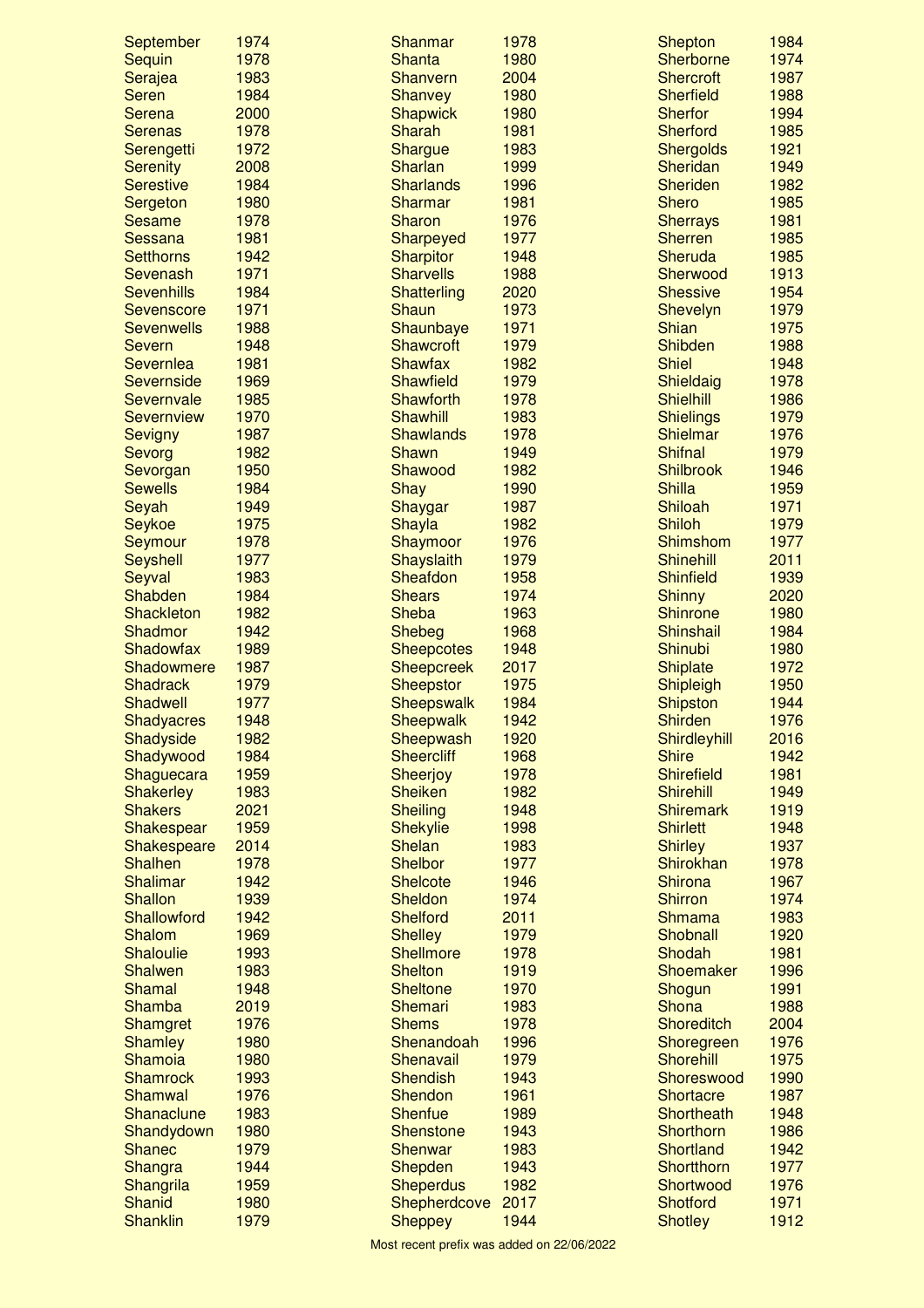| <b>Shrigley</b>                | 1969         | Silvermoon                     | 1978         | Skyranda                        | 1977         |
|--------------------------------|--------------|--------------------------------|--------------|---------------------------------|--------------|
| Shropham                       | 1942         | <b>Silverocks</b>              | 1983         | <b>Skythorns</b>                | 1988         |
| Shroppie                       | 1996         | <b>Silverose</b>               | 1980         | <b>Slacksfarm</b>               | 2020         |
| Shroughan                      | 1980         | <b>Silverstar</b>              | 1991         | Slade                           | 1943         |
| Shrubland                      | 1971         | Silverstream                   | 2012         | Sladelane                       | 1987         |
| Shubetan                       | 1978         | <b>Silversun</b>               | 2011         | Sladown                         | 1976         |
| <b>Shulammite</b>              | 1977         | <b>Silvertan</b>               | 1980         | <b>Slatecreek</b>               | 2020         |
| Shumah                         | 1988         | <b>Silvertree</b>              | 1978         | <b>Slater</b>                   | 1943         |
| Shumai                         | 1981         | Silvervale                     | 1986         | Sleadhall                       | 1945         |
| Shurbridge                     | 1964         | Silverwood                     | 1950         | <b>Sledmere</b>                 | 2020         |
| Shutebridg<br><b>Siavana</b>   | 1978<br>1984 | <b>Silvester</b><br>Silvicola  | 1987<br>1982 | <b>Sledwich</b>                 | 1913<br>2012 |
| <b>Sibsey</b>                  | 1979         | <b>Simba</b>                   | 1967         | Sleepyhollow<br>Sleight         | 1977         |
| Sibthorpe                      | 1979         | <b>Simene</b>                  | 1977         | <b>Slemish</b>                  | 1987         |
| <b>Sibton</b>                  | 1948         | Simmonshil                     | 1987         | Sliabh                          | 1983         |
| <b>Sibway</b>                  | 1985         | <b>Simmquoy</b>                | 1986         | Slinfold                        | 1950         |
| Siccawei                       | 1943         | <b>Simonszee</b>               | 1987         | Sling                           | 1983         |
| Sidan                          | 1986         | Sinadon                        | 1984         | Sloeberry                       | 2006         |
| Siddington                     | 1980         | <b>Sinaulcy</b>                | 1982         | Sloegrove                       | 1947         |
| Sidehill                       | 1992         | Sindarin                       | 1981         | Slough                          | 1934         |
| <b>Sidings</b>                 | 1978         | Sinderwood                     | 1978         | Slovean                         | 2019         |
| <b>Sidling</b>                 | 1985         | Sindlesham                     | 1942         | Smailholm                       | 1970         |
| <b>Sidney</b>                  | 1949         | <b>Sineacre</b>                | 1972         | <b>Smallbrook</b>               | 1987         |
| Sidown                         | 1978         | Singledge                      | 1912         | <b>Smalldown</b>                | 1979         |
| <b>Sierra</b>                  | 1982         | <b>Sioux</b>                   | 1978         | Smallgayne                      | 1978         |
| <b>Siester</b>                 | 1980         | Siparia                        | 1975         | Smallicomb                      | 1997         |
| <b>Sievert</b>                 | 2007         | <b>Siram</b>                   | 1951         | <b>Smallshaw</b>                | 1984         |
| <b>Sifelly</b>                 | 2017         | <b>Sireva</b>                  | 1993         | Smallwood                       | 1959         |
| <b>Sifleton</b>                | 1952         | <b>Sirrah</b>                  | 1942         | <b>Smartina</b>                 | 1978         |
| Sigford                        | 1976         | Sirromina                      | 1980         | Smeathyard                      | 1978         |
| Sikega                         | 1982         | <b>Sirrus</b>                  | 2014         | <b>Smeaton</b>                  | 1938         |
| <b>Silbury</b>                 | 1977         | <b>Sister</b>                  | 1973         | <b>Smeeth</b>                   | 1983         |
| <b>Silflay</b>                 | 1983         | <b>Sithean</b>                 | 1983         | <b>Smeeton</b>                  | 1985         |
| Silgarhi<br><b>Silkstead</b>   | 1982<br>2022 | <b>Siwel</b><br><b>Sixoaks</b> | 1973<br>1948 | <b>Smestow</b><br><b>Smilax</b> | 1980<br>1988 |
| Sillyheart                     | 2020         | <b>Sixpoint</b>                | 2012         | <b>Smiley</b>                   | 1944         |
| <b>Silmarils</b>               | 1977         | <b>Skaling</b>                 | 1982         | <b>Smithcroft</b>               | 1978         |
| <b>Silsean</b>                 | 2010         | Skeddoway                      | 1987         | <b>Smithstown</b>               | 1983         |
| <b>Silure</b>                  | 1975         | <b>Skeeby</b>                  | 1987         | Smithwood                       | 1978         |
| <b>Silva</b>                   | 1981         | <b>Skeete</b>                  | 1942         | <b>Smithy</b>                   | 1985         |
| <b>Silvacroft</b>              | 1978         | <b>Skeeter</b>                 | 1981         | Smithyfarm                      | 1981         |
| Silvadale                      | 1992         | <b>Skeetmoor</b>               | 1997         | <b>Smock</b>                    | 1985         |
| Silvafield                     | 1978         | <b>Skeffinton</b>              | 1989         | <b>Smockalley</b>               | 2018         |
| Silvaknott                     | 1945         | <b>Skellerah</b>               | 1979         | Smocombe                        | 1983         |
| <b>Silval</b>                  | 1978         | <b>Skelsfield</b>              | 1912         | <b>Smorrel</b>                  | 1965         |
| <b>Silvalee</b>                | 1948         | <b>Skene</b>                   | 1909         | <b>Snailside</b>                | 1950         |
| <b>Silvarno</b>                | 1942         | <b>Skewbridge</b>              | 1982         | Snapdown                        | 1978         |
| <b>Silver</b>                  | 1953         | <b>Skeyton</b>                 | 1987         | Snape                           | 1920         |
| Silverband                     | 2004         | <b>Skibo</b>                   | 1987         | <b>Snelston</b>                 | 1977         |
| <b>Silverburn</b>              | 1983         | <b>Skiddaw</b>                 | 1983         | Snetterton                      | 1979         |
| Silvercloud                    | 2012         | <b>Skillcroft</b>              | 1942         | Snettisham                      | 1945         |
| <b>Silverdale</b>              | 1945         | <b>Skilly</b>                  | 1979         | <b>Snibsons</b>                 | 1979         |
| <b>Silverdew</b>               | 1983         | <b>Skindles</b>                | 1967         | Snitlegate                      | 1981         |
| <b>Silveread</b>               | 1987         | <b>Skipton</b>                 | 1948         | Snitterfield                    | 2015         |
| Silverfern<br><b>Silverfox</b> | 1960<br>1981 | <b>Skirza</b><br><b>Skitts</b> | 1981<br>1951 | Snocrystal<br>Snodwell          | 1990<br>2013 |
| Silverglen                     | 1959         | <b>Skokholm</b>                | 1980         | Snoopy                          | 1979         |
| Silverhaze                     | 1980         | <b>Skomer</b>                  | 1977         | <b>Snoquest</b>                 | 1983         |
| Silverhill                     | 1944         | <b>Skryne</b>                  | 1964         | <b>Snow</b>                     | 1979         |
| Silverhoof                     | 1944         | <b>Sky</b>                     | 1982         | Snowberry                       | 1978         |
| <b>Silverhowe</b>              | 1984         | <b>Skyblue</b>                 | 2003         | Snowbird                        | 2005         |
| Silveridge                     | 1976         | <b>Skydancers</b>              | 1998         | Snowbolt                        | 1978         |
| <b>Silverlake</b>              | 1991         | Skyeglen                       | 1983         | Snowbright                      | 2008         |
| <b>Silverleas</b>              | 1987         | Skyeland                       | 1986         | <b>Snowcott</b>                 | 1981         |
| <b>Silverline</b>              | 1975         | <b>Skylark</b>                 | 1980         | Snowcream                       | 1988         |
| <b>Silvermere</b>              | 1934         | <b>Skylarkhil</b>              | 2001         | Snowdon                         | 1978         |
| <b>Silvermist</b>              | 1980         | <b>Skyline</b>                 | 1990         | Snowdonia                       | 1984         |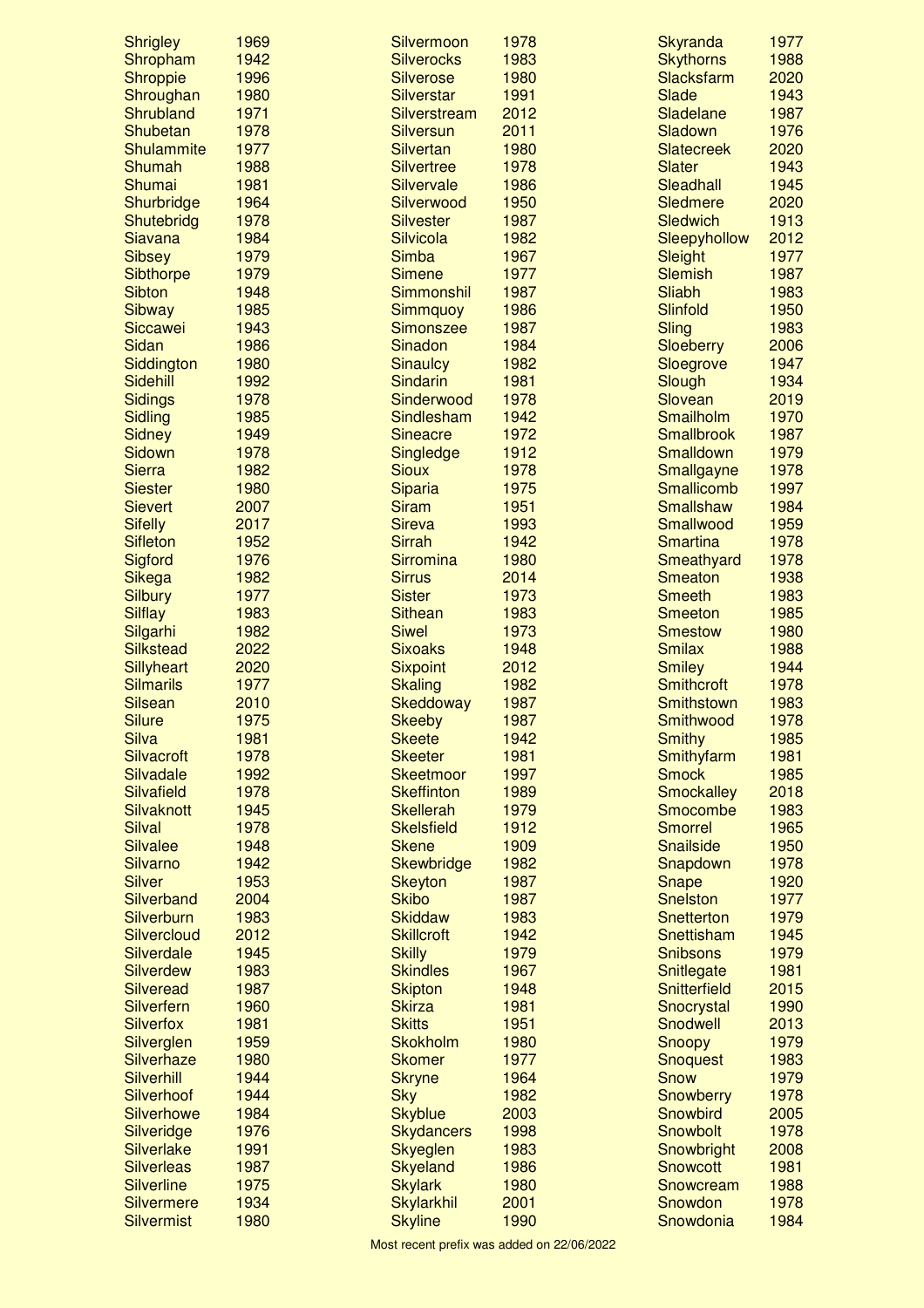| Snowdonya                           | 2003         | Southbay                    | 1979         | Spedway                        | 1972         |
|-------------------------------------|--------------|-----------------------------|--------------|--------------------------------|--------------|
| Snowdrop                            | 1978         | Southbourn                  | 1943         | <b>Speedtime</b>               | 1982         |
| <b>Snowflakes</b>                   | 1988         | <b>Southbrook</b>           | 1978         | Speedwell                      | 1922         |
| Snowshill                           | 1989         | Southburgh                  | 1964         | <b>Speldhurst</b>              | 1920         |
| Snowstar                            | 1982         | <b>Southcoates</b>          | 1942         | Spellborn                      | 2005         |
| Snowstorm                           | 1981         | Southcombe                  | 1981         | Spen                           | 1972         |
| Snowy                               | 1983         | <b>Southcott</b>            | 1978         | Spendpenny                     | 1944         |
| Snuffmill                           | 1995         | Southdene                   | 1975         | Spendyke                       | 1983         |
| Snydal                              | 1977         | Southdown                   | 1913         | Spenithorn                     | 1987         |
| Snydale                             | 1921         | <b>Southease</b>            | 1999<br>1977 | Spenvale                       | 1982<br>1972 |
| Snypont<br><b>Soames</b>            | 1968<br>1981 | Southeau<br><b>Southelm</b> | 1977         | Spernalash                     | 1976         |
| Soaping                             | 2019         | Southend                    | 1988         | <b>Speyestate</b><br>Speygarth | 1977         |
| Soar                                | 1944         | Southerham                  | 1982         | Speyside                       | 1976         |
| <b>Soarsee</b>                      | 1985         | <b>Southern</b>             | 1946         | <b>Spice</b>                   | 1997         |
| <b>Soarvalley</b>                   | 1977         | Southfield                  | 1954         | Spiekoza                       | 1992         |
| Soay                                | 1953         | Southgarth                  | 1983         | <b>Spindletree</b>             | 2015         |
| Sobranie                            | 1974         | Southgate                   | 1981         | Spindlwood                     | 1981         |
| <b>Sokitune</b>                     | 1980         | <b>Southill</b>             | 1943         | Spindlwyke                     | 1982         |
| Sol                                 | 1979         | <b>Southhill</b>            | 2020         | <b>Spindrift</b>               | 1981         |
| Solana                              | 1980         | <b>Southlands</b>           | 1948         | Spineymead                     | 1988         |
| Solar                               | 1978         | Southlea                    | 1981         | <b>Spinfield</b>               | 1942         |
| Soldon                              | 1985         | <b>Southmeads</b>           | 1951         | <b>Spinners</b>                | 1979         |
| <b>Solidrock</b>                    | 2004         | Southmore                   | 1943         | <b>Spinneys</b>                | 1948         |
| <b>Solitaire</b>                    | 1975         | Southmyer                   | 1989         | Spinyclose                     | 1981         |
| Sollonah                            | 1978         | Southover                   | 1920         | <b>Spitalancs</b>              | 1985         |
| <b>Solney</b>                       | 1952         | <b>Southrey</b>             | 1987         | <b>Spitfire</b>                | 1944         |
| Solo                                | 1984         | Southrop                    | 1977         | <b>Spithurst</b>               | 1949         |
| <b>Solomons</b>                     | 1946         | Southtyne                   | 1949         | Spondon                        | 2012         |
| <b>Solsken</b>                      | 1973         | Southview                   | 1976         | Sponfield                      | 1982         |
| <b>Solstice</b>                     | 1982         | Southwater                  | 1965         | <b>Sponlock</b>                | 1969         |
| <b>Solway</b>                       | 1979         | Southwell                   | 1970         | Sporle                         | 1932         |
| Someravon                           | 1976         | <b>Southwick</b>            | 1942         | <b>Spottle</b>                 | 1982         |
| Somerbrooke                         | 2018         | Southwind                   | 1944         | <b>Spradders</b>               | 2005         |
| Somerby                             | 1981         | Southwold                   | 1976         | <b>Spreo</b>                   | 1943         |
| Somerdale<br>Somerland              | 1939         | Southwood                   | 1973         | <b>Spridgens</b>               | 1976<br>1988 |
| <b>Somerley</b>                     | 1980<br>1920 | Soutraisle<br>Sover         | 1977<br>1986 | <b>Spriggans</b>               | 1974         |
| <b>Somers</b>                       | 1978         | Sovereign                   | 1978         | <b>Spring</b><br>Springall     | 1977         |
| Somersbury                          | 1961         | Sowden                      | 1991         | Springbank                     | 1964         |
| <b>Somerset</b>                     | 1978         | Sowerby                     | 1982         | Springbay                      | 1989         |
| Somersham                           | 1974         | Sowood                      | 1969         | <b>Springbok</b>               | 1987         |
| <b>Somerswick</b>                   | 1977         | Sowtontown                  | 1990         | Springborn                     | 1981         |
| <b>Somerton</b>                     | 1920         | Soya                        | 1977         | Springcott                     | 1979         |
| Somerville                          | 1984         | <b>Spa</b>                  | 1936         | Springcroft                    | 2021         |
| Somerwood                           | 1984         | Spadebourn                  | 1969         | Springfarm                     | 1979         |
| <b>Sonas</b>                        | 2004         | Spaniorum                   | 1978         | Springfield                    | 1920         |
| Sondaw                              | 1984         | Sparepenny                  | 1980         | Springhead                     | 1947         |
| Songlo                              | 2017         | Sparington                  | 1984         | Springhill                     | 1945         |
| Soohann                             | 1985         | Sparken                     | 1983         | Springholme                    | 1939         |
| <b>Sophies</b>                      | 2009         | Sparkhouse                  | 1982         | Springhome                     | 1978         |
| <b>Sopley</b>                       | 1942         | <b>Sparkies</b>             | 1989         | Springjoy                      | 1980         |
| <b>Sorbitrees</b>                   | 1976         | Sparkle                     | 1943         | Springland                     | 1985         |
| Sorona                              | 2018         | <b>Sparklett</b>            | 1977         | Springlo                       | 1978         |
| Sorrelhill                          | 1949         | Sparrohill                  | 1981         | <b>Springmoss</b>              | 1979         |
| <b>Sorrell</b>                      | 1977         | <b>Sparrowick</b>           | 1983         | Springold                      | 1989         |
| <b>Sotby</b>                        | 1989         | <b>Sparrows</b>             | 1985         | Springside                     | 1948         |
| <b>Sothcott</b><br><b>Sotterley</b> | 1988<br>1979 | Sparrowsnest                | 2017<br>2009 | Springstar<br>Springtime       | 1985<br>1943 |
| Soucam                              | 1980         | Sparsholt<br>Spartan        | 1945         | Springvale                     | 1949         |
| Soucique                            | 2014         | <b>Sparthicus</b>           | 1981         | Springview                     | 1996         |
| <b>Soudley</b>                      | 1974         | <b>Spastray</b>             | 1944         | Springwell                     | 1945         |
| Soundwell                           | 1979         | Spawell                     | 1978         | Springwood                     | 1939         |
| <b>South Petherton</b>              |              | Spawood                     | 1964         | Sproughton                     | 1986         |
|                                     | 1920         | Spean                       | 1942         | Sproxton                       | 1984         |
| Southam                             | 1946         | Spearmarsh                  | 1994         | <b>Sprutts</b>                 | 1981         |
| Southash                            | 1978         | Spearywell                  | 1944         | Spuncombe                      | 1975         |
|                                     |              |                             |              |                                |              |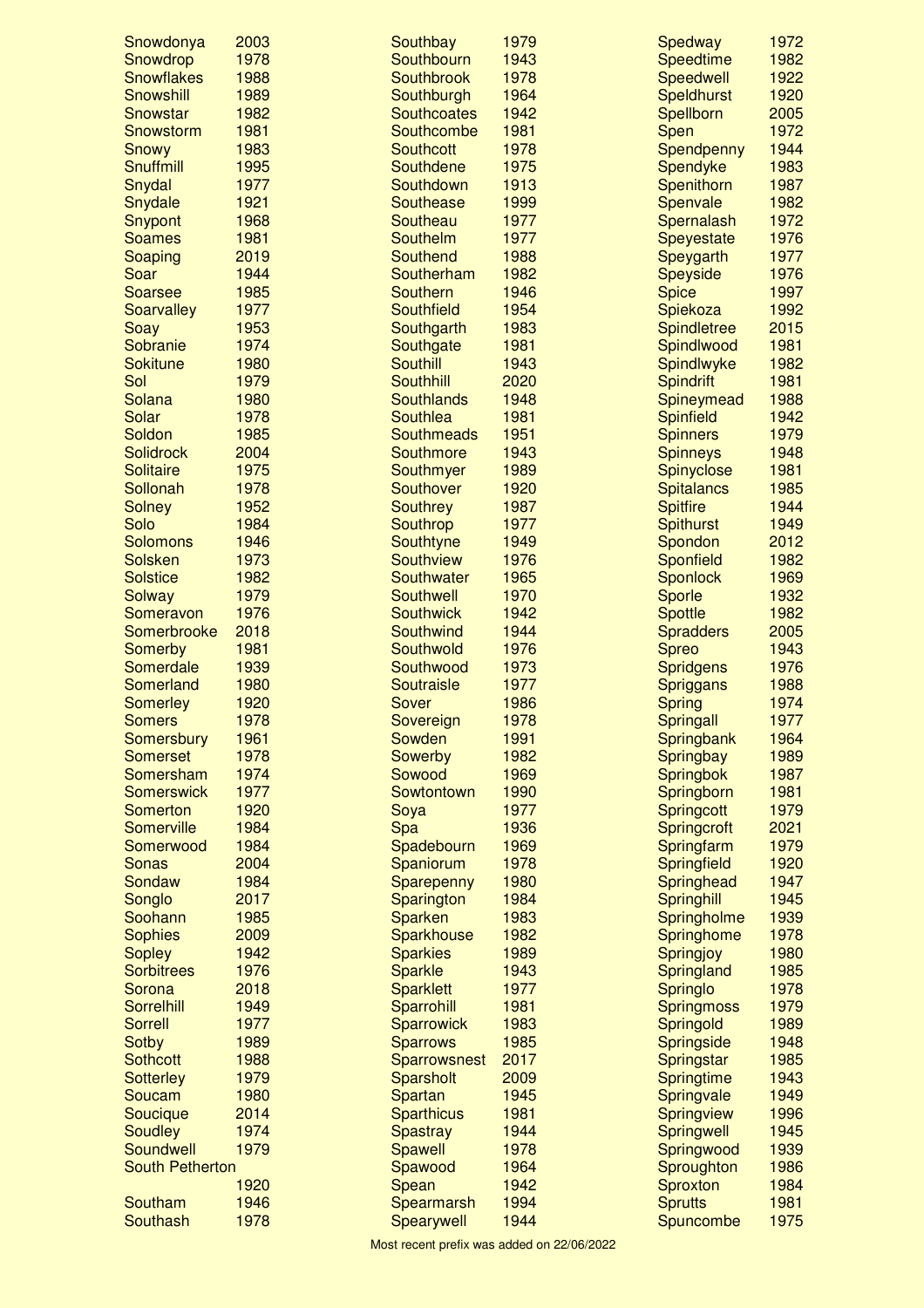| Spurway            | 2017 | <b>Starrcross</b> | 1988 | <b>Stockley</b>   | 1977 |
|--------------------|------|-------------------|------|-------------------|------|
| Sraghmore          | 1983 | <b>Starrock</b>   | 1976 | Stockpom          | 1978 |
| <b>Sriggans</b>    | 1984 | <b>Starrvale</b>  | 1977 | <b>Stocksbank</b> | 1983 |
| <b>St Briavels</b> | 1926 | <b>Starston</b>   | 1972 | <b>Stockshill</b> | 1984 |
| <b>St Lawrence</b> | 1912 | <b>Starstream</b> | 1978 | <b>Stockwell</b>  | 1919 |
| <b>St Olaves</b>   | 1922 | <b>Startup</b>    | 2001 | <b>Stockwood</b>  | 1985 |
| <b>Stackhouse</b>  | 1948 | <b>Starturn</b>   | 1977 | <b>Stockyards</b> | 1978 |
| <b>Stag</b>        | 1945 | <b>Starveacre</b> | 1938 | <b>Stokehill</b>  | 1936 |
| <b>Stagholt</b>    | 1946 | <b>Starward</b>   | 1987 | <b>Stokelake</b>  | 1983 |
| <b>Stagnes</b>     | 2013 | Starwood          | 1981 | <b>Stondon</b>    | 1976 |
| <b>Stagwell</b>    | 1983 | Statenboro        | 1943 | <b>Stone</b>      | 1990 |
| <b>Stailands</b>   | 2019 | Staughton         | 1920 | <b>Stonebank</b>  | 1980 |
| <b>Stainby</b>     | 1934 | <b>Staunton</b>   | 2018 | <b>Stonebarro</b> | 1996 |
| <b>Staindale</b>   | 1979 | <b>Stavesacre</b> | 1980 | Stonebridge       | 1920 |
| Staindrop          | 1981 | <b>Stawley</b>    | 2011 | Stonebroom        | 1977 |
| <b>Stainton</b>    | 1987 | <b>Staxigoe</b>   | 1978 | <b>Stonecote</b>  | 1982 |
| <b>Staither</b>    | 1979 | <b>Stcolmac</b>   | 1985 | <b>Stonecourt</b> | 1946 |
| <b>Stakehill</b>   | 1947 | Steadman          | 1987 | <b>Stonecroft</b> | 1974 |
| <b>Stalker</b>     | 1975 | <b>Stedmunds</b>  | 1985 | Stonecrop         | 1997 |
| <b>Stalkhurst</b>  | 1958 | <b>Steelbank</b>  | 1949 | <b>Stonedale</b>  | 1993 |
| <b>Stambourne</b>  | 1913 | <b>Steelend</b>   | 1986 | <b>Stonedge</b>   | 1982 |
| <b>Stanacre</b>    | 1937 | <b>Steeles</b>    | 1977 | <b>Stonefield</b> | 1980 |
| <b>Stanage</b>     | 1969 | <b>Steeleye</b>   | 1975 | Stonegate         | 2014 |
| <b>Stanchon</b>    | 1939 | <b>Steephill</b>  | 1920 | <b>Stonehall</b>  | 1979 |
| <b>Standalone</b>  | 1946 | <b>Steeping</b>   | 1982 | Stoneham          | 1948 |
| <b>Standish</b>    | 1939 | Steetonian        | 1965 | Stonehaven        | 1977 |
| <b>Standon</b>     | 1921 | <b>Stefash</b>    | 1996 | Stonehead         | 1976 |
| <b>Standrews</b>   | 1977 | <b>Stefel</b>     | 1984 | Stonehenge        | 1978 |
| Stanedge           | 1975 | <b>Stego</b>      | 1986 | <b>Stonehill</b>  | 2001 |
| <b>Stanfield</b>   | 1976 | <b>Steinbach</b>  | 1984 | <b>Stonehouse</b> | 1977 |
| <b>Stanford</b>    | 1946 | <b>Stekenbar</b>  | 1979 | <b>Stonehurst</b> | 1927 |
| <b>Stanhope</b>    | 1941 | <b>Stelhil</b>    | 1949 | Stonejug          | 1988 |
| <b>Stanmore</b>    | 1909 | <b>Stellar</b>    | 1963 | Stoneleigh        | 1922 |
| <b>Stanners</b>    | 1944 | <b>Stelwood</b>   | 1979 | <b>Stonely</b>    | 1945 |
| <b>Stansgate</b>   | 1981 | Stenhaven         | 1976 | <b>Stonemill</b>  | 1976 |
| <b>Stanton</b>     | 1947 | <b>Stenhill</b>   | 1997 | <b>Stonepark</b>  | 1984 |
| <b>Stantone</b>    | 1969 | Sterestuna        | 1976 | <b>Stones</b>     | 2004 |
| <b>Stanville</b>   | 1972 | <b>Sterling</b>   | 1927 | <b>Stonesby</b>   | 1980 |
| <b>Stanway</b>     | 1933 | <b>Sterndale</b>  | 1982 | <b>Stonesvale</b> | 1919 |
| <b>Stanwick</b>    | 1969 | <b>Steroda</b>    | 1962 | Stoneswood        | 1982 |
| Stanwood           | 1978 | <b>Stevann</b>    | 1985 | <b>Stonewall</b>  | 1975 |
| <b>Stapebeck</b>   | 2012 | <b>Steveley</b>   | 1978 | <b>Stonewater</b> | 1980 |
| Stapenhill         | 1984 | <b>Stevelyn</b>   | 1982 | <b>Stoneway</b>   | 1982 |
| Staplegold         | 2017 | Stevenage         | 1941 | <b>Stonewell</b>  | 1952 |
| Staplelawn         | 1982 | <b>Stevenock</b>  | 1985 | Stonewood         | 1984 |
| <b>Staples</b>     | 1993 | <b>Stevens</b>    | 1976 | <b>Stoney</b>     | 1974 |
| <b>Stapleton</b>   | 1932 | <b>Stickers</b>   | 1980 | Stoneybrow        | 1978 |
| <b>Staplstown</b>  | 1987 | <b>Stickford</b>  | 1979 | Stoneyford        | 1981 |
| <b>Star</b>        | 2020 | <b>Stickland</b>  | 2003 | Stoneyhill        | 1975 |
| <b>Starboro</b>    | 1976 | <b>Stickney</b>   | 1996 | Stoneymoor        | 1979 |
| <b>Starbuck</b>    | 1971 | <b>Stidolph</b>   | 1983 | <b>Stoneyrock</b> | 1978 |
| <b>Starchase</b>   | 1985 | <b>Stilestone</b> | 1981 | Stonycombe        | 1986 |
| <b>Stardust</b>    | 1983 | <b>Still</b>      | 1943 | Stonydene         | 1975 |
| <b>Starfall</b>    | 1976 | <b>Stinchcomb</b> | 1976 | Stonyridge        | 1994 |
| <b>Starfleet</b>   | 1972 | <b>Stiperston</b> | 2011 | Stonystoke        | 1986 |
| <b>Stargate</b>    | 1968 | <b>Stirling</b>   | 1970 | Stonywater        | 1984 |
| Stargrazer         | 2022 | <b>Stittenham</b> | 1977 | <b>Stoodley</b>   | 1986 |
| <b>Starking</b>    | 1980 | <b>Stjames</b>    | 1976 | <b>Stopford</b>   | 1983 |
| <b>Starley</b>     | 1978 | <b>Stjohns</b>    | 1981 | Stopncall         | 2021 |
| <b>Starlight</b>   | 1949 | <b>Stmary</b>     | 1994 | <b>Stoppers</b>   | 1984 |
| 66                 | 1975 | <b>Sto</b>        | 1980 | <b>Stordons</b>   | 1949 |
| $\mathbf{G}$       | 2009 | <b>Stobo</b>      | 1980 | <b>Storeton</b>   | 1986 |
| <b>Starline</b>    | 1948 | <b>Stockdale</b>  | 1983 | Stormdancer       | 2017 |
| <b>Starlit</b>     | 1946 | <b>Stockers</b>   | 1984 | <b>Stormfield</b> | 1950 |
| <b>Starlock</b>    | 1944 | <b>Stockhall</b>  | 1982 | <b>Stormont</b>   | 1933 |
| <b>Starmark</b>    | 1980 | <b>Stocking</b>   | 1942 | <b>Stormover</b>  | 1978 |
| <b>Starpiece</b>   | 1974 | <b>Stockland</b>  | 1957 | <b>Stormsail</b>  | 1982 |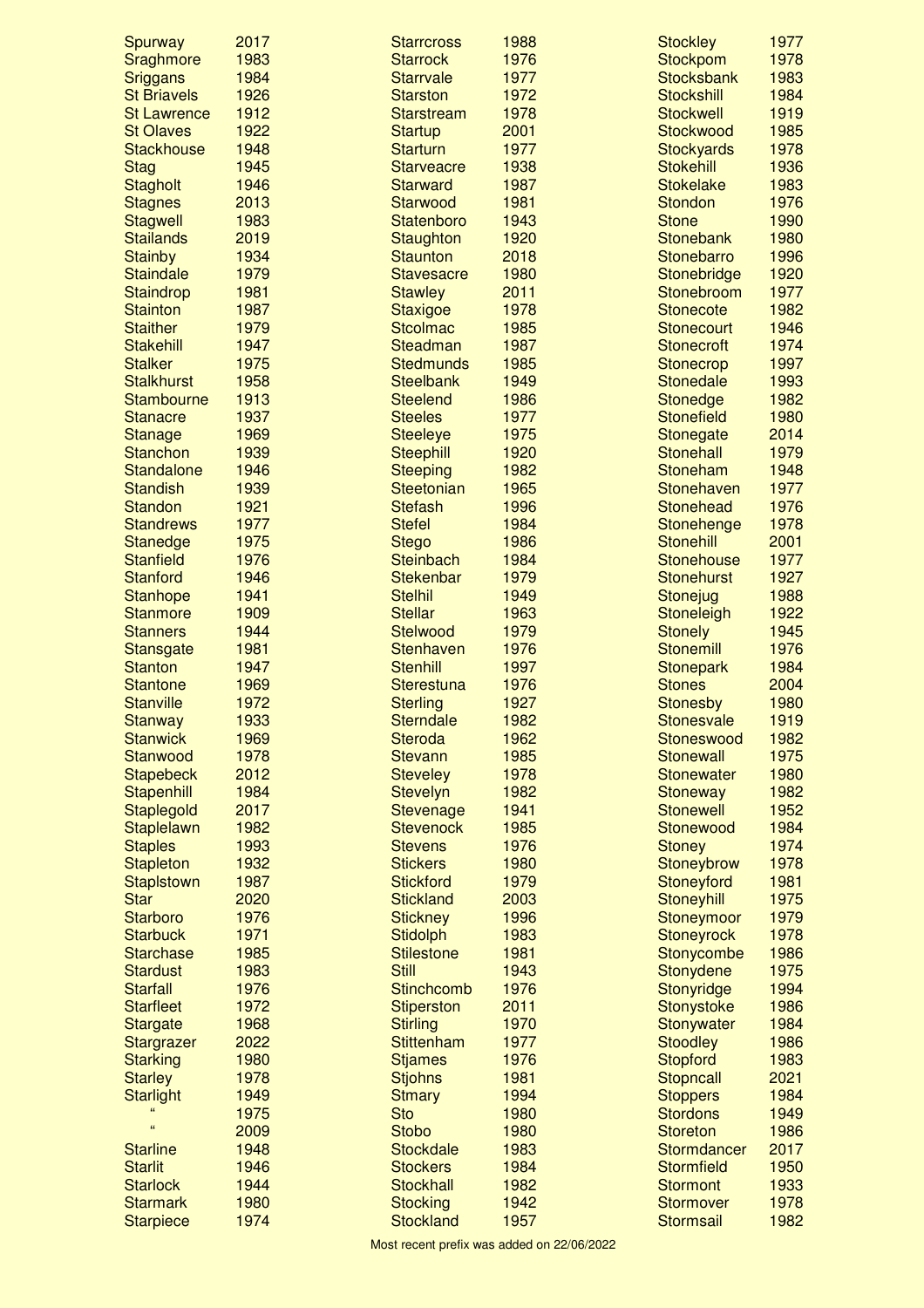| <b>Stornaway</b>                           | 1959         | <b>Stuarmaur</b>                  | 1978         | <b>Summerways</b>               | 1983         |
|--------------------------------------------|--------------|-----------------------------------|--------------|---------------------------------|--------------|
| Storrington                                | 1919         | <b>Stuart</b>                     | 1970         | <b>Summerwine</b>               | 1981         |
| <b>Stortford</b>                           | 1941         | <b>Stubbing</b>                   | 1954         | Summerwood                      | 1980         |
| <b>Stotforth</b>                           | 1982         | <b>Stubbs</b>                     | 1950         | <b>Summit</b>                   | 1949         |
| <b>Stotwil</b>                             | 1958         | <b>Stubbsmead</b>                 | 1920         | <b>Sumnerhill</b>               | 1982         |
| Stoughton                                  | 1951         | <b>Stubley</b><br><b>Studdale</b> | 1920         | Sun<br>Sunbeam                  | 1966<br>1943 |
| <b>Stourfield</b>                          | 1982<br>1982 | <b>Studland</b>                   | 1912<br>1982 |                                 | 2020         |
| Stourmarsh<br><b>Stourmill</b>             | 1964         | <b>Studley</b>                    | 1978         | Sunbeamvyse<br><b>Sunbeck</b>   | 2020         |
| <b>Stourton</b>                            | 1968         | <b>Stukeley</b>                   | 1978         | <b>Sunbow</b>                   | 2018         |
| <b>Stourtown</b>                           | 1975         | <b>Stumblotts</b>                 | 1985         | Sunbridge                       | 1975         |
| <b>Stourvale</b>                           | 1984         | Stumphollo                        | 2003         | Sunbright                       | 1979         |
| Stourwood                                  | 1977         | <b>Sturbridge</b>                 | 1973         | <b>Sunbury</b>                  | 1982         |
| <b>Stowe</b>                               | 1978         | Sturdyhill                        | 1982         | <b>Suncot</b>                   | 1979         |
| <b>Stowefarm</b>                           | 1990         | <b>Sturmer</b>                    | 1978         | Sundance                        | 1976         |
| <b>Stowervale</b>                          | 1981         | <b>Sturmere</b>                   | 1944         | Sundancer                       | 1975         |
| Stowford                                   | 1941         | <b>Sturt</b>                      | 1982         | <b>Sundare</b>                  | 1985         |
| <b>Stowsla</b>                             | 1977         | <b>Stuttgart</b>                  | 1985         | <b>Sundew</b>                   | 1944         |
| <b>Stowville</b>                           | 1976         | <b>Stvincent</b>                  | 1976         | <b>Sundial</b>                  | 1953         |
| <b>Stpeters</b>                            | 1981         | <b>Stygian</b>                    | 1948         | Sundown                         | 1943         |
| <b>Strachur</b>                            | 1987         | <b>Stylish</b>                    | 1947         | Sundowner                       | 1977         |
| <b>Strad</b>                               | 1979         | <b>Suanro</b>                     | 1982         | Sundrum                         | 1983         |
| <b>Stradbally</b>                          | 1982         | Subri                             | 1978         | Suneday                         | 2019         |
| <b>Stradbrook</b>                          | 1977         | Sudavesan                         | 1980         | <b>Sunfield</b>                 | 1981         |
| Stradevon                                  | 1985         | <b>Sudavicty</b>                  | 1987         | <b>Sungirls</b>                 | 1986         |
| <b>Stradmoor</b>                           | 1986         | <b>Sueara</b>                     | 1993         | <b>Sunglee</b>                  | 1977         |
| <b>Straffan</b>                            | 1981         | <b>Suedea</b>                     | 1979         | <b>Sunglow</b>                  | 1978         |
| <b>Strandways</b>                          | 1945         | <b>Sueken</b>                     | 1977         | Sunhaven                        | 1949         |
| <b>Strange</b>                             | 1978         | <b>Sueloc</b>                     | 1981         | <b>Sunhead</b>                  | 1966         |
| Strangman                                  | 1942         | <b>Suelyn</b>                     | 1977         | <b>Sunhill</b>                  | 1946         |
| <b>Stranleigh</b>                          | 1951         | <b>Suenell</b>                    | 1969         | <b>Sunhoney</b>                 | 1967         |
| <b>Strath</b>                              | 1955         | <b>Suesandees</b>                 | 1984         | <b>Sunkyst</b>                  | 1982         |
| <b>Strathaidh</b>                          | 1981         | <b>Sueton</b>                     | 1979         | <b>Sunleaze</b>                 | 2018         |
| <b>Strathcorbie</b>                        | 2016         | <b>Suffield</b>                   | 1948         | <b>Sunley</b><br><b>Sunlock</b> | 1978         |
| <b>Strathdee</b>                           | 1955<br>1979 | Suffolkgold                       | 2020         |                                 | 1972<br>1980 |
| <b>Strathisla</b><br><b>Strathleven</b>    | 1919         | Suford<br>Sugardon                | 1983<br>1985 | Sunnedon<br><b>Sunnilane</b>    | 1998         |
| <b>Strathore</b>                           | 1946         | Sugarhill                         | 1981         | <b>Sunniside</b>                | 1981         |
| <b>Strathspey</b>                          | 1995         | Sugarloaf                         | 1986         | Sunniva                         | 1975         |
| <b>Stratton</b>                            | 1977         | Sugarmill                         | 2014         | <b>Sunnshine</b>                | 2015         |
| <b>Stratvale</b>                           | 1929         | Sugarswell                        | 1981         | <b>Sunny</b>                    | 1978         |
| <b>Stravithie</b>                          | 1959         | Sugartree                         | 2016         | Sunnyacre                       | 1956         |
| <b>Strawbarn</b>                           | 1993         | <b>Suilven</b>                    | 1982         | Sunnybank                       | 1943         |
| <b>Strawberry</b>                          | 2022         | Sukaja                            | 1975         | Sunnybrook                      | 1985         |
| <b>Streamdale</b>                          | 1984         | Sula                              | 1978         | <b>Sunnycroft</b>               | 1942         |
| <b>Streamhawk</b>                          | 1982         | <b>Sulama</b>                     | 1982         | Sunnydale                       | 1979         |
| <b>Streamhurst</b>                         | 1942         | Sulan                             | 1979         | Sunnydawn                       | 1980         |
| <b>Streatley</b>                           | 2009         | Sulasgeir                         | 1976         | Sunnydene                       | 1979         |
| <b>Strebor</b>                             | 1948         | <b>Sully</b>                      | 1929         | <b>Sunnyfield</b>               | 1949         |
| <b>Streetlam</b>                           | 1980         | <b>Sulwath</b>                    | 1989         | Sunnyholm                       | 1944         |
| <b>Streetly</b>                            | 1943         | <b>Sumach</b>                     | 1966         | Sunnyhurst                      | 1978         |
| <b>Strenshalh</b>                          | 1990         | <b>Sumali</b>                     | 1984         | Sunnyknoll                      | 2015         |
| <b>Stretford</b>                           | 1990         | <b>Sumara</b>                     | 1983         | Sunnymead                       | 1977         |
| <b>Stretton</b><br>$\overline{\mathbf{a}}$ | 1919         | <b>Sumerfield</b>                 | 1984         | Sunnymede                       | 1927         |
|                                            | 1946         | <b>Sumerhayes</b>                 | 1967         | <b>Sunnyneuk</b>                | 1980         |
| <b>Strickland</b>                          | 1984         | <b>Sumerhouse</b>                 | 1948<br>1981 | Sunnypatch                      | 2013<br>1949 |
| <b>Striker</b><br><b>Strines</b>           | 1978<br>1984 | <b>Summer</b><br>Summerbee        | 1981         | Sunnyside                       | 1978         |
| <b>Strippling</b>                          | 1975         | Summerdale                        | 1984         | <b>Sunnytrees</b><br>Sunnywell  | 1978         |
| Strongford                                 | 1972         | Summerday                         | 1985         | Sunpearl                        | 1983         |
| <b>Strontian</b>                           | 1981         | Summergate                        | 1979         | <b>Sunquest</b>                 | 1977         |
| <b>Strothers</b>                           | 2006         | Summergold                        | 1979         | <b>Sunrae</b>                   | 1925         |
| <b>Strovale</b>                            | 1977         | Summerhaze                        | 1982         | <b>Sunray</b>                   | 1969         |
| <b>Struan</b>                              | 1980         | <b>Summerhill</b>                 | 1943         | <b>Sunrian</b>                  | 1985         |
| Struanbeag                                 | 1980         | <b>Summerlea</b>                  | 1973         | <b>Sunrise</b>                  | 1945         |
| <b>Struie</b>                              | 1977         | <b>Summertime</b>                 | 1978         | Sunrisefield                    | 2012         |
| Strumpshaw                                 | 1942         | <b>Summerville</b>                | 2015         | <b>Sunset</b>                   | 1944         |
|                                            |              |                                   |              |                                 |              |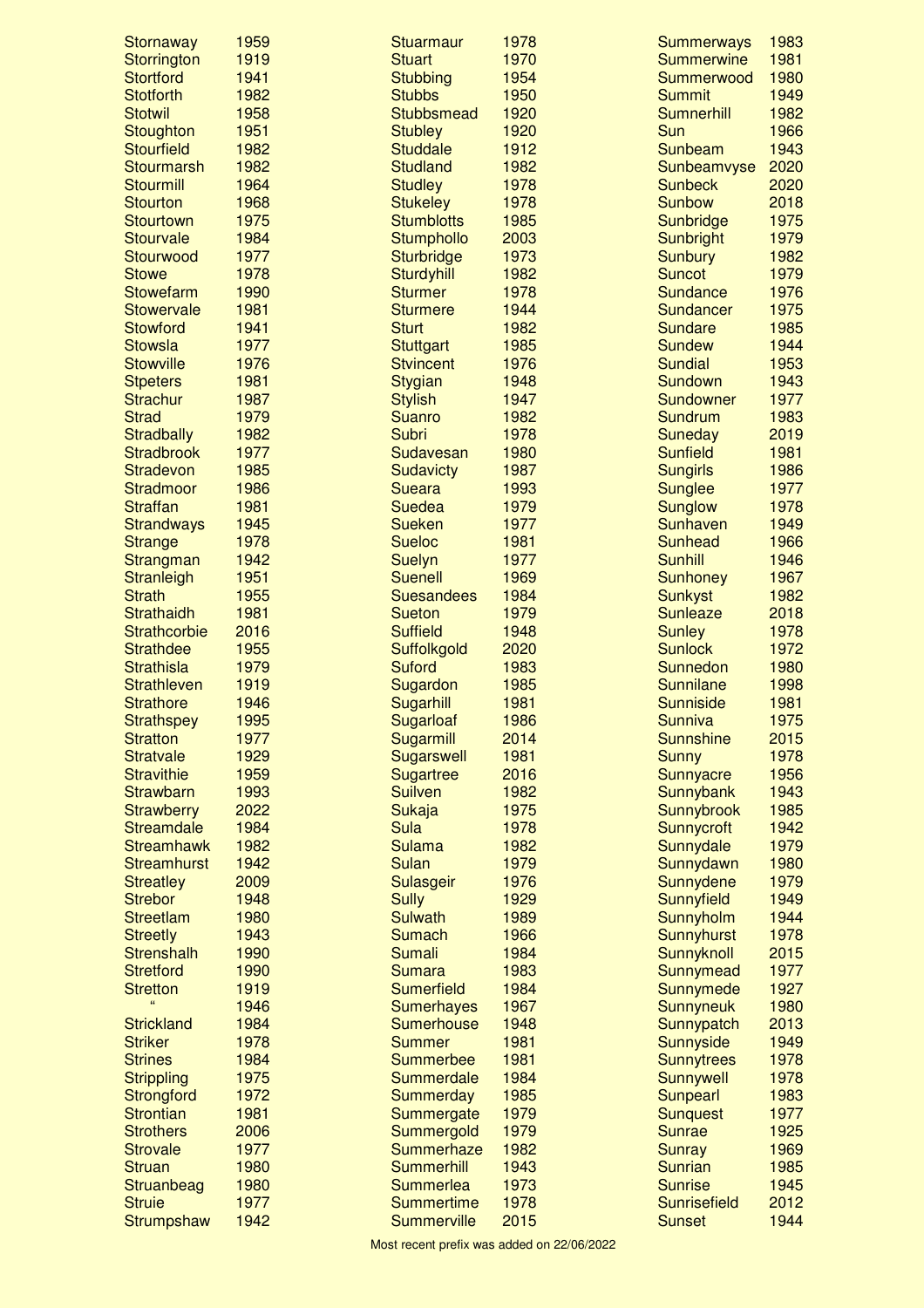| <b>Sunsfield</b>  | 1947 | Swetcombe         | 1948 | Tailabout              | 2001 |
|-------------------|------|-------------------|------|------------------------|------|
| <b>Sunshine</b>   | 1929 | <b>Swevenings</b> | 1973 | <b>Tailspin</b>        | 1993 |
| 66                | 2019 | Sweymoor          | 1966 | <b>Tailwind</b>        | 2017 |
| Sunshyne          | 1981 | <b>Swiftfoot</b>  | 1941 | Tain                   | 1961 |
| <b>Sunstreet</b>  | 1973 | <b>Swind</b>      | 1998 | Taingoham              | 1981 |
| <b>Sunte</b>      | 1979 | Swindale          | 1978 | <b>Taitstown</b>       | 1988 |
| <b>Suntop</b>     | 1982 | <b>Swinford</b>   | 1982 | <b>Takapuna</b>        | 1975 |
| <b>Sunways</b>    | 1970 | Swingate          | 1949 | Tala                   | 1978 |
| <b>Sunwell</b>    | 1979 | Swingle           | 1986 | <b>Taladwy</b>         | 1983 |
| <b>Sunwillow</b>  | 1972 | <b>Swinton</b>    | 1925 | <b>Talana</b>          | 2007 |
| Sunwood           | 1977 | Swnydon           | 2002 | <b>Talas</b>           | 1989 |
| Sunymeadow        | 1983 | <b>Swoluki</b>    | 1982 | <b>Talbot</b>          | 1922 |
| Superstar         | 1984 | Syanja            | 1979 | <b>Talbothays</b>      | 1976 |
| <b>Supertone</b>  | 1995 | Sycamore          | 1967 | <b>Talcan</b>          | 1985 |
| Surlingham        | 1950 | Sycharth          | 1981 | <b>Taldrwst</b>        | 1989 |
| <b>Suron</b>      | 1976 | Syebba            | 1949 | <b>Talevale</b>        | 2021 |
| Surrenden         | 1976 | <b>Syerscote</b>  | 1980 | <b>Talfryn</b>         | 1982 |
| <b>Susta</b>      | 1979 | <b>Sykeside</b>   | 1983 | <b>Talinn</b>          | 1989 |
| <b>Sutash</b>     | 1993 | <b>Sykeside</b>   | 1986 | <b>Talisman</b>        | 1984 |
| <b>Sutcliffe</b>  | 1981 | <b>Sylber</b>     | 1971 | <b>Talke</b>           | 1942 |
| <b>Sutherland</b> | 1985 | Sylbriar          | 1990 | <b>Tallack</b>         | 1979 |
| <b>Sutledge</b>   | 1975 | <b>Sylbrin</b>    | 1978 | <b>Tallantire</b>      | 1979 |
| <b>Sutton</b>     | 1906 | <b>Sylcoto</b>    | 1940 | <b>Tallard</b>         | 1983 |
| <b>Suttoncort</b> | 1942 | Sylholm           | 1984 | <b>Talley</b>          | 1981 |
| <b>Suttonend</b>  | 1974 | <b>Sylkstead</b>  | 1965 | <b>Tallinn</b>         | 1970 |
| <b>Suzian</b>     | 1984 |                   | 2014 | <b>Tallinson</b>       | 2019 |
|                   |      | Sylmar            |      |                        |      |
| Svalbard          | 1994 | Sylvabirch        | 1993 | Tally-Ho               | 1909 |
| Sw                | 2009 | Sylvadawn         | 1987 | <b>Tallyn</b>          | 1951 |
| Swaffham          | 1941 | Sylvan            | 1942 | <b>Tallywater</b>      | 1987 |
| <b>Swainswick</b> | 1952 | <b>Sylvanity</b>  | 1947 | <b>Talog</b>           | 1988 |
| <b>Swainton</b>   | 1981 | Sylvanmill        | 1983 | <b>Talowan</b>         | 1978 |
| <b>Swakeleys</b>  | 1942 | <b>Sylvans</b>    | 1983 | <b>Talston</b>         | 1948 |
| <b>Swaledale</b>  | 1942 | Sylyewsann        | 1982 | Talyllychau            | 2020 |
| <b>Swallerton</b> | 1978 | Symbyotica        | 1996 | <b>Talywaen</b>        | 1973 |
| <b>Swallomead</b> | 1978 | Symclaa           | 1979 | <b>Tamahine</b>        | 1984 |
| <b>Swallows</b>   | 2008 | Symington         | 1980 | <b>Tamaki</b>          | 1980 |
| Swan              | 1925 | Symphoniea        | 1981 | Tamar                  | 1928 |
| Swanbrook         | 1992 | Symr              | 1983 | <b>Tamara</b>          | 1981 |
| Swandale          | 1952 | Synjon            | 1972 | <b>Tamarack</b>        | 1983 |
| <b>Swandell</b>   | 1983 | Syrian            | 1920 | Tamarer                | 2008 |
| Swanford          | 1986 | <b>Syrinx</b>     | 1974 | Tamargan               | 1978 |
| <b>Swanhilda</b>  | 1985 | Syroma            | 1978 | <b>Tamarind</b>        | 1982 |
| Swanington        | 1947 | Syron             | 1978 | <b>Tamaris</b>         | 1980 |
| Swanland          | 1948 | <b>Syston</b>     | 1946 | <b>Tamarisk</b>        | 1962 |
| <b>Swanlane</b>   | 1942 | <b>Sytchouse</b>  | 1977 | <b>Tamarix</b>         | 1983 |
| <b>Swanlow</b>    | 1971 | Syvonne           | 1986 | <b>Tamaroa</b>         | 1980 |
| Swanmore          | 1980 |                   |      | Tambo                  | 1977 |
| Swannie           | 2013 | Tabanna           | 1988 | <b>Tamella</b>         | 1978 |
| Swansdown         | 1977 | <b>Tabara</b>     | 1980 | Tamerlane              | 1976 |
| Swansong          | 1981 | <b>Tabasco</b>    | 1977 | <b>Tamerton</b>        | 1951 |
| Swanston          | 1942 | <b>Tabeel</b>     | 1984 | <b>Tamilands</b>       | 1982 |
| Swanwillow        | 1987 | <b>Tabernacle</b> | 1983 |                        | 2014 |
|                   | 1989 | <b>Tabortown</b>  | 1970 | Tamlaght<br>Tamnaclare | 1984 |
| Swardsman         |      |                   |      |                        | 1981 |
| Swartkop          | 1967 | Taceham           | 1984 | <b>Tanaford</b>        |      |
| <b>Swedish</b>    | 1977 | <b>Tackleway</b>  | 1946 | Tanagra                | 1980 |
| <b>Sweeneys</b>   | 1981 | <b>Tackley</b>    | 1943 | Tananbauer             | 1992 |
| <b>Sweet</b>      | 1942 | <b>Tadcaster</b>  | 1946 | <b>Tanatside</b>       | 1940 |
| Sweetbriar        | 1927 | <b>Tadiport</b>   | 1952 | <b>Tanbob</b>          | 1985 |
| <b>Sweetcombe</b> | 1979 | <b>Tadworth</b>   | 1977 | <b>Tandot</b>          | 1985 |
| <b>Sweetfield</b> | 1978 | <b>Tady</b>       | 1983 | <b>Tandreg</b>         | 1975 |
| <b>Sweetlady</b>  | 1982 | <b>Taffo</b>      | 1982 | <b>Taney</b>           | 1923 |
| <b>Sweetland</b>  | 1948 | <b>Taffybrook</b> | 1976 | <b>Tanfield</b>        | 1951 |
| Sweetmead         | 1948 | Tagalong          | 1987 | Tangarn                | 2007 |
| <b>Sweetnut</b>   | 1982 | <b>Tago</b>       | 1977 | <b>Tangies</b>         | 2018 |
| Sweetpea          | 2019 | <b>Tagsend</b>    | 1984 | Tangledown             | 1984 |
| Sweetwood         | 1981 | <b>Tahoma</b>     | 1983 | <b>Tanglefoot</b>      | 1972 |
| <b>Swerside</b>   | 1979 | <b>Taibor</b>     | 1982 | <b>Tangletor</b>       | 1985 |
|                   |      |                   |      |                        |      |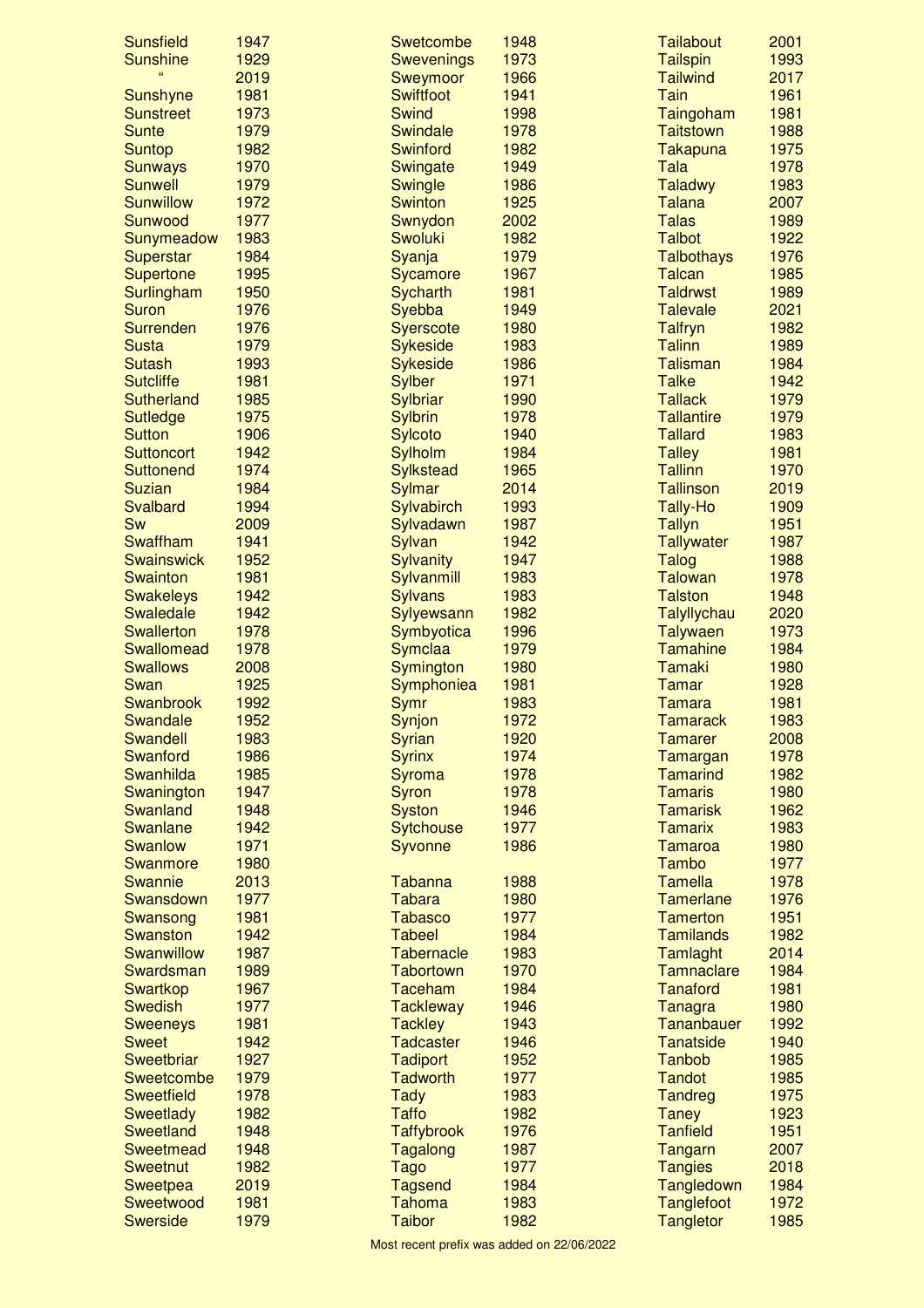| Tanglewood        | 1943 | <b>Tasvale</b>    | 1982 | <b>Tekoa</b>                      | 1944 |
|-------------------|------|-------------------|------|-----------------------------------|------|
| <b>Tangley</b>    | 1944 | <b>Tate</b>       | 1981 | <b>Telaid</b>                     | 1986 |
| <b>Tanglwst</b>   | 1977 | <b>Tatefield</b>  | 1974 | <b>Telbney</b>                    | 1979 |
| <b>Tango</b>      | 1981 | <b>Tateley</b>    | 1951 | <b>Telemark</b>                   | 1978 |
| Tangoalpha        | 1974 | <b>Tatenhill</b>  | 1979 | <b>Telfer</b>                     | 1943 |
| Tangraig          | 1976 | <b>Tateview</b>   | 2004 | Telgar                            | 1984 |
| Tangwyn           | 1976 | <b>Tatham</b>     | 1963 | <b>Telstar</b>                    | 1981 |
| <b>Tanisar</b>    | 1991 | <b>Tathhill</b>   | 1986 | <b>Telston</b>                    | 1920 |
| <b>Tankardale</b> | 1988 | <b>Tatleberry</b> | 1988 | <b>Temeraire</b>                  | 1995 |
| <b>Tanlaght</b>   | 2017 | <b>Tatlers</b>    | 1987 | <b>Temerloh</b>                   | 1980 |
| Tanlan            | 1978 | <b>Tatra</b>      | 1997 | <b>Templand</b>                   | 1950 |
| <b>Tannic</b>     | 1980 | <b>Tatsfield</b>  | 1941 | Temple                            | 1926 |
| Tannington        | 1992 | <b>Tatty</b>      | 1980 | <b>Templeson</b>                  | 1981 |
| Tanridge          | 1979 | <b>Taurean</b>    | 1980 | <b>Templeton</b>                  | 1948 |
| <b>Tansad</b>     | 1964 | <b>Taurus</b>     | 1943 | <b>Templetor</b>                  | 1947 |
| <b>Tansy</b>      | 1977 | <b>Tavy</b>       | 1983 | <b>Templetrin</b>                 | 1986 |
| <b>Tantah</b>     | 1985 | <b>Tawelan</b>    | 2020 | Templgarth                        | 1981 |
| <b>Tantara</b>    | 1983 | Tawnybird         | 1972 | <b>Tempsford</b>                  | 1982 |
|                   | 2004 | Tawnywood         | 1978 | <b>Tenacres</b>                   | 2011 |
| <b>Tantobie</b>   | 1980 | Tawridge          | 2022 | <b>Tenaka</b>                     | 1979 |
| Tanwood           | 1986 | <b>Tawton</b>     | 1973 | <b>Tenaker</b>                    | 1949 |
| Tanworth          | 1949 | <b>Taxal</b>      | 1983 | <b>Tennal</b>                     | 1982 |
| <b>Tanyard</b>    | 1947 | <b>Taxalvale</b>  | 1980 | <b>Tenthom</b>                    | 1989 |
| <b>Tanyas</b>     | 1983 | <b>Tay</b>        | 1968 | <b>Tentrees</b>                   | 1944 |
|                   | 1980 |                   | 1982 |                                   | 2010 |
| <b>Tanyffordd</b> |      | <b>Taylor</b>     |      | <b>Tephirose</b><br><b>Terali</b> | 2007 |
| <b>Tanyfron</b>   | 1982 | <b>Tayme</b>      | 1969 |                                   |      |
| Tanymynydd        | 1988 | <b>Tayrosa</b>    | 1978 | <b>Terbro</b>                     | 1981 |
| <b>Tanzies</b>    | 1978 | <b>Tayshoh</b>    | 1963 | <b>Terhil</b>                     | 1984 |
| <b>Taplin</b>     | 1985 | <b>Tayside</b>    | 1982 | <b>Terling</b>                    | 1963 |
| <b>Taplow</b>     | 1984 |                   | 2018 | <b>Terracotta</b>                 | 1976 |
| <b>Tapmoor</b>    | 1982 | <b>Taystone</b>   | 1971 | <b>Territone</b>                  | 1972 |
| <b>Tappington</b> | 1986 | <b>Teachers</b>   | 1982 | <b>Tersac</b>                     | 1988 |
| <b>Tara</b>       | 1980 | <b>Teakland</b>   | 1979 | <b>Tersal</b>                     | 1973 |
| <b>Taralock</b>   | 1981 | <b>Tealand</b>    | 1983 | <b>Terwick</b>                    | 1953 |
| <b>Taralyn</b>    | 1943 | <b>Tealby</b>     | 1987 | <b>Tessomer</b>                   | 1951 |
| <b>Taran</b>      | 1978 | <b>Teals</b>      | 1978 | <b>Testwood</b>                   | 1982 |
| Tarannon          | 1977 | <b>Teamvale</b>   | 1978 | <b>Tetas</b>                      | 1978 |
| <b>Taransay</b>   | 1981 | <b>Teanagairn</b> | 1979 | <b>Tetherdown</b>                 | 1981 |
| <b>Tarapark</b>   | 1982 | <b>Teans</b>      | 2021 | <b>Tetherside</b>                 | 1985 |
| Taras             | 1987 | <b>Teasdale</b>   | 1964 | <b>Tetlow</b>                     | 1946 |
| <b>Tarbert</b>    | 1919 | <b>Teasel</b>     | 1977 | <b>Tetts</b>                      | 1978 |
| <b>Tarbock</b>    | 1942 | Teasledown        | 1979 | <b>Tetu</b>                       | 1983 |
| <b>Tarbury</b>    | 1981 | <b>Teatsville</b> | 1974 | <b>Teven</b>                      | 1954 |
| <b>Tarddant</b>   | 1979 | <b>Teblien</b>    | 1988 | <b>Teviette</b>                   | 1988 |
| <b>Tarensea</b>   | 1981 | Tebrag            | 1956 | <b>Teviotdale</b>                 | 1987 |
| <b>Tarian</b>     | 1987 | <b>Tebroke</b>    | 1979 | <b>Tewit</b>                      | 1963 |
| <b>Taringay</b>   | 1980 | <b>Tecumseh</b>   | 1980 | <b>Tgmoatcott</b>                 | 1989 |
| <b>Tarlien</b>    | 1980 | <b>Tedburn</b>    | 1976 | <b>Thacka</b>                     | 1978 |
| Tarmachan         | 1947 | <b>Tedworth</b>   | 1988 | <b>Thackeray</b>                  | 1973 |
| <b>Tarot</b>      | 1974 | <b>Teejay</b>     | 1981 | <b>Thackerbar</b>                 | 1978 |
| <b>Tarquin</b>    | 1981 | <b>Teekola</b>    | 1972 | <b>Thackers</b>                   | 1949 |
| Tarquinia         | 1979 | <b>Teemspark</b>  | 1984 | Thagominda                        | 1970 |
| Tarradale         | 1978 | <b>Teepee</b>     | 1981 | <b>Thalia</b>                     | 1997 |
| <b>Tarrant</b>    | 1984 | <b>Teesdale</b>   | 1987 | <b>Thameside</b>                  | 1985 |
| <b>Tarrsteps</b>  | 1976 | <b>Teeton</b>     | 1981 | <b>Thamespark</b>                 | 1988 |
| Tartan            | 1953 | <b>Teetyme</b>    | 1983 | <b>Thamesview</b>                 | 1984 |
| <b>Tartraven</b>  | 1979 | <b>Teevmore</b>   | 1979 | <b>Thanet</b>                     | 1920 |
| Tarumi            | 1985 | Tegarmuchd        | 1985 | <b>Thatch</b>                     | 1993 |
| <b>Tarus</b>      | 1982 | <b>Teifyside</b>  | 2006 | Thavenot                          | 1982 |
| Tasajera          | 1946 | Teign             | 1992 | <b>Thebalks</b>                   | 1988 |
| <b>Tascombe</b>   | 1985 | Teigncombe        | 1969 | Theban                            | 1978 |
| <b>Tashira</b>    | 2017 | <b>Teiliau</b>    | 2018 | <b>Theca</b>                      | 1974 |
| <b>Tasley</b>     | 1989 | <b>Teillum</b>    | 2019 | <b>Thekidatfoot</b>               | 2022 |
| <b>Tasman</b>     | 1981 | <b>Teilos</b>     | 2004 | Thelan                            | 1982 |
| <b>Tasseltip</b>  | 1989 | <b>Teion</b>      | 2021 | Theljon                           | 1964 |
| <b>Tasslehead</b> | 1968 |                   | 1985 | <b>Thelwall</b>                   | 1988 |
|                   |      | <b>Tejay</b>      |      |                                   |      |
| <b>Tastards</b>   | 1993 | <b>Tekelpatch</b> | 1981 | <b>Themill</b>                    | 1975 |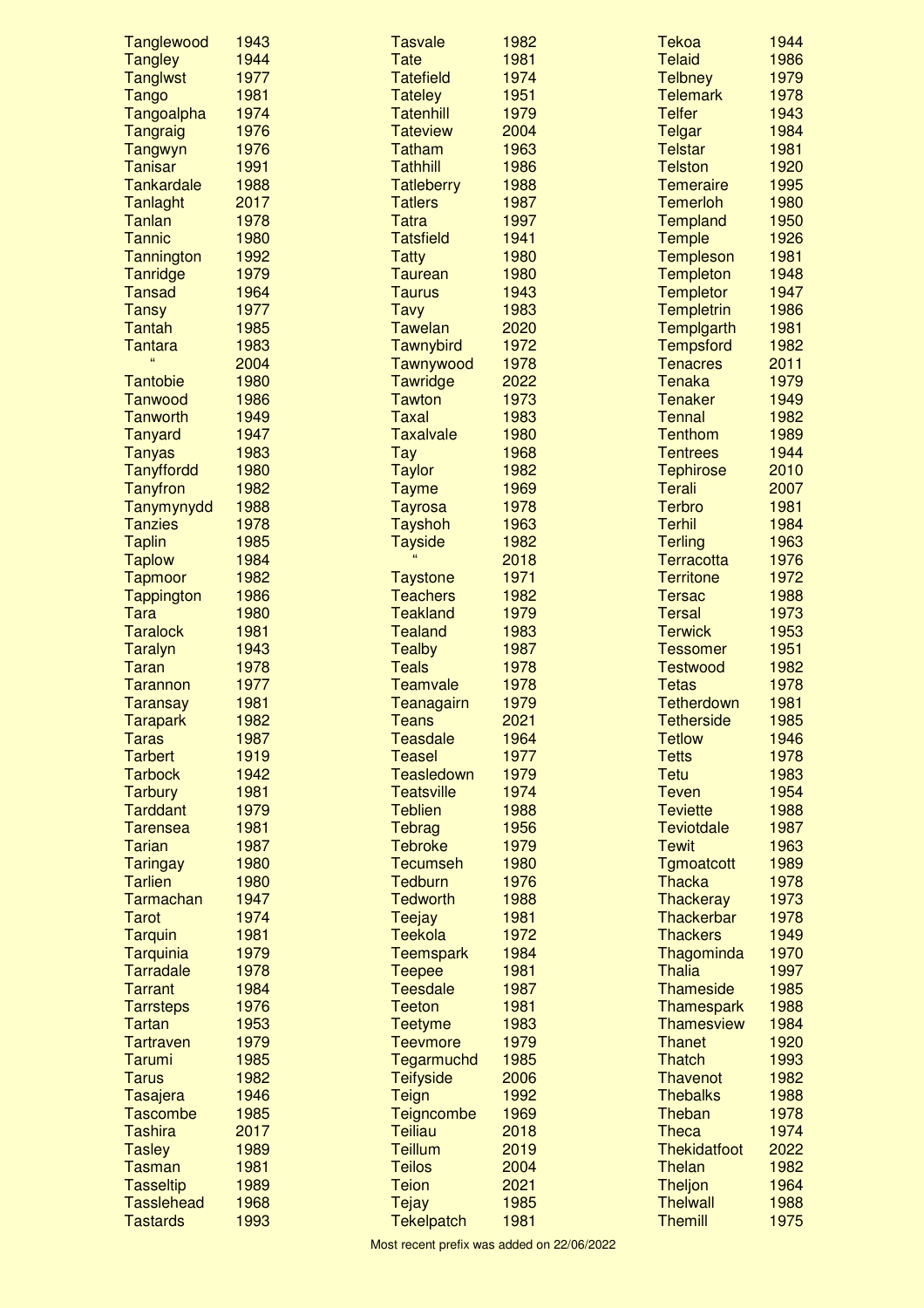| Thermaran                     | 1988         | Threadgold                           | 1991         | <b>Tindale</b>                   | 1983         |
|-------------------------------|--------------|--------------------------------------|--------------|----------------------------------|--------------|
| <b>Therockies</b>             | 2015         | <b>Threebe</b>                       | 2012         | Tinghau                          | 1942         |
| <b>Thesands</b>               | 1984         | <b>Threejays</b>                     | 1977         | <b>Tinheadhil</b>                | 1974         |
| Thesbian                      | 1997         | Threepwood                           | 1932         | <b>Tinhouse</b>                  | 1982         |
| <b>Theta</b>                  | 1916         | <b>Threetrees</b>                    | 2011         | <b>Tinker</b>                    | 2007         |
| <b>Thewhins</b>               | 1978         | <b>Threeways</b>                     | 1979         | <b>Tinkers</b>                   | 1983         |
| <b>Thewoods</b>               | 2019         | <b>Threewoods</b>                    | 1999         | Tinkersgreen                     | 2014         |
| Theydon                       | 1916         | Thrifmundn                           | 1948         | <b>Tinshill</b>                  | 1943         |
| Thickthorn                    | 1942         | <b>Thriftwood</b>                    | 1979         | <b>Tinsley</b>                   | 1972         |
| <b>Thickwood</b>              | 1980         | <b>Throop</b>                        | 1983         | <b>Tintinhull</b>                | 1977         |
| Thievesgil<br>Thimbleby       | 1982<br>1987 | Througham<br><b>Throwers</b>         | 1976<br>1948 | <b>Tinto</b><br><b>Tinwald</b>   | 1973<br>1980 |
| Thimbleena                    | 1977         | Thun                                 | 1983         | <b>Tip Top</b>                   | 1919         |
| <b>Thingoe</b>                | 1950         | <b>Thundersley</b>                   | 1926         | <b>Tipalt</b>                    | 1980         |
| <b>Thirlwall</b>              | 1989         | Thundertop                           | 1980         | <b>Tipi</b>                      | 1979         |
| <b>Thirlwood</b>              | 1977         | <b>Thurlemoor</b>                    | 1980         | <b>Tippett</b>                   | 1985         |
| <b>Thisldome</b>              | 1979         | <b>Thurlton</b>                      | 1945         | <b>Tipple</b>                    | 2019         |
| <b>ThistIdown</b>             | 1977         | <b>Thwaite</b>                       | 1975         | <b>Tiptoe</b>                    | 1991         |
| <b>Thistle</b>                | 1981         | <b>Tibberton</b>                     | 1977         | <b>Tiptree</b>                   | 1978         |
| <b>Thistleby</b>              | 2021         | <b>Tibindis</b>                      | 1980         | <b>Tircoppi</b>                  | 1983         |
| <b>Thistledew</b>             | 1980         | <b>Tibsee</b>                        | 1955         | Tirdeugain                       | 2018         |
| <b>Thistledome</b>            | 2014         | <b>Tickhall</b>                      | 1984         | <b>Tiree</b>                     | 1968         |
| <b>Thistlepit</b>             | 1990         | <b>Tickin</b>                        | 1981         | <b>Tirisaf</b>                   | 1976         |
| <b>Thistleton</b>             | 1987         | <b>Tielos</b>                        | 1979         | <b>Tirlan</b>                    | 1992         |
| <b>Thistley</b>               | 1977         | <b>Tieva</b>                         | 2014         | <b>Tirlebrook</b>                | 1982         |
| <b>ThistImuir</b>             | 1977         | <b>Tigerlily</b>                     | 1947         | <b>Tirley</b>                    | 1943         |
| <b>Tholtywill</b>             | 1978         | <b>Tiggers</b>                       | 1979         | Tirogarvan                       | 1985         |
| <b>Thomas</b>                 | 1976         | <b>Tighglas</b>                      | 1981         | <b>Tirparker</b>                 | 1977         |
| <b>Thomazines</b>             | 1949         | <b>Tigre</b>                         | 1995         | <b>Tishka</b>                    | 1982         |
| <b>Thompsons</b>              | 1981         | <b>Tilbouries</b>                    | 1977         | <b>Tithepit</b>                  | 1949         |
| <b>Thonock</b>                | 1983         | <b>Tilbrook</b>                      | 1986         | <b>Titteri</b>                   | 1986         |
| <b>Thor</b>                   | 1979         | <b>Tilburstow</b>                    | 1981         | <b>Tiverton</b>                  | 1939         |
| Thorbarton                    | 1948         | <b>Tildesley</b>                     | 1983         | Tivington                        | 1921         |
| Thoresway                     | 1980         | <b>Tilebarn</b>                      | 1980         | <b>Tizgui</b>                    | 1994         |
| <b>Thorley</b>                | 1948         | <b>Tilecross</b>                     | 1942<br>1922 | <b>Tjiklos</b><br><b>Toadett</b> | 1977         |
| <b>Thorn</b><br>Thornbank     | 1978<br>1942 | <b>Tilford</b><br><b>Tilgate</b>     | 1987         | <b>Toadhall</b>                  | 1991<br>1970 |
| Thornberry                    | 1981         | <b>Tilgay</b>                        | 1943         | <b>Toadsmoor</b>                 | 1982         |
| Thornbrigg                    | 1952         | <b>Tilia</b>                         | 1986         | Tobarban                         | 1979         |
| <b>Thorncliff</b>             | 1984         | <b>Tilingborn</b>                    | 1945         | <b>Tobermory</b>                 | 1987         |
| <b>Thorncote</b>              | 1947         | <b>Tiliya</b>                        | 2002         | <b>Toberoch</b>                  | 1984         |
| <b>Thorncroft</b>             | 1946         | <b>Tilkey</b>                        | 1990         | Tobi                             | 1990         |
| <b>Thorndale</b>              | 1981         | <b>Tillery</b>                       | 1977         | <b>Tobian</b>                    | 1982         |
| Thorndon                      | 1949         | <b>Tilley</b>                        | 2019         | Tobijah                          | 1980         |
| Thorndyke                     | 1947         | <b>Tillica</b>                       | 1977         | <b>Tocalosh</b>                  | 1981         |
| <b>Thorner</b>                | 1943         | <b>Tilling</b>                       | 2000         | <b>Tocher</b>                    | 1981         |
| <b>Thornes</b>                | 1919         | Tillingham                           | 2017         | <b>Tockba</b>                    | 1981         |
| <b>Thornfield</b>             | 1973         | <b>Tillington</b>                    | 1973         | Tockenham                        | 1982         |
| Thorngar                      | 1982         | <b>Tillyfour</b>                     | 1967         | <b>Tockwith</b>                  | 1946         |
| Thorngrave                    | 1979         | <b>Tillytime</b>                     | 1978         | Todburn                          | 2017         |
| Thornham                      | 1980         | <b>Tillyvally</b>                    | 1978         | <b>Toddbrook</b>                 | 1980         |
| <b>Thornhill</b>              | 1977         | <b>Tillywilly</b>                    | 1985         | Toddington                       | 1978         |
| Thornlea                      | 1948         | <b>Tilpentog</b>                     | 1992         | <b>Toddy</b>                     | 1989         |
| Thornley                      | 1980         | <b>Tilsmore</b>                      | 1976         | Todenham                         | 1982         |
| Thornthwaite                  | 1925         | <b>Tilthams</b>                      | 1920         | <b>Toders</b>                    | 2002         |
| Thornton                      | 1941<br>1948 | <b>Timballo</b><br><b>Timberland</b> | 1991         | <b>Todsacre</b><br><b>Tofian</b> | 1985         |
| <b>Thorntrees</b>             | 1943         | <b>Timberlea</b>                     | 1981         | <b>Toft</b>                      | 1988         |
| <b>Thornwick</b><br>Thornwood | 1984         | <b>Timbertops</b>                    | 1978<br>1978 | <b>Toftan</b>                    | 1943<br>1989 |
| Thornybank                    | 1978         | Timberyard                           | 1986         | <b>Tofthall</b>                  | 1946         |
| <b>Thornyfox</b>              | 2018         | <b>Timbrel</b>                       | 1987         | <b>Toftingal</b>                 | 1976         |
| Thorparch                     | 1942         | <b>Timlees</b>                       | 1978         | <b>Toftmead</b>                  | 1977         |
| <b>Thorpe</b>                 | 1929         | <b>Timlin</b>                        | 1990         | Toga                             | 1980         |
| <b>Thorson</b>                | 1981         | Timmar                               | 1981         | Togan                            | 1987         |
| <b>Thorstein</b>              | 1957         | <b>Timsbury</b>                      | 1961         | <b>Togas</b>                     | 1980         |
| <b>Thowra</b>                 | 1947         | <b>Timyon</b>                        | 1975         | Toggenmoor                       | 1999         |
| <b>Thracres</b>               | 1952         | <b>Tinablar</b>                      | 1976         | Toggenoak                        | 1977         |
|                               |              |                                      |              |                                  |              |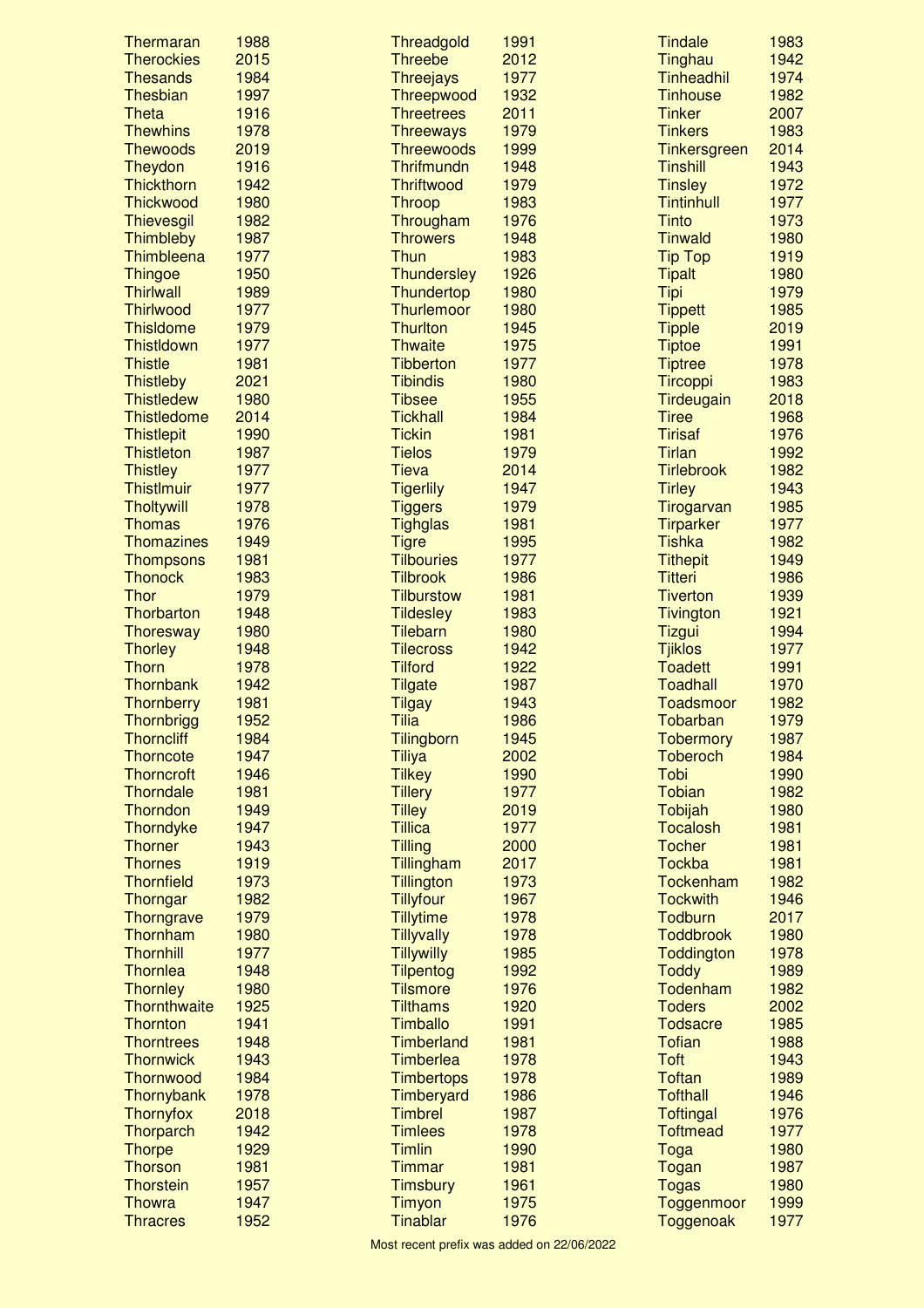| Toggleberry                      | 2019         | <b>Tork</b>                        | 1986         | <b>Traust</b>                       | 1978         |
|----------------------------------|--------------|------------------------------------|--------------|-------------------------------------|--------------|
| <b>Toggles</b>                   | 2010         | <b>Torkin</b>                      | 1949         | <b>Trautan</b>                      | 1980         |
| Togglii                          | 1982         | <b>Tormhor</b>                     | 1979         | <b>Trawcliffe</b>                   | 2007         |
| <b>Toghill</b>                   | 1977         | <b>Tormod</b>                      | 1981         | <b>Trawsnant</b>                    | 1987         |
| <b>Togleberry</b>                | 1980         | <b>Torphin</b>                     | 1966         | Treamlod                            | 1979         |
| <b>Tojos</b>                     | 1995         | <b>Torr</b>                        | 1982         | <b>Treasured</b>                    | 2013         |
| <b>Tokamak</b>                   | 2000         | <b>Torridge</b>                    | 1948         | <b>Trebant</b>                      | 1985         |
| <b>Tolcarne</b>                  | 1977         | <b>Torrie</b>                      | 1950         | Trebarvah                           | 1990         |
| <b>Toldish</b>                   | 1983         | <b>Torrington</b>                  | 1920         | <b>Trebella</b>                     | 1981         |
| Tolespan                         | 1978         | <b>Torrisoule</b>                  | 1982         | <b>Trebor</b>                       | 1981         |
| <b>Tolethorpe</b>                | 1948         | <b>Torry Hill</b>                  | 1919         | Trebryn                             | 1990         |
| <b>Tolfrue</b>                   | 1980<br>2013 | <b>Tortop</b><br><b>Torwood</b>    | 1984         | Trebsenga                           | 1980<br>1991 |
| Tolgoblin<br><b>Tolhurst</b>     | 1986         | <b>Torworth</b>                    | 1963<br>1989 | Trecapra<br>Trecrogo                | 1976         |
| <b>Tolivar</b>                   | 1979         | <b>Totham</b>                      | 1949         | Trecynon                            | 1978         |
| <b>Tolkein</b>                   | 1986         | Totleyhall                         | 1981         | Treddafydd                          | 1984         |
| <b>Tollbar</b>                   | 1979         | <b>Totterdown</b>                  | 1984         | Tredegain                           | 1978         |
| <b>Tollerford</b>                | 1943         | <b>Totteridge</b>                  | 1943         | <b>Tredinnick</b>                   | 1977         |
| <b>Tolleshunt</b>                | 1976         | <b>Touchstone</b>                  | 1975         | <b>Tredis</b>                       | 1983         |
| <b>Tollgate</b>                  | 1959         | Touchwood                          | 1969         | <b>Treelands</b>                    | 1977         |
| <b>Tollietail</b>                | 2009         | <b>Toulmin</b>                     | 1943         | Treelang                            | 1935         |
| <b>Tollwick</b>                  | 1981         | <b>Toulstonhall</b>                | 2019         | <b>Treeline</b>                     | 1980         |
| <b>Tollwood</b>                  | 1978         | <b>Tourmaline</b>                  | 1973         | <b>Treemar</b>                      | 1987         |
| <b>Tollywood</b>                 | 1978         | <b>Touzel</b>                      | 2003         | <b>Treemead</b>                     | 1985         |
| <b>Tolson</b>                    | 1975         | <b>Tovmor</b>                      | 1984         | <b>Treetops</b>                     | 1949         |
| <b>Tomary</b>                    | 1981         | Towan                              | 1977         | <b>Treevale</b>                     | 1980         |
| Tomashea                         | 2016         | <b>Toward</b>                      | 1980         | <b>Trefinnick</b>                   | 1976         |
| Tombar                           | 1975         | <b>Towcester</b>                   | 1916         | <b>Trefire</b>                      | 1977         |
| <b>Tomcar</b>                    | 1979         | <b>Tower</b>                       | 1972         | <b>Treflor</b>                      | 1994         |
| <b>Tomen</b>                     | 1982         | <b>Towerhill</b>                   | 1946         | <b>Tregare</b>                      | 1955         |
| <b>Tomhay</b>                    | 1970         | <b>Towersey</b>                    | 1968         | Tregarn                             | 1976         |
| <b>Tomilton</b>                  | 1982         | <b>Towerview</b>                   | 1986         | Tregarth                            | 1981         |
| <b>Tomkid</b>                    | 1983         | Townbeam                           | 1919         | Tregathlyn                          | 1931         |
| <b>Tomkin</b>                    | 1994         | <b>Townfoot</b>                    | 1975         | <b>Tregavaras</b>                   | 1981         |
| <b>Tomlain</b>                   | 1984         | <b>Townhead</b>                    | 1986         | <b>Tregeagle</b>                    | 1973         |
| Tomoana                          | 1933         | <b>Townhill</b><br><b>Townrow</b>  | 1977         | <b>Tregeseal</b>                    | 1975         |
| <b>Tomos</b><br><b>Tomperrow</b> | 1973<br>1982 | <b>Townsend</b>                    | 1944<br>1953 | <b>Tregever</b><br><b>Tregoiffe</b> | 1984<br>1983 |
| <b>Tomtessa</b>                  | 1978         | <b>Townworth</b>                   | 1979         | <b>Tregolls</b>                     | 1982         |
| Tonbridge                        | 1943         | Towpath                            | 1978         | <b>Tregoning</b>                    | 1943         |
| <b>Tonge</b>                     | 1946         | <b>Towson</b>                      | 1983         | <b>Tregosel</b>                     | 1981         |
| Tonghigh                         | 1978         | <b>Towy</b>                        | 1948         | <b>Tregoss</b>                      | 1970         |
| <b>Tonicely</b>                  | 1982         | <b>Towyside</b>                    | 1987         | <b>Tregoyd</b>                      | 1972         |
| <b>Tonicks</b>                   | 1979         | <b>Towyvalley</b>                  | 2015         | <b>Tregwyr</b>                      | 1997         |
| <b>Toningwill</b>                | 1979         | <b>Toybert</b>                     | 1978         | <b>Trehaidd</b>                     | 2015         |
| Tonsar                           | 1980         | <b>Toyehill</b>                    | 1999         | <b>Trehan</b>                       | 1976         |
| <b>Tonshee</b>                   | 1979         | <b>Toynton</b>                     | 2013         | <b>Trehane</b>                      | 2000         |
| Tonvon                           | 1998         | <b>Toyse</b>                       | 1942         | <b>Trehowell</b>                    | 1985         |
| <b>Toovey</b>                    | 1982         | <b>Toytown</b>                     | 1980         | Trejoneti                           | 1986         |
| Topanga                          | 1977         | <b>Tracey</b>                      | 1943         | <b>Trelassick</b>                   | 1981         |
| <b>Topbidder</b>                 | 1954         | <b>Tradewinds</b>                  | 1984         | <b>Trelawney</b>                    | 1992         |
| <b>Topcliffe</b>                 | 1924         | <b>Trafalgars</b>                  | 1981         | Treleigh                            | 1976         |
| <b>Topfarm</b>                   | 1982         | <b>Trafford</b>                    | 1983         | <b>Treleth</b>                      | 1984         |
| <b>Topgold</b>                   | 2012         | <b>Trafina</b>                     | 1977         | <b>Trelevra</b>                     | 1979         |
| <b>Tophill</b>                   | 1981         | <b>Traglen</b>                     | 1984         | <b>Trellai</b>                      | 1977         |
| <b>Topknot</b>                   | 2000         | Trago                              | 2007         | <b>Trellech</b>                     | 1977         |
| <b>Topline</b>                   | 1976         | Tragomarly                         | 2010<br>1944 | <b>Treloneth</b><br><b>Trelson</b>  | 1987<br>1987 |
| <b>Toplodge</b>                  | 1981<br>1976 | Tragopan                           | 1984         | <b>Trelyn</b>                       | 1983         |
| <b>Topotill</b><br>Toppatou      | 1978         | <b>Tragos</b><br><b>Trainriggs</b> | 1968         | <b>Tremarne</b>                     | 1981         |
| <b>Topsail</b>                   | 1979         | <b>Tralee</b>                      | 1980         | <b>Tremedda</b>                     | 1913         |
| <b>Topstok</b>                   | 1983         | <b>Tramontana</b>                  | 1970         | Tremeddan                           | 1974         |
| <b>Topthorne</b>                 | 1972         | Trantridge                         | 1994         | <b>Tremfield</b>                    | 1984         |
| <b>Torachilty</b>                | 1972         | <b>Tranwell</b>                    | 1988         | <b>Tremoreken</b>                   | 1986         |
| <b>Torela</b>                    | 1971         | Trapolandi                         | 1979         | Tremorllyn                          | 1981         |
| <b>Torfields</b>                 | 1985         | <b>Traquair</b>                    | 1967         | Tremorran                           | 1948         |
| <b>Torhole</b>                   | 1988         | <b>Trasaan</b>                     | 1979         | Tremycin                            | 2007         |
|                                  |              |                                    |              |                                     |              |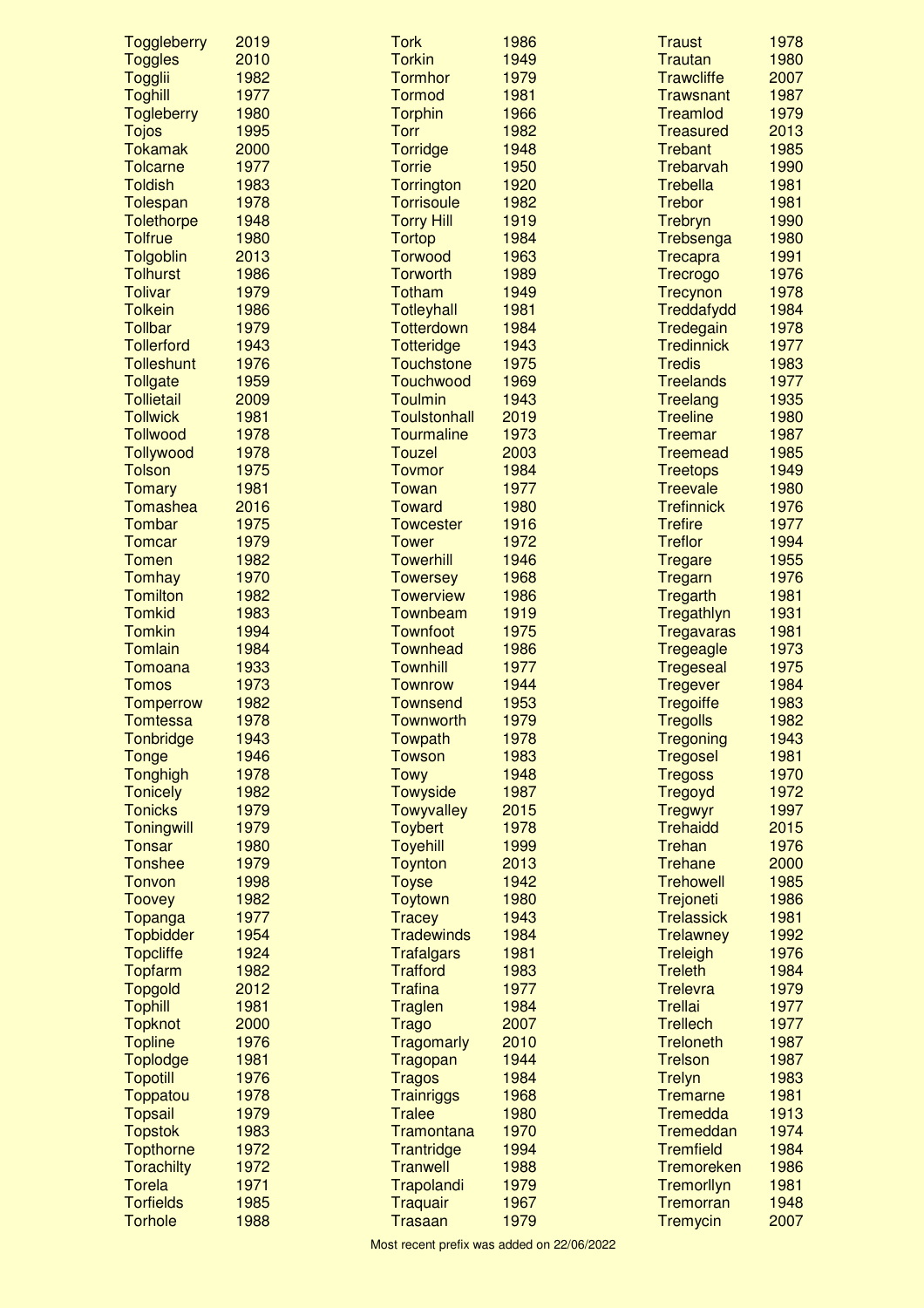| <b>Trenance</b>                    | 1942         | <b>Trobine</b>                      | 1978         | <b>Tunneltop</b>                    | 1994         |
|------------------------------------|--------------|-------------------------------------|--------------|-------------------------------------|--------------|
| <b>Trenaul</b>                     | 1977         | <b>Trobock</b>                      | 2005         | <b>Tunneltree</b>                   | 1982         |
| <b>Treneglos</b>                   | 1983         | <b>Trocvale</b>                     | 1973         | <b>Tunross</b>                      | 1989         |
| Trengale                           | 1978         | <b>Trodbeck</b>                     | 1969         | <b>Tunstall</b>                     | 1948         |
| Trengoffe                          | 1981         | <b>Trofstones</b>                   | 1985         | <b>Tunstead</b>                     | 1983         |
| <b>Trenilk</b>                     | 1982         | <b>Trophy</b>                       | 1984         | <b>Tuppence</b>                     | 2016         |
| <b>Trenlys</b>                     | 1986         | <b>Tropical</b>                     | 1986         | <b>Turbary</b>                      | 1989         |
| <b>Trenton</b>                     | 1983         | <b>Trosley</b>                      | 1976         | <b>Turfen</b>                       | 1981         |
| <b>Trentvalley</b>                 | 2022         | <b>Trossachs</b>                    | 1975         | <b>Turfmoor</b>                     | 1982         |
| <b>Trenun</b>                      | 1990         | <b>Troston</b>                      | 1981         | <b>Turkaman</b>                     | 1979         |
| Treonian                           | 1976         | Trotalong                           | 1977         | <b>Turlough</b>                     | 1976         |
| <b>Treovis</b>                     | 1980         | <b>Trotters</b>                     | 2012         | <b>Turnditch</b>                    | 1972<br>2018 |
| Trerllai<br><b>Tresaur</b>         | 1985<br>1971 | Troughtop<br><b>Troutbeck</b>       | 1990<br>1997 | Turningpage                         | 1978         |
| <b>Tresayes</b>                    | 2015         | <b>Trowbrook</b>                    | 1977         | <b>Turnpike</b><br><b>Turnstone</b> | 1919         |
| <b>Tresco</b>                      | 1970         | <b>Troy</b>                         | 1998         | <b>Turnwood</b>                     | 1981         |
| <b>Tresdun</b>                     | 1976         | Troyswood                           | 1980         | <b>Turra</b>                        | 2006         |
| <b>Tresham</b>                     | 1977         | <b>Truby</b>                        | 1986         | <b>Turret</b>                       | 1948         |
| <b>Tresillian</b>                  | 1980         | <b>Trude</b>                        | 2004         | <b>Turvees</b>                      | 1979         |
| <b>Treskinnik</b>                  | 1978         | Trudigay                            | 1975         | <b>Turvey</b>                       | 1979         |
| <b>Tresna</b>                      | 1980         | <b>Truelen</b>                      | 1989         | <b>Turweston</b>                    | 1949         |
| <b>Tressible</b>                   | 1980         | <b>Trumps</b>                       | 1982         | Tushingham                          | 1952         |
| <b>Trestrayle</b>                  | 1979         | <b>Trusson</b>                      | 1982         | Tushparn                            | 1980         |
| <b>Trethevey</b>                   | 1980         | <b>Tryagain</b>                     | 1947         | <b>Tutonshill</b>                   | 1985         |
| Treuddyn                           | 1980         | <b>Trycewell</b>                    | 1978         | <b>Tuttington</b>                   | 1984         |
| <b>Treussig</b>                    | 1986         | <b>Tryfanberg</b>                   | 1982         | <b>Tuxlythe</b>                     | 1948         |
| <b>Treval</b>                      | 2006         | <b>Trym</b>                         | 1947         | <b>Tweedside</b>                    | 1984         |
| Trevalyen                          | 1975         | <b>Trymhill</b>                     | 1982         | <b>Tweendykes</b>                   | 1949         |
| <b>Trevarth</b>                    | 1985         | Tryphaena                           | 1982         | <b>Tweentowns</b>                   | 2000         |
| <b>Trevellas</b>                   | 1971         | <b>Tsar</b>                         | 1987         | Twiglea                             | 1966         |
| <b>Trevellion</b>                  | 1993         | <b>Tsungli</b>                      | 1977         | Twigworth                           | 1987         |
| <b>Treveneth</b>                   | 1983         | <b>Ttington</b>                     | 1990         | <b>Twilight</b>                     | 1927         |
| Treverbyn                          | 1978         | <b>Ttireve</b>                      | 1972         | <b>Twincities</b>                   | 2018         |
| <b>Treverras</b>                   | 1989         | <b>Tubber</b>                       | 1988         | <b>Twinfield</b>                    | 1942         |
| <b>Trevillies</b>                  | 1975         | <b>Tuberale</b>                     | 1981         | <b>Twinoaks</b>                     | 1946         |
| <b>Trevina</b>                     | 1971         | Tuckerwood                          | 2004         | <b>Twinstead</b>                    | 1928         |
| <b>Trevince</b>                    | 1979         | <b>Tuckeys</b>                      | 1984         | <b>Twitchen</b>                     | 2017         |
| <b>Trevor</b>                      | 1973         | Tuddenham                           | 1947         | <b>Twivways</b>                     | 1989         |
| <b>Trewan</b>                      | 1977         | <b>Tudeley</b>                      | 1983         | <b>Twizel</b>                       | 1979         |
| <b>Trewern</b>                     | 1980         | <b>Tudor</b>                        | 1945         | <b>Twizellane</b>                   | 1987         |
| <b>Trewince</b>                    | 1976         | <b>Tudorfield</b>                   | 1982         | <b>Twoacre</b>                      | 1980         |
| <b>Trewindsor</b>                  | 1976         | <b>Tudorhill</b><br><b>Tudoroak</b> | 1978         | <b>Twoburrows</b>                   | 2011         |
| <b>Trewolsta</b>                   | 1978<br>1990 | <b>Tudorstone</b>                   | 1977<br>1982 | <b>Twocees</b><br><b>Twocrosses</b> | 1957<br>1981 |
| Treworgie                          | 1920         |                                     | 1961         |                                     | 1982         |
| <b>Treyford</b><br><b>Triandra</b> | 1983         | <b>Tudypark</b><br><b>Tuffnutt</b>  | 1981         | Twojays<br><b>Twolanes</b>          | 1980         |
| <b>Triangle</b>                    | 1973         | <b>Tugnet</b>                       | 1978         | <b>Twomins</b>                      | 1988         |
| <b>Tribridge</b>                   | 1983         | <b>Tuhsilloc</b>                    | 1985         | <b>Twopence</b>                     | 1984         |
| <b>Tricorn</b>                     | 2010         | Tulgirvan                           | 1984         | <b>Tworivers</b>                    | 1989         |
| <b>Triffordd</b>                   | 1978         | <b>Tullamore</b>                    | 1986         | <b>Tworobs</b>                      | 1978         |
| <b>Trifolium</b>                   | 1989         | <b>Tullibards</b>                   | 1980         | <b>Twybury</b>                      | 1990         |
| <b>Trigga</b>                      | 1984         | <b>Tullibole</b>                    | 1986         | <b>Twycross</b>                     | 1976         |
| <b>Trigland</b>                    | 1947         | <b>Tullich</b>                      | 1985         | <b>Twyford</b>                      | 1975         |
| <b>Trillick</b>                    | 1920         | <b>Tulloch</b>                      | 1973         | <b>Twylands</b>                     | 1976         |
| <b>Trillis</b>                     | 1976         | Tullyarran                          | 2012         | <b>Twylite</b>                      | 1977         |
| <b>Trilouis</b>                    | 1947         | <b>Tullybyre</b>                    | 2017         | Twyll                               | 1977         |
| <b>Trim</b>                        | 2006         | <b>Tullycooly</b>                   | 1985         | Twylynne                            | 1944         |
| <b>Trimbelle</b>                   | 2021         | <b>Tullyglens</b>                   | 2018         | Twyn                                | 1981         |
| <b>Trimpley</b>                    | 1982         | <b>Tullyherron</b>                  | 2015         | Twynham                             | 1944         |
| <b>Trindles</b>                    | 1984         | <b>Tullynesle</b>                   | 1980         | <b>Twynkel</b>                      | 1957         |
| <b>Trinkeld</b>                    | 1937         | <b>Tulyhommel</b>                   | 1988         | Twynwell                            | 1990         |
| <b>Triskell</b>                    | 1980         | Tulywiggan                          | 2003         | Ty                                  | 1980         |
| <b>Trisky</b>                      |              | <b>Tumblebays</b>                   | 1963         | <b>Tybryn</b>                       | 1979         |
|                                    | 1995         |                                     |              |                                     |              |
| <b>Tristram</b>                    | 1949         | Tumbledown                          | 1982         | Tychan                              | 1978         |
| <b>Tritlington</b>                 | 1933         | <b>Tumbleweed</b>                   | 1953         | Tycoegnant                          | 1981         |
| <b>Triton</b><br><b>Triumph</b>    | 1980<br>1992 | <b>Tump</b><br><b>Tunhill</b>       | 1980<br>1978 | <b>Tycraig</b><br><b>Tydden</b>     | 2003<br>1979 |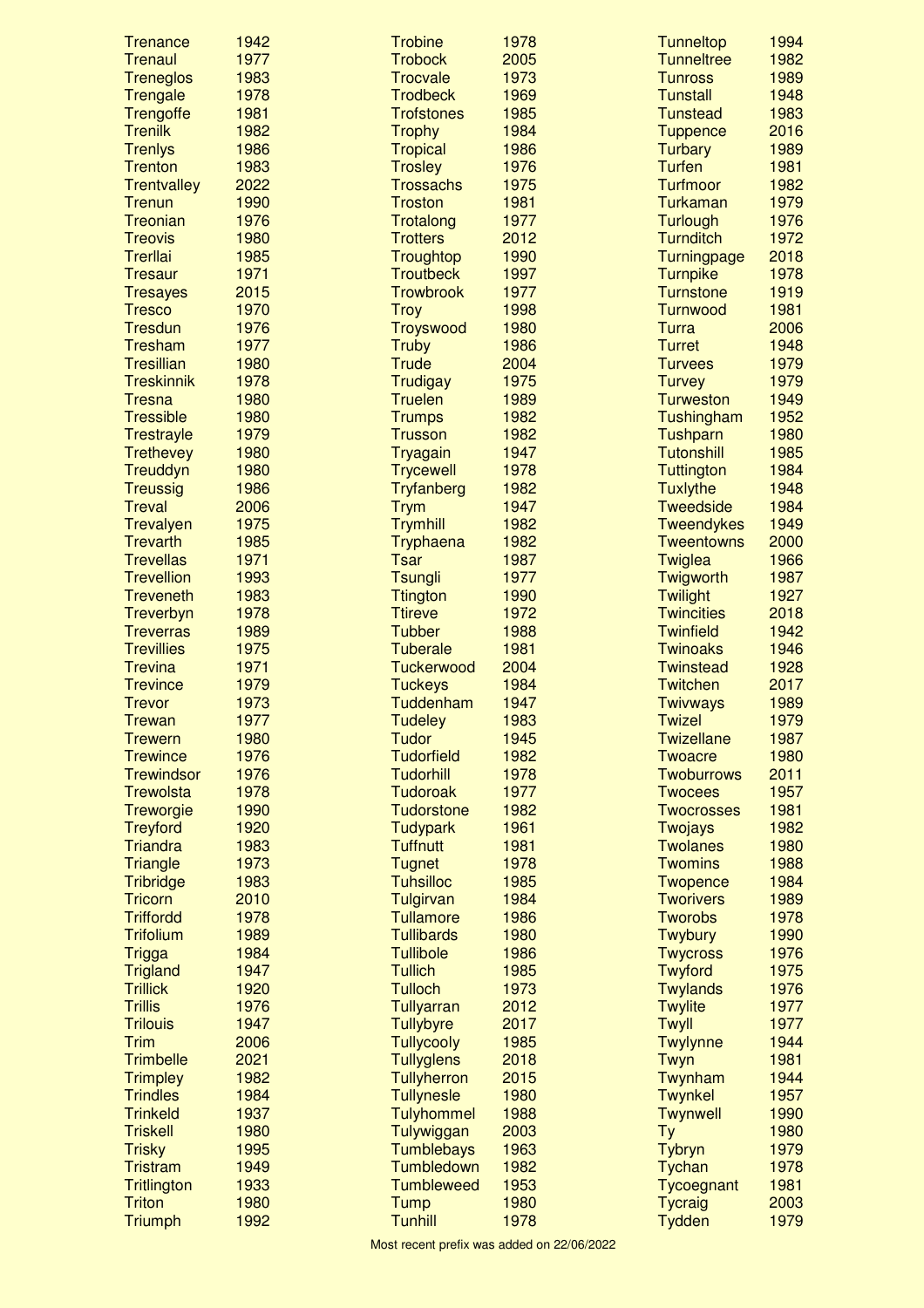| <b>Tydehams</b>                   | 1941         | <b>Underwood</b>             | 1973         | <b>Vallicroft</b>        | 1980         |
|-----------------------------------|--------------|------------------------------|--------------|--------------------------|--------------|
| Tydeman                           | 1984         | <b>Unhalla</b>               | 1984         | Valsarnia                | 1978         |
| <b>Tye</b>                        | 1978         | <b>Unicorn</b>               | 1980         | Valser                   | 1989         |
| <b>Tyee</b>                       | 2021         | Unigoat                      | 1982         | Valuta                   | 1985         |
| Tyegronon                         | 1974         | <b>Unthank</b>               | 1958         | Vanal                    | 1988         |
| <b>Tygadlas</b>                   | 1984         | Upalong                      | 1944         | Vandee                   | 1980         |
| <b>Tygraig</b><br>Tygwalia        | 1978<br>1985 | Upcoch<br>Upham              | 1989<br>1941 | Vanderel<br>Vandermere   | 1975<br>1948 |
| Tygwyn                            | 1973         | <b>Uphill</b>                | 1973         | Vanderwei                | 1981         |
| <b>Tyhurst</b>                    | 1944         | <b>Uplands</b>               | 1919         | Vandevere                | 1982         |
| <b>Tyisha</b>                     | 1983         | <b>Upleadon</b>              | 1978         | Vange                    | 1930         |
| <b>Tyladu</b>                     | 1985         | <b>Upperc</b>                | 1983         | Vanian                   | 1984         |
| <b>Tylaglas</b>                   | 1979         | <b>Upperten</b>              | 1961         | Vank                     | 1979         |
| <b>Tyland</b>                     | 1985         | <b>Uppertown</b>             | 1977         | Vannin                   | 1986         |
| <b>Tylchaisaf</b>                 | 1981         | Upperwood                    | 1960         | VanOudwoude 2016         |              |
| <b>Tylers</b>                     | 1971         | <b>Uppington</b>             | 1982         | Vanyar                   | 1980         |
| <b>Tylleucu</b>                   | 1978         | <b>Upsher</b>                | 2012         | Varagh                   | 1983         |
| Tylo                              | 1980         | <b>Upstream</b>              | 1979         | Vardar                   | 1978         |
| <b>Tymaen</b>                     | 1984         | <b>Upthorpe</b>              | 1960         | <b>Vardos</b>            | 1959         |
| <b>Tymawr</b>                     | 1976         | Upton                        | 1920         | Vardre                   | 1971         |
| Tymynydd<br>Tynande               | 1981<br>1981 | Uptonwood                    | 1979<br>1943 | Varjos<br><b>Varsity</b> | 1976<br>2000 |
| <b>Tynant</b>                     | 1984         | Upware<br><b>Urchany</b>     | 1985         | Vashti                   | 1985         |
| <b>Tyndale</b>                    | 1943         | Uredale                      | 1954         | Vashville                | 1987         |
| Tyndderwen                        | 1980         | <b>Urloxhey</b>              | 1985         | Vasterne                 | 1909         |
| <b>Tynecroft</b>                  | 1943         | <b>Ursa</b>                  | 1992         | Vauxhall                 | 2016         |
| <b>Tynert</b>                     | 1978         | <b>Ursdon</b>                | 1979         | Vaynol                   | 1989         |
| <b>Tynevale</b>                   | 1975         | <b>Ursine</b>                | 1920         | Vaynor                   | 1984         |
| Tynewydd                          | 1942         | Urtel                        | 1978         | <b>Vears</b>             | 1980         |
| <b>Tyning</b>                     | 1992         | <b>Ushat</b>                 | 1978         | <b>Vectis</b>            | 1954         |
| <b>Tynpwll</b>                    | 1980         | 66                           | 2003         | Veeantro                 | 1951         |
| Tynrhelyg                         | 1978         | <b>Ushaw</b>                 | 1985         | Veejay                   | 1985         |
| <b>Tynyfron</b>                   | 1990         | <b>Uttlesford</b>            | 1974         | Veildon                  | 1979         |
| <b>Tyrest</b>                     | 2014         |                              |              | Veldale                  | 1984         |
| Tyrgoedwig                        | 1987         | Vagabond                     | 1941         | Velensue                 | 1981         |
| <b>Tyrley</b>                     | 1981<br>1977 | Vagari                       | 1982<br>1922 | <b>Vellams</b><br>Vellow | 1957<br>1980 |
| <b>Tyrolean</b><br><b>Tyrolia</b> | 1984         | Vagrom<br>Vajmalf            | 1966         | <b>Velmere</b>           | 1979         |
| Tyrraman                          | 1978         | <b>Valchas</b>               | 1967         | <b>Velox</b>             | 1971         |
| <b>Tyrrell</b>                    | 1979         | <b>Valcrist</b>              | 1979         | Vema                     | 1982         |
| <b>Tyrwern</b>                    | 1967         | Valda                        | 1993         | <b>Vendas</b>            | 1941         |
| Tythebarn                         | 1966         | <b>Valdes</b>                | 1977         | Venford                  | 1956         |
| <b>Tythorn</b>                    | 1979         | Vale                         | 1944         | Venndown                 | 1994         |
| Tywi                              | 1988         | Valehead                     | 2014         | Venner                   | 2018         |
| <b>Tzarina</b>                    | 1998         | Valentia                     | 1977         | Vennmar                  | 1992         |
|                                   |              | <b>Valentina</b>             | 1980         | <b>Ventire</b>           | 1985         |
| <b>Ubique</b>                     | 1987         | <b>Valentine</b>             | 1980         | Ventnor                  | 1982         |
| <b>Ucheldre</b>                   | 1973         | Valera                       | 1973         | Ventom                   | 1951         |
| <b>Ucheldref</b><br>Udale         | 1984<br>2020 | Valerian<br><b>Valesbury</b> | 1978<br>1972 | Ventura<br>Venture       | 1983<br>1979 |
| <b>Uffdown</b>                    | 1943         | Valeslade                    | 1989         | Verana                   | 1983         |
| <b>Uffencote</b>                  | 1949         | Valeta                       | 1985         | <b>Verandas</b>          | 2016         |
| Uinnseann                         | 1988         | <b>Valeview</b>              | 1982         | Verga                    | 1988         |
| <b>Uitenhage</b>                  | 1979         | Valewood                     | 1982         | Vermar                   | 1976         |
| Uley                              | 1945         | <b>Valhalla</b>              | 1973         | Vermuyden                | 1978         |
| Ulgham                            | 1948         | <b>Valhart</b>               | 1977         | <b>Vernalls</b>          | 1942         |
| <b>Ullcoats</b>                   | 1985         | <b>Valiant</b>               | 1981         | Vernham                  | 1970         |
| <b>Ulleskelf</b>                  | 1978         | <b>Valinca</b>               | 1983         | Vernstown                | 2016         |
| <b>Ullidian</b>                   | 1984         | Valjen                       | 1982         | Vernwood                 | 1988         |
| <b>Ullington</b>                  | 1981         | <b>Valkie</b>                | 1981         | Verona<br>Ġ.             | 1942         |
| <b>Ullsfield</b>                  | 1968         | Valkyrie                     | 1988         |                          | 1945         |
| <b>Ulricus</b>                    | 1954         | Vallee                       | 1982         | Veronica                 | 1993         |
| Umberslade<br>Una                 | 1987<br>1920 | <b>Valletta</b>              | 1921         | Veronid                  | 1978<br>1978 |
| <b>Underbank</b>                  | 1980         | <b>Valley</b><br>Valleyend   | 1921<br>1984 | Verredding<br>Vertenten  | 2019         |
| <b>Undercliff</b>                 | 1985         | Valleysong                   | 1999         | Vertwood                 | 1943         |
| <b>Underhill</b>                  | 2003         | Valleyview                   | 1978         | Verwood                  | 1922         |
|                                   |              |                              |              |                          |              |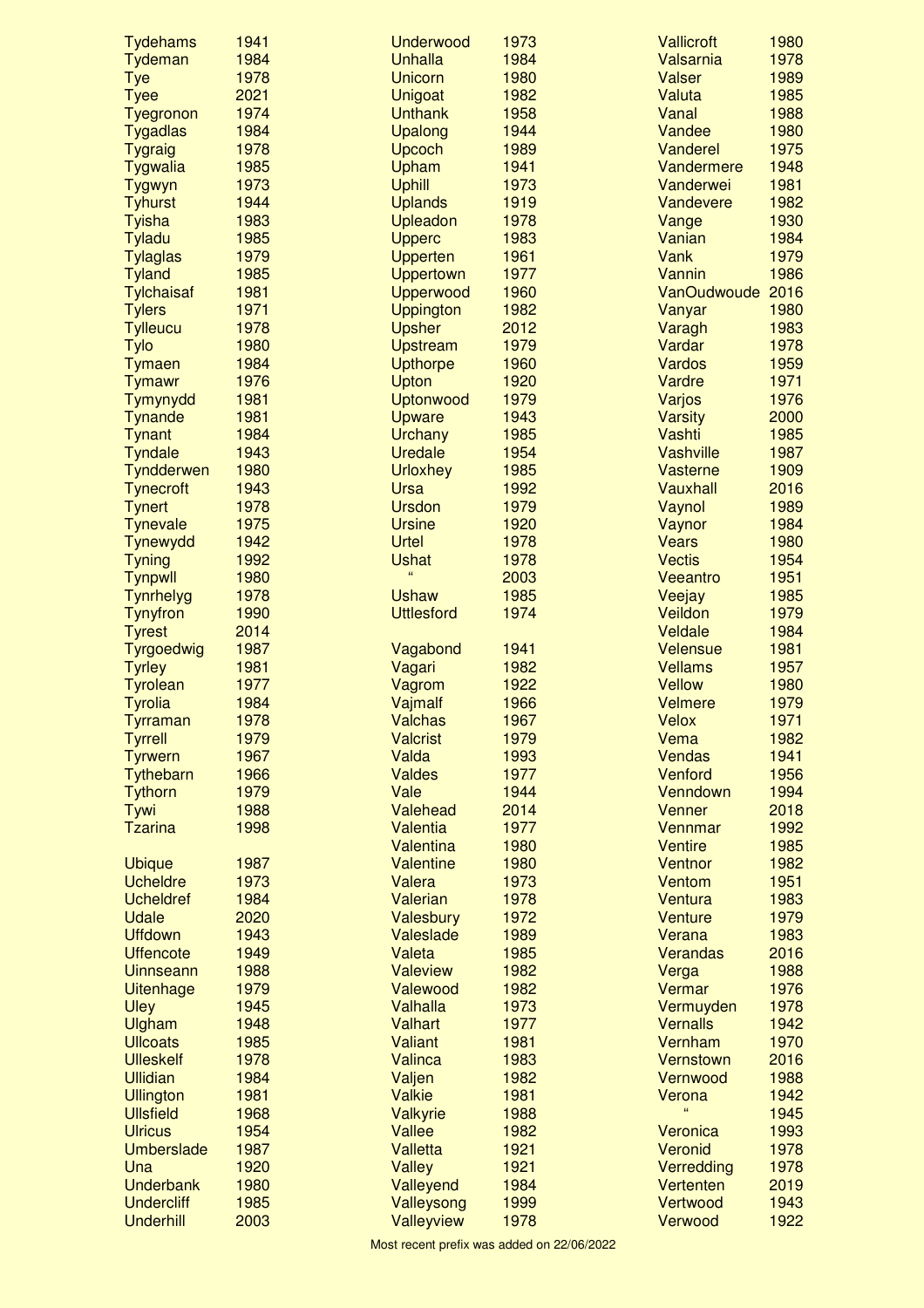| Veshe                   | 2006         | Waenhir           | 1971         | <b>Wansbeck</b>       | 1944         |
|-------------------------|--------------|-------------------|--------------|-----------------------|--------------|
| Vetch                   | 1977         | Waenlych          | 1988         | <b>Wansley</b>        | 1970         |
| Viasaxosa               | 1970         | Waeppthorn        | 1980         | <b>Wantley</b>        | 1987         |
| Vicarage                | 1946         | Waggin            | 1981         | <b>Wapley</b>         | 1996         |
| <b>Vicarshill</b>       | 1991         | Wagtail           | 1982         | Warcop                | 1933         |
| Viclaydell              | 1974         | <b>Waincott</b>   | 2003         | Warden                | 1977         |
| Vicq                    | 1990         | <b>Waingroves</b> | 1942         | <b>Wardley</b>        | 1976         |
| <b>Victoria</b>         | 1949         | Wainhart          | 1981         | <b>Wardlyns</b>       | 1950         |
| <b>Victorias</b>        | 2020         | Wainhill          | 1980         | Wardmill              | 1978         |
| <b>Victory</b>          | 1976         | <b>Wainsfords</b> | 1949         | <b>Wards</b>          | 1978         |
| Vidad                   | 1988         | Wainwright        | 1979         | Wardson               | 1972         |
| <b>Viden</b>            | 1980         | <b>Wairere</b>    | 1979         | <b>Warecliffs</b>     | 1992         |
| <b>Viesta</b>           | 1983         | <b>Waitby</b>     | 1978         | Warehorne             | 1979         |
| Viewdown                | 1981         | Waitcliffe        | 1986         | Waringore             | 1965         |
| <b>Viewfair</b>         | 1983         | Waiverlane        | 2009         | Warkleigh             | 1981         |
| <b>Viewlands</b>        | 2022         | Wakefield         | 1979         | Warleigh              | 1949         |
| Vigornian               | 1950         | <b>Wakehurst</b>  | 1946         | Warlingham            | 1942         |
| Vijacrewood             | 2015         | <b>Wakeley</b>    | 1977         | Warmwithen            | 1981         |
| <b>Viking</b>           | 1976         | Wakering          | 1928         | <b>Warners</b>        | 1983         |
| Vilandor                | 1984         | <b>Wakleys</b>    | 1947         | Warnicombe            | 1913         |
| Villa                   | 1987         | <b>Wako</b>       | 1969         | Warrandyte            | 1979         |
| <b>Village</b>          | 1981         | <b>Walaby</b>     | 1966         | Warren                | 1945         |
| <b>Villeferme</b>       | 1983         | Walburg           | 1979         | Warrenbrae            | 1979         |
| <b>Vincelian</b>        | 1986         | <b>Walbut</b>     | 1982         | Warrendale            | 1980         |
| <b>Vincott</b>          | 1981         | Walcom            | 1976         | Warrenhill            | 1948         |
| <b>Vindael</b>          | 1981         | <b>Walcot</b>     | 1951         | Warrenhurst           | 1916         |
| <b>Vinewell</b>         | 1979         | Waldemar          | 1962         | Warrenwood            | 1976         |
| Vineyard                | 1978         | Walden            | 1944         | <b>Warriner</b>       | 1984         |
| Vinma                   | 1954         | Waldendale        | 1988         | Warsash               | 1942         |
| <b>Vinsubar</b>         | 1985         | <b>Walders</b>    | 1984         | <b>Warwick</b>        | 1920         |
| Vintage                 | 1975         | <b>Waldron</b>    | 1943         | <b>Washbrook</b>      | 1981         |
| <b>Violetta</b>         | 1983         | Walecroft         | 1983         | Washdyke              | 1982         |
| Violetvale              | 2008         | Walela            | 2015         | Washingbay            | 1984         |
| Virginia                | 1941         | Walhampton        | 1950         | Washington            | 1990         |
| Virgoherd               | 1988         | Walkamsted        | 1985         | Washpond              | 1984         |
| <b>Visad</b>            | 1982         | Walkaway          | 1982         | <b>Washway</b>        | 1974         |
| <b>Viscount</b>         | 1978         | Walkenbury        | 1984         | Waside<br>Wastoria    | 1973         |
| <b>Vismar</b>           | 1982         | <b>Walkley</b>    | 2013         |                       | 1978         |
| <b>Vistas</b><br>Vitane | 1947<br>1923 | Walkmill<br>Wall  | 1975<br>1931 | Wastwater<br>Watchill | 2015<br>1975 |
| Vivaldi                 | 1981         | <b>Wallaford</b>  | 1985         | Watchover             | 1977         |
| <b>Vivash</b>           | 1997         | Wallage           | 1980         | Watchwell             | 1978         |
| <b>Vivbrook</b>         | 1982         | Wallington        | 1946         | <b>Wateravens</b>     | 1982         |
| Voel                    | 1950         | <b>Wallnutt</b>   | 1982         | Waterbeach            | 1941         |
| Vogue                   | 1973         | Wallridge         | 1983         | Waterbreak            | 1975         |
| Vonburow                | 1973         | Walmley           | 1946         | Waterden              | 1947         |
| Vonelli                 | 1966         | Walnut            | 1963         | Waterfield            | 1981         |
| Voreda                  | 1943         | Walnuttree        | 1982         | <b>Waterflow</b>      | 1980         |
| <b>Voulin</b>           | 1983         | Walreddon         | 1929         | Waterfold             | 1948         |
| Vouno                   | 1976         | Walsden           | 1950         | Waterford             | 1979         |
| Vulcan                  | 1947         | Walsing           | 1973         | Watergap              | 1981         |
| Vycanny                 | 1948         | Walstead          | 1978         | Watergate             | 1941         |
| <b>Vyners</b>           | 1955         | <b>Walsworth</b>  | 1978         | Waterhead             | 1973         |
| Vyrnwy                  | 2014         | Waltham           | 1942         | Waterheath            | 1992         |
|                         |              | <b>Waltomas</b>   | 1989         | Waterhill             | 1984         |
| Wabal                   | 1983         | <b>Walton</b>     | 1977         | Waterholme            | 1988         |
| Waddesley               | 1983         | <b>Waltoncros</b> | 1987         | Waterlane             | 1980         |
| Waddington              | 1946         | Waltondown        | 1983         | <b>Watermans</b>      | 1990         |
| Wadehouse               | 1972         | Waltroyd          | 1974         | Watermead             | 1980         |
| Wader                   | 1973         | Walwyns           | 1984         | Watermedow            | 1978         |
| Wadhurst                | 1927         | Wambella          | 1961         | <b>Waternish</b>      | 1972         |
| <b>Wadlands</b>         | 1949         | Wanbarrow         | 1982         | Waternymph            | 1979         |
| Wadmore                 | 1959         | Wanda             | 1978         | Waterperry            | 1979         |
| Wadsbury                | 1993         | <b>Wanderers</b>  | 1976         | Waterpride            | 1977         |
| <b>Wadsley</b>          | 1920         | Wanderings        | 1990         | Watership             | 1977         |
| Waenavon                | 1962         | Wandle            | 1981         | Waterside             | 1947         |
| Waenfach                | 1981         | Wangara           | 1948         | $\epsilon\epsilon$    | 1986         |
|                         |              |                   |              |                       |              |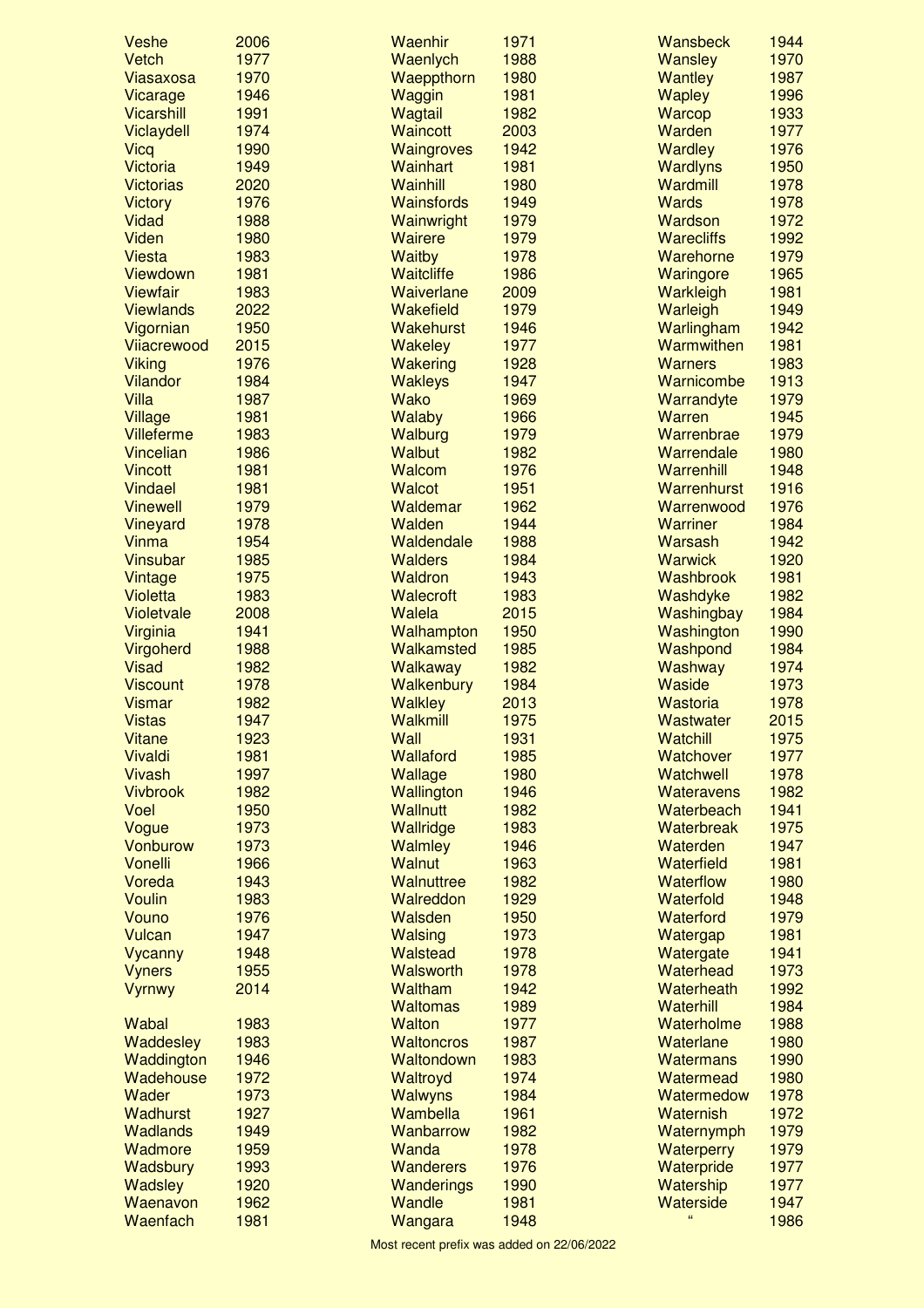| Waterslain       | 2009 | Welcombe          | 1949 | Westbeech         | 1946 |
|------------------|------|-------------------|------|-------------------|------|
| Watersmeet       | 2017 | Welcome           | 1973 | Westbere          | 1949 |
| Waterston        | 1977 | Welfordona        | 1981 | Westbourne        | 1980 |
| <b>Watlands</b>  | 1976 | Welgar            | 1951 | Westbrook         | 1949 |
| <b>Watling</b>   | 1980 | Welholme          | 1951 | <b>Westbury</b>   | 1941 |
| Watsnu           | 1991 | Well              | 1973 | Westcarr          | 1988 |
| <b>Wattam</b>    | 2018 | Welland           | 1976 | <b>Westcliff</b>  | 1957 |
| Wattendone       | 1966 | Wellbeing         | 2016 | <b>Westcott</b>   | 1947 |
| Wau              | 1963 | <b>Wellbury</b>   | 1982 | Westcourt         | 1993 |
| Waungafr         | 1991 | Wellclose         | 1976 | Westcrest         | 1978 |
| Waungron         | 1976 | Wellcomm          | 1985 | <b>Westcroft</b>  | 1943 |
| <b>Wavecrest</b> | 1941 | Wellgate          | 1981 | <b>Westcruck</b>  | 1981 |
| Waveney          | 1920 | Wellhouse         | 1981 | Westdale          | 1975 |
| Waverlea         | 1976 | Wellington        | 1951 | Westdene          | 1989 |
| <b>Waverley</b>  | 1919 | <b>Wellmoss</b>   | 1983 | Westdown          | 1979 |
| Waverly          | 2022 | Wellonhead        | 1978 | Westedge          | 1990 |
| <b>Waverton</b>  | 1981 | <b>Wellow</b>     | 1979 | Westend           | 1948 |
| Wavertree        | 1980 | <b>Wells</b>      | 1924 | Westenda          | 1991 |
| Waxham           | 1951 | Wellsbrook        | 2006 | <b>Westerly</b>   | 1986 |
| Waybrite         | 1979 | Wellsdean         | 1998 | Western           | 1920 |
| Waycorn          | 1982 | Wellswood         | 1922 | Westerwood        | 2017 |
| <b>Waycross</b>  | 1982 | Welmardrum        | 1948 | Westethie         | 1995 |
| Waye             | 1981 | Welton            | 1927 | Westfield         | 1920 |
|                  | 1979 |                   | 1933 | <b>Westfields</b> | 1985 |
| Wayfarer         |      | Welwyn            |      |                   |      |
| Wayfaring        | 1942 | Wenallt           | 1949 | Westgate          | 1979 |
| Wayford          | 1976 | Wenalltt          | 1981 | Westgreen         | 1983 |
| Wayland          | 1954 | Wenbry            | 1982 | Westhaven         | 1941 |
| Waymar           | 1984 | Wendal            | 1987 | Westhide          | 1992 |
| Wayneflete       | 1946 | Wenderholm        | 1980 | Westhill          | 1984 |
| Wayside          | 1935 | Wendleys          | 1978 | Westholme         | 1977 |
| Waysped          | 1980 | Wenham            | 1977 | Westhope          | 1990 |
| Wayward          | 1946 | <b>Wenlock</b>    | 1972 | Westhorpe         | 1981 |
| Wealden          | 1973 | <b>Wenlofts</b>   | 1966 | Westhouse         | 1985 |
| Weardale         | 1973 | Wenning           | 1947 | Westlade          | 1988 |
| Weasenham        | 1944 | Wensbury          | 1978 | Westlake          | 1983 |
| Weatherby        | 2019 | Wensley           | 1920 | Westland          | 1919 |
| Weaver           | 1974 | Wensleydale       | 2021 | Westlea           | 1981 |
| Weaverlee        | 1953 | Wenstan           | 1985 | Westleigh         | 1909 |
| <b>Weavers</b>   | 1945 | Wensumwick        | 1983 | Westlyn           | 1975 |
| Webb             | 1921 | Wentdale          | 1942 | Westmead          | 1979 |
| Webburn          | 1984 | Wentmill          | 1980 | Westmere          | 1969 |
| Webcliffe        | 1978 | Wenton            | 1982 | Westmill          | 1991 |
| Webland          | 1982 | Wentwood          | 1981 | Westntrail        | 1985 |
| Wedborough       | 1977 | Wentworth         | 1941 | Westoford         | 1973 |
| Weddinshaw       | 1978 |                   | 1976 | Westog            | 1980 |
| Wedgewood        | 1947 | Werburghs         | 1989 | Weston            | 1975 |
|                  | 1986 | Werdna            | 1979 | Westonhill        | 2016 |
| Wedgnock         | 1966 | Wergs             | 1944 | <b>Westons</b>    | 1942 |
| Wedgy            | 1987 | Wernddu           | 1978 | Westover          | 1983 |
| Wedmarsh         | 1978 | Werneth           | 1970 | <b>Westpark</b>   | 1987 |
| Wedmore          | 1943 | Wernhir           | 1977 | Westport          | 1963 |
| Wee              | 2004 | Wernlas           | 1985 | Westridge         | 1985 |
| Weebridge        | 1983 | <b>Werples</b>    | 1976 | Westroyd          | 1960 |
| Weeford          | 1945 | Wesden            | 1984 | Westsyde          | 1988 |
| Weehidden        | 1975 | Wesfield          | 1983 | <b>Westval</b>    | 1943 |
| Weeleigh         | 1976 | Wesley            | 1979 | <b>Westview</b>   | 1986 |
| <b>Weeley</b>    | 1940 | Wesleyan          | 1980 | <b>Westville</b>  | 1979 |
| Weepingash       | 1992 | Wesselton         | 1973 | <b>Westvine</b>   | 1983 |
| Weeton           | 1977 | Wessenden         | 1979 | Westward          | 1942 |
| Weetshill        | 1983 | Wessenmoor        | 1977 | Westwater         | 1976 |
| Weetwood         | 1980 | Wessex            | 1921 | <b>Westways</b>   | 1976 |
| Weir             | 1943 | Wessexdown        | 1971 | <b>Westwel</b>    | 1981 |
| Weirfield        | 1964 | <b>West Mains</b> | 1927 | <b>Westwells</b>  | 1986 |
|                  |      |                   |      |                   |      |
| Weirmill         | 1953 | Westacre          | 1921 | Westwicke         | 1980 |
| Welandford       | 1957 | <b>Westall</b>    | 1986 | Westwind          | 1963 |
| <b>Welbeck</b>   | 1982 | Westashby         | 1984 | <b>Westwinds</b>  | 1980 |
| Welborn          | 1946 | Westbank          | 1948 | Westwing          | 2018 |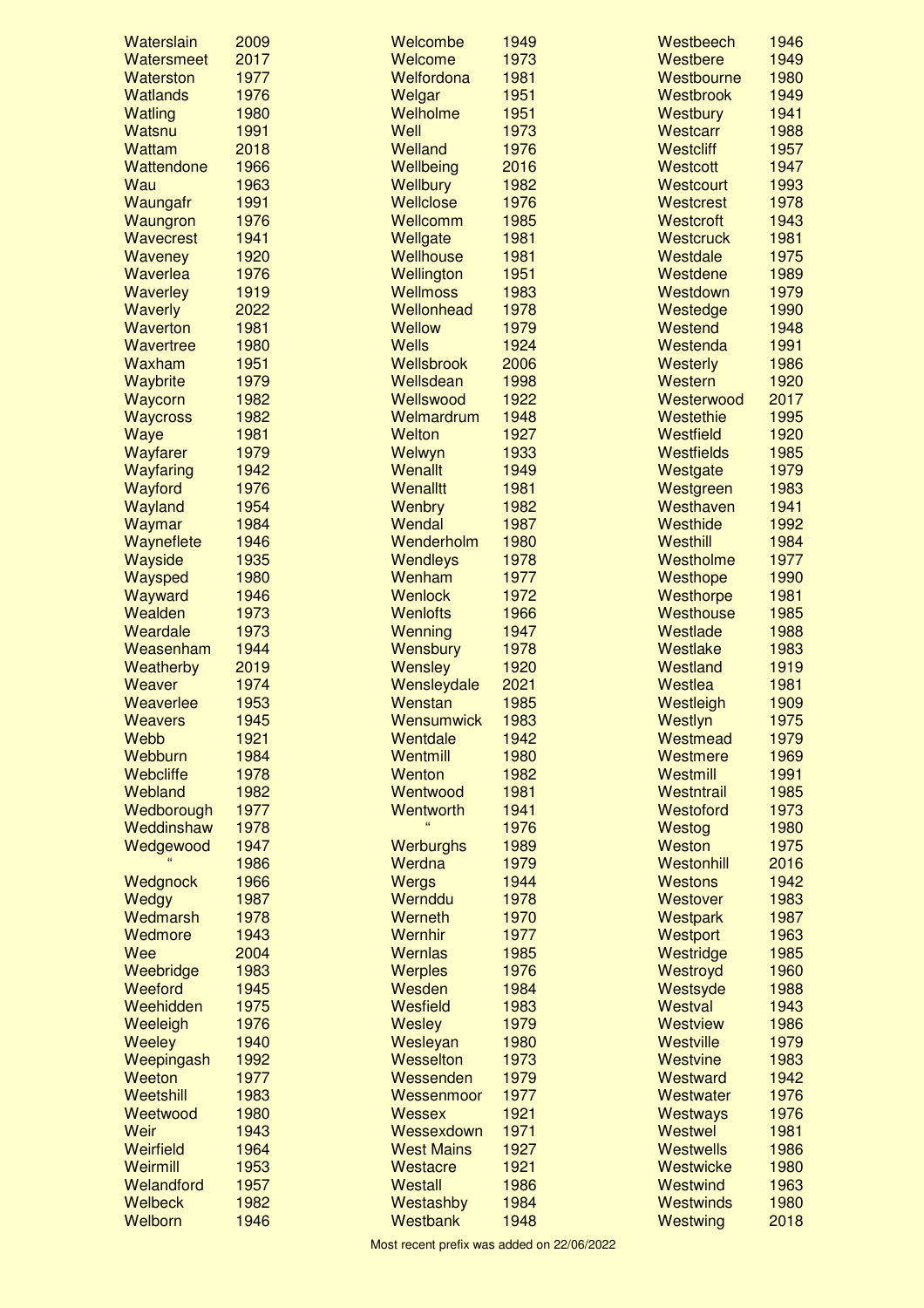| Westwood                | 1943         | Whitecraig                  | 1981         | Wickamford               | 1947         |
|-------------------------|--------------|-----------------------------|--------------|--------------------------|--------------|
| Weswood                 | 1984         | <b>Whitecroft</b>           | 1942         | <b>Wickdown</b>          | 1982         |
| Wetheriggs              | 1976         | <b>Whitecross</b>           | 1975         | <b>Wickersley</b>        | 1920         |
| Wetwood                 | 1994         | Whitefen                    | 1989         | <b>Wicketts</b>          | 1979         |
| <b>Wey Barton</b>       | 1920         | Whitefield                  | 1981         | <b>Wickford</b>          | 1926         |
| Weybread                | 1949         | <b>Whitefort</b>            | 2001         | Wickham                  | 1922         |
| Weybridge               | 1943         | Whitegap                    | 1977         | Wickholme                | 1975         |
| Weyburn                 | 1959         | Whitegate                   | 1957         | Wicklemore               | 1984         |
| Weydon                  | 1976         | Whitehall                   | 1973         | Wicklewood               | 1986         |
| Weylea                  | 1942         | <b>Whitehart</b>            | 1960         | Wickmere                 | 1978         |
| Weymere                 | 1971         | <b>Whitehawk</b>            | 1972         | Wickvale                 | 1942         |
| Whalandaw               | 2011         | Whiteheath                  | 1989         | <b>Wicstun</b>           | 1978         |
| Whamberry               | 1981         | Whitehill                   | 1941         | Widbury                  | 1921         |
| Wharfedale              | 1974         | <b>Whitehirst</b>           | 1979         | Widdington               | 1927         |
| Wharfeside              | 1979         | Whiteholme                  | 1987         | Wideawake                | 1946         |
| <b>Wharncliff</b>       | 1962         | <b>Whitehorns</b>           | 1971         | <b>Widford</b>           | 1909         |
| Wharnley                | 1978         | <b>Whitehorse</b>           | 1955         | Widmay                   | 2017         |
| Wharram                 | 1981         | Whitehouse                  | 1978         | Widmerpool               | 1983         |
| Whealdon                | 1947         | <b>Whitekross</b>           | 1984         | Widworthy                | 1944         |
| Whealemma               | 1973         | Whitelake                   | 2000         | Wigan                    | 1943         |
| Whealgrey               | 1981         | Whiteland                   | 1979         | Wiggaton                 | 1946         |
| Whealvor                | 1972         | <b>Whitelea</b>             | 1986         | Wiggenhall               | 1985         |
| Wheatfield              | 1975         | <b>Whiteleaf</b>            | 1981         | Wigginton                | 1978         |
| Wheatland               | 1973         | <b>Whiteleas</b>            | 1982         | Wiggonby                 | 1979         |
| <b>Wheatley</b>         | 1949         | Whitelion                   | 1980         | Wigham                   | 1974         |
| <b>Wheatleys</b>        | 1977         | Whitenance                  | 1970         | Wight                    | 1945         |
| Wheatsheaf              | 1996         | Whiteoak                    | 1943         | Wighton                  | 1980         |
| Wheatstone              | 1942         | Whitepark                   | 1980         | Wightsweep               | 1984         |
| Wheeler                 | 1951         | Whitepeak                   | 1967         | Wightwood                | 1981         |
| Wheelgold               | 2007         | Whitepost                   | 2017         | Wigmore                  | 1909         |
| <b>Wheldons</b>         | 2009         | <b>Whiterock</b>            | 1946         | Wigstonian               | 1981         |
| Wheldrake               | 2019         | Whiterose                   | 1972         | Wigtwizzle               | 1974         |
| Whelford                | 2019         | Whiteside                   | 1945         | Wikeridge                | 1981         |
| Whepstead               | 2009         | Whitesmith                  | 1976         | Wilan                    | 1979         |
| Whernside               | 1982         | Whitestake                  | 1974         | Wilbar                   | 1989         |
| Whetham                 | 1976         | Whitestone                  | 1975         | <b>Wilbert</b>           | 1948         |
| Whicken                 | 1981         | Whitethorn                  | 1947         | Wilbet                   | 1982         |
| Whilom                  | 1979         | Whitetudor                  | 1979         | Wilburgh                 | 1970         |
| Whimbrel                | 1978         | <b>Whitewalls</b>           | 1992         |                          | 2007         |
| Whin                    | 1978         | Whitewave                   | 1958         | <b>Wilburton</b>         | 1985         |
| <b>Whincross</b>        | 1979         | Whiteweave                  | 1983         | <b>Wilby</b>             | 1990         |
| Whinfield               | 1922         | <b>Whitewebbs</b>           | 1981         | <b>Wilcrick</b>          | 1982         |
| Whinhill                | 1946         | <b>Whitewells</b>           | 1977         | <b>Wilcuma</b>           | 1981         |
| Whinknowe               | 1978         | <b>Whitfield</b>            | 1979         | <b>Wild</b>              | 1912         |
|                         | 1981         | <b>Whitford</b>             | 1957         | Wildacre                 | 1981         |
| <b>Whinleys</b>         | 2019         | <b>Whitley</b>              | 1946         | Wildbriar                | 2009         |
| Whinpot<br><b>Whins</b> | 1920         | <b>Whitlocks</b>            | 2017         | <b>Wildbrook</b>         | 1987         |
| Whinsome                |              | Whitmo                      |              | <b>Wilde</b>             | 1981         |
|                         | 2009         |                             | 1985         |                          |              |
| Whiplingvale            | 2012<br>1948 | Whitmoor<br><b>Whitmore</b> | 1952<br>1980 | Wilden<br><b>Wildern</b> | 1939<br>1978 |
| Whipsnade               |              | <b>Whitnash</b>             |              | <b>Wilderness</b>        | 1961         |
| Whiskyglen              | 1985         |                             | 1950         |                          |              |
| Whispering              | 1981         | <b>Whitonstal</b>           | 1989         | Wilderway                | 1987         |
| <b>Whistler</b>         | 1973         | Whitson                     | 1984         | <b>Wilderwick</b>        | 1999         |
| <b>Whistley</b>         | 1944         | <b>Whitterick</b>           | 1947         | Wilderwood               | 1948         |
| Whitaker                | 1983         | <b>Whitton</b>              | 1983         | <b>Wildfields</b>        | 1984         |
| Whitbourne              | 1980         | <b>Whitwell</b>             | 1930         | Wildflower               | 1978         |
| Whitby                  | 1944         | <b>Whitworth</b>            | 1947         | Wildhill                 | 1955         |
| <b>Whitchers</b>        | 1972         | Whoberley                   | 1979         | <b>Wildhorn</b>          | 1975         |
| <b>Whitdine</b>         | 1985         | Whobody                     | 1978         | Wildingale               | 1978         |
| <b>White</b>            | 1980         | Wholestone                  | 1975         | Wildmere                 | 1975         |
| <b>White Lodge</b>      | 1922         | Whoopsadazy                 | 1979         | Wildmoor                 | 1951         |
| Whiteacre               | 1973         | Whyber                      | 1987         | <b>Wildside</b>          | 1942         |
| Whiteadder              | 1978         | Whycot                      | 1968         | <b>Wildspring</b>        | 1978         |
| <b>Whitebrook</b>       | 1959         | Whyham                      | 1934         | <b>Wildtor</b>           | 1943         |
| <b>Whitecliff</b>       | 1985         | Whyteparke                  | 1981         | Wildwater                | 1955         |
| Whitecot                | 1946         | Wibdon                      | 1983         | <b>Wildwoods</b>         | 1922         |
| Whitecote               | 1980         | Wicenga                     | 1983         | <b>Wilfield</b>          | 1945         |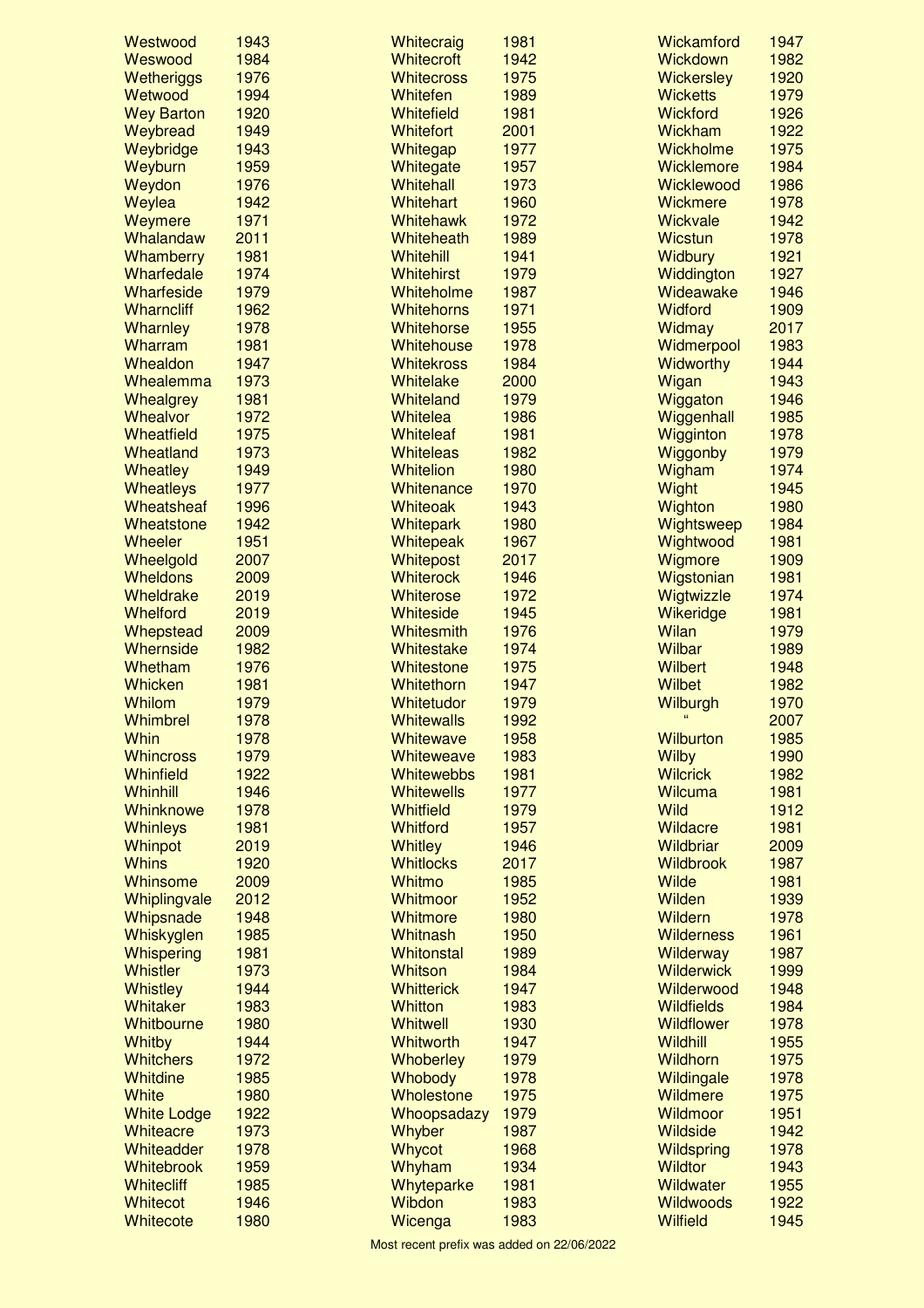| <b>Wilfin</b>                          | 1987         | <b>Willshaw</b>              | 1985         | <b>Windyeats</b>               | 1981         |
|----------------------------------------|--------------|------------------------------|--------------|--------------------------------|--------------|
| <b>Wilfrids</b>                        | 1985         | Willyn                       | 1974         | Windyhill                      | 1982         |
| <b>Wilham</b>                          | 1977         | Wilmar                       | 1985         | Windyridge                     | 1949         |
| Wiliamsgyl                             | 1984         | <b>Wilmcort</b>              | 1942         | Windytrees                     | 1954         |
| <b>Wilismate</b>                       | 1984         | <b>Wilneview</b>             | 1986         | <b>Wineberry</b>               | 1996         |
| <b>Willake</b>                         | 1980         | <b>Wilobarton</b>            | 1983         | <b>Winfeld</b>                 | 1977         |
| <b>Willamcett</b>                      | 1979         | Wilogam                      | 1978         | <b>Winford</b>                 | 1960         |
| <b>Willamiss</b>                       | 1981         | Wiloughton                   | 1950         | Wing                           | 1983         |
| Willand                                | 1944         | <b>Wilowriver</b>            | 2006         | Wingfield                      | 1950         |
| Willaway<br><b>Willbeck</b>            | 1972<br>1992 | Wilpattu<br><b>Wilpshire</b> | 1981<br>1982 | Wingham<br>Wingland            | 1943<br>1949 |
| <b>Willcreek</b>                       | 1982         | <b>Wilris</b>                | 1977         | <b>Wingle Tye</b>              | 1926         |
| <b>Willcro</b>                         | 1982         | <b>Wilstar</b>               | 1999         | Wingletyre                     | 1980         |
| <b>Willcroft</b>                       | 1980         | <b>Wilton</b>                | 1942         | Wingnut                        | 1983         |
| <b>Willden</b>                         | 1980         | <b>Wiltops</b>               | 1986         | Wingwell                       | 1975         |
| Willdena                               | 1980         | <b>Wimbish</b>               | 1975         | Winhaven                       | 1978         |
| <b>Willerby</b>                        | 1985         | Wimble                       | 1980         | Winhill                        | 1981         |
| <b>Willey</b>                          | 1979         | Wimbold                      | 1920         | Winkfield                      | 1923         |
| <b>Willfield</b>                       | 1979         | Wimpole                      | 1983         | Winkle                         | 1982         |
| Willgarr                               | 1980         | Wimundeham                   | 1972         | Winkleigh                      | 1956         |
| <b>Williamlee</b>                      | 1983         | Winander                     | 1981         | Winkwell                       | 1998         |
| Williford                              | 1946         | Winceby                      | 1948         | <b>Winnall</b>                 | 1942         |
| Willingale                             | 1922         | Winchmore                    | 1950         | <b>Winncott</b>                | 1979         |
| Willingham                             | 1976         | Winchu                       | 1943         | Winneyhill                     | 1984         |
| Willington                             | 1936         | <b>Wincle</b>                | 1985         | <b>Winnibrook</b>              | 1948         |
| <b>Willmott</b>                        | 1980         | <b>Wincox</b>                | 1977         | Winnington                     | 1947         |
| <b>Willo</b>                           | 1983         | <b>Wincs</b>                 | 1988         | Winnipeg                       | 1941         |
| Willobrook                             | 1988         | Windbourne                   | 1947         | Winnoth                        | 1981         |
| Willodream<br><b>Willoferry</b>        | 1998<br>1990 | <b>Windcott</b><br>Winder    | 1986<br>1954 | Winnoway<br>Winroe             | 1980<br>1981 |
| Willofield                             | 1973         | $\epsilon$                   | 1968         | <b>Winsbury</b>                | 1981         |
| Willogarth                             | 1987         | Windermere                   | 1950         | Winsford                       | 1977         |
| Willogrove                             | 1979         | Windflower                   | 1979         | Winsglade                      | 1989         |
|                                        | 1986         | Windgather                   | 1952         | Winsome                        | 1943         |
| Willosweet                             | 1976         | Windgem                      | 1990         | <b>Winsor</b>                  | 1945         |
| <b>Willotts</b>                        | 1949         | Windgreen                    | 1973         | <b>Winston</b>                 | 1980         |
| <b>Willoview</b>                       | 1989         | Windhill                     | 1943         | <b>Winstone</b>                | 1979         |
| <b>Willow</b>                          | 1947         | Windhoek                     | 1977         | Winterbourne                   | 2017         |
| <b>Willowacre</b>                      | 1948         | Windhover                    | 1982         | Winterburn                     | 1977         |
| Willoway                               | 1975         | Windjammer                   | 1981         | Winterdyne                     | 1946         |
| <b>Willowbank</b>                      | 1980         | <b>Windle</b>                | 1940         | <b>Winterford</b>              | 1983         |
| Willowbarb                             | 1981         | Windleden                    | 1983         | Winterhay                      | 1984         |
| Willowbay                              | 1996         | Windlehill                   | 1985         | Winterwood                     | 1978         |
| <b>Willowbeck</b>                      | 1955         | Windlesham                   | 1950         | Winthorpe                      | 1948         |
| Willowbee                              | 1985         |                              |              |                                |              |
| Willowdale                             |              | <b>Windleview</b>            | 1984         | Winton                         | 1950         |
|                                        | 1979         | Windmilcot                   | 1995         | $\epsilon$                     | 1980         |
| Willowdene                             | 1980         | Windmill                     | 1935         | <b>Wintonhill</b>              | 1989         |
| Willowdown                             | 1974         | Windmore                     | 1985         | Wintrywood                     | 1989         |
| Willowfarm                             | 2011         | <b>Windoll</b>               | 1983         | <b>Winwick</b>                 | 1980         |
| Willowfen                              | 2017         | Windridge                    | 1979         | <b>Wire Mill</b>               | 1919         |
| Willowgate                             | 1988         | <b>Windrift</b>              | 1973         | <b>Wirral</b>                  | 1984         |
| Willowherb                             | 1975         | Windrose                     | 1978         | Wisbech                        | 1948         |
| Willowherd                             | 1983         | <b>Windrow</b>               | 1983         | <b>Wiscombe</b>                | 1977         |
| Willowhill                             | 1958         | <b>Windrush</b>              | 1943         | <b>Wiseen</b>                  | 1975         |
| <b>Willowisp</b>                       | 1977         | <b>Windruss</b>              | 1985         | <b>Wisetime</b>                | 1982         |
| Willowlane                             | 1992         | <b>Winds</b>                 | 1980         | Wishanger                      | 1962         |
| <b>Willowmead</b>                      | 1996<br>1984 | Windsinger<br>Windsmoor      | 2005<br>1945 | <b>Wishart</b><br>Wishbone     | 1969<br>1986 |
| Willowmere                             | 1936         | Windsong                     | 1977         | <b>Wishford</b>                | 1922         |
| Willowmoor                             | 1941         | <b>Windsor</b>               | 2008         | <b>Wishin</b>                  | 1978         |
| Willowmusk                             | 1979         | Windsorian                   | 1943         | <b>Wishville</b>               | 1976         |
| Willowood                              | 1984         | Windswept                    | 1968         | <b>Wisker</b>                  | 2022         |
| <b>Willowray</b>                       | 1943         | Windvale                     | 1985         | <b>Wisket</b>                  | 1968         |
| <b>Willows</b>                         | 1984         | Windward                     | 1975         | Wiskewood                      | 1984         |
| <b>Willowside</b>                      | 1982         | Windways                     | 1977         | <b>Wispers</b>                 | 1985         |
| <b>Willowtree</b><br><b>Willsfield</b> | 2016<br>2010 | Windwistle<br>Windwood       | 1981<br>1977 | <b>Wiston</b><br><b>Wistow</b> | 1981<br>1982 |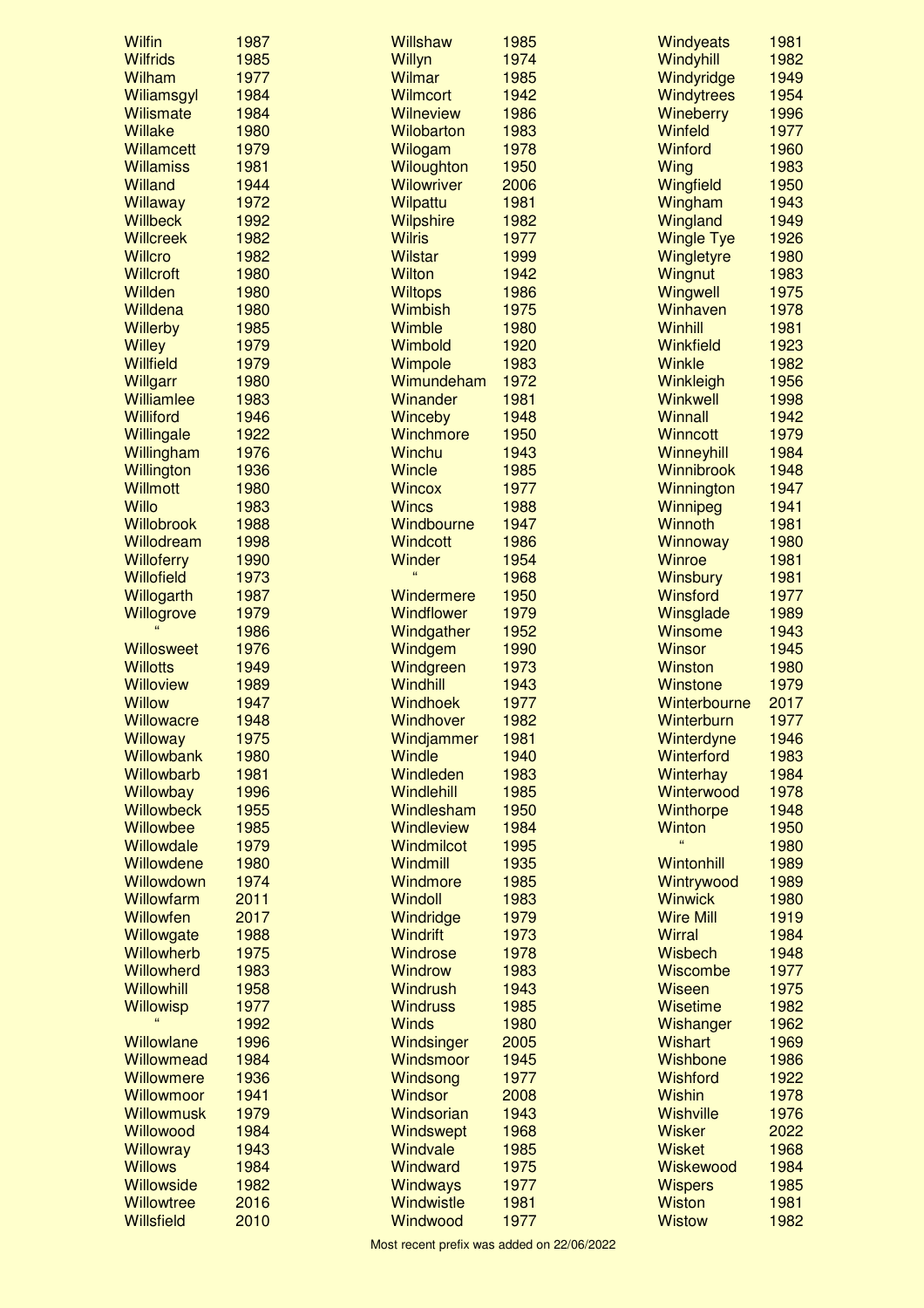| <b>Witan</b>                | 1957         | Woodcraft                    | 1983         | Woolver                      | 1979         |
|-----------------------------|--------------|------------------------------|--------------|------------------------------|--------------|
| <b>Witchcraft</b>           | 1977         | <b>Woodcrofts</b>            | 1968         | Woon                         | 1981         |
| <b>Witchcroft</b>           | 1956         | Woodeaton                    | 1971         | Woopsadazy                   | 1981         |
| Witchfield                  | 1981         | Wooden                       | 1976         | <b>Wootton</b>               | 1944         |
| Witchhazel                  | 1979         | Woodend                      | 1942         | Worden                       | 1955         |
| <b>Witchways</b>            | 1984         | Woodentop                    | 1983         | <b>Wordley</b>               | 1980         |
| Witchwood                   | 1978         | <b>Woodfalls</b>             | 1912         | <b>Worlass</b>               | 1997         |
| Witcombe                    | 1978         | Woodfarm                     | 1982         | Worldsend                    | 1981         |
| Witham                      | 1979         | <b>Woodfield</b>             | 1937         | Worlebury                    | 1982         |
| Withamhall                  | 1981         | Woodfold                     | 1944         | Worlington                   | 1925         |
| Withdean                    | 1909         | Woodfoot                     | 1975         | Worrzle                      | 1982         |
| <b>Withens</b>              | 1981         | Woodgate                     | 1977         | <b>Worsall</b>               | 1953         |
| <b>Witherby</b>             | 1920         | Woodglade                    | 1980         | Worsboro                     | 1989         |
| Witheridge                  | 1984         | Woodgrange                   | 1979         | Worstead                     | 1932         |
| Withgill                    | 1981         | Woodgreen                    | 1933         | <b>Worstone</b>              | 1978         |
| <b>Withiel</b>              | 1998         | Woodground                   | 1956         | Worth                        | 1942         |
| Withnell                    | 1985         | Woodhall                     | 1937         | Worththewait                 | 2022         |
| Withybrook                  | 1942         | Woodham                      | 1941         | <b>Worthitfarms</b>          | 2016         |
| Withybush                   | 1984         | Woodhatch                    | 1978         | <b>Worthway</b>              | 1977         |
| Withycomb                   | 1983         | Woodhayes                    | 1922         | <b>Worthy</b>                | 1978         |
| Withyhill                   | 1982         | Woodhead                     | 1942         | Wortleden                    | 1982         |
| Withywind                   | 1976         | Woodhill                     | 1975         | <b>Wotever</b>               | 1997         |
| Withywood                   | 1982         | Woodhorn                     | 1978         | Wraxhall                     | 1976         |
| Witnesham                   | 1942         | Woodhouse                    | 1944         | Wraysbury                    | 1921         |
| <b>Witsend</b>              | 1967         | Woodhurst                    | 1979         | Wreford                      | 1942         |
| Wittenham                   | 2016         | Woodlake                     | 1985         | Wrekin                       | 1976         |
| Wittersham                  | 1946         | Woodland                     | 1912         | Wrenacre                     | 1984         |
| Wivenhoe                    | 1950         | Woodlander                   | 1998         | Wrenbury                     | 1936         |
| <b>Wiverton</b>             | 1982         | <b>Woodlands</b>             | 1973         | Wrennaparc                   | 1977         |
| <b>Wizzo</b>                | 1984         | Woodlane                     | 1994         | Wrenpark                     | 1983         |
| Wlodarczyk                  | 1982         | Woodlawn                     | 1986         | Wrenside                     | 1984         |
| Woden                       | 1983         | Woodlea                      | 1971         | Wrenstone                    | 1984         |
| Wold                        | 1920         | Woodleigh                    | 1978         | Wrentham                     | 1922         |
| <b>Woldaw</b>               | 1984         | Woodley                      | 1952         | <b>Wrenwell</b>              | 1942         |
| Woldedge                    | 1971         | Woodliving                   | 1979         | Wrenwood                     | 1984         |
| Woldgate                    | 1980         | Woodmagic                    | 1984         | Wribbenhal                   | 1972         |
| Woldingham                  | 1941<br>1976 | Woodman                      | 1948<br>1971 | <b>Wrifox</b>                | 1979<br>1979 |
| Woldsway                    | 1979         | Woodmill                     |              | <b>Wrightways</b>            | 1984         |
| <b>Woldview</b><br>Wolfdale | 1944         | Woodneuk<br>Woodnorton       | 1950<br>1983 | <b>Wrinston</b><br>Wrinstone | 2019         |
| Wolfdene                    | 1984         |                              | 2006         | Writtle                      | 1945         |
| Wolfdown                    | 1972         | Woodnymph<br><b>Woodokes</b> | 2013         | Wrotham                      | 1993         |
| Wolfgar                     | 1972         | Woodpark                     | 1987         | Wrygarth                     | 1942         |
| <b>Wollaston</b>            | 1981         | <b>Woodrey</b>               | 1983         | <b>Wulfram</b>               | 1967         |
| <b>Wolsey</b>               | 1973         | Woodruff                     | 1976         | <b>Wulfrun</b>               | 1977         |
| Wolvercote                  | 1944         | Woodsedge                    | 2019         | <b>Wulvivas</b>              | 1983         |
| Wolverene                   | 1974         | Woodside                     | 1909         | Wunderkind                   | 2005         |
| <b>Wolverley</b>            | 1983         | Woodsilver                   | 1984         | <b>Wurain</b>                | 1975         |
| <b>Wolverton</b>            | 1945         | Woodspring                   | 1954         | Wych                         | 1983         |
| Wolverwood                  | 1980         | Woodston                     | 1975         | Wychden                      | 1945         |
| <b>Wolvey</b>               | 1920         | Woodsyde                     | 1982         | Wychelm                      | 2011         |
| Womble                      | 1975         | Woodthorpe                   | 1912         | Wychwood                     | 1932         |
| Wonder                      | 1955         | Woodvale                     | 1948         | Wychworth                    | 1975         |
| Wonderglen                  | 1972         | Woodvalley                   | 1989         | <b>Wyck</b>                  | 1986         |
| Wonderwood                  | 1978         | <b>Woodview</b>              | 1937         | Wycliffe                     | 1989         |
| Wood                        | 1977         | <b>Woodville</b>             | 1980         | Wycollar                     | 1979         |
| <b>Woodalls</b>             | 1947         | Woodwind                     | 2019         | Wydford                      | 1949         |
| Woodbank                    | 1988         | Woodyard                     | 1988         | Wydon                        | 1982         |
| Woodbay                     | 1948         | <b>Wookey</b>                | 2010         | <b>Wye Lodge</b>             | 1925         |
| Woodbelle                   | 1981         | Wookynanoo                   | 1985         | Wyebanks                     | 1983         |
| Woodbine                    | 1977         | Woolhanger                   | 1985         | Wyedale                      | 1978         |
| Woodbirch                   | 1945         | <b>Woolliams</b>             | 2021         | Wyedean                      | 2013         |
| Woodbridge                  | 1925         | <b>Woolpack</b>              | 1988         | Wyema                        | 1977         |
| Woodbrough                  | 1925         | Woolsome                     | 2001         | Wyevale                      | 1943         |
| Woodcock                    | 1945         | <b>Woolston</b>              | 1983         | Wykeheath                    | 1951         |
| Woodcote                    | 1985         | Woolstone                    | 1978         | Wykehurst                    | 1968         |
| Woodcotes                   | 1935         | <b>Wooltack</b>              | 1984         | Wyken                        | 1947         |
|                             |              |                              |              |                              |              |